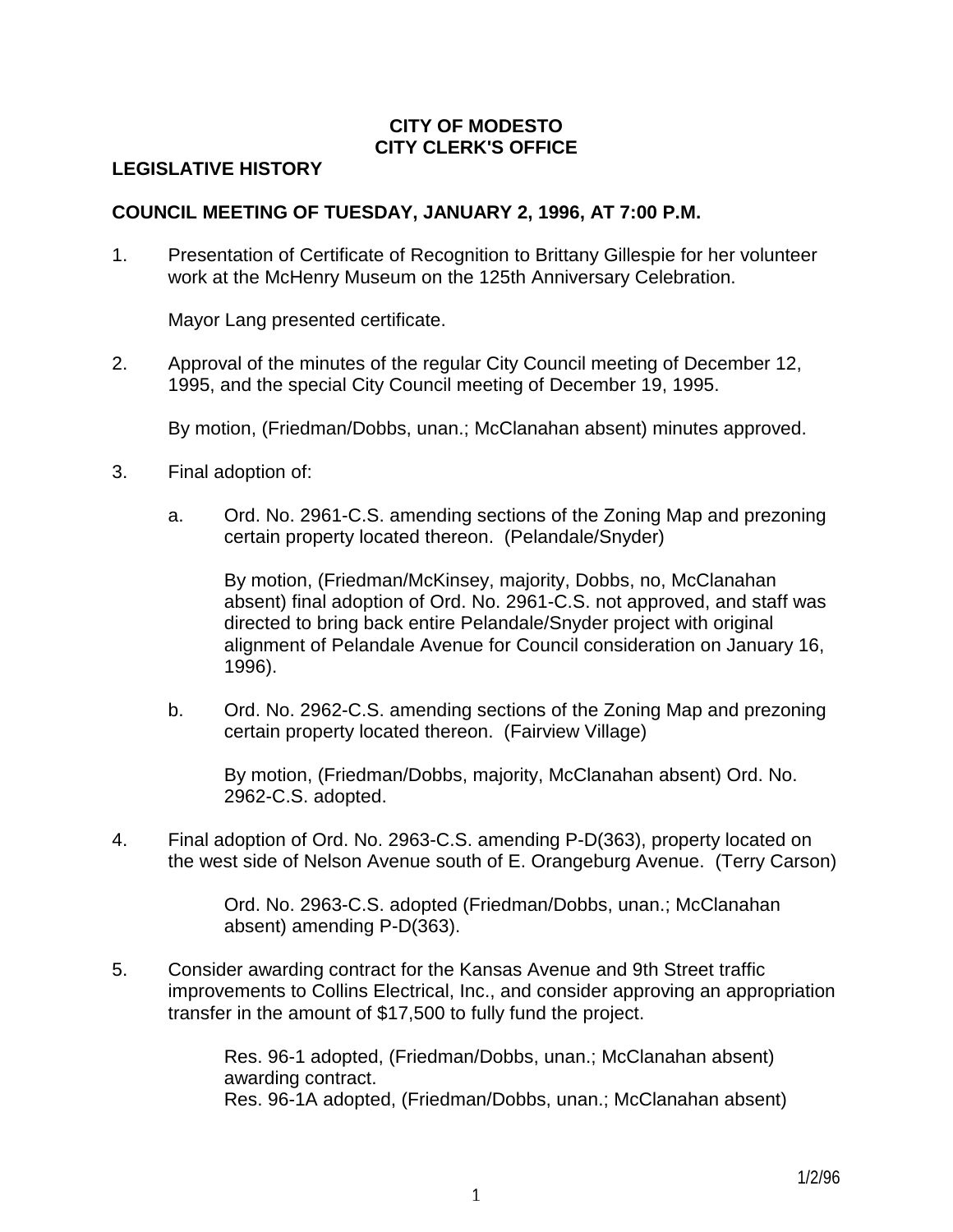approving appropriation transfer.

6. Consider accepting the Emerald Avenue lift station rehabilitation project as complete and authorizing City Clerk to file a Notice of Completion. (Original contract: \$473,123.49)

> Res. 96-2 adopted, (Friedman/Dobbs, unan.; McClanahan absent) accepting work as complete.

7. Consider accepting the Crows Landing drain basin outfall rebuild project as complete and authorizing City Clerk to file a Notice of Completion. (Original contract: \$51,986)

> Res. 96-3 adopted, (Friedman/Dobbs, unan.; McClanahan absent) accepting work as complete.

8. Consider accepting the T-Hangar A & D pavement project as complete and authorizing City Clerk to file a Notice of Completion. (Original contract: \$46,262.90)

> Res. 96-4 adopted, (Friedman/Dobbs, unan.; McClanahan absent) accepting work as complete.

9. Consider rejecting all bids received for the Beard Brook Park Ballfield lighting.

 Res. 96-5 adopted, (Friedman/Dobbs, unan.; McClanahan absent) rejecting bids.

10. Consider designation of Councilmember Gerald McKinsey to serve as Vice Mayor for the ensuing year, pursuant to Section 603 of the Charter of the City of Modesto.

> Res. 96-6 adopted, (Friedman/Dobbs, unan.; McClanahan absent) designating Councilmember McKinsey to serve as Vice Mayor.

11. Consider approving an agreement with Brady and Associates for the preparation of the Specific Plan and Environmental Impact Report to develop a business park in the Kiernan-Pelandale Corridor and terminating agreement approved May 2, 1995.

> Res. 96-7 adopted, (Friedman/Dobbs, unan.; McClanahan absent) approving agreement and terminating May 2, 1995 agreement.

12. Consider approving amendment to agreement with Pacific Design Associates, Inc. for the new City Hall tenant improvements project, and consider amending the 1995-96 Budget to fund the amendment.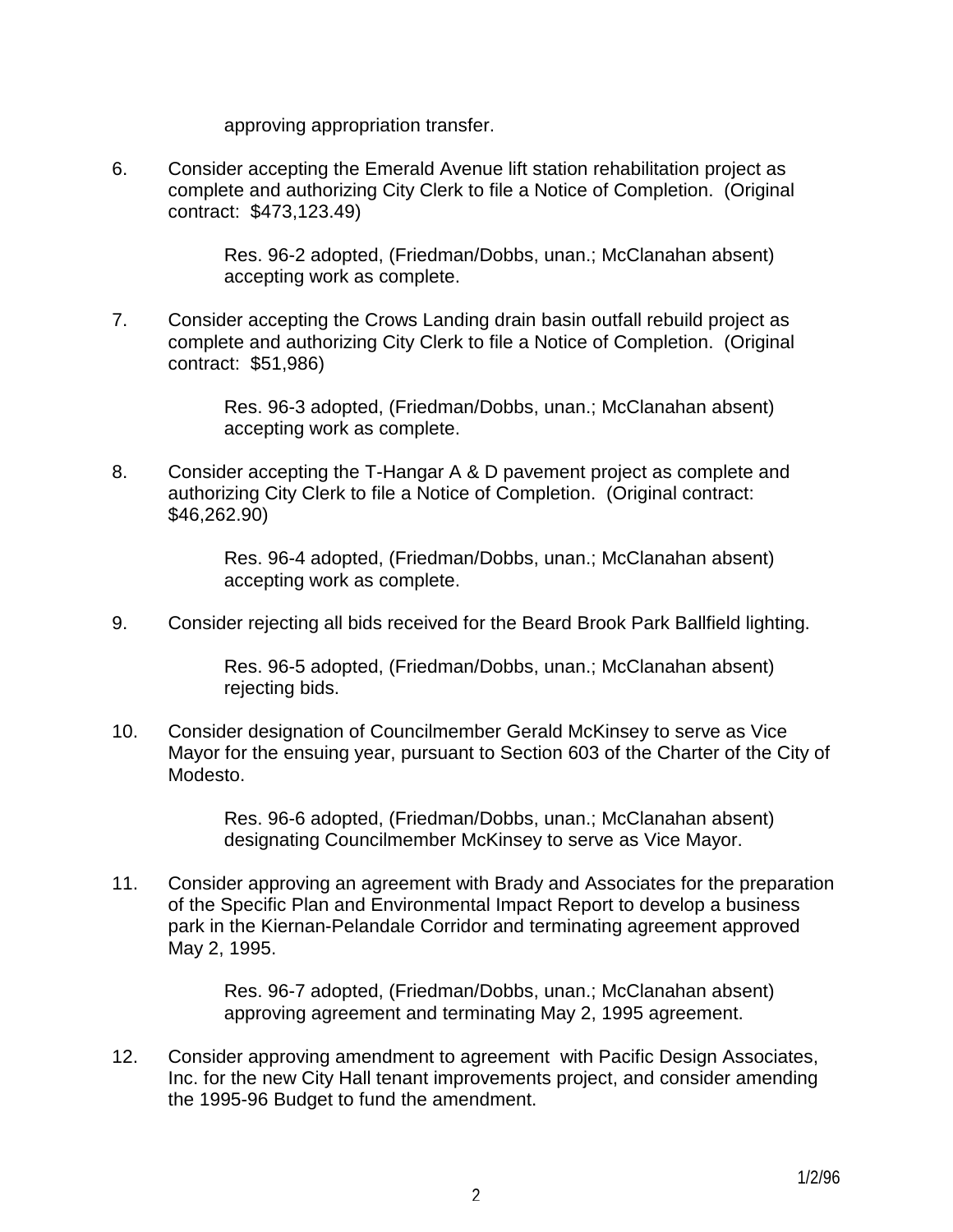Res. 96-8 adopted, (Friedman/Dobbs, unan.; McClanahan absent) approving amendment to agreement.

 Res. 96-8A adopted, (Friedman/Dobbs, unan.; McClanahan absent) amending budget (Estimated cost now \$9,000).

13. Consider authorizing Public Works and Transportation staff to authorize Modesto and Empire Traction Company (M&ET) to prepurchase railroad grade crossing protection for the intersections of Garner Road and future extended Norseman Drive with the M&ET tracks.

> Res. 96-9 adopted, (Friedman/Dobbs, unan.; McClanahan absent) authorizing staff to authorize M&ET Railroad to proceed with purchase.

14. Consider approving a loan agreement with Everett T. Jackson, doing business as Slim Chimney Sweep & Roof Care, under the Community Development Block Grant Small Business Loan Program.

Res. 96-10 adopted approving loan agreement.

15. Consider acceptance of improvements in Conant Meadows subdivision and authorize City Clerk to file Notice of Completion and release bonds upon expiration of statutory periods. (Subdivider: Housing Authority of Stanislaus County.

(Councilmember Serpa excused due to conflict of interest)

 Res 96-11 adopted, (Friedman/Dobbs, unan., McClanahan and Serpa absent) accepting improvements.

16. Oral Communications:

Dennis Jackman welcomed the new Council.

Bill Cameron discussed additional cost for candidates statement.

17. Written Communications:

 Letter from Lawrence and Paula John regarding tree root damages on property at 517 Norwegian Avenue.

Comments received from Paula John and Tom Lanthus.

18. Letter of resignation from the Human Relations Commission from Todd Browning.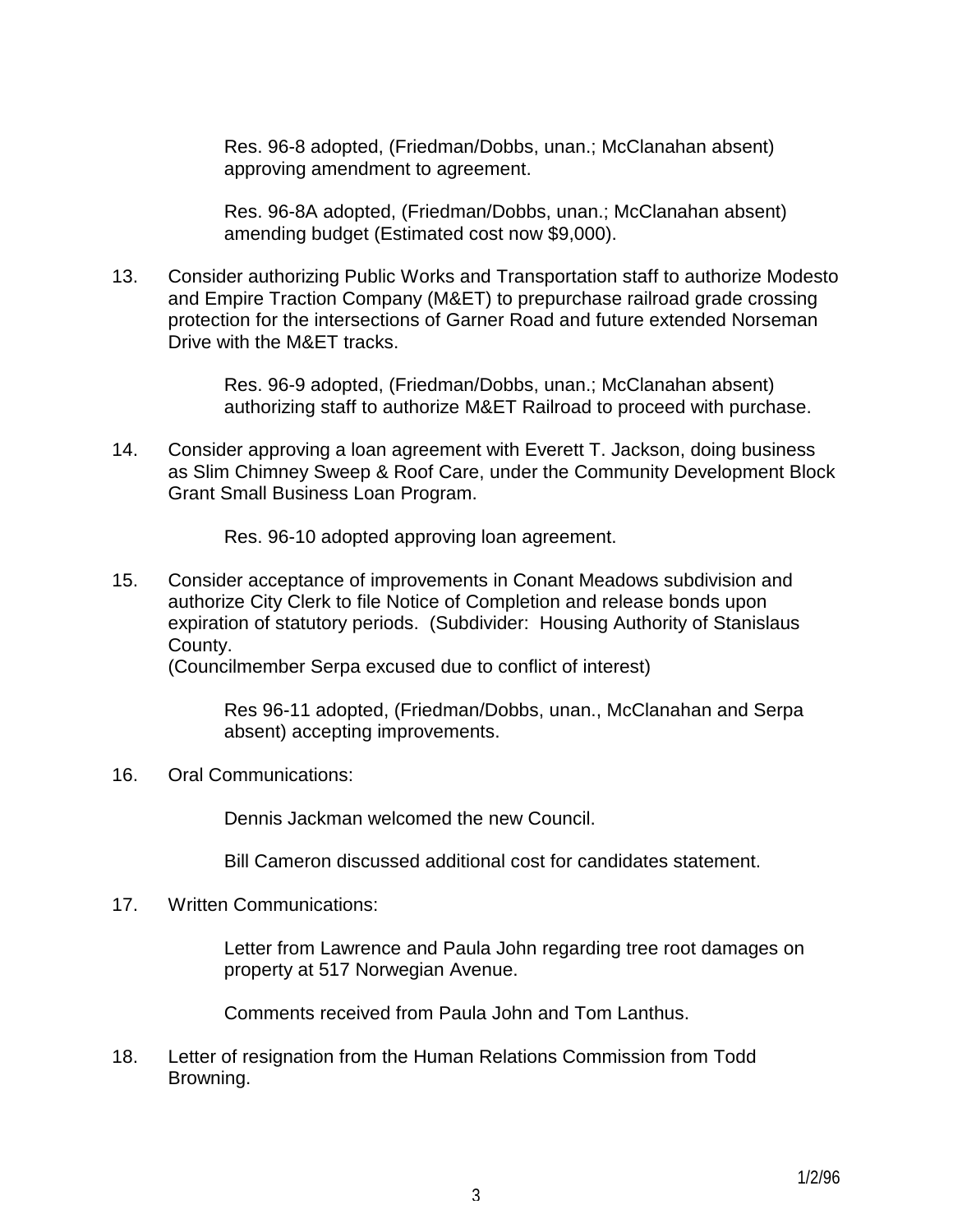Res. 96-12 adopted, (Friedman/Dobbs, unan.; McClanahan absent) accepting resignation.

19. Letter of resignation from the Human Relations Commission from Louis M. Levin.

 Res. 96-13 adopted, (Friedman/Dobbs, unan.; McClanahan absent) accepting resignation.

21. Appointments

 Golf Course Advisory Committee Tom Budhi, Creekside Golf Club Stephen Cherepy, Modesto Golf Club Elouise Hanson, Dryden Ladies Club Don Harmon, SIRS Carole Silveria, Muni Niners Club Greg Clark Michael Clear Linda McElroy Jack Recca Carmel Sielicki Jean Smith Frank Muratore - non-voting member Economic Development Loan Committee Richard Almanza (term expires 1/1/2000) Planning Commission Elizabeth Ustach (term expires 1/1/2000) SAAG Rail Committee Reappointments Affirmative Action Commission Terri Amerio Bell (term expires 1/1/98) Dwight Bateman (term expires 1/1/98) Human Relations Commission Jess Dacuycuy (term expires 1/1/99) Harold Mallory (term expires 1/1/2000) Earl Howard (term expires 1/1/2000) Board of Zoning Adjustment Michael Pratt (term expires 1/1/2000) Culture Commission Alice Beamish (term expires 1/1/2000) Landmark Preservation Commission Alfred Menshew (term expires 1/1/2000) Jack Dooley (term expires 1/1/2000) Tuolumne River Regional Park Citizens Committee David Gianelli (term expires 1/1/2000) Economic Development Loan Committee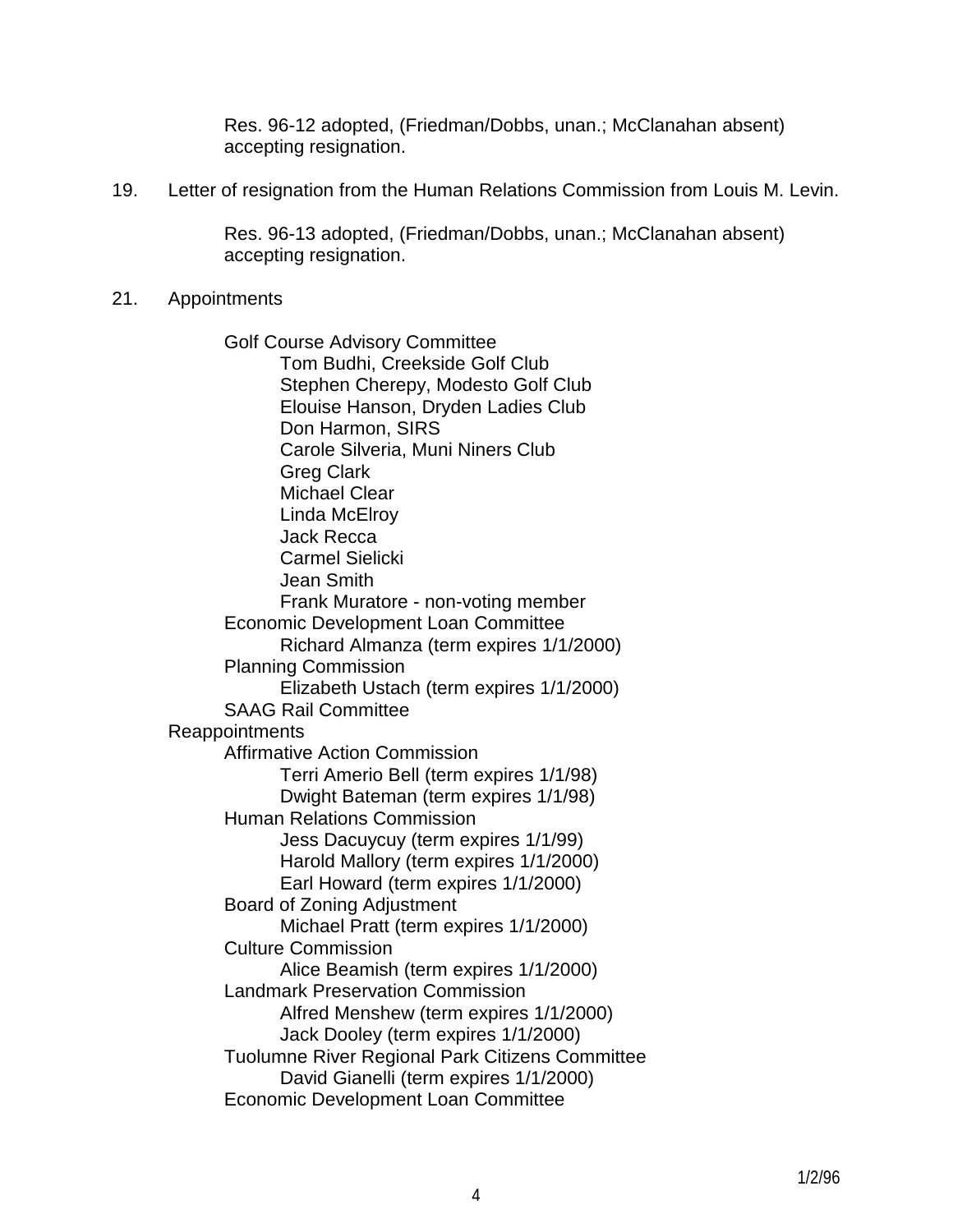Norm Porges (term expires 1/1/2000)

 Res. 96-14 adopted (Dobbs/Friedman, unan., McClanahan absent) appointing and reappointing members. SAAG Rail Committee appointment postponed to a later date.

22. Matters Too Late For The Agenda

None.

23. Closed Session - CONFERENCE WITH LEGAL COUNSEL - ANTICIPATED **LITIGATION** 

> Significant exposure to litigation pursuant to subdivision (b) of Section 54956.9 of the Government Code: One Case.

 The facts and circumstances that might result in litigation against the City are as follows: On November 22, 1995, a police officer was involved in a traffic accident with another vehicle at the intersection of Scenic Drive and Claus Road.

CONFERENCE WITH LEGAL COUNSEL - EXISTING LITIGATION

 Name of case: United States National Bank of Oregon vs. Modesto Centre Plaza Associates, et al. - Stanislaus County Superior Court Case No. 319368.

Meeting adjourned at 8:06 p.m. to Closed Session. The City Attorney returned at 8:35 p.m. and announced that no action had been taken.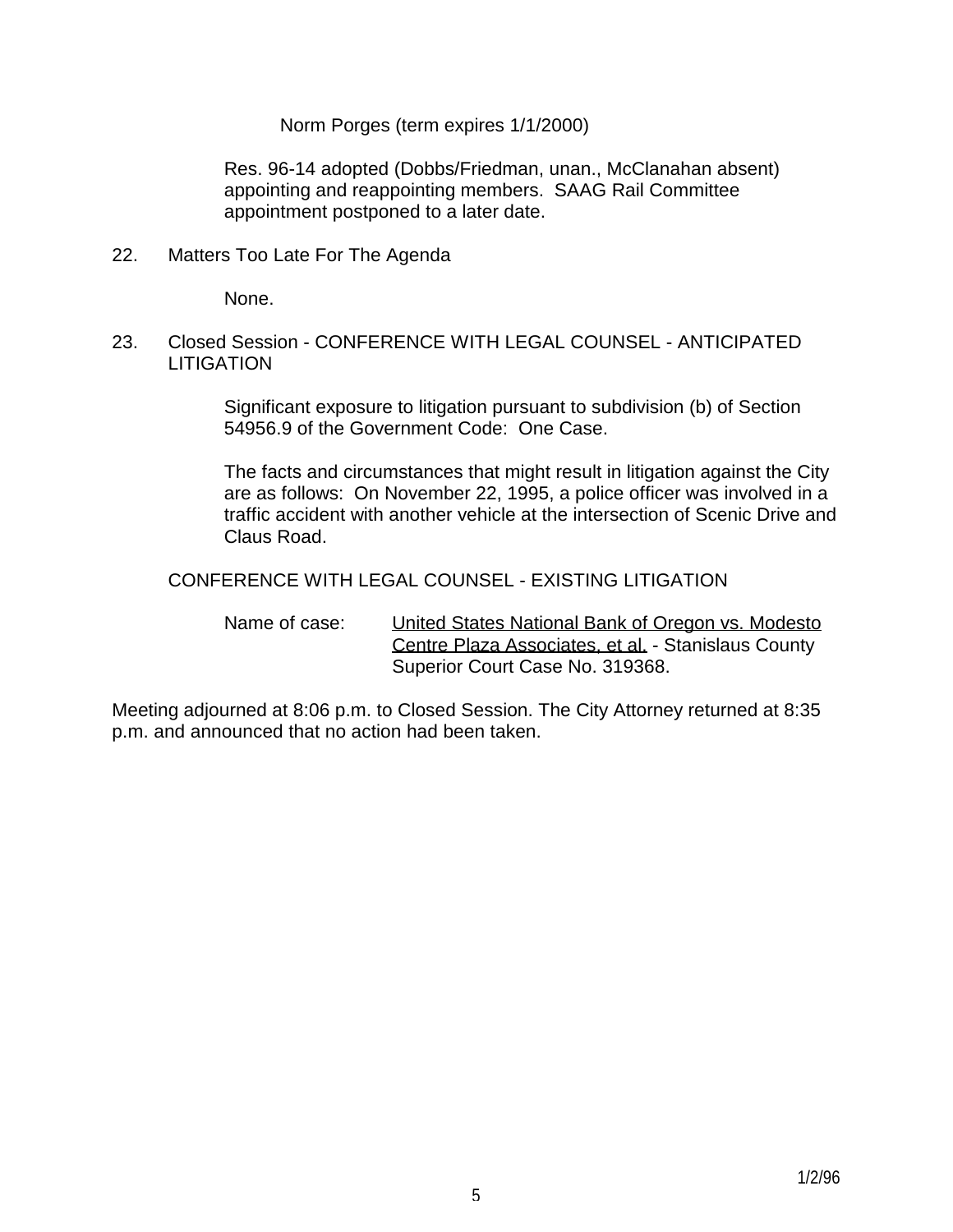## **COUNCIL MEETING OF TUESDAY, JANUARY 9, 1996, AT 4:00 P.M.**

1. Presentation by Modesto A's concerning a proposed baseball stadium on Beckwith.

By order of the Chair, moved to New Business.

2. Approval of the minutes of the special and regular City Council meeting of January 2, 1996.

By motion, (Friedman/Dobbs, unan.) minutes approved.

3. Hearing to consider the appeal of Richard Berlanga to a decision of the State Department of Alcoholic Beverages concerning a license for the sale of alcoholic beverages at 241 Seventh Street and to determine whether the public convenience or necessity would be served by the issuance of a license.

> By motion, (Dobbs/Serpa, unan.) to defer to Community Development and Housing Committee for further analysis and return in two weeks.

4. Hearing to consider the appeal of Michael E. Dumas to a decision of the State Department of Alcoholic Beverages concerning a license for the sale of alcoholic beverages at 3848 McHenry Avenue, Suite 215 and to determine whether the public convenience or necessity would be served by the issuance of a license.

> By motion, (Dobbs/Serpa, unan.) to defer to Community Development and Housing Committee for further analysis and return in two weeks.

5. Hearing to consider the appeal of Jagtar and Stanam Uppal to a decision of the State Department of Alcoholic Beverages concerning a license for the sale of alcoholic beverages at 131 Colfax Avenue and to determine whether the public convenience or necessity would be served by the issuance of a license.

> By motion, (Serpa/McClanahan, unan.) to defer to Community Development and Housing Committee for further analysis and return in two weeks.

6. Hearing to consider the appeal of Surjit S., Charanjit S., and Baljit S. Sandhu to a decision of the State Department of Alcoholic Beverages concerning a license for the sale of alcoholic beverages at 1525 Yosemite Boulevard and to determine whether the public convenience or necessity would be served by the issuance of a license.

> By motion, (Serpa/Friedman, unan.) to defer to Community Development and Housing Committee for further analysis and return in two weeks.

7. Initiative ordinance requiring an advisory vote prior to approval of funds for sewer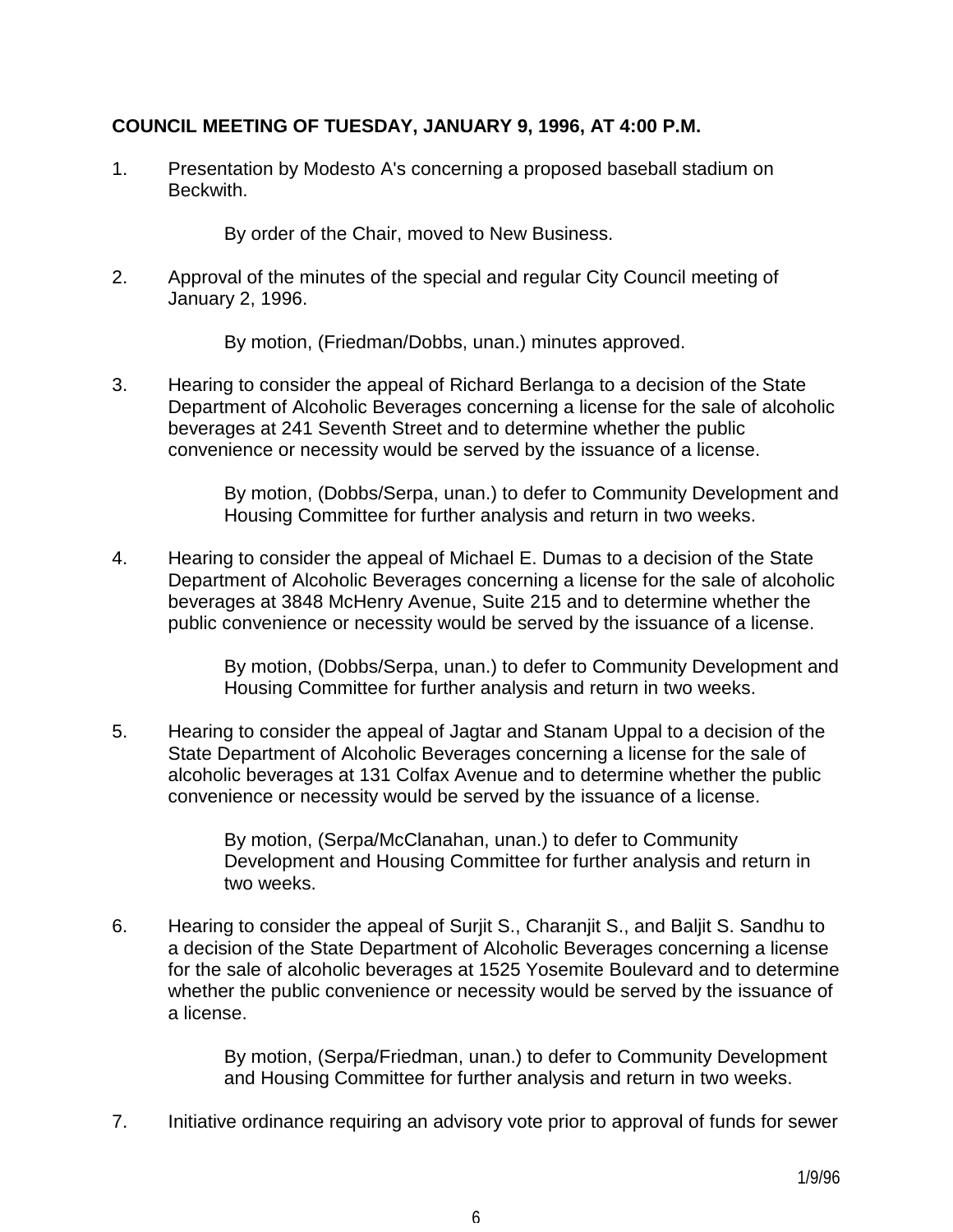improvements which allow urban development.

 Res. 96-15 adopted (McClanahan/Friedman, unan.) accepting certification of signature count.

 Res. 96-16 adopted (McClanahan/Serpa, majority; Dobbs/Fisher, no) ordering City Clerk to submit ordinance to voters at next regular municipal election on November 4, 1997.

7a. Presentation by Modesto A's concerning a proposed baseball stadium on Beckwith.

> By motion, (Friedman/McClanahan, unan.) approved stadium concept and directed staff to review costs and figures. Appropriate Council Committee to review and return to Council with recommendation.

8. Report of loan approved under the Emergency Home Repair Program (EHRP) during November 1995.

By motion, (Friedman/Dobbs, unan.) receipt of report acknowledged.

9. Consider whether or not to provide Councilmember Serpa with a defense in the election contest proceeding now pending in Stanislaus County Superior Court.

Councilmember Serpa excused due to a conflict of interest.

 Res. 96-17 adopted (Fisher/Dobbs, majority; Friedman, no; Serpa, absent) to deny defense to Councilmember Serpa.

10. Oral Communications

Carmen Sabatino spoke.

11. Matters Too Late For The Agenda

 By motion, (McClanahan/Friedman, unan.) it was determined that the need for action came to the City's attention after the agenda was posted.

 A report was given by the City Manager regarding the Master Property Tax Agreement with Stanislaus County. No action was taken.

11. CLOSED SESSION - CONFERENCE WITH LEGAL COUNSEL - ANTICIPATED **LITIGATION** 

Initiation of litigation pursuant to subdivision (c) of Section 54956.9 of the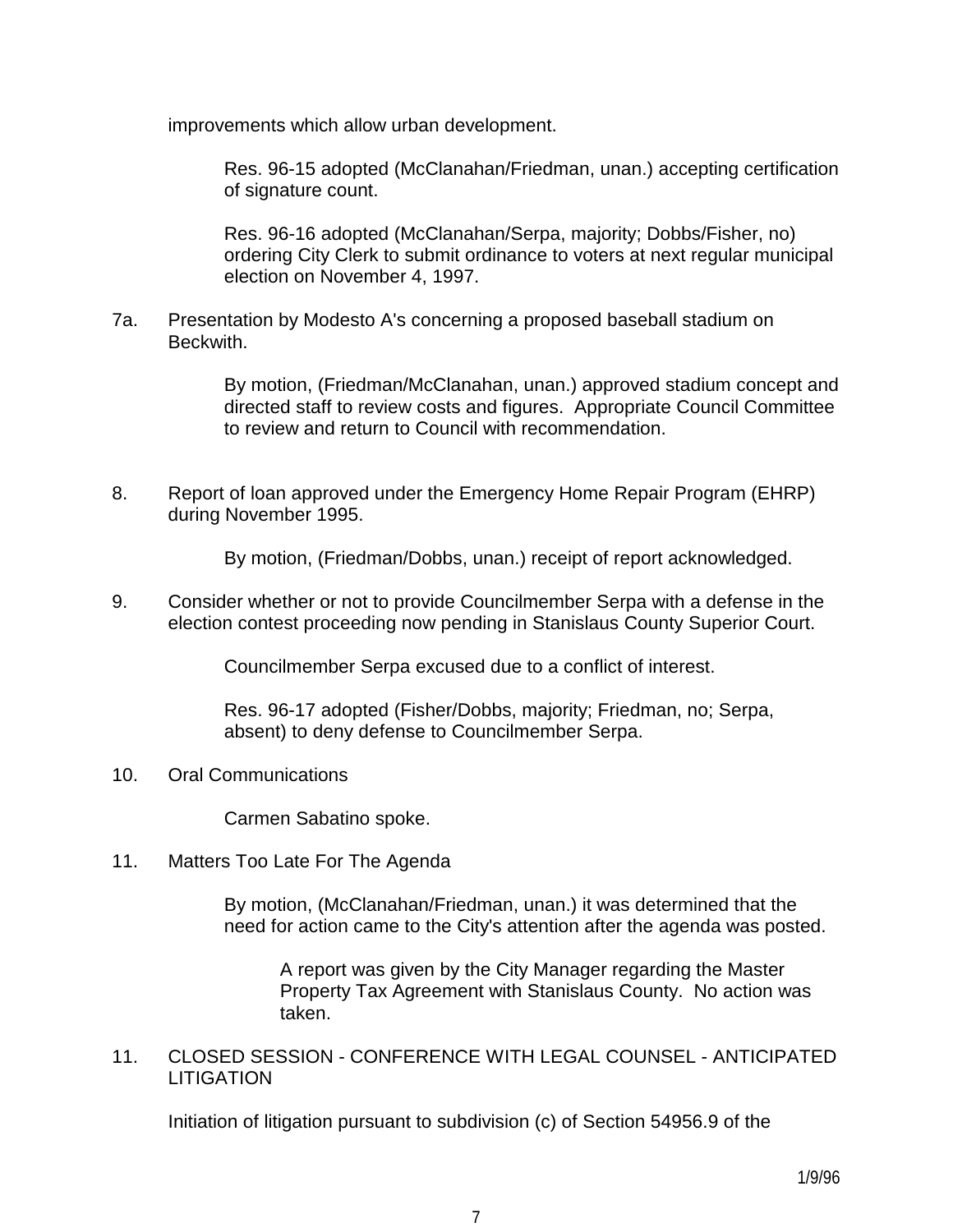Government Code: One case.

Meeting adjourned at 6:25 p.m. to Closed Session. The City Attorney returned at 8:35 p.m. and announced that no action had been taken.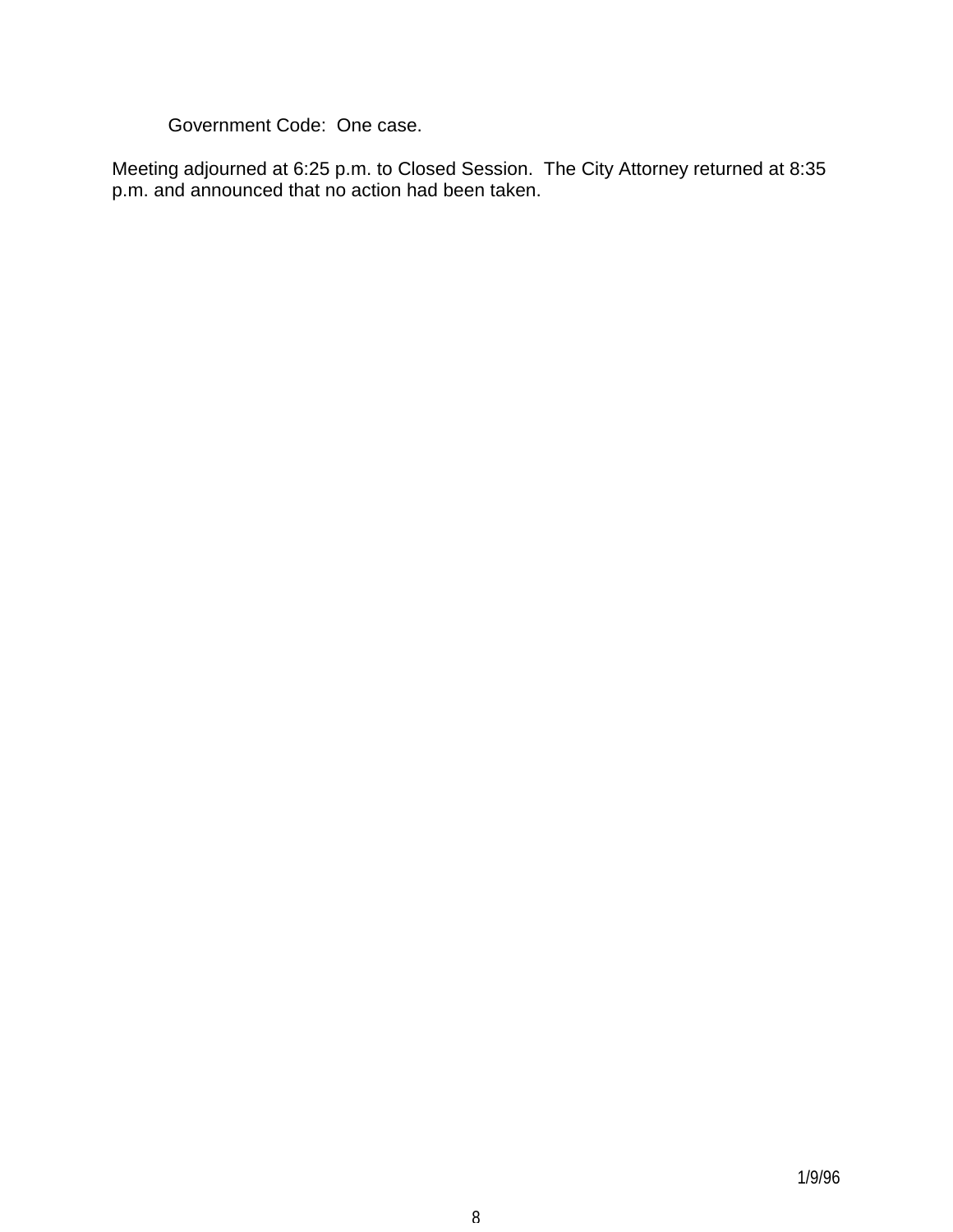## **COUNCIL MEETING OF TUESDAY, JANUARY 16, 1996, AT 7:00 P.M.**

1. Acknowledgements and Presentations

None.

2. Approval of the minutes of the two special and the regular City Council meeting of January 9, 1996.

By motion, (Friedman/Dobbs, unan.) minutes approved.

3. Final adoption of Ord. No. 2964-C.S.prezoning property located south of California, east of Marshall Avenue, north of Briggs Avenue and west of Martin Luther King Drive. (Bettencourt)

By motion, (Friedman/Dobbs, unan.) Ord. No. 2964-C.S. adopted.

4. Hearing to consider approving an annual update of the Americans With Disabilities Act (ADA) Complementary Paratransit Plan to ensure that the paratransit system (Modesto Area Dial-A-Ride) complies with the requirements of the Americans With Disabilities Act.

> Res. 96-18 adopted (Friedman/Dobbs, unan.) approving an annual update of the Americans With Disabilities Act (ADA) Complementary Paratransit Plan.

5. Hearing to consider a Specific Plan, General Plan amendment, Prezoning, support for annexation to the City of Modesto, detachment from the Salida Fire District, and certification of a program EIR, all for the Pelandale/Snyder Comprehensive Planning District located between Pelandale Avenue, extended, and Snyder Avenue/M.I.D. Lateral No. 6, east of Dale Road.

> By motion, (Friedman/Fisher, majority; Dobbs, no) Ord. No. 2969-C.S. was introduced.

 Res. 96-19 adopted (Friedman/Fisher, majority; Dobbs, no) approving Specific Plan including the improvement of Pelandale Avenue for two-way traffic from Dale Road to McHenry Avenue prior to development of the Specific Plan area. The funding mechanism for this project is to be identified as part of the Finance Plan and is to be implemented prior to any development approvals in the Specific Plan area.

 Res. 96-20 adopted (Friedman/Fisher, majority; Dobbs, no) to amend the General Plan.

 Res. 96-21 adopted (Friedman/Fisher, majority; Dobbs, no) to support annexation to the City of Modesto and detach from the Salida Fire District.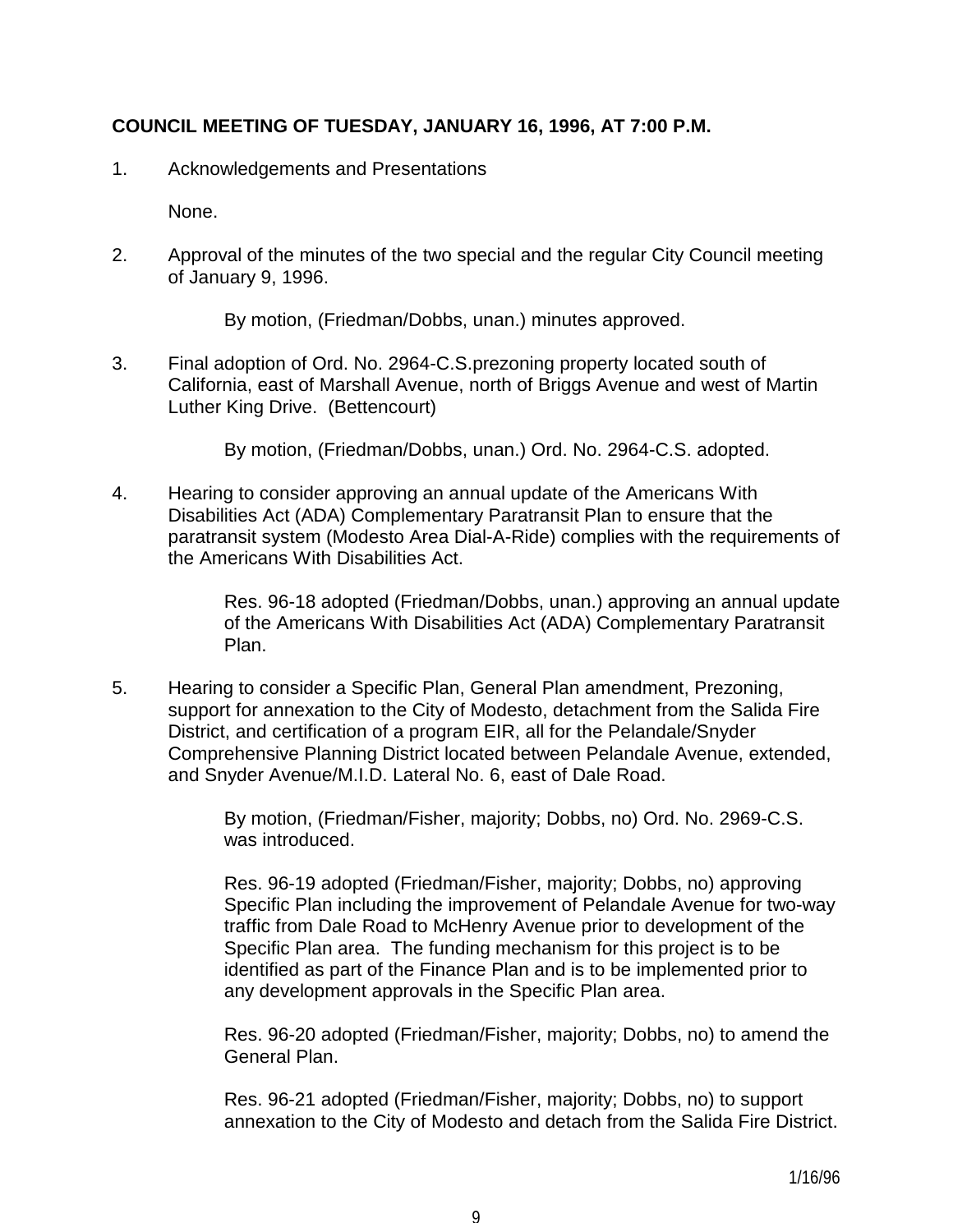Res. 96-22 adopted (Friedman/Fisher, majority; Dobbs, no) for certification of a program EIR.

6. Consider award of contract for Mellis Park renovation to Barham Construction, and consider amending the budget to fully fund the project.

> Res. 96-23 adopted (Friedman/Dobbs, unan.) awarding contract for Mellis Park renovation to Barham Construction.

Res. 96-24 adopted (Friedman/Dobbs, unan.) amending budget.

7. Consider declaring Mitchell's Modesto Harley Davidson low bidder and awarding bid for five new police motorcycles for the cost of \$63,989.40.

> Res. 96-25 adopted (Friedman/Dobbs, unan.) declaring Mitchell's Modesto Harley Davidson low bidder and awarding bid for five new police motorcycles.

8. Consider approving a fund transfer agreement with the State to provide funding for preliminary engineering and environmental documentation for the new Amtrak Station.

> Res. 96-26 adopted (Friedman/Dobbs, unan.) approving a fund transfer agreement with the State to provide funding for preliminary engineering and environmental documentation for the new Amtrak Station.

9. Consider approving a common use agreement with the Modesto Irrigation District to allow the City to pour a concrete pad on M.I.D. property behind the City sidewalk on the east side of Prescott Avenue north of Mt. Vernon Drive and place a bus shelter on the pad.

> Res. 96-27 adopted (Friedman/Dobbs, unan.) approving a common use agreement with the Modesto Irrigation District.

10. Consider approving agreement with Meyer Mohaddes & Associates for the design of Modesto Closed Circuit Television (CCTV)/Ceres Advanced Traffic Management System (ATMS) project.

> Res. 96-28 adopted (Friedman/Dobbs, unan.) approving agreement with Meyer Mohaddes & Associates.

Res. 96-29 adopted (Friedman/Dobbs, unan.) amending budget.

11. Consider approving agreement with Peterson Consulting, Inc. to provide consultation and lobbying services for matters relating to the Waste-to-Energy project and in conjunction with and concurrence by the Stanislaus County Board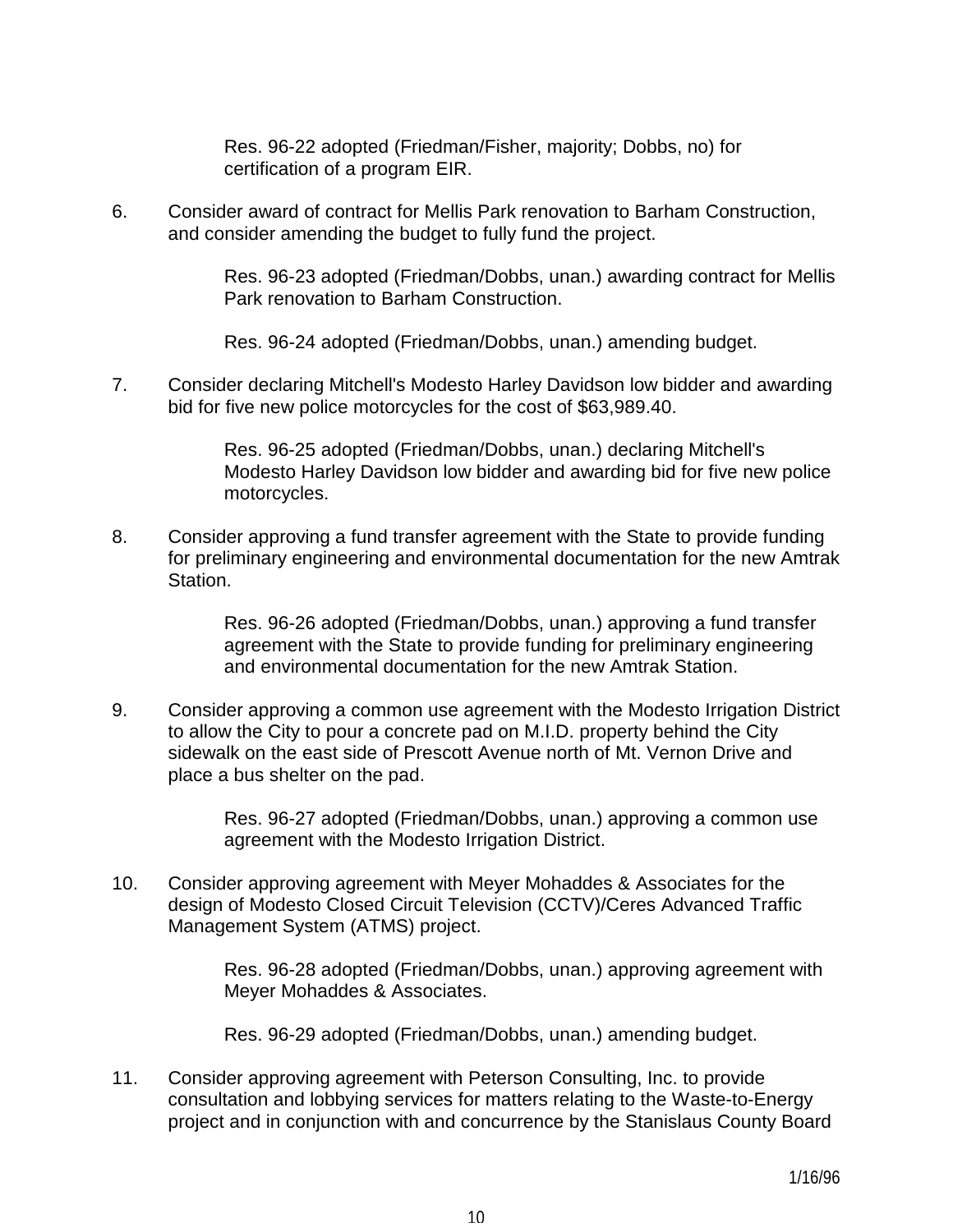of Supervisors.

 Res. 96-30 adopted (Friedman/Dobbs, unan.) approving agreement with Peterson Consulting, Inc.

12. Consider amending the budget to provide two vehicles needed as a result of the Del Este acquisition.

Res. 96-31 adopted (Friedman/Dobbs, unan.) amending the budget.

13. Consider accepting Federal Land and Conservation grant for \$90,001 for construction of approximately two miles of hiking/bicycle trail in the Tuolumne River Regional Park; consider amending budget to establish a new C.I.P. project and estimate and appropriate revenue and expenditures.

> Res. 96-32 adopted (Friedman/Dobbs, unan.) accepting Federal Land and Conservation grant and authorizing City Manager to sign.

Res. 96-33 adopted (Friedman/Dobbs, unan.) amending the budget.

14. Consider approving separation agreement with International Friendship Committee and Institution of Modesto Sister Cities International; and consider amending the budget to appropriate \$24,600.

> Res. 96-34 adopted (Friedman/Dobbs, unan.) approving separation agreement.

Res. 96-35 adopted (Friedman/Dobbs, unan.) amending the budget.

15. Consider amending the Position Classification Plan to amend class specifications for Custodian Supervisor; consider amending the Class Range Tables to change the salary for Custodian Supervisor.

> Res. 96-36 adopted (Friedman/Dobbs, unan.) amending the Position Classification Plan.

 Res. 96-37 adopted (Friedman/Dobbs, unan.) amending the Class Range Tables.

16. Consider approving agreement with United Parcel Service (UPS) to conduct courier services and locate a small parcel drop box at the Airport.

> Res. 96-38 adopted (Friedman/Dobbs, unan.) approving agreement with United Parcel Service.

17. Consider amending budget to appropriate \$6,443 to fund additional contribution to McClatchy Square project.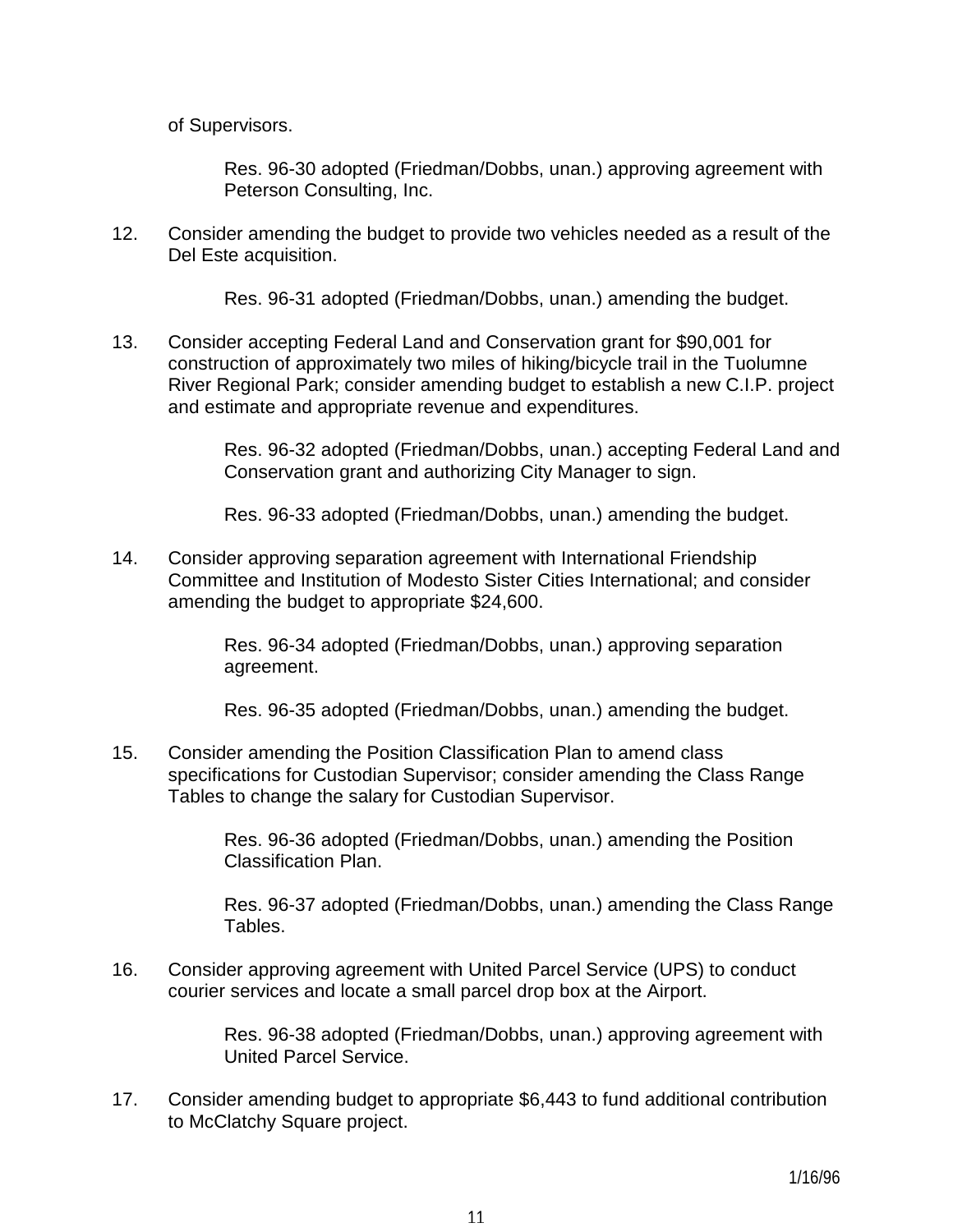Res. 96-39 adopted amending budget.

18. Consider introducing ordinances amending the Modesto Municipal Code to adopt the 1994 editions of the Building, Mechanical and Plumbing Codes, the Code for Abatement of Dangerous Buildings, Housing Code, National Electrical Code and Fire Code and setting hearing February 6, 1996, at 7:00 p.m.

> By motion, introduced Ord. 2970-C.S., 2971-C.S., 2972-C.S., 2973-C.S., 2974-C.S., 2975-C.S., 2976-C.S..

 Res. 96-40 adopted (Friedman/Dobbs, unan.) setting hearing on February 6, 1996 at 7:00 p.m.

19. Oral Communications.

None.

20. Letter from Mack Wilson concerning problems with curb and sidewalks and flooding on Elm Avenue.

By order of the chair, referred to staff.

# MATTERS TOO LATE FOR THE AGENDA

21. Matters Too Late For The Agenda

 The City Attorney reported that facts came to his attention today which suggested that Councilmember Fisher may have had a potential conflict of interest when the City Council held a public hearing on the Resolution of Necessity to acquire property on the Redevelopment

 Agency Agenda of 1/9/96 and that therefore he recommended that the City Council hold a Closed Session pursuant to Government Code Section 54956.9(b)(1). On the basis of these facts, the Council determined by motion (Friedman/McClanahan, unan.) that there is a need to take immediate action, and that the need for action came to the City's attention after the agenda was printed.

22. CLOSED SESSION -- CONFERENCE WITH LEGAL COUNSEL - EXISTING LITIGATION

Name of case: FMC Corp. v. California Regional Water Quality Control Board, Central Valley Region, and State Water Resources Control Board; City of Modesto as Real Party in Interest. Superior Court Case No. 305751

The City Attorney returned at 8:30 p.m. and announced that no action had been taken.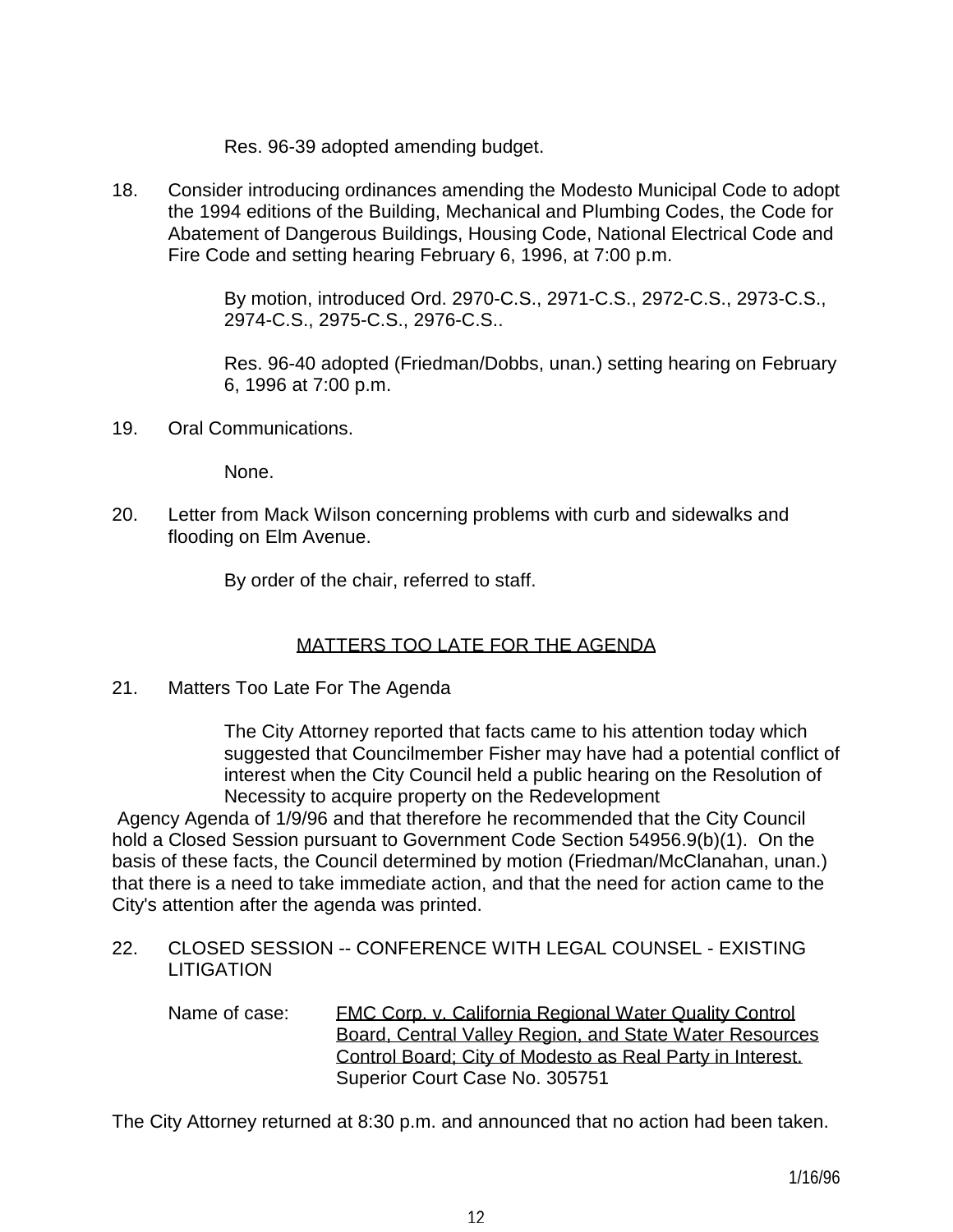#### **COUNCIL MEETING OF TUESDAY, JANUARY 23, 1996, AT 4:00 P.M.**

1. Acknowledgements and Presentations

 Presentation by Orchard Elementary School and request for a street name change.

 a. Outstanding Youth Award Presentations to the Modesto Junior Jaycees, Nicole Nunoz and Zachary Wright.

 Wendy Byrd, Teen Services Supervisor introduced Nicole Nunoz and Zachary Wright.

 b Acknowledgement of Mr. Tony Drinkard for his heroic actions on January 2, 1996, in assisting Officer Matt Lengel in apprehending a violent fugitive.

Chief Paul Jefferson made presentations.

 c. Presentation of Plaque and checks awarded to Modesto for its August 1, 1995, National Night Out activities.

Chief Paul Jefferson presented checks and plaques.

2. Approval of the minutes of the special and regular City Council meetings of January 16, 1996.

By motion, (Friedman/McClanahan, unan.) minutes approved.

3. Final adoption of Ord. No. 2969-C.S. amending Sections 1-3-8, 5-3-9, 6-3-9, 7-3- 9, and 8-3-9 of the Zoning Map of the City of Modesto prezoning certain property located thereon. (Pelandale/Snyder)

> By motion, (Friedman/McClanahan, majority; Dobbs, no) Ord. No. 2969- C.S. adopted.

4. Consider acceptance of the waterline overlays project as complete and authorize City Clerk to file a Notice of Completion. (Original contract: \$126,666.66)

> Res. 96-41 adopted (Friedman/McClanahan, unan.) accepting work as complete.

5. Consider acceptance of the Airport Way extension project as complete and authorize City Clerk to file the Notice of Completion, and consider authorizing an appropriation transfer in the amount of \$10,600 to fully fund the project.

> Res. 96-42 adopted (Friedman/McClanahan, unan.) accepting work as complete.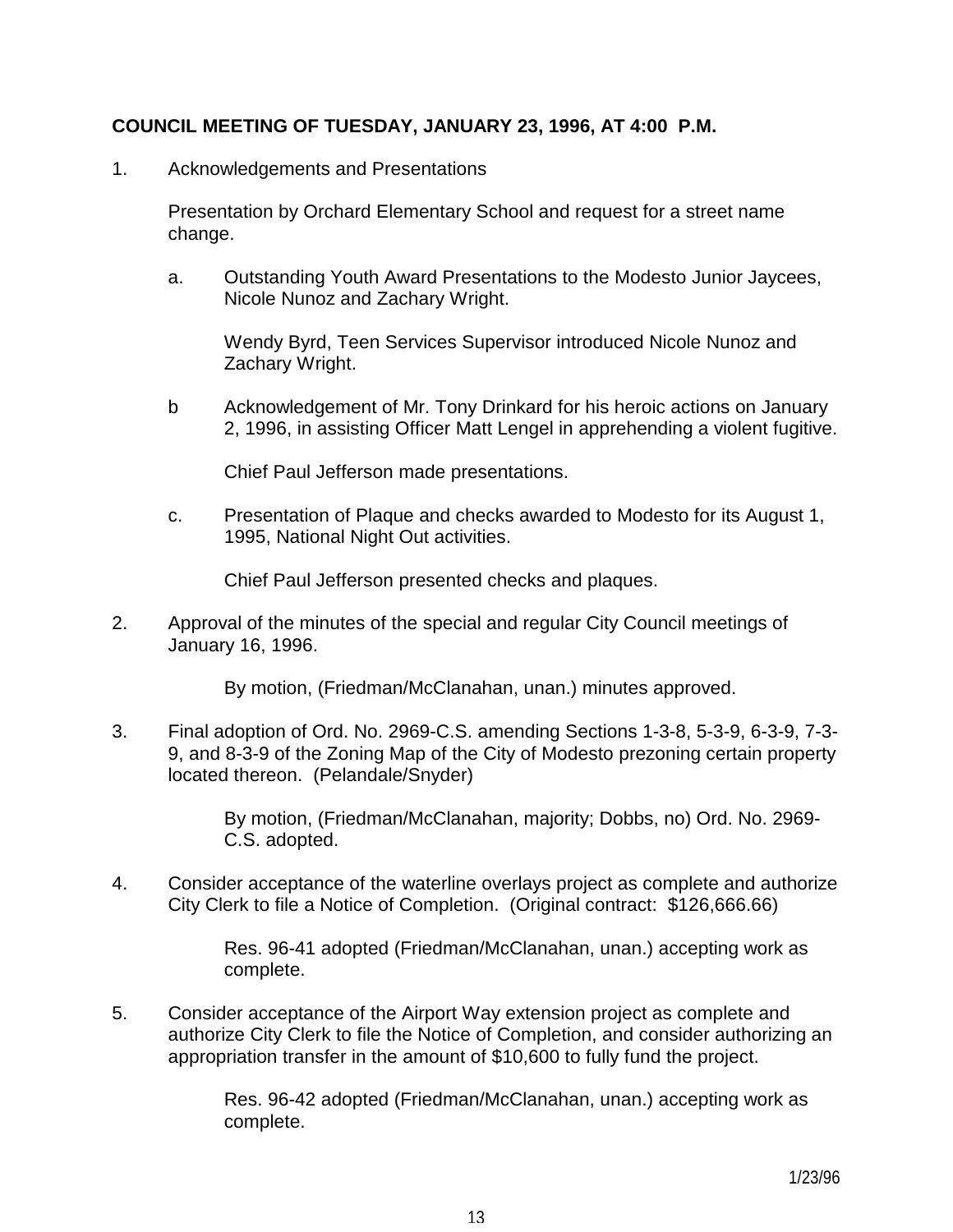6. Consider approving specification and authorize call for bids for the installation, maintenance, licensing and training for Electronic Document Imaging System for the Police Department.

> Res. 96-43 adopted (Serpa/McKinsey, unan.) approving specifications and authorizing a call for proposals.

7. Consider supporting the retention of the fourth San Joaquin Amtrak train.

 Res. 96-44 adopted (Friedman/McClanahan, unan.) supporting the retention of the fourth San Joaquin Amtrak train.

8. Consider approving a loan agreement with Jack Ugar and Cyl Ugar, doing business as Direct Maytag Home Appliance Center, under the Community Development Block Grant Small Business Loan Program.

> Res. 96-45 adopted (Friedman/McClanahan, unan.) with the estimated cost amended to \$30,000 approving loan agreement.**(CommDev to handle)**

9. Consider approving a lease agreement with the Stanislaus County Affordable Housing Corporation (STANCO) for 308 Locust Street for use as transitional housing.

Removed from Agenda. No action taken.

10. Consider amending budget to estimate \$700 in revenue for a Special Population Program co-sponsored by Central California Rehabilitation Hospital.

Res. 96-46 adopted (Friedman/McClanahan, unan.) amending budget.

11. Consider authorizing submission of revised Annual Transportation Claim to Stanislaus Area Association of Governments (SAAG), and consider amending the budget to estimate and appropriate additional revenue.

> Res. 96-47 adopted (Friedman/McClanahan, unan.) authorizing submission of revised Annual Transportation Claim.

Res. 96-48 adopted (Friedman/McClanahan, unan.) amending the budget.

12. Consider authorizing City Manager to execute financing agreements with property owners Gerald Nelson and Annie Franklin for the purpose of rehabilitating property pursuant to the City of Modesto's Housing Rehabilitation Program.

> Res. 96-49 adopted (Friedman/McClanahan, unan.) authorizing City Manager to execute financing agreement.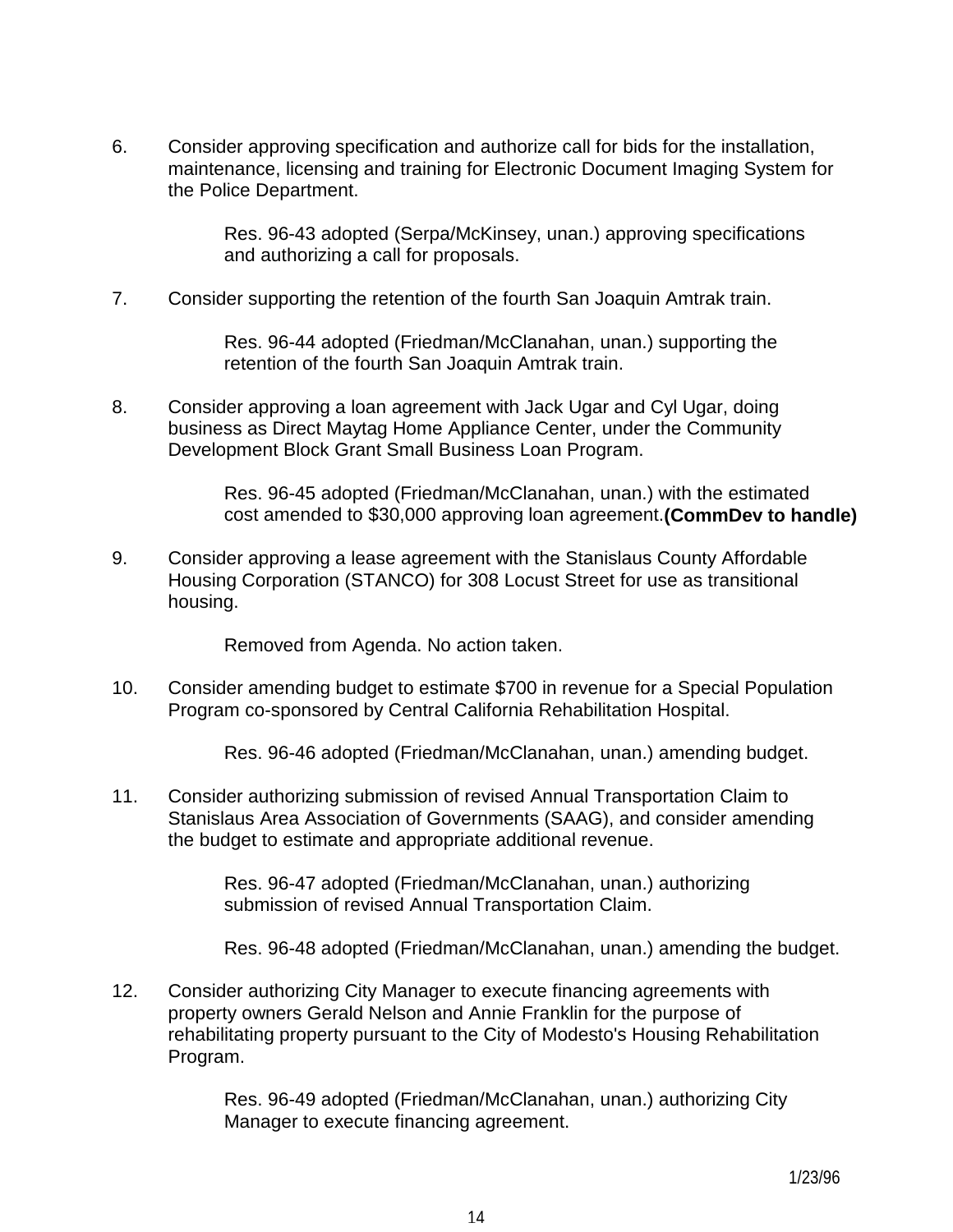13. Consider authorizing the Public Works and Transportation Director to sign a Groundwater Discharge permit for the FMC-Modesto groundwater cleanup site and for subsequent permits as appropriate.

> Res. 96-50 adopted (Dobbs/Serpa, unan.) authorizing Public Works and Transportation Director to sign permits.

14. Treasurer's Report - December, 1995.

 By motion, (Friedman/McClanahan, unan.) receipt of report acknowledged.

15. Oral Communications

None.

16. Written Communications

 Letter from Paula F. John regarding tree root damage at 517 Norwegian. No action taken.

17. Appointments

Community Qualities Forum

 Res. 96-51 adopted (Serpa/McClanahan, unan.) appointing Judith Kenyon to the Community Qualities Forum

18. Matters Too Late For The Agenda

None.

Meeting adjourned at 4:40 p.m.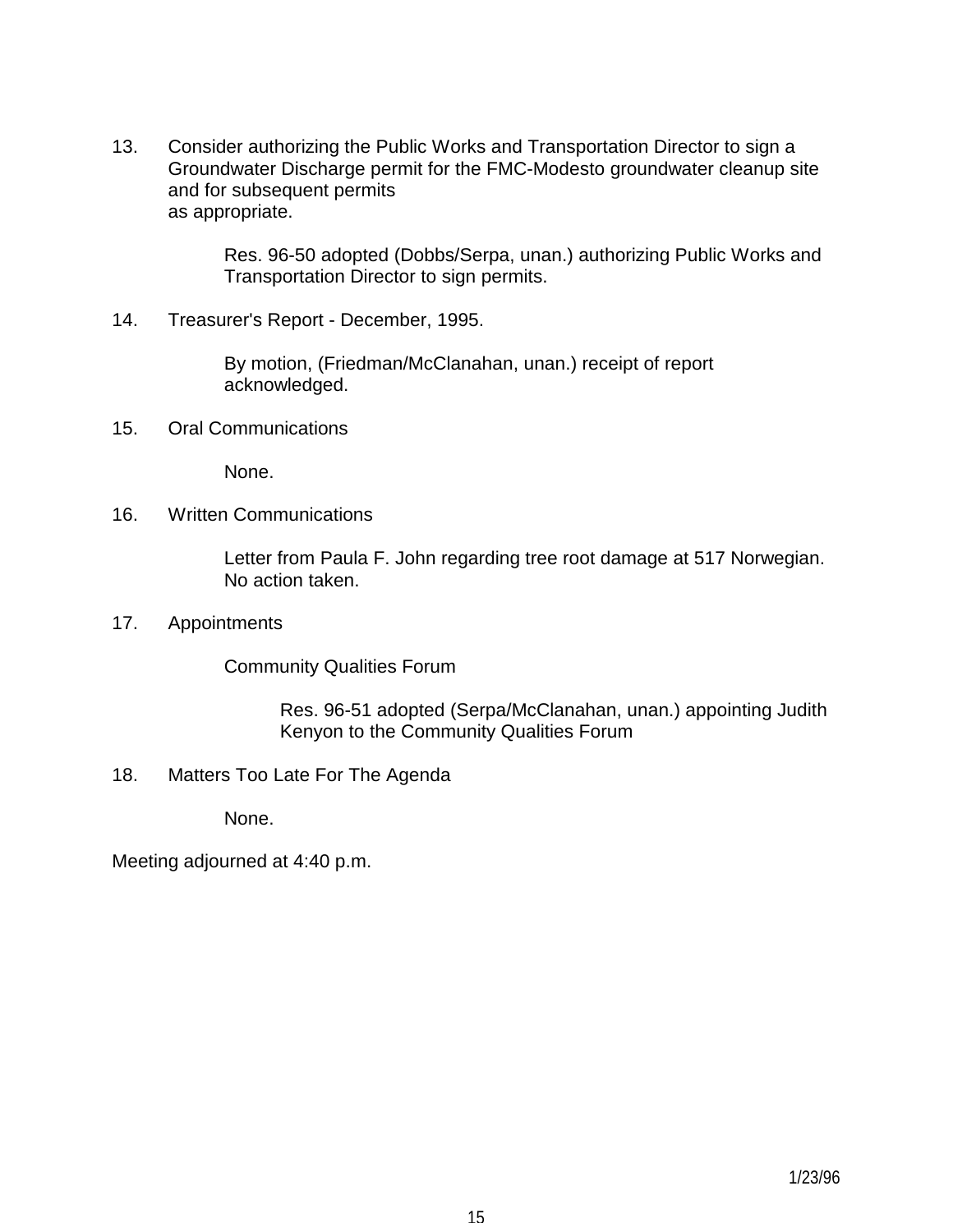## **COUNCIL MEETING OF TUESDAY, FEBRUARY 6, 1996, AT 7:00 P.M.**

1. Acknowledgements and Presentations

None.

2. Approval of the minutes of the regular City Council meeting of January 23, 1996.

By motion, (Dobbs/Friedman, unan.) approved.

- 3. Final adoption of:
	- a. Ord. No. 2965-C.S. adopting a Precise Plan for Area 8 of the Village One Specific Plan, including conditions and provision for a development agreement relating to property located on the south side of Sylvan Avenue east of Litt Road, extended.
	- b. Ord. No. 2966-C.S. rezoning Village One property to R-1 and R-3 as underlying zoning together with a Specific Plan-Overlay Zone, SP-O, for property located on the south side of Sylvan Avenue east of Litt Road extended.
	- c. Ord. No. 2967-C.S. adopting a Precise Plan for Area 32 of the Village One Specific Plan, including conditions and provision for a development agreement relating to property located on the south side of Merle Avenue between Roselle Avenue and Claus Road.
	- d. Ord. No. 2968-C.S. rezoning Village One property to R-1, as underlying zoning together with a Specific Plan-Overlay Zone, SP-O, for property located on the south side of Merle Avenue between Roselle Avenue and Claus Road.

By motion, approved (Friedman/McClanahan, unan.)

4. Hearing to consider adopting the 1994 editions of the Building Code, Mechanical Code, Plumbing Code, Dangerous Buildings, Housing Code, National Electrical Code and Fire Code.

Motion approving the final adoption of the following ordinances needed:

- a. Ord. No. 2970-C.S. relating to the Building Code.
- b. Ord. No. 2971-C.S. relating to the Mechanical Code
- c. Ord. No. 2972-C.S. relating to the Plumbing Code.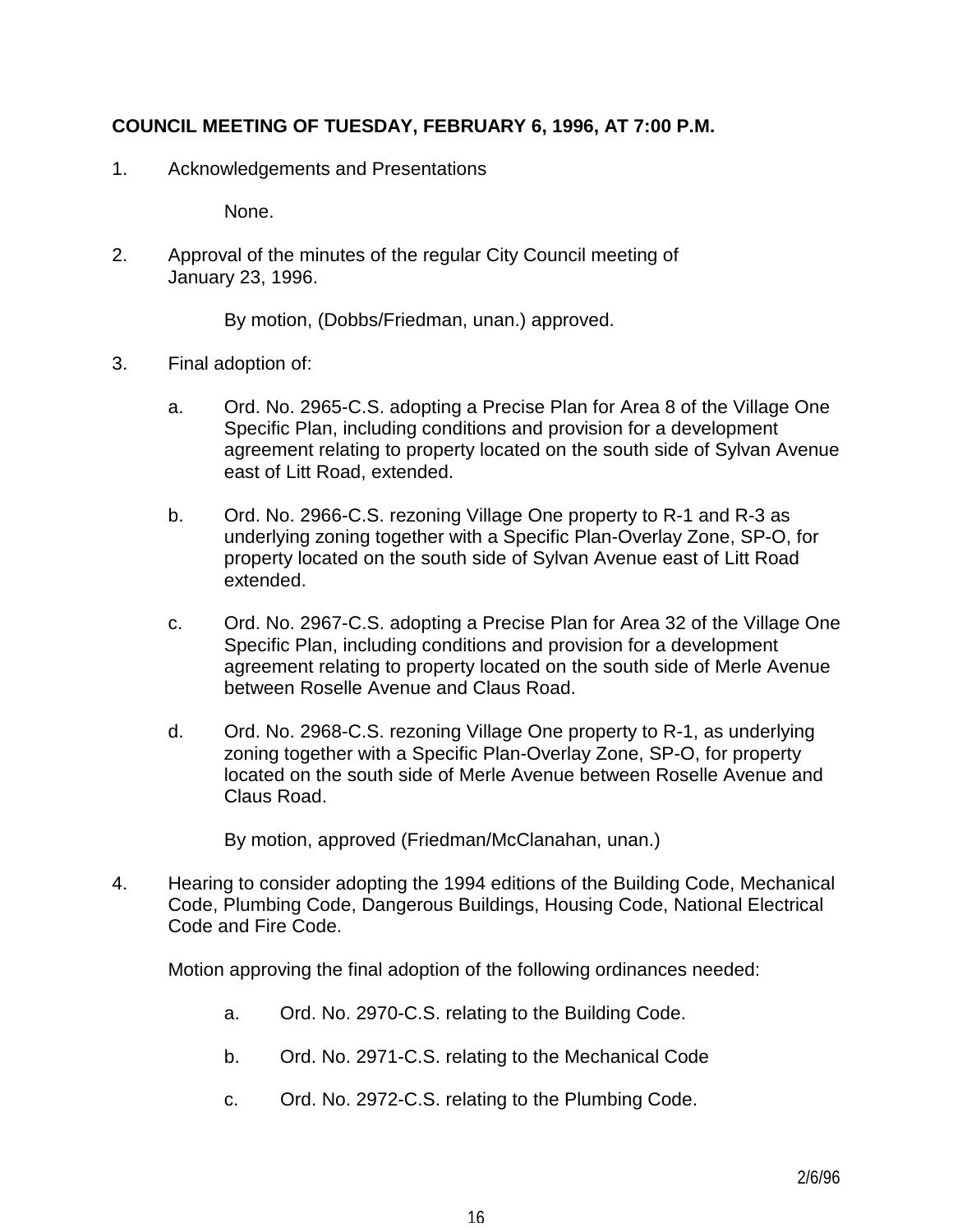- d. Ord. No. 2973-C.S. relating to the Dangerous Buildings Code.
- e. Ord. No. 2974-C.S. relating to the Housing Code.
- f. Ord. No. 2975-C.S. relating to the Electrical Code
- g. Ord. No. 2976-C.S. relating to Fire Code and hazardous materials.

By motion, approved (Fisher/McKinsey, unan.)

5. Hearing to consider the proposed establishment of adult entertainment business fees to pay for the required registration and investigation of adult entertainment businesses, adult entertainment performers, escorts, and figure models. The fees will not be applicable for one year; however, the required registration will take effect upon adoption.

> Res. 96-52 adopted (Friedman/McClanahan, unan.) approving the establishment of adult entertainment business fees.

6. Consider award of contract for the Beard Brook Park ballfield lighting project to Collins Electrical Company.

Res 96-53 adopted (Dobbs/Friedman, unan.) awarding contract.

7. Consider declaring Fuller Ford, Heritage Ford, Country Ford Trucks, and H.V. Carter Co., Inc. low bidders and authorizing the purchase of five new cab and chassis with miscellaneous bodies, nine new utility vehicles, and two flail mowers for a combined total cost of \$649,606.58; and consider authorizing an appropriation transfer of \$10,801.55.

> Res. 96-54 adopted (Friedman/Fisher, unan.; McClanahan absent) accepting the bids and authorizing purchase.

> Res. 96-55 adopted (Friedman/Fisher, unan.; McClanahan absent) approving an appropriate transfer.

8. Consider adopting a policy allowing smoking during private functions at the Modesto Centre Plaza.

> Res. 96-56 adopted (McClanahan/Friedman, majority; Dobbs, no) adopting a policy allowing smoking during private functions at the Modesto Centre Plaza.

9. Consider accepting the transfer of the Bret Harte Neighborhood sanitary sewer conveyance system from the Stanislaus County Redevelopment Agency to the City of Modesto.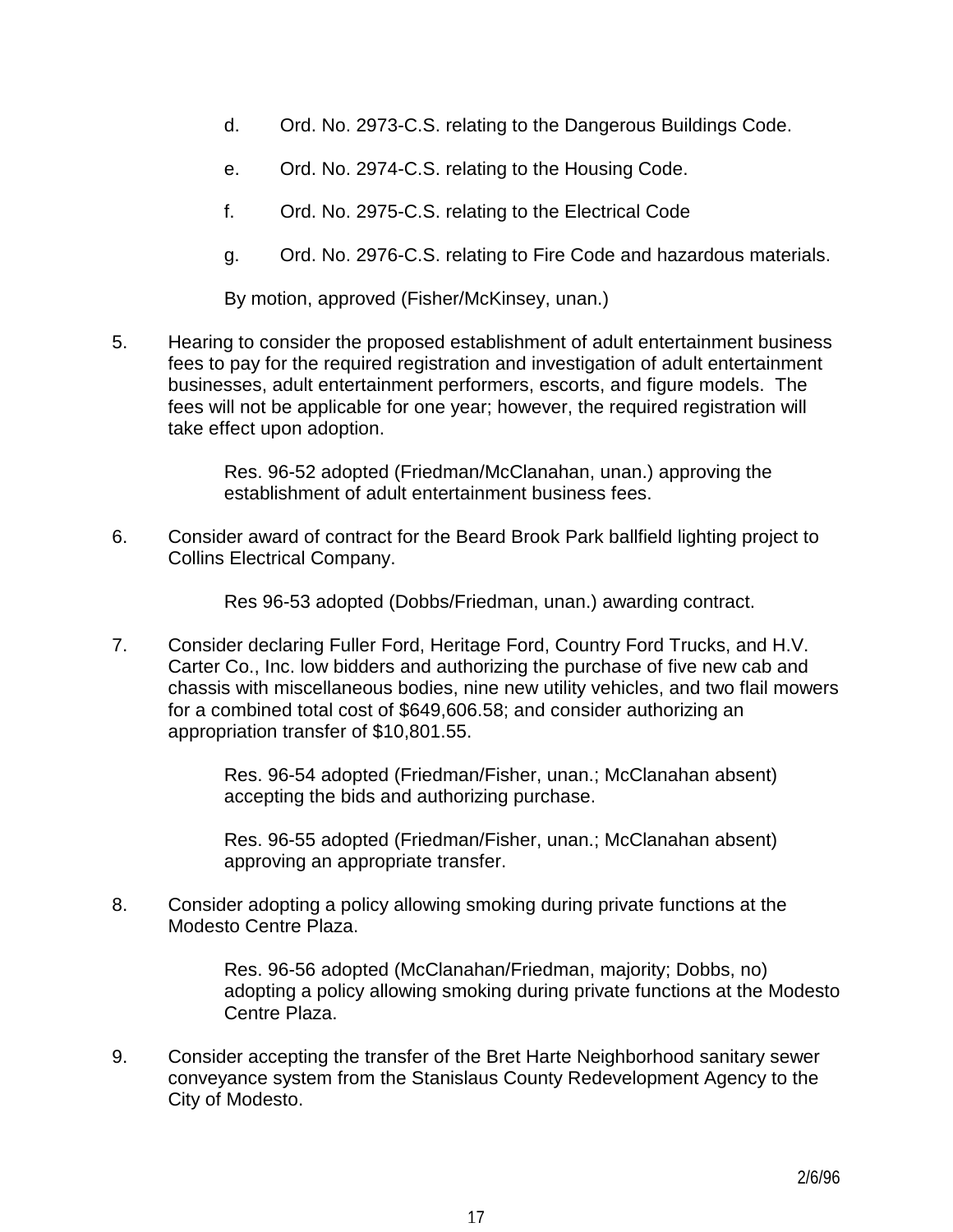Res. 96-57 adopted (Dobbs/Serpa, unan.) accepting the transfer of the Bret Harte Neighborhood sanitary sewer conveyance system from the Stanislaus County Redevelopment Agency to the City of Modesto.

10. Consider authorizing a prepayment of \$23,631.66 to Modesto Irrigation District for relocating poles and raising wire heights related to improvements at Yosemite/Garner intersection.

Res. 96-58 adopted (Dobbs/Friedman, unan.) authorizing prepayment.

11. Consider amending the legislative platform outlining the City's overall legislative concerns.

By motion, (Dobbs/Friedman, unan.) approved.

12. Oral Communications

None.

13. Written Communications

 Letter from Paula F. John, 517 Norwegian Avenue, requesting further discussion of tree root damages.

 Mrs. John spoke. Mrs. Monica Swinberg spoke about tree root problems. No action taken.

14. Appointments and reappointments to the Redevelopment Advisory Commission

 Appointment of Planning Commission representative to the Redevelopment Commission

 Res. 96-59 adopted (Dobbs/Fisher, unan.) appointing and/or reappointing members of the Redevelopment Adivosry Commission, an appointing a member of the Planning Commission as a representative to the Redevelopment Advisory Commission.

15. Matters Too Late For The Agenda

None.

- 16. CLOSED SESSION -- CONFERENCE WITH LEGAL COUNSEL EXISTING LITIGATION
	- Name of Case: MPMA vs. City of Modesto, United States District Court, case No. CV-F 94-6189 OWW DLB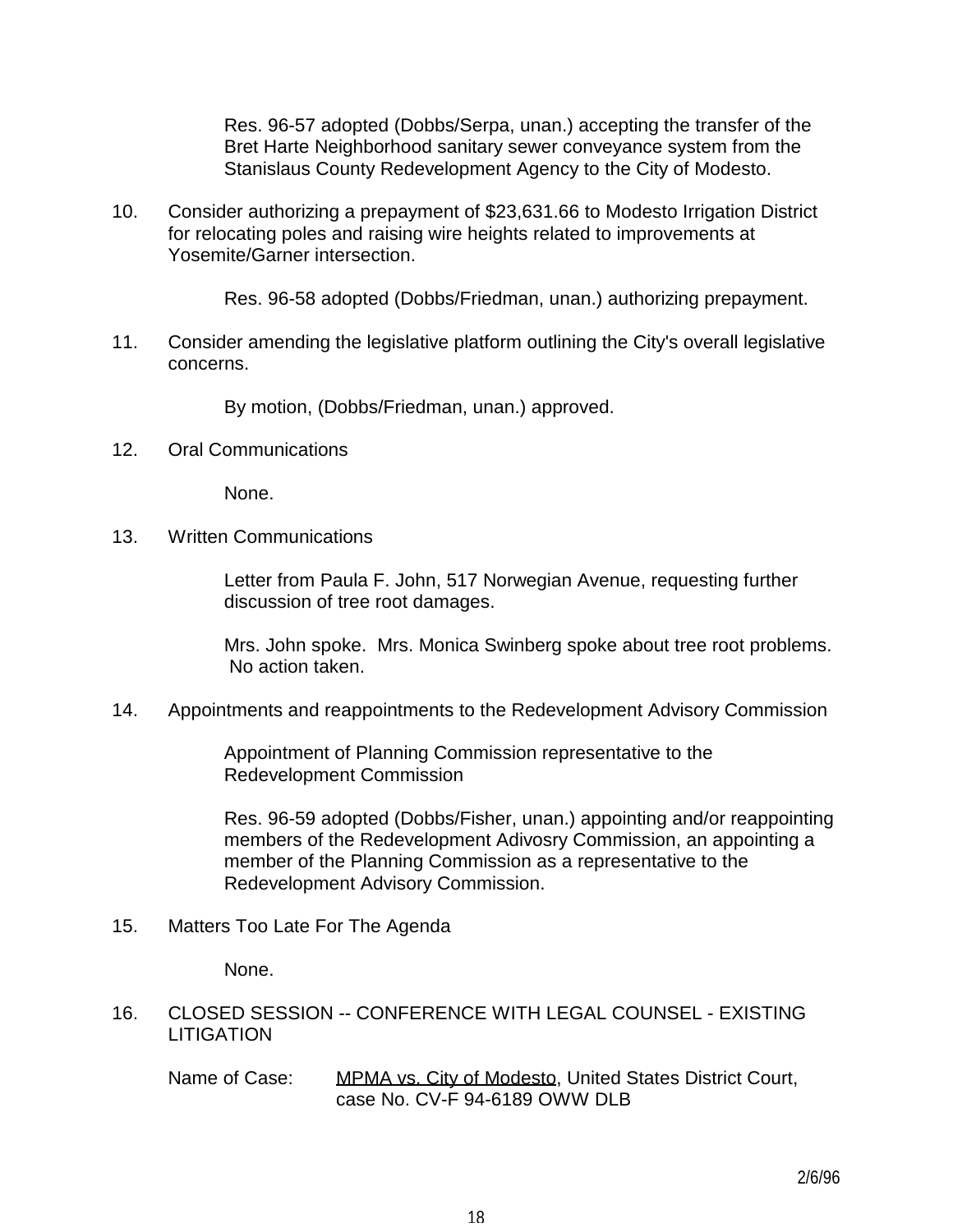Adjourned at 7:45 p.m. to closed session. City Attorney returned at 9:40 p.m. and announced that the Council determined by a six to one vote (Dobbs, no) to initiate further litigation, and the defendants and other particulars of this litigation shall, once formally commenced, be disclosed to any person upon inquiry.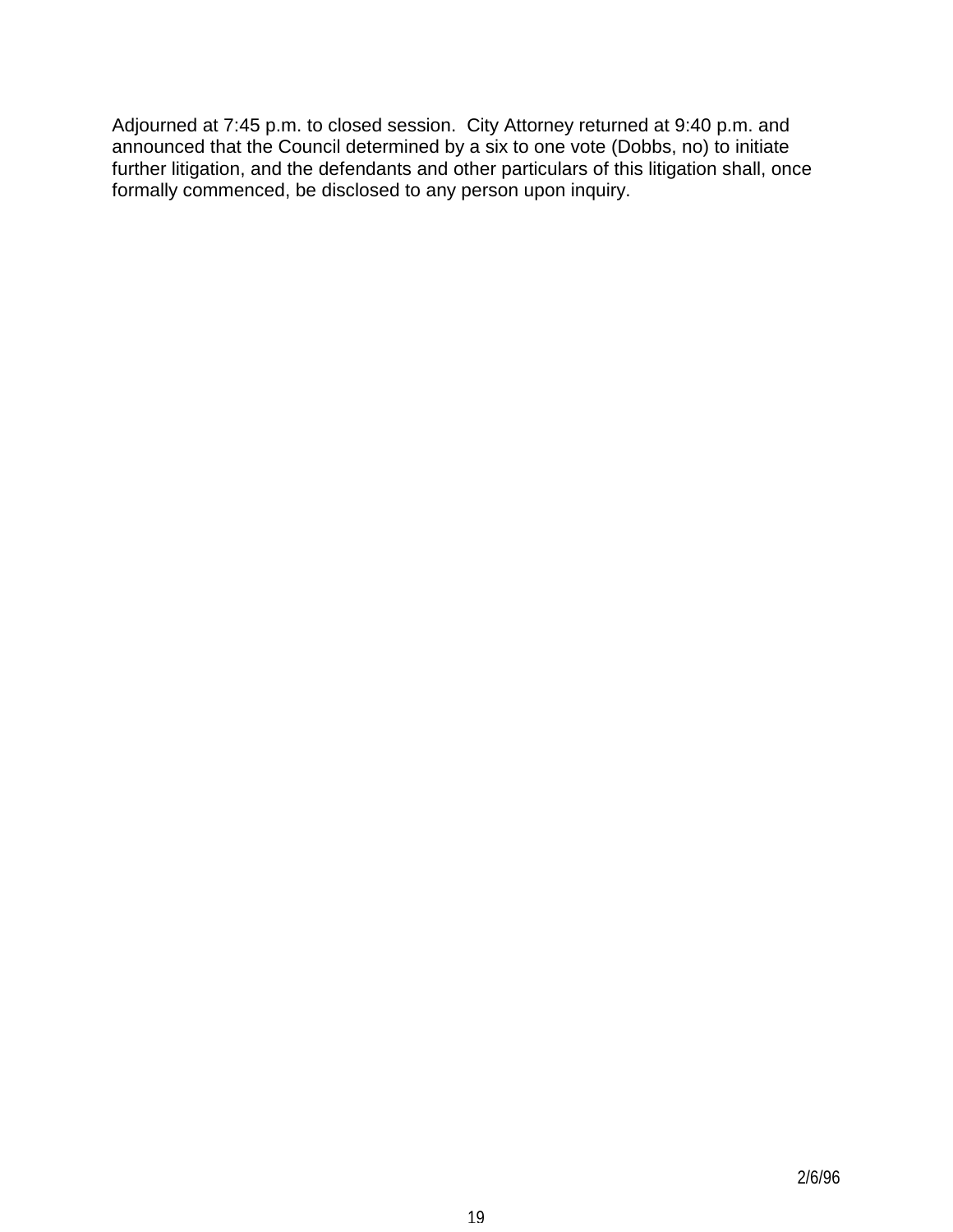#### **COUNCIL MEETING OF TUESDAY, FEBRUARY 13, 1996, AT 4:00 P.M.**

1. a. Presentation of perpetual plaque for the Gerald L. McKinsey Law Enforcement Achievement Award to the 1995 recipient, Modesto Police Officer Rick Dodge. (Resolution commending Officer Dodge needed.)

Police Chief Paul Jefferson presented plaque to Officer Rick Dodge.

 Res. 96-60 adopted (Friedman/McClanahan, unan.) commending Officer Dodge.

 b. Presentation of Scholarship Award check for the Gerald L. McKinsey Law Enforcement Scholarship Award to the 1995 recipient, Jonathan Gingerich.

Police Chief Paul Jefferson presented award to Jonathan Gingerich.

c. Presentation of Annual Report by Citizens First Steering Committee.

Citizens First Steering Committee made presentation.

 Mike Loschke presented Council with tickets to "Bravo In Performance" and a subscription to the "Business Journal".

2. Approval of the minutes of the regular City Council meeting of February 6, 1996.

By motion, (Friedman/McClanahan, unan.) approved.

3. Consider accepting the construction of street lighting project on Scenic Drive between Rose Avenue and Oakdale Road as complete and authorizing the City Clerk to file the Notice of Completion. (Original contract: \$31,000)

> Res. 96-61 adopted (Friedman/McClanahan, unan.) accepting work as complete.

4. Fiscal Year 1995-96 Annual Budget - Midyear Status Report and proposed adjustments.

By motion, (Friedman/McClanahan, unan.) ackowledge receipt of report.

 Res. 96-62 adopted (Friedman/McClanahan, unan.) amending FY 95/96 budget and re-estimating revenue.

5. Consider approving agreement with Bookman-Edmonston to prepare an appraisal of the value of the outlying systems of the former Del Este Water Company for purposes of property transfer.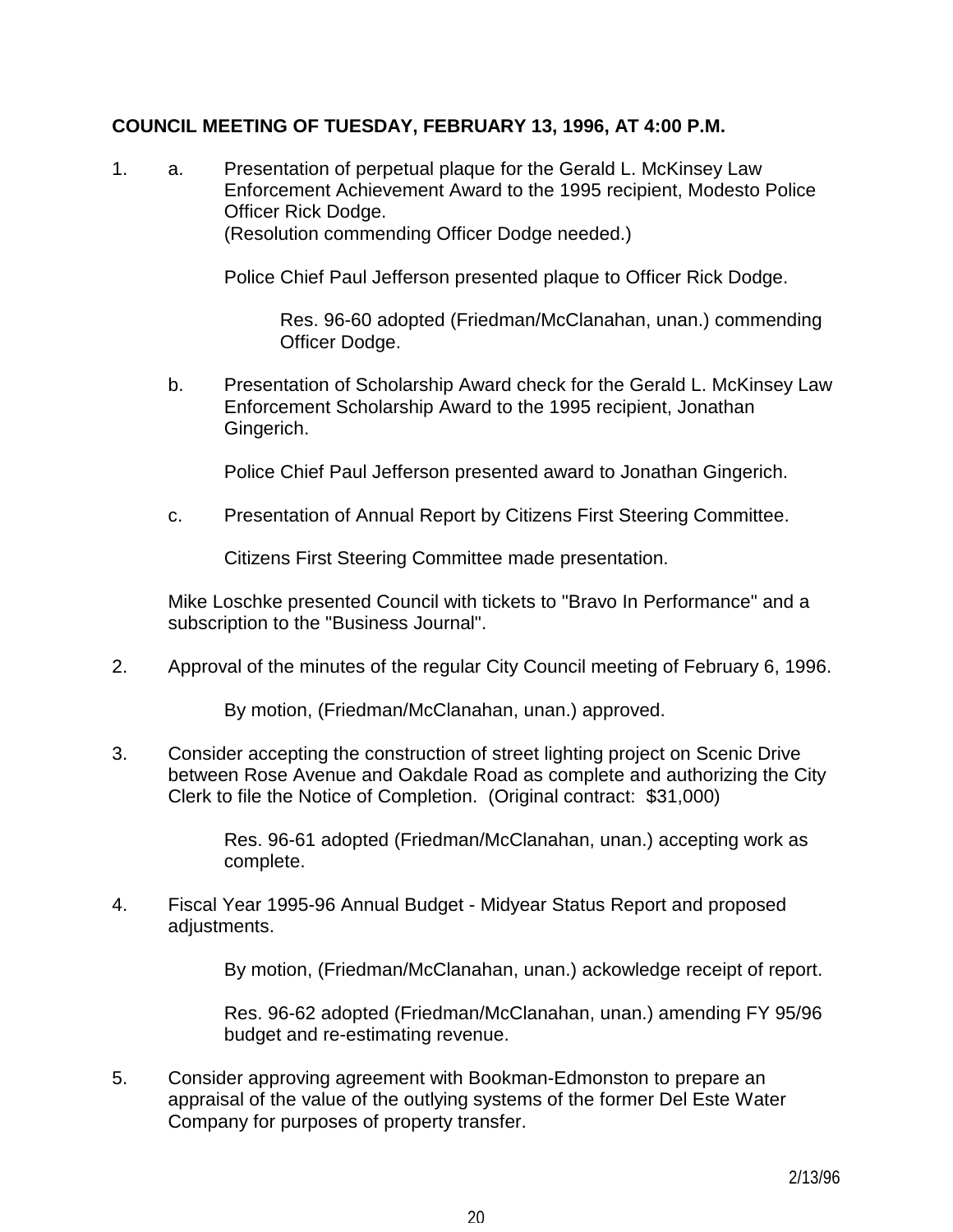(Resolution approving agreement needed. Estimated cost: \$40,000. Funds are budgeted.)

 Res. 96-63 adopted (Friedman/McClanahan, unan.) approving agreement.

6. Consider authorizing the City Manager to execute applications and grant-related documents for Used Motor Oil Recycling and Household Hazardous Waste Grants.

> Res. 96-64 adopted (Friedman/McClanahan, unan.) authorizing City Manager to execute applications and grant-related documents.

7. Consider approving agreement with Delamare-Fultz Engineering for survey services on various C.I.P. projects.

> Res. 96-65 adopted (Friedman/McClanahan, unan.) approving agreement.

8. Consider authorizing the execution of the First Amendment to Indenture of Trust and First Amendment to Loan Agreement with respect to its \$8,800,000 Variable Rate Multifamily Housing Refunding Revenue Bonds (Shadowbrook Apartments), 1992 Issue A and determining other matters in connection therewith.

> Res. 96-66 adopted (Friedman/McClanahan, unan.) authorizing document changes.

9. Report of loan approved under the Emergency Home Repair Program (EHRP) during January 1996.

> By motion, (Friedman/McClanahan, unan.) acknowledged receipt of report.

10. Consider approving the use of a Rent Limitation Agreement for investor-owned housing rehabilitation projects receiving financial assistance through the City's Housing and Neighborhoods Division. (Resolution approving use of Rent Limitation Agreements needed.)

> Res. 96-67 adopted (Friedman/McClanahan, unan.) approving use of Rent Limitation Agreements.

11. Oral Communications

None.

12. Matters Too Late For The Agenda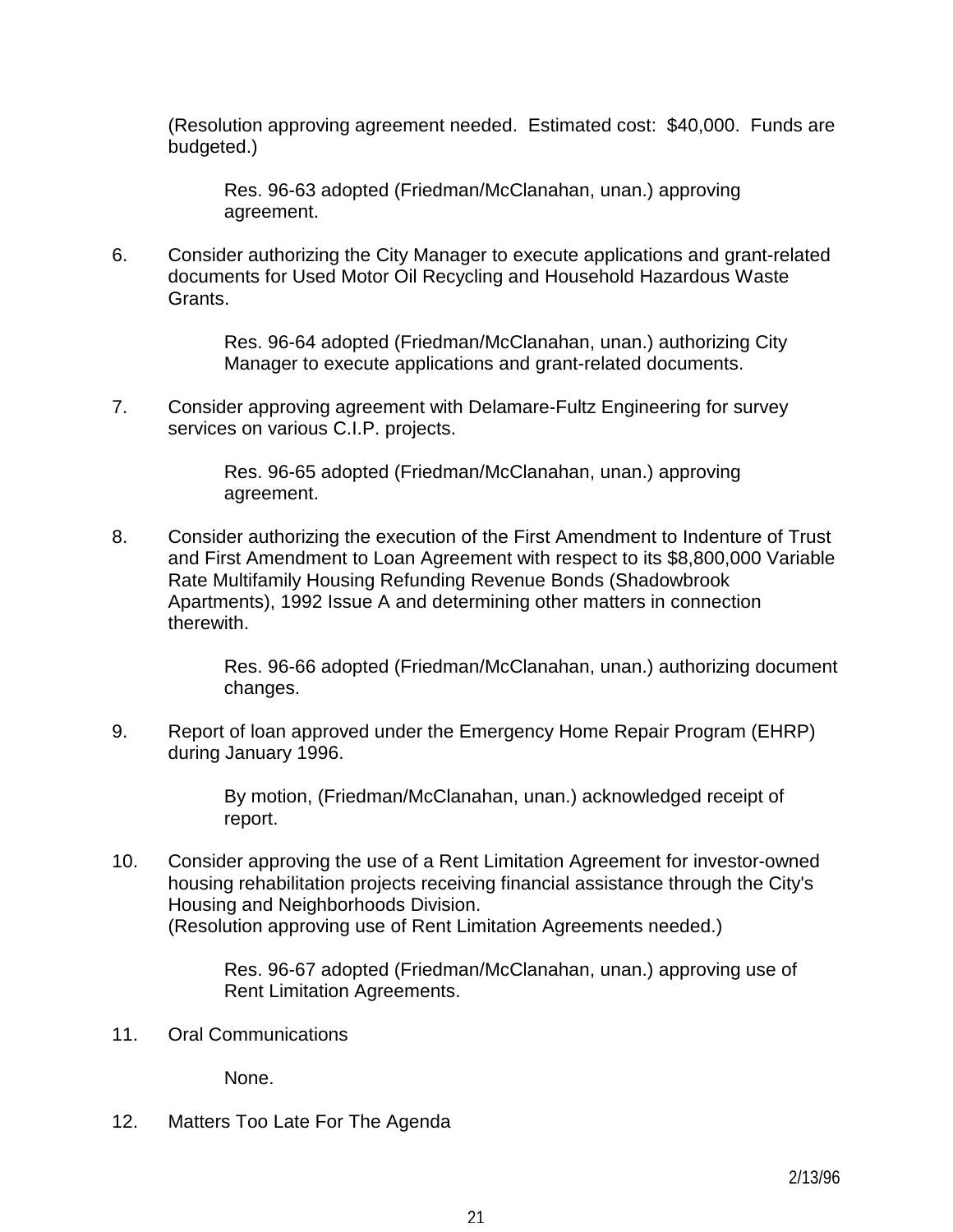None.

#### 13. CLOSED SESSION -- CONFERENCE WITH LEGAL COUNSEL - EXISTING **LITIGATION**

Name of case: Insurance Company of North America v. City of Modesto, et al. - Stanislaus County Superior Court Case No. 314751

## CONFERENCE WITH LABOR NEGOTIATOR

| Agency negotiator: | <b>Robin Renwick</b>                                                                                                                                                                        |
|--------------------|---------------------------------------------------------------------------------------------------------------------------------------------------------------------------------------------|
|                    | Employee organizations: Modesto City Employees Association<br><b>Modesto Police Offices Association</b><br><b>Modesto Firefighters Association</b><br>Modesto Police Management Association |

Adjourned at 4:40 to Closed Session. City Attorney returned at 6:45 p.m. and announced that no action had been taken.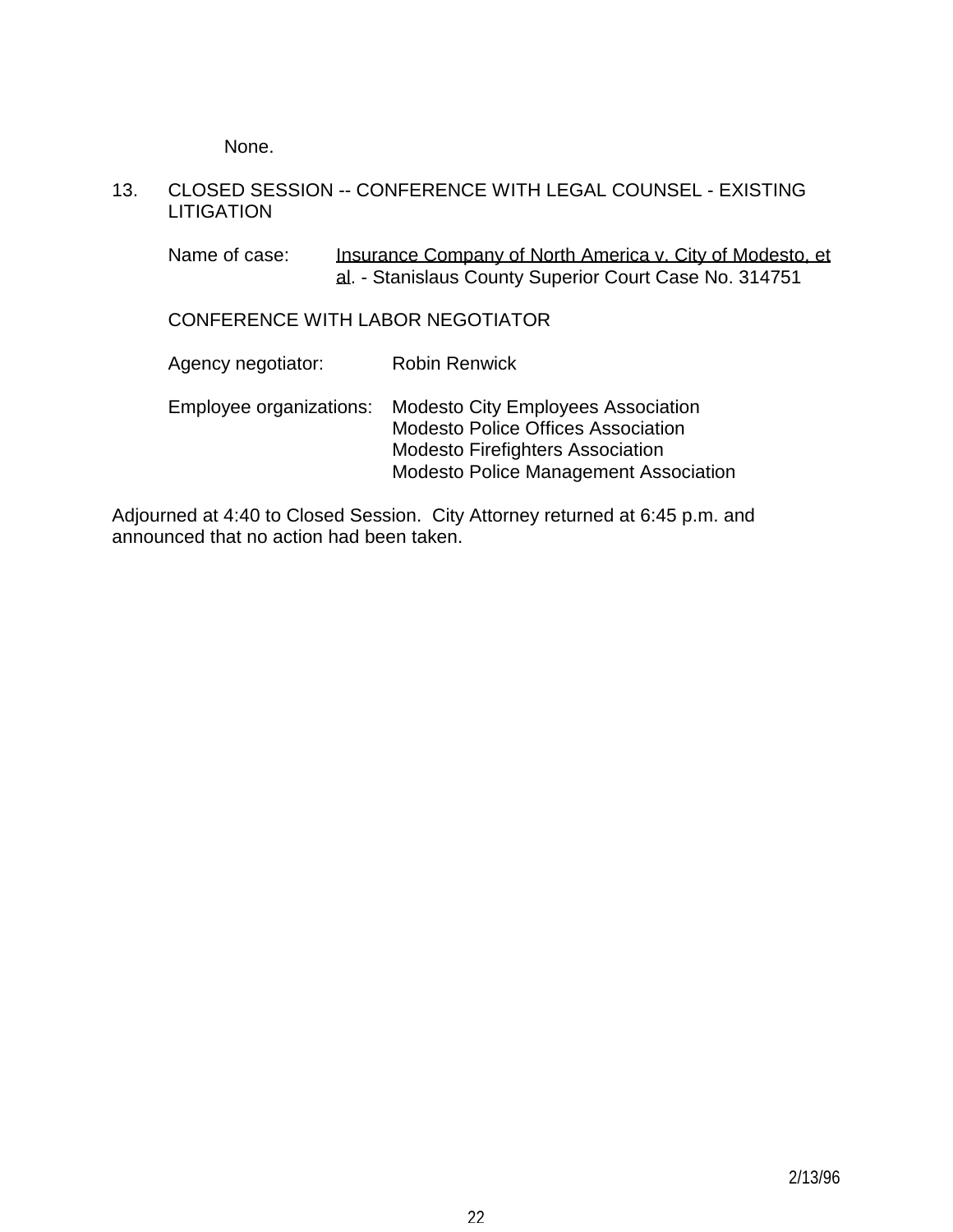## **COUNCIL MEETING OF TUESDAY, FEBRUARY 20, 1996, AT 7:00 P.M.**

1. Presentation of rewards by William Seavy, Chair, Graffiti Reporting Rewards Committee.

Presentation given by William Seavy.

2. Approval of the minutes of the regular City Council meeting of February 13, 1996.

By motion, (Friedman/Dobbs, unan.; Fisher absent) approved.

3. Consider authorizing request for proposals for furnishing software and equipment currently serving City Hall and Corporation Yard.

> Res. 96-68 approving (Friedman/Dobbs, unan.; Fisher absent) authorizing request for proposals.

4. Consider approving request for proposal and authorize call for proposals from prequalified consultants; Central Visual Information Systems and Nolte & Associates for the purchase of an engineering computer network system.

> Res. 96-69 approving (Friedman/Dobbs, unan.; Fisher absent) request for proposal and authorizing call for proposals.

5. Consider accepting the replacement of discharge lines at Scenic Bend lift station project by Rolfe Construction as complete and authorize City Clerk to file a Notice of Completion. (Original contract: \$155,825)

> Res. 96-70 (Friedman/Dobbs, unan.; Fisher absent) accepting work as complete.

6. Oral update on Master Property Tax agreement.

Update given by City Manager.

7. Consider approving the extension and addendum to the Communications agreement with the County of Stanislaus to June 30, 1996.

> Res. 96-71 (Friedman/Dobbs, unan.; Fisher absent) approving extension and addendum.

8. Oral Communications

None.

#### WRITTEN COMMUNICATIONS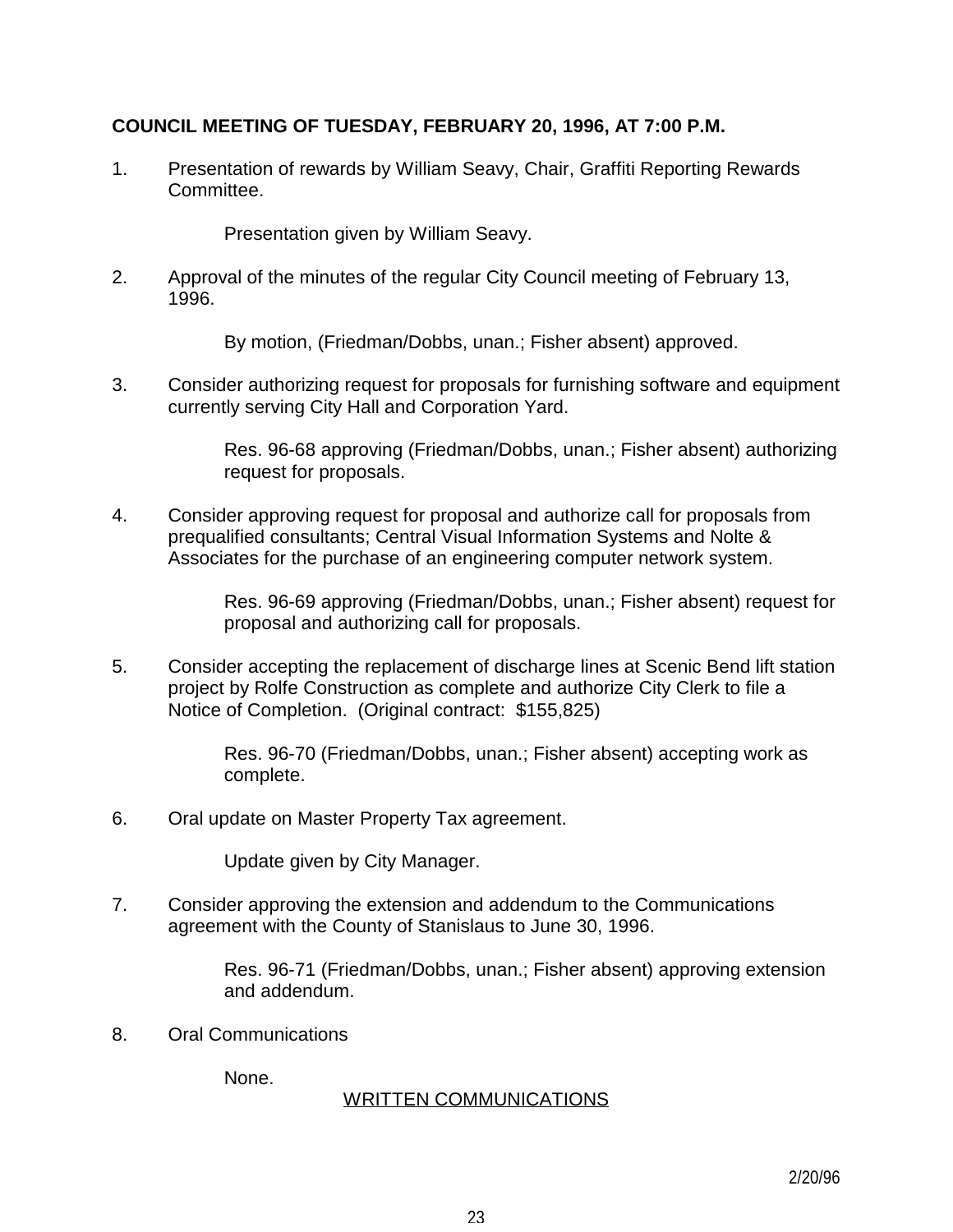9. Written Communications

 Letter from Mickey C. Peabody, representing a task force on the Condition of Children in Stanislaus County, providing information on a conference to be held under the auspices of the County Department of Education in April, requesting a resolution supporting conference and commitment to promote it.

 Res. 96-72 (Dobbs/Friedman, unan., Fisher absent) in support of conference.

10. Request from Harlan Smith, Modesto Camellia Society, for the traditional City of Modesto Sweepstakes trophy for the 35th Camellia Cavalcade.

By motion, (Friedman/Dobbs, unan.; Fisher absent) approved.

11. Matters Too Late For The Agenda

None.

Meeting was adjourned at 7:16 p.m.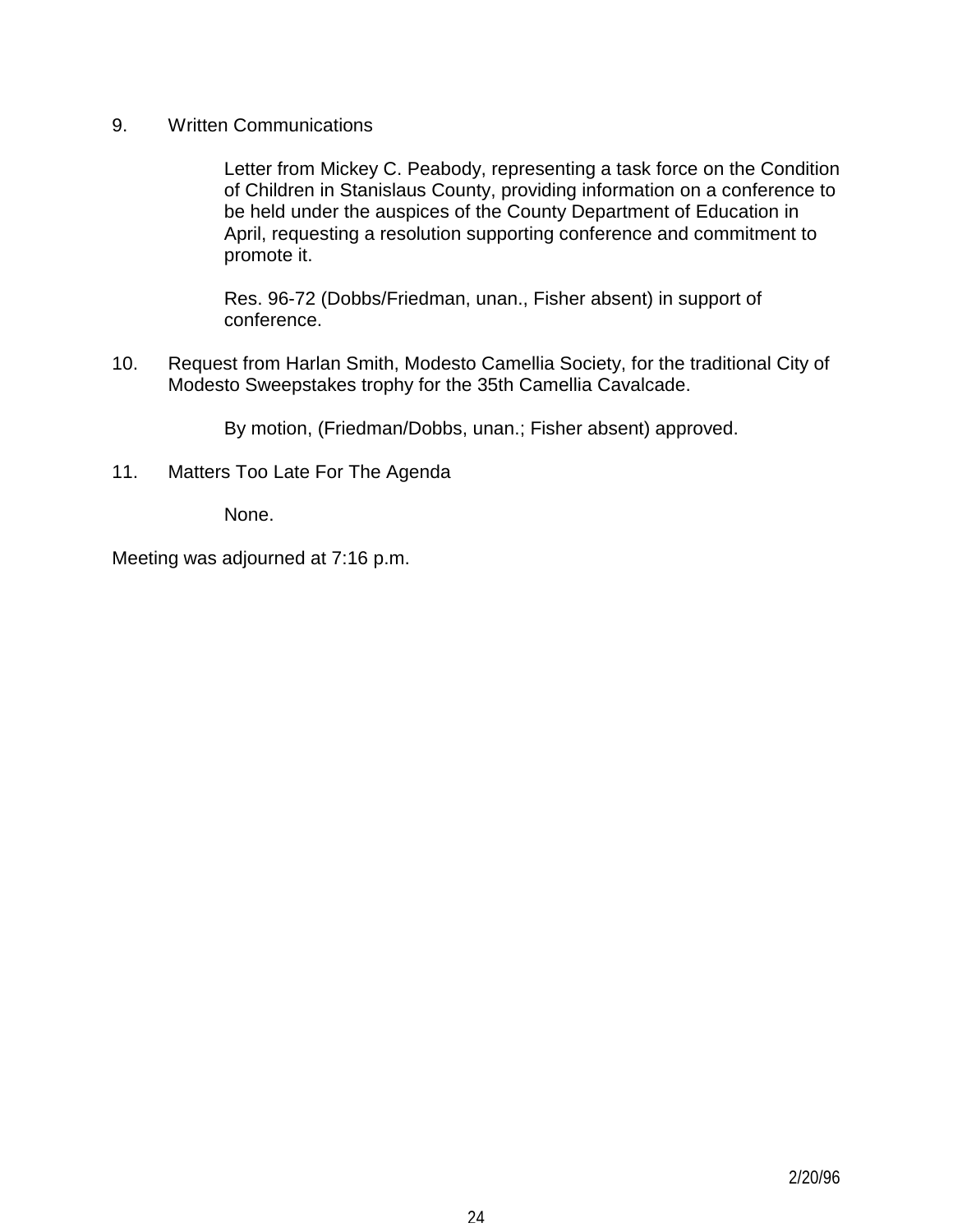## **COUNCIL MEETING OF TUESDAY, FEBRUARY 27, 1996, AT 4:00 P.M.**

1. Co-sponsorship awards presentations to businesses, organizations or individuals who contributed \$150 or more for recreational programs and to businesses, organizations and individuals who contributed to the City's 125th Anniversary Celebration.

Presentation made by Judy Loretelli.

 A presentation on the Plaza Project theater proposal was made by Greg Butcher and John Brenden.

2. Approval of the minutes of the regular City Council meeting of February 20, 1996.

By motion, approved (Friedman/McClanahan, unan.).

3. Hearing to consider the appeal of Richard Berlanga, The End Zone, to a decision of the State Department of Alcoholic Beverages concerning a license for the sale of alcoholic beverages at 241 Seventh Street and to determine whether the public convenience or necessity would be served by the issuance of a license.

Res. 96-73 adopted, (McClanahan/Dobbs, unan.) license approved.

4. Hearing to consider the appeal of Michael E. Dumas, Sparky's Sports Pub, to a decision of the State Department of Alcoholic Beverages concerning a license for the sale of alcoholic beverages at 3848 McHenry Avenue and to determine whether the public convenience or necessity would be served by the issuance of a license.

> Res. 96-74 adopted, (McClanahan/Fisher, majority; McKinsey, no) deny license of 42 category, support 41 application by Mr. Dumas to ABC, including conditions 2-8.

5. Hearing to consider the appeal of Jagtar and Satnam Uppal, Pacific Market, to a decision of the State Department of Alcoholic Beverages concerning a license for the sale of alcoholic beverages at 131 Colfax Avenue and to determine whether the public convenience or necessity would be served by the issuance of a license.

Res. 96-75 adopted, (Fisher/Friedman, unan.) license denied.

6. Hearing to consider the appeal of Surjit S., Charanjit S. and Baljit S. Sandhu, 7 Star Food Store, to a decision of the State Department of Alcoholic Beverages concerning a license for the sale of alcoholic beverages at 1525 Yosemite Boulevard and to determine whether the public convenience or necessity would be served by the issuance of a license.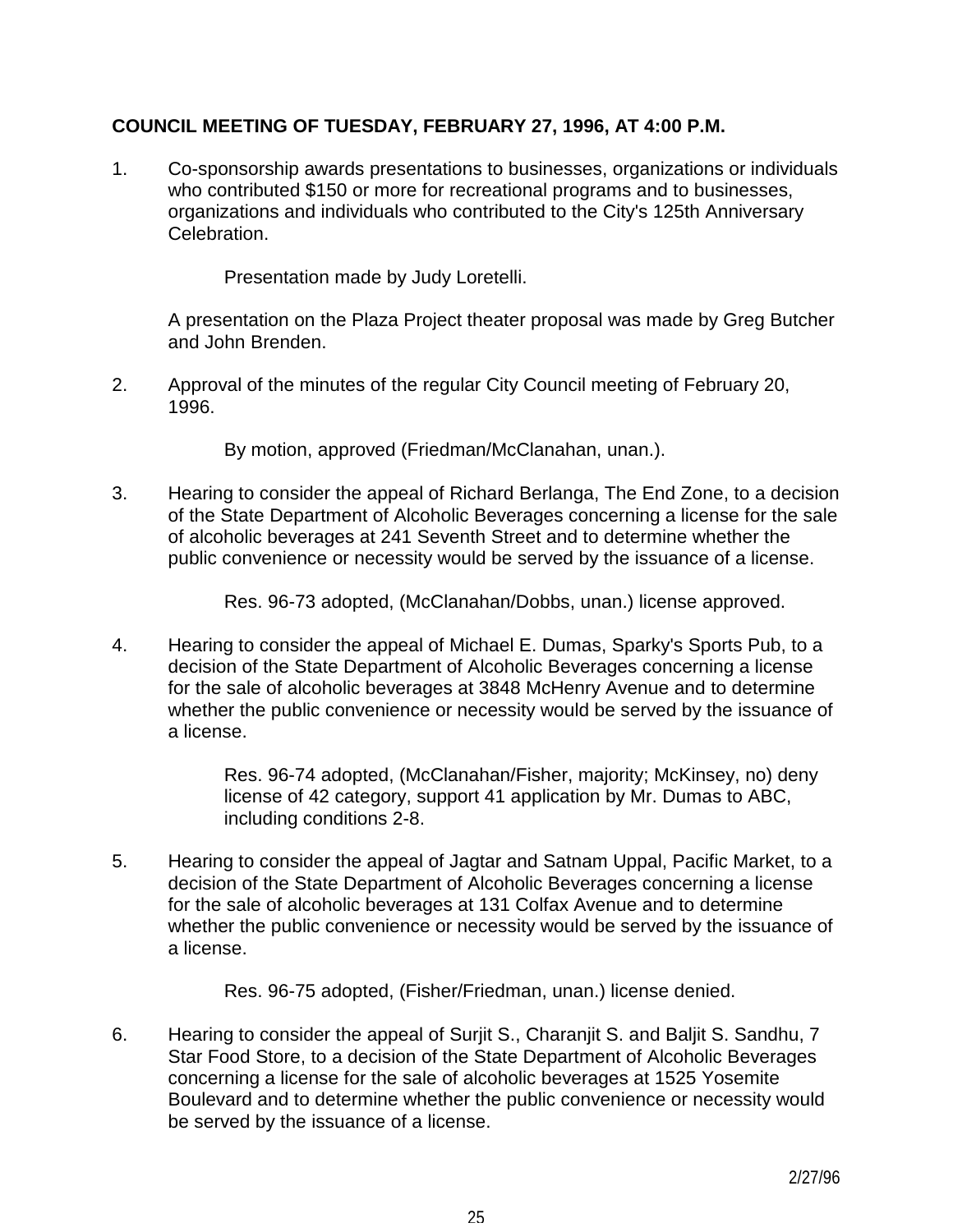Res. 96-76 adopted, (Friedman/Fisher, unan.) license denied.

7. Hearing to consider the appeal of Thomas Oyler, Cornucopia Natural Foods, to a decision of the State Department of Alcoholic Beverages concerning a license for the sale of alcoholic beverages at 2625 Coffee Road and to determine whether the public convenience or necessity would be served by the issuance of a license.

Res. 96-77 adopted, (Friedman/Fisher, unan.) license approved.

8. Consider accepting Safety Electric Corporation's traffic signal modification at State Route 108 (McHenry Avenue) and Orangeburg Avenue project as complete and authorize the City Clerk to file a Notice of Completion. (Original contract: \$48,573)

> Res. 96-78 adopted (Friedman/McClanahan, unan.) accepting work as complete.

9. Consider accepting Hercules Enterprises sanitary sewer replacement - H Street from 9th Street to 19th Street project as complete and authorize the City Clerk to file a Notice of Completion; and consider authorizing an appropriation transfer in the amount of \$8,800 to fully fund the project. (Original contract: \$297,110)

> Res. 96-79 adopted (Friedman/McClanahan, unan.) accepting work as complete.

 Res. 96-80 adopted (Friedman/McClanahan, unan.) authorizing an appropriation transfer.

10. Consider waiving formal bid procedures and authorizing the purchase of the Paratransit Automated Scheduling System (PASS) for the City's Dial-A-Ride service from On-Line Data Products; and consider amending the Fiscal Year 1995-96 C.I.P. to estimate and appropriate funding for the purchase.

> Res. 96-81 adopted (Friedman/McClanahan, unan.) waiving formal bid procedures and authorizing purchase.

> Res. 96-82 adopted (Friedman/McClanahan, unan.) amending the F.Y. 95/96 C.I.P.

11. Consider waiving formal bid procedures and authorizing the purchase of six used late model sedans from Golden Gate Auto Auction and/or Bay Cities Auto Auction.

> Res. 96-83 adopted (Friedman/McClanahan, unan.) waiving formal bid procedures and authorizing purchase.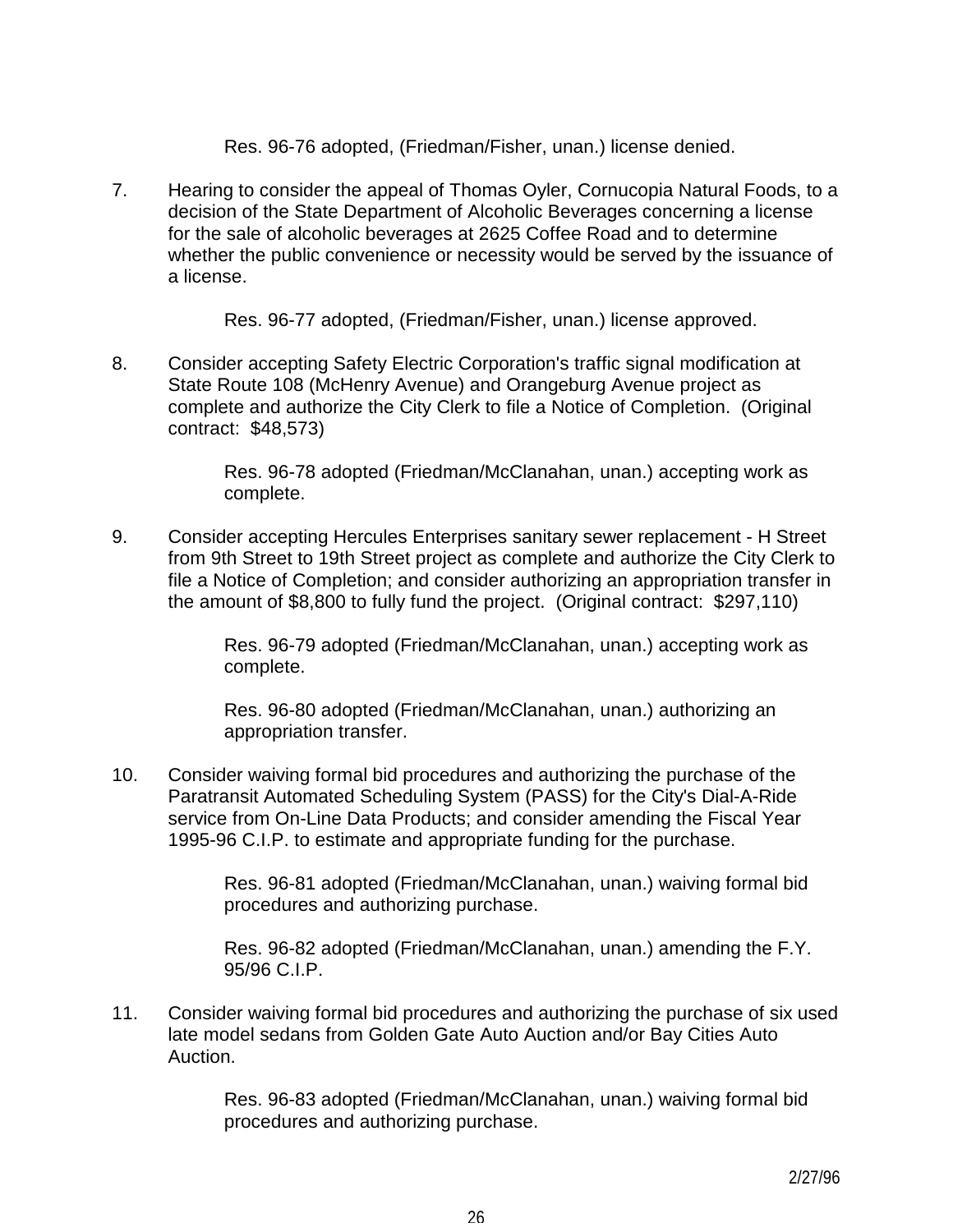By order of the Chair, this item considered before Hearings.

12. Consider establishing a policy regulating the issuance of Alcoholic Beverage Control liquor licenses.

Res. 96-84 adopted (McClanahan/Friedman, unan.) establishing policy.

13. Consider setting a hearing to establish fees for the processing and review of Alcoholic Beverage Control liquor licenses.

> Res. 96-85 adopted (Fisher/Friedman, unan.) setting hearing on March 12, 1996 at 4:00 p.m.

14. Consider approving a revision to the Investment of Public Funds Policy, City Council Policy No. 1-1.019.

> Res. 96-86 adopted (Friedman/McClanahan, unan.) approving updated policy.

15. Consider adding the proposed section of Jefferson Street and Elm Street to the angle parking resolution.

> Res. 96-87 adopted (Friedman/McClanahan, unan.) revising angle parking resolution.

16. Consider authorizing the City Manager to execute loan documents for participants of the City's Housing Rehabilitation Programs based on criteria outlined in the Community Development Program Policy and Procedures Manual, and upon recommendation of the Housing Loan Rehabilitation Committee.

> Res. 96-88 adopted (Friedman/McClanahan, unan.) authorizing the City Manager to execute documents.

17. Consider authorizing the City Manager to submit a purchase offer to Stanislaus County for the amount of the delinquent properties located in the Airport area, the Chrysler Park area, and in the Whitmore Park area for use as affordable housing.

> Res. 96-89 adopted (Friedman/McClanahan, unan.) authorizing City Manager to submit purchase offer.

18. Consider revising the City's California Environmental Quality Act (CEQA) procedures to facilitate environmental review under the City's Master Environmental Impact Report and provide an efficient CEQA update process.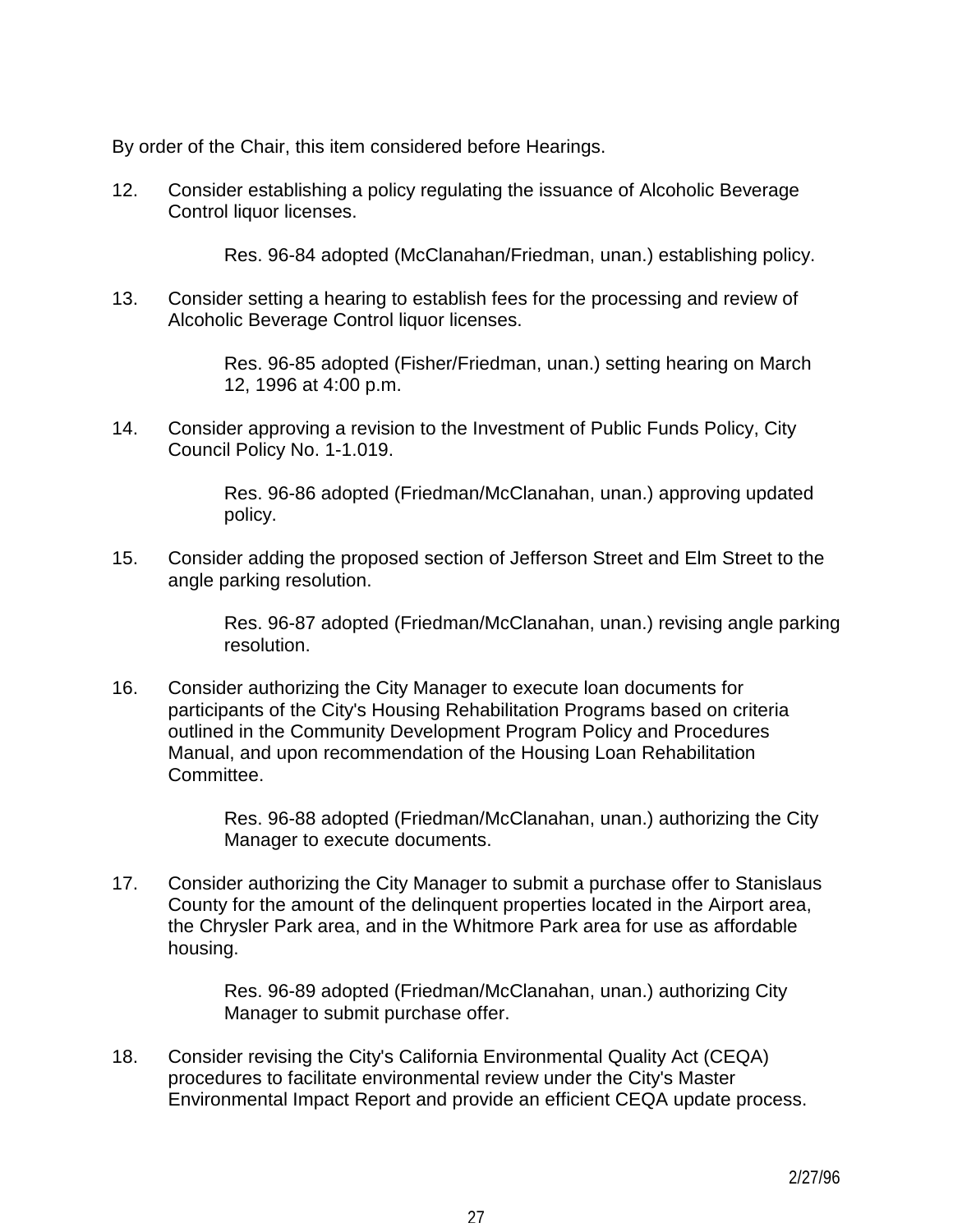Res. 96-90 adopted (Friedman/McClanahan, unan.) revising CEQA procedures.

19. Consider authorizing buy-out negotiation with Advanta Leasing Company for the purchase of commercial kitchen equipment, currently leased by R&C Foods, Creekside Golf Course Concessionaire.

> Res. 96-91 adopted (Friedman/McClanahan, unan.) authorizing buy-out negotiation for the purchase of equipment.

20. Consider introducing an ordinance amending the Modesto Municipal Code relating to recovery of City funds to remove graffiti.

By motion, Ord. No. 2977-C.S. introduced.

21. Oral Communications

None.

#### WRITTEN COMMUNICATIONS

22. Written Communications

 Letter from Russell A. Harrison, representing V.O. Associates, requesting that their proposal for an agreement regarding bond proceeds be considered at this time.

 (A letter from Mr. Bob Florsheim, V. O. Associates, was on the City Council agenda of November 7, 1995, requesting the City to approve an agreement regarding bond proceeds relating to Residential Housing Revenue Bonds for Valley Oak multi-family housing project located at 2300 Oakdale Road. At the request of Mr. Florsheim, action on the item was delayed indefinitely.)

 By motion, (Dobbs/McKinsey, unan.) referred to staff, who will meet with Russell Harrison. Mr. Harrison will return to Council in approximately 30 days.

23. Matters Too Late For The Agenda

 By majority vote, it was determined there was a need to take immediate action and that the need for action came to the City's attention after the Agenda was posted on the following matters:

 a. Consider approval of the final map of Windsong Ranch Subdivision final map and authorizing City Manager to execute subdivision agreement.

Res. 96-92 adopted (Friedman/Dobbs, unan.) approving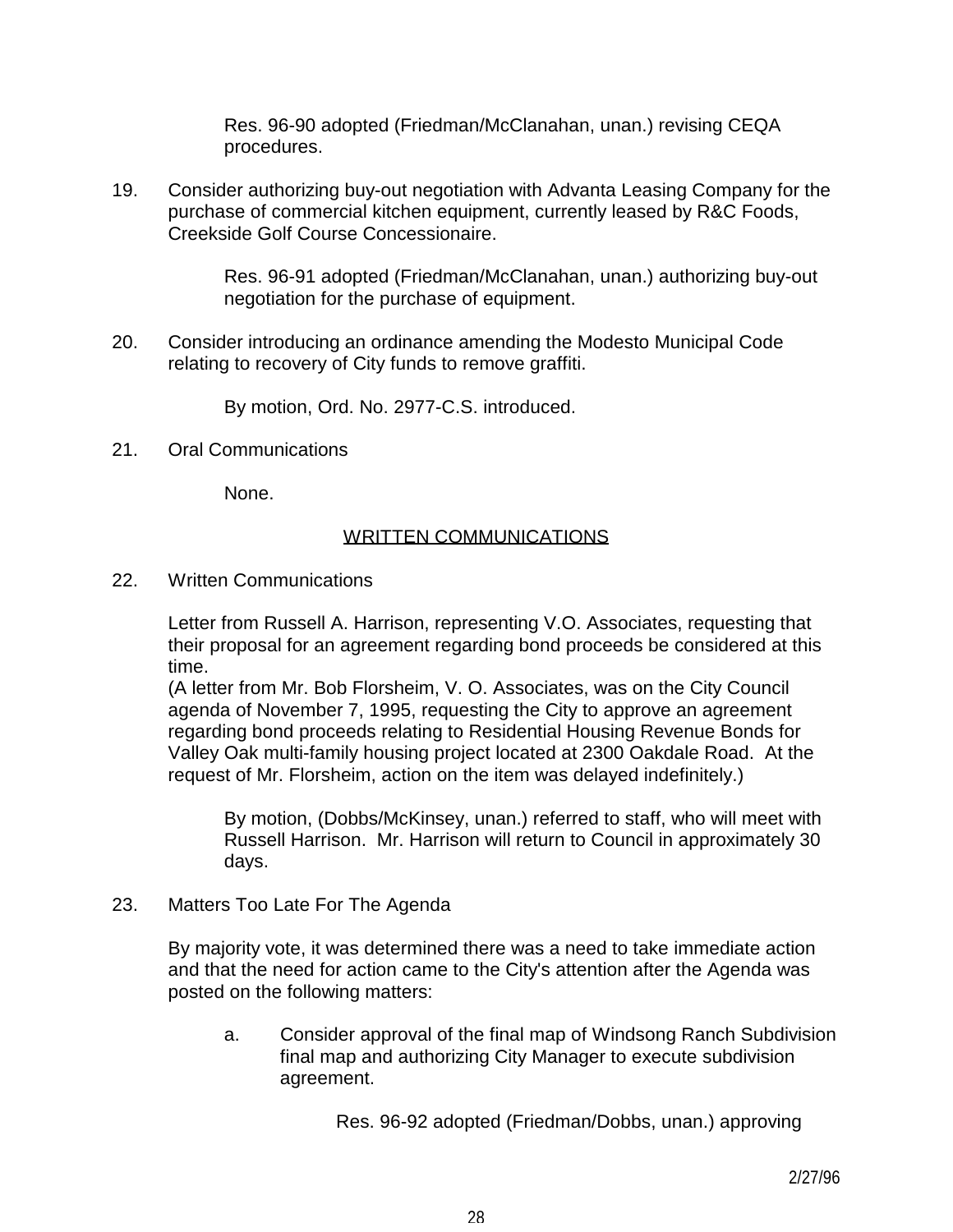Windsong Ranch final map.

b. Consider LAFCO options for Fairview Village Annexation.

 By motion, (Friedman/Fisher, unan.) proposal as submitted was supported.

Meeting adjourned at 6:10 p.m.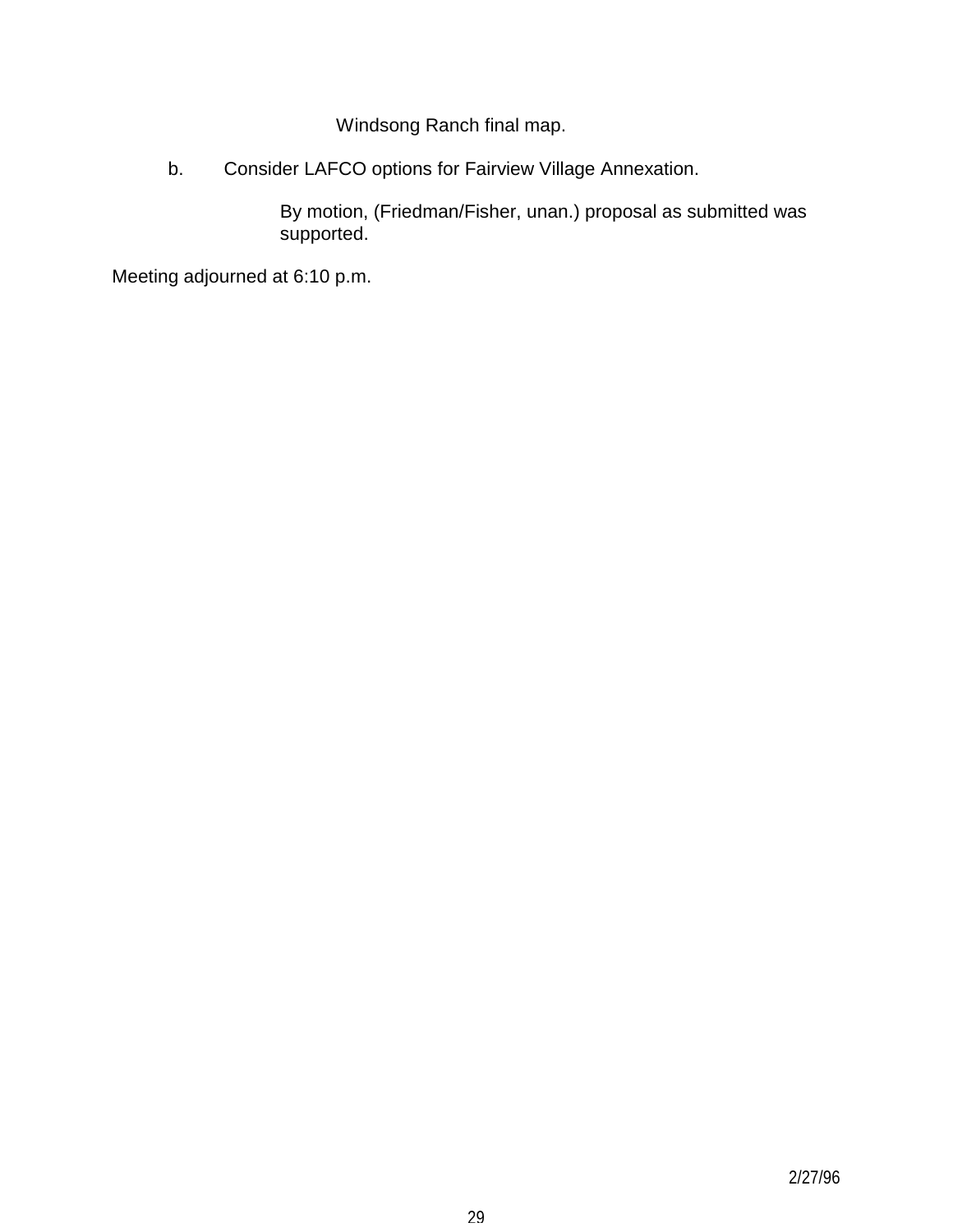## **COUNCIL MEETING OF TUESDAY, MARCH 5, 1996, AT 7:00 P.M.**

1. a. Presentation of Certificate of Recognition to Kelley Salomon for bowling accomplishments.

Presentation made by Mayor Lang.

 b. Presentation of Certificate of Recognition to members of the Johansen Dance Ensemble for being selected to perform at the John F. Kennedy Center for the Performing Arts in Washington, DC on May 16, 1996.

Presentation made by Mayor Lang.

2. Approval of the minutes of the regular City Council meeting of February 27, 1996.

> By motion, (McClanahan/Friedman, unan.; Fisher absent) minutes approved.

3. Final adoption of Ord. No. 2977-C.S. amending the Municipal Code relating to recovery of City funds for graffiti removal.

> Ord. 2977-C.S., adopted (McClanahan/Friedman, unan.; Fisher absent) amending the Municipal Code.

4. Consider approving specifications and authorizing call for bids for installation of security chain link fencing around the 1221 Sutter Avenue Wastewater Treatment Plant.

> Res. 96-93 adopted (McClanahan/Friedman, unan.; Fisher absent) approving specifications and calling for bids.

5. Consider rejecting all bids received for mini vans and cargo vans and approving revised specifications and authorizing new call for bids.

> Res. 96-94 adopted (McClanahan/Friedman, unan.; Fisher absent) rejecting all bids, approving revised specifications, and calling for bids.

6. Consider declaring G.C.S., Inc. low bidder and authorize the purchase of one new street sweeper for a total cost of \$51,745.35,

> Res. 96-95 adopted (McClanahan/Friedman, unan.; Fisher absent) declaring G.C.S. Inc., low bidder and authorizing purchase.

7. Consider approving an amendment to the agreement with Brady and Associates for the preparation of the Specific Plan and Focused Environmental Impact Report to develop a Business Park in the Kiernan-Pelandale Corridor.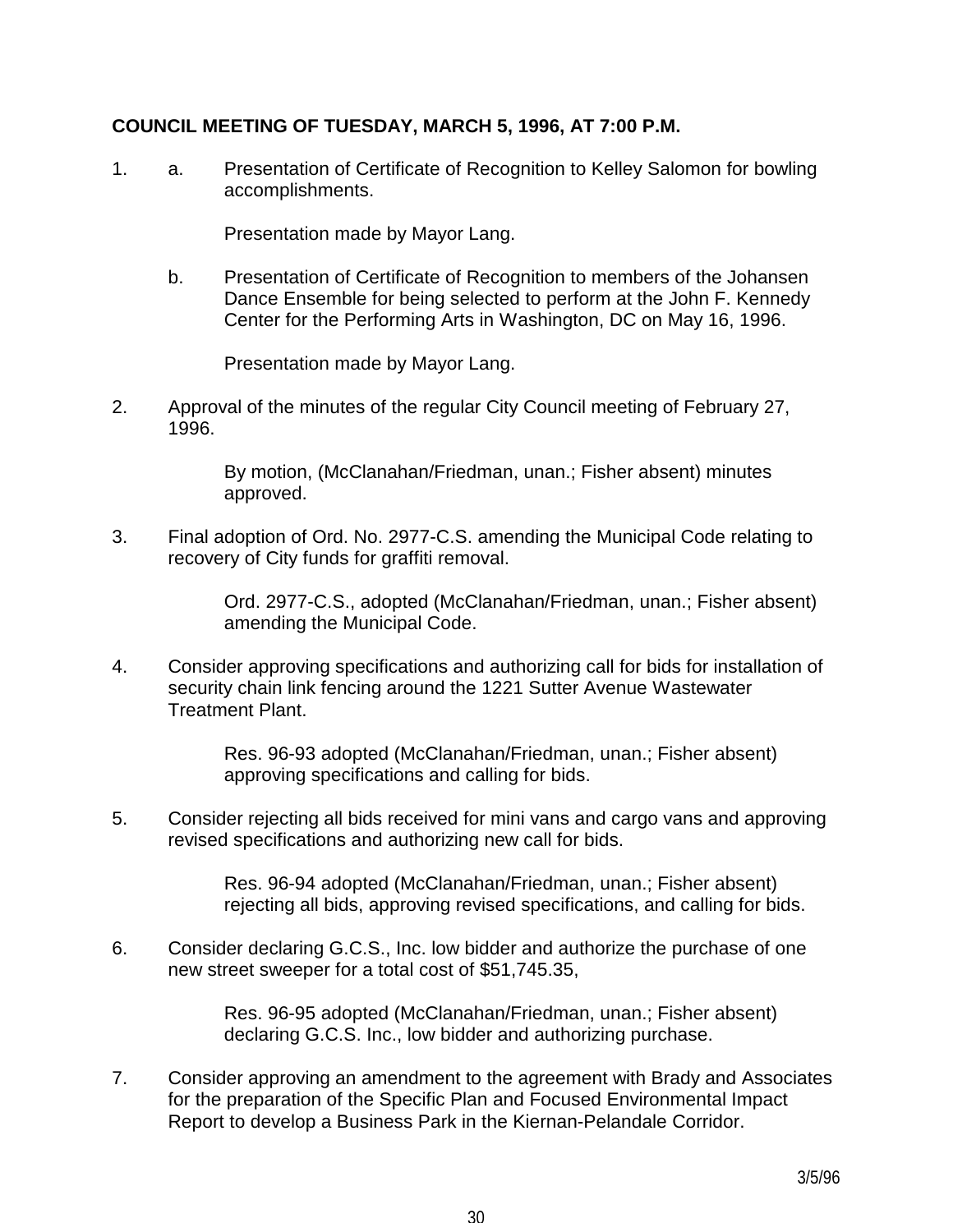Res. 96-96 adopted (McClanahan/Friedman, unan.; Fisher absent) approving amendment to agreement.

8. Oral Communications

Mr. John Barnett spoke.

9. Appointments

 Consider appointing Mayor Richard A. Lang and Councilmembers Kenni Friedman, Gerald L. McKinsey and Janine McClanahan to the MID Domestic Water Policy Board; and consider appointing Mayor Richard A. Lang and Councilmember Gerald McKinsey to the Stanislaus Waste-to-Energy Financing Agency (JPA) and Councilmember Stan Dobbs as alternate.

 Res. 96-97 adopted (McClanahan/Friedman, unan.; Fisher absent) appointing Mayor Lang, and Councilmembers Friedman, McKinsey and McClanahan to MID Domestic Water Policy Board.

 Res. 96-98 adopted (McClanahan/Friedman, unan.; Fisher absent) appointing Mayor Lang and Councilmember McKinsey to Stanislaus Waste-to-Energy Financing Agency, with Councilmember Dobbs as alternate.

10. a. Appointment to Board of Building Appeals

 Res. 96-99 adopted (Fisher/Dobbs, unan.) appointing Kenneth Williams to the Board of Building Appeals.

b. Appointment to Planning Commission

 Res. 96-100 adopted (Fisher/Dobbs, unan.) appointing Michael Pratt to the Planning Commission.

11. Matters Too Late For The Agenda

 By motion, (Friedman/McClanahan, unan.) it was determined there was a need to take immediate action and that the need for action came to the City's attention after the Agenda was posted on the following matter:

 By motion, (Dobbs/Serpa, unan.) staff directed to request Board of Supervisors to delay action on proposed expansion of Salida Municipal Advisory council's boundaries and refer this item to City-County Liaison Committee.

Meeting adjourned at 7:23 p.m.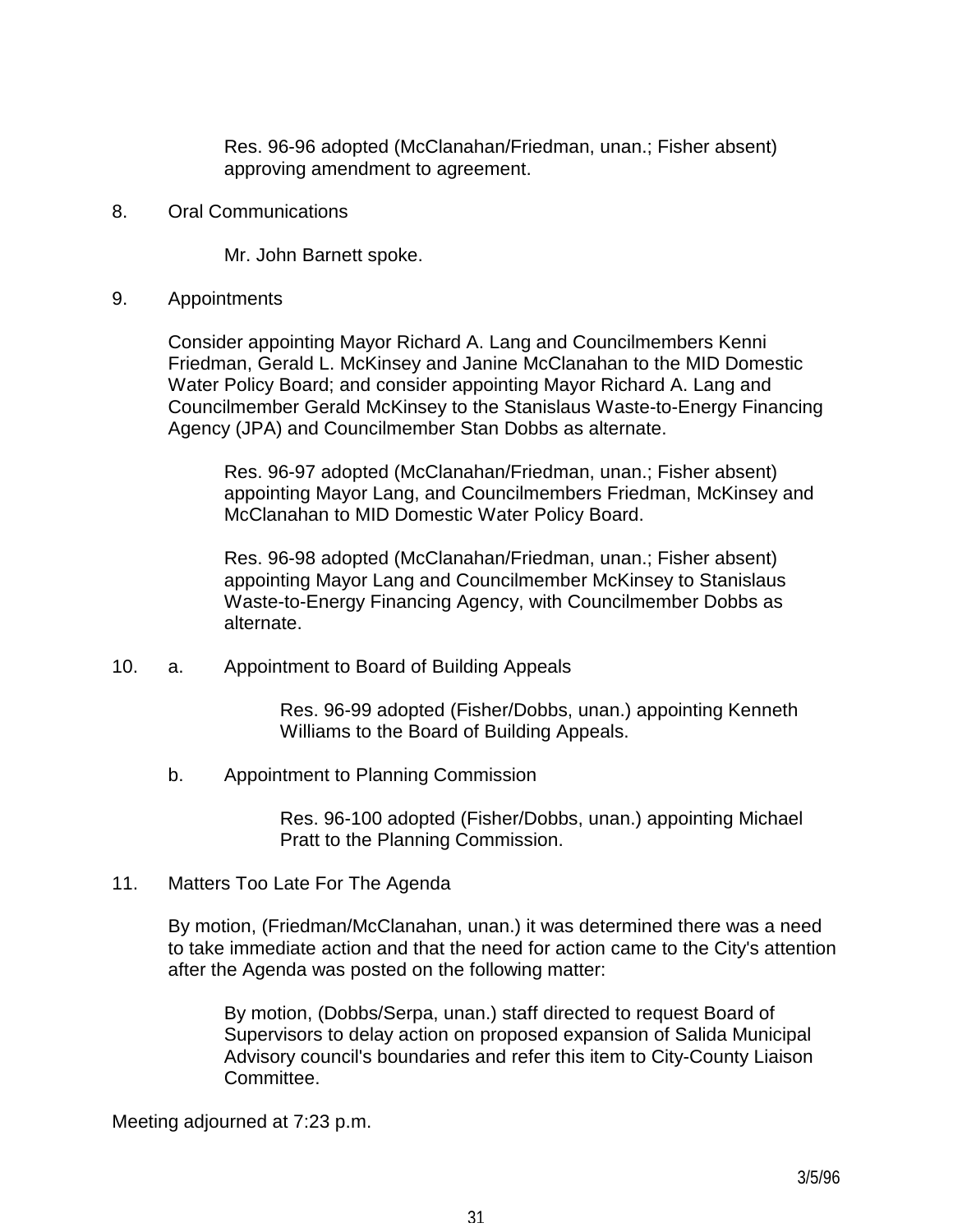## **COUNCIL MEETING OF TUESDAY, MARCH 12, 1996, AT 4:00 P.M.**

1. Acknowledgements and Presentations

None.

2. Approval of the minutes of the special City Council meeting of February 29, 1996, and the special and regular City Council meetings of March 5, 1996.

By motion, approved (Friedman/Dobbs unan.)

3. Hearing to consider establishing fees for the processing and review of Alcoholic Beverage Control Liquor Licenses.

Res. 96-101 adopted (Friedman/Fisher, unan.) establishing fees.

4. Hearing to consider the necessity of acquiring the real property Joseph N. and Gemma S. Sciabica, Nicholas A. Sciabica and Daniel Sciabica, more particularly described as the abandoned portion of MID Lateral No. 2, which lies adjacent to Assessor's Parcel No. 34-13-06.

> Res. 96-102 adopted (Dobbs/Lang, unan.) approving Resolution of Necessity.

5. Consider approving specifications and authorizing call for bids for furnishing of annual recycled janitorial paper products under a local government agency bid.

> Res. 96-103 adopted (Friedman/Dobbs unan.) approving specifications and authorize a call for bids.

6. Consider approving specifications and authorizing call for bids for a hydraulic digger derrick truck.

> Res. 96-104 adopted (Friedman/Dobbs unan.) approving specifications and authorizing a call for bids.

7. Consider approving request for proposals and authorizing call for proposals from qualified contractors for the removal/beneficial reuse of Primary Plant wastewater biosolids.

> Res. 96-105 adopted (Friedman/Dobbs unan.) approving request for proposals and authorize opening.

8. Consider waiving formal bid procedures and authorizing the purchase of one utility truck from Country Ford Trucks for a total cost of \$32,323.10.

Res. 96-106 adopted (Friedman/Dobbs unan.) waiving formal bid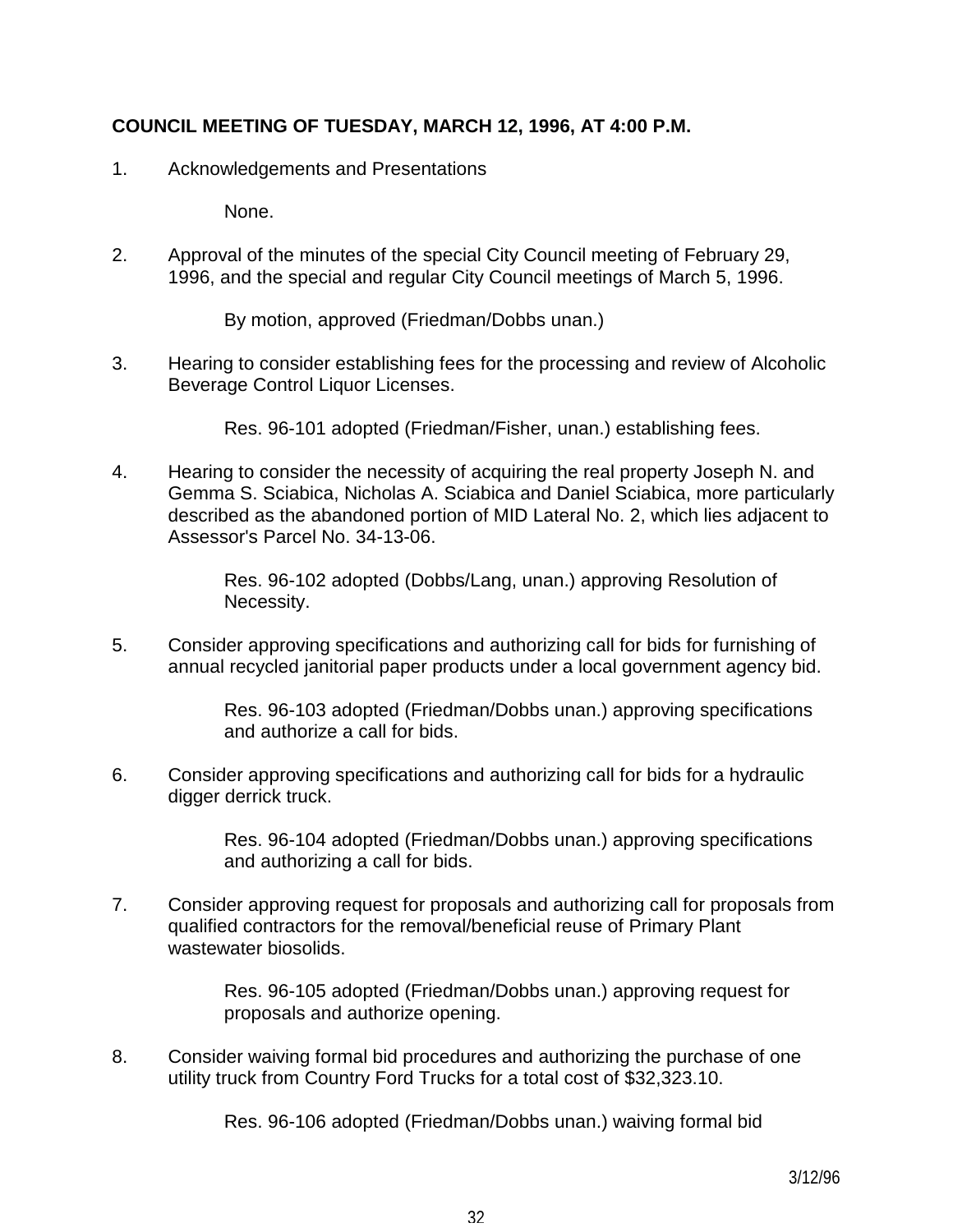procedures and authorizing purchase.

9. Consider accepting the handicap restroom remodel at Roosevelt, Downey and Davis Parks projects as complete and authorize City Clerk to file a Notice of Completion. (Original contract: \$104,182)

> Res. 96-107 adopted (Friedman/Dobbs unan.) accepting work as complete.

10. Consider amending the Budget to fully fund the Coffee Road - road construction and storm drain project by transferring \$141,000 from various accounts; and consider approving Contract Change Orders Nos. 6 and 7.

> Res. 96-108 adopted (Friedman/McKinsey, majority; Serpa, no) amending budget.

> Res. 96-109 adopted (Friedman/McKinsey, majority; Serpa, no) approving change orders.

11. Consider congratulating Stanislaus County District Attorney Donald Stahl on the occasion of his retirement from service.

> Res. 96-110 adopted (Friedman/Dobbs unan.) congratulating Stanislaus County District Attorney Donald Stahl upon his retirement.

12. Consider adjusting the effective date of a salary increase for Modesto Police Officers Association (MPOA).

> Res. 96-111 adopted (Friedman/Dobbs unan.) approving amendment to MOU with MPOA.

13. Consider approving the development of the on-going biosolids removal/dewatering and co-composting components of the Biosolids Cocompost Program and authorizing staff to prepare bid specifications for construction and equipment for project components; consider authorizing staff to proceed with the development of capital and operations budgets within the Sewer Fund for these program elements; and consider directing staff to report to Council within two years of initiating operations on issues and options for competitive bid of co-compost operations.

> Res. 96-112 adopted (McKinsey/Serpa, majority; McClanahan, no) approving recommendations.

14. Consider approving agreement with Pacific Design Associates for design services for the new Amtrak Station project; and consider amending the budget to estimate additional revenue for the project.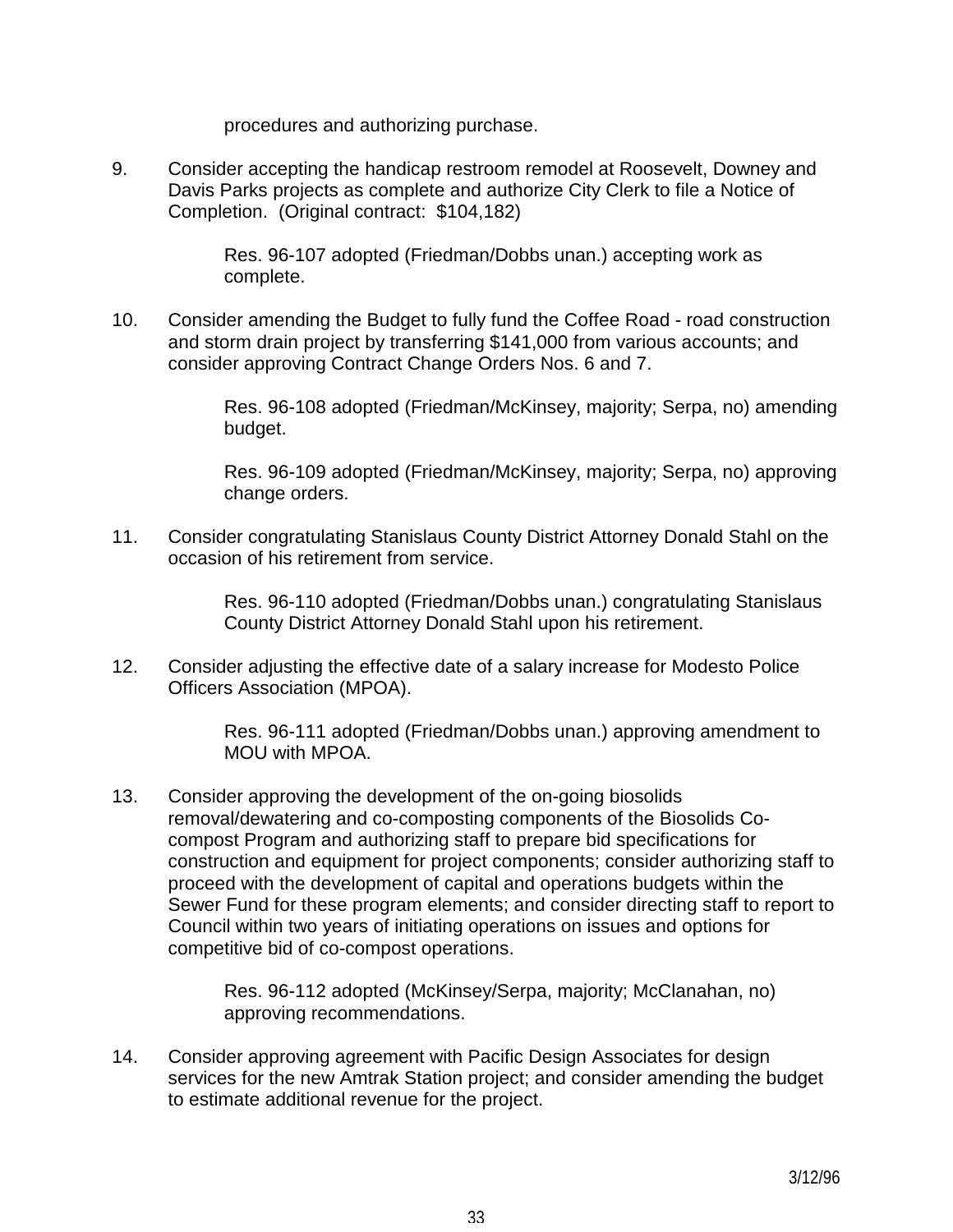Res. 96-113 adopted (Friedman/Dobbs unan.) approving agreement.

Res. 96-113A adopted (Friedman/Dobbs unan.) amending the budget.

15. Consider accepting report of City Manager on annual testing of CATV franchise; and consider approving an amendment to agreement with Les Page, Consultant, to increase the hourly rate.

By motion, (Friedman/Dobbs unan.) report accepted.

Res. 96-114 adopted (Friedman/Dobbs unan.) approving amendment.

16. Consider increasing the amount of cash on hand by \$540.00 and authorizing the transfer of \$540.00 from the General Fund to Cash on Hand.

Res. 96-115 adopted (Friedman/Dobbs unan.) increasing Cash On Hand.

Councilmembers Fisher and McClanahan excused due to conflict of interest.

17. Consider objecting to sale of tax defaulted real property, Covell Hotel, and authorizing staff to execute agreement with the County for the purchase of the property.

> Res. 96-116 adopted (McKinsey/Friedman; Fisher/McClanahan absent) objecting to tax sale and authorizing execution of agreement.

18. Consider authorizing request for proposals to lease approximately 3,275 acres of City-owned ranch property irrigated by treated wastewater.

> Res. 96-117 adopted (Friedman/Dobbs unan.) authorizing request for proposals.

19. Report of two loans approved under the Emergency Home Repair Program during February 1996.

By motion, (Friedman/Dobbs unan.) ackowledged receipt of report.

20. Consider deferring Capital Facilities Fees in the amount of \$2,000 per housing unit, for up to 63 new single-family homes, with the City waiving all accrued interest and authorizing City Manager to submit an application to the State Department of Housing and Community Development for the Building Equity and Growth in Neighborhoods (BEGIN) Program.

Res. 96-118 adopted (Friedman/Dobbs unan.).

Councilmembers Fisher and McClanahan excused due to conflict of interest.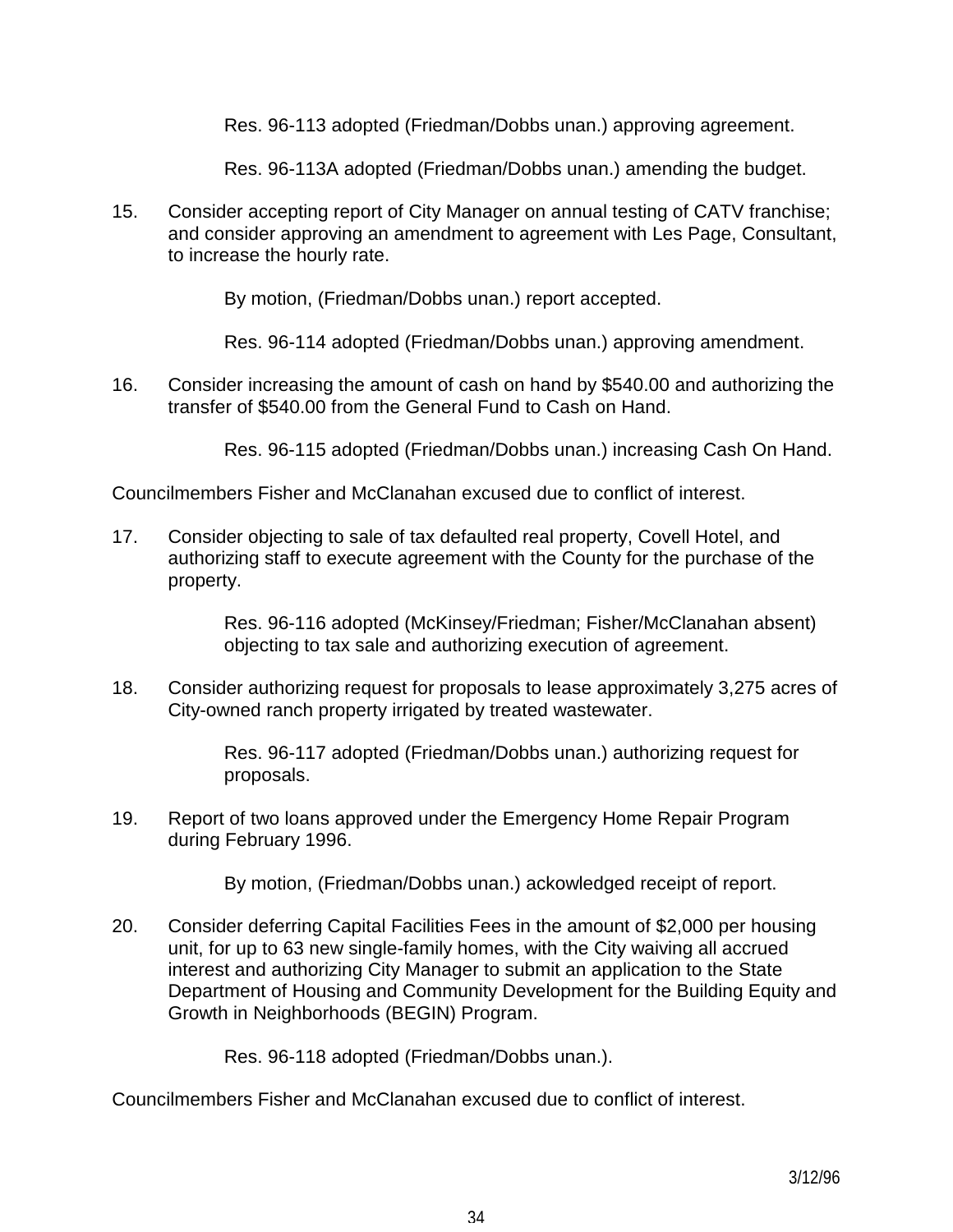21. Consider approving allocation of \$353,000 in HOME funds and authorizing the City Manager to execute agreements and loan documents when prepared.

> Res. 96-119 adopted (Dobbs/Friedman; Fisher/McClanahan absent) approving allocation and authorizing execution of loan agreements.

22. Consider amendment to Housing Rehabilitation Loan Guidelines.

 Res. 96-120 adopted (Friedman/Dobbs unan.) approving amendment to Rehabilitation Loan Guidelines.

23. Consider approving amendment to agreement with Stanislaus County, City of Ceres (Tuolumne River Regional Park Joint Powers Agreement) to modify the funding formula.

> Res. 96-121 adopted (Friedman/Dobbs unan.) approving amendment to agreement.

24. Consider approving purchase agreement with the Trust for Public Land, City of Ceres, and the County of Stanislaus for the acquisition of  $77<sub>±</sub>$  acres of land to be added to the Tuolumne River Regional Park and authorizing City Manager to execute restrictive covenants related to grants approved for the purchase of the property and accept real property.

Res. 96-122 adopted (Friedman/Dobbs unan.) approving agreement.

#### ORAL COMMUNICATIONS

25. Oral Communications

None.

26. Written Communications

 Letter from Bertolotti Disposal requesting the renewal of their industrial garbage and salvageable waste license.

Res. 96-123 adopted (Friedman/Dobbs unan.) setting hearing.

#### MATTERS TOO LATE FOR THE AGENDA

27. Matters Too Late For The Agenda

None.

28. CLOSED SESSION -- CONFERENCE WITH LEGAL COUNSEL - EXISTING **LITIGATION**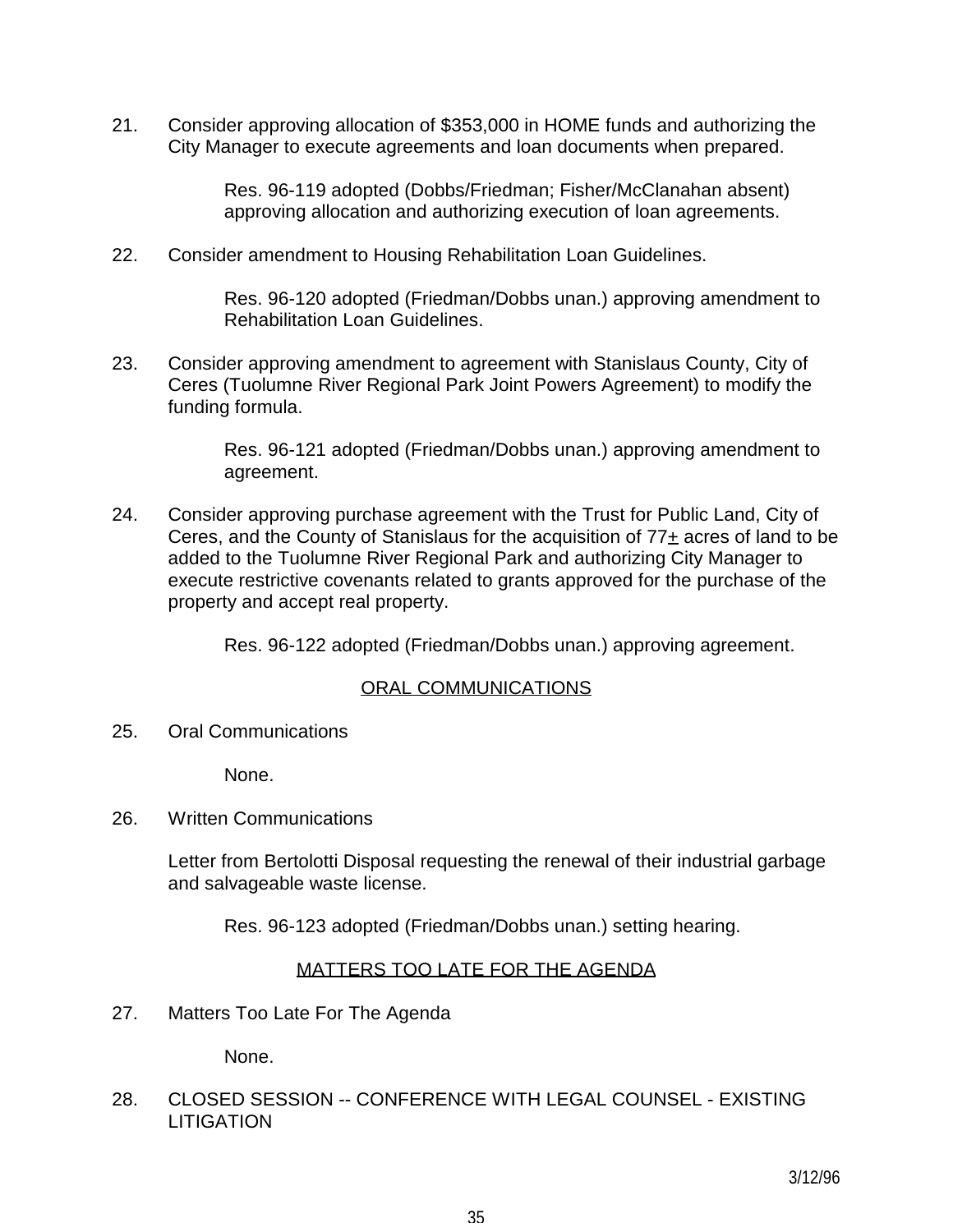Name of Case: MPMA vs. City of Modesto, United States District Court, case No. CV-F 94-6189 OWW DLB

CONFERENCE WITH LEGAL COUNSEL - EXISTING LITIGATION

Name of case: City of Modesto v. Bearden Superior Court Case No. 302043

CONFERENCE WITH LEGAL COUNSEL - ANTICIPATED LITIGATION

 Significant exposure to litigation pursuant to subdivision (b) of Section 54956.9 of the Government Code. One case.

#### Adjournment

Adjourned at 4:30 p.m. to Closed Session. City Attorney returned at 5:57 and announced that by a vote of 6-1 (Fisher, no) Council determined not to appeal the judgement in the City of Modesto v. Bearden case.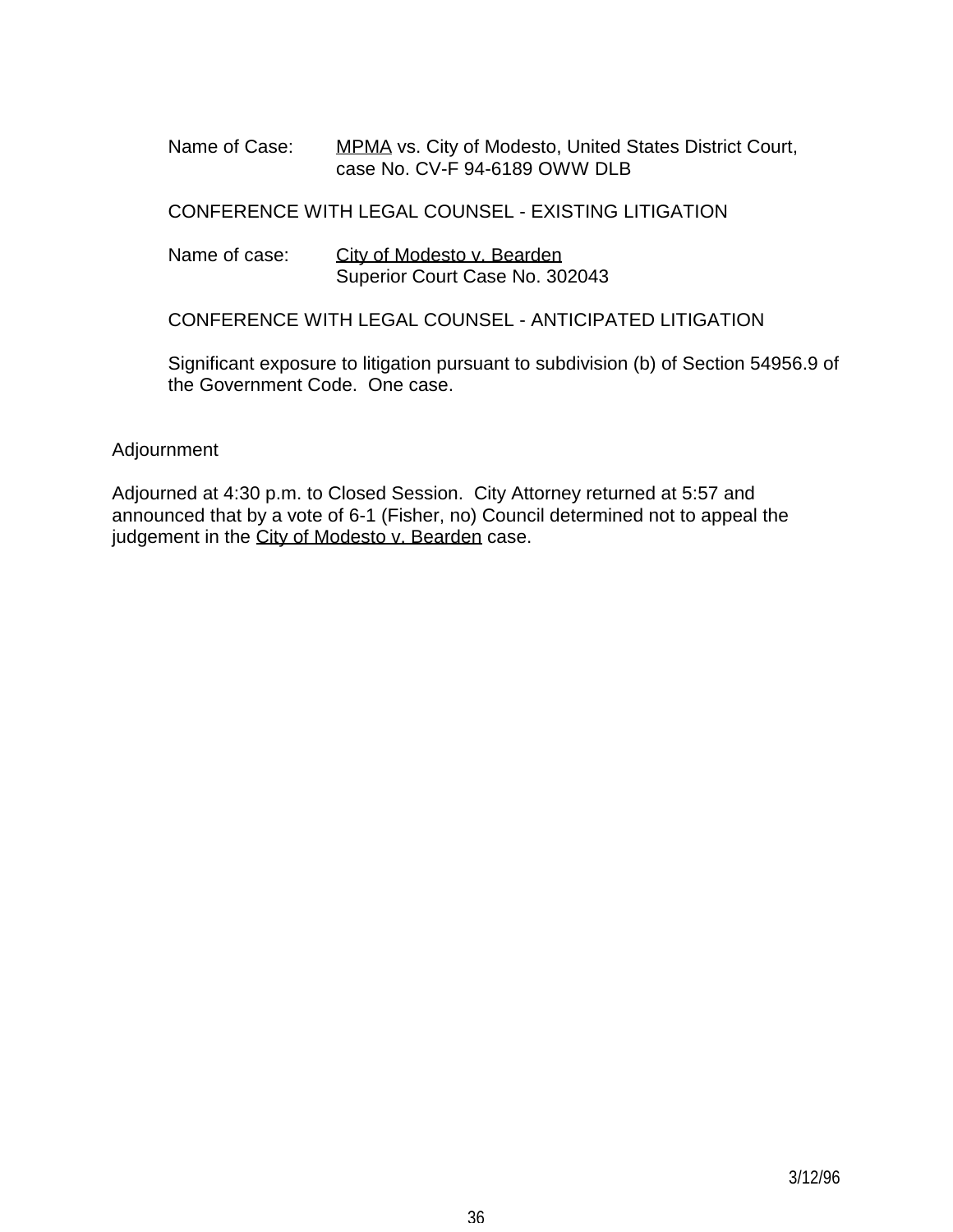# **COUNCIL MEETING OF TUESDAY, MARCH 19, 1996, AT 7:00 P.M.**

1. a. Presentation of rewards by William Seavy, Chair, Graffiti Reporting Rewards Committee.

Presentation by William Seavy.

 b. Presentation of plaques to Frederick Chastain and Dwight McGhee for their heroic efforts during separate residential fires.

Fire Chief Hughes made presentation.

2. Approval of the minutes of the regular City Council meeting of March 12, 1996.

By motion, minutes adopted.

Councilmember Fisher excused due to conflict of interest.

3. Hearing to consider the application of Bill Zoslocki for an amendment to Sections 12-3-8 and 13-3-8 of the Zoning Map to rezone from Planned Development Zone, P-D(466), to Medium-Density Residential Zone, R-2, one parcel containing 7.09 acres, property located on the southeast corner of West Rumble Road and Lou Ann Drive.

> Ord. No. 2978-C.S. introduced (Friedman/McClanahan, unan.; Fisher absent)

 Res. 96-124 adopted (Friedman/McClanahan, unan.; Fisher absent) certifying review of environmental assessment.

4. Consider approving specifications and authorizing call for bids for the purchase of one trailer and three generators.

> Res. 96-125 adopted (McClanahan/Friedman, unan.) approving specifications and authorizing bid call.

5. Consider awarding contract for the Woodland lift station odor control project to Conco-West, Inc. for \$49,250.

> Res. 96-126 adopted (McClanahan/Friedman, unan.) accepting bid and awarding contract.

6. Consider accepting desander installation project at Wells 1, 3, 8, 10, 17, 18, 22 and 29 as complete and authorizing City Clerk to file a Notice of Completion. (Original contract: \$271,000)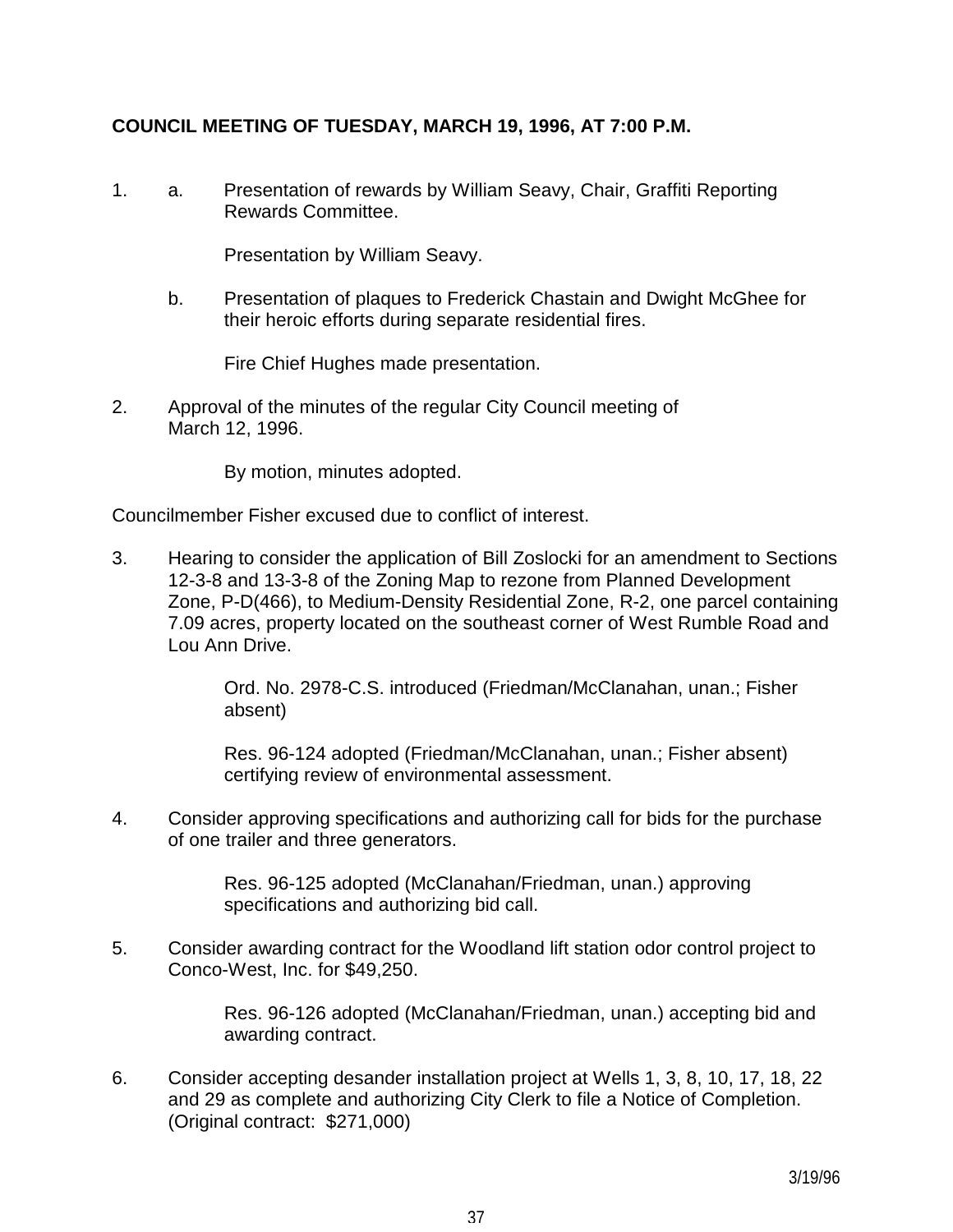Res. 96-127 adopted (McClanahan/Friedman, unan.) accepting work as complete.

7. Consider approving agreement with Modesto Irrigation District to allow the City to discharge storm water from the Sunrise/Tokay area to the MID cavil drain.

> Res. 96-128 adopted (McClanahan/Friedman, unan.) approving agreement.

8. Consider approving agreement with Stanislaus County and other cities and fire protection districts in Stanislaus County for the formation and maintenance of a hazardous materials response team within Stanislaus County.

> Res. 96-129 adopted (McClanahan/Friedman, unan.) approving agreement.

9. Consider accepting the recommendations of the Permanent Fine Art Collection Committee regarding the 16 paintings donated to the City of Modesto by the Central California Art League.

> Res. 96-130 adopted (McClanahan/Friedman, unan.) accepting recomendations.

10. Consider approving the allocation of \$15,000 in HOME funds to Algen Gardens for down payment assistance to homebuyers.

> Res. 96-131 adopted (McClanahan/Friedman, unan.) approving allocation.

11. Oral Communications

 A reprsentative from Homewood Village Mobilehome Park expressed concerns on Proposition 199 limits on mobile home park rent control.

12. Matters Too Late For The Agenda

None

13. Closed Session -- CONFERENCE WITH LEGAL COUNSEL - EXISTING LITIGATION

Name of Case: MPMA vs. City of Modesto, United States District Court, case No. CV-F 94-6189 OWW DLB

Adjourned at 7:31 pm to Closed Session. City Attorney returned at 9:00pm and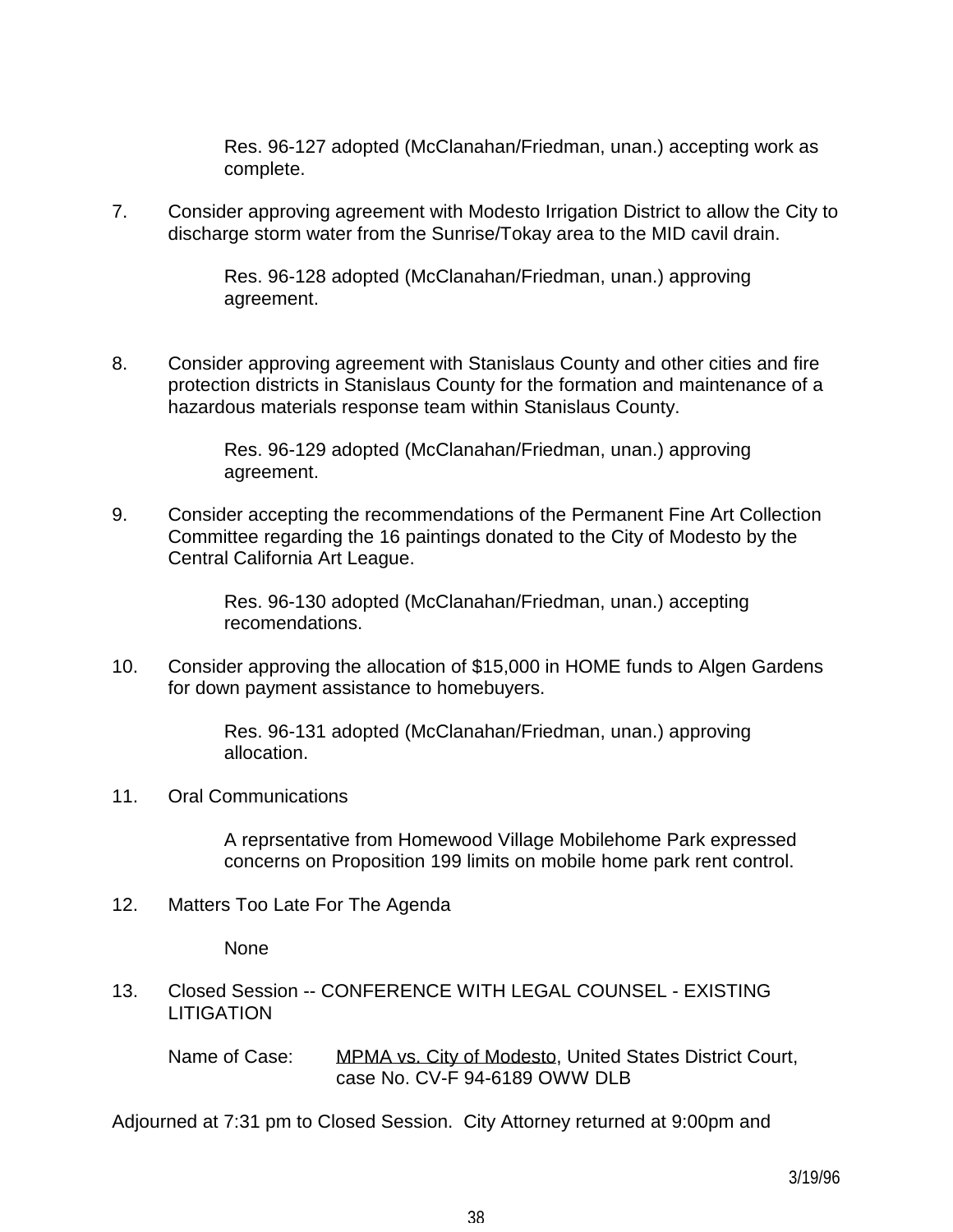announced that no action had been taken.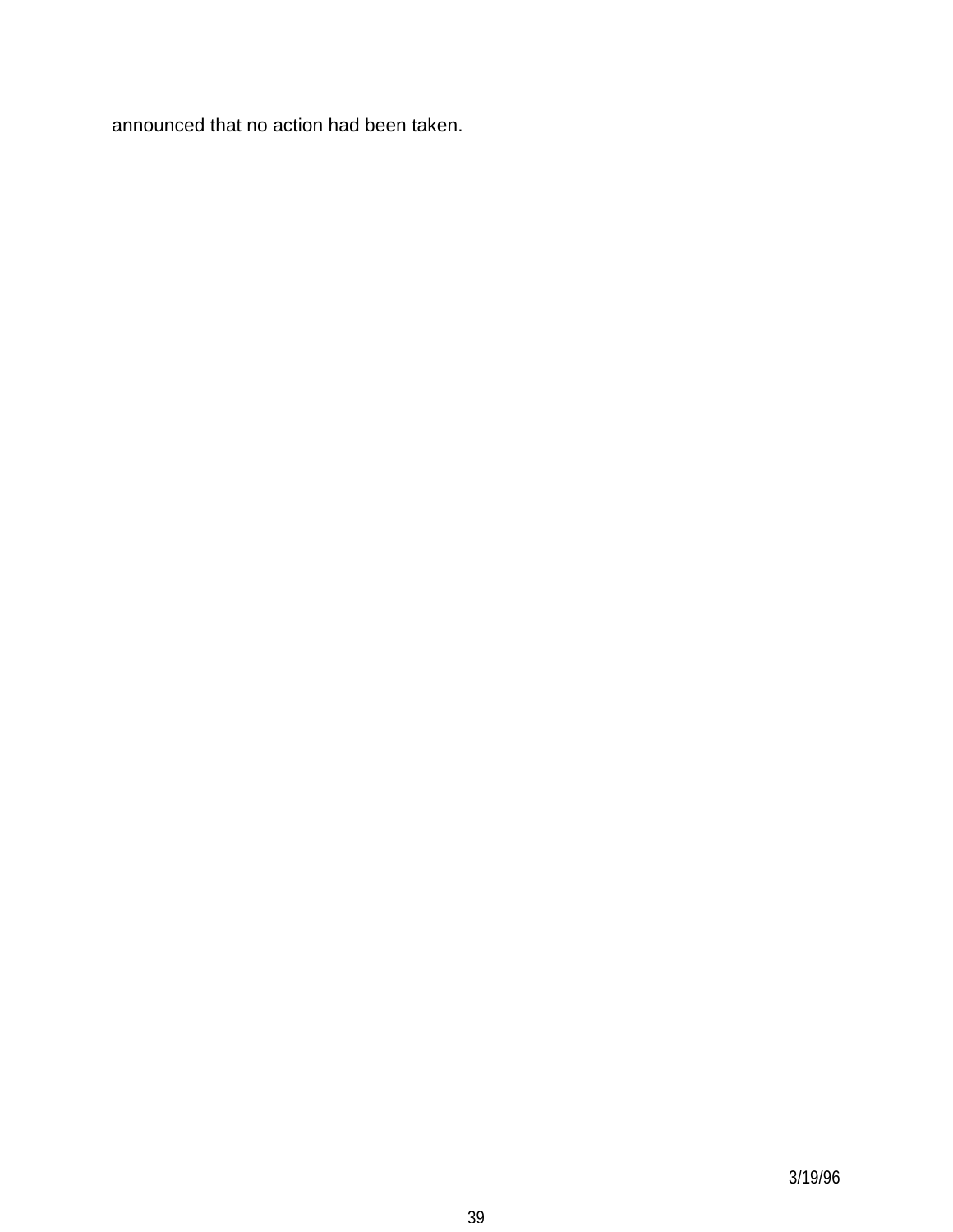# **COUNCIL MEETING OF TUESDAY, MARCH 26, 1996, AT 4:00 P.M.**

1. Acknowledgements and Presentations

None

2. Approval of the minutes of the regular City Council meeting of March 19, 1996.

By motion, (Friedman/McKinsey, unan.) minutes approved.

3. Final adoption of Ord. No. 2978-C.S. amending Sections 12-3-8 and 13-3-8 of the Zoning Map to rezone from P-D(466) to R-2 property located on the southeast corner of West Rumble Road and Lou Ann Drive. (Bill Zoslocki)

> By motion, (Dobbs/McKinsey, unan.; Fisher absent) Ord. No. 2978-C.S. adopted.

4. Consider awarding contract for SCADA System Additions - Phase I project to Collins Electrical Company for \$104,916.

> Res. 96-132 adopted (Friedman/McKinsey, unan.) accepting bid and awarding contract.

5. Consider awarding contract for recoating of Clarifier No. 1 at the Water Quality Control Plant project to Jeffco Painting and Coating, Inc. for \$147,318, and consider approving an appropriation transfer in the amount of \$33,942.52 to fully fund the project.

> Res. 96-133 adopted (Friedman/McKinsey, unan.) accepting bid and awarding contract.

 Res. 96-134 adopted (Friedman/McKinsey, unan.) approving appropriation transfer.

6. Consider declaring Sefac Lift and Equipment low bidder on one vehicle lift for \$57,754 and authorize the purchase, and consider amending the budget to appropriate \$27,754 to fully fund the acquisition of the vehicle lift.

> Res. 96-135 adopted (Friedman/McKinsey, unan.) declaring Sefac Lift and Equipment low bidder.

Res. 96-136 adopted (Friedman/McKinsey, unan.) amending the budget.

7. Consider waiving formal bid procedures and authorizing Purchasing Officer to negotiate with Fuller Ford for one additional new cab and Chassis with 5 to 6 yard capacity hydraulic dump body and authorizing a change order.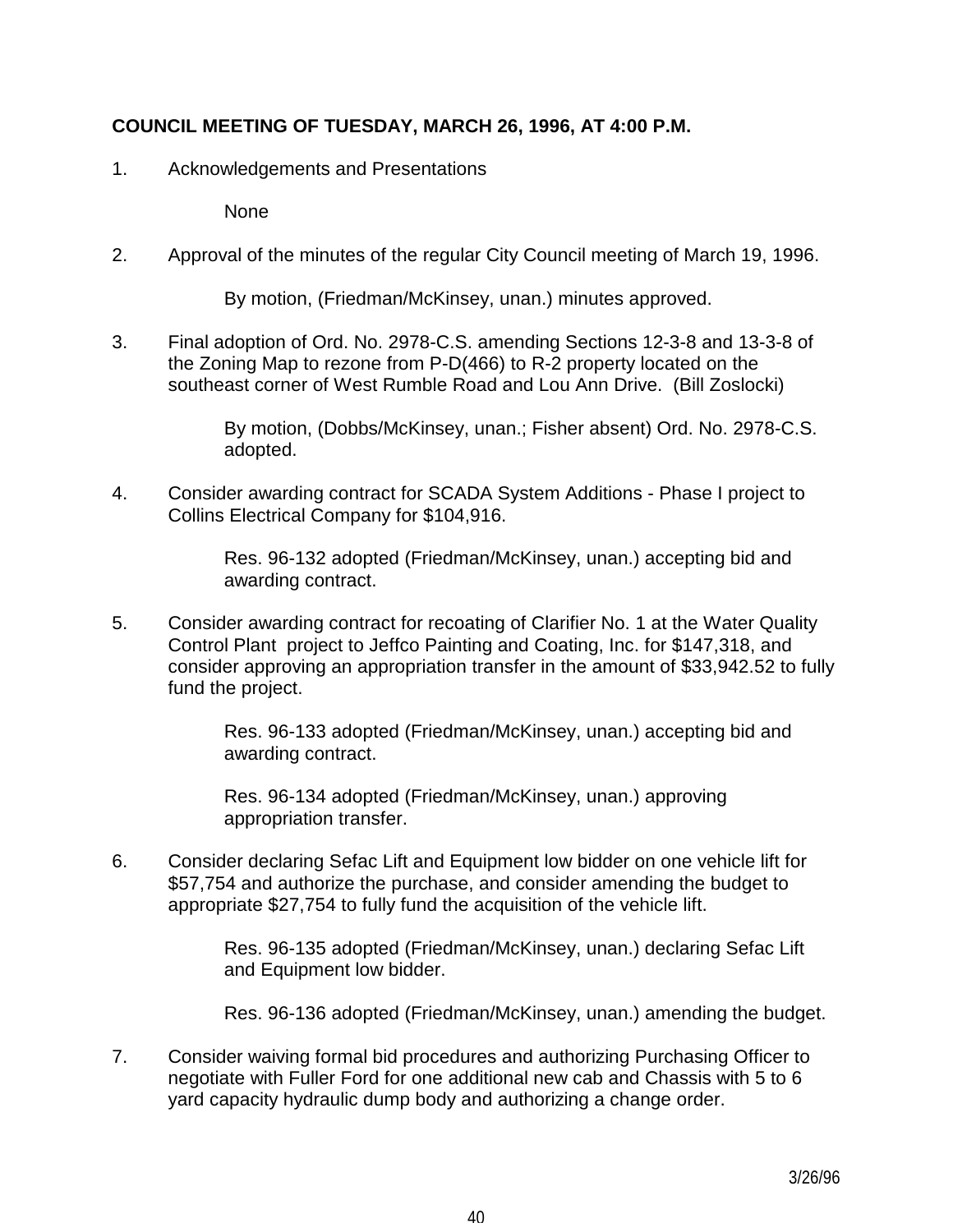Res. 96-137 adopted (Friedman/McKinsey, unan.) waiving formal bid procedures and authorizing change order.

8. Consider declaring 13 pieces of golf course equipment and one lot of obsolete traffic signal equipment surplus and authorizing the Purchase Officer to sell by sealed bid, auction, negotiation or scrap.

> Res. 96-138 adopted (Friedman/McKinsey, unan.) declaring equipment surplus and authorizing disposal.

- 9. Consider the following actions relating to "Earth Day in the Park, 1996" to be held Saturday, April 27, 1996, at Graceada Park:
	- a. Affirming the City's co-sponsorship of "Earth Day in the Park, 1996."
	- b. Authorizing the City Manager to enter into any necessary contracts with service providers.
	- c. Authorizing the Purchasing Officer to assist Earth Day Steering Committee with the vendor selection process
	- d. Authorizing the display of an event promotional banner to hang from the Modesto Arch on I Street
	- e. Allowing the sale of merchandise in the Park during the event.

 Res. 96-139 adopted (Friedman/McKinsey, unan.) approving cosponsorship of Earth Day in the Park, 1996.

10. Consider approving amendment to the lease agreement with Hein Hettinga and Amos DeGroot for the lease of approximately 2,565 acres of the secondary wastewater treatment facility.

> Res. 96-140 adopted (Friedman/McKinsey, unan.) approving amendment to lease agreement with Hein Hettinga and Amos DeGroot.

11. Consider approving agreements for services with 12 subrecipients of Community Development Block Grant Funds for Fiscal Year 1995-96 as part of the Mid-Year Carryover Allocation and amending the Consolidation Plan - Action Plan for Fiscal Year 1995-96.

Res. 96-141 adopted (Friedman/McKinsey, unan.) approving agreements.

12. Consider approval of final map of Paradise Road Housing Project of the City of Modesto and authorizing the City Manager to sign an agreement with the subdividers as required by Section 4-4.604(c) of the Municipal Code. (Owners: Self-Help Enterprises)

> Res. 96-142 adopted (Dobbs/McKinsey, unan.; Fisher absent) approving final map and authorizing signing of agreement.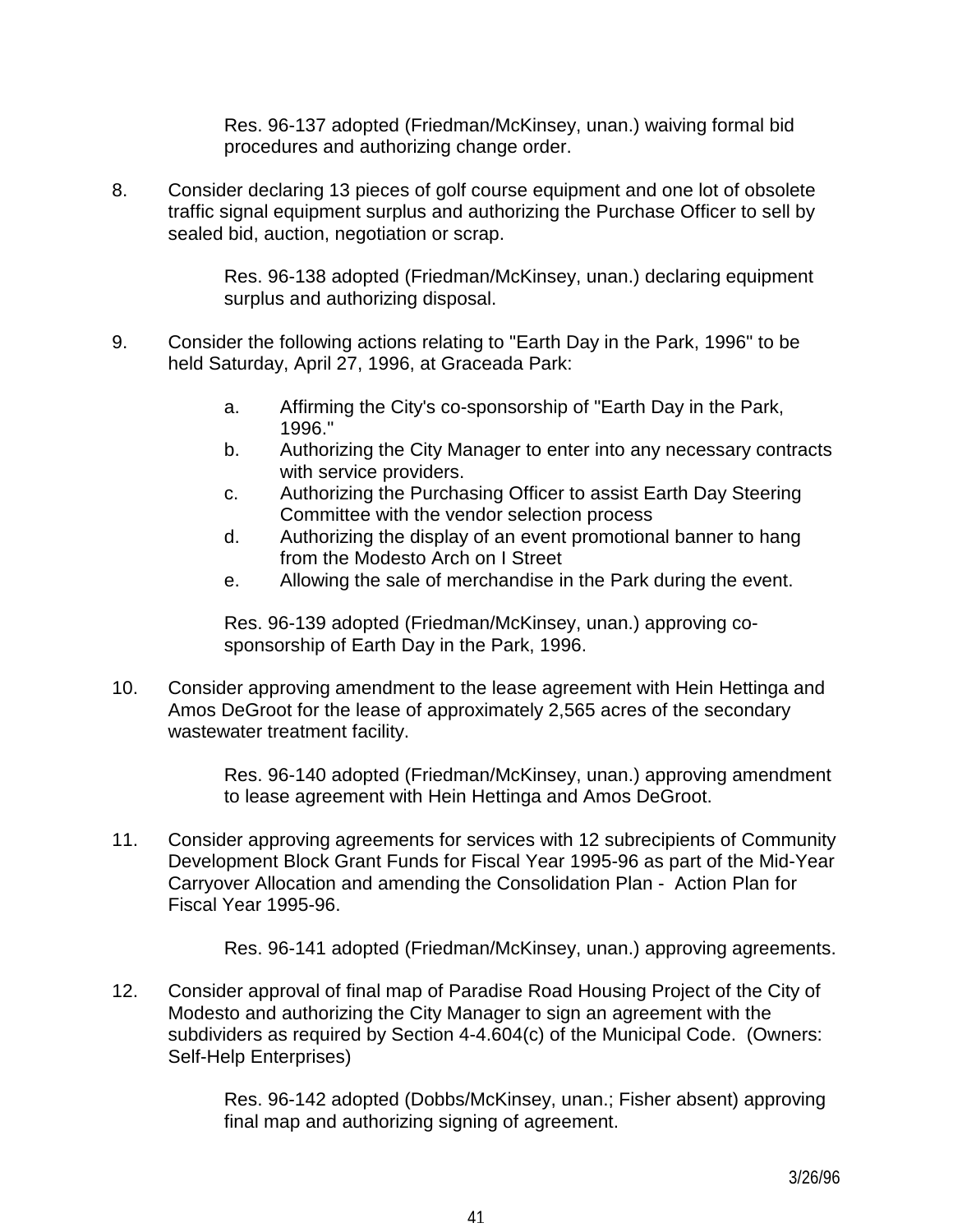Res. 96-143 adopted (Dobbs/McKinsey, unan.; Fisher absent) certifying review of the Environmental Assessment.

13. Consider declaring a donated fire truck and used playground equipment scrap and authorizing donation the fire truck to the family of the original fire truck donator and the playground equipment to the First Christian Methodist Episcopal Church of Modesto.

> Res. 96-144 adopted (Friedman/McKinsey, unan.) declaring equipment scrap and authorizing donation.

14. Oral Communications

None.

15. Written Communications

Letter from Sue Pankow regarding the rental fees for softball fields.

By motion, (Lang/Serpa, unan.) referred to Human Services Committee.

16. Appointments.

 Consider appointment of Helen White as Culture Commission representative to Landmark Preservation Commission.

 Res. 96-145 adopted (Friedman/McKinsey, unan.) approving appointment.

17. Matters Too Late For The Agenda

None.

18. CLOSED SESSION -- CONFERENCE WITH LEGAL COUNSEL - EXISTING **LITIGATION** 

Name of Case: MPMA vs. City of Modesto, United States District Court, case No. CV-F 94-6189 OWW DLB

Adjourned to Closed Session at 4:30pm. City Attorney returned at 6:15 and reported no action was taken.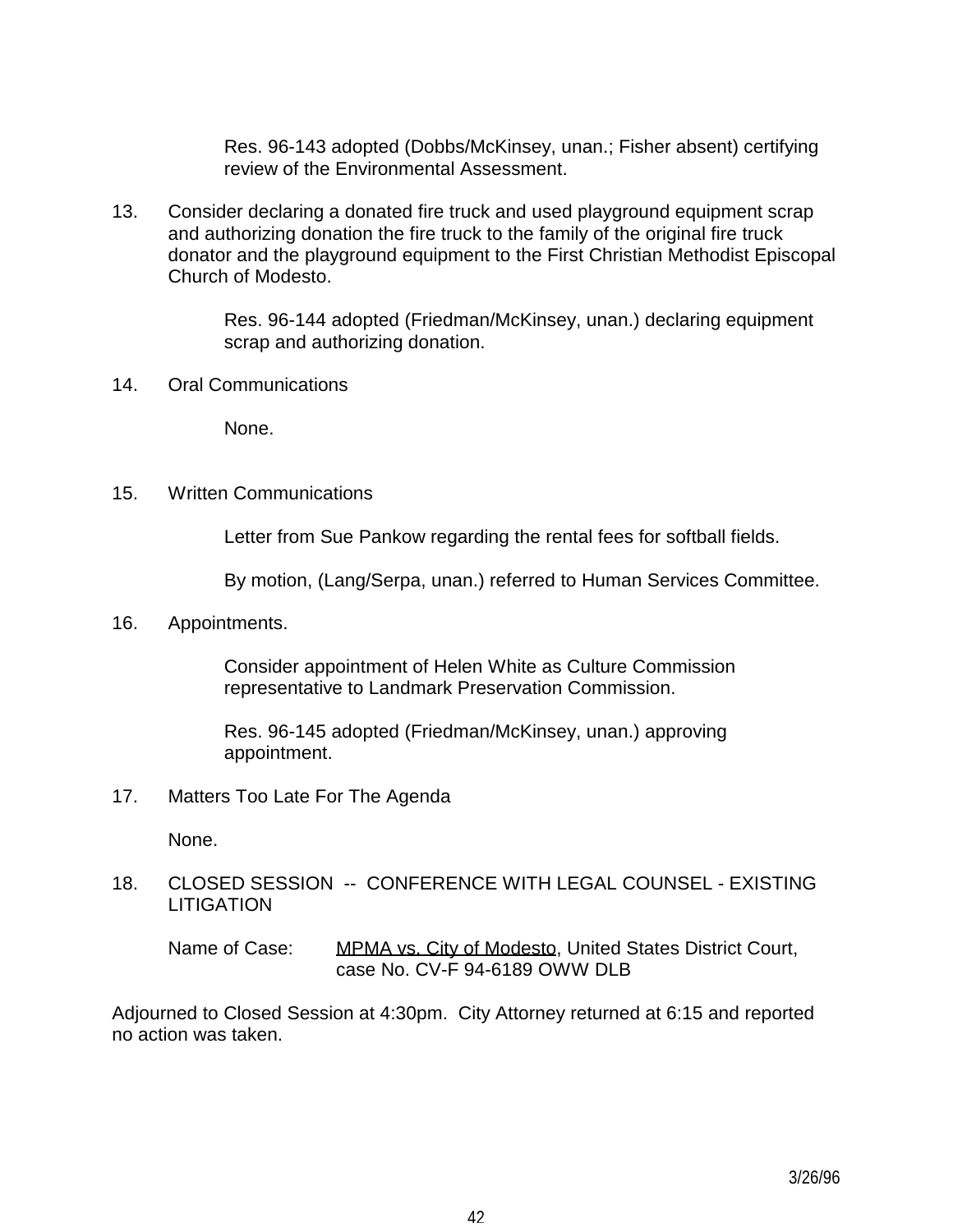# **COUNCIL MEETING OF TUESDAY, APRIL 2, 1996, AT 7:00 P.M.**

### 1. ACKNOWLEDGEMENTS AND PRESENTATIONS

None.

2. Approval of the minutes of the regular City Council meeting of March 26, 1996.

By motion, (Fisher/Friedman, unan.) minutes approved.

3. Hearing to consider the proposed designation of the Elk's Lodge, owner: Teamsters Union Local 748, property located at 1222 I Street, as a Modesto Landmark Preservation Site.

> Res. 96-146 adopted (McClanahan/Serpa, unan.) designating Elk's Lodge as a Modesto Landmark Preservation Site.

4. Consider approving specifications and authorize a call for bids for underground fuel tank removal/above ground fuel tanks and installation.

> Res. 96-147 adopted (Fisher/Friedman, unan.) approving specifications and calling for bids.

5. Consider waiving formal bid procedures and authorizing the purchase of play apparatuses, as the result of informal solicitations, to Ross Recreation Equipment Company, Inc., to be installed at West Side Park for a total cost of \$34,999.42.

> Res. 96-148 adopted (Fisher/Friedman, unan.) waiving formal bid procedures and authorizing purchase.

6. Consider waiving formal bid procedures and authorizing the purchase of 80,000 pounds of Recycled Granular Activated Carbon (GAC) from the City of Fresno contract with Northwestern Carbon to be used at well site #285 for a total cost of \$51,152.

> Res. 96-149 adopted (Fisher/Friedman, unan.) waiving formal bid procedures and authorizing purchase.

7. Consider rejecting bids for the mini vans and authorizing the purchase of two cargo vans from Country Ford Trucks and three mini vans from Folsom Lake Ford through the State contract for the total cost of \$109,280.

> Res. 96-150 adopted (Fisher/Friedman, unan.) rejecting bids for mini vans and authorizing purchase of cargo vans and mini vans.

8. Consider approving the proposed process for administering Mills Act Contracts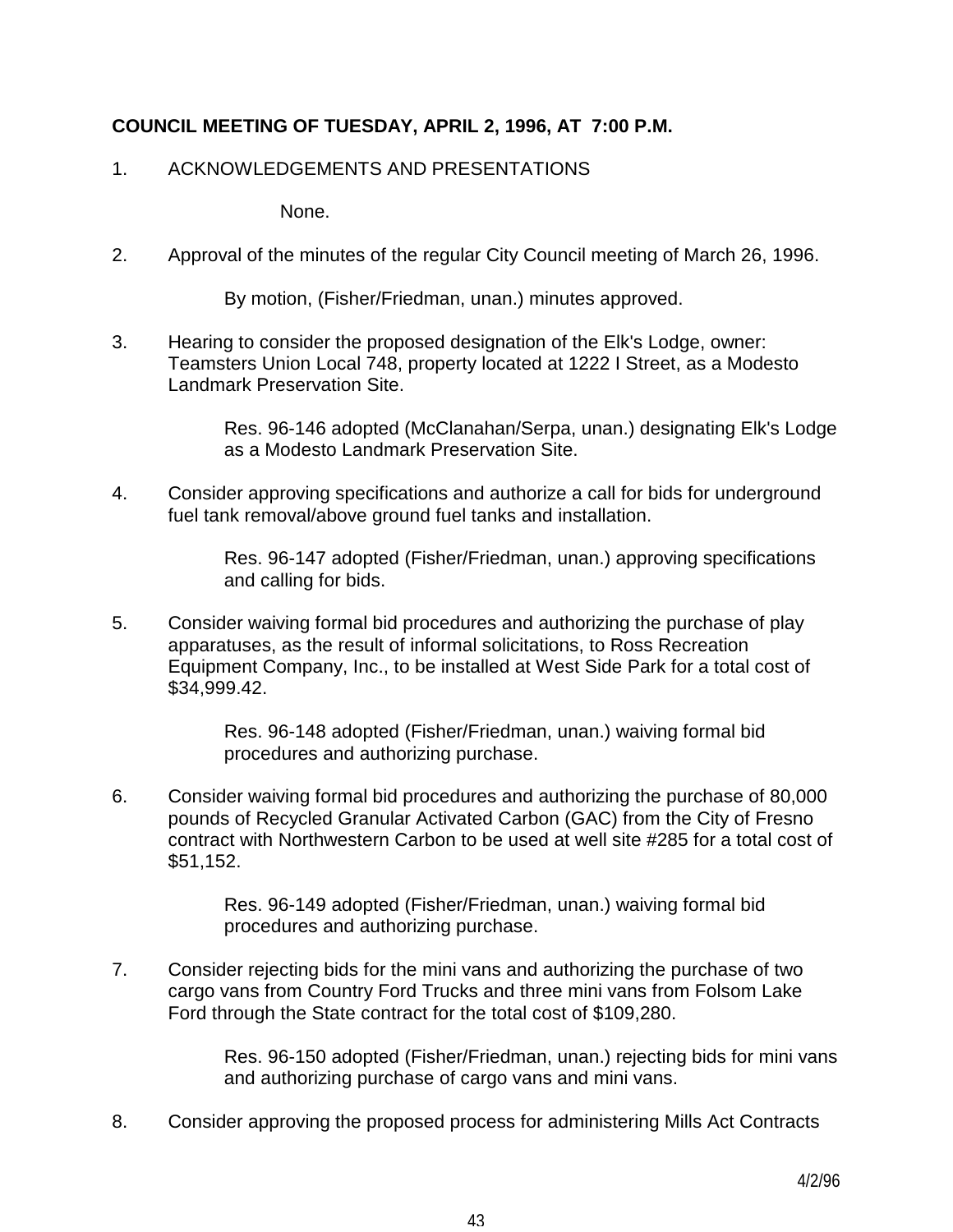as recommended by the Landmark Preservation Commission.

 Res. 96-151 adopted (Fisher/Friedman, unan.) approving process as recommended by Landmark Preservation Commission.

9. Consider approving agreement with the San Joaquin Valley Unified Air Pollution Control District to accept \$10,000 in funding for preparation of the Stanislaus Area Association of Governments Bicycle Transportation Master Plan.

Res. 96-152 adopted (Fisher/Friedman, unan.) approving agreement.

10. Consider accepting \$866,000 in grant funding from the Federal Transportation Enhancement Activities Program and the State Environmental Enhancement and Mitigation Program for acquisition of real property for the expansion of the Tuolumne River Regional Park (TRRP), and consider amending the budget to estimate and appropriate all revenue for the property acquisition including TRRP Agency contributions.

Res. 96-153 adopted (Fisher/Friedman, unan.) accepting grants.

Res. 96-154 adopted (Fisher/Friedman, unan.) amending budget.

11. Consider approving the submittal of a Modesto City-County Airport application for federal funds in the amount of \$414,378 to complete the Airport's Fiscal Year 1996-97 capital improvements.

> Res. 96-155 adopted (Fisher/Friedman, unan.) authorizing grant application.

12. Consider authorizing application for grant funding for Reduce Motor Vehicle Emissions (REMOVE) Program from the San Joaquin Valley Unified Air Pollution Control District (SJVUAPCD).

> Res. 96-156 adopted (Fisher/Friedman, unan.) authorizing grant applications.

13. Consider authorizing City Manager to execute agreements and loan documents for \$750,000 HOME loan to Paradise Road Partners.

> Res. 96-157 adopted (Friedman/Dobbs, unan., Fisher absent) authorizing City Manager to execute agreements and loan documents.

14. Consider authorizing the City Manager to sign a bid response and contract, if bid is successful, with Tuolumne County for Workers' Compensation and Liability Claims Adjusting and Administrative Services.)

Res. 96-158 adopted (Fisher/Friedman, unan.) authorizing City Manager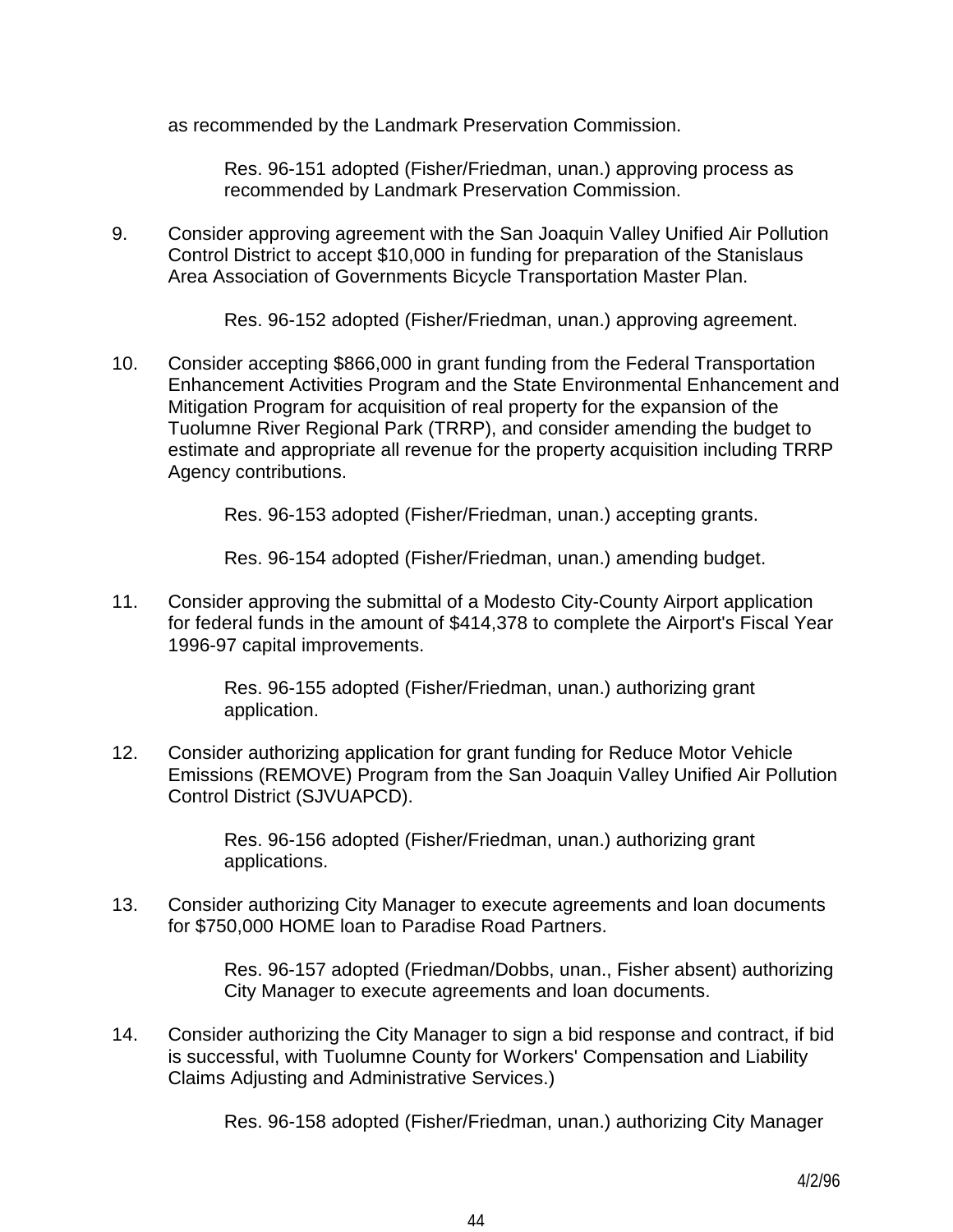to sign bid response and contract, if bid is successful.

15. Consider amending the Municipal Code relating to Enterprise Designation Business changing water main connection charges to the water system fee.

Ord. No. 2979-C.S. introduced.

16. Consider approving agreement with Jones and Stokes Associates to prepare a Focused Environmental Impact Report and Specific Plan for development of the Empire North Specific Plan No. 1 Area, and consider amending the budget to appropriate additional revenue from developer account and appropriate funds to the Empire North project account.

Res. 96-159 adopted (Fisher/Friedman, unan.) approving agreement.

Res. 96-160 adopted (Fisher/Friedman, unan.) amending budget.

17. Consider approval of the final map of Yosemite Meadows Unit No. 2 of the City of Modesto and authorizing the City Manager to sign an agreement with the subdividers as required by Section 4-4.604(c) of the Municipal Code. (Owners: Lowe Development Company)

> Res. 96-161 adopted (Fisher/Friedman, unan.) approving final map and approving agreement.

18. Oral Communications

None.

19. Matters Too Late For The Agenda

None.

This meeting will adjourn to the Third Floor East Conference Room, City Hall, 801 11th Street, for a Closed Session to consider the following:

1. CONFERENCE WITH LABOR NEGOTIATOR

| <b>Agency Negotiator:</b> | <b>Robin Renwick</b>                       |
|---------------------------|--------------------------------------------|
| Employee organization:    | <b>Modesto Police Officers Association</b> |

- 2. Agency negotiator: Don Norris Employee organization: Modesto Firefighters Association
- 3. PUBLIC EMPLOYEE PERFORMANCE EVALUATION

Title: City Attorney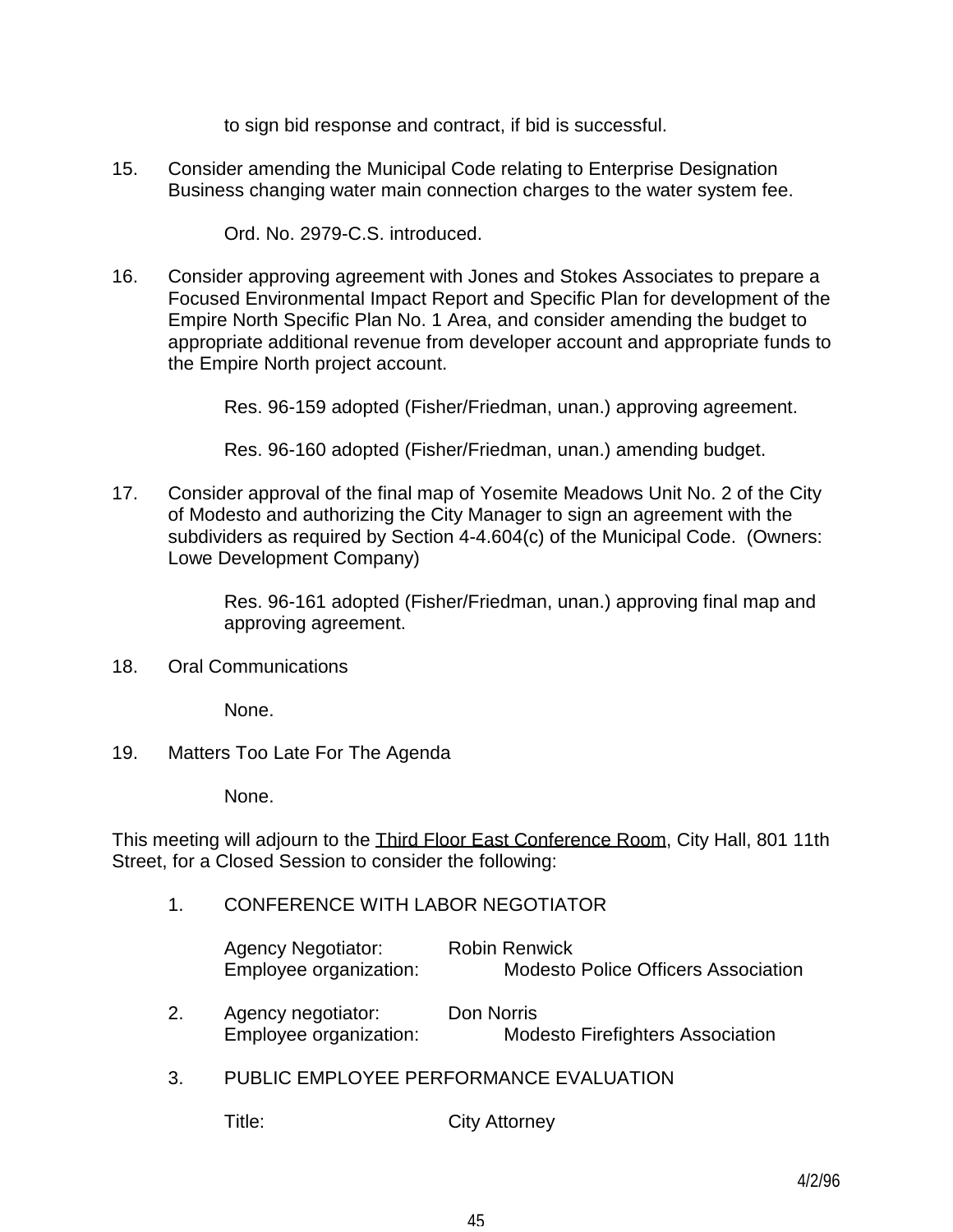Adjourned to Closed Session at 7:09pm. City Attorney returned at 8:45 and reported no action was taken.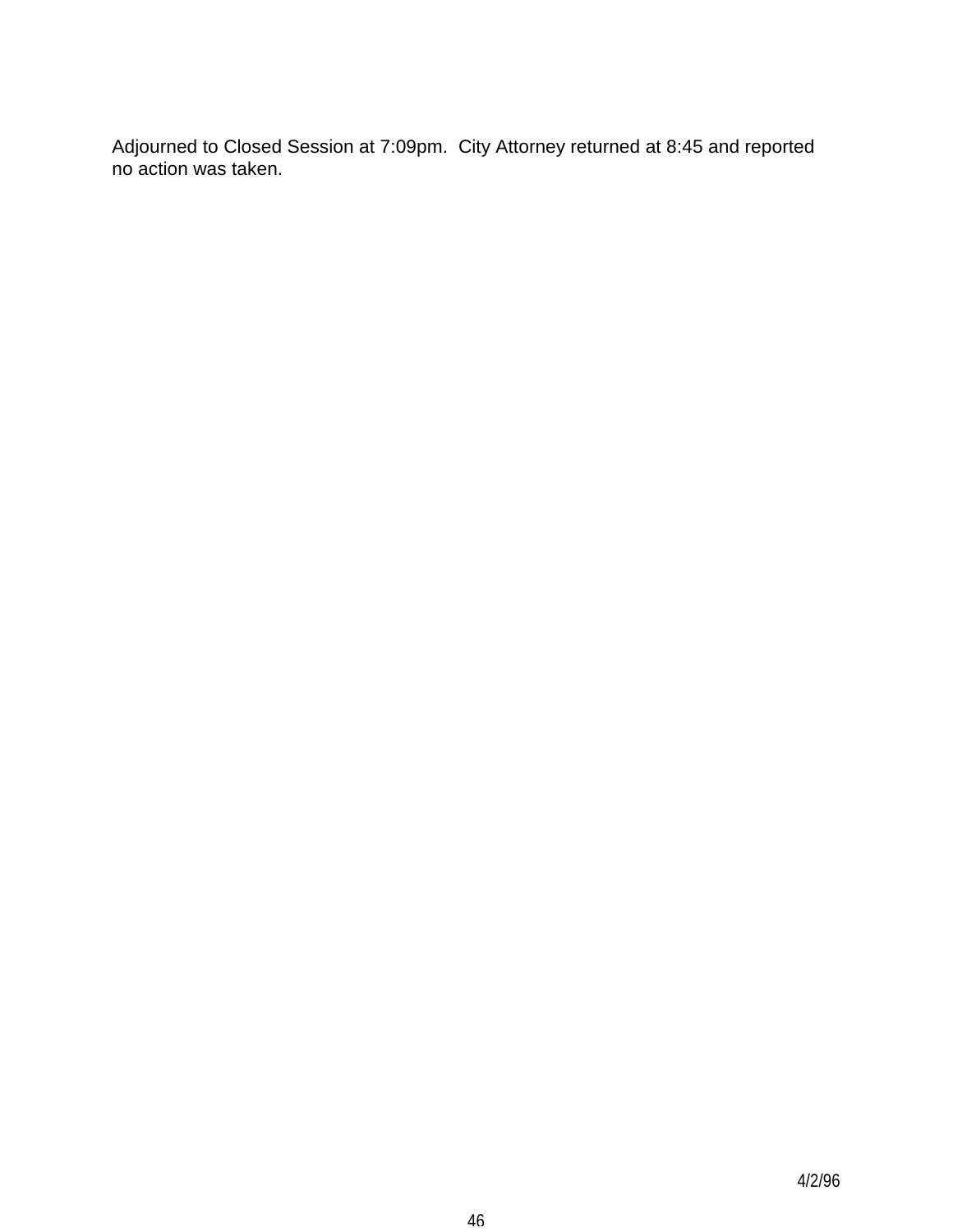# **COUNCIL MEETING OF TUESDAY, APRIL 9, 1996, AT 4:00 P.M.**

1. Presentation of Certificates of Recognition to the Shackleford Elementary Chess Team and their faculty advisor for winning the Southern California State Chess Championships.

Mayor Lang made presentation

2. Approval of the minutes of the regular City Council meeting of April 2, 1996.

 By motion, (Friedman/McClanahan, unan.; Fisher absent) minutes approved.

3. Final adoption of Ord. No. 2979-C.S. relating to Enterprise Designation Business.

> By motion, Ord. No. 2979-C.S. adopted (Friedman/McClanahan, unan.; Fisher absent).

4. Hearing to consider whether the public convenience and necessity require the taxicab service proposed by Mr. Ron Paul.

> Res. 96-162 adopted (Friedman/McKinsey, unan.; Fisher absent) rejecting Ron Paul's application.

5. Hearing consider renewal of the license of Bertolotti Disposal for the collection of industrial garbage and salvageable waste.

Ord. No. 2980 introduced (Dobbs/McKinsey, unan.; Fisher absent)

6. Hearing to consider the application of Norm E. Wilson to amend Section 21-3-9 of the Zoning Map to rezone from R-1, Low-Density Residential Zone, to P-O, Professional Office Zone, two contiguous parcels containing 1.80 acres, property located on the east side of Coffee Road south of West Orangeburg Avenue.

Ord. No. 2981 introduced (Dobbs/Friedman, unan.; Fisher absent)

 Res. 96-163 adopted (Dobbs/Friedman, unan.; Fisher absent) with findings provided by Environmental Assessment No. 95-5.

7. Hearing to consider the application of Terry Mundy to amend Sections 12-3-8 and 13-3-8 of the Zoning Map to rezone from R-1, Low Density Residential Zone, to P-D, Planned Development Zone, as an addition to P-D(346), for the English Oaks Convalescent and rehabilitation hospital complex, and rezone the east portion of P-D(346) to R-1, as a revocation, properties located on the north and south sides of West Rumble Road, east of Hahn Drive.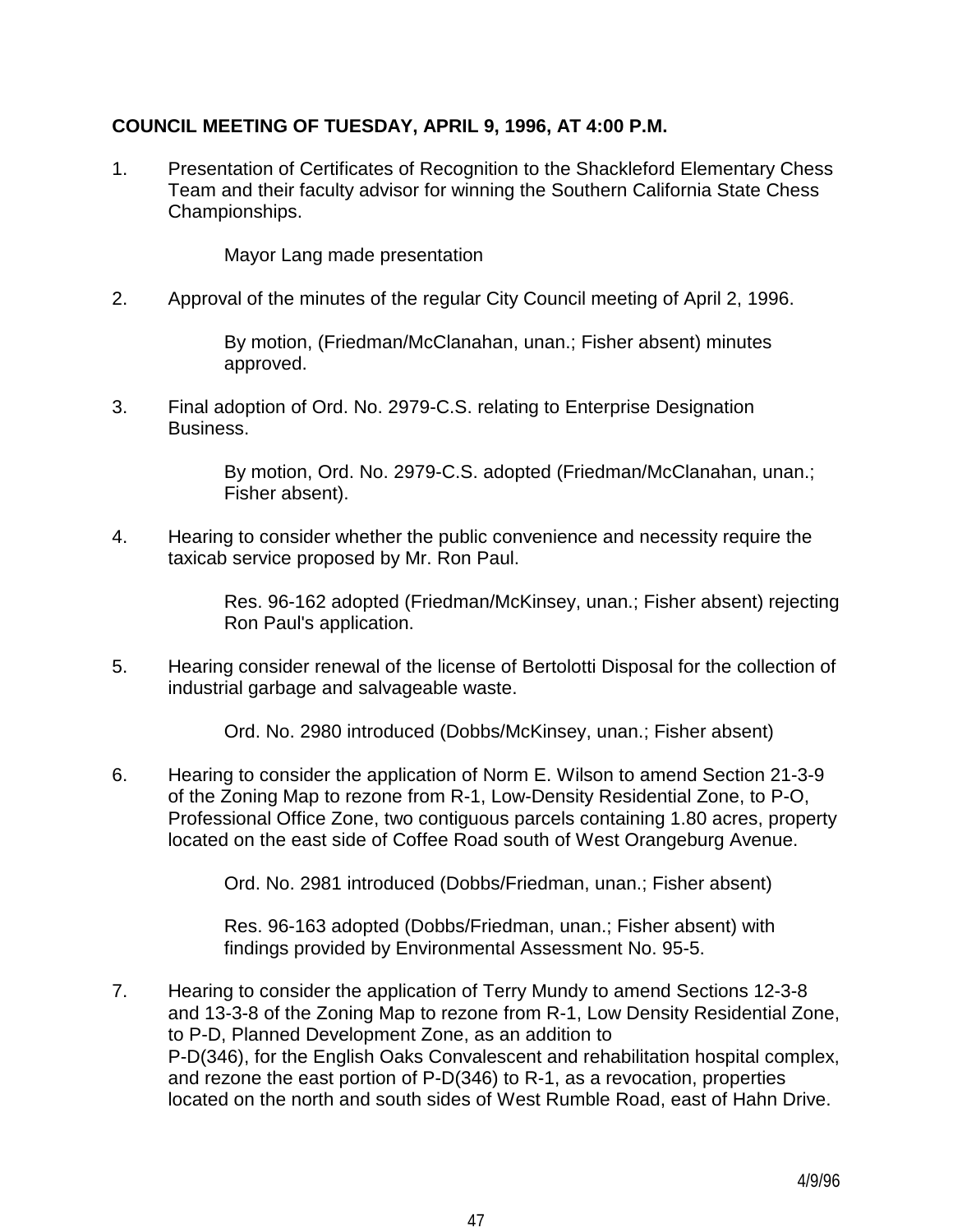Ord. No. 2982 introduced (Serpa/Friedman, unan.; Fisher absent).

Ord. No. 2983 introduced (Serpa/Friedman, unan.; Fisher absent).

 Res. 96-164 adopted (Serpa/Friedman, unan.; Fisher absent) approving a development plan for addition to P-D(346).

 Res. 96-165 adopted (Serpa/Friedman, unan.; Fisher absent) with findings provided by Environmental Assessment No. 96-34.

8. Hearing to consider approving the Recreation Division policy and structure for establishing recreation activity fees and revenues.

> Res. 96-166 adopted (McClanahan/McKinsey, unan.; Fisher absent) approving the Recreation Division policy.

9. Consider declaring WECO Industries, Inc. low bidder and authorizing the purchase of eleven new gas detectors for a total price of \$29,619.81.

> Res. 96-167 adopted (Friedman/McClanahan, unan.; Fisher absent) declaring WECO Industries Inc. low bidder and authorizing purchase.

10. Consider rejecting all bids for the variable speed drives - effluent pumps project.

 Res. 96-168 adopted (Friedman/McClanahan, unan.; Fisher absent) rejecting bids.

11. Consider accepting the work for the digesters No. 1 and 2 foam coating repair contract of Central Coating Co., Inc. as complete and authorizing City Clerk to file a Notice of Completion. (Original contract and final cost: \$27,841.)

> Res. 96-169 adopted (Friedman/McClanahan, unan.; Fisher absent) accepting work as complete needed.

12. Consider indicating City Council position on Landmark Designation of the Crocker Building, 850 10th Street.

> By motion, Landmark Designation not supported (Friedman/McClanahan, yes; Dobbs/McKinsey, no; Fisher absent).

13. Consider approving a new Master Property Tax Agreement with the County of Stanislaus.

> Res. 96-170 adopted (McClanahan/Dobbs, unan; Fisher absent) authorizing City Manager to execute agreement.

14. Consider amending the election budget by transferring \$16,450 from the General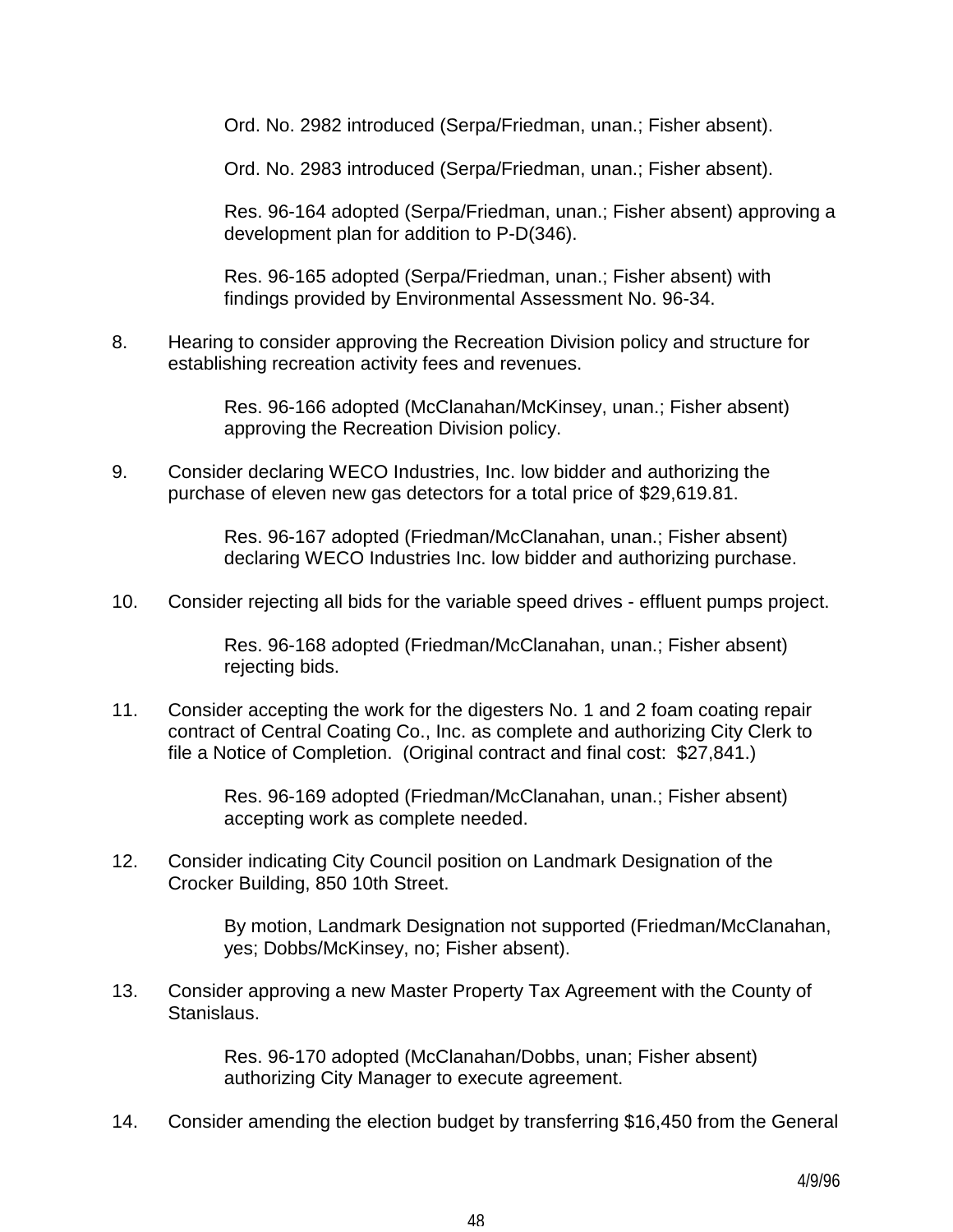Fund Reserves to Account 010-050-0502-0238 to pay for signature verification by the County on the Initiative Ordinance Requiring an Advisory Vote Prior to the Approval of Funds for Sewer Improvements Which Allow Urban Development (Aarvig Initiative).

 Res. 96-171 adopted (Friedman/McClanahan, unan.; Fisher absent) amending budget.

15. Report of one loan approved under the Emergency Home Repair Program (EHRP) during March 1996.

> By motion, (Friedman/McClanahan, unan.; Fisher absent) acknowledged receipt of report.

16. Consider approving lease agreement with McCaw Communications of Modesto, Inc. for the lease of 700± square feet of Downey Park to locate a cellular

yy telephone antenna.

 Res. 96-172 adopted (Friedman/McClanahan, unan.; Fisher absent) approving lease agreement.

17. Consider approving amendment to lease agreement with Basic Resources, Inc. for the lease of an addition  $204<sub>±</sub>$  square feet of the Beaty Building for additional space for the Neighborhood Preservation Unit of the Housing and Neighborhoods Division of the Community Development Department.

> Res. 96-173 adopted (Friedman/McClanahan, unan.; Fisher absent) approving amendment to lease agreement.

18. Consider approving SAAG's transit cost-sharing formula for the nine cities in Stanislaus County.

> Res. 96-174 adopted (Friedman/McClanahan, unan.; Fisher absent) approving cost-sharing formula.

19. Consider amending the budget in the amount of \$10,000 to re-estimate revenue to allow painting and outfitting the new Police Department Crime Scene Identification Van.

> Res. 96-175 adopted (Friedman/McClanahan, unan.; Fisher absent) amending budget.

Item #20 Removed From The Agenda

20. Consider ordering the Fairview Village Reorganization to the City of Modesto, annexation to the Modesto Municipal Sewer District No. 1, and detachment from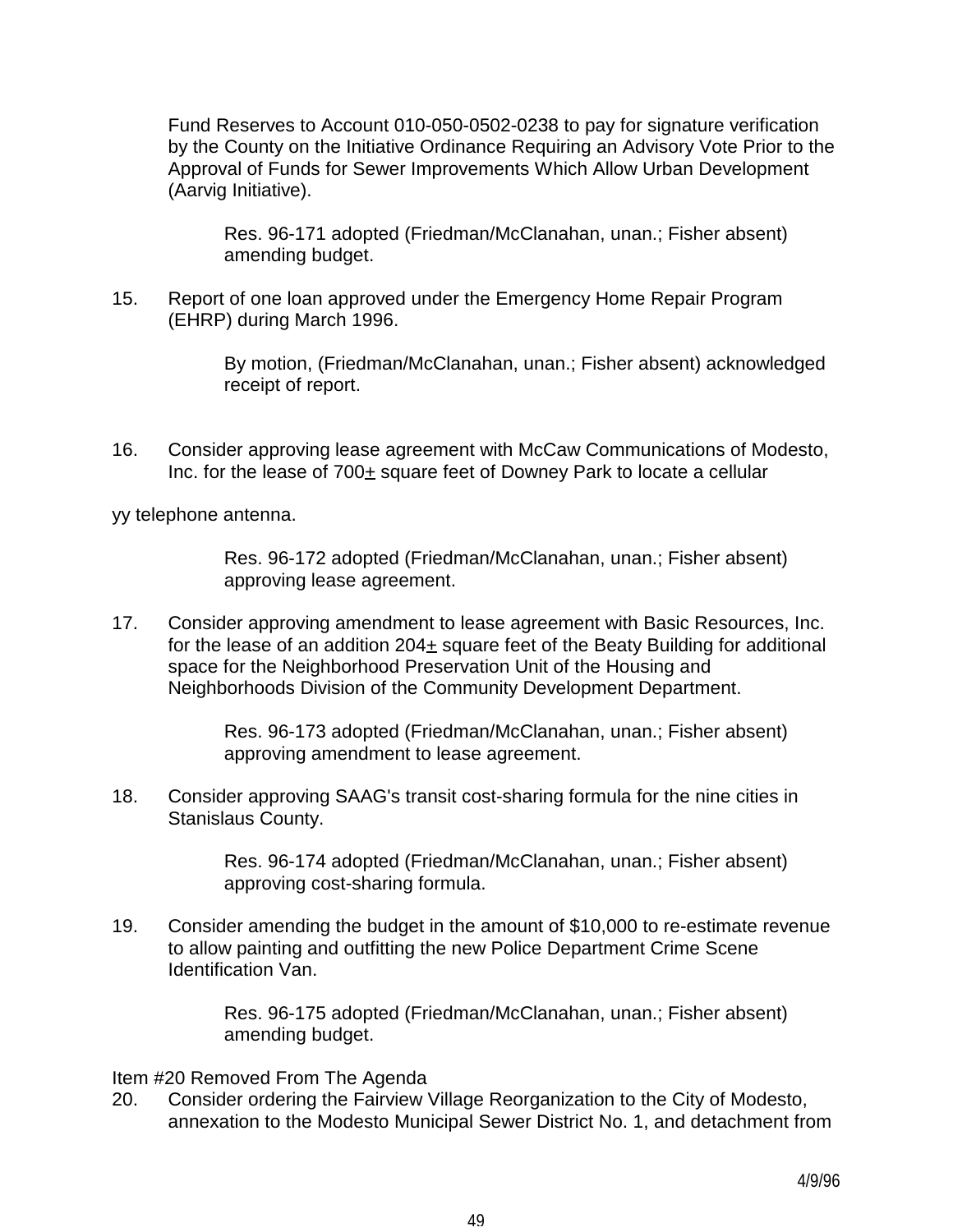the Industrial Fire District.

None taken.

21. Oral Communications

None.

22. Written Communications

Letter of resignation from the Culture Commission from Gene D'Accardo.

 Res. 96-176 adopted (Friedman/McClanahan, unan.; Fisher absent) accepting resignation with regret.

23. Letter of resignation from the Landmark Preservation Commission from Paul Ventimiglia.

> Res. 96-177 adopted (Friedman/McClanahan, unan.; Fisher absent) accepting resignation with regret.

- 24. Appointments
	- a. Human Relations Commission

 Res. 96-178 adopted (McKinsey/Serpa, unan.; Fisher absent) appointing Paul Horn, Carolyn Fraser, and Mary Van Loon to the Human Relations Commission.

b. Planning Commission

 Res. 96-179 adopted (McKinsey/Serpa, unan.; Fisher absent) appointing Raymond Feller to the Planning Commission.

c. Redevelopment Advisory Commission.

 Res. 96-180 adopted (McKinsey/Serpa, unan.; Fisher absent) appointing Steve Jalbert to the Redevelopment Advisory Commission.

25. Consider appointing Councilmember Gerald McKinsey and staff member Michael Gilton as alternate member to the Joint Powers Authority (JPA) for the Turlock Irrigation District area surface water project.

> Res. 96-181 adopted (Friedman/McClanahan, unan.; Fisher absent) appointing Councilmember Gerald McKinsey and statt member Michael Gilton as alternate member to the Joint Powers Authority (JPA) for the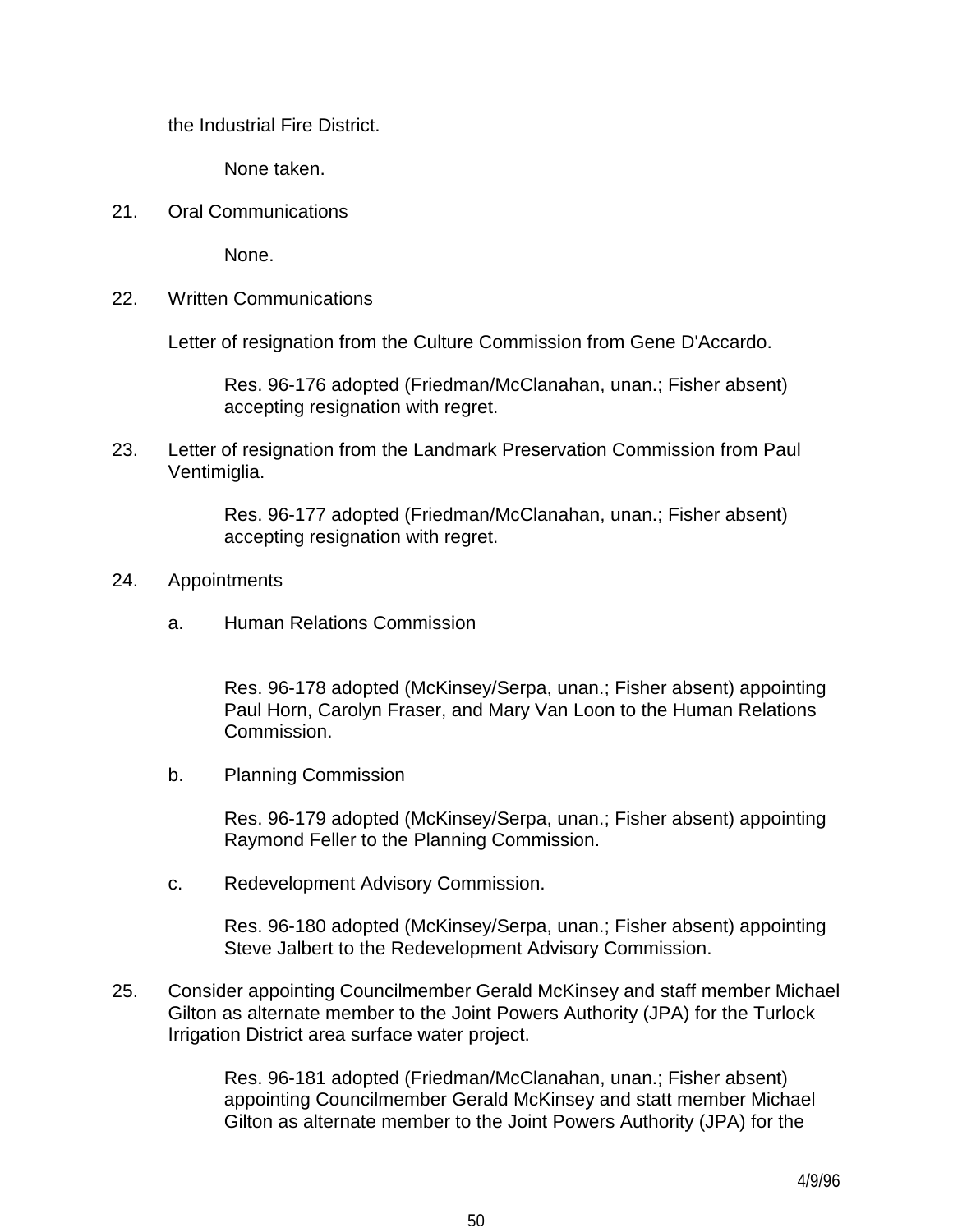Turlock Irrigation District area surface water project.

26. Matters Too Late For The Agenda

None.

27. Closed Session

 This meeting will adjourn to the Third Floor East Conference Room, City Hall, 801 11th Street, for a Closed Session to consider the following:

### CONFERENCE WITH LEGAL COUNSEL - EXISTING LITIGATION

Name of Case: MPMA vs. City of Modesto, United States District Court, case No. CV-F 94-6189 OWW DLB

# CONFERENCE WITH LABOR NEGOTIATOR

| Agency negotiator:<br>Employee organization: | <b>Robin Renwick</b><br><b>Modesto Police Officers Association</b> |
|----------------------------------------------|--------------------------------------------------------------------|
| Agency negotiator:<br>Employee organization: | Don Norris<br><b>Modesto Firefighters Association</b>              |
| Agency negotiator:<br>Employee organization: | <b>Robin Renwick</b><br>Modesto Police Management Assoc            |

Adjourned to closed session at 4:52 p.m. City Attorney returned at 7:05 p.m. and stated there was nothing to report.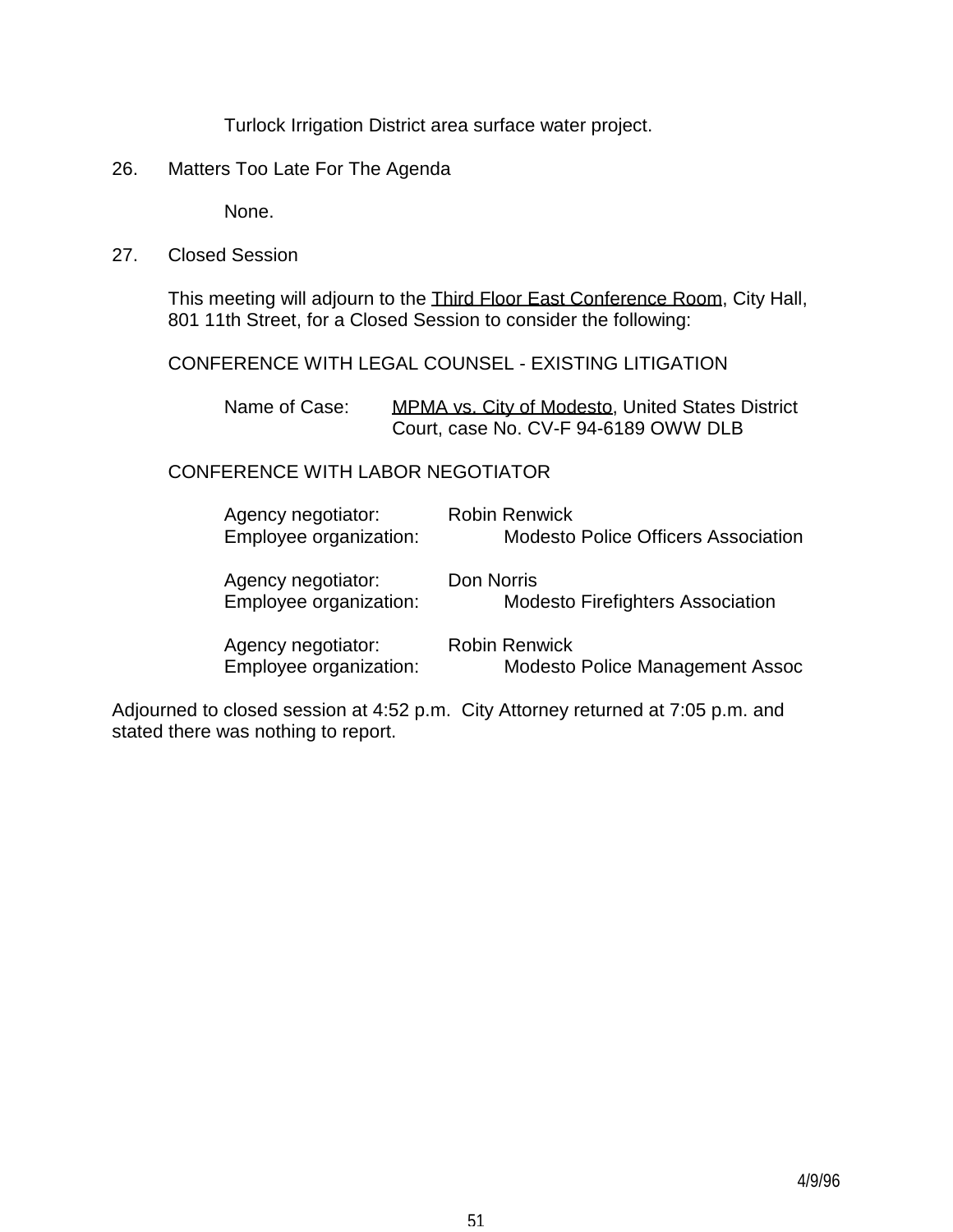## **COUNCIL MEETING OF TUESDAY, APRIL 16, 1996, AT 7:00 P.M.**

1. Presentation of rewards by William Seavy, Chair, Graffiti Reporting Rewards Committee.

> William Seavy presented monetary rewards to various citizens who reported graffiti vandalism which resulted in the perpetrators' arrest.

2. Approval of the minutes of the regular City Council meeting of April 9, 1996.

By motion, (McKinsey/Friedman, unan.) minutes approved.

- 3. Final adoption of:
	- a. Ord. No. 2980-C.S. relating to the garbage, industrial garbage and salvageable waste license of Bertolotti Disposal Service.
	- b. Ord. No. 2981-C.S. rezoning from R-1 to P-O, property located on the east side of Coffee Road, south of West Orangeburg Avenue. (Norman E. Wilson)
	- c. Ord. No. 2982-C.S. rezoning from R-1 to P-D(346) as an addition to P-D(346) property located on the south side of West Rumble Road, east of Hahn Drive. (Terry Mundy)
	- d. Ord. No. 2983-C.S. rezoning from P-D(346) to R-1, as a revocation, property located on the north side of West Rumble Road, east of Hahn Drive. (Terry Mundy)

 By motion, approved (McKinsey/Friedman, unan.) final adoption of Ord. Nos. 2980-C.S., 2981-C.S., 2982-C.S., 2983-C.S.

4. Hearing to consider confirming the report of work and cost of construction of improvements along an alley in Block 1024 from Brighton Avenue to Roselene Avenue between Locke Road and Elizabeth Court.

> Res. 96-182 adopted (Friedman/Dobbs, unan.) confirming report of work and cost of construction.

5. Hearing to consider establishing a fee schedule for Recreation on Campus for Kids (R.O.C.K.S.) recreational programs on individual school campuses.

> Res. 96-183 adopted (McClanahan/McKinsey, unan.) establishing recreational programs on individual school campuses and a fee schedule.

6. Consider declaring Com-Aid low bidder and authorizing the purchase of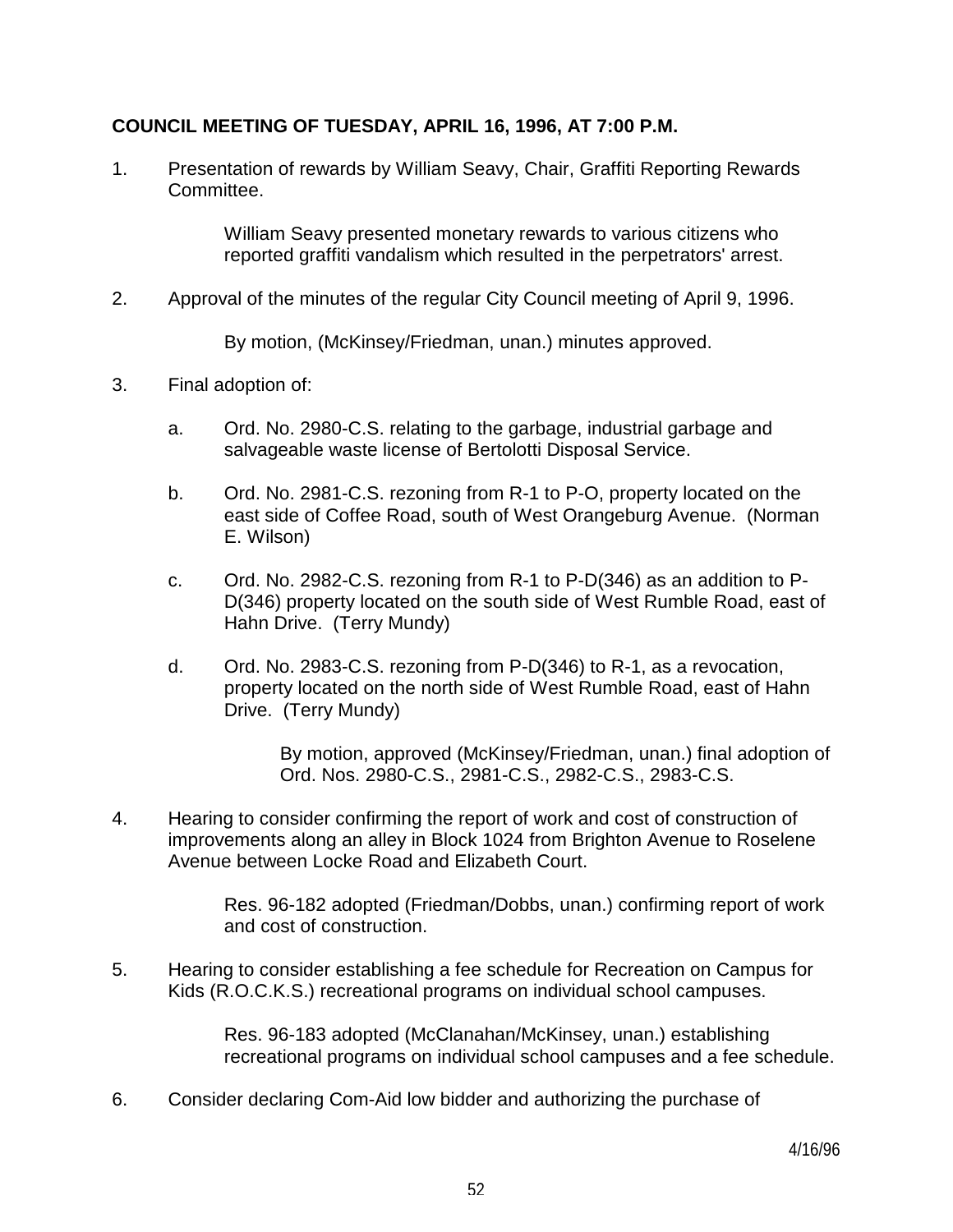telephone hardware and software upgrades for a total cost of \$59,344.97.

 Res. 96-184 adopted (McKinsey/Friedman, unan.) declaring low bidder and authorizing purchase.

7. Consider accepting the work for the contract of Collins Electrical Co., Inc. for traffic signal modifications at W. Orangeburg Avenue and Tully Road as complete and authorize the City Clerk to file the Notice of Completion. (Original contract and final cost: \$102,350.)

> Res. 96-185 adopted (McKinsey/Friedman, unan.) accepting work as complete.

8. Consider waiving formal bid procedures and authorizing the purchase of five hand held computerized parking ticket tracking systems from Cardinal Tracking for \$27,492.62.

> Res. 96-186 adopted (McKinsey/Friedman, unan.) waiving formal bid procedures and authorizing purchase.

9. Consider waiving formal bid procedures and authorizing the purchase and installation of a rebuilt chiller for the Police building air conditioning system, as the result of informal solicitations, from Champion Industrial Contractors for \$27,000, and consider amending budget.

> Res. 96-187 adopted (McKinsey/Friedman, unan.) waiving formal bid procedures and authorizing purchase.

Res. 96-188 adopted (McKinsey/Friedman, unan.) amending the budget.

10. Consider authorizing expenditure of Community Development Block Grant Funds for the purchase and installation of street trees in Prescott Estates and amending the Consolidated Plan.

> Res. 96-189 adopted (McKinsey/Friedman, unan.) authorizing expenditure of CDBG funds and amending the Consolidated Plan.

#### Item 11 Dropped from the Agenda

11. Consider implementing a 12-month Modesto Youth Conservation Program with total expenditures of \$241,626 and total revenue of \$85,695. (Resolution authorizing City Manager to sign grant application and agreement with State of California for \$85,695 in funding from the State Resources Agency needed; resolution amending the budget to appropriate \$32,500 for start up costs and program expenses for one month needed; and motion directing staff to include allocation of resources for remaining 1996-97 General Fund operating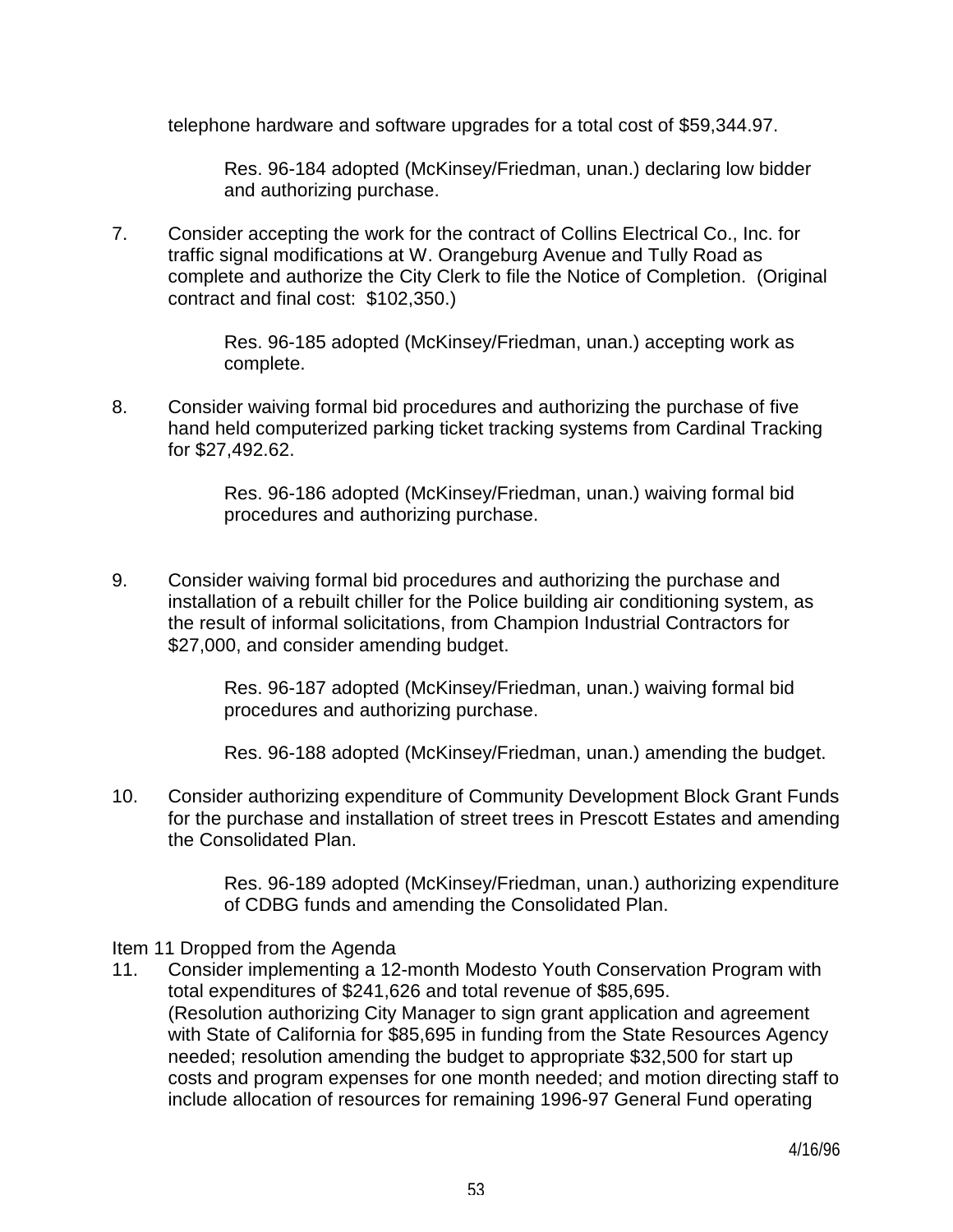budget needed.)

12. Consider approval of final map of Symphony Place No. 3 subdivision of the City of Modesto and consider accepting the improvements. (Owner: Sarjak Enterprises)

> Res. 96-190 adopted (McKinsey/Friedman, unan.) approving final map, accepting improvements, and authorizing execution of subdivision agreement.

13. Oral Communications

 Councilmember Serpa asked for a statement in writing from the City Manager's office regarding information he had requested but not yet received.

14. Letter from John Costanzo requesting a waiver of fees by 50% for a senior citizen apartment complex construction project on Carver Road, Valley Heights.

> By motion, (Dobbs/McClanahan, unan.) referred to staff or Committee for further analysis and review. This item will return to Council at the May 7, 1996 meeting.

15. Matters Too Late For The Agenda

None.

Closed Session Dropped from Agenda.

16. Closed Session. This meeting will adjourn to the Third Floor East Conference Room, City Hall, 801 11th Street, for a Closed Session to consider the following:

CONFERENCE WITH LEGAL COUNSEL - ANTICIPATED LITIGATION

 Significant exposure to litigation pursuant to subdivision (b) of Section 54956.9 of the Government Code: Two Cases.

 A significant exposure to litigation against the City of Modesto exists based on the following facts and circumstances: The union representing two groups of City employees has threatened litigation to collect additional overtime that the union contends is due.

Meeting adjourned at 7:25 p.m.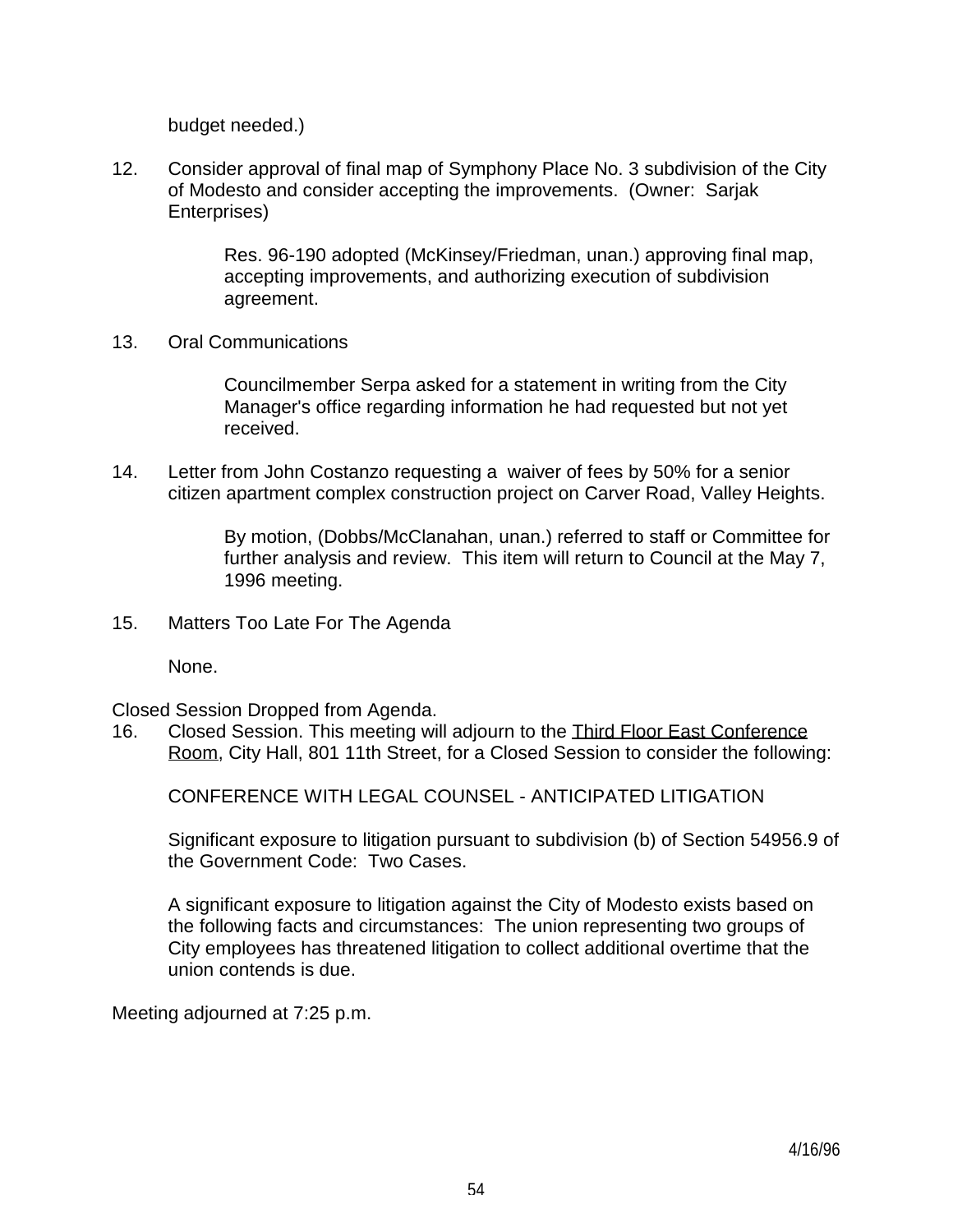# **COUNCIL MEETING OF TUESDAY, APRIL 23, 1996, AT 4:00 P.M.**

1. a. Presentation of Certificates of Recognition to the Regional Science Bowl Champions from Thomas Downey High School.

> Mayor Lang acknowledged students and announced that they would be at a future Council meeting to receive certificates.

 b. Recognition of the City of Modesto as a Recipient of the National Arbor Day Foundation's Tree City USA Award and presentation of a proclamation declaring April 26, 1996, as Arbor Day.

 Mayor Lang commended Parks & Recreation staff and presented proclamation to Parks & Recreation Director.

 c. Presentation of annual update of activities by Modesto Convention and Visitors Bureau Manager Linda Hoile.

 Linda Hoile introduced members of advisory council and staff, and presented annual report.

2. Approval of the minutes of the regular City Council meeting of April 16, 1996.

By motion, (Fisher/Dobbs, unan.) minutes approved.

3. Consider awarding contract for the sidewalk repair project for Spring 1996 to Central California Paving Company for \$117,968.99, and consider amending the budget.

Res. 96-191 adopted (Fisher/Dobbs, unan.) awarding contract.

Res. 96-192 adopted (Fisher/Dobbs, unan.) amending budget.

4. Consider declaring Central Janitors Supply and Randik Paper Company low bidders and authorizing the purchase of recycled janitorial paper products under a one-year cooperative local government agency bid for a total estimated cost to the City of Modesto of \$27,000.

> Res. 96-193 adopted (Fisher/Dobbs, unan.) declaring low bidders and authorizing purchase.

5. Consider accepting Auburn Constructors contract for the Water Tank No. 4 and Well No. 54 installation project as complete and authorize the City Clerk to file the Notice of Completion. (Original contract: \$889,000)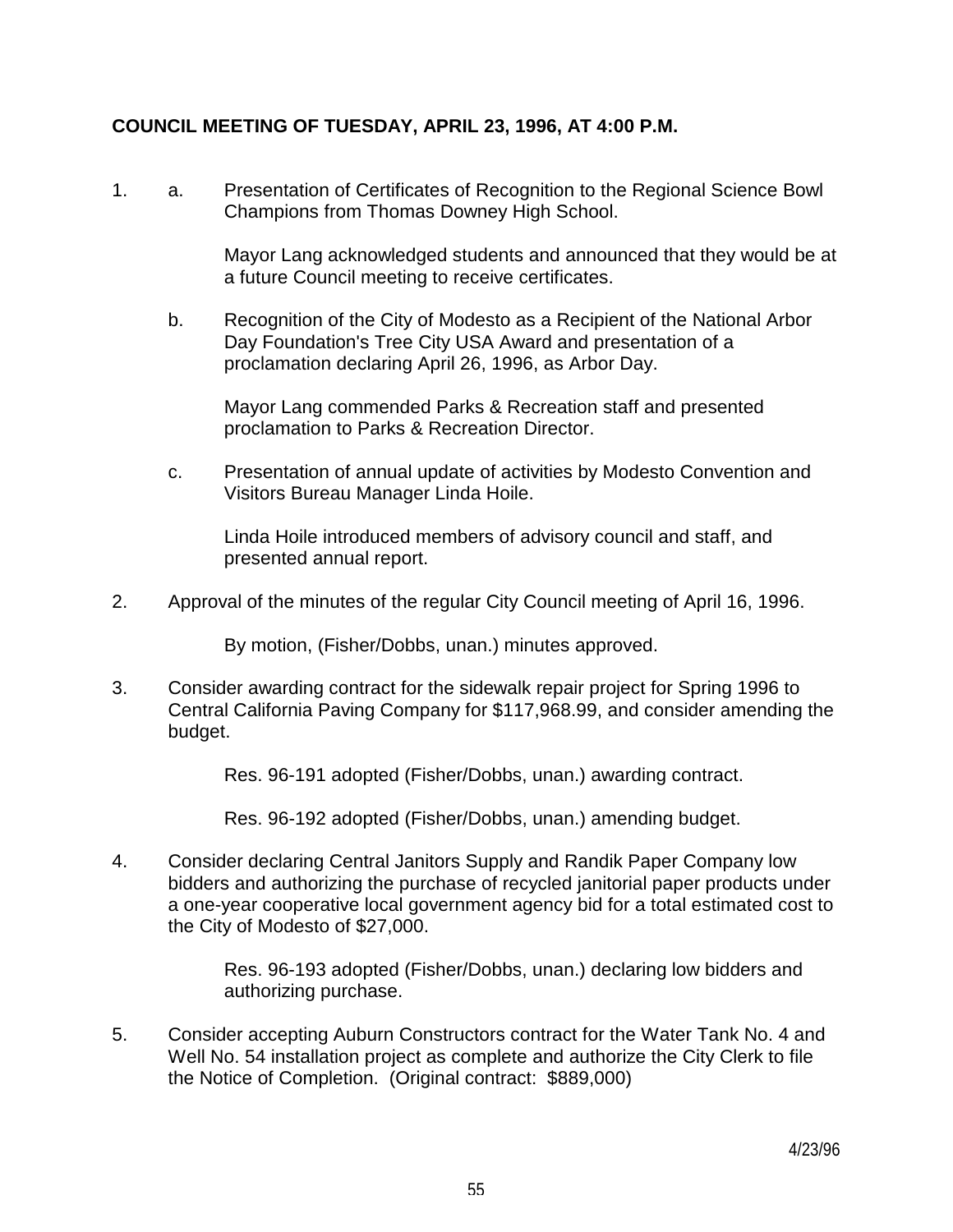Res. 96-194 adopted (Fisher/Dobbs, unan.) accepting work as complete and authorizing City Clerk to file Notice of Completion.

6. Consider declaring Ricker Machinery low bidder and authorize the purchase of one new street sweeper for a total cost of \$120,890.80; and consider approving an appropriation transfer in the amount of \$5,891.

> Res. 96-195 adopted (Fisher/Dobbs, unan.) declaring Ricker Machinery low bidder and authorizing purchase.

 Res. 96-196 adopted (Fisher/Dobbs, unan.) approving appropriation transfer.

7. Consider waiving formal bid procedures and authorizing the lease/purchase of a 105-foot heavy duty aerial apparatus from Pierce Manufacturing through Golden State Fire Apparatus for \$517,566; consider authorizing City Manager to sign a five year leasing agreement; and consider amending the budget.

> Res. 96-197 adopted (Fisher/Dobbs, unan.) waiving formal bid procedures and authorizing lease/purchase.

> Res. 96-198 adopted (Fisher/Dobbs, unan.) approving leasing agreement.

Res. 96-199 adopted (Fisher/Dobbs, unan.) amending budget.

8. Budget Status Report, Third Quarter Fiscal Year 1995-96.

 By motion, (Friedman/McClanahan, maj., Fisher, no) acknowledged receipt of report.

 Res. 96-200 adopted (Friedman/McClanahan, maj., Fisher, no) amending the FY 1995-96 budget.

 Res. 96-201 adopted (Friedman/McClanahan, maj., Fisher, no) reestimating the revenue for FY 1995-96 budget.

9. Report on LAFCO consideration of The Wood Colony Community Association request to amend Modesto's Sphere of Influence Policies.

Information only; no action taken.

10. Consider authorizing payment of \$288,132.03 deposit to Modesto irrigation District for utility pole relocation required in conjunction with the upcoming Briggsmore/Coffee intersection improvements.

> Res. 96-202 adopted (Fisher/Dobbs, unan.) authorizing payment of deposit.

11. Quarterly Treasurer's Report - March 1996.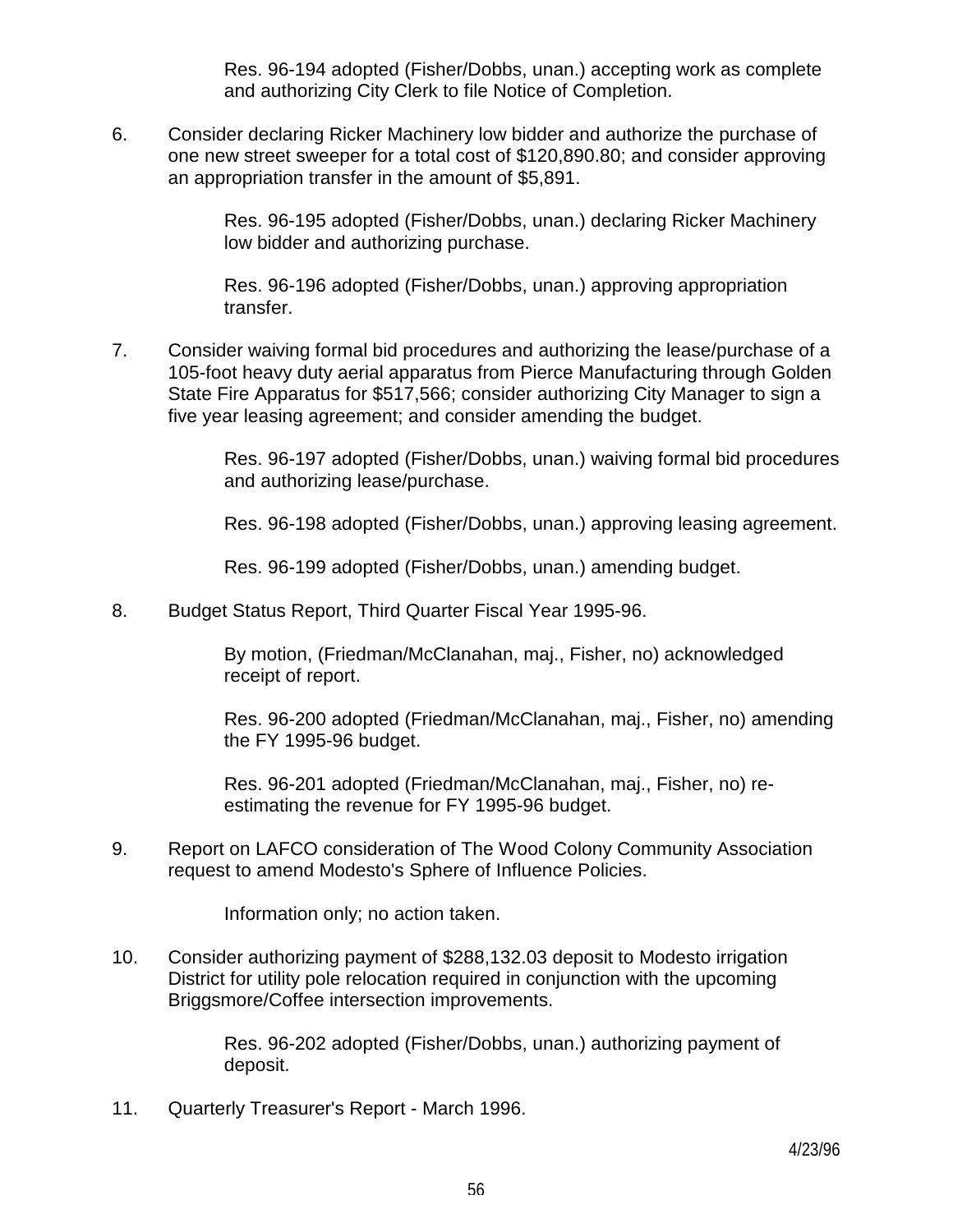By motion, (Fisher/Dobbs, unan.) acknowledged receipt of report.

12. Consider amending the budget to appropriate \$6,230 from the General Fund Contingency Reserve for emergency repair of the roof at the Daisy Tree building at 1016 G Street which is being used by the Police Activities League to provide services to youth.

Res. 96-203 adopted (Fisher/Dobbs, unan.) amending budget.

13. Consider approving the allocation of up to \$60,000 in HOME funds to B & B Properties to assist in the rehabilitation of a 14-unit rental complex at 604 Briggs Avenue and authorizing the City Manager to execute loan agreements.

> Res. 96-204 adopted (Fisher/Dobbs, unan.) approving allocation and authorizing City Manager to execute loan agreement.

Councilmember Fisher excused due to conflict of interest.

14. Consider approving Capital Facilities Fees Exemption Agreement with Paradise Road Partners for a 48-unit family rental project.

> Res. 96-205 adopted (Friedman/Dobbs, unan., Fisher absent) approving agreement and authorizing City Manager to sign.

15. Consider authorizing the issuance and sale of 1996 Wastewater Treatment Facility Refunding Revenue Bonds in an amount not to exceed \$11,000,000, and approving and authorizing related actions with respect thereto.

> Res. 96-206 adopted (Fisher/Dobbs, unan.) authorizing issuance and sale of bonds and authorizing related actions.

16. Oral Communications

None.

17. Written Communications

 Letter from Nancy Young, Executive Director, Downtown Improvement, requesting the use of Downtown sidewalks for the selling of merchandise on Thurs, Friday, Saturday and Sunday, May 2, 3, 4, and 5, 1996.

 By motion, (Fisher/Dobbs, unan.) authorized use of downtown sidewalks for merchandise sales on May 2 thru 5, 1996 by Downtown Improvement District.

18. Matters Too Late For The Agenda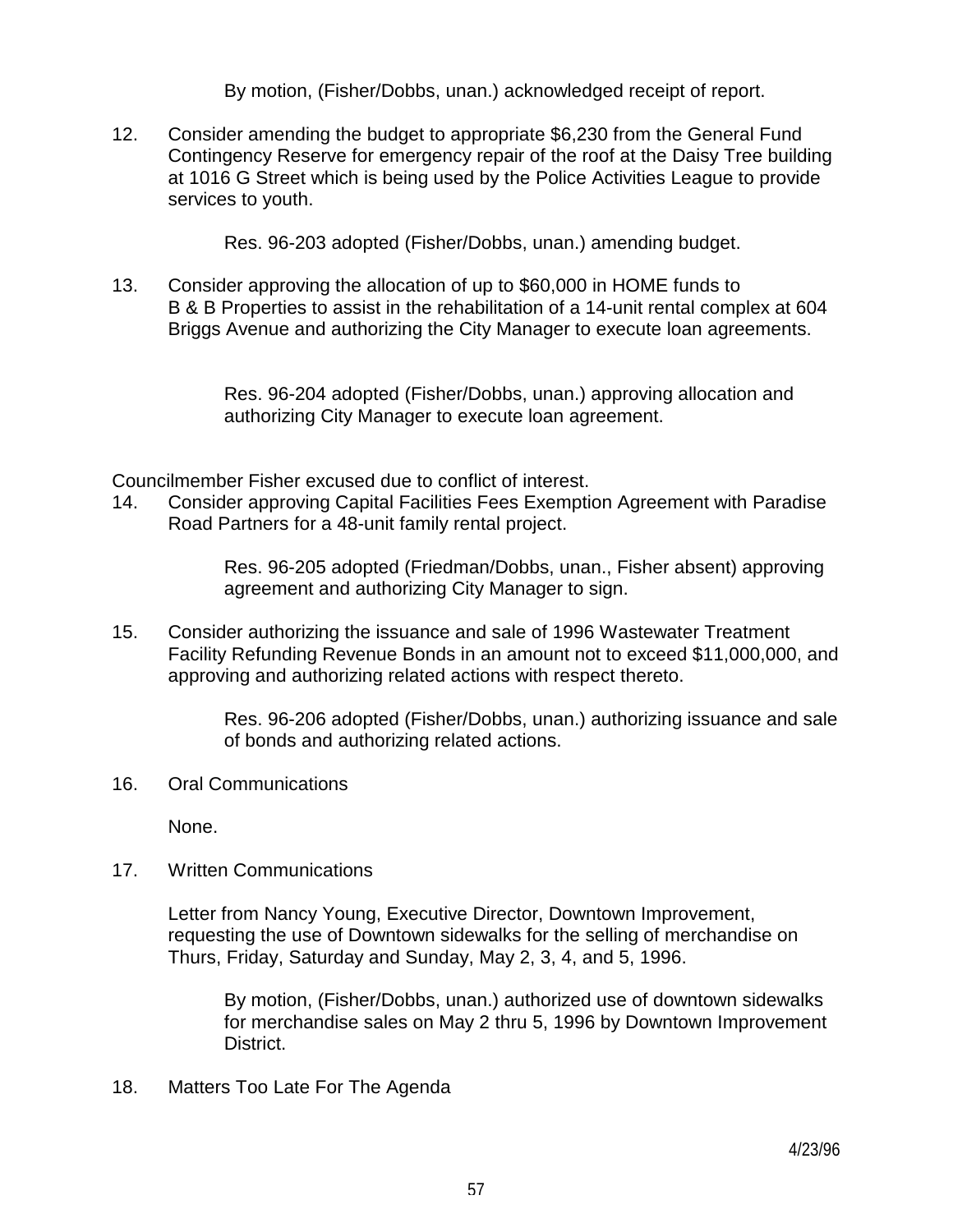None.

19. Closed Session. This meeting will adjourn to the Third Floor East Conference Room, City Hall, 801 11th Street, for a Closed Session to consider the following:

CONFERENCE WITH LEGAL COUNSEL - EXISTING LITIGATION

Name of cases: Joe Rambout v. City of Modesto, Workers' Compensation Appeals Board Case No. STK 89762

> Harold Dennis Prouty v. City of Modesto, Workers' Compensation Appeals Board Case No. STK 113571

#### CONFERENCE WITH LABOR NEGOTIATOR

| <b>Agency Negotiator:</b> | J. Edward Tewes                  |
|---------------------------|----------------------------------|
| Unrepresented Employees:  | All unrepresented Management and |
|                           | <b>Confidential Employees</b>    |

CONFERENCE WITH LEGAL COUNSEL - ANTICIPATED LITIGATION

 Significant exposure to litigation pursuant to subdivision (b) of Section 54956.9 of the Government Code: Two cases.

 A significant exposure to litigation against the City of Modesto exists based on the following facts and circumstances: The union representing two groups of City employees has threatened litigation to collect additional overtime that the union contends is due.

CONFERENCE WITH LEGAL COUNSEL - EXISTING LITIGATION

Name of Case: MPMA vs. City of Modesto, United States District Court, case No. CV-F 94-6189 OWW DLB

Meeting adjourned to Closed Session. City Attorney returned at 6:55 p.m. and stated there was nothing to report.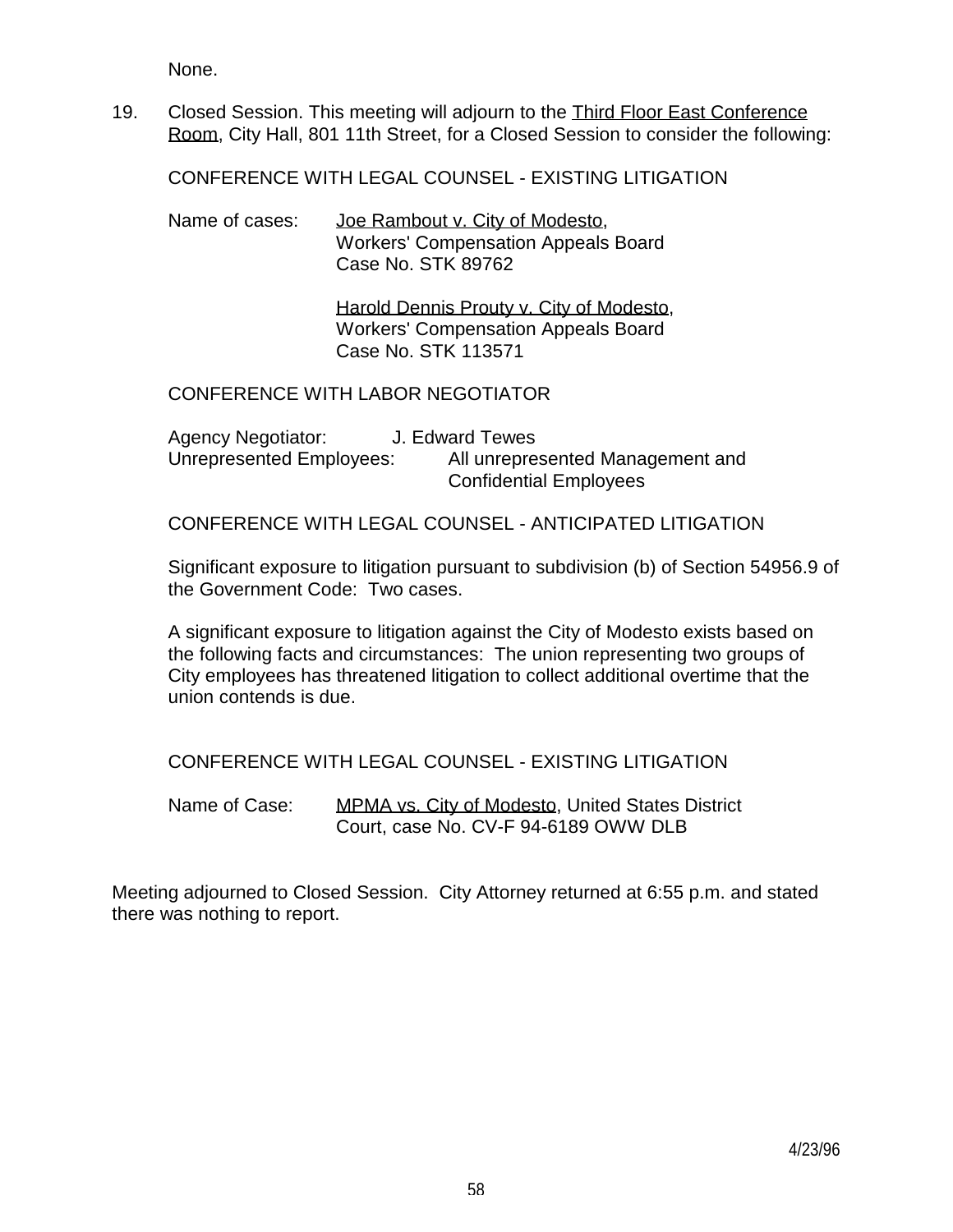## **COUNCIL MEETING OF TUESDAY, MAY 7, 1996, AT 7:00 P.M.**

1. a. Acknowledge certification of the McHenry Mansion as accredited by the American Association of Museums.

Mayor Lang, Mark Jensen, and Wayne Mathes made presentation.

 b. Presentation by Linda Avedon of United Way expressing appreciation for the City's involvement in the Neighbors United activity.

Presentation by Linda Avedon.

2. Approval of the minutes of the regular City Council meeting of April 23, 1996.

By motion, (Fisher/Friedman, unan.) approved minutes.

3. Hearing to consider ordering the Fairview Village Reorganization, consisting of annexation to the City of Modesto and the Modesto Municipal Sewer District No. 1, and the detachment from the Industrial Fire Protection District.

> Res. 96-207 approved (Friedman/Dobbs, unan.) ordering Fairview Village Reorganization.

4. Hearing to consider the proposed amendments to the Village One Specific Plan including the Precise Plan for Area No. 8 and the Precise Planning Area No. 33, downzoning underlying zoning from R-3 to R-1 for PPA No. 8, and to amend the design standards pertaining to single-family dwelling setbacks and three-car garages, limited to Precise Plan Areas Numbers 8, 32 and 33 of the Village One Specific Plan, located south of Sylvan Avenue, north of Floyd and Briggsmore Avenues, east of Oakdale Road and west of the Santa Fe Railroad tracks.

> By motion, (Fisher/Dobbs, unan.) continued to May 14, 1996 City Council meeting.

5. Consider approving specifications and authorizing call for bids for furnishing 21,000 pounds of polymer.

> Res. 96-208 adopted (Fisher/Friedman, unan.) approving specifications and authorizing call for bids.

6. Consider approving specifications and authorizing call for bids for the purchase of one new cab and chassis with telescoping aerial lift.

> Res. 96-209 adopted (Fisher/Friedman, unan.) approving specifications and authorizing call for bids.

7. Consider approving specifications and authorizing call for bids for furnishing landscape maintenance services at various locations.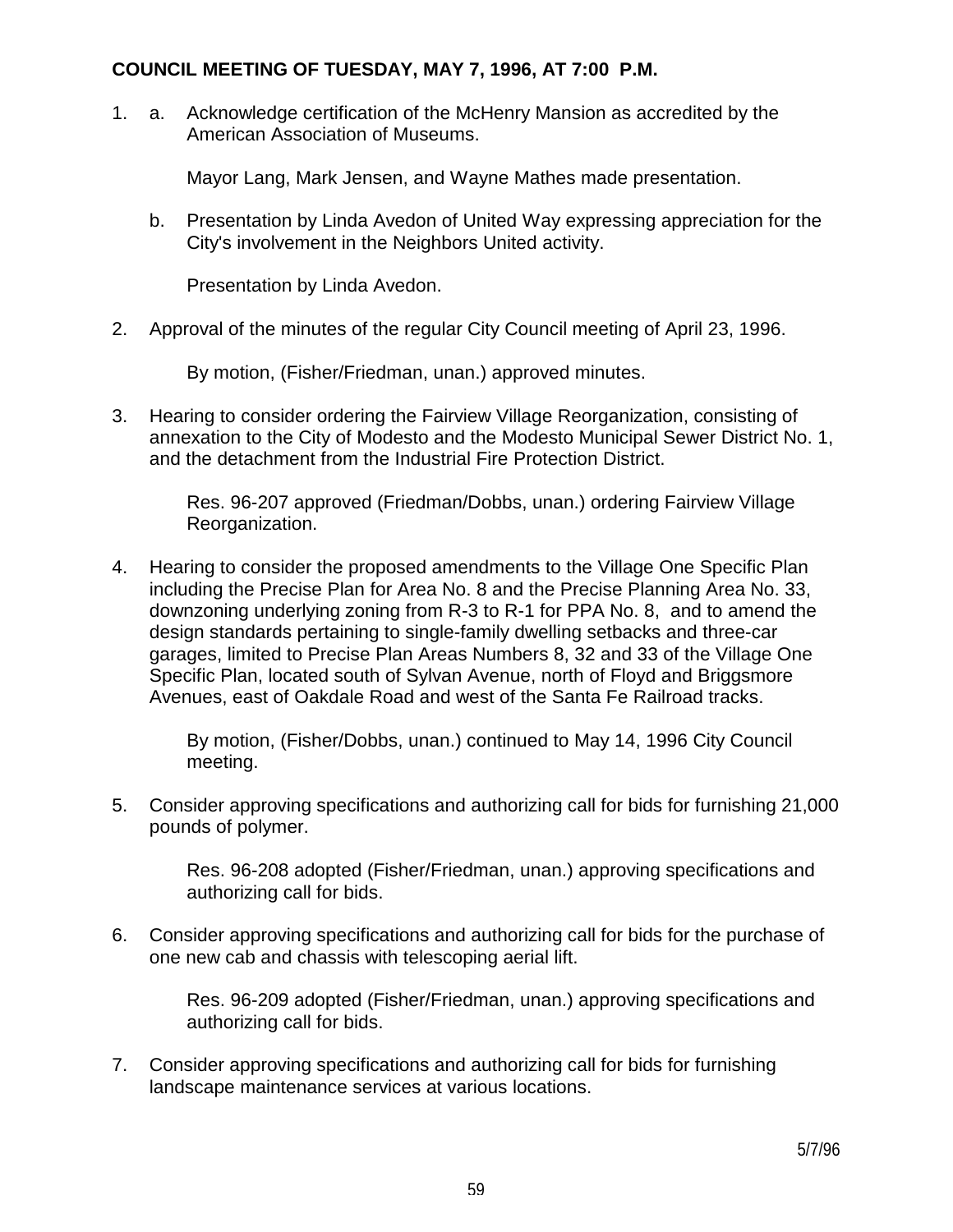Res. 96-210 adopted (Fisher/Friedman, unan.) approving specifications and authorizing call for bids.

8. Consider approving specifications and authorizing call for bids for digester cleaning services.

> Res. 96-211 adopted (Fisher/Friedman, unan.) approving specifications and authorizing call for bids.

9. Consider approving specifications and authorizing call for bids for water well construction and testing services.

> Res. 96-212 adopted (Fisher/Friedman, unan.) approving specifications and authorizing call for bids.

10. Consider approving specifications and authorizing call for bids for furnishing water well pump repair service for the City's ground water pumping stations.

> Res. 96-213 adopted (Fisher/Friedman, unan.) approving specifications and authorizing call for bids.

11. Consider approving specifications and authorizing call for bids for elevator maintenance service.

> Res. 96-214 adopted (Fisher/Friedman, unan.) approving specifications and authorizing call for bids.

12. Consider approving specifications and authorizing call for bids for tire recapping service requirements.

> Res. 96-215 adopted (Fisher/Friedman, unan.) approving specifications and authorizing call for bids.

13. Consider approving specifications and authorizing call for bids for underground fuel tank removal/above ground fuel tank and installation at the Police Department.

 Res. 96-216 adopted (Fisher/Friedman, unan.) approving specifications and authorizing call for bids.

14. Consider declaring Industrial Fence Company low bidder and authorize the purchase and installation of chain link security fence at the Waste Water Treatment Plant for a total cost of \$29,286.

> Res. 96-217 adopted (Fisher/Friedman, unan.) declaring Industrial Fence Company low bidder and authorizing purchase and installation of chain link security fence.

### ITEM 15 DROPPED FROM AGENDA

15. Consider declaring Holt Brothers low bidder and authorizing the purchase of two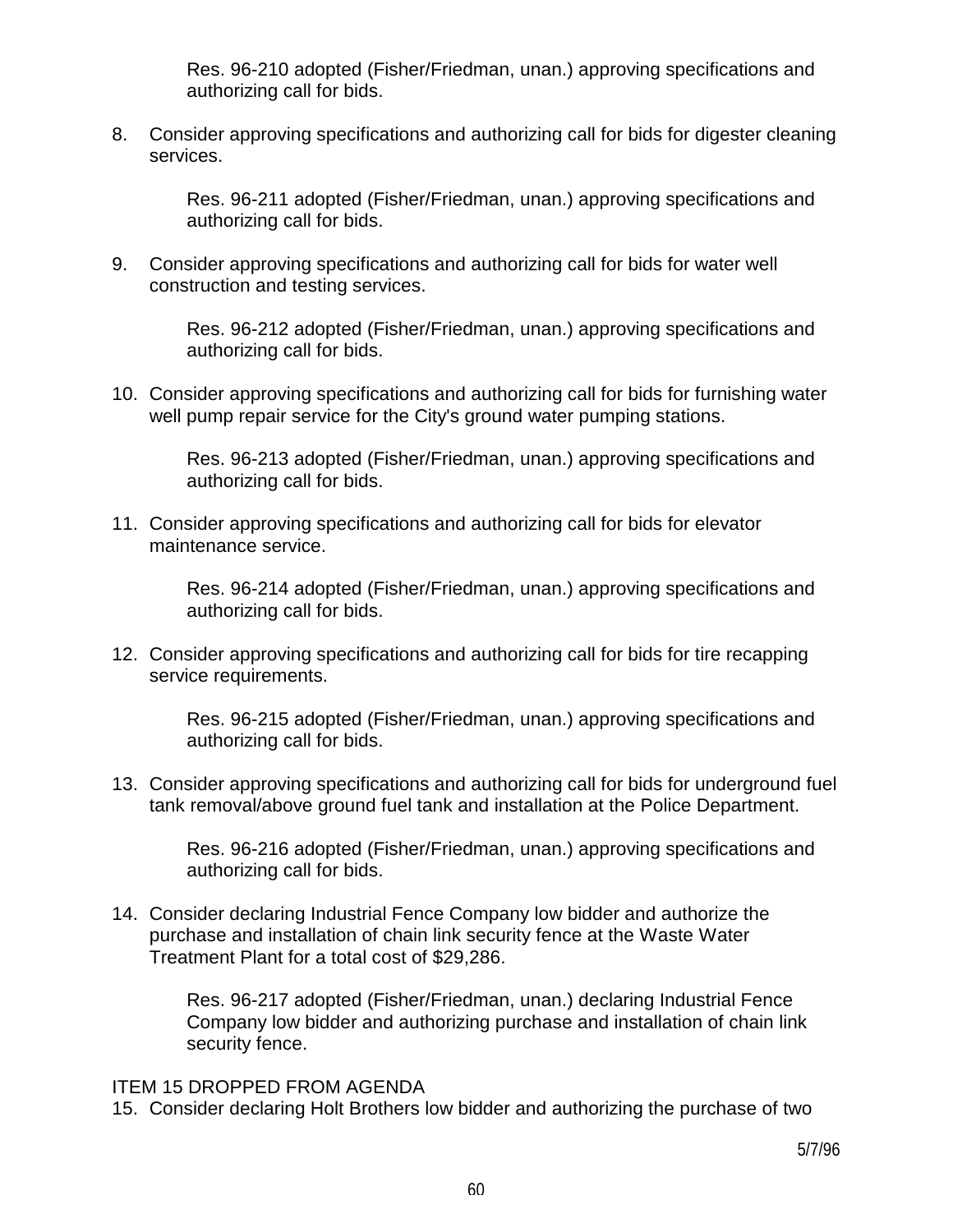generators mounted on two trailers for a total cost of \$91,268.76.

16. Consider acceptance of the contract of George Reed, Inc. as complete for the Coffee Road - road construction and storm drain project as complete and authorize the City Clerk to file the Notice of Completion. (Original contract: \$1,681,556.95)

> Res. 96-218 adopted (Fisher/Friedman, unan.) accepting the contract of George Reed Inc. as complete.

17. Consider acceptance of the contract of Mer-Cal Electric, Inc. as complete for the Airport sign upgrade project and authorize the City Clerk to file the Notice of Completion. (Original contract: \$106,300)

> Res. 96-219 adopted (Fisher/Friedman, unan.) accepting the contract of Mer-Cal Electric Inc. as complete.

18. Consider declaring Briscoe Enterprises low bidder and authorizing the purchase of services for removal/beneficial reuse of primary plant wastewater dried biosolids for Fiscal Year 1996-97 for the total estimated price of \$160,550 and authorizing the purchase of services for removal/beneficial reuse of primary plant wastewater dried biosolids for four additional years.

> Res. 96-220 adopted (Fisher/Friedman, unan.) declaring Briscoe Enterprises low bidder and authorizing purchase.

19. Consider declaring as surplus lost, stolen, unclaimed and/or seized property 44 vehicles and miscellaneous equipment and excess property accumulated by the City and authorize the sale by sealed bid, by auction, or sell as scrap.

> Res. 96-221 adopted (Fisher/Friedman, unan.) declaring surplus property and authorizing sale.

20. Consider privatizing the City's fuel resources for fleet management and authorize the purchase from Boyette Petroleum for one year with up to two additional oneyear extensions.

> Res. 96-222 adopted (Friedman/Serpa, unan.; McClanahan absent) authorizing privatizing city's fuel resources and authorizing purchase.

21. Consider waiving formal bid procedures and authorizing purchase of one chipper from Empire Equipment Company for a total cost of \$22,548.75.

> Res. 96-223 adopted (Fisher/Friedman, unan.) waiving formal bid procedures and authorizing purchase.

22. Consider waiving formal bid procedures and authorizing the purchase of providing and installing of the GFI-Genfare Data Collection system for \$29,303, and consider approving appropriation transfer in the amount of \$3,000.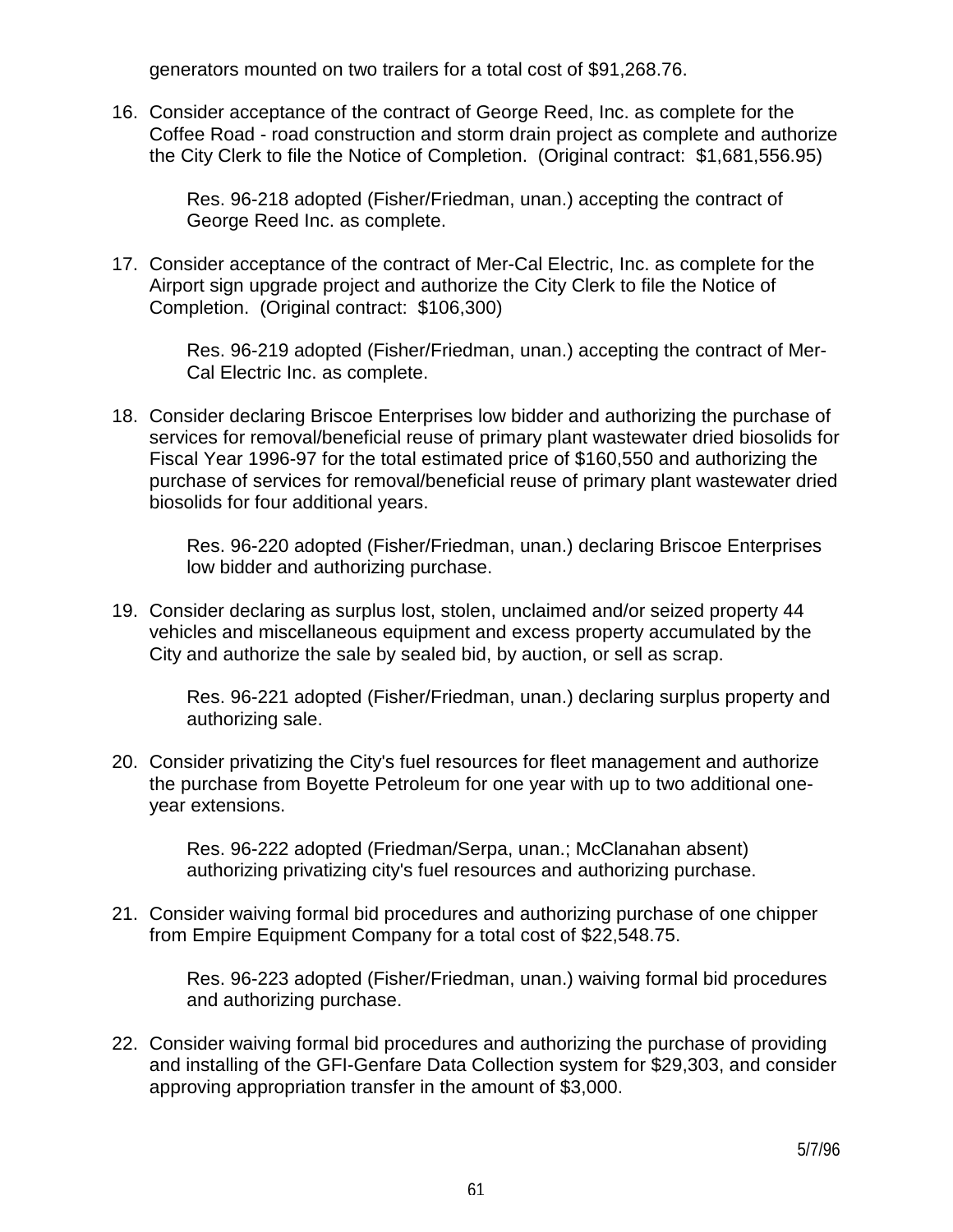Res. 96-224 adopted waiving formal bid procedures and authorizing purchase.

Res. 96-225 adopted approving appropriation transfer.

23. Consider request from John Costanzo for a reduction in Capital Facilities Fees for a senior housing project on Carver Road.

By motion, (Fisher/Friedman, unan.) rejected request.

24. Consider approving agreement with Stanislaus County to provide a Greater Avenues for Independence Job Prep/Work Experience work site.

Res. 96-226 adopted (Fisher/Friedman, unan.) approving agreement.

25. Consider decrease in the developer fee for tree planting required by the Street Tree Master Plan.

Res. 96-227 adopted (Fisher/Friedman, unan.) decreasing fee.

26. Consider approving lease agreement with Modesto Garden Project for the lease of approximately two acres of the Tuolumne River Regional Park, adjacent to the Wastewater Treatment Plant, for the purpose of growing organic produce.

Res. 96-228 adopted (Fisher/Friedman, unan.) approving lease agreement.

# CONSENT ITEM #27 DROPPED FROM AGENDA

27. Consider terminating Dry Creek lease agreement with Mr. and Mrs. James Coleman and authorizing City Manager to send letter of termination per the conditions of the agreement.

# **CONSENT**

28. Consider approving agreement with the Modesto A's Professional Baseball Club for the use of John Thurman Field.

Res. 96-229 adopted (Fisher/Friedman, unan.) approving agreement.

29. Consider authorizing payment to Stanislaus County Local Agency Formation Commission for reimbursement of staff costs in the amount of \$8,823.42 for processing the Modesto Sphere of Influence application, and consider amending the budget to pay for the total charge.

By motion, authorize payment.

Res. 96-230 adopted amending budget.

30. Consider approving agreement with DJH Engineering for consultant services to conduct a study for the utilization of the City's ranch land as a part of the Wastewater Master Plan.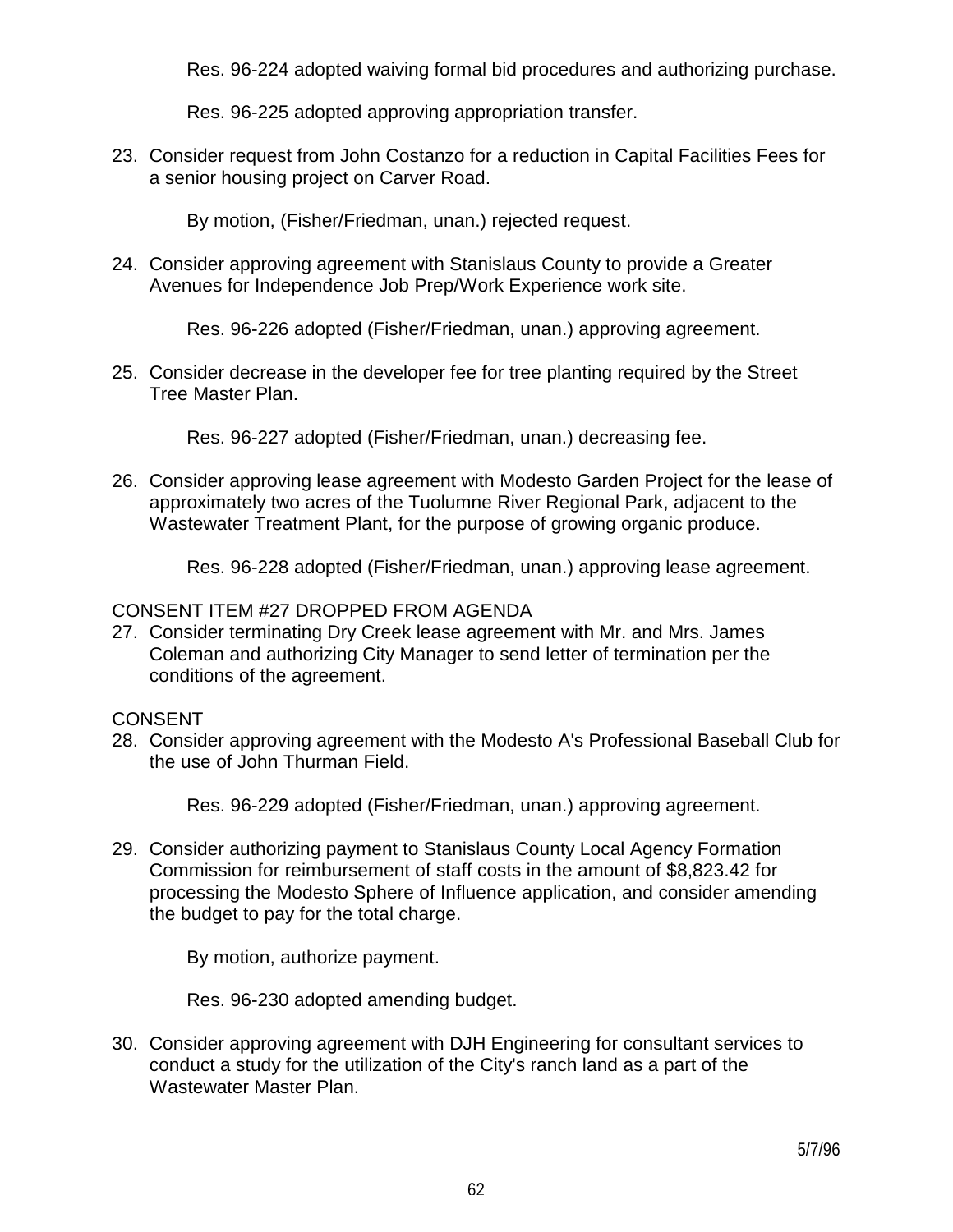Res. 96-231 adopted (Fisher/Friedman, unan.) approving agreement.

31. Consider approving agreement with the Salvation Army - Red Shield Community Center to provide athletic program for youth.

Res. 96-232 adopted (Fisher/Friedman, unan.) approving agreement

32. Consider ordering the Director of Public Works and Transportation to prepare and file the Annual Report for Landscape Maintenance District No. 1 for Dry Creek Meadows Subdivisions No. 1 through 6.

> Res. 96-233 adopted (Fisher/Friedman, unan.) ordering Public Works & Transportation Director to file Annual Report.

33. Consider ordering the Director of Public Works and Transportation to prepare and file the Annual Report for Landscape Maintenance District No. 2 for Dry Creek Meadows Subdivisions No. 7 through 10, Creekwood Meadows Subdivision and Yosemite Meadows Subdivisions Units No. 1 & 2.

> Res. 96-234 adopted (Fisher/Friedman, unan.) ordering Public Works & Transportation Director to file Annual Report.

34. Consider approving amendments to agreements with utility pay stations to increase the amount paid for utility collections from \$.20 to \$.23 per transaction.

> Res. 96-235 adopted (Fisher/Friedman, unan.) approving amendment to agreement with Model Pharmacy, 2400 Coffee Rd.

> Res. 96-236 adopted (Fisher/Friedman, unan.) approving amendment to agreement with Paradise Rexall Drugs, 400 Paradise Rd.

> Res. 96-237 adopted (Fisher/Friedman, unan.) approving amendment to agreement with Paul's Rexall Drugs #1, 130 N Santa Cruz.

> Res. 96-238 adopted (Fisher/Friedman, unan.) approving amendment to agreement with Paradise Rexall Drugs #2, 1031 W Orangeburg Rd.

> Res. 96-239 adopted (Fisher/Friedman, unan.) approving amendment to agreement with California Check Cashing, 2508 Oakdale Rd, #3.

> Res. 96-240 adopted (Fisher/Friedman, unan.) approving amendment to agreement with California Check Cashing, 1320 Standiford Ave.

> Res. 96-241 adopted (Fisher/Friedman, unan.) approving amendment to agreement with New Deal Market, 1612 Crows Landing Rd.

> Res. 96-242 adopted (Fisher/Friedman, unan.) approving amendment to agreement with Quesenberry's Waterford Pharmacy, 12641 Bentley Rd, Waterford.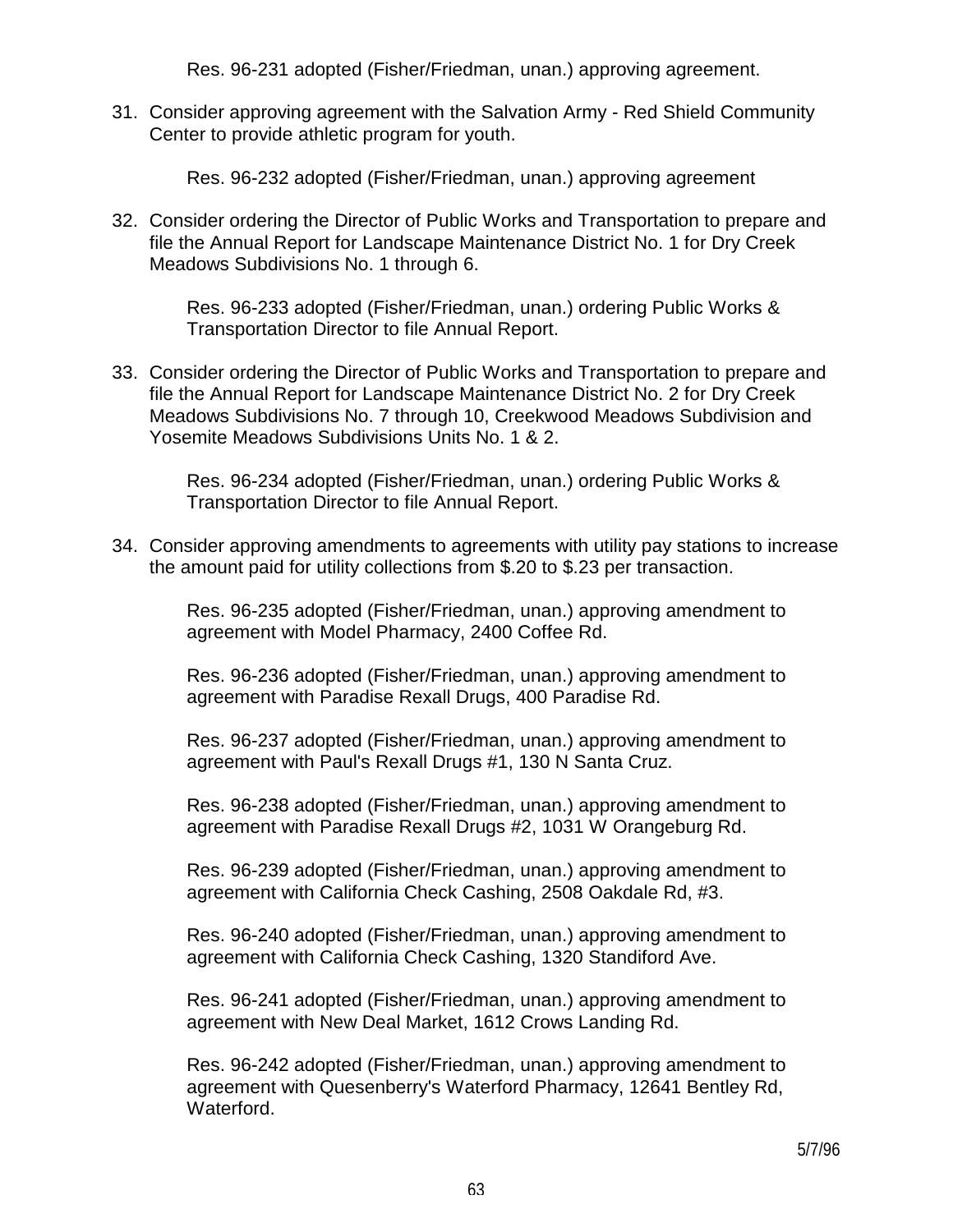35. Consider approving amendment to agreement with the Chamber of Commerce for operation of the Convention and Visitors Bureau concerning payment schedule.

> Res. 96-243 adopted (Fisher/Friedman, unan.) approving amendment to agreement.

36. Oral Communications

Don Pascarelli presented fire works orientation packets to the Council.

 By order of the Chair, request from Dennis McDonald for increase in per trip taxi fare referred to Transportation Committee.

### MATTERS TOO LATE FOR THE AGENDA

37. Matters Too Late For The Agenda

None.

38. Closed Session. This meeting will adjourn to the Third Floor East Conference Room, City Hall, 801 11th Street, for a Closed Session to consider the following:

CONFERENCE WITH LABOR NEGOTIATOR

 Agency negotiators: Robin Renwick Employee organization: Modesto Police Management Association

CONFERENCE WITH LABOR NEGOTIATOR

 Agency negotiators: Don Norris Employee organization: Modesto City Firefighters Association

CONFERENCE WITH LABOR NEGOTIATOR

 Agency negotiators: Robin Renwick Employee organization: Modesto Police Officers Association

CONFERENCE WITH LEGAL COUNSEL - ANTICIPATED LITIGATION

 Initiation of litigation pursuant to subdivision (c) of Section 54956.9 of the Government Code: One case.

Meeting adjourned to closed session at 7:30 p.m. City Attorney returned at 8:50 p.m. and reported that no action was taken.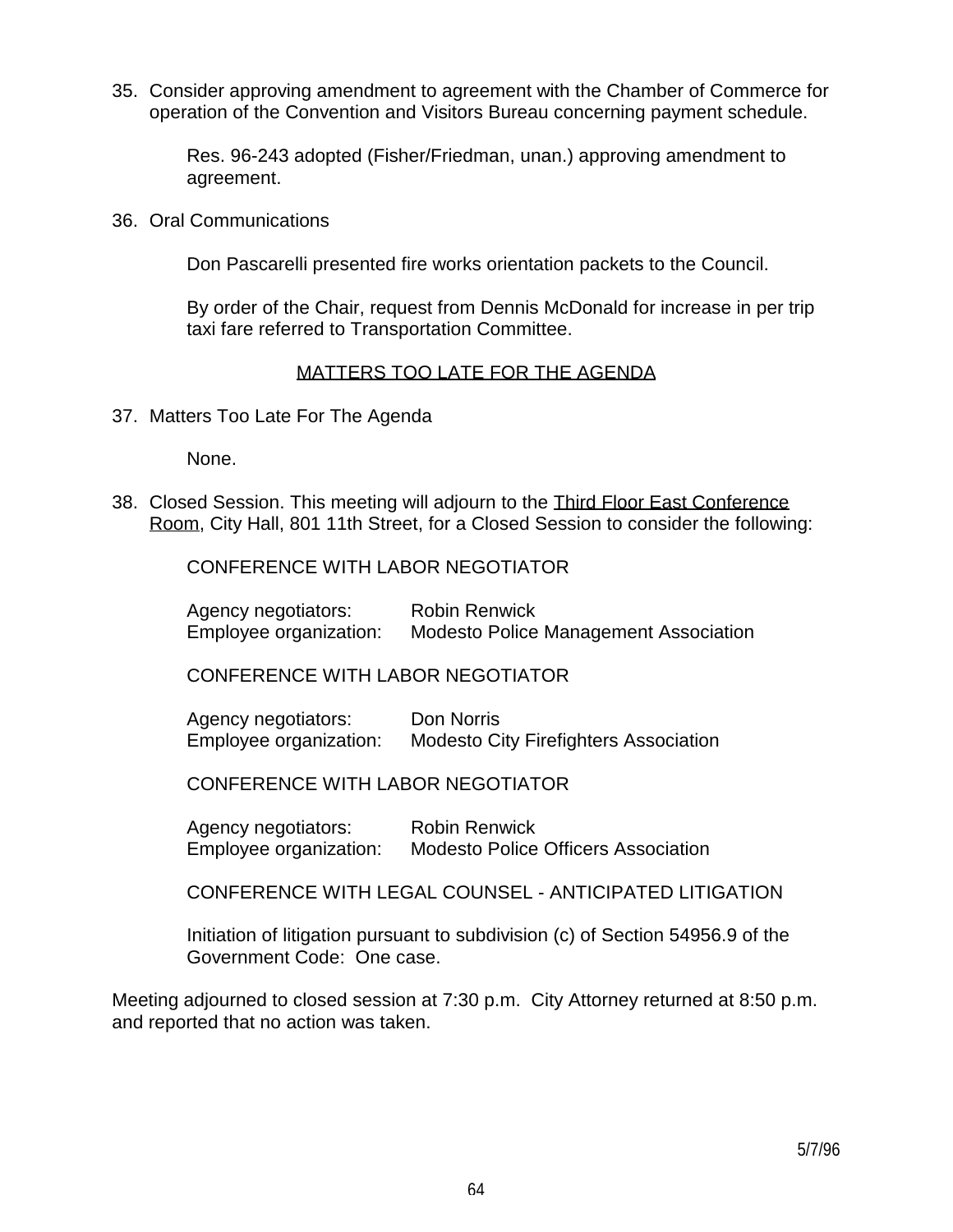## **COUNCIL MEETING OF TUESDAY, MAY 14, 1996, AT 4:00 P.M.**

1. a. Presentation by the Public Works and Transportation Director regarding Public Works and Transportation Week and presentation of a Proclamation declaring May 19-25, 1996, as National Public Works and Transportation Week.

Mayor Lang made presentation.

 b. Presentation of Proclamation declaring the week of May 19-25, 1996, as Emergency Medical Services Week to Fire Department and American Medical Response.

Mayor Lang made presentation.

 Wendy Byrd commented on Youth in Government Day on May 15, 1996; students introduced themselves.

2. Approval of the minutes of the special City Council meeting of May 1, 1996, and the special and regular City Council meetings of May 7, 1996.

By motion, (Friedman/McClanahan, unan.) minutes adopted.

3. Hearing to consider fare rate increases for Modesto Area Express (MAX) and Modesto Area Dial-A-Ride (DAR) and route changes for MAX, to be effective July 1996.

> Res. 96-244 adopted (Dobbs/McClanahan, unan.) changing rates for Modesto Area Express (MAX) and Modesto Area Dial-A-Ride (DAR), and route changes for MAX.

 By motion, adopted (Dobbs/McClanahan, unan.) approving MAX route changes.

4. Hearing to consider the proposed amendments to the Village One Specific Plan including the Precise Plan for Area No. 8 and the Precise Planning Area No. 33, downzoning the underlying zoning from R-3 to R-1 for PPA No. 8, and to amend the design standards pertaining to single-family dwelling setbacks and three-car garages, limited to Precise Plan Areas Numbers 8, 32 and 33 of the Village One Specific Plan, located south of Sylvan Avenue, north of Floyd and Briggsmore Avenues, east of Oakdale Road and west of the Santa Fe Railroad tracks. (Hearing continued from May 7, 1996, City Council meeting.)

Ordinance No. 2984-C.S. introduced.

 Res. 96-245 adopted (McClanahan/Friedman, maj.; Fisher, no) deleting multifamily designation of PPA No. 33.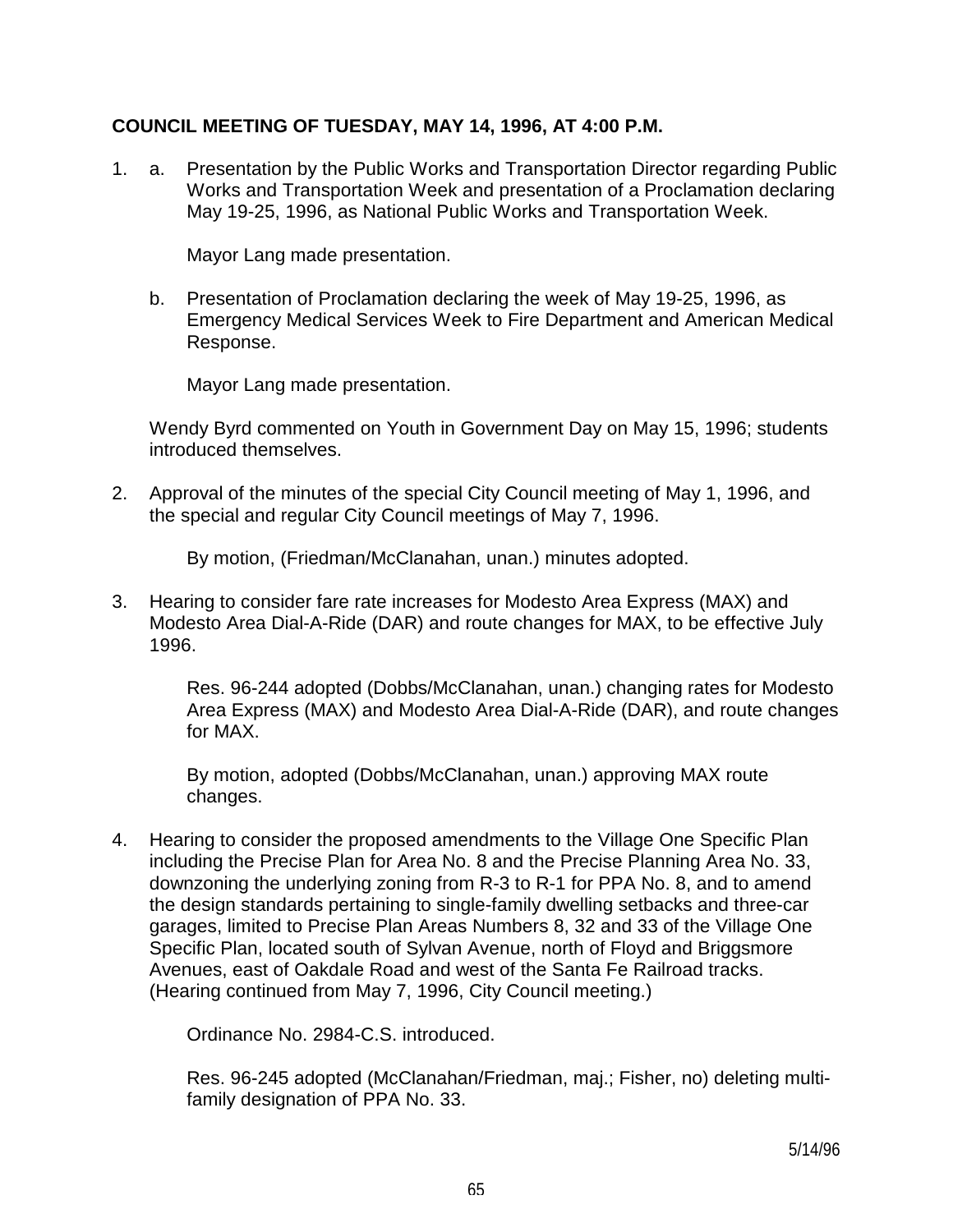Res. 96-246 adopted (McClanahan/Friedman, maj.; Fisher, no) amending design standards for PPA Nos. 8, 32, and 33.

 Res. 96-247 adopted (McClanahan/Friedman, maj.; Fisher, no) certifying use of previous EIR.

5. Consider authorizing call for bids for furnishing construction material testing services.

> Res. 96-248 adopted (Friedman/McClanahan, unan.) authorizing a call for bids.

6. Consider authorizing call for bids for furnishing dry cell battery requirements.

 Res. 96-249 adopted (Friedman/McClanahan, unan.) authorizing a call for bids.

7. Consider authorizing call for bids for furnishing janitorial services at the Modesto Centre Plaza.

> Res. 96-250 adopted (Friedman/McClanahan, unan.) authorizing a call for bids.

8. Consider authorizing call for bids for furnishing business licensing software for the Finance Department's Customer Services Division.

> Res. 96-251 adopted (Friedman/McClanahan, unan.) authorizing a call for bids.

9. Consider authorizing call for bids for the purchase of irrigation backflow prevention devices and related installation.

> Res. 96-252 adopted (Friedman/McClanahan, unan.) authorizing a call for bids.

10. Consider declaring Altec Industries low bidder and authorize the purchase of an hydraulic digger/derrick truck for the total cost of \$113,746.

> Res. 96-253 adopted (Friedman/McClanahan, unan.) awarding bid to Altec Industries and authorizing purchase.

11. Consider awarding bid for the removal of below ground fuel tanks to Paydirt Excavating for the total cost of \$27,881.64; and consider awarding bid for the purchase and installation of above ground diesel fuel tanks to Donlee Pump for the total cost of \$33,715.98.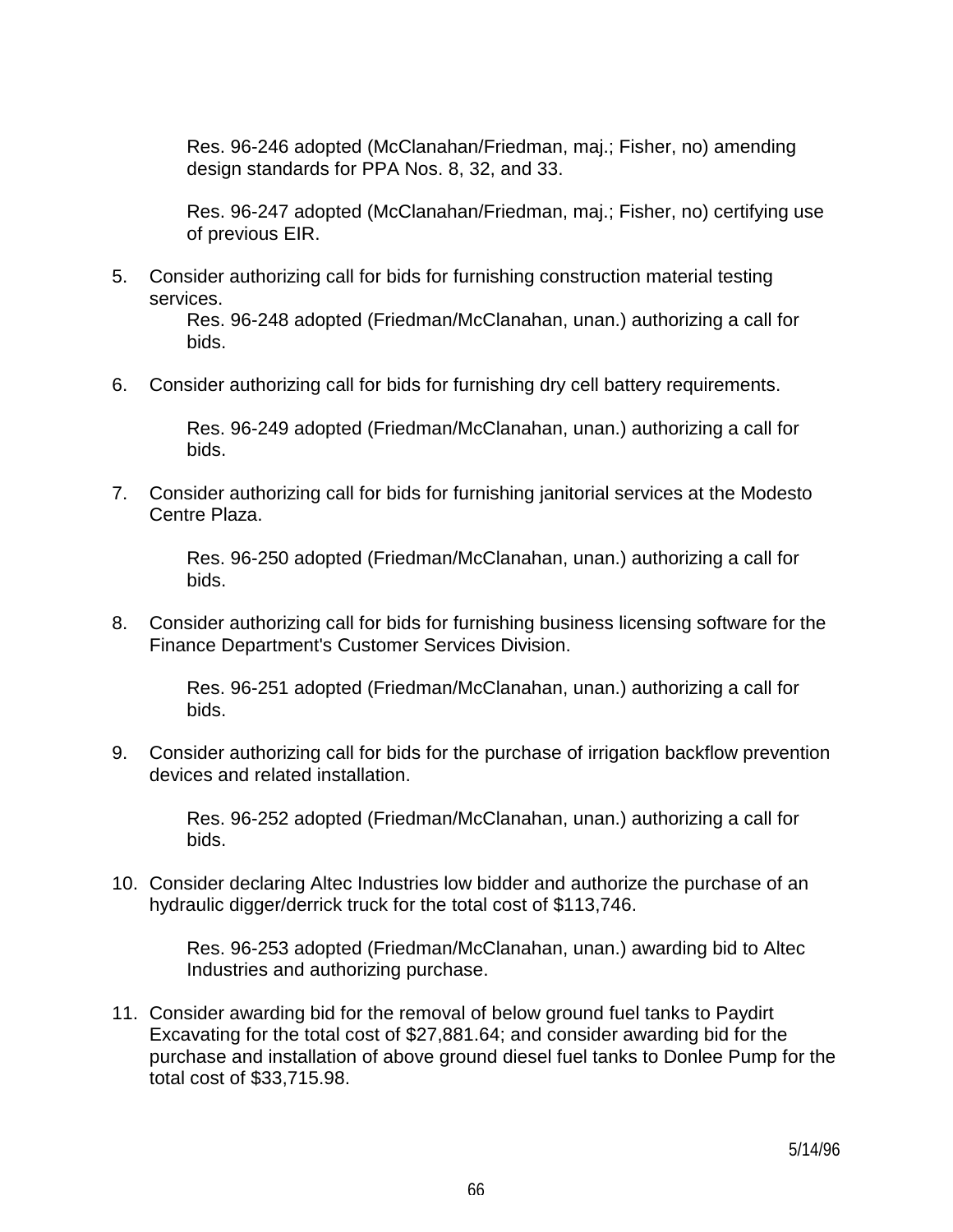Res. 96-254 adopted (Friedman/McClanahan, unan.) awarding bid for below ground fuel tank removal to Paydirt Excavating.

 Res. 96-255 adopted (Friedman/McClanahan, unan.) awarding bid for above ground diesel fuel tank purchase and installation to Donlee Pump.

12. Consider awarding bid for two new backhoe/loaders and two new trailers from Modesto Ford Tractor, Inc. and Nixon-Egli Equipment Company for a combined total cost of \$110,370.76.

> Res. 96-256 adopted (Friedman/McClanahan, unan.) awarding bid to Modesto Ford Tractor Inc., and Nixon-Egli Equipment Company.

13. Presentation of City Manager's Proposed 1996-97 Operating Budget and Proposed Capital Improvement Program (CIP) for 1996-97 through (1999-2000)

 Res. 96-257 adopted (Friedman/McKinsey, unan.) setting public hearing on May 28, 1996 at 4:00 p.m.

 By motion, (Friedman/McKinsey, unan.) referred proposed budget and CIP to the Financial Policy Committee.

14. Consider implementing the Modesto Youth Conservation Corps.

 Res. 96-258 adopted (McClanahan/Friedman, maj.; McKinsey, no) authorizing City Manager to sign grant application and agreement.

 Res. 96-259 adopted (McClanahan/Friedman, maj.; McKinsey, no) amending the 1995-96 Fiscal Year budget.

 By motion, (McClanahan/Friedman, maj.; McKinsey, no) directed staff to allocate resources in 1996-97 Fiscal year budget.

15. Consider establishing a sulfide corrosion user charge for highly concentrated sulfide discharges to the sewer system.

> Res. 96-260 adopted (McClanahan/Dobbs, unan.) establishing sulfide corrosion user charge.

16. Consider authorizing and approving the borrowing of funds for Fiscal Year 1996- 97, approval of the issuance and sale of 1996-97 Tax and Revenue Anticipation Note (TRAN) not to exceed \$3,500,000 and participation in the California Communities Cash Flow Financing Program.

> Res. 96-261 adopted (Friedman/McClanahan, unan.) authorizing borrowing of funds, approving issuance and sale of TRAN, and authorizing participation.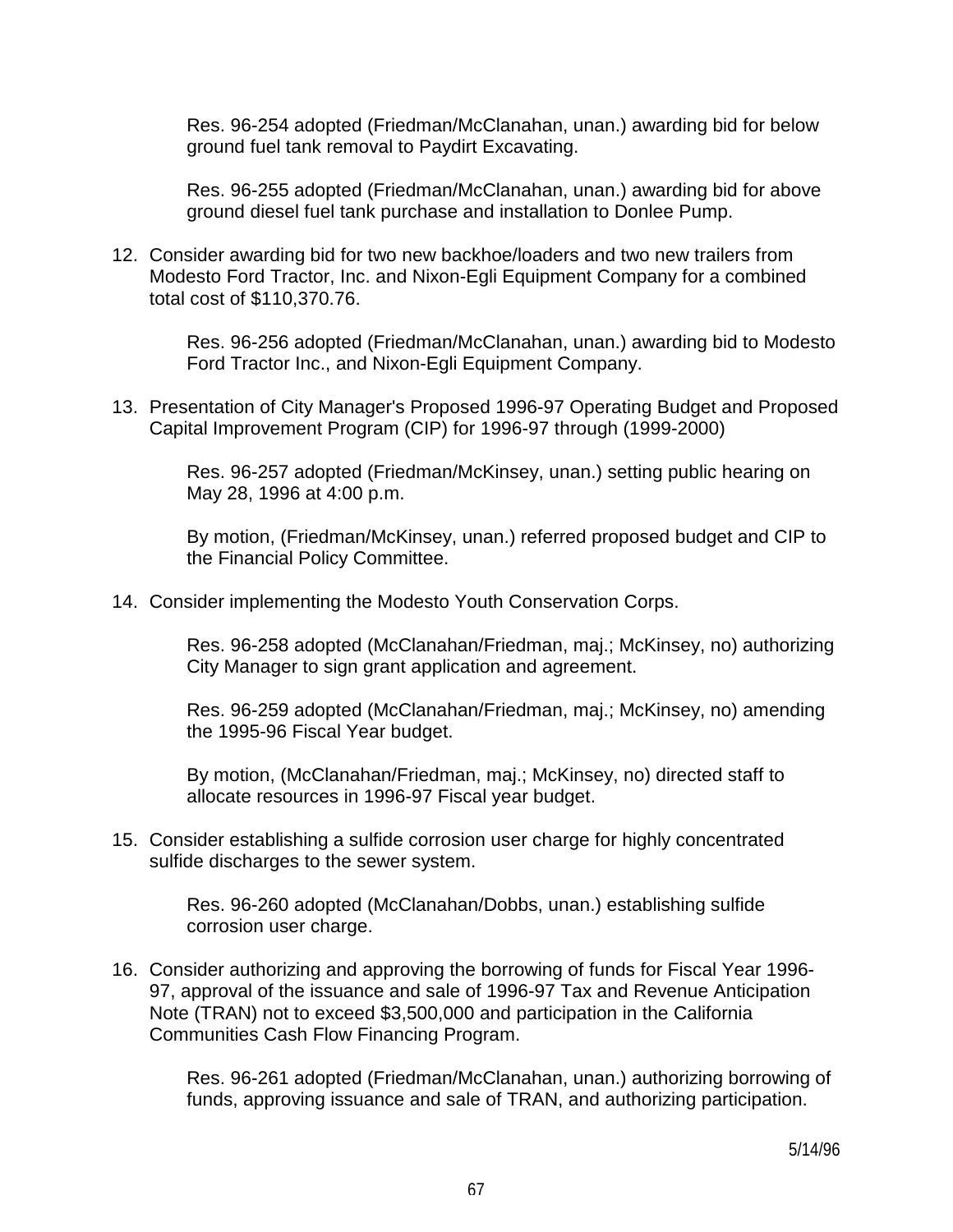17. Consider amending the Modesto Municipal Code to allow for the collection of Commercial Landscape Plan Review fees at the time of plan submittal.

Ordinance No. 2985-C.S. introduced.

18. Consider approving agreement with Modesto Rotary for the installation of playground equipment at Westside Park.

Res. 96-262 adopted (Friedman/McClanahan, unan.) approving agreement.

19. Consider approving a lease agreement with Stewart W. and Betty J. Bradley for the lease of approximately one-half acre of property in Village One for the purpose of providing water to their property.

Res. 96-263 adopted (Friedman/McClanahan, unan.) approving agreement.

20. Consider approving agreement consenting to common use with Modesto Irrigation District in the Empire West Neighborhood Park site.

Res. 96-264 adopted (Friedman/McClanahan, unan.) approving agreement.

21. Consider approving agreement with Beard Land Improvement Company for reimbursement for the cost of improvements related to the improvement to the Yosemite/Claus/Garner intersection.

Res. 96-265 adopted (Friedman/McClanahan, unan.) approving agreement.

22. Consider approving agreement with Modesto and Empire Traction Company (M&ET) for reimbursement for the cost of lowering the railroad tracks at Garner Road.

Res. 96-266 adopted (Friedman/McClanahan, unan.) approving agreement.

23. Oral Communications

None.

24. Written Communications

 Letters from Nancy Young, Executive Director, Downtown Improvement District, requesting the reappointment of Tom Slater and Norma Reed to the Downtown Improvement district.

Res. 96-267 adopted (Friedman/McClanahan, unan.) reappointing.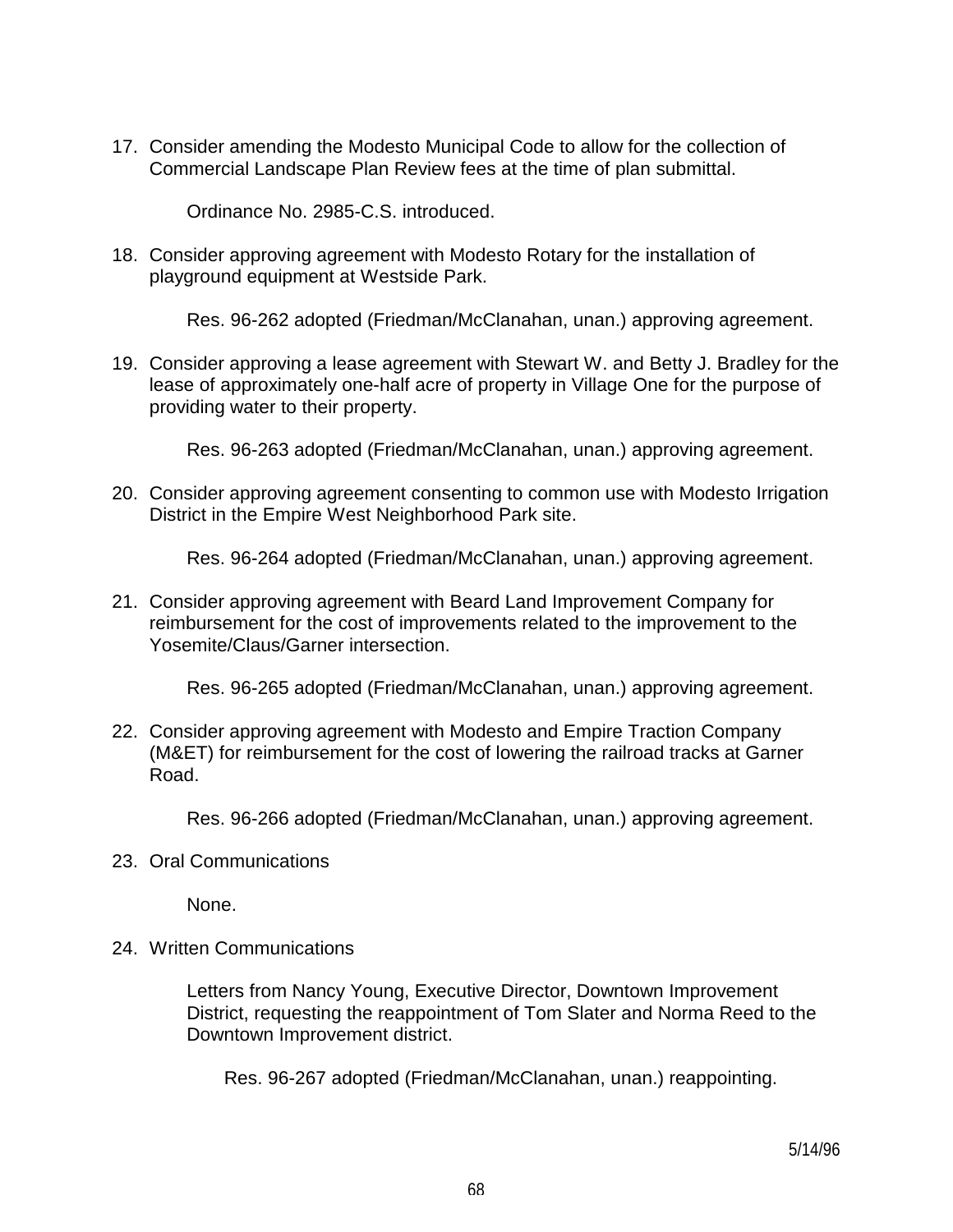25. Matters Too Late For The Agenda

None.

Meeting adjourned at 5:50 p.m.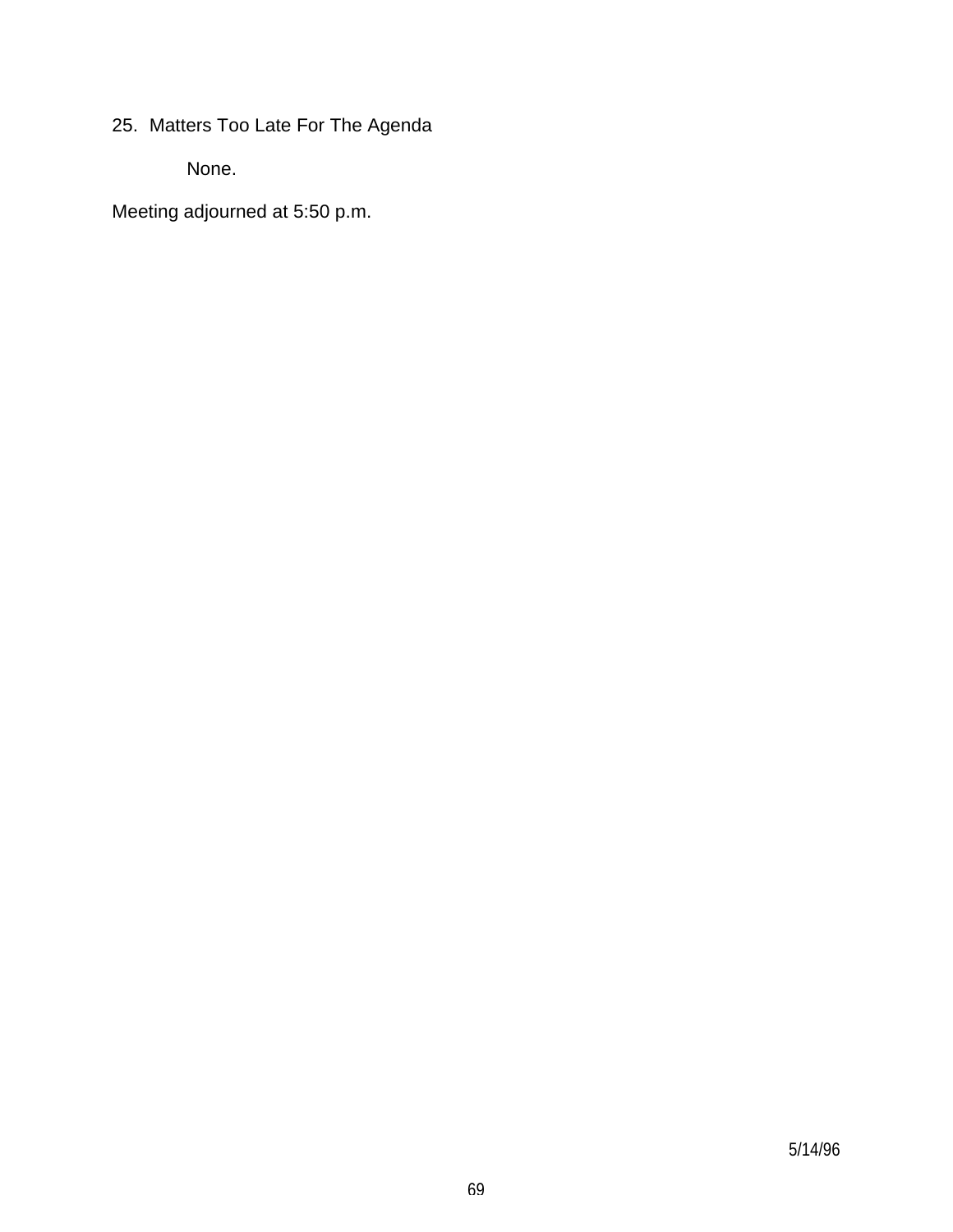# **COUNCIL MEETING OF TUESDAY, MAY 21, 1996, AT 7:00 P.M.**

### 1. ACKNOWLEDGEMENTS AND PRESENTATIONS

None.

2. Approval of the minutes of the regular City Council meeting of May 14, 1996.

 By motion, (Serpa/Dobbs, unan.; Fisher & McClanahan absent) minutes approved.

3. Final adoption of Ord. No. 2984-C.S. amending the Precise Plan for Area No. 8 of the Village One Specific Plan, to rezone from R-3 to R-1, property located on the southeast corner of Sylvan Avenue and Litt Road, extended. (Inland Westpointe Partnership-Village Highlands)

> By motion, (Friedman/McKinsey, unan.; Fisher & McClanahan absent) Ord. No. 2984-C.S. adopted.

4. Final adoption of Ord. No. 2985-C.S. amending the Municipal Code relating to landscaping and irrigation fees.

> By motion, (Serpa/Dobbs, unan.; Fisher & McClanahan absent) Ord. No. 2985-C.S. adopted.

5. Hearing to consider mandatory construction of curb and/or sidewalk along certain streets in the City of Modesto - Rose Avenue, Brighton Avenue, Elm Avenue and Emerald Avenue.

> Res. 96-268 adopted (Friedman/Dobbs, unan.; Fisher & McClanahan absent) ordering the construction of improvements.

6. Consider award of contract for the Public Facilities District No. 11 project - Rose/Elm sidewalks to Ross F. Carroll, Inc., and consider amending the budget to consolidate funds.

> Res. 96-269 adopted (Serpa/Dobbs, unan.; Fisher & McClanahan absent) awarding contract.

> Res. 96-270 adopted (Serpa/Dobbs, unan.; Fisher & McClanahan absent) amending budget.

7. Consider authorizing call for bids for furnishing liquid chlorine requirements.

 Res. 96-271 adopted (Serpa/Dobbs, unan.; Fisher & McClanahan absent) authorizing call for bids.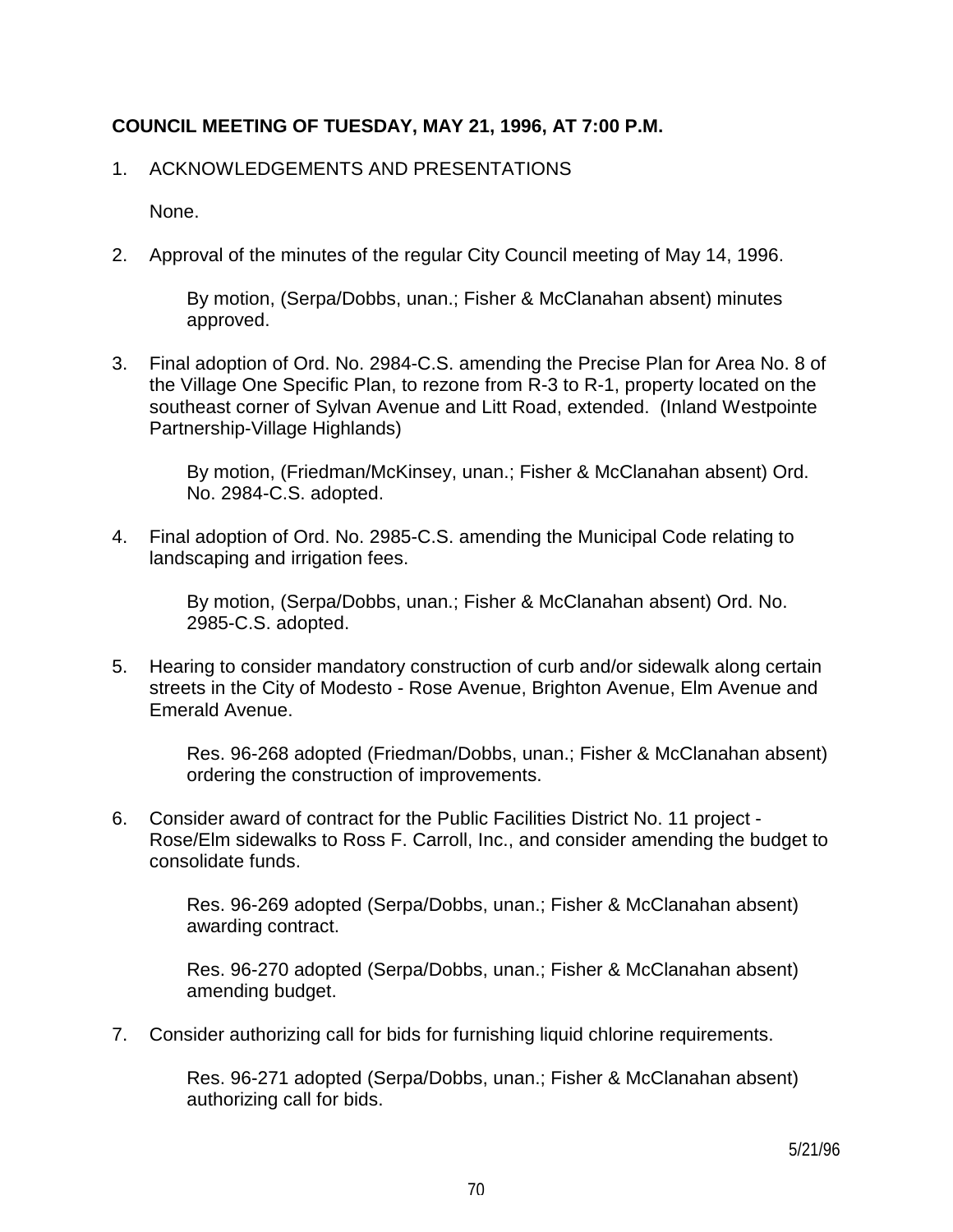8. Consider authorizing call for bids for furnishing rock, sand and gravel.

 Res. 96-272 adopted (Serpa/Dobbs, unan.; Fisher & McClanahan absent) authorizing call for bids.

9. Consider authorizing call for bids for furnishing traffic signal accessories.

 Res. 96-273 adopted (Serpa/Dobbs, unan.; Fisher & McClanahan absent) authorizing call for bids.

10. Consider authorizing call for bids for the purchase of oil recycling containers.

 Res. 96-274 adopted (Serpa/Dobbs, unan.; Fisher & McClanahan absent) authorizing call for bids.

11. Consider authorizing call for bids for the purchase of flap gate check valves.

 Res. 96-275 adopted (Serpa/Dobbs, unan.; Fisher & McClanahan absent) authorizing call for bids.

12. Consider declaring Trident Data Systems, a division of FileNet Corporation low bidder and authorize the purchase of an electronic document imaging system with software and related training.

 Res. 96-276 adopted (Serpa/Dobbs, unan.; Fisher & McClanahan absent) declaring Trident Data Systems low bidder and authorizing purchase.

13. Consider rejecting all bids received for variable speed drives - effluent drives.

 Res. 96-277 adopted (Serpa/Dobbs, unan.; Fisher & McClanahan absent) rejecting bids.

14. Consider amending the budget to accept an operating transfer, establishing a new Capital Improvement Program Account, and appropriating \$226,000 for the purchase of the Covell Hotel at a tax sale.

 Res. 96-278 adopted (Serpa/Dobbs, unan.; Fisher & McClanahan absent) amending budget.

15. Consider approving Merger Agreement with Highway Village Community Services District, and consider requesting the Local Agency Formation Commission to proceed with the merger of the Highway Village Community Services District with the City of Modesto.

Res. 96-279 adopted (Serpa/Dobbs, unan.; Fisher & McClanahan absent)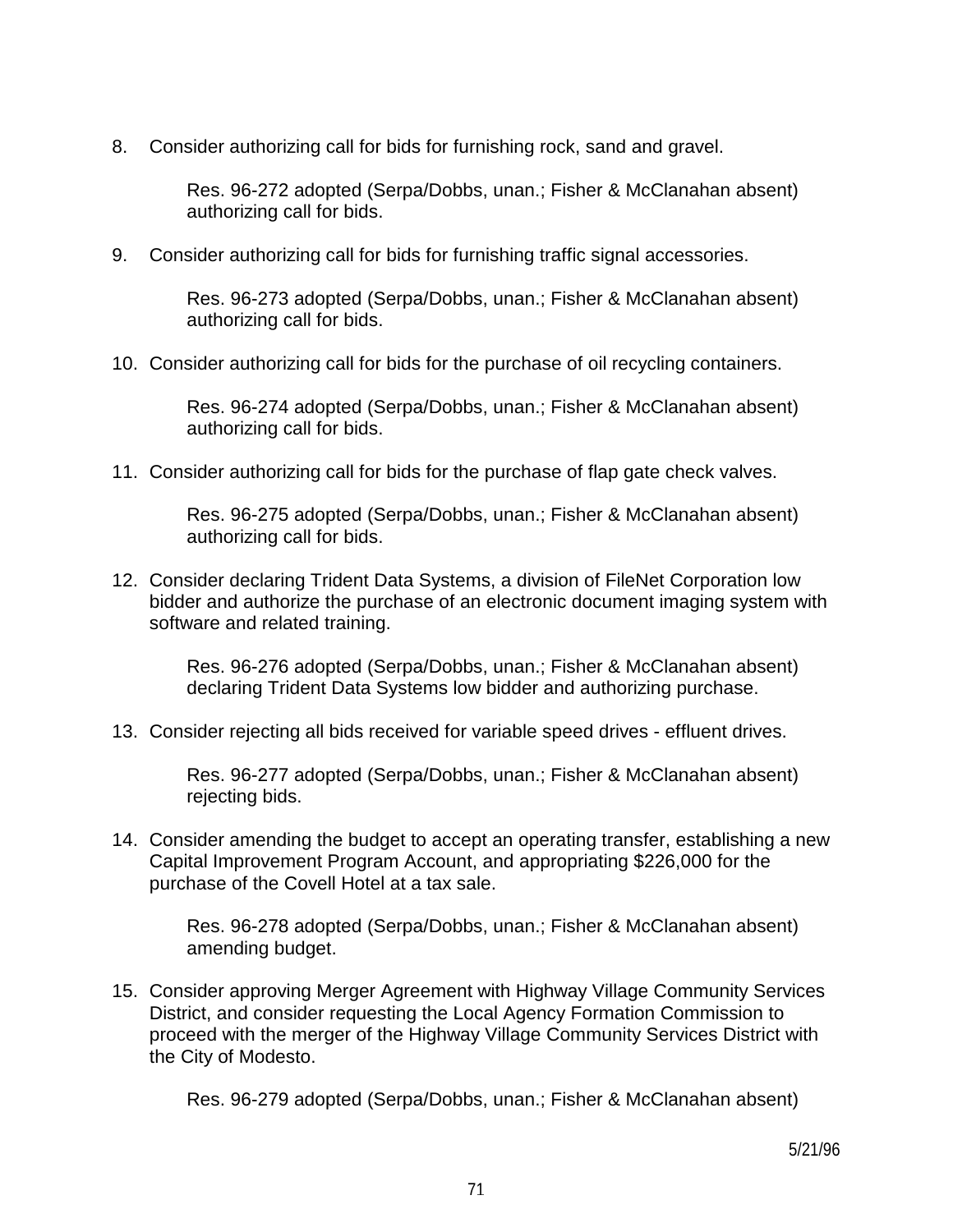approving agreement.

 Res. 96-280 adopted (Serpa/Dobbs, unan.; Fisher & McClanahan absent) requesting LAFCO tp proceed with merger.

16. Consider approving agreement with the City of Ceres to provide maintenance and management of their traffic signal system, and consider amending the 1995-96 budget for a new Capital Improvement Project.

> Res. 96-281 adopted (Serpa/Dobbs, unan.; Fisher & McClanahan absent) approving agreement.

> Res. 96-282 adopted (Serpa/Dobbs, unan.; Fisher & McClanahan absent) amending budget.

### CONSENT ITEM #17 DROPPED FROM AGENDA

- 17. Consider approving final map of Symphony Place No. 2 subdivision of the City of Modesto and authorizing the City Manager to sign an agreement with the subdividers as required by Section 4-4.604(c) of the Municipal Code. (Owners: Sarjak Enterprises)
- 18. Oral Communications

 Students of Hughes Elementary School made comments regarding park development (Yosemite Park).

Ann Miller commented regarding 911 system.

19. Matters Too Late For The Agenda

None.

20. This meeting will adjourn to the Third Floor East Conference Room, City Hall, 801 11th Street, for a Closed Session to consider the following:

CONFERENCE WITH LEGAL COUNSEL - EXISTING LITIGATION

Name of Case: Robert Barker vs. City of Modesto, Superior Court of California, County of Stanislaus, Case No. 26379.

Meeting adjourned to Closed Session at 7:16. City Attorney returned at 7:40 p.m. to report pursuant to Section 54957.1 (a) (3) (B) of the Brown Act, the Council voted to propose or offer settlement in the amount of \$22,500, with the plaintiff to settle all liens.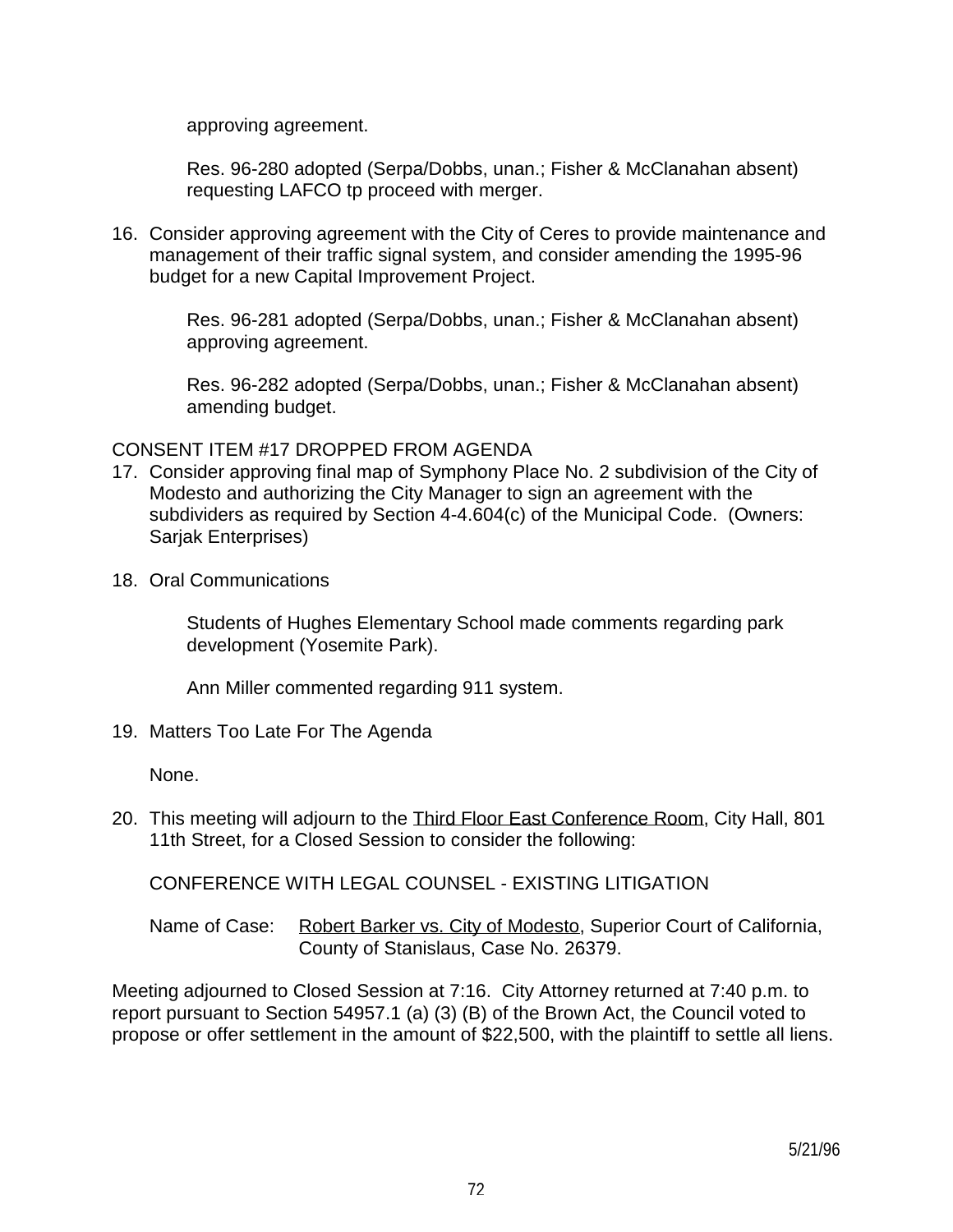### **COUNCIL MEETING OF TUESDAY, MAY 28, 1996, AT 4:00 P.M.**

1. a. Introduction of the Fourth Grade Class of Joan Boblitt, Sherwood School, and acknowledgement of their participation in community service projects.

Presentation by the Mayor.

Presentation by the students of their projects.

 b. Acknowledgement of Mr. Paul Hackbarth and Mr. Vince Hooper for their heroic actions on March 2, 1996, in acting upon their suspicions that a burglary was about to be committed and assisting the Modesto Police Department in arresting the responsibles in the series of computer burglaries plaguing the City.

Police Chief Jefferson made presentation.

 c. Report by Starrett Kreissman, County Librarian, regarding the changes in service at the Modesto Library since the successful passage of Measure C in 1995 and the public response to those changes.

Report given by Starrett Kreissman.

2. Approval of the minutes of the special City Council meeting of May 16, 1996, and the regular City Council meeting of May 21, 1996.

By motion, (Friedman/Serpa, unan.) minutes approved.

3. Hearing to consider the proposed 1996-97 Operating Budget and the proposed 1996-97 through 1999-2000 Capital Improvement Program (C.I.P.)

No action taken.

4. Hearing to consider approving the Fiscal Year 1996-97 Annual Action Plan for Community Development Block Grant (CDBG), the HOME Investment Partnership (HOME) Program and the Emergency Shelter Grant (ESG).

> Res. 96-283 adopted (McClanahan/McKinsey, unan.) approving Annual Action Plan, excluding Item 31.

 Res. 96-283a adopted (McClanahan/Lang, maj.; Dobbs/Fisher/Serpa, no) including Item 31 of the list of proposed projects.

#### **Item #5 - Councilmember McClanahan excused due to conflict of interest.**

5. Hearing to consider an amendment to Section 7-3-9 of the Zoning Map to rezone from Low Density Residential Zone, R-1, to Planned Development Zone, P-D(512),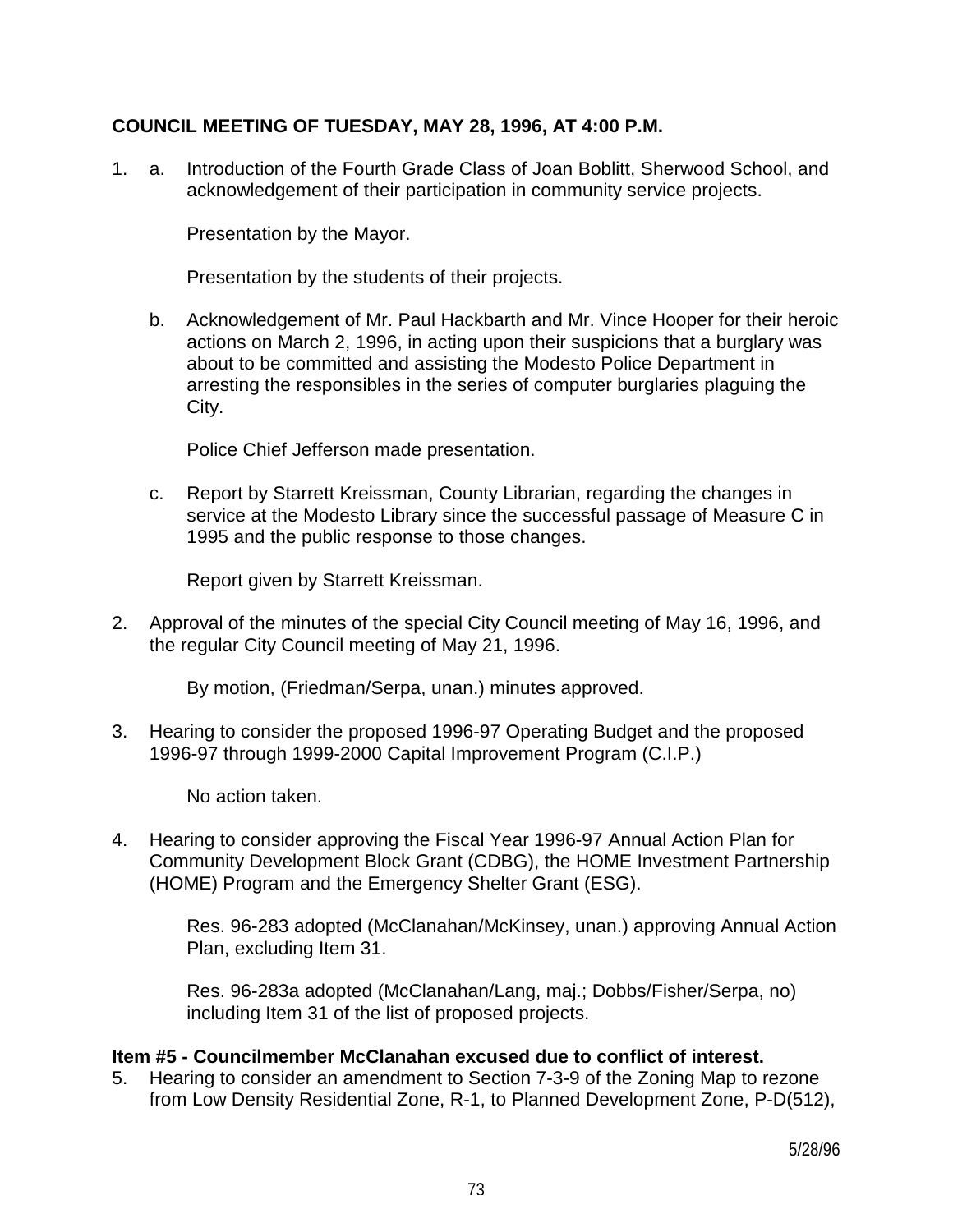to allow a fast food restaurant on property located on the northeast corner of Carver and Standiford. (Steinpress)

 Introduced Ord. No. 2986-C.S. (Dobbs/Serpa, unan.; McClanahan absent) rezoning R-1 to P-D (512).

 Res. 96-284 adopted (Dobbs/Serpa, unan.; McClanahan absent) certifying use of Master EIR.

 Res. 96-285 adopted (Dobbs/Serpa, unan.; McClanahan absent) approving development plan.

6. Consider rejecting all bids received for furnishing two trailer mounted generators and authorize a new call for bids to be opened on June 17, 1996, at 11:00 a.m.

> Res. 96-286 adopted (Friedman/Serpa, unan.) rejecting bids and authorizing new call for bids.

7. Consider authorizing joinder in amicus briefs in: Tomlinson v. City of Long Beach; County of San Bernardino v. City of San Bernardino; Nunez v. City of San Diego; Los Angeles County Metropolitan Transportation Authority v. Continental Development Corporation; Stacy and Witbeck, Inc. v. City and County of San Francisco; City of Alhambra, et al. v. Ikemoto; Santa Monica Beach, Ltd., v. Superior Court of Los Angeles; Malick v. Athenour; and Zuniga v. Housing Authority of the City of Los Angeles; and Tily B. v. City of Newport Beach.

> By motion, (Friedman/Serpa, unan.) approved authorizing the City to join in the ten amicus briefs and directing the City Attorney to execute and forward letters of support.

8. Consider approving agreement with Ball, Janik and Novack for provision of Federal Legislation Advocacy for the City of Modesto for Fiscal Year 1996-97.

Res. 96-287 adopted (Friedman/Serpa, unan.) approving agreement.

9. Consider approving the City Engineer's Annual Report for Landscape Maintenance District No. 1 for Dry Creek Meadows Subdivisions No. 1 - 6, and consider adoption a Resolution of Intention setting a hearing on the levy of the proposed assessment on June 18, 1996, at 7:00 p.m.

By motion, (Friedman/Serpa, unan.) approved City Engineer's Annual Report.

 Res. 96-288 adopted (Friedman/Serpa, unan.) aapproving Resolution of Intention setting hearing.

10. Consider approving the City Engineer's Annual Report for Landscape Maintenance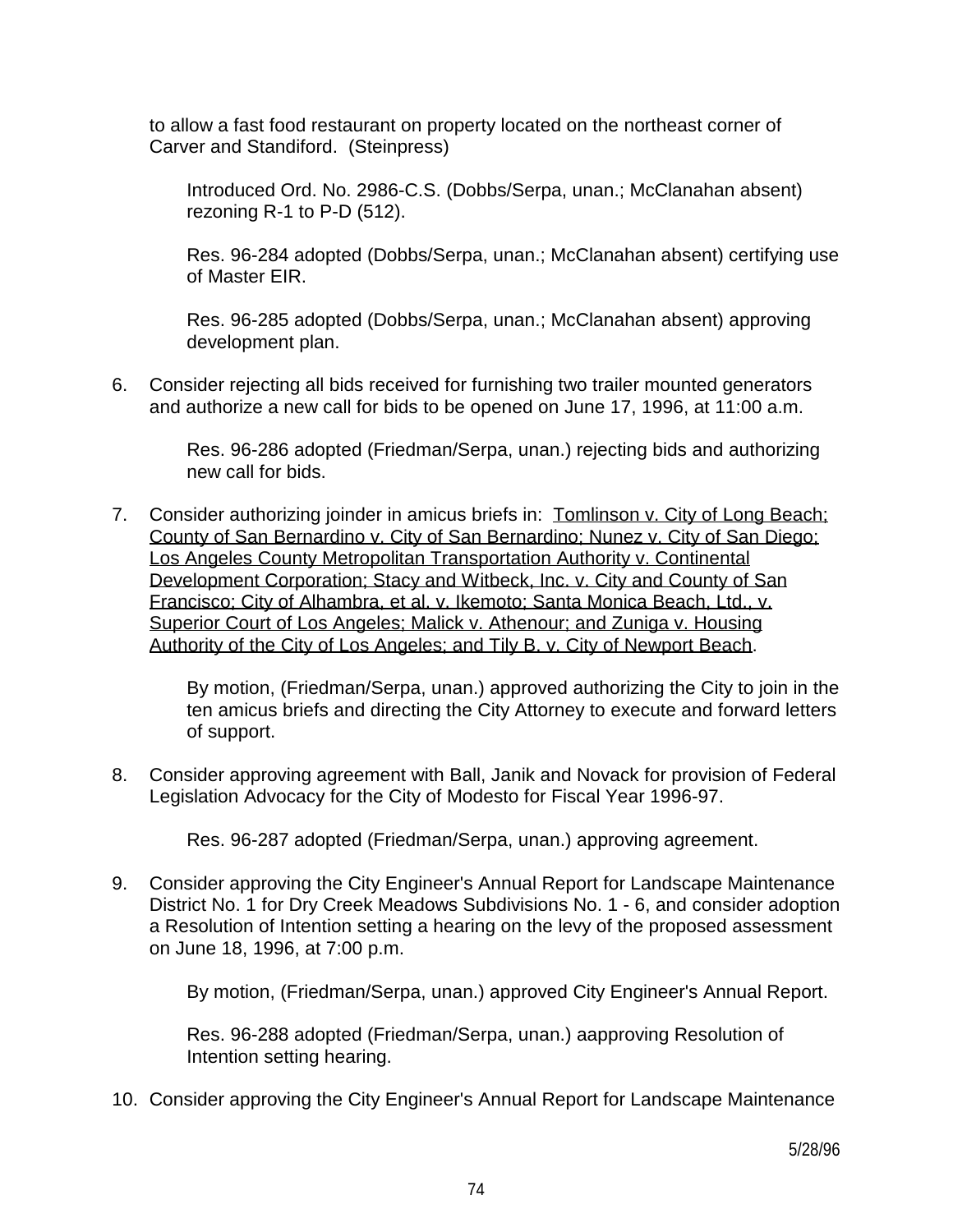District No. 2 for Dry Creek Meadows Subdivisions No. 7 - 10, and consider adoption a Resolution of Intention setting a hearing on the levy of the proposed assessment on June 18, 1996, at 7:00 p.m.

 By motion, (Friedman/Serpa, unan.) approved the City Engineer's Annual Report.

 Res. 96-289 adopted (Friedman/Serpa, unan.) approving Resolution of Intention setting hearing.

11. Report of two loans approved under the Emergency Home Repair Program (EHRP) during April 1996.

By motion, (Friedman/Serpa, unan.) acknowledged receipt of report.

- $\Omega$
- 12. Consider approving the request of Modesto Band of Stanislaus County for additional funds for concerts in the park.

Res. 96-290 adopted (Friedman/Serpa, unan.) amending the 1996-96 budget.

- 13. Oral Communications None.
- 14. Appointments

Airport Advisory Committee

 Res. 96-291 adopted (Serpa/McClanahan, unan.) appointing Teresa Berry to the Airport Advisory Committee.

Human Relations Commission

 Res. 96-292 adopted (Serpa/McClanahan, unan.) appointing Mary Van Loon to the Human Relations Commission and rescinding Res. 96-178.

Economic Development Loan Committee

 Res. 96-293 adopted appointing Jim Poore to the Economic Development Loan Committee.

15. Matt Too Late for the Agenda

None.

16. This meeting will adjourn to the Mayor's Chambers , City Hall, 801 11th Street, for a Closed Session to consider the following: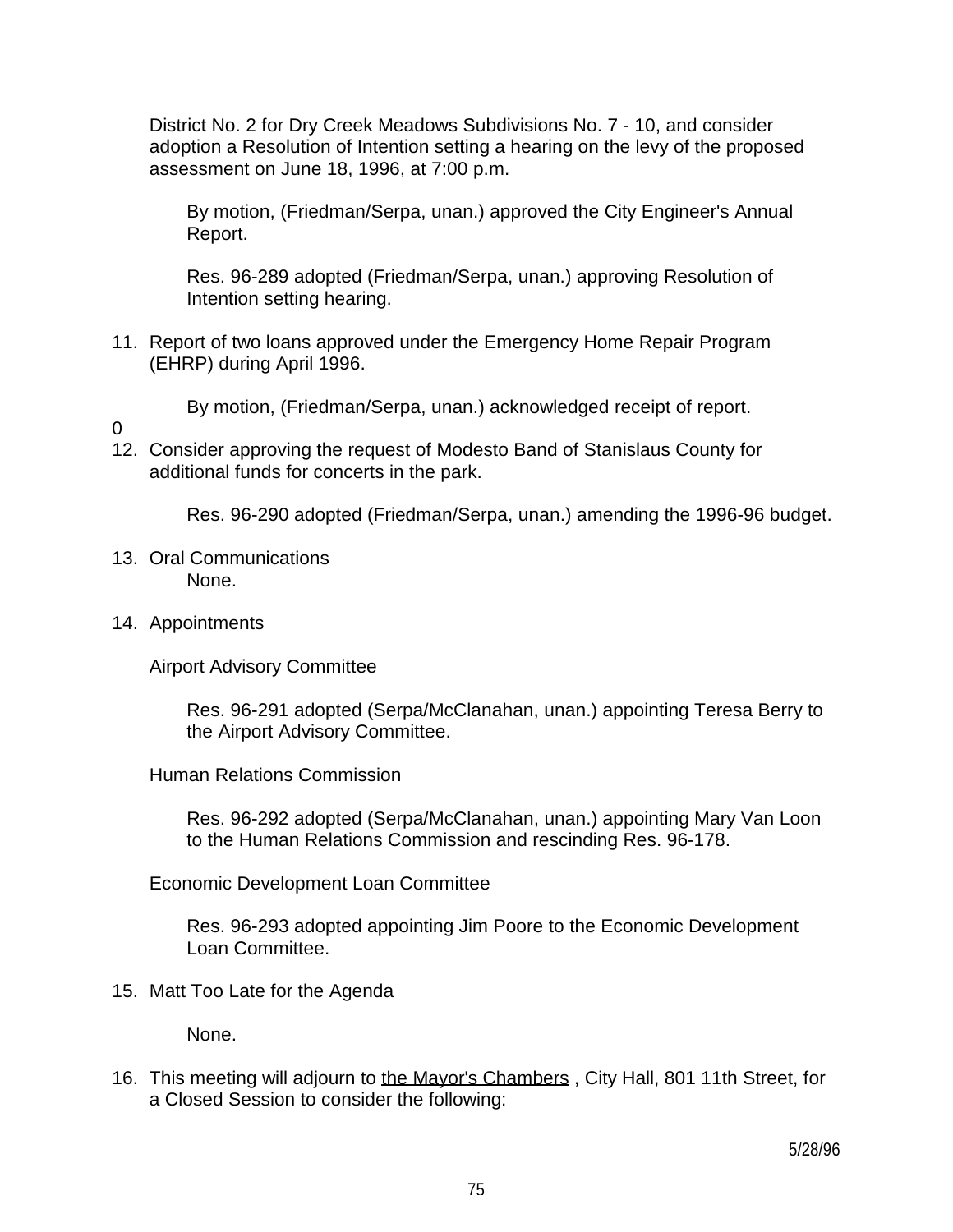## PUBLIC EMPLOYEE PERFORMANCE EVALUATION:

Title: City Attorney

PUBLIC EMPLOYEE PERFORMANCE EVALUATION:

TITLE: City Clerk

PUBLIC EMPLOYEE PERFORMANCE EVALUATION:

TITLE: City Manager

# ADJOURNMENT

Meeting adjourned at 5:12 p.m. to closed session. City Attorney returned at 5:40 p.m. and reported that no action was taken.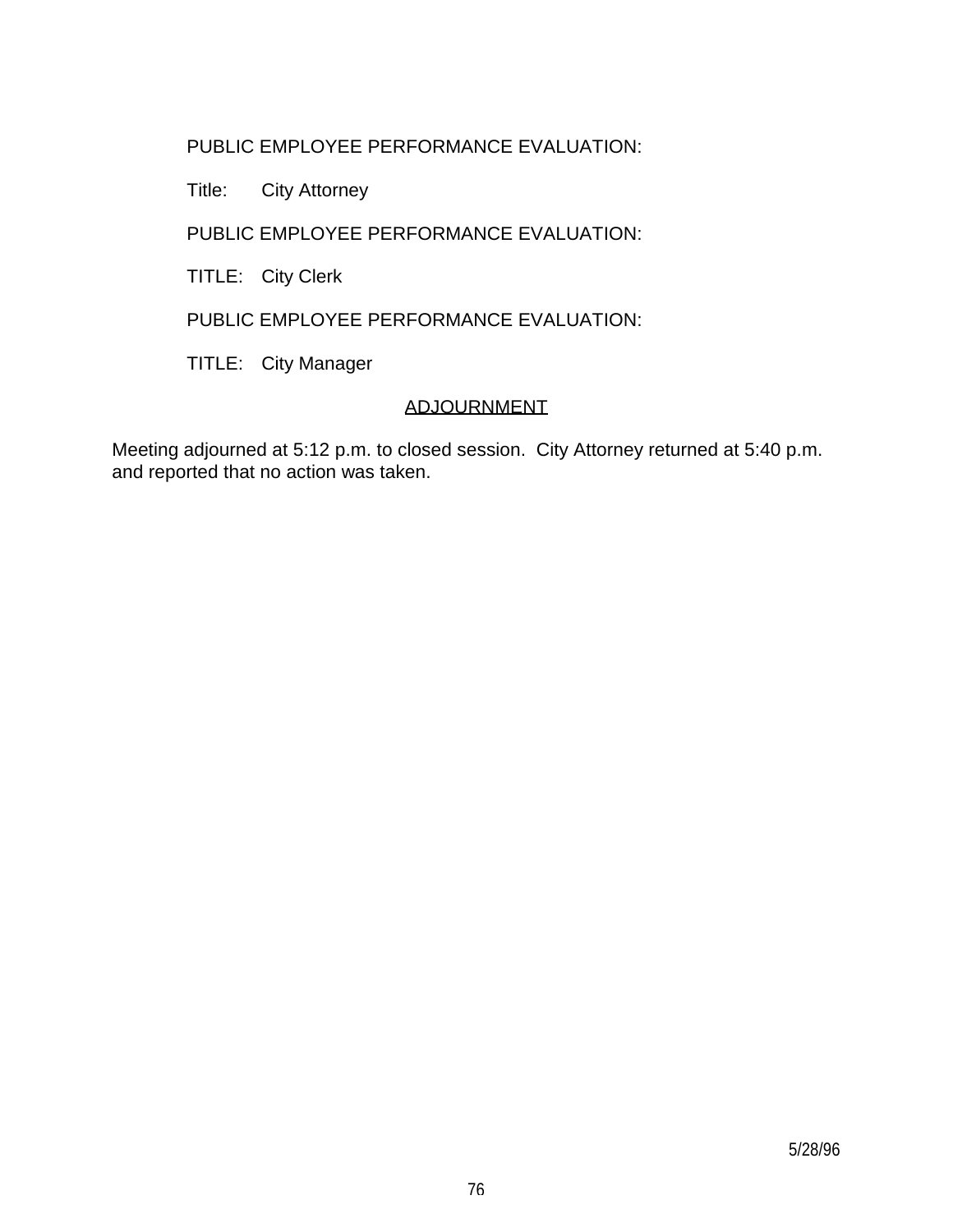## **COUNCIL MEETING OF TUESDAY, JUNE 4, 1996, AT 7:00 P.M.**

#### 1. ACKNOWLEDGEMENTS AND PRESENTATIONS

None.

2. Approval of the minutes of the regular City Council meeting of May 28, 1996.

By motion, (Friedman/McClanahan, unan.) minutes approved.

3. Final adoption of Ord. No. 2986-C.S. amending Section 7-3-9 of the Zoning Map to rezone from R-1 to P-D(512) property located on the northeast corner of Standiford Avenue and Carver Road (Irwin Steinpress).

> By motion, (Friedman/Serpa, unan.; McClanahan, absent) final adoption of Ord. No. 2986-C.S.

4. Hearing to consider the Pelandale-Snyder Reorganization to the City of Modesto, consisting of the annexation of the subject territory to the City of Modesto and the Modesto Municipal Sewer District No. 1 and the detachment from the Salida Fire Protection District.

> Res. 96-294 adopted (Friedman/McClanahan, unan.) approving Pelandale-Snyder Reorganization.

5. Hearing to consider the proposed Village2 One Specific Plan Amendment No. 8 (SPA#8), including a realignment of the street system to more closely follow property lines, a reconfiguration of the Village Center Commercial area, and changes to reduce costs and increase flexibility in the Specific Plan.

> Res. 96-295 adopted (Fisher/Friedman, unan.) approving Village One Specific Plan Amendment No. 8.

 Res. 96-295a adopted (Fisher/Friedman, unan.) finding that the project is consistent with the Village One EIR (SCH No. 90020181) as amended by the Supplemental EIR.

6. Hearing to consider revising the Master Plan for Village One to conform with the changes in Village One Specific Plan Amendment No. 8.

> Res. 96-296 adopted (McClanahan/Serpa, unan.) approving revision to the Master Plan for Village One to conform with changes in Village One Specific Plan Amendment No. 8. (NOTE: Setliff property to be reviewed by staff.)

7. Hearing to consider an amendment to Section 7-4-9 of the Zoning Map to prezone to Low Density Residential Zone, R-1, property located between Yuma and Tucson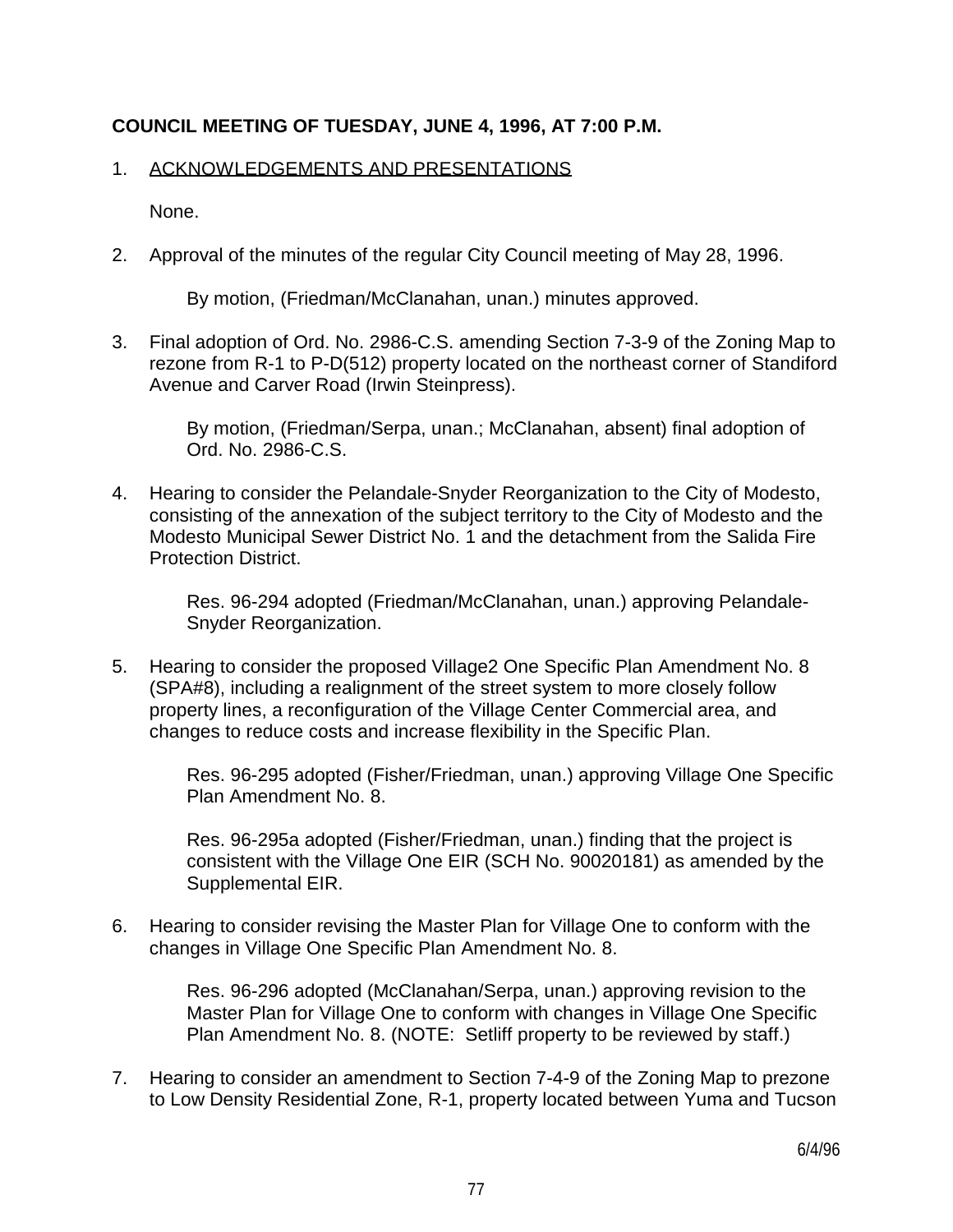Avenues north of Whitmore and south of the northern edge of the alley between Imperial and Inyo Avenues. (Tom and Edward David)

Introduced Ord. No. 2987-C.S.

 Res. 96-297 adopted (Dobbs/McClanahan, unan.) finding that the project is within the scope of the project covered by a Master EIR report (SCH No. 92042017).

8. Hearing to consider a proposed 1.8% increase in rent for hangars and offices and the proposed 46% decrease in the rate for aircraft tiedowns at the Modesto City-County Airport, to be effective July 1, 1996.

> Res. 96-298 adopted (McKinsey/Friedman, unan.) approving increases in fees at the Airport.

9. Hearing to consider a proposed off-airport rental concession fee for the Modesto City-County Airport, to be effective July 1, 1996.

> Res. 96-299 adopted (Serpa/McKinsey, unan.) approving rental concession fee at Airport.

10. Consider awarding contract for the 1996 cape seal project to Western States Surfacing for \$333,173.92.

Res. 96-300 adopted (Friedman/McClanahan, unan.) awarding contract.

11. Consider approving in concept the Fiscal Year 1996-97 Sewer Revenue and Financing Plan and increasing sewer user rates by 3%.

> Res. 96-301 adopted (McKinsey/McClanahan, unan.) approving in concept the FY 1996-97 Sewer Revenue and Financining Plan and increasing rates.

12. Consider increasing water rates 10% in the Rate Zone 3 service areas (formerly served by Del Este Water Company).

Res. 96-302 adopted (McKinsey/Fisher, unan.) increasing rates.

13. Consider amending Section 12-4.103 of Article 1 of Chapter 4 of Title XII of the Modesto Municipal Code relating to Mancini Bowl General Regulations to require written approval of the Director of Parks and Recreation for use of alcoholic beverages.

Introduced Ord. No. 2988-C.S.

14. Consider amending the 1995-96 budget to appropriate \$1,500 to cover cost of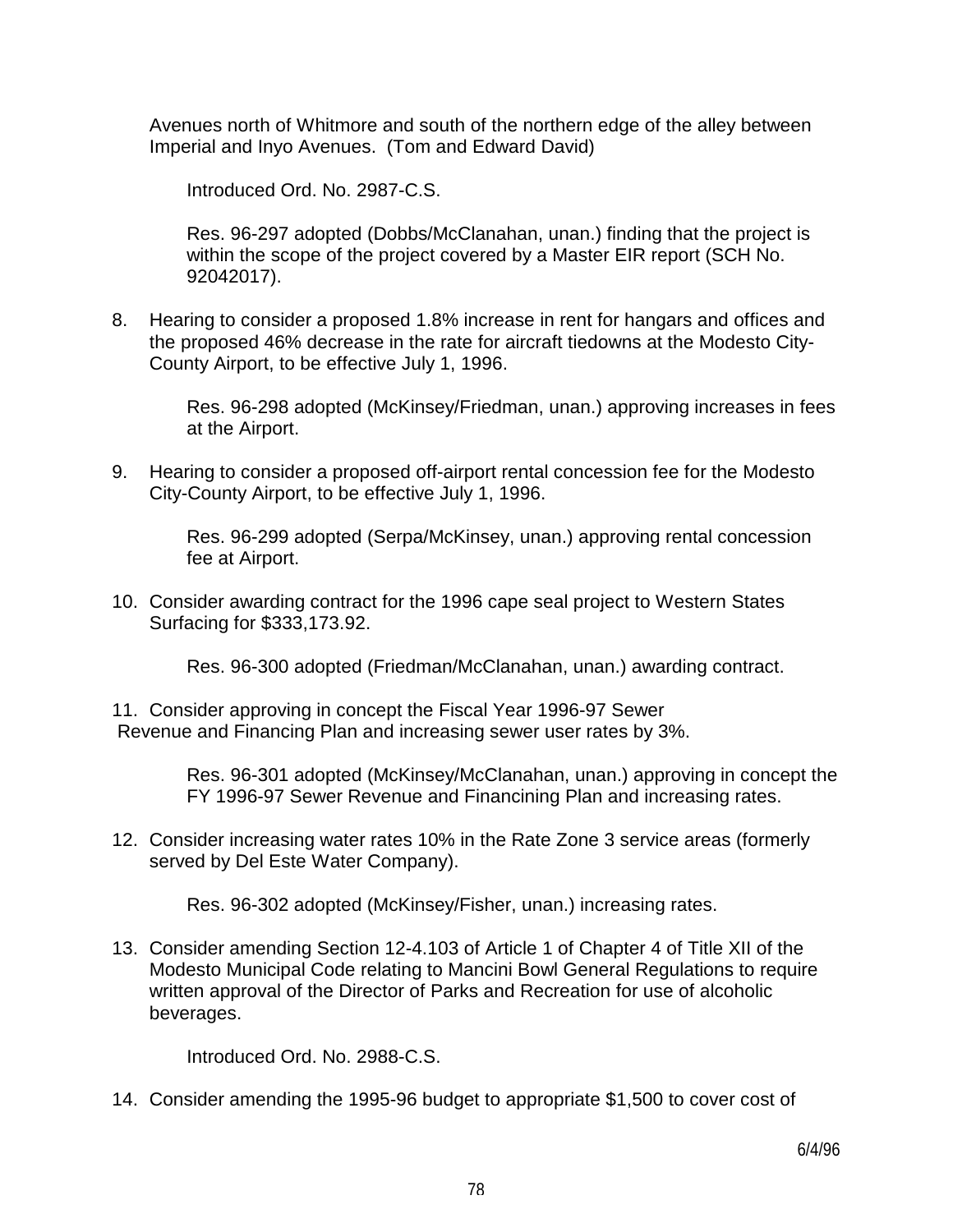damage to a tree at McHenry Mansion.

Res. 96-303 adopted (Friedman/McClanahan, unan.) amending budget.

15. Consider approving an agreement with Stanislaus Arts Council for the Artists in the Park program.

Res. 96-304 adopted (Friedman/McClanahan, unan.) approving agreement.

16. Consider approval of final map of Symphony Place No. 2 subdivision of the City of Modesto and authorizing the City Manager to sign an agreement with the subdividers as required by Section 4-4.604(c) of the Municipal Code. (Owners: Sarjak Enterprises)

> Res. 96-305 adopted (Friedman/McClanahan, unan.) approving final map of Symphony Place No. 2, and authorizing City Manager to sign an agreement with subdividers.

17. Oral Communications

Hindu Temple spoke regarding public hearing Item #6.

18. Matters Too Late For The Agenda

None.

Meeting adjourned at 8:08 p.m.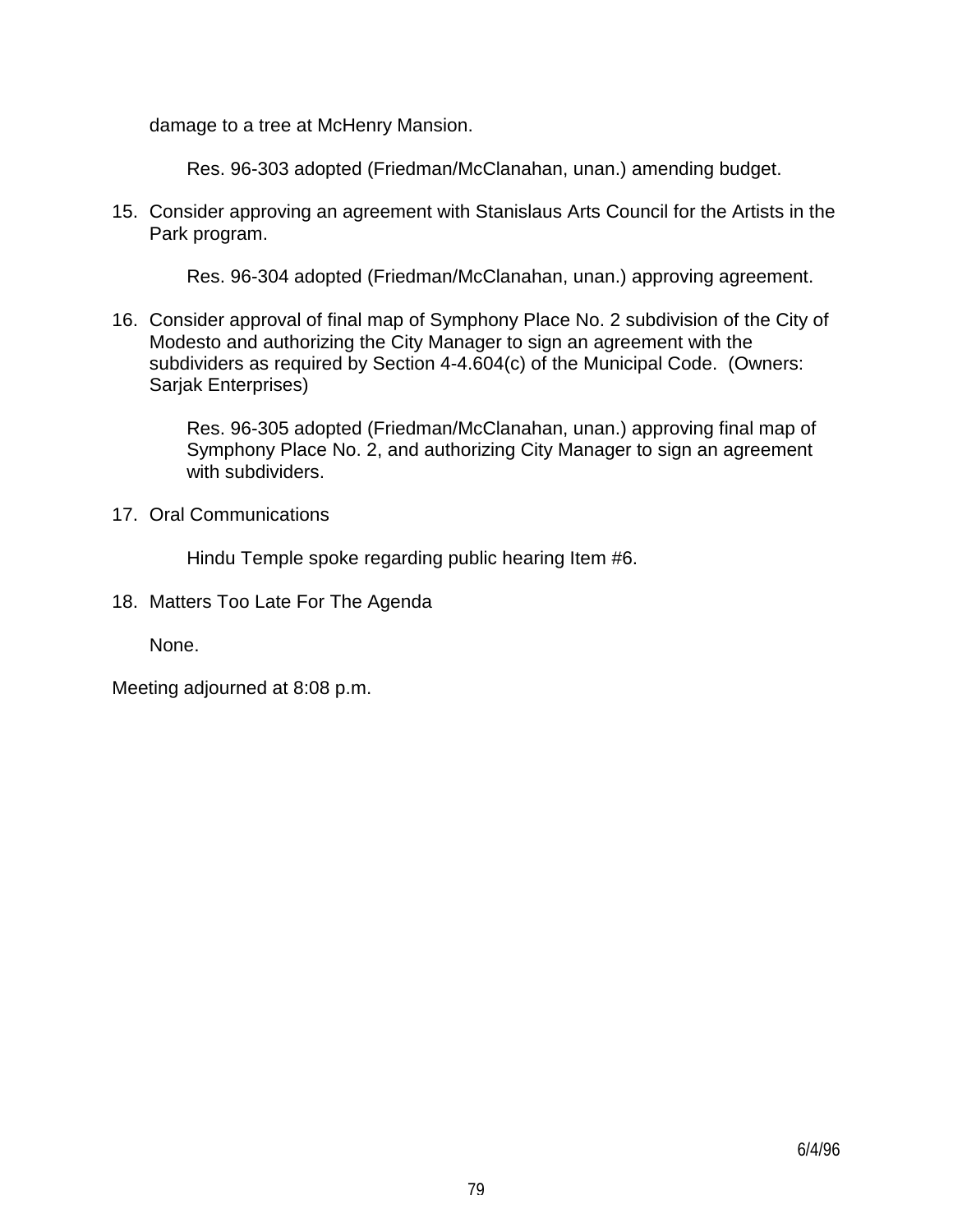#### **COUNCIL MEETING OF TUESDAY, JUNE 11, 1996, AT 4:00 P.M.**

1. a. Presentation by Bill Seavy, President and CEO, and Lucille Hammer, Chairman of the Board, Modesto Chamber of Commerce concerning their "Modesto 2001 Vision" and the Chamber's direction for the next five years.

Presentation given by Bill Seavy and Lucille Hammer.

 b. Presentation by Jocelyn Reed, Integrated Waste Specialist, regarding grant funded solid waste programs.

Jocelyn Reed gave presentation.

2. Approval of the minutes of the special and regular City Council meeting of June 4, 1996.

By motion, (Serpa/McClanahan, unan; Fisher absent) minutes approved.

- 3. Final adoption of:
	- a. Ord. No. 2987-C.S. prezoning to R-1, property located between Yuma and Tucson Avenues north of Whitmore and south of the northern edge of the alley between Imperial and Inyo Avenues. (David)
	- b. Ord. No. 2988-C.S. amending the Municipal Code relating to Mancini Bowl General Regulations.

 By motion, (Serpa/McClanahan, unan; Fisher absent) final adoption of Ord. No. 2987-C.S. and Ord. No. 2988-C.S.

4. Consider awarding contract for Project 22 - replace curb, drive aprons and sidewalks to BDS Construction for \$125,264.15.

> Res. 96-305A adopted (Serpa/McClanahan, unan; Fisher absent) awarding contract to BDS Construction.

5. Consider accepting the contract of Teichert Construction for Airport District Improvements - Empire and Kerr Avenues as complete and authorize the City Clerk to file the Notice of completion. (Original contract: \$274,356)

> Res. 96-306 adopted (Serpa/McClanahan, unan; Fisher absent) accepting work as complete.

#### **Councilmember McClanahan absent due to conflict of interest.**

6. Consider authorizing participating with the County of Stanislaus in a joint study of downtown public facilities.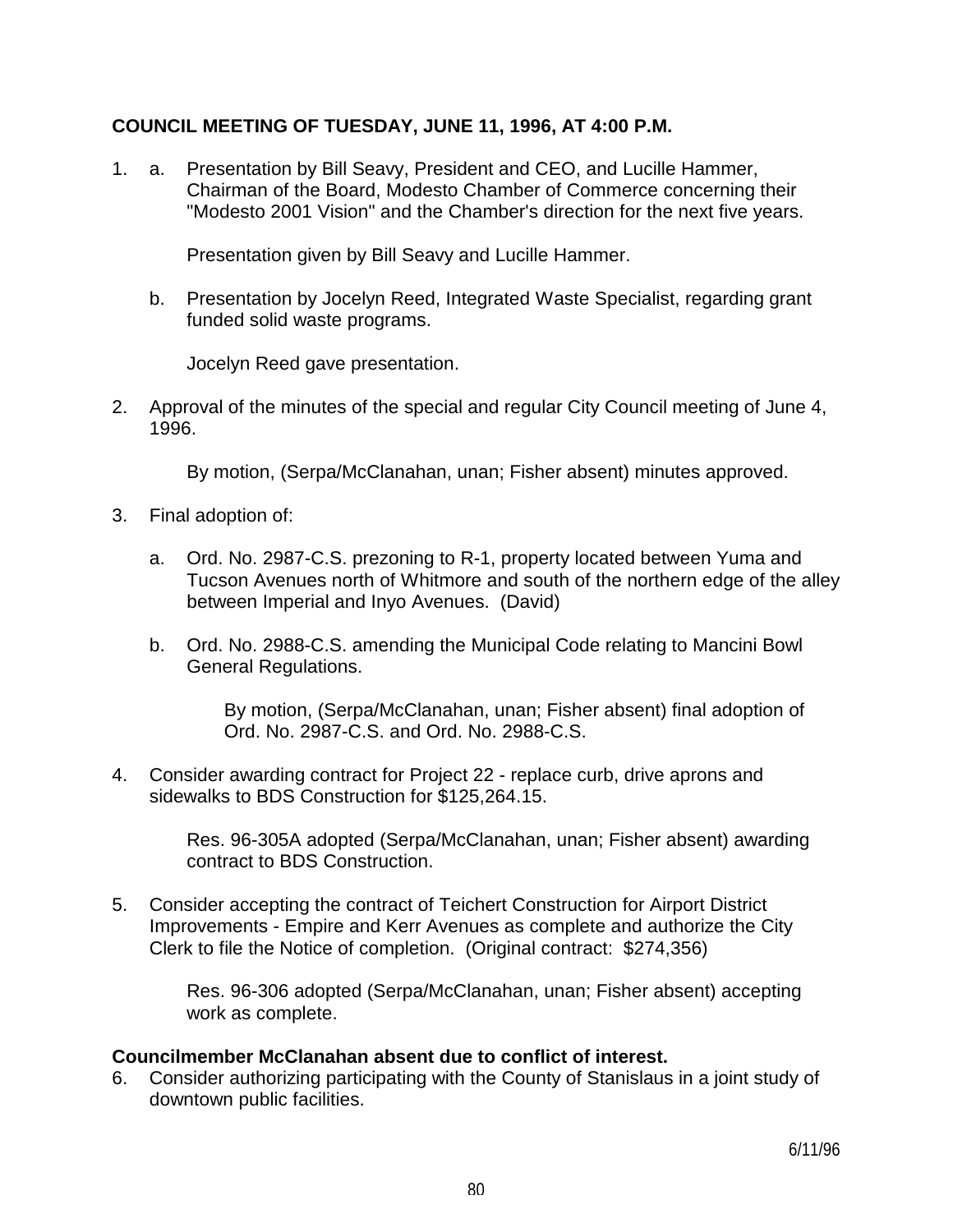Res. 96-307 adopted (Dobbs/McKinsey, unan; Fisher & McClanahan absent) authorizing actions as recommended and authorizing City Manager to execute proper agreements.

7. Review of Financial Policy Committee recommendations for the 1996-97 Operating Budget and 1996-2000 Capital Improvement Program.

> By motion, (Friedman/McKinsey, unan; Fisher absent) approved recommendations and directing staff.

8. Consider approving the request of the Modesto Jaycees Fourth of July Celebration Committee to hold a parade, picnic in the park and fireworks display for the Fourth of July.

 Res. 96-308 adopted (Serpa/McClanahan, unan; Fisher absent) granting approval.

9. Consider appointing Arlene Silva Mattos as Poet Laureate of the City of Modesto from July 1, 1996, through June 30, 1998.

> Res. 96-309 adopted (Friedman/Dobbs, unan; Fisher absent) appointing Arlene Silva Mattos as Poet Laureate.

10. Consider commending the Modesto Police Department Citizen Volunteers, the Modesto Police Department Explorers and the Modesto Police Reserves for contributions to the Community Welfare and Safety.

> Res. 96-310 adopted (Serpa/McClanahan, unan; Fisher absent) commending the Modesto Police Department Citizen Volunteers.

> Res. 96-311 adopted (Serpa/McClanahan, unan; Fisher absent) commending the Modesto Police Department Explorers.

> Res. 96-312 adopted (Serpa/McClanahan, unan; Fisher absent) commending the Modesto Police Reserves.

11. Consider approving an amendment to an agreement with Brady and Associates for the Kiernan Business Park Specific Plan and Focused Environmental Impact Report to develop a business park in the Kiernan-Pelandale Corridor for additional tasks to be completed.

 Res. 96-313 adopted (Serpa/McClanahan, unan; Fisher absent) approving amendment to agreement.

12. Consider approving agreements with five new businesses to operate as pass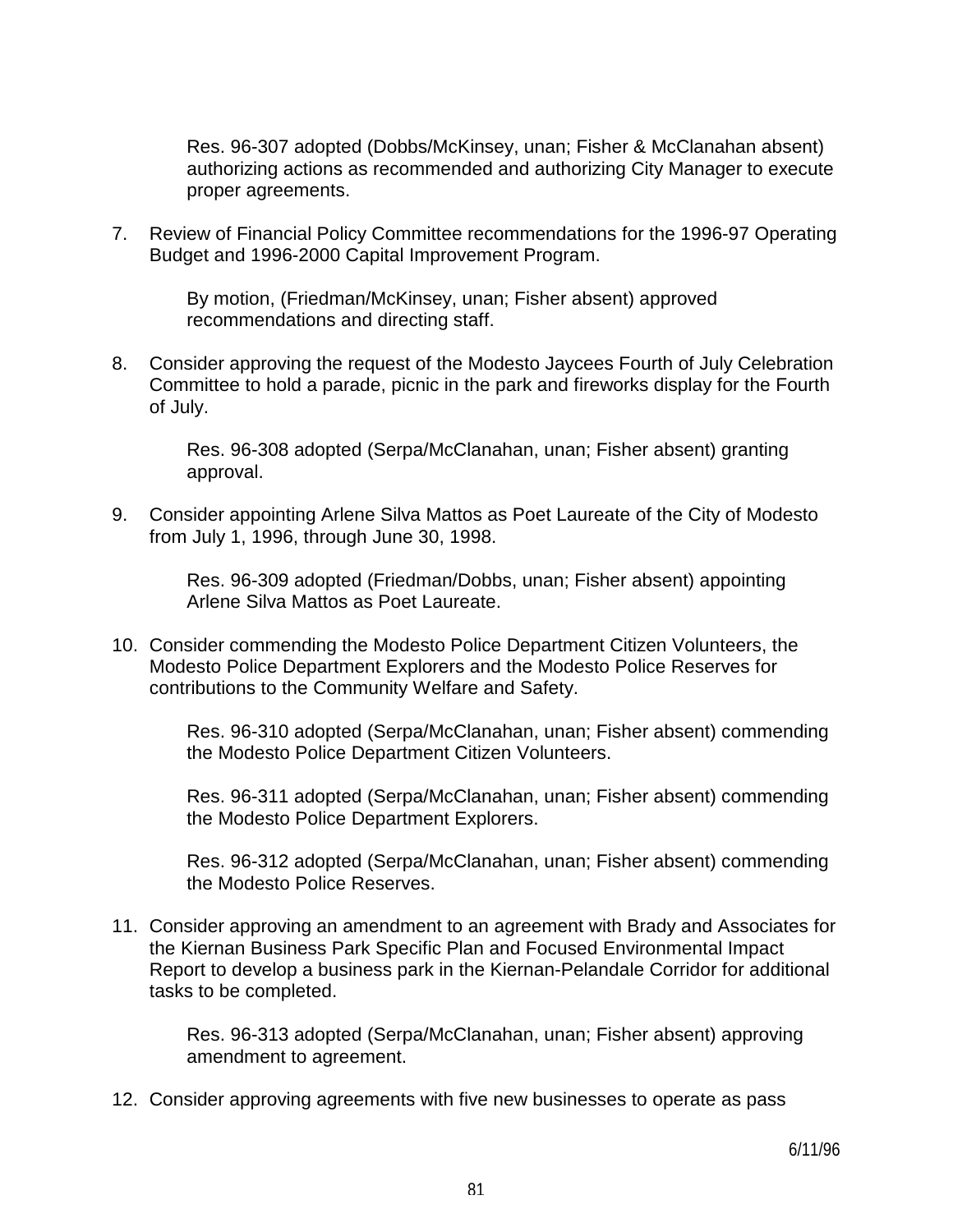outlets, and amendments to agreements with eight existing bus pass outlets, authorizing the increase in fees paid for monthly bus pass sales from \$.20 per pass to \$.25 to bus pass outlets.

 Res. 96-314 adopted (Serpa/McClanahan, unan; Fisher absent) approving agreement with Pak Mail.

 Res. 96-315 adopted (Serpa/McClanahan, unan; Fisher absent) approving agreement with Scotty's Doughnuts.

 Res. 96-316 adopted (Serpa/McClanahan, unan; Fisher absent) approving agreement with Gold Star Check Cashing.

 Res. 96-317 adopted (Serpa/McClanahan, unan; Fisher absent) approving agreement with Bear Postal.

 Res. 96-318 adopted (Serpa/McClanahan, unan; Fisher absent) approving agreement with California Infoplace.

 Res. 96-319 adopted (Serpa/McClanahan, unan; Fisher absent) approving amendment to agreement with Paradise Drug.

 Res. 96-320 adopted (Serpa/McClanahan, unan; Fisher absent) approving amendment to agreement with Postal Convenience.

 Res. 96-321 adopted (Serpa/McClanahan, unan; Fisher absent) approving amendment to agreement with Carranza Pharmacy.

 Res. 96-322 adopted (Serpa/McClanahan, unan; Fisher absent) approving amendment to agreement with The Bookstore.

 Res. 96-323 adopted (Serpa/McClanahan, unan; Fisher absent) approving amendment to agreement with Yogurt Pump #2.

 Res. 96-324 adopted (Serpa/McClanahan, unan; Fisher absent) approving amendment to agreement with We Cash #2.

 Res. 96-325 adopted (Serpa/McClanahan, unan; Fisher absent) approving amendment to agreement with We Cash #4.

 Res. 96-326 adopted (Serpa/McClanahan, unan; Fisher absent) approving amendment to agreement with Cash King.

13. Consider amending the Position Classification Plan to adopt a class specification for Meter Reader Crewleader, and consider amending the Class Range Tables to establish a salary for Meter Reader Crewleader.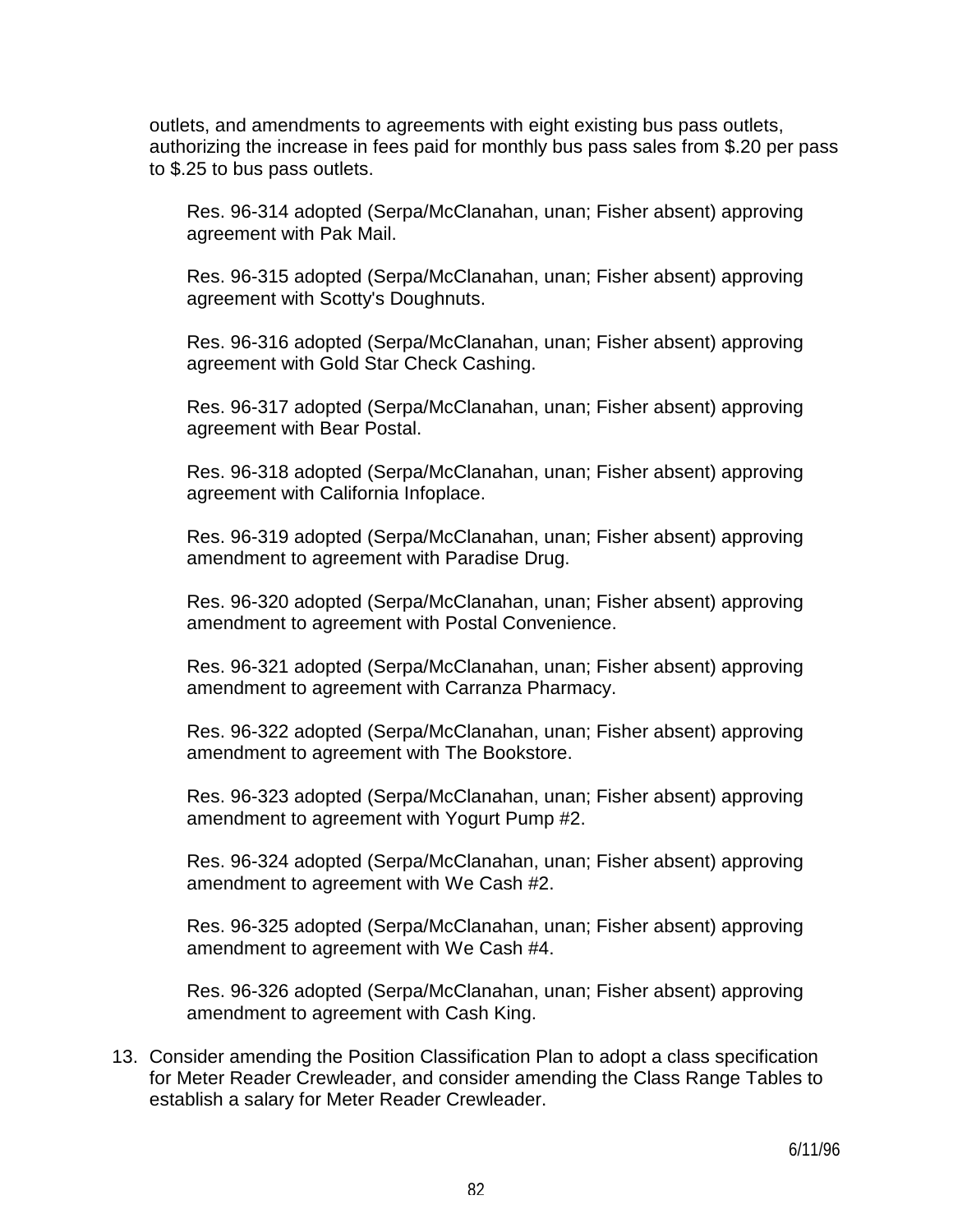Res. 96-327 adopted (Serpa/McClanahan, unan; Fisher absent) amending the Position Classification.

 Res. 96-328 adopted (Serpa/McClanahan, unan; Fisher absent) amending the Class Range Tables

14. Consider approving a renewal agreement with Glendale Federal Bank for the deposit of lump sum draw down funds allocated to housing rehabilitation programs from the Community Development Block Grant Letter of Credit in exchange for receiving certain bank services.

> Res. 96-329 adopted (Serpa/McClanahan, unan; Fisher absent) approving agreement.

15. Consider approving lease agreement with Delta International Group, Inc., dba West Air Aviation Group/Modesto AeroClub for the lease of Suite A in Office Building No. 2.

> Res. 96-330 adopted (Serpa/McClanahan, unan; Fisher absent) approving lease agreement.

16. Consider authorizing City Public Works and Transportation Director or his authorized representative to accept dedications of real property for public purposes on behalf of the City.

> Res. 96-331 adopted (Serpa/McClanahan, unan; Fisher absent) authorizing Public Works & Transportation Director to accept dedications.

17. Consider approving an amendment to the application process for ABC liquor licenses.

> Res. 96-332 adopted (Serpa/McClanahan, unan; Fisher absent) approving amendment to application process.

17A. Consider approving agreements with Sills Plaza and Modesto Irrigation District (MID) to provide for design and installation of landscaping in public right-of-way and MID property, and for the provision of plant material for the landscaping of Sills Plaza Shopping Center, located on the south side of Briggsmore Avenue at Prescott Road.

> Res. 96-333 adopted (Serpa/McClanahan, unan; Fisher absent) approving agreement between City of Modesto, MID and property owners.

> Res. 96-334 adopted (Serpa/McClanahan, unan; Fisher absent) approving agreement with Sills Plaza.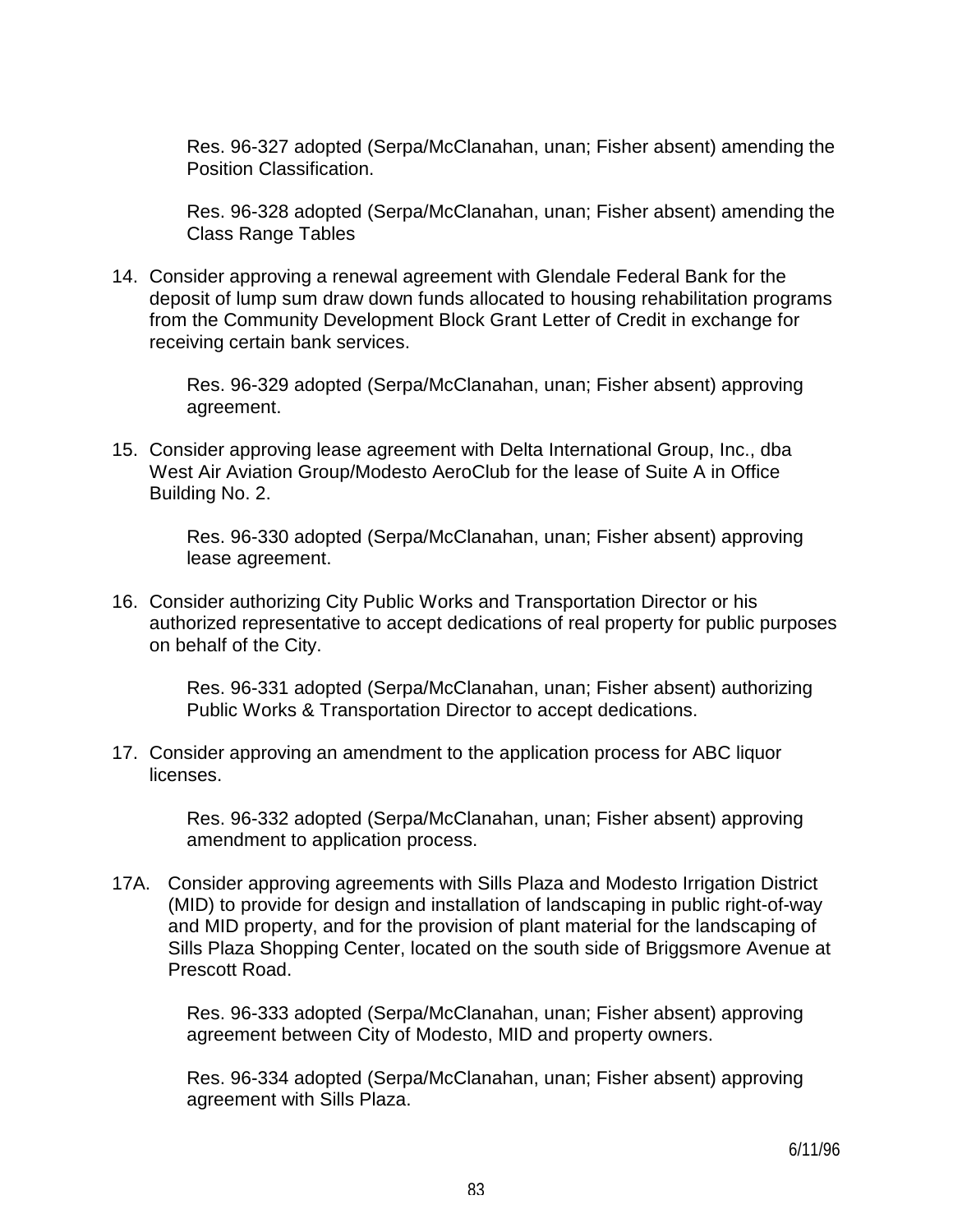18. Oral Communications

None.

#### WRITTEN COMMUNICATIONS

19. Written Communications

 Letter from Dottie Spivak, Bicycle Advocacy Chairperson, Bicycle Advisory Committee of Stanislaus County, requesting the City Council to adopt a resolution encouraging and promoting the increased use of the bicycas a mode of transportation in the City of Modesto.

Res. 96-335 adopted (McClanahan/Dobbs, unan; Fisher absent).

20. Letter from Karen Gervase, Gervase's Mobile Espresso Bar, requesting permission to set up the mobile espresso bar at Graceada Park during the weekly concert series.

By motion, (Friedman/Dobbs, unan; Fisher absent) referred to staff to handle.

21. Matters Too Late For The Agenda

None.

Meeting adjourned at 4:50 p.m.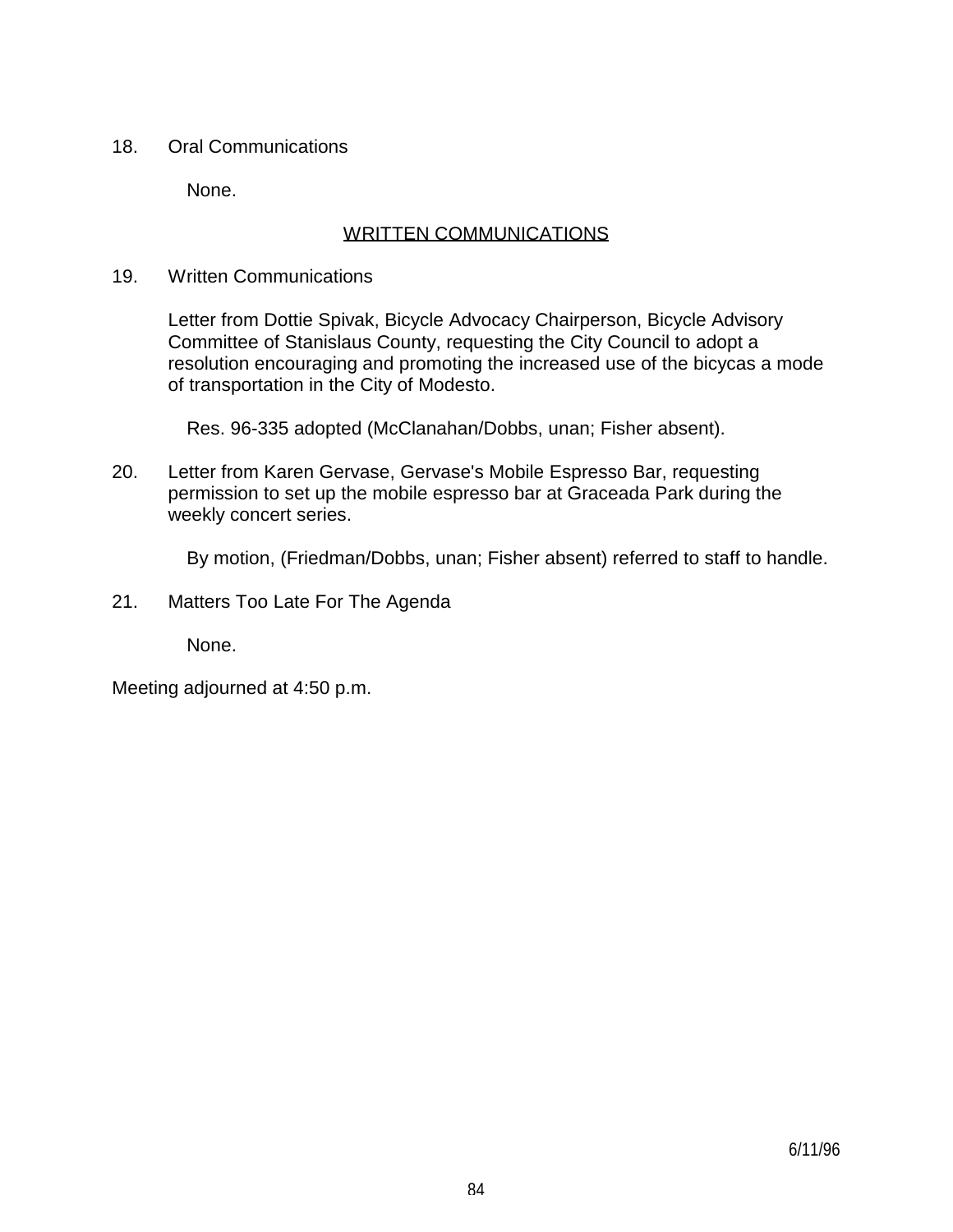### **COUNCIL MEETING OF TUESDAY, JUNE 18, 1996, AT 7:00 P.M.**

1. Presentation of rewards by William Seavy, Chair, Graffiti Reporting Rewards Committee.

Rewards presented by William Seavy.

2. Approval of the minutes of the regular City Council meeting of June 11, 1996.

By motion, (Friedman/Dobbs, unan.) approved minutes.

3. Hearing to consider the levy of the proposed assessment for Landscape Maintenance District No. 1 for Dry Creek Meadows Subdivisions No. 1 - 6.

> Res. 96-336 adopted (Friedman/Fisher, unan.) levying the proposed assessment.

4. Hearing to consider the levy of the proposed assessment for Landscape Maintenance District No. 2 for Dry Creek Meadows Subdivisions No. 7-10.

> Res. 96-337 adopted (McClanahan/Friedman, unan.) levying the proposed assessment.

5. Hearing to consider the adoption of the proposed General Plan to revise the text and diagram of the Circulation and Transportation Diagram and General Plan Text to more precisely designate the number of lanes in certain expressway segments.

> Res. 96-338 adopted (McClanahan/McKinsey, majority; Serpa, no) proposed General Plan revision.

> Res. 96-339 adopted (McClanahan/McKinsey, majority; Serpa, no) approving Environmental Impact Report.

6. Consider awarding the contract for the Sunrise and Tokay storm drain tie-in to Rolfe Construction for \$49,853, and consider approving an appropriation transfer in the amount of \$32,331 to fully fund the project.

> Res. 96-340 adopted (Friedman/Dobbs, unan.) awarding contract to Rolfe Construction Company.

 Res. 96-341 adopted (Friedman/Dobbs, unan.) approving appropriation transfer.

7. Consider awarding bid for the purchase of 21,000 pounds of polymer to Western Environmental Services, Inc. for the total price of \$43,744.54.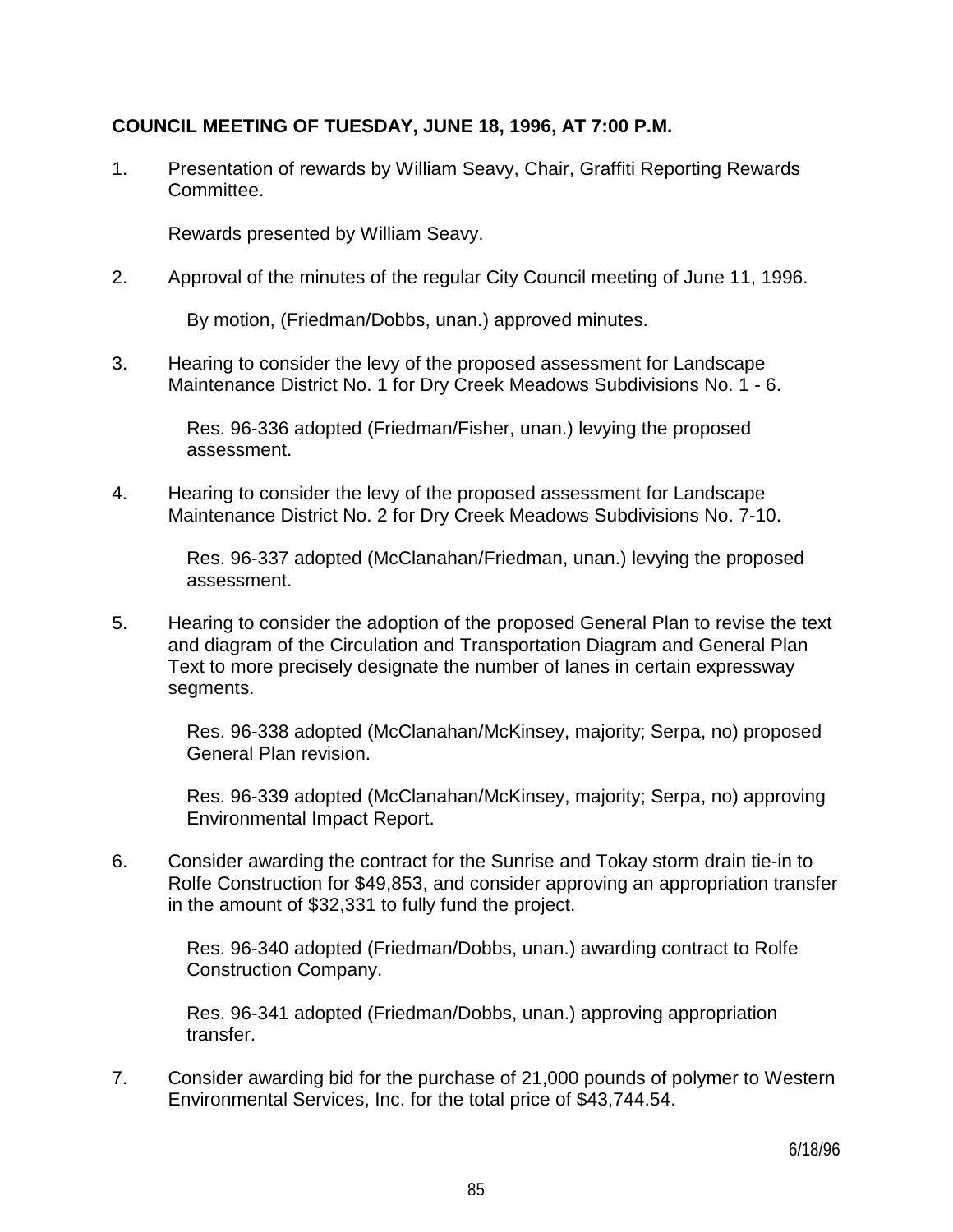Res. 96-342 adopted (Friedman/Dobbs, unan.) awarding bid to Western Environmental Services Inc.

8. Consider accepting the contract of Community Playgrounds as complete for the installation of play apparatus at Aqueduct Park, Floyd Park, Mildred Perkins Park and Riverside Park and authorize the City Clerk to file the Notice of Completion. (Original contract \$170,831.03)

Res. 96-343 adopted (Friedman/Dobbs, unan.) accepting work as complete.

9. Consider adoption of the 1996-97 Operating Budget and Capital Improvement Program, including reappropriation of capital projects in progress.

> Councilmembers Fisher & McClanahan excused from the following portion of action on the budget due to a conflict of interest.

 By motion, approved (Friedman/McKinsey, unan.; Fisher & McClanahan absent) land acquisition Plaza Project Parking, 9th Street railroad, Lincoln/Lakewood bridge to be included in the budget adoption.

Councilmembers Fisher & McClanahan returned.

By motion, Ord. No. 2989-C.S. adopted (Friedman/Serpa, unan.).

 Res. 96-344 adopted (Friedman/Serpa, unan.) establishing the 1996-97 Fiscal Year Appropriations Limit.

Res. 96-345 adopted (Friedman/Serpa, unan.) amending the 1995-96 Budget.

10. Consider adopting the Village One Finance Plan and directing staff to proceed with establishing funding mechanisms.

> Res. 96-346 adopted (Fisher/Friedman, unan.) approving Village One Finance Plan.

> By motion, (Fisher/Friedman, unan.) directed staff to proceed with establishing funding mechanisms.

11. Consider approving amendments to the Modesto Municipal Code relating to drinking alcohol in public and use of parks.

> By motion, (Friedman/Dobbs, unan.) Ord. No. 2990-C.S. amending Title IV relating to drinking in public introduced

> By motion, (Friedman/Dobbs, unan.) Ord. No. 2991-C.S. amending Title XII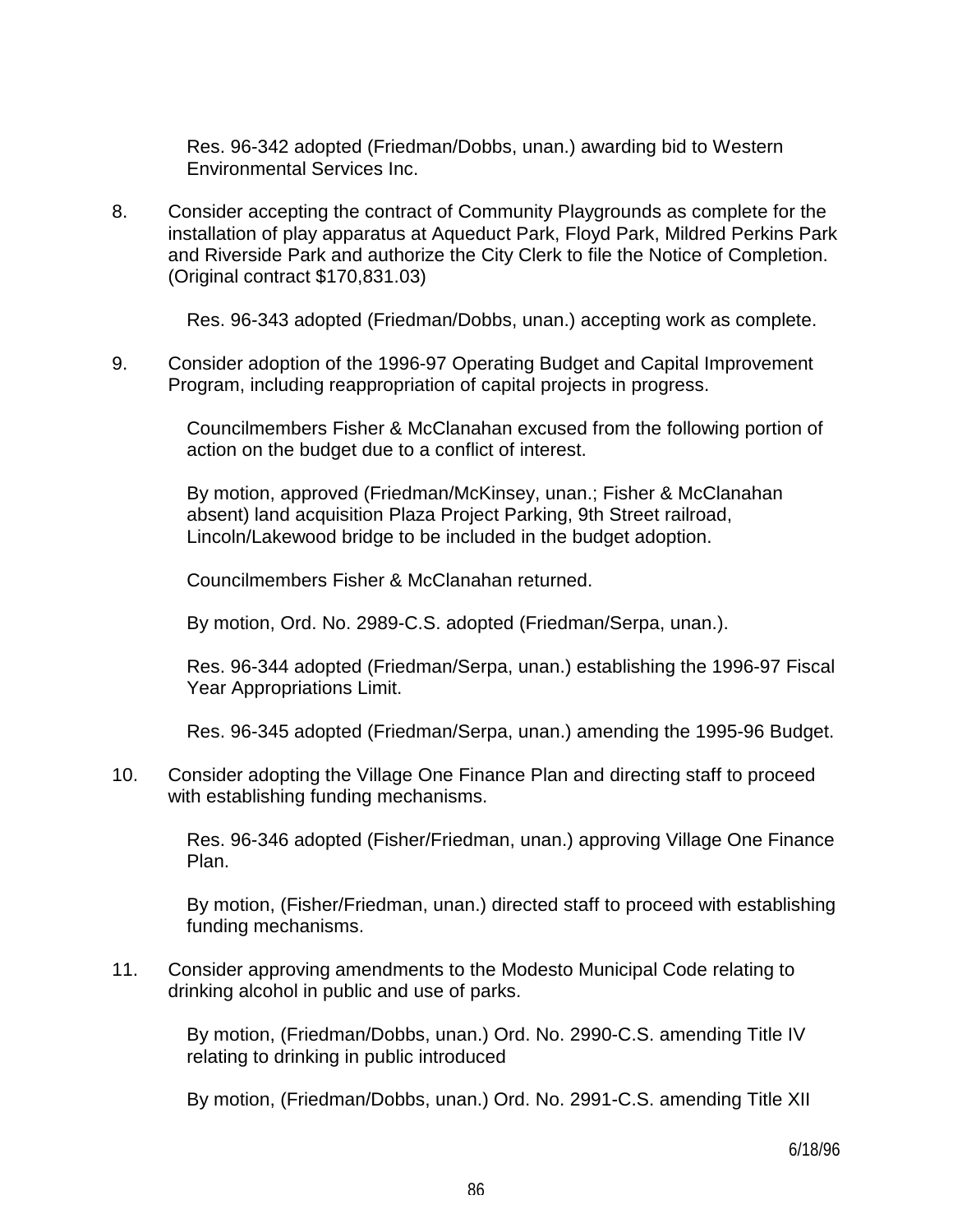relating to regulations governing use of parks introduced.

12. Report of loans approved under the Emergency Home Repair Program (EHRP) during May, 1996.

By motion, (Friedman/Dobbs, unan.) acknowledged receipt of report.

13. Semi-Annual Monitoring Reports for organizations funded with Community Development Block Grant funds during Fiscal Year 1995-96.

By motion, (Friedman/Dobbs, unan.) acknowledged receipt of report.

14. Consider approval of Annual Claim for Local Transportation Funds.

 Res. 96-347 adopted (Friedman/Dobbs, unan.) approving Annual Claim for Local Transportation Funds.

15. Consider approving Operational Letter of Agreement with Barton ATC International regarding the operation of Airport Light System.

Res. 96-348 adopted approving Operational Letter of Agreement.

16. Oral Communications

Carmen Sabatino commented on Downtown issues.

Dr. LeFevre commented on traffic issues.

Anthony Backus commented on gun permit issue.

17. Letter of resignation from the Citizens Advisory Committee on Recycling from Dan Gianni.

> Res. 96-349 adopted (Friedman/Dobbs, unan.) accepting resignation of Dan Gianni with regret.

18. Matters Too Late For The Agenda

None.

19. Closed Session. This meeting will adjourn to the Third Floor Conference Room, City Hall, 801 11th Street, Modesto, California, for a Closed Session to consider the following:

1. CONFERENCE WITH LABOR NEGOTIATOR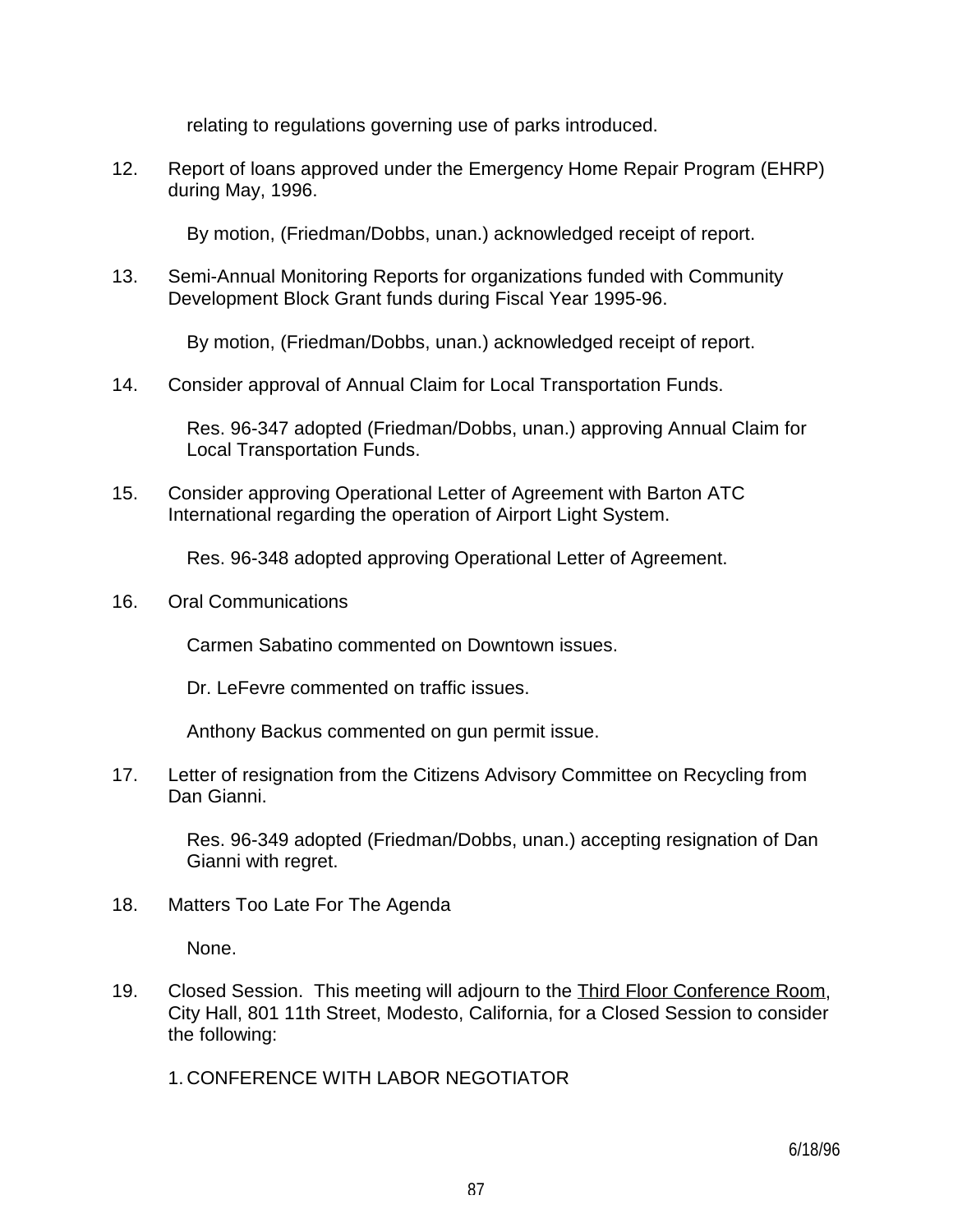Agency negotiator: Robin Renwick

Employee organization: Modesto Police Management Association

2. CONFERENCE WITH LABOR NEGOTIATOR

| Agency negotiator:     | Don Norris                                   |
|------------------------|----------------------------------------------|
| Employee organization: | <b>Modesto City Firefighters Association</b> |

#### 3. CONFERENCE WITH LABOR NEGOTIATOR

| Agency negotiator:     | <b>Robin Renwick</b>                       |
|------------------------|--------------------------------------------|
| Employee organization: | <b>Modesto Police Officers Association</b> |

4. CONFERENCE WITH LABOR NEGOTIATOR

| Agency negotiator:       | J. Edward Tewes                  |
|--------------------------|----------------------------------|
| Unrepresented Employees: | All unrepresented Management and |
|                          | <b>Confidential Employees</b>    |

Meeting adjourned to closed session at 7:47 p.m. City Attorney returned at 9:45 p.m. and reported that no action was taken.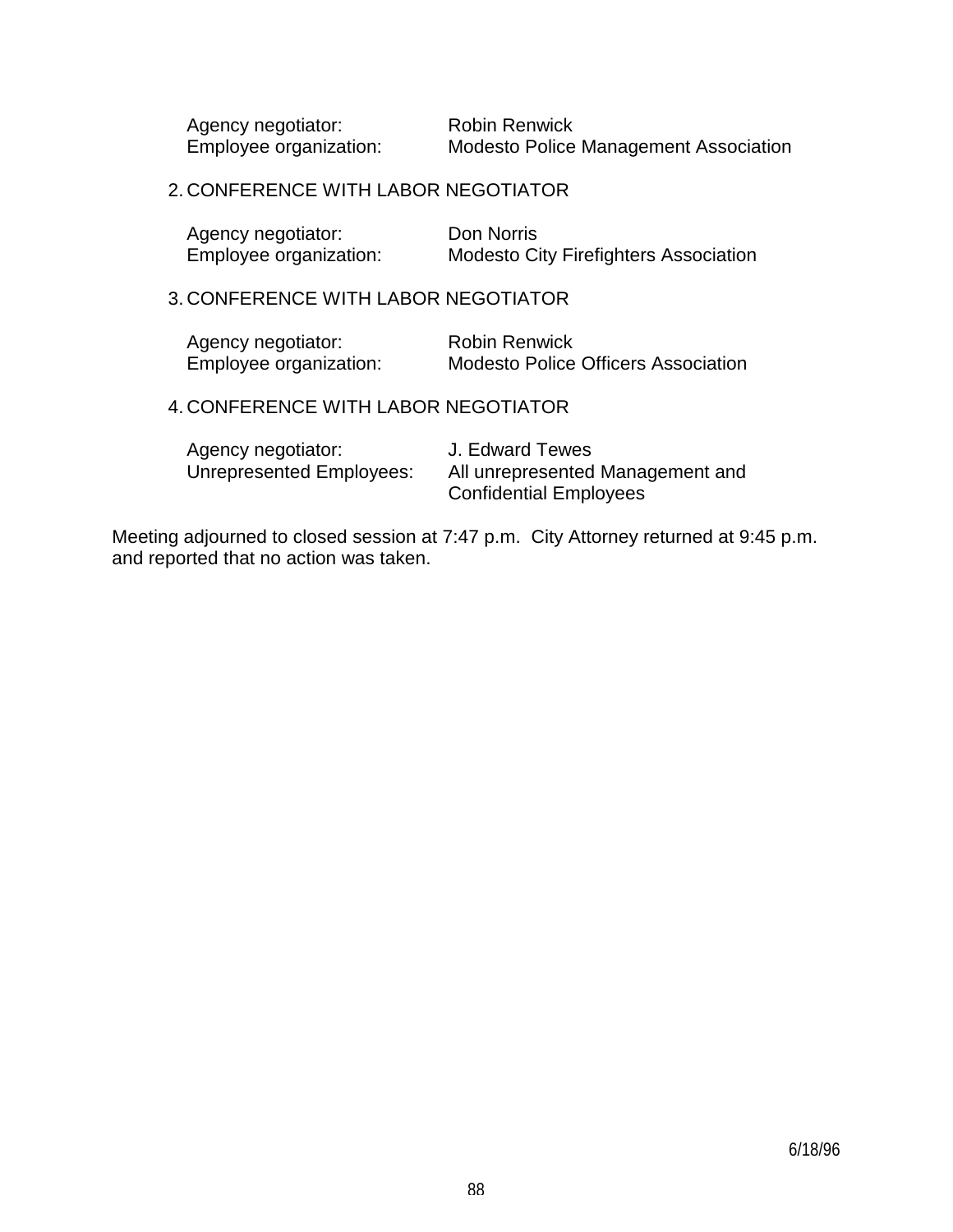## **COUNCIL MEETING OF TUESDAY, JUNE 25, 1996, AT 4:00 P.M.**

#### 1. ACKNOWLEDGEMENTS AND PRESENTATIONS

Mayor Lang recognized Modesto High School Government Class in the audience.

2. Approval of the minutes of the regular City Council meeting of June 18, 1996. (Motion approving needed.)

By motion, (Friedman/Fisher, unan.) minutes approved.

3. Final adoption of:

a. Ord. No. 2990-C.S. relating to drinking in public.

b. Ord. No. 2991-C.S. relating to general regulations governing use of parks.

 By motion, (Friedman/Fisher, unan.) final adoption of Ord. Nos. 2990-C.S. and 2991- C.S.

4. Hearing to consider a rate increase for taxis during the time that the increased fuel costs are in effect.

Adoption of Ord. 2992-C.S. approved (Dobbs/Fisher, unan.).

5. Hearing to consider an increase in tipping fees at the Stanislaus Resource Recovery Facility.

 Res. 96-350 adopted (McKinsey/Lang, unan.; McClanahan absent due to conflict) approving increase in tipping fees.

 Res. 96-351 adopted (McKinsey/Lang, unan.; McClanahan absent due to conflict) urging Stanislaus County to develop a formal policy.

6. Consider awarding the contract for the McHenry Mansion sewer gravity line project to B-ZAP-B Corporation for \$82,938.81, and consider amending the budget estimating revenue and transferring funds to fully fund the project.

 Res. 96-352 adopted (Friedman/Fisher, unan.) awarding contract to B-ZAP-B Corporation.

Res. 96-353 adopted (Friedman/Fisher, unan.) amending budget.

7. Consider rejecting all bids for construction materials testing and authorizing a new call for bids to be opened on July 8, 1996, at 11:00 a.m.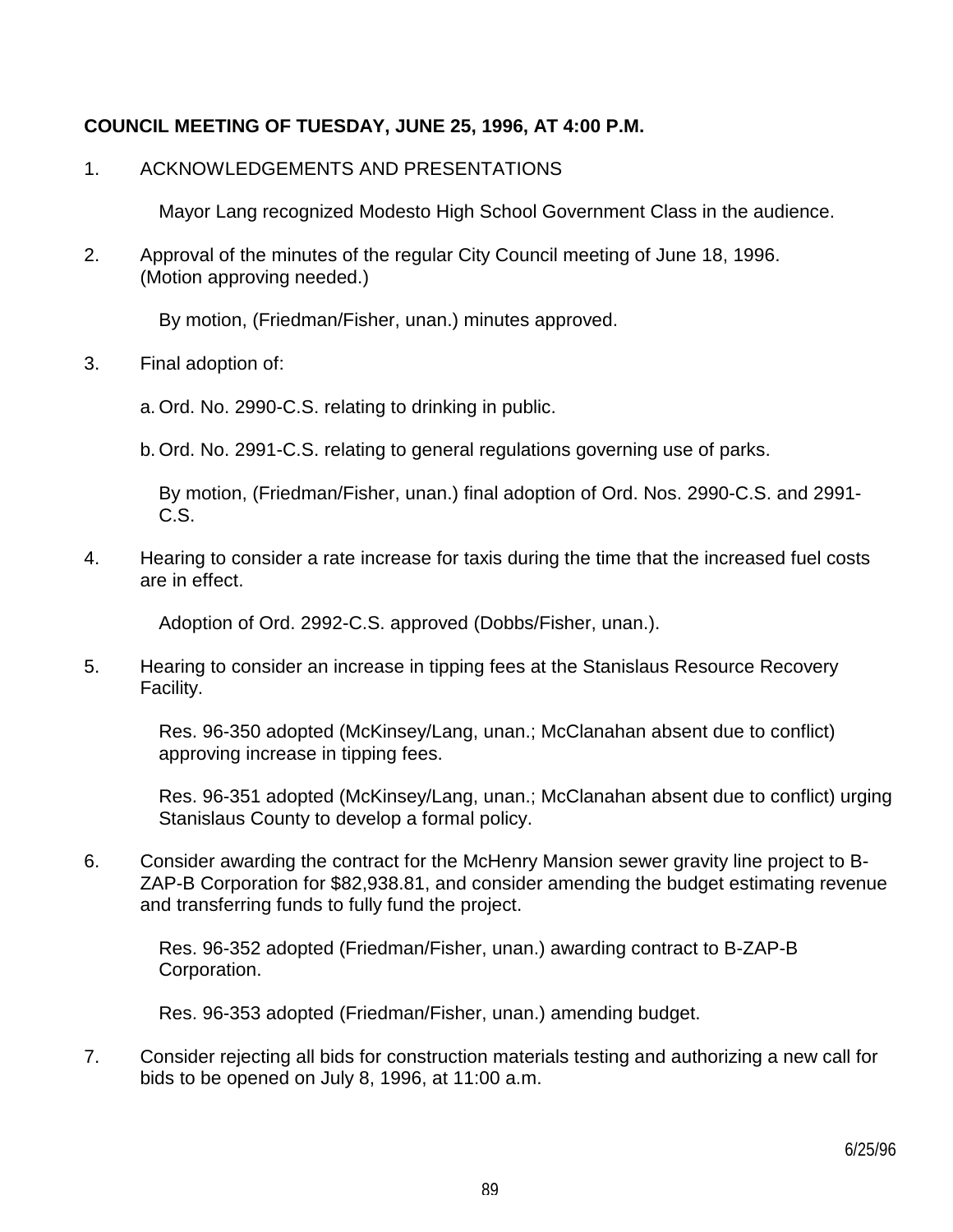Res. 96-354 adopted (Friedman/Fisher, unan.) rejecting bids and authorizing new call for bids.

8. Consider declaring Brannon Tire low bidder for annual tire recapping services for fiscal year 1996-97, with two one-year extensions, with a total first year cost of \$25,160 and a three-year total of \$77,040.

Res. 96-355 adopted (Friedman/Fisher, unan.) declaring Brannon Tire low bidder.

9. Consider declaring U. S. Elevator lowest bidder and authorize the purchase of elevator maintenance services for fiscal year 96-97, with two one-year extensions with a total first year cost of \$22,746, with a three year total of \$77,712.

 Res. 96-356 adopted (Friedman/Fisher, unan.) declaring U.S. Elevator low bidder and authorizing purchase.

10. Consider declaring Continental Landscape and Grover Landscape Service low bidders and authorize the purchase of landscape maintenance services at various City locations for fiscal year 96-97, with two one-year extensions, with a total first year cost of \$92,520, with a three year total of \$282,972.

 Res. 96-357 adopted (Friedman/Fisher, unan.) declaring Continental Landscape and Grover Landscape Service low bidders and authorizing purchase.

11. Consider declaring Semco low bidder for and authorize the purchase of the removal of a below ground fuel tank for \$9,975; and consider declaring Donlee Pump low bidder for and authorize the purchase and installation of an above ground unleaded fuel tank for \$19,409.

 Res. 96-358 adopted (Friedman/Fisher, unan.) declaring Semco low bidder for removal of below ground tank and Donlee Pump low bidder for purchase and installation of above ground tank.

12. Consider declaring All Pure Chemical sole bidder and authorize the purchase of liquid chlorine for fiscal year 96-97, with two one-year extensions, with a total first year cost of \$378,543, with a three year total cost of \$1,202,529.

 Res. 96-359 adopted (Friedman/Fisher, unan.) declaring All Pure Chemical sole bidder and authorizing purchase.

13. Consider declaring McCain Traffic Supply and Intersection Development Corporation low bidders and authorizing the purchase of traffic signal accessories for a combined total cost of \$51,238.30.

 Res. 96-360 adopted (Friedman/Fisher, unan.) declaring McCain Traffic Supply and Intersection Development Corporation low bidders.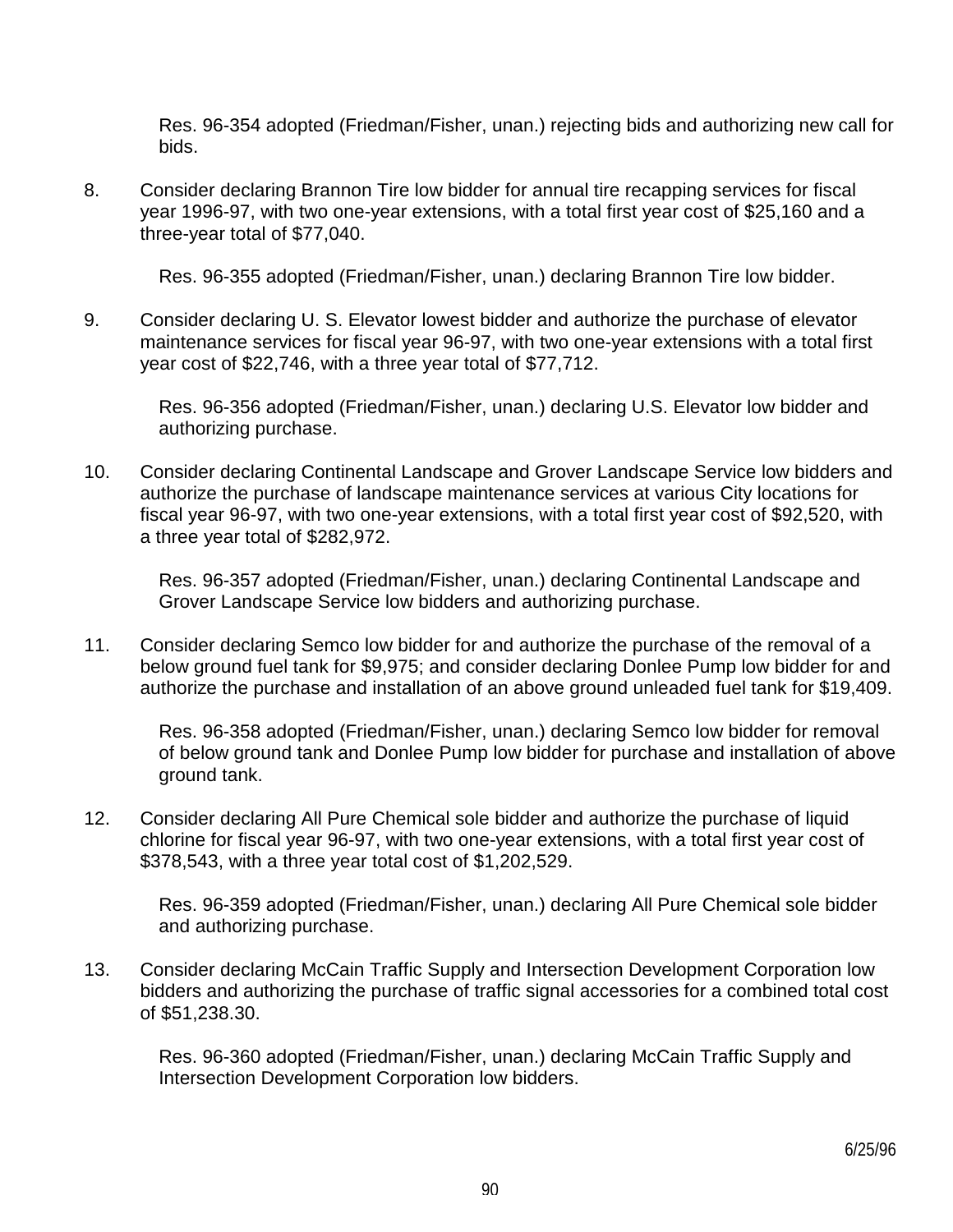14. Consider declaring Pacific Utility Equipment low bidder and authorizing the purchase of one new cab and chassis with aerial lift for the total price of \$68,367.45, and consider amending the budget.

 Res. 96-361 adopted (Friedman/Fisher, unan.) declaring Pacific Utility Company low bidder.

Res. 96-362 adopted (Friedman/Fisher, unan.) amending budget.

15. Consider accepting contract of D & L Concrete Pumping, Inc. for sidewalks repairs - 1995 as complete and authorize the City Clerk to file the Notice of Completion. (Original contract: \$101,140)

Res. 96-363 adopted (Friedman/Fisher, unan.) accepting work as complete.

16. Consider declaring 14 pieces of golf course sprinkler equipment as surplus and authorizing the Purchasing Officer to sell by sealed bid, auction, negotiation, or scrap.

 Res. 96-364 adopted (Friedman/Fisher, unan.) declaring equipment surplus and authorizing disposition.

17. Consider directing the City Manager to initiate steps leading to the rehabilitation of John Thurman Field and to negotiate agreements with the Modesto A's for its long-term use for professional baseball subject to specified parameters.

 Res. 96-365 adopted (Friedman/Fisher, unan.) directing the City Manager to initiate steps leading to the rehabilitation of John Thurman Field and to negotiate agreements, subject to specified parameters.

18. Consider salary and benefit changes for unrepresented Management and Confidential employees.

 Res. 96-366 adopted (McClanahan/Friedman, unan.; McKinsey absent) amending the Salary Schedule.

 Res. 96-367 adopted (McClanahan/Friedman, unan.; McKinsey absent) amending the Deferred Compensation Plan.

 Res. 96-368 adopted (McClanahan/Friedman, unan.; McKinsey absent) authorizing employee cashouts needed.

19. Consider approving agreement with Dow Associates for pavement condition survey services for \$53,727.20, and consider approving an appropriation transfer in the amount of \$23,000 to fully fund the project.

Res. 96-369 adopted (Friedman/Fisher, unan.) approving agreement.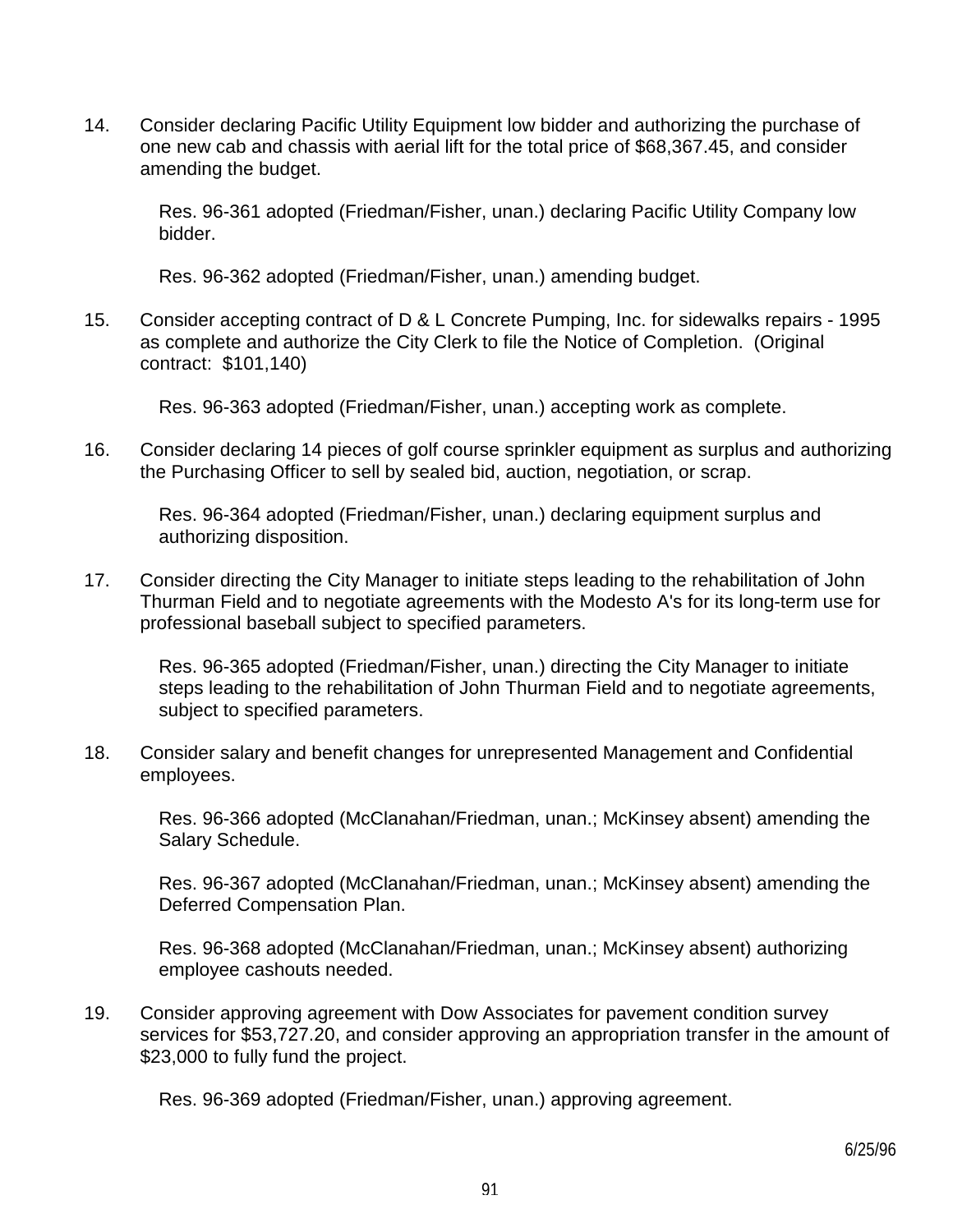Res. 96-370 adopted (Friedman/Fisher, unan.) approving appropriation transfer.

20. Consider amending the budget to re-estimate revenue and appropriate \$5,000 received from Community Development Block Grant funds.

 Res. 96-371 adopted (Friedman/Fisher, unan.) amending the budget and appropriating CDBG funds.

21. Consider approving amendment to agreement with Stanislaus Area Association of Governments (SAAG) to comply with new State law regarding the Abandoned Vehicle Abatement Program.

Res. 96-372 adopted (Friedman/Fisher, unan.) approving amendment to agreement.

22. Consider authorizing the City Manager to extend for up to 60 days the Communication Center Agreement between the City and the County of Stanislaus.

 Res. 96-373 adopted (Friedman/Fisher, unan.) authorizing City Manager to sign extension to agreement.

23. Oral Communications

None.

24. Written Communications

Letter of resignation from the Community Qualities Forum from Carole Richard.

Res. 96-374 adopted (Friedman/Fisher, unan.) accepting resignation with regret.

25. Matters Too Late For The Agenda

None.

Meeting adjourned at 5:11 p.m.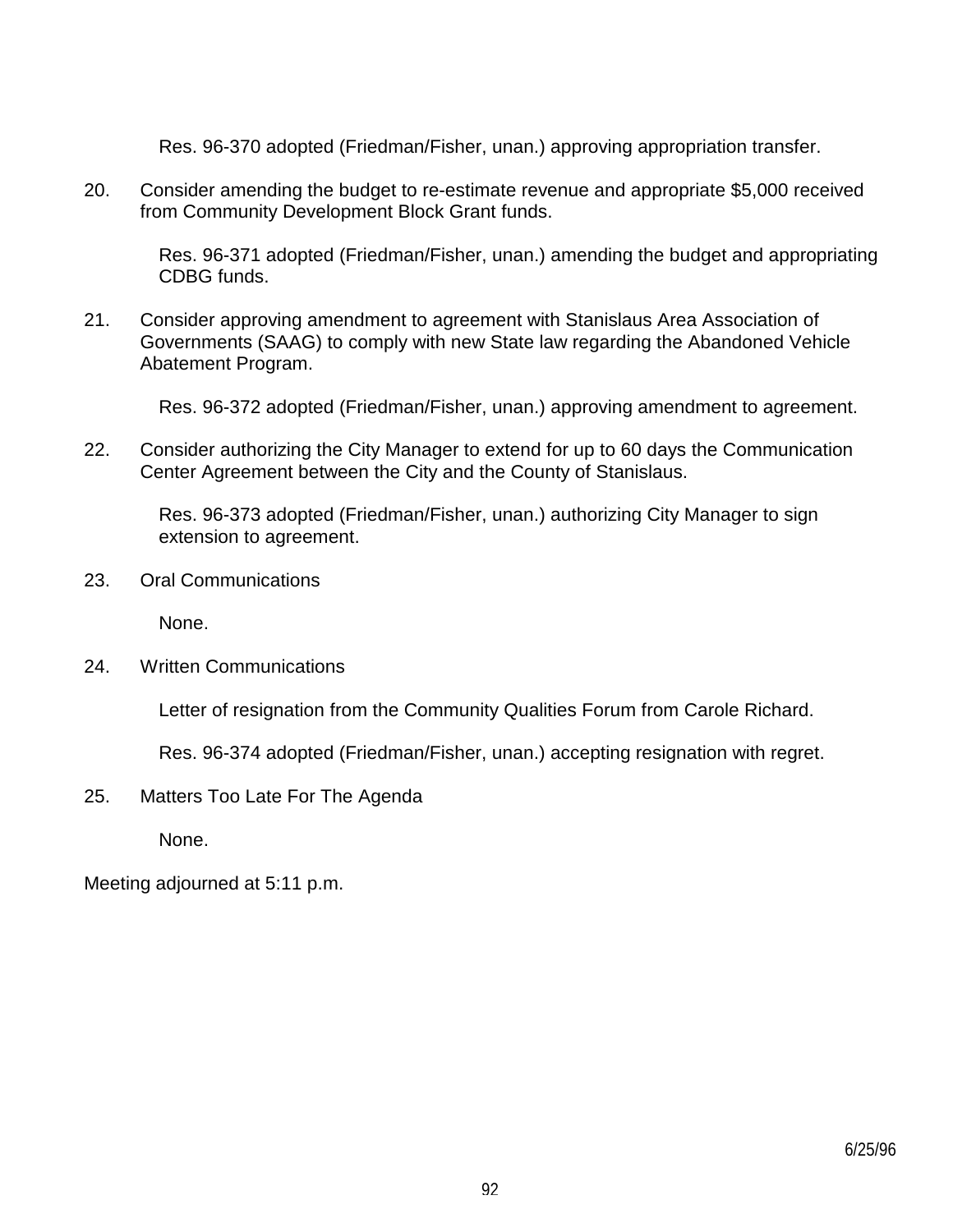## **COUNCIL MEETING OF TUESDAY, JULY 2, 1996, AT 7:00 P.M.**

1. Acknowledgement of United States Airmen during terrorist bombing attack in Saudi, Arabia.

 Presentations were made by Mayor Lang to the families of Justin Wood and Alfredo Guerrero.

2. Approval of the minutes of the regular City Council meeting of June 25, 1996, and the special City Council meeting of June 26, 1996.

By motion, (Friedman/Dobbs, unan; Fisher absent) minutes approved.

Councilmember McClanahan excused due to a conflict of interest.

3. Hearing to consider changes to the garbage rates as a result of the annual garbage rate review and related program changes.

 Res. 96-375 adopted (McKinsey/Dobbs, maj., Friedman no, Fisher and McClanahan, absent) setting revised garbage rates effective July 1, 1996, and directing staff to work with licensed haulers to implement garbage/green waste/recycle program changes effective January, 1997.

4. Consider amending the Modesto Municipal Code relating to deposits for utility services.

By motion, Ord. No. 2993-C.S. introduced (Friedman/Dobbs, unan; Fisher absent).

5. Consider approving a multi-year renewal agreement with Community Reinvestment Fund, Inc. to provide loan servicing for the Housing and Economic Development loan portfolios.

 Res. 96-376 adopted (Friedman/Dobbs, unan; Fisher absent) approving agreement with Community Reinvestment Fund Inc.

6. Consider approving an agreement with Stanislaus County to provide maintenance and management of their traffic signal system, and consider amending the budget to estimate and appropriate revenues for a new Capital Improvement Project.

 Res. 96-377 adopted (Friedman/Dobbs, unan; Fisher absent) approving agreement with Stanislaus County.

Res. 96-378 adopted (Friedman/Dobbs, unan; Fisher absent) amending budget.

7. Oral Communications

Harry Kullijian spoke about an adult business ordinance.

8. Human Relations Commission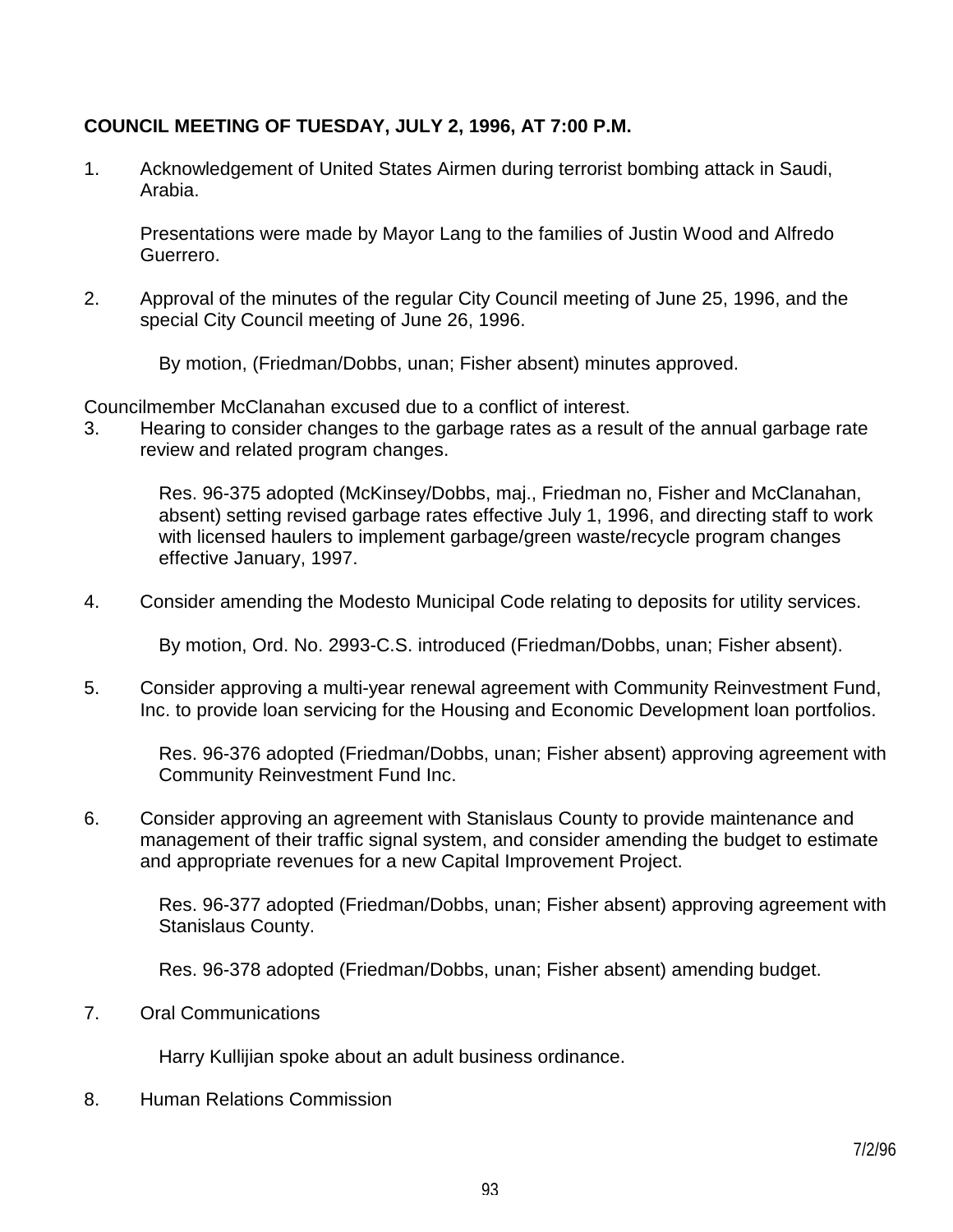Res. 96-379 adopted (Serpa/Friedman, unan., Fisher absent) appointing Randy Summers.

Affirmative Action Commission

 Res. 96-380 adopted (Serpa/Friedman, unan., Fisher absent) appointing John Garcia and Nemi Harris.

Landmark Preservation Commission

Res. 96-381 adopted (Serpa/Friedman, unan., Fisher absent) appointing Barbara Parrill.

9. Matters Too Late For The Agenda

None

10. This meeting will adjourn to the Third Floor East Conference Room, City Hall, 801 11th Street, for a Closed Session to consider the following:

CONFERENCE WITH LEGAL COUNSEL - EXISTING LITIGATION

Name of case: Gene Wilkinson, et al. v. City of Modesto, et al. - United States District Court, Eastern District of California, Case No. CV-F 94-6189 OWW DLB

# CONFERENCE WITH LABOR NEGOTIATOR

| Agency negotiator:     | <b>Robin Renwick</b>                         |
|------------------------|----------------------------------------------|
| Employee organization: | <b>Modesto Police Officers Association</b>   |
|                        | <b>Modesto Firefighters Association</b>      |
|                        | <b>Modesto Police Management Association</b> |

Meeting adjourned at 8:31 p.m. to Closed Session. City Attorney returned at 10:15 p.m. and reported no action was taken.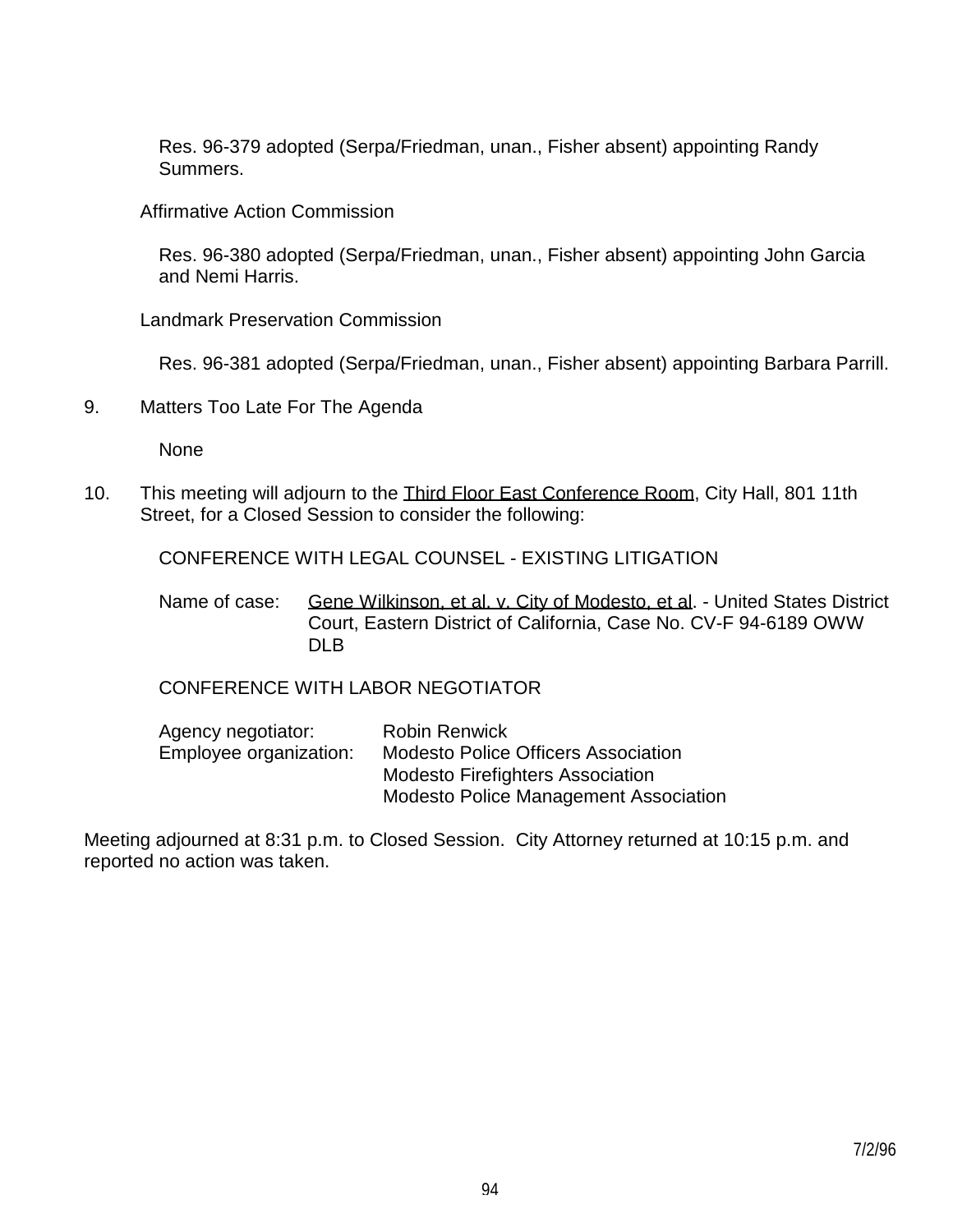# **COUNCIL MEETING OF TUESDAY, JULY 9, 1996, AT 4:00 P.M.**

1. Acknowledgements and Presentations

None.

2. Approval of the minutes of the special and regular City Council meetings of July 2, 1996.

By motion, (Friedman/McClanahan, unan.) minutes approved.

#### **Councilmember Friedman absent due to conflict of interest**

3. Hearing to consider an amendment to Section 33-3-9 of the Zoning Map to rezone from Low Density Residential Zone, R-1, Professional Office Zone, P-O, and Light Industrial Zone, M-1, to Planned Development Zone, P-D(514), for printing operations facility, property located on the north side of Yosemite Boulevard, west of Dry Creek and East of D Street. (Gallo Glass Company)

Ordinance No. 2994-C.S., introduced rezoning area to P-D(514).

Res. 96-382 adopted (Dobbs/Serpa, unan; Friedman absent) approving site plan.

 Res. 96-383 adopted (Dobbs/Serpa, unan; Friedman absent) certifying Finds of Consistency with MEIR.

4. Consider awarding contract for the Crows Landing drainage basin outfall rebuild project to Wickum Construction for \$23,688.

 Res. 96-384 adopted (Friedman/McClanahan, unan.) awarding contract to Wickum Construction.

5. Consider awarding contract for the La Loma/Morton Bridge rip rap installation project to Ross F. Carroll, Inc. for \$27,600.

 Res. 96-385 adopted (Friedman/McClanahan, unan.) awarding contract to Ross F. Carroll, Inc.

6. Appeal of Francis R. Ruggieri, on behalf of Joseph C. Wagner, to a decision of the hearing officer denying a request for a variance to the Alcohol Beverage Control Standards to allow on-sale alcohol beverage license at Charlie's Spirits, 110 East Granger Avenue.

Res. 96-386 adopted (Friedman/McClanahan, majority; Dobbs, no) denying appeal.

7. Consider approving revisions to the City's Flexible Benefits Plan.

 Res. 96-387 adopted (Friedman/McClanahan, unan.) approving revisions to the Flexible Benefits Plan.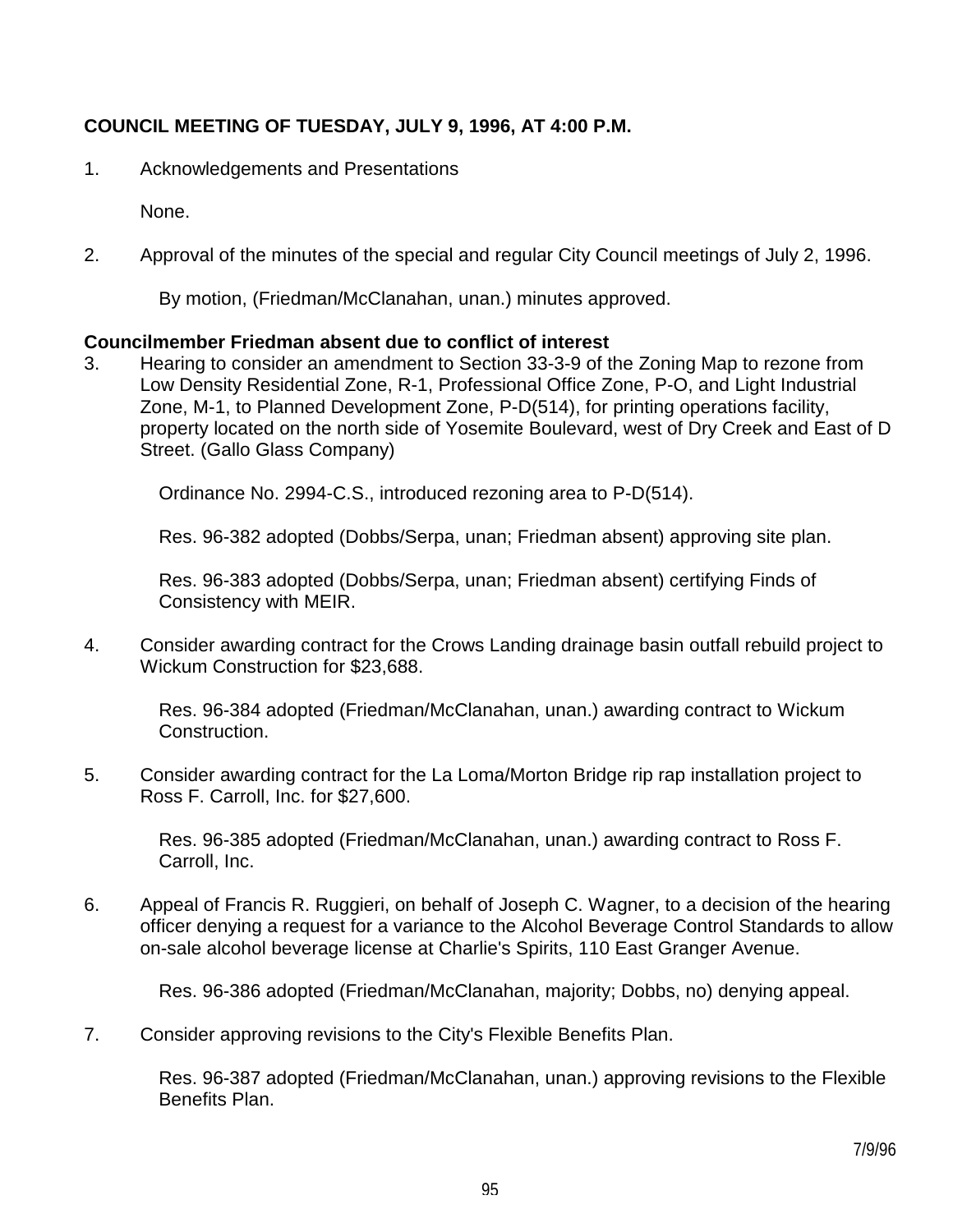8. Consider authorizing City Manager to execute agreement with Willi O. Coeler and Adelheid Coeler for the construction of a sound wall along the Coeler's property line as a part of the Yosemite widening project, and consider certifying Negative Declaration.

Res. 96-388 adopted (Friedman/McClanahan, unan.) approving agreement.

Res. 96-389 adopted (Friedman/McClanahan, unan.) certifying Negative Declaration.

9. Consider authorizing City Manager to execute agreement with Tourage Soleimani and Mahshid Soleimani for the acquisition of 0.421 acres of right of way and 0.083 acres of temporary easement for \$26,670 for the Yosemite widening project.

Res. 96-390 adopted (Friedman/McClanahan, unan.) approving agreement.

10. Consider approving lease agreement with Stanislaus County for the lease of Hangar No. 1 at the Modesto City-County Airport/Harry Sham Field.

Res. 96-391 adopted (Friedman/McClanahan, unan.) approving lease agreement.

11. Consider authorizing City Manager and City Clerk to execute a Road Deed to the County of Stanislaus for the street located on the north side of Empire West Neighborhood.

 Res. 96-392 adopted (Friedman/McClanahan, unan.) authorizing execution of Road Deed.

12. Consider approving agreement with Yosemite Community College District and Modesto Junior College to participate in the subsidized Federal Work Study Program for the 1996- 97 August to June academic year.

Res. 96-393 adopted (Friedman/McClanahan, unan.) approving agreement.

13. Consider termination of Dry Creek lease agreement with Mr. and Mrs. James Coleman.

 Res. 96-394 adopted (Friedman/McClanahan, unan.) approving termination of lease and authorizing signature of letter of termination.

14. Consider approval of temporary catering concession agreement with Red Lion Hotel.

 Res. 96-395 adopted (Friedman/McClanahan, unan.) authorizing entering into a catering and concession agreement with Red Lion Hotel.

15. Oral Communications

 Councilmember McClanahan addressed the vacancy of Councilmember McKinsey's seat.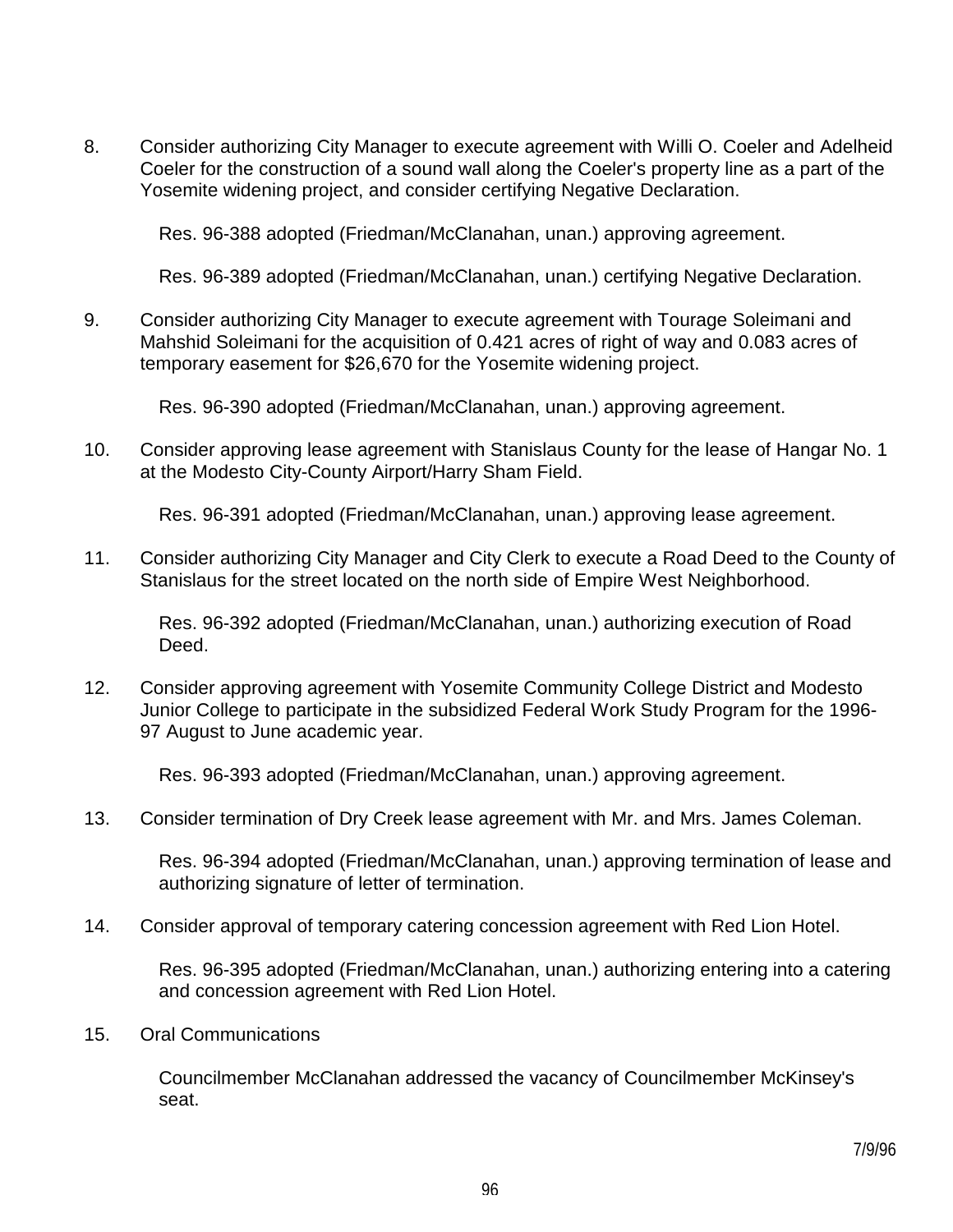City Attorney Mike Milich explained options available to Council regarding the vacancy.

Tim McKinsey spoke in favor of election to fill vacancy.

16. Written Communications

 Letter from David Bautista, Pastor, Victory Outreach, requesting direct City assistance for a march on August 3, 1996.

By motion, (Friedman/McClanahan, unan.) referred to staff.

17. Matters Too Late For The Agenda

By majority vote, it was determined to add discussion of the Council vacancy.

Andy Schlinker spoke in favor of election to fill vacancy.

Gene Wilkinson spoke in favor of election to fill vacancy.

Gary McKinsey spoke in favor of election to fill vacancy.

Kevin Bertolotto spoke in favor of election to fill vacancy.

 A motion was made by Councilmember McClanahan and seconded by Councilmember Fisher to place Chair 3, vacated by the death of Vice Mayor McKinsey, on the November 5, 1996 ballot. The motion was defeated.

18. This meeting will adjourn to the Third Floor Conference Room for a Closed Session to consider the following:

PUBLIC EMPLOYEE PERFORMANCE EVALUATION:

Title: City Attorney

PUBLIC EMPLOYEE PERFORMANCE EVALUATION

TITLE: City Clerk

CONFERENCE WITH LEGAL COUNSEL - EXISTING LITIGATION

(Subdivision (a) of Section 54956.9 of the Government Code)

Name of case: Robert Surber v. City of Modesto, Workers' Compensation Appeals Board, Case No. STK 123129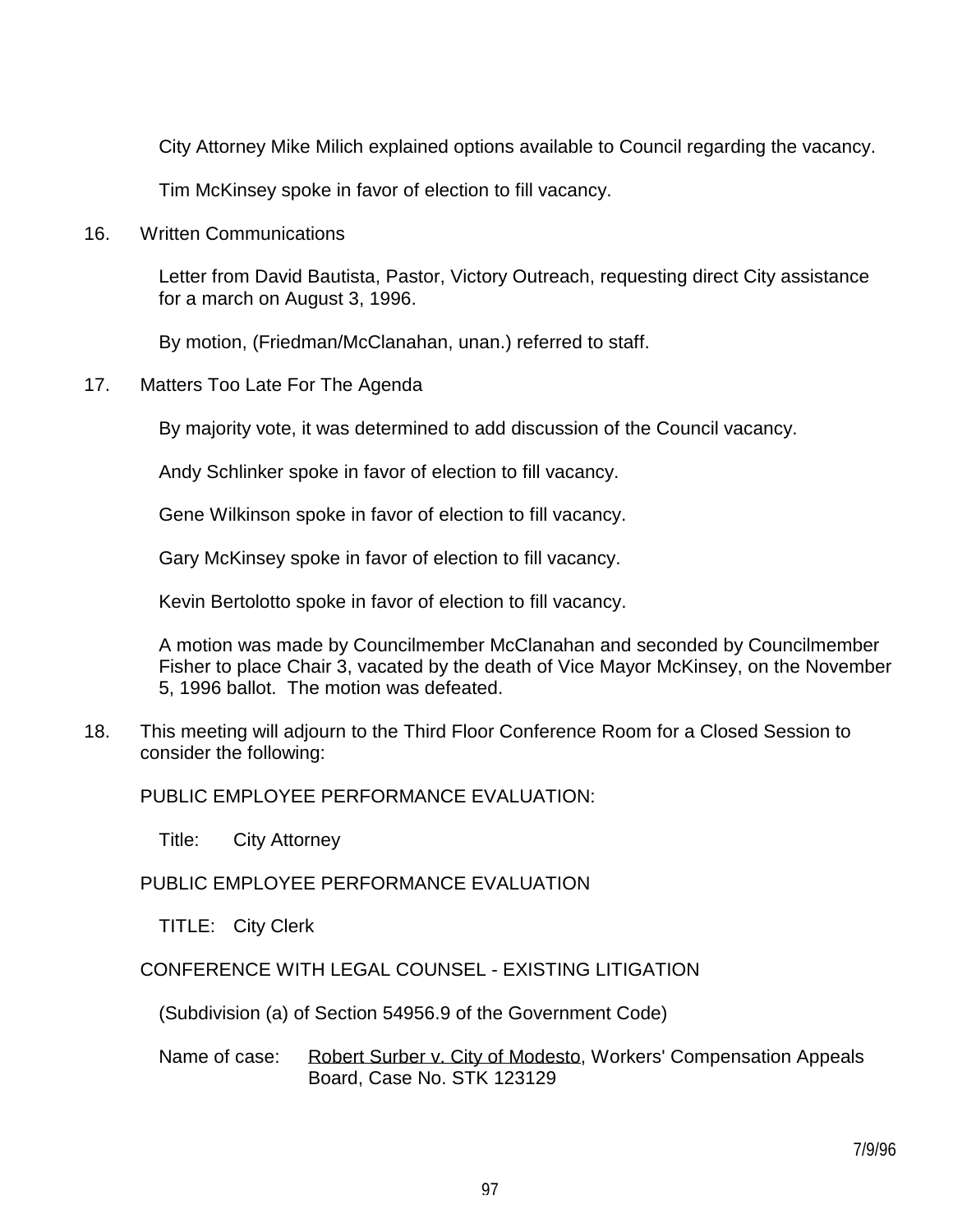### CONFERENCE WITH LEGAL COUNSEL - EXISTING LITIGATION

(Subdivision (a) of Section 54956.9 of the Government Code)

Name of case: Gene Wilkinson, et al. v. City of Modesto, et al. - United States District Court, Eastern District of California, Case No. CV-F 94-6189 OWW DLB.

CONFERENCE WITH LABOR NEGOTIATOR

| <b>Robin Renwick</b>                                        |
|-------------------------------------------------------------|
| Employee organizations: Modesto Police Officers Association |
| <b>Modesto Firefighters Association</b>                     |
| <b>Modesto Police Management Association</b>                |
|                                                             |

 CONFERENCE WITH LEGAL COUNSEL - ANTICIPATED LITIGATION Significant exposure to litigation pursuant to subdivision (b) of Section 54956.9 of the Government Code: One Case.

Meeting adjourned to closed session at 4:59 p.m. Attorney returned at 7:25 p.m. and reported no action taken.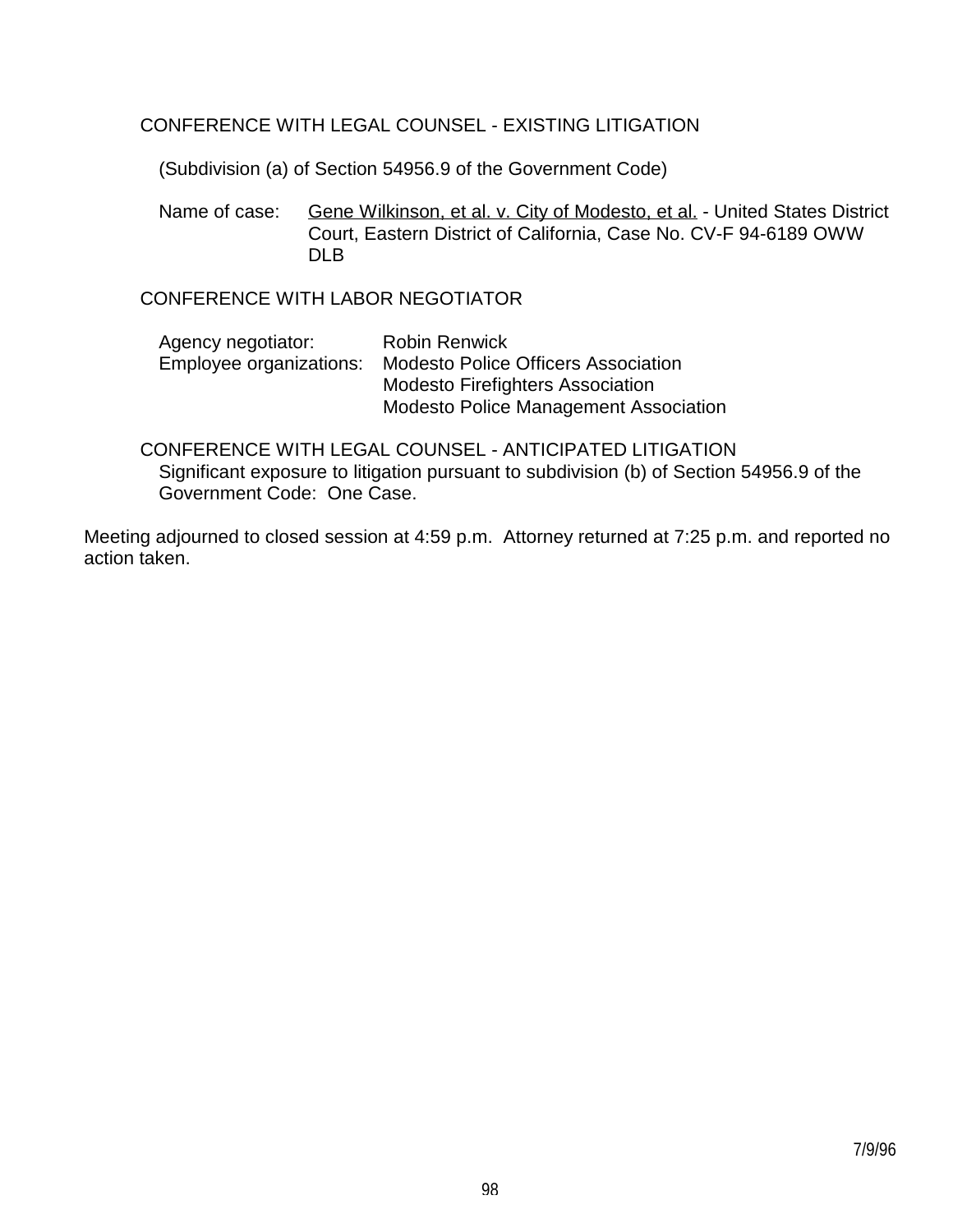## **COUNCIL MEETING OF TUESDAY, JULY 16, 1996, AT 7:00 P.M.**

1. Acknowledgements and Presentations

None.

2. Approval of the minutes of the regular City Council meeting of July 9, 1996.

By motion, (Friedman/McClanahan, unan.; Serpa absent) minutes approved.

- 3. Final adoption of:
	- a. Ord. No. 2993-C.S. amending Section 11-6.02 of Chapter 6 of Title XI of the Modesto Municipal Code relating to deposits for utility services.

 By motion, (McClanahan/Friedman, unan.; Serpa absent) final adoption of Ord. No. 2993-C.S.

(Councilmember Friedman absent due to conflict of interest)

 b. Ord. No. 2994-C.S. rezoning from R-1, P-9 and M-1 to P-D(514), property located on the north side of Yosemite Boulevard, west of Dry Creek and east of D Street. (Gallo Glass)

 By motion, (Dobbs/Fisher, unan.; Friedman & Serpa absent) final adoption of Ord. No. 2994-C.S.

4. Hearing to consider an amendment to Section 28-3-9 of the Zoning Map to rezone from R-2, Medium-Density Residential Zone, and C-1, Neighborhood Commercial Zone, to Planned Development Zone, P-D(513) to expand Salas Bros. Funeral Chapel, property located on the north side of Scenic Drive, west of High Street.

 By motion, Ord. No. 2995 C.S. was introduced (Friedman/McClanahan, unan.; Serpa absent).

 Res. 96-396 adopted (Friedman/McClanahan, unan.; Serpa absent) approving development plan.

5. Hearing to consider the proposed fees for Parks and Recreation Department services and facilities.

 Res. 96-397 approved (McClanahan/Fisher, unan.; Serpa absent) adopting new policy and fees.

6. Consider approving a change order to Trident Data Systems to incorporate negotiated Terms and Conditions for furnishing an electronic imaging system with software and related training for the Police Department as authorized by May 21, 1996, by Resolution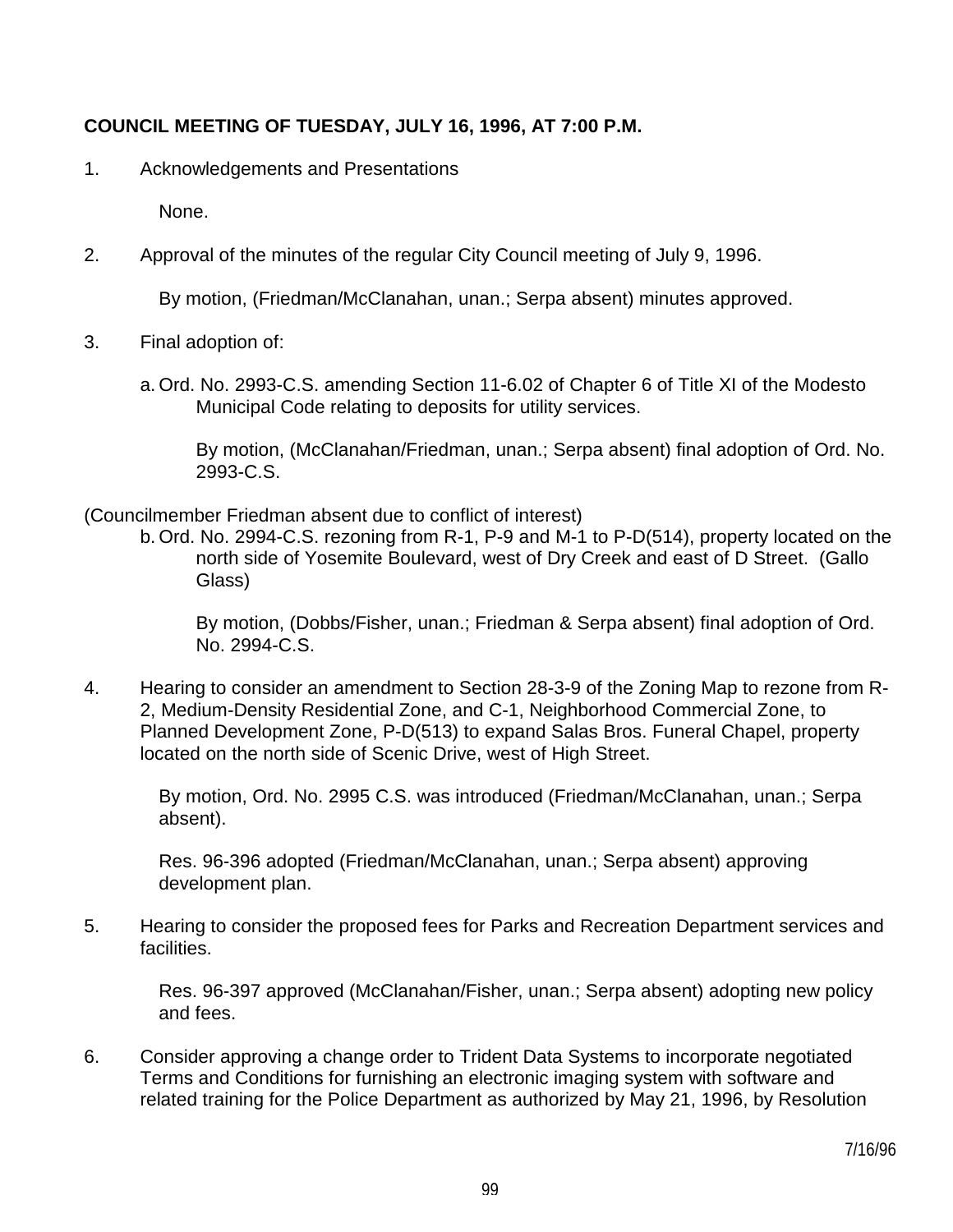No. 96-276.

 Res. 96-398 adopted (Friedman/McClanahan, unan.; Serpa absent) authorizing change order.

7. Consider rejecting all bids received for furnishing one reader/printer and discontinuing further call for bids.

 Res. 96-399 adopted (Friedman/McClanahan, unan.; Serpa absent) rejecting bids and discontinuing further call for bids.

8. Consider the appointment of a person to fill the vacancy on the Council

 Res. 96-400 adopted (Friedman/Fisher, majority; McClanahan, no) appointing David Cogdill, former Councilmember, to fill the vacancy created by the death of Councilmember Gerald McKinsey, until the next municipal election held in November 1997.

9. Consider authorizing the City Manager to sign and submit to Stanislaus Area Association of Governments (SAAG) the Congestion Management Plan (CMP) Annual Self-Certification Checklist for 1995-96.

 Res. 96-401 adopted (Friedman/McClanahan, unan.; Serpa absent) authorizing signing and submittal of Annual Self-Certification Checklist.

10. Consider accepting a Grant Offer for Federal funds in the amount of \$383,697 to complete the Airport's Fiscal Year 1996-97 Capital Improvement projects, and authorize the City Manager to sign the Grant Offer and any future amendment to increase the level of Federal funds for the recommended projects.

 Res. 96-402 adopted (Friedman/McClanahan, unan.; Serpa absent) accepting Grant Offer and authorizing City Manager to sign future amendments to increase funds.

11. Consider amending the Position Classification Plan to amend the class specification for Equipment Crewleader.

 Res. 96-403 adopted (Friedman/McClanahan, unan.; Serpa absent) amending Position Classification Plan.

12. Oral Communications

 Miguel Donoso expressed desire to see the Councilmember election process changed to districts rather than at-large.

13. Written Communications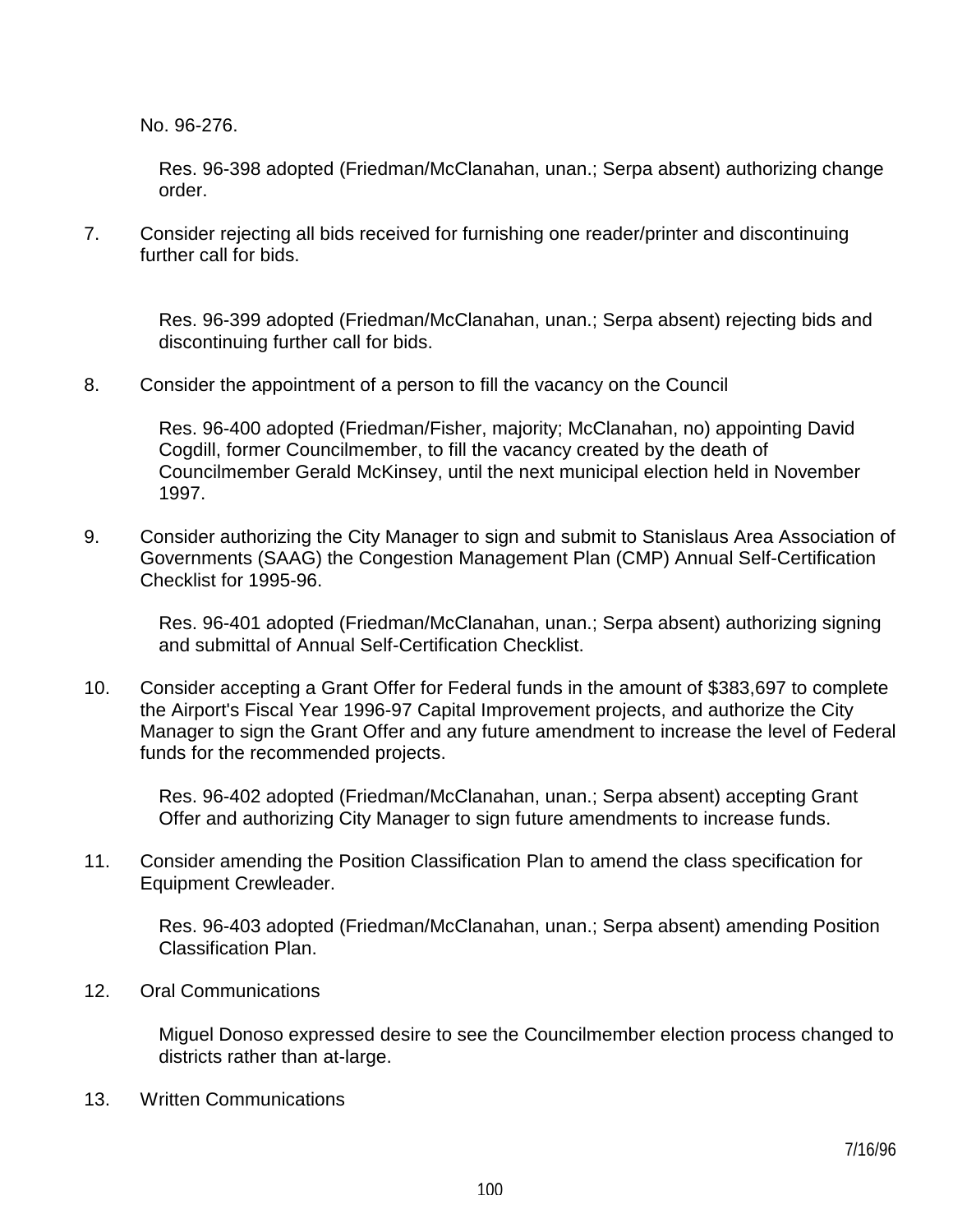Letter of resignation from the Community Qualities Forum from Peter R. Dutton.

 Res. 96-404 adopted (Friedman/McClanahan, unan.; Serpa absent) accepting resignation.

14. Matters Too Late For The Agenda

None.

15. This meeting will adjourn to the Mayor's Chambers to consider the following:

PUBLIC EMPLOYEE PERFORMANCE EVALUATION:

Title: City Manager

Meeting adjourned to closed session at 8:15 p.m. Mayor Lang returned at 8:50 p.m. and reported that no action was taken.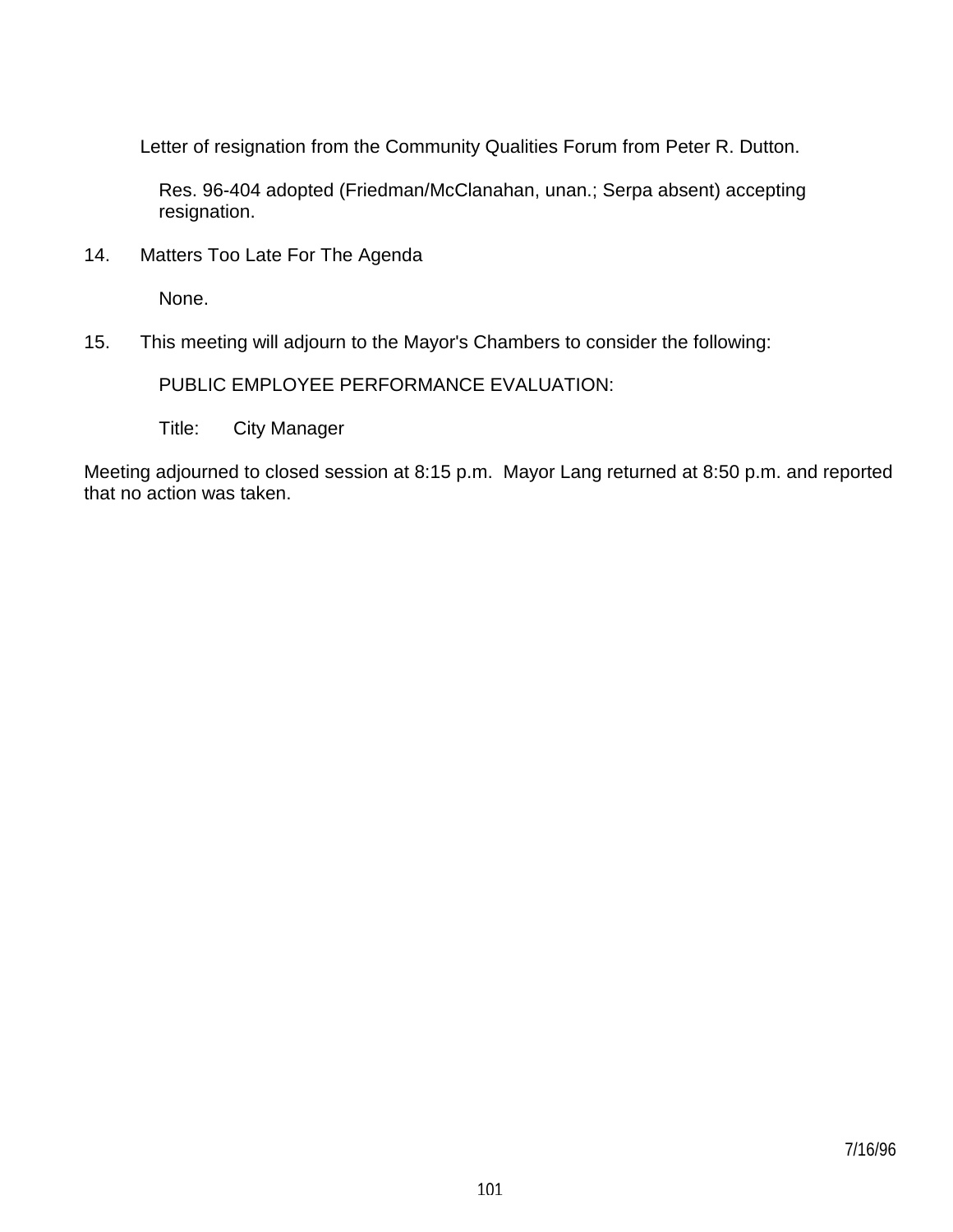# **COUNCIL MEETING OF TUESDAY, JULY 23, 1996, AT 4:00 P.M.**

1. Acknowledgements and Presentations

None.

2. Approval of the minutes of the special and regular City Council meetings of July 16, 1996.

By motion, (Friedman/Serpa, unan.) minutes approved.

3. Final adoption of Ord. No. 2995-C.S. rezoning from R-2, and C-1 to P-D(513) property located on the north side of Scenic Drive, west of High Street and east of Kimble Street.

Final adoption of Ord. No. 2995-C.S. (Friedman/Serpa, unan.)

4. Consider awarding contract for the Tully Road overlay from Ninth Street to Leonard Avenue project to Teichert Construction for \$355,355.14, and consider amending the budget to fully fund the project.

Res. 96-405 adopted (Dobbs/McClanahan, unan.) awarding contract.

Res. 96-406 adopted (Dobbs/McClanahan, unan.) amending budget.

5. Consider awarding contract for the Airport District improvements project - Thrasher, Benson and Larkin Avenues to Donald L. Oberg General Engineering Construction for \$390,917.85

Res. 96-407 adopted (Friedman/Serpa, unan.) awarding contract.

6. Consider awarding contract for the Yosemite storm drain line project to Rolfe Construction Company for \$105,760.

Res. 96-408 adopted (Friedman/Serpa, unan.) awarding contract.

7. Consider awarding contract for the Airport Way overlay and passenger terminal parking lot project to Teichert Construction for \$231,231.

Res. 96-409 adopted (Friedman/Serpa, unan.) awarding contract.

8. Consider awarding contract for the "H" Street sewer replacement project - 1st Street to 5th Street to Rolfe Construction Company.

Res. 96-410 adopted (Friedman/Serpa, unan.) awarding contract.

9. Consider awarding contract for the Airport pavement rehabilitation project to Valley Slurry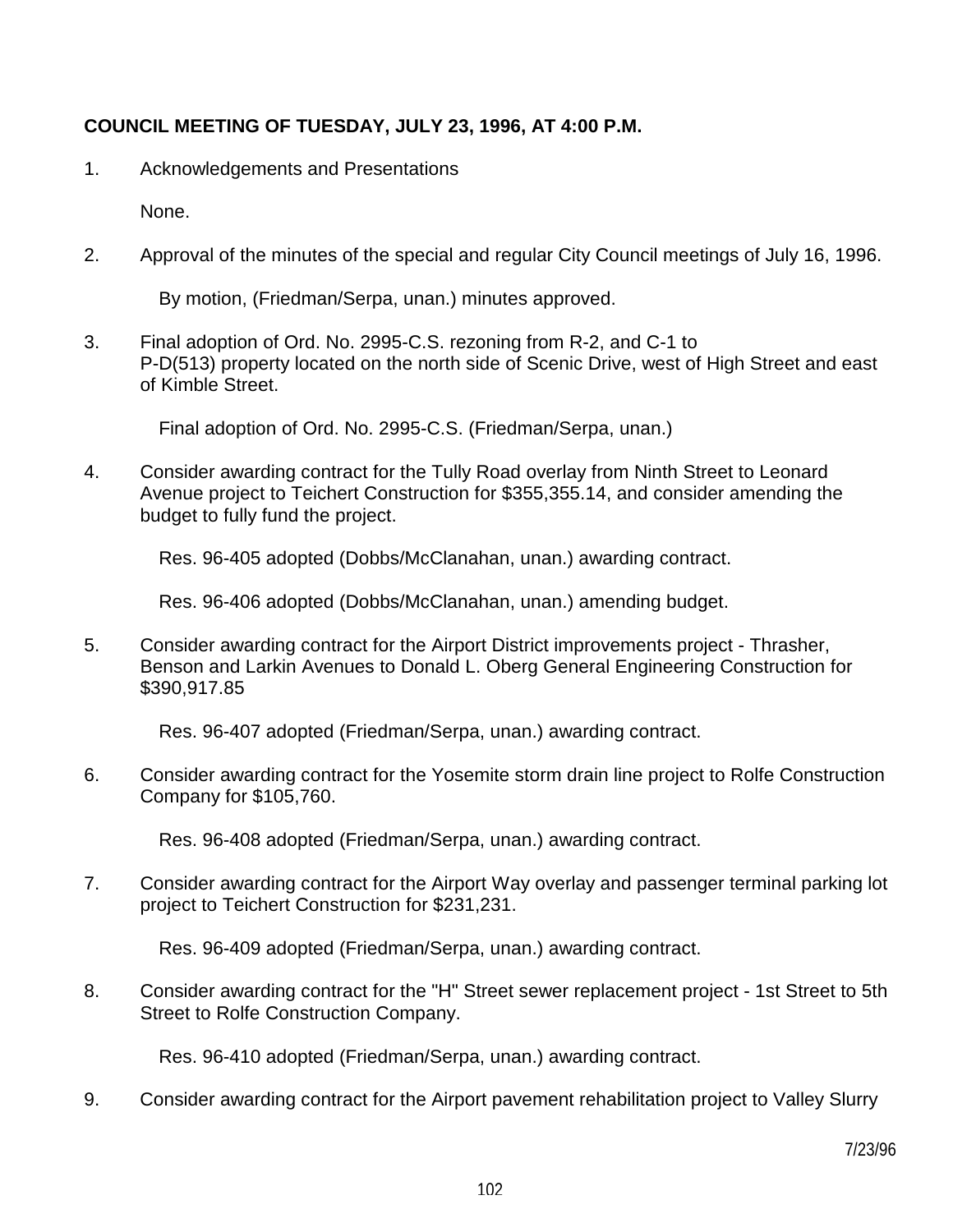Seal Company.

Res. 96-411 adopted (Friedman/Serpa, unan.) awarding contract.

10. Consider declaring GEO Plastics low bidder and authorize the purchase of oil recycling containers for a total cost of \$38,399.79.

 Res. 96-412 adopted (McClanahan/Serpa, unan.) awarding bid and authorizing purchase.

11. Consider accepting the Orchard Neighborhood Park, Phase I project as complete and authorize City Clerk to file a Notice of Completion. (Original contract \$434,111.30)

Res. 96-413 adopted (Friedman/Serpa, unan.) accepting project as complete.

12. Consider supporting the coast-to-coast community crime prevention event, "National Night Out 1996" on Tuesday, August 6, 1996.

 Res. 96-414 adopted (Serpa/McClanahan, unan.) proclaiming Tuesday, August 6, 1996 as "National Night Out".

13. Consider adopting the Action Plan to Address Impediments to Fair Housing Choice.

Res. 96-415 adopted (Friedman/Serpa, unan.) adopting the Action Plan.

14. Consider authorizing the use of budgeted direct loan appropriations in Community Development Block Grant Funds (CDBG) to bid on and (if the bid is accepted) acquire foreclosed property on which a City CDBG loan is outstanding.

Res. 96-416 adopted (Friedman/Serpa, unan.) authorizing advancing funds.

15. Consider approving amendment to agreement with Hein Hettinga and Amos DeGroot, and consider rejecting proposals received for the lease of the Hailwood Ranch, a part of the City's wastewater treatment and disposal system.

Res. 96-417 adopted (Fisher/Friedman, unan.) approving amendment to agreement.

Res. 96-418 adopted (Fisher/Friedman, unan.) rejecting proposals.

16. Consider authorizing the transfer of City property to a retired City employee, Police Detective Fred Vaughn.

Res. 96-419 adopted (Friedman/Serpa, unan.) authorizing transfer.

17. Quarterly Treasurers' Report - June 1996.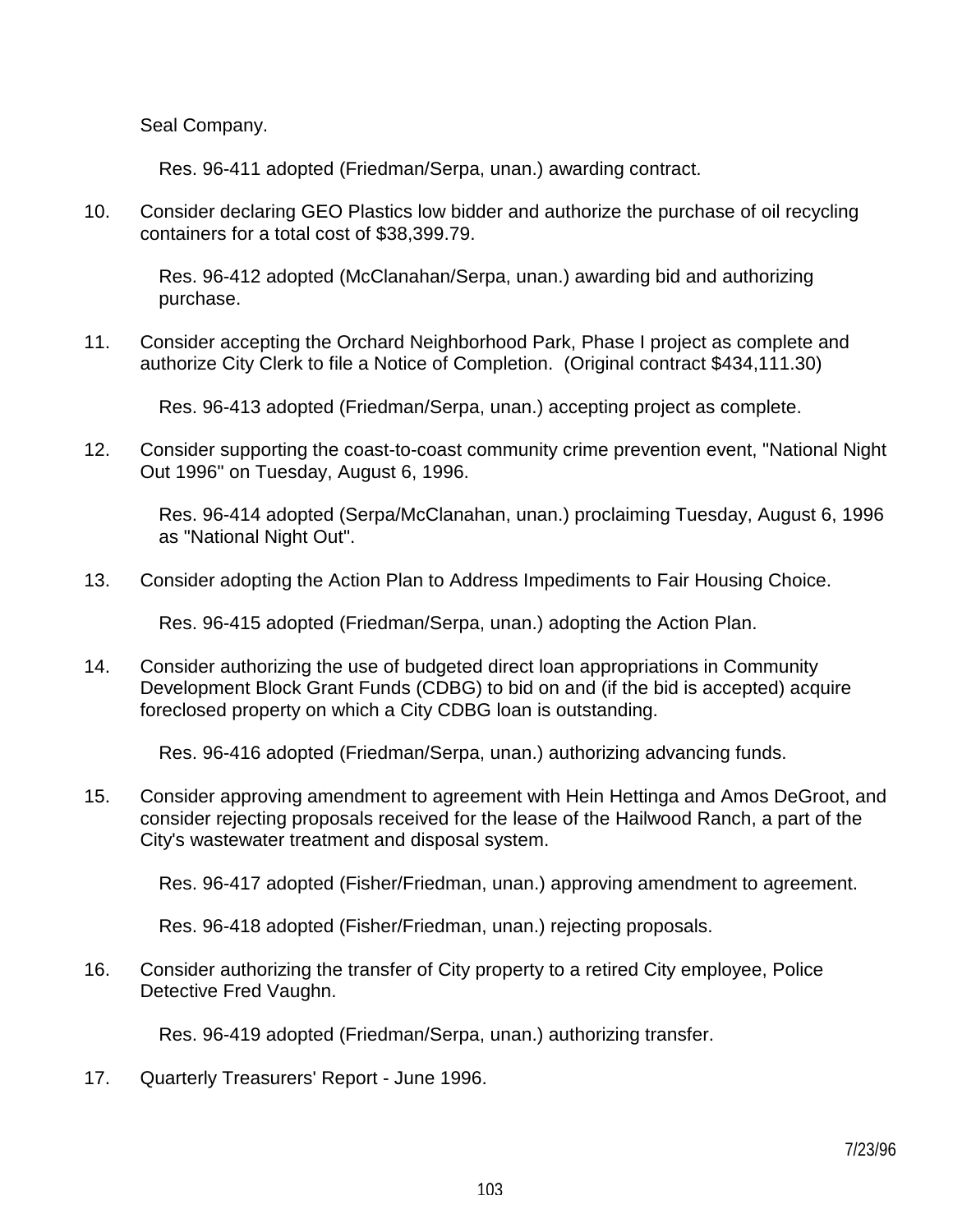By motion (Friedman/Serpa, unan.), acknowledged receipt of report.

18. Consider approving an agreement with Roger Fry, Civil Engineer, of Camp Dresser & McKee, Inc. to provide environmental engineering services and environmental "audit" in connection with two parcels of land bounded by "B" Street, Tenth Street, and Morton Boulevard and Ninth Street, authorizing the City Attorney to execute the agreement and other similar contracts in amounts under \$20,000 for the same purposes, on behalf of the City.

 Res. 96-420 adopted (Friedman/Serpa, unan.) authorizing execution of agreement and other similar agreements for the same purposes on behalf of the City of Modesto.

19. Consider amending the 1996-97 Capital Improvement Budget in the amount of \$210,000 to appropriate funds for the purchase of well site and installation of pump station in Hickman and for the purchase of equipment to increase the capacity of the electrodialysis filter at Well 295 in Grayson.

Res. 96-421 adopted (Friedman/Serpa, unan.) amending budget.

20. Consider introduction of an ordinance amending Section 8-3.102 of the Municipal Code to authorize City Manager to enter into agreements to spend up to \$3 million to improve stadium facilities at John Thurman Field without going through the public bidding process.

Ord. 2996-C.S. introduced (Friedman/Lang, majority; McClanahan, no)

21. Oral Communications

Carmen Sabatino addressed Item 20.

Tom Maher addressed Item 20.

22. Written Communications

 Letter from Nancy Young, Downtown Improvement District, Bob Hurst, Downtown Merchants Association, and Connie Harris, Downtown Performing Arts Group, on behalf of the Downtown Sampler Committee requesting an amendment to the Municipal Code to allow special events, such as the Samplers, to continue.

By motion (Friedman/Serpa, unan.), referred to staff.

23. Matters Too Late For The Agenda

None.

24. The meeting will adjourn to the Third Floor Conference Room for a Closed Session to consider the following: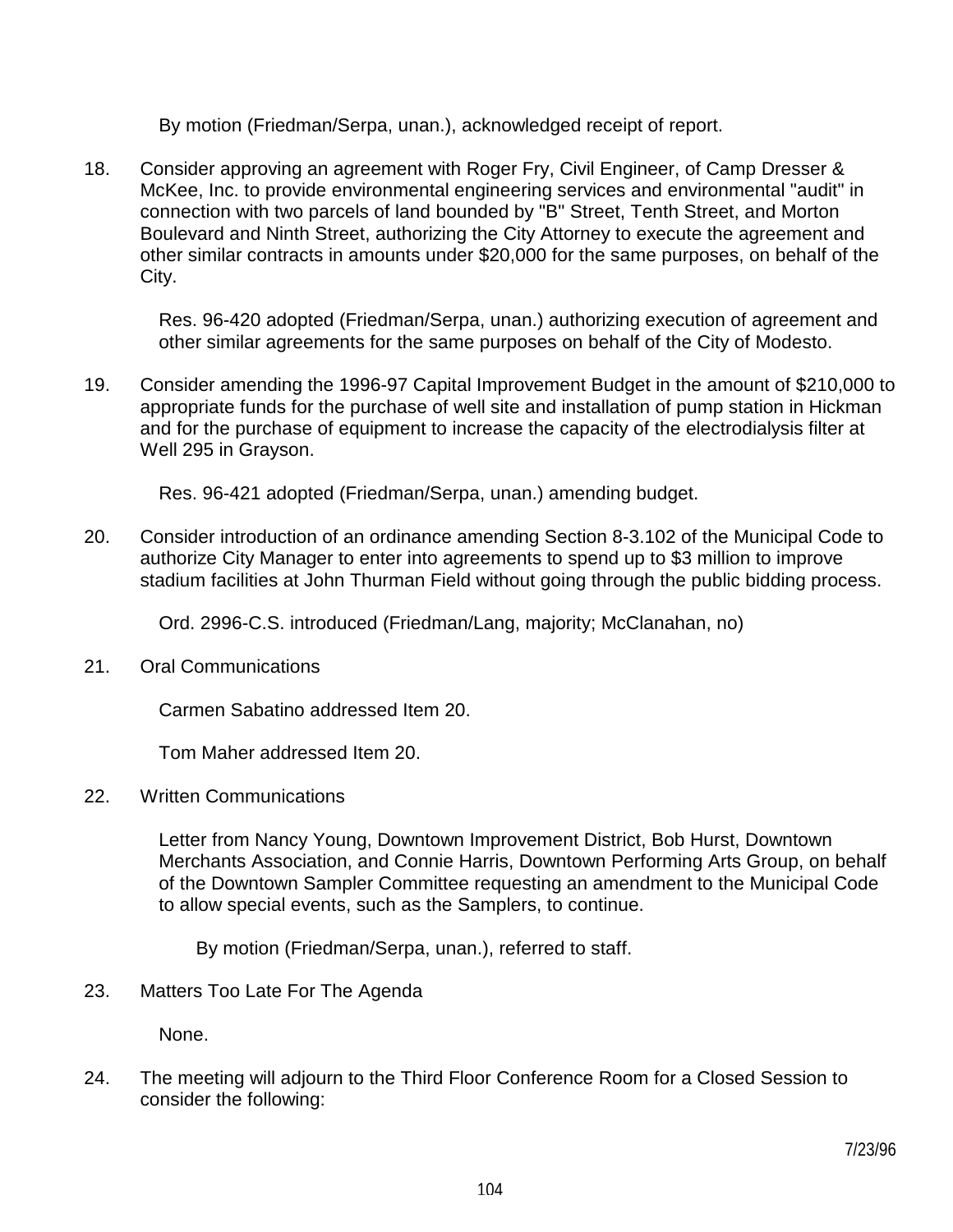CONFERENCE WITH LEGAL COUNSEL - EXISTING LITIGATION (Subdivision (a) of Section 54956.9) of the Government Code.

Name of Case: Gene Wilkinson, et al. v. City of Modesto, et al. - United States District Court, Eastern District of California, Case No. CV-F 94-6189 OWW DLB.

CONFERENCE WITH LABOR NEGOTIATOR

 Agency negotiator: Robin Renwick Employee organiztion: Modesto Police Officers Association

 Agency negotiator: Don Norris Employee organization: Modesto Firefighters Association

PUBLIC EMPLOYEE PERFORMANCE EVALUATION:

Title: City Manager

Meeting adjourned to Closed Session at 4:44 p.m. City Attorney returned at 7:45 p.m. and reported no action taken.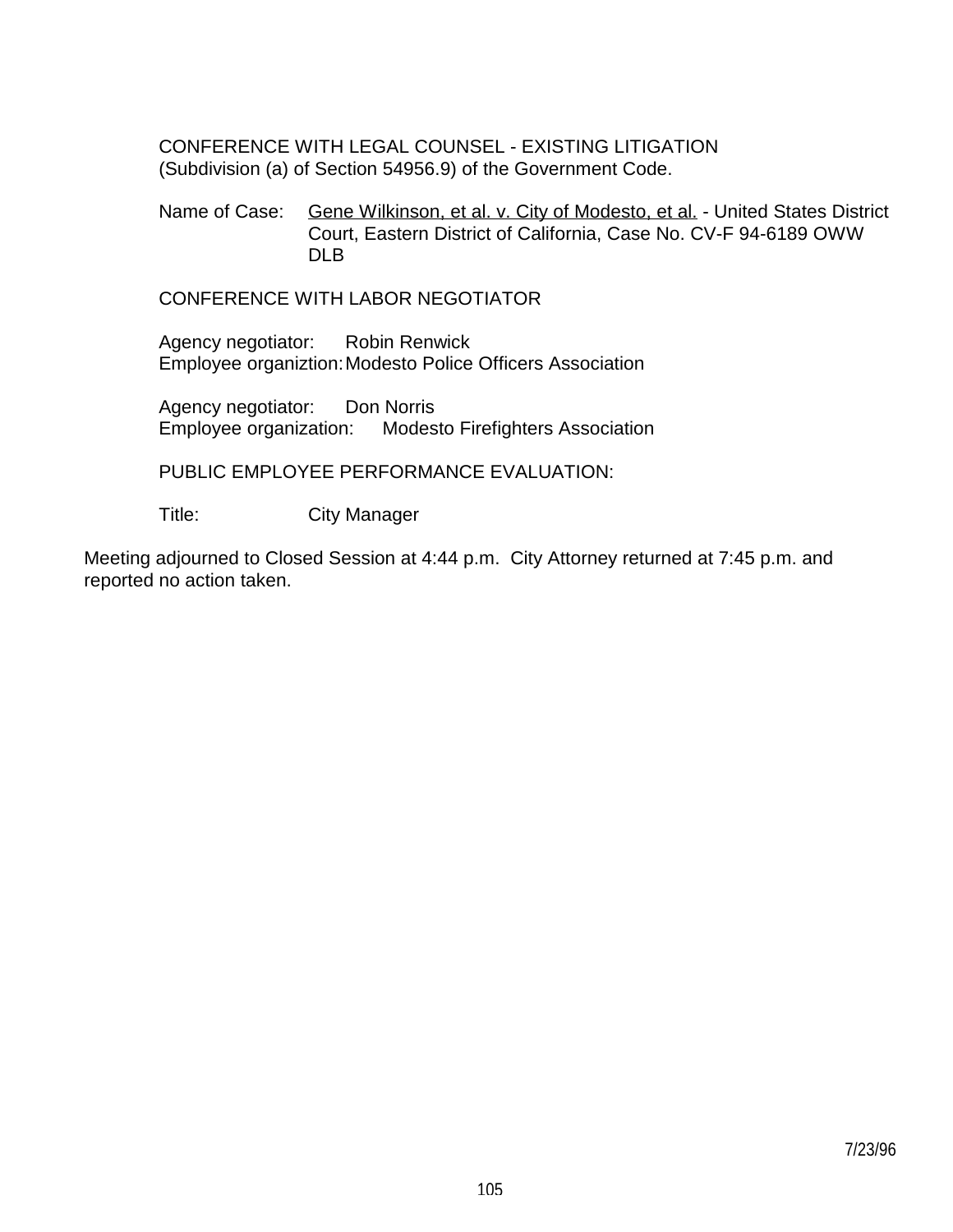# **COUNCIL MEETING OF TUESDAY, AUGUST 6, 1996, AT 7:00 P.M.**

1. Acknowledgements and Presentations

 Mayor Lang presented gifts to a representative of Modesto's Sister City, Khmelnitsky, Ukraine for their Mayor, Mikhail Checkman.

2. Approval of the minutes of the regular City Council meeting of July 23, 1996.

By motion, (McClanahan/Fisher, unan.) minutes approved.

3. Final adoption of Ord. No. 2996-C.S. amending the Modesto Municipal Code relating to contracting authority.

 By motion, final adoption of Ord. No. 2996-C.S. (Friedman/Fisher, majority; McClanahan, no).

4. Hearing to consider the application of Warren Lawson and Lowe Development, Inc. for approval of Precise Plan Area No. 25 of Village One Specific Plan and to establish Principal Underlying R-1 Zoning together with SP-O Overlay Zone on Precise Plan Area 25 located at the southeast corner of Floyd Avenue and Esta Avenue.

 Ord. No. 2997-C.S. introduced (Friedman/Cogdill, unan.) adopting Precise Plan for Area No. 25 of Village One Specific Plan.

 Res. 96-422 adopted (Friedman/Cogdill, unan.) certifying previous use of EIR for Village One.

 Ord. No. 2998-C.S. introduced (Friedman/Cogdill, unan.) granting R-1 Principal Underlying Zoning and SP-O Overlay Zone.

5. Consider awarding contract for the variable speed drives - influent/effluent pumps project to Ross F. Carroll, Inc. for \$265,700.

Res. 96-423 adopted (McClanahan/Fisher, unan.) awarding contract.

Item #6 removed from agenda.

- 6. Consider awarding contract for the co-compost site development project to Teichert Construction for \$798,205. (Resolution awarding contract to Teichert Construction needed. Total estimated cost: \$901,971.65 (contract \$798,205; const. admin. & cont. \$103,766.65) Funds are budgeted.)
- 7. Consider awarding contract for the dredging project at the Secondary Treatment Plant to Western Dredge, Inc. for \$521,873.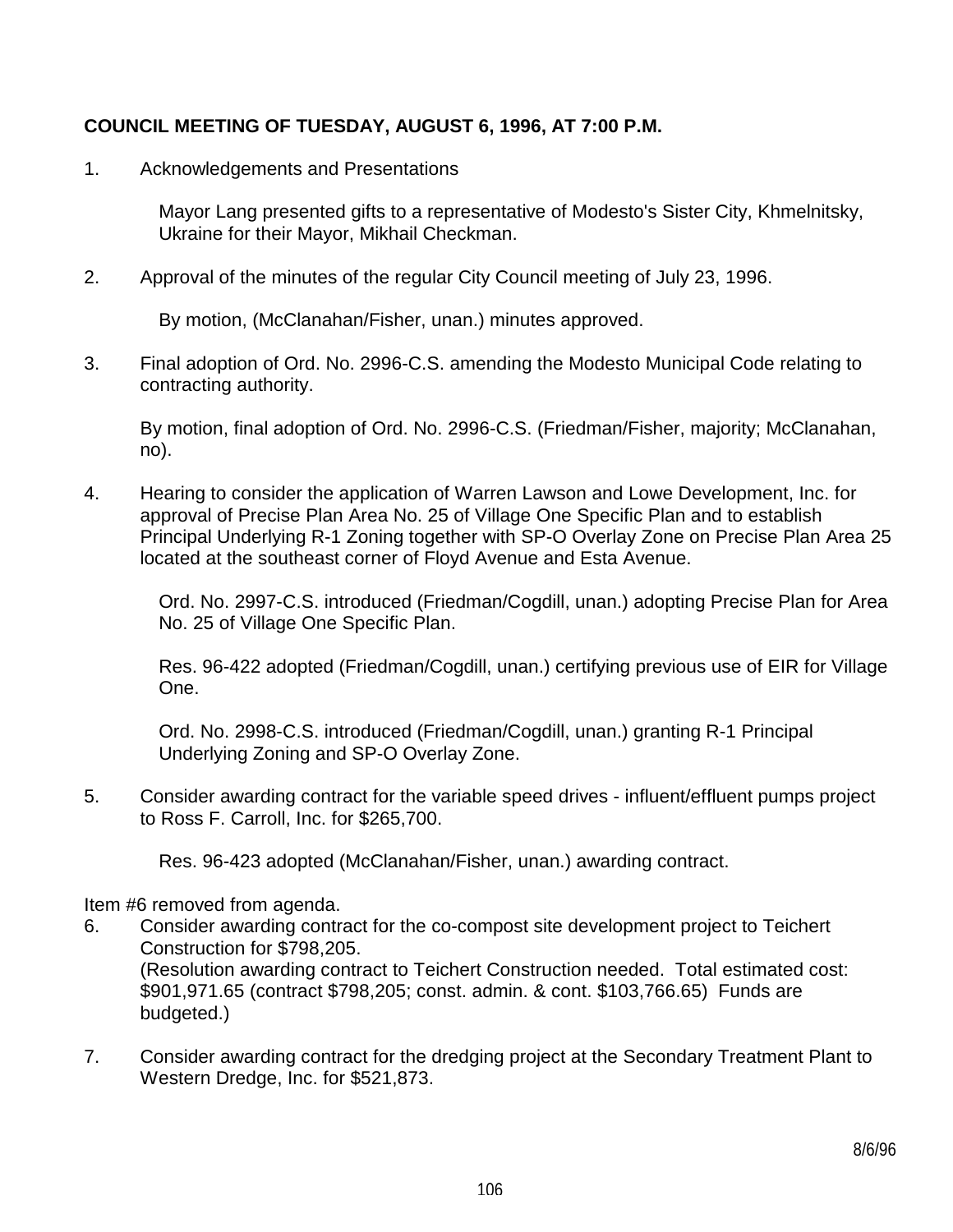Res. 96-424 adopted (McClanahan/Fisher, unan.) awarding contract.

8. Consider awarding contract for the Scenic Drive waterline project to Clyde Wheeler Pipeline, Inc. for \$149,469.70, and consider approving an appropriation transfer in the amount of \$47,842.17 to fully fund the project.

Res. 96-425 adopted (McClanahan/Fisher, unan.) awarding contract.

Res. 96-426 adopted (McClanahan/Fisher, unan.) approving appropriation transfer.

9. Consider awarding contract for the Prescott Road - road construction and drainage improvements project to Ross F. Carroll, Inc. for \$541,801.20, and consider amending the budget to fully fund the project.

Res. 96-427 adopted (McClanahan/Fisher, unan.) awarding contract.

Res. 96-428 amending (McClanahan/Fisher, unan.) budget.

10. Consider awarding contract for the rockwell replacement/addition project for 1996-97 to Ross F. Carroll, Inc. for \$356,330.05.

Res. 96-429 adopted (McClanahan/Fisher, unan.) awarding contract.

11. Consider awarding contract for the Chrysler 99 Park, Phase I project to Grover Landscaping, Inc. for \$310,250.38.

Res. 96-430 adopted (McClanahan/Fisher, unan.) awarding contract.

12. Consider accepting the contract of Howell Construction for the handicap restroom remodel project at Westside Park as complete and authorize the City Clerk to file the Notice of Completion. (Original contract: \$38,378)

 Res. 96-431 adopted (McClanahan/Fisher, unan.) accepting work as complete and authorizing City Clerk to file Notice of Completion.

13. Consider accepting the contract of Collins Electrical Company for the Kansas Avenue and 9th Street traffic improvement project as complete and authorize the City Clerk to file the Notice of Completion. (Original contract: \$41,998)

 Res. 96-432 adopted (McClanahan/Fisher, unan.) accepting work as complete and authorizing City Clerk to file Notice of Completion.

14. Consider accepting the contract of Collins Electrical Company for the Woodland Avenue lift station generator project as complete and authorize the City Clerk to file the Notice of Completion. (Original contract: \$92,090)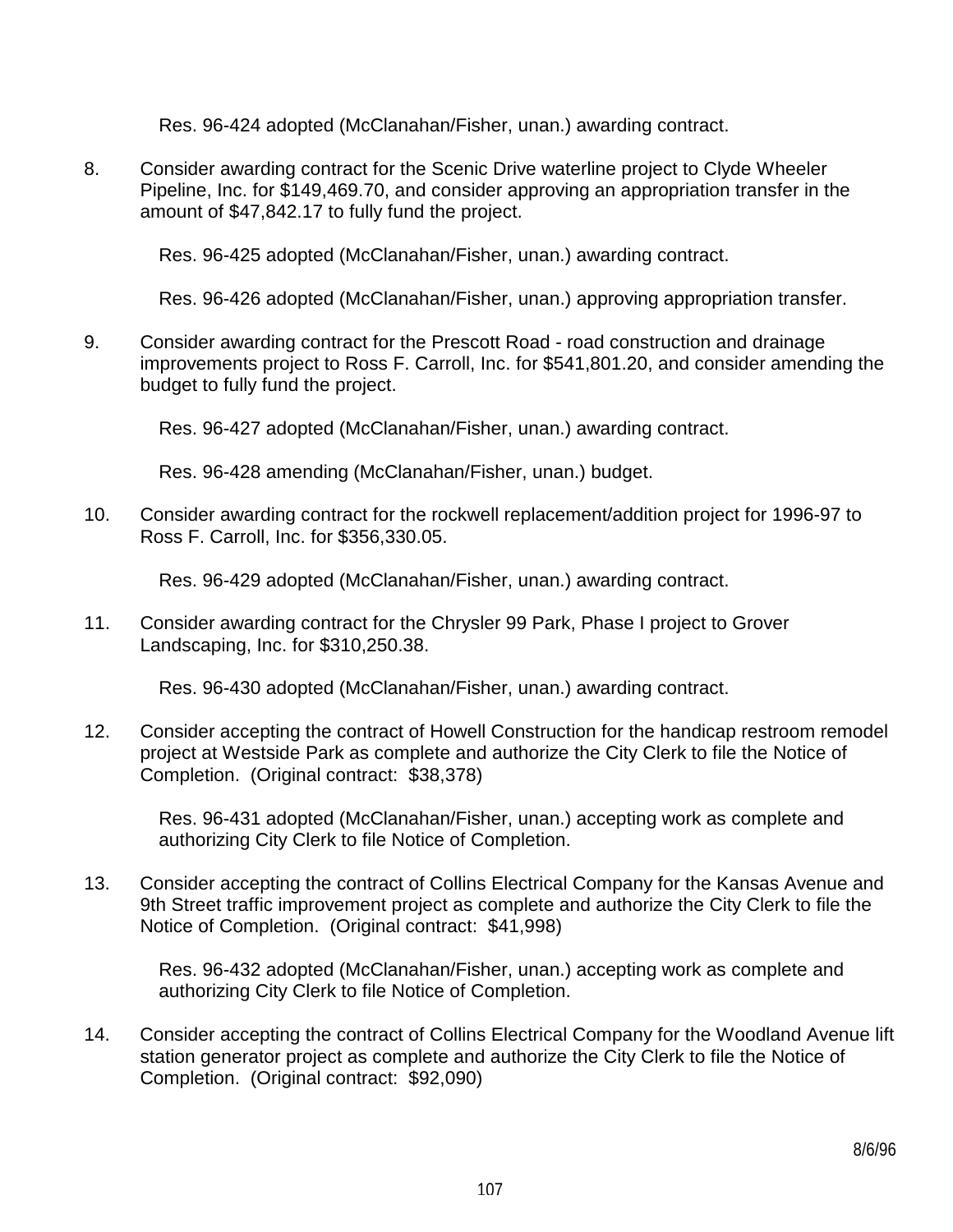Res. 96-433 adopted (McClanahan/Fisher, unan.) accepting work as complete and authorizing City Clerk to file Notice of Completion.

15. Consider accepting the contract of Kings Roofing for the McHenry Museum reroofing project as complete and authorize the City Clerk to file the Notice of Completion. (Original contract: \$80,900)

 Res. 96-434 adopted (McClanahan/Fisher, unan.) accepting work as complete and authorizing City Clerk to file Notice of Completion.

16. Consider declaring Hennings Brothers Drilling low bidder and authorize the purchase of water well construction and testing services for fiscal year 1996-97, with two one year extensions, for a total first year cost of \$180,000, and a three year total cost of \$540,000.

 Res. 96-435 adopted (Friedman/Fisher, unan., McClanahan excused) awarding contract and authorizing two one-year extensions.

17. Consider declaring Valley Electric and Wesco low bidders and authorize the purchase of dry cell battery requirements for fiscal year 1996-97, with two one year extensions, for a total first year cost of \$5,129, and a three year total cost of \$15,387.

 Res. 96-436 adopted (McClanahan/Fisher, unan.) awarding contract and authorizing two one-year extensions.

18. Consider declaring Quality Control Inspection, Inc. low bidder and authorize the purchase of construction material testing requirements for fiscal year 1996-97, with two one year extensions, for a total first year cost of \$20,550, and a three year total cost of \$61,650.

 Res. 96-437 adopted (McClanahan/Fisher, unan.) awarding contract and authorizing two one-year extensions.

19. Consider rejecting all bids received for rock, sand and gravel requirements and authorizing new call for bids.

 Res. 96-438 adopted (McClanahan/Fisher, unan.) rejecting bids and authorizing new bid call.

20. Consider rejecting all bids received for annual water well pump repair requirements and authorizing new call for bids.

 Res. 96-439 adopted (McClanahan/Fisher, unan.) rejecting bids and authorizing new bid call.

21. Consider rejecting all bids received for annual digester cleaning services and authorizing new call for bids.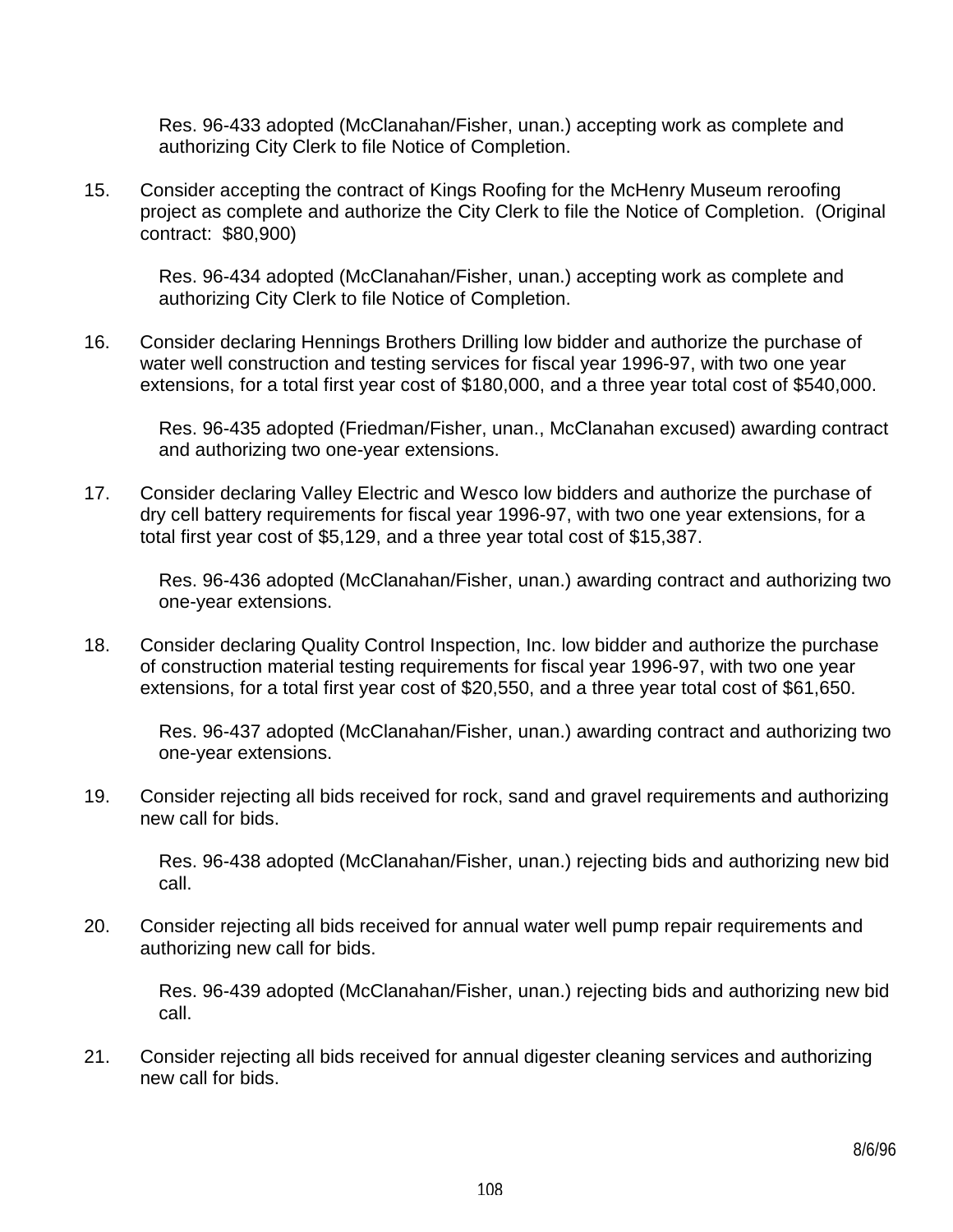Res. 96-440 adopted (McClanahan/Fisher, unan.) rejecting bids and authorizing new bid call.

22. Consider waiving formal bid procedures and authorizing the lease-purchase of two Pierce "Sabre" pumpers from Pierce Manufacturing through Golden State Fire Apparatus for \$507,553.04, authorizing the purchase from the City of Santa Cruz contract which was the result of a formal competitive bid; and authorizing the City Manager to sign a 10-year lease-purchase agreement; and amending the budget to appropriate a Capital Improvement Project and estimate offsetting lease payment proceeds revenue.

 Res. 96-441 adopted (McClanahan/Fisher, unan.) waiving formal bid procedures and authorizing purchase from the City of Santa Cruz contract.

 Res. 96-442 adopted (McClanahan/Fisher, unan.) authorizing City Manager to sign lease-purchase agreement.

Res. 96-443 adopted (McClanahan/Fisher, unan.) amending the budget.

23. Consider waiving formal bid procedures and authorizing the Purchasing Officer to negotiate the final price with the Gillig Corporation for three 40' buses and nine 35' buses.

 Res. 96-444 adopted (McClanahan/Fisher, unan.) waiving formal bid procedures and authorizing Purchasing Office to negotiate final price.

24. Consider designation of Councilmember to serve as Vice Mayor for the remainder of the term of Vice Mayor McKinsey, pursuant to Section 603 of the Charter of the City of Modesto, which states that if a vacancy shall occur during the term of a Vice Mayor, the Council shall designate the next eligible member of the Council to fill the remainder of the term. If members of the Council have the same amount of service, the order in which such members shall be designated as Vice Mayor shall be determined by lot.

Res. 96-445 adopted (Serpa/Friedman, unan.) designating Tim Fisher Vice Mayor.

25. Consider designation of Voting Delegate and Voting Alternate for the League of California Cities Annual Conference, October 13 through October 15, 1996, in Anaheim, California.

 By motion, (McClanahan/Fisher, unan.) designated Councilmember Stan Dobbs as Voting Delegate and Councilmember Kenni Friedman as Voting Alternate.

26. Consider selection of Recht/Hausrath Associates as the City's Affordable Housing Consultant and directing staff to negotiate the terms of an agreement for an Affordable Housing Study, and consider amending the budget.

 By motion, (Fisher/Friedman, unan.) rejected selection of Recht, Hausrath and Associates as Affordable Housing Consultant.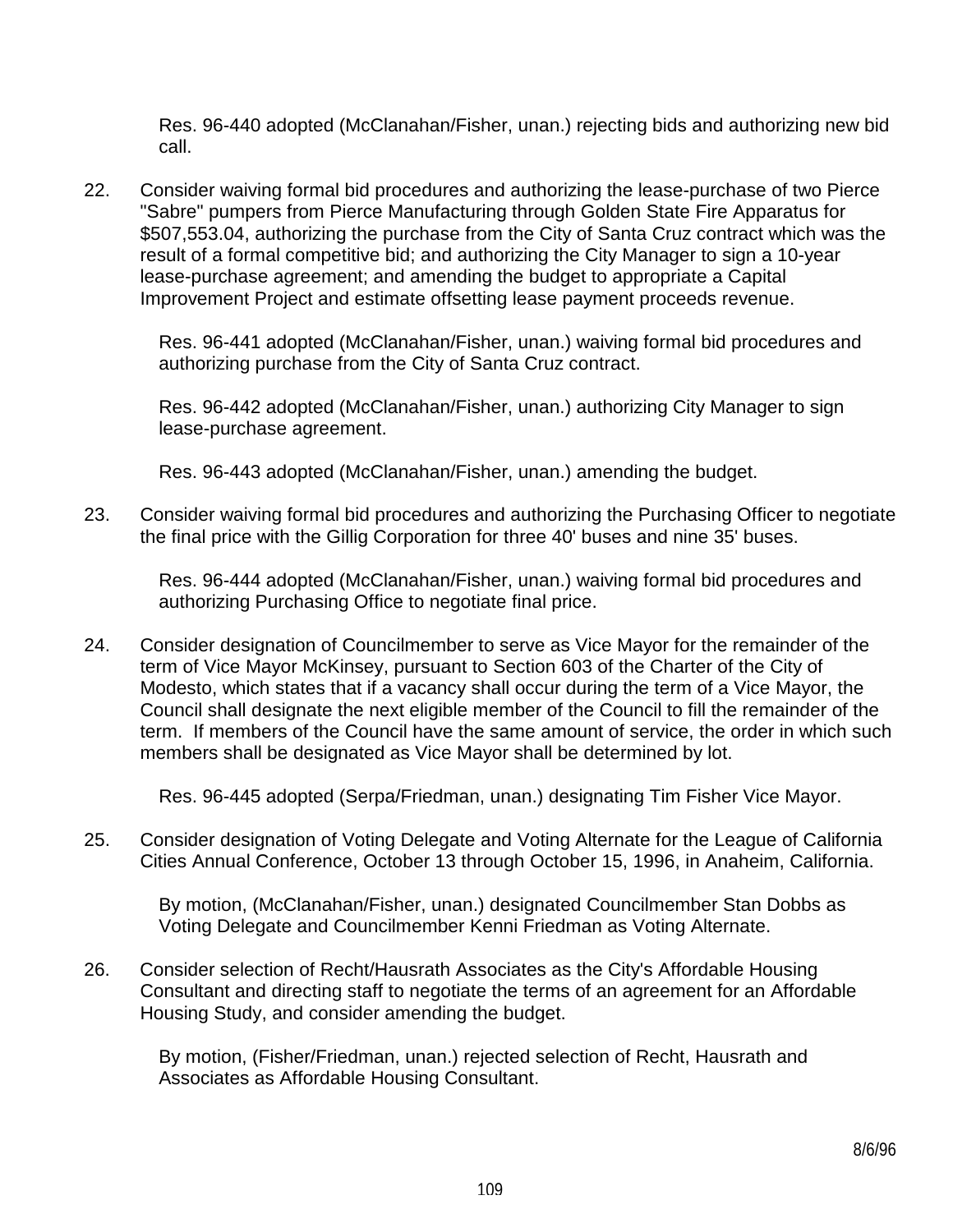Res. 96-446 adopted (McClanahan/Cogdill, majority; Fisher/Serpa, no) directing staff to research alternative funding sources for a trust fund and report back to Community Development & Housing Committee in 60 days; not consider the affordable housing fee for new homes; and prepare and process whatever amendments are required to the General Plan, any adopted Specific Plan, any approved Precise Plan, and any approved Development Agreements to eliminate the affordable housing fee.

27. Consider approving agreement with the Modesto City School District for the City of Modesto Wastewater Collection Division to operate and maintain the Johansen drainage basin.

Res. 96-447 adopted (McClanahan/Fisher, unan.) approving agreement.

28. Consider approving agreement with The Bank of Stockton for the rental of the office at 3121 Yosemite Boulevard, D-1, for the Southeast Area Substation.

Res. 96-448 adopted (Friedman/Dobbs, unan.) approving agreement.

29. Consider approving agreement with the California Highway Patrol, the District Attorney, the Stanislaus County Sheriff, the Stanislaus County Chief Probation Officer, and all other Chiefs of Police in Stanislaus County to form and participate in the Stanislaus County Auto Theft Task Force (SCATT).

Res. 96-449 adopted (McClanahan/Fisher, unan.) approving agreement.

30. Report of two loans approved under the Emergency Home Repair Program (EHRP) during June 1996.

By motion, (McClanahan/Fisher, unan.) acknowledging receipt of report.

31. Consider authorizing payment in the amount of \$2,125 to the Planning Center to pay for supplemental traffic analysis for the Pelandale-Snyder Specific Plan Environmental Impact Report, and consider amending the budget.

 Res. 96-450 adopted (McClanahan/Fisher, unan.) authorizing payment. Res. 96-451 adopted (same vote) amending budget.

- Item #32 removed from agenda; will be placed on August 27 agenda.
- 32. County referral of rezoning application of Dennis Wilson, Mid-Valley Engineering, for Walter Koenig to rezone from A-2-10 (General Agriculture) to P-D, Planned Development Zone, for a commercial project including two fast-food restaurants and a mini-mart on an 8.22-acre property at the southwest corner of McHenry Avenue and Kiernan Avenue. (Resolution recommending that the County deny the application without prejudice needed.)
- 33. Oral Communications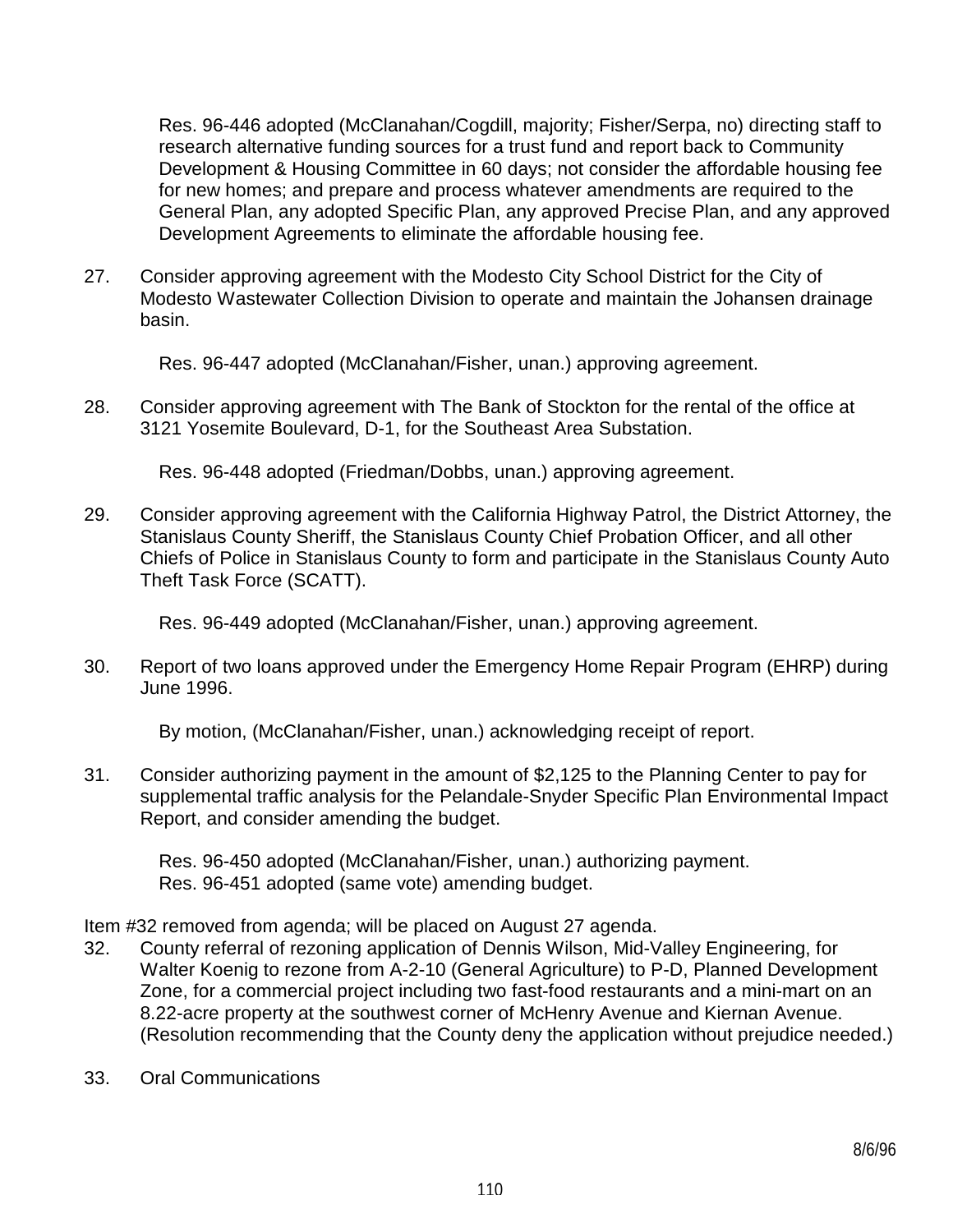Tom Maher requested meeting with City Attorney.

34. Matters Too Late For The Agenda

None.

35. The meeting will adjourn to the Mayor's Chambers for a Closed Session to consider the following:

CONFERENCE WITH LEGAL COUNSEL - ANTICIPATED LITIGATION

 Initiation of litigation pursuant to subdivision (c) of Section 54956.9 of the Government Code: Two cases.

Meeting was adjourned to Closed Session at 8:10 p.m. The City Attorney returned at 9:00 p.m. and reported no action taken.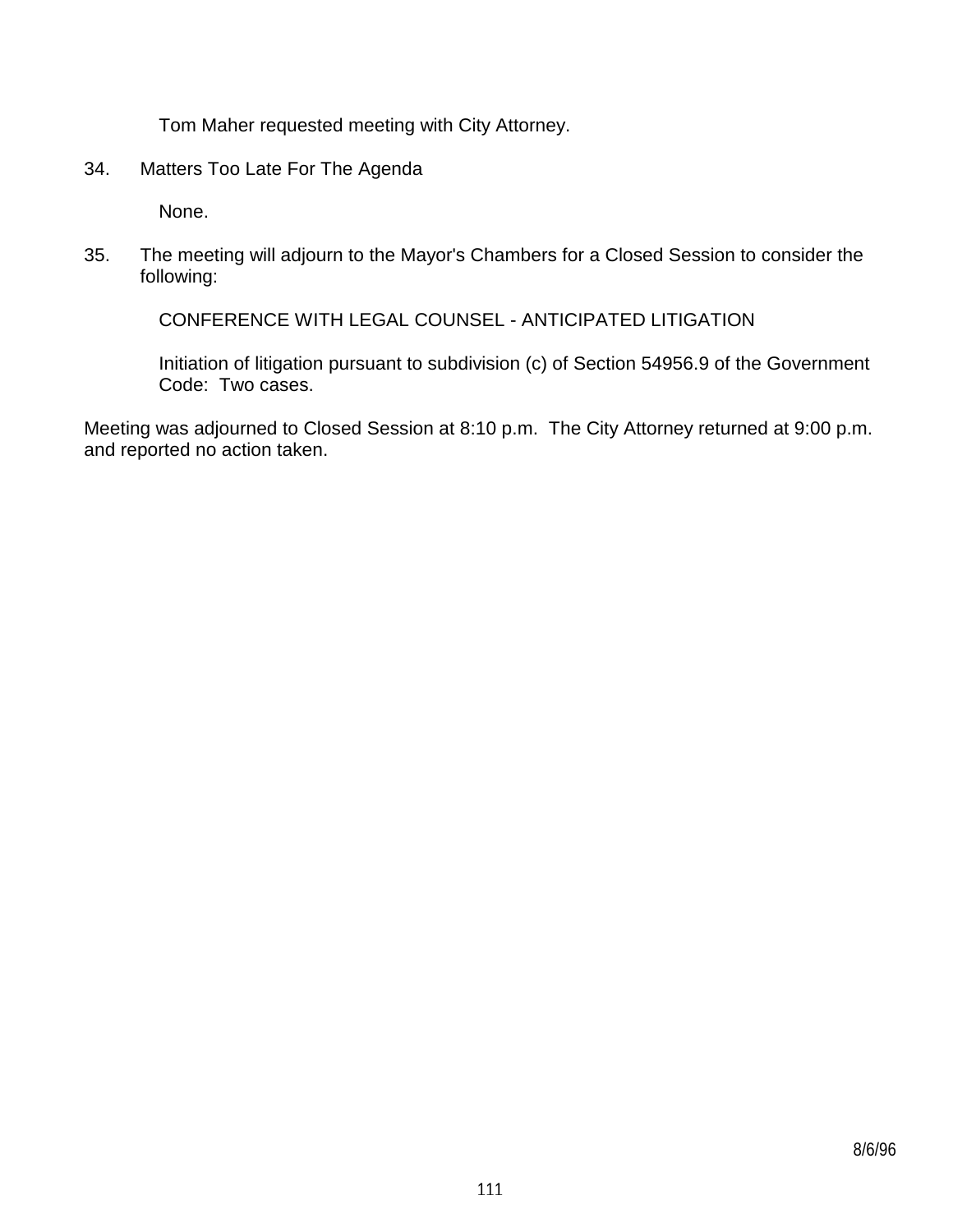## **COUNCIL MEETING OF TUESDAY, AUGUST 13, 1996, AT 4:00 P.M.**

1. Acknowledgements and Presentations

Presentation to Jason Scott for a life-saving act.

2. Approval of the minutes of the special and regular City Council meetings of August 6, 1996.

By motion, minutes approved.

- 3. Final adoption of:
	- a. Ord. No. 2997-C.S. adopting Precise Plan for Area No. 25 of Village One Specific Plan.
	- b. Ord. No. 2998-C.S. rezoning Village One property from SP-H to SP-O and R-1, as underlying zoning, property located at the southeast corner of Floyd Avenue and Esta Avenue.

By motion, (Friedman/Serpa, unan.) ordinances adopted.

4. Hearing to consider implementing Sunday service on Modesto Area Express (MAX), effective November 3, 1996.

By motion (Friedman/Fisher, unan.) implementation of Sunday service authorized.

Res. 96-452 (Friedman/Fisher, unan.) adopted amending budget.

(PW&T to handle)

5. Public hearing to consider Specific Plan Amendment No. 9 (SPA9) pertaining to standards for dwelling setbacks and three-car garages throughout the Village One Specific Plan.

Res. 96-453 (Fisher/McClanahan, unan.) adopted amending Village One Specific Plan.

6. Consider approving specifications and authorizing call for bids for furnishing the replacing of and/or repairing curbs, drive aprons, sidewalks and asphalt, as required.

Res. 96-454 (Friedman/Serpa, unan.) adopted authorizing bid call.

7. Consider awarding contract for the Co-Compost Site Development project to Teichert Construction for \$798,205.00

Res. 96-455 (Friedman/Serpa, unan.) adopted awarding contract.

8. Consider awarding contract for the Jennie Street and Fairview Avenue water and sewer improvements project to Rolfe Construction for \$148,894.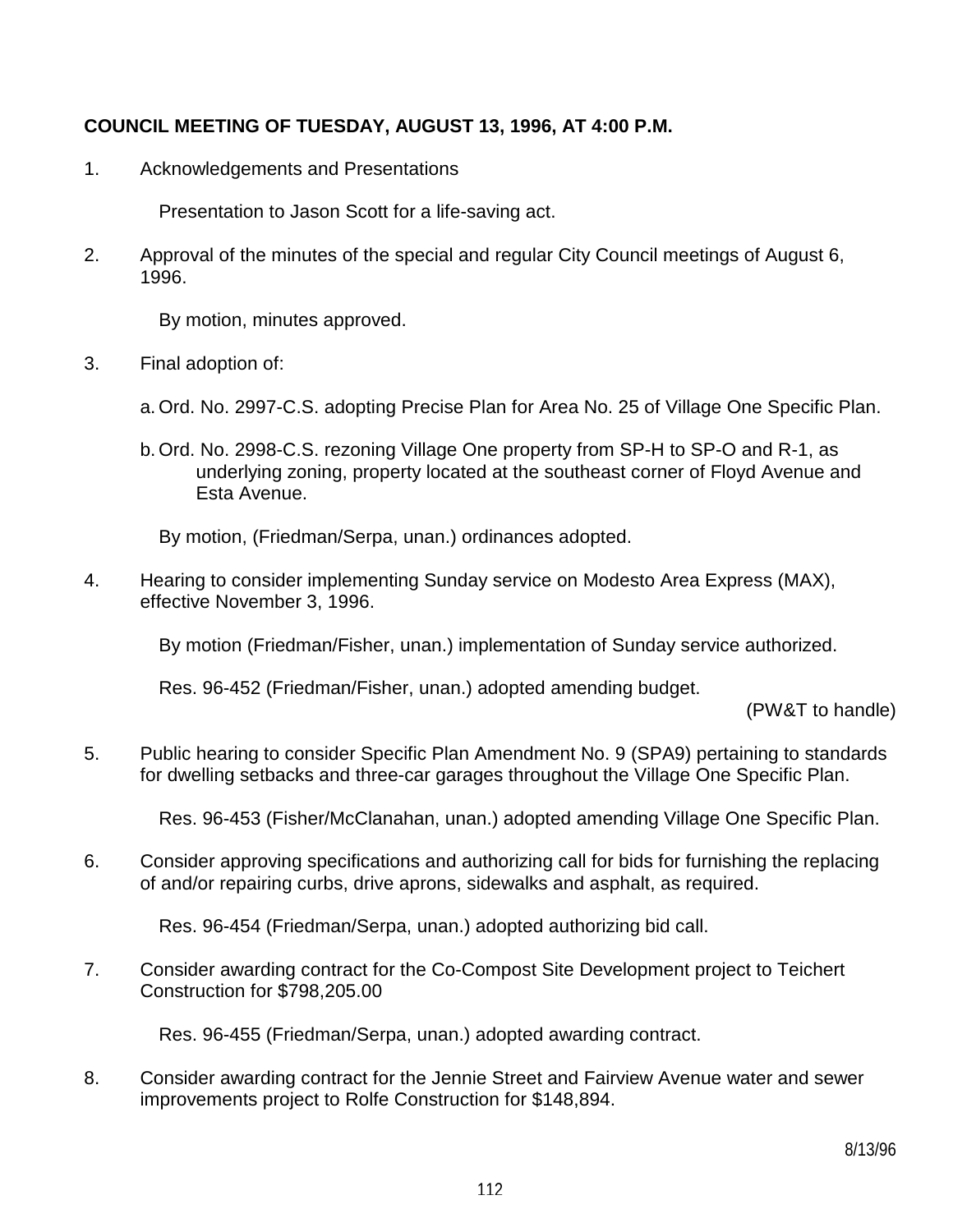Res. 96-456 (Friedman/Serpa, unan.) adopted awarding contract.

9. Consider awarding contract for the annual sewer rehabilitation, 1995-1996 project to Rolfe Construction for \$318,825.50

Res. 96-457 (Friedman/Serpa, unan.) adopted awarding contract.

10. Consider awarding contract for the L Street sewer reconstruction (sewer and storm drain) project to Rolfe Construction for \$220,330, and consider amending the budget to appropriate funds.

 Res. 96-458 (Friedman/Serpa, unan.) adopted awarding contract. Res. 96-459 (Friedman/Serpa, unan.) adopted amending budget.

11. Consider rejecting all bids received for furnishing flap gate check valves and authorizing new bid call.

 Res. 96-460 (Friedman/Serpa, unan.) adopted rejecting bids and authorizing new call for bids.

12. Consider waiving formal bid procedures and authorize the purchase of Security Services from Mid-Valley Investigation & Security Company, based on informal bids for one year for a total cost of \$55,218.96.

 Res. 96-461 (Friedman/Serpa, unan.) adopted rejecting bids and authorizing new call for bids.

13. Consider waiving formal bid procedures and authorizing the purchase of 140,000 pounds of recycled granular activated carbon (GAC) from the contract of the City of Fresno with Northwestern Carbon to be used at four well sites for a total cost of \$89,516.

 Res. 96-462 (Friedman/Serpa, unan.) adopted rejecting bids and authorizing new call for bids.

14. Consider addition of processing a Specific Plan for a portion of the Kiernan/Carver Comprehensive Planning District (CPD) to the Kiernan Business Park Comprehensive Planning District.

Councilmember Cogdill excused due to a conflict of interest.

By motion (Fisher/Friedman, unan., Cogdill absent) staff recommendations approved.

15. Consider directing staff to proceed with processing the Kiernan Business Park without a "Measure A" vote.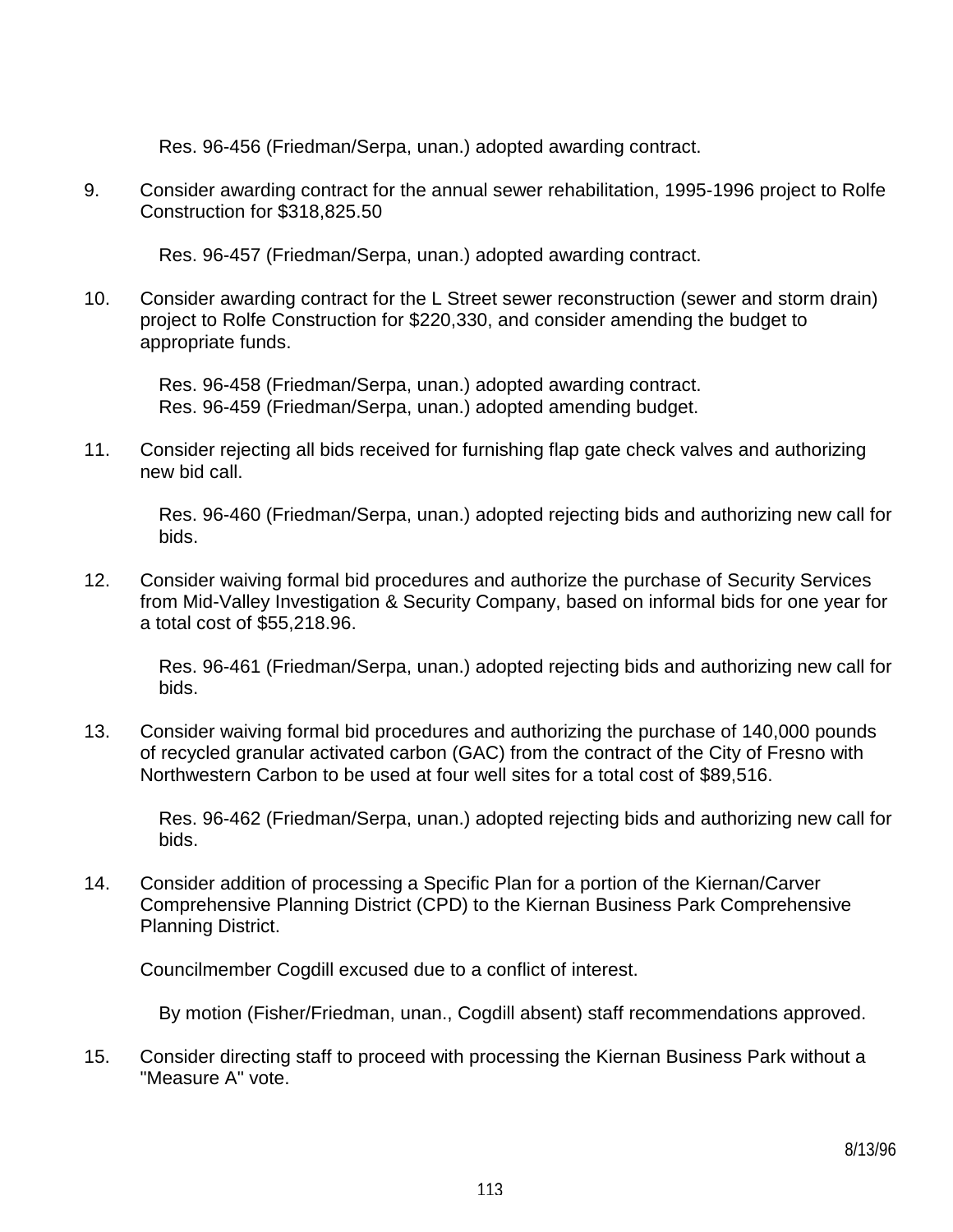Councilmember Cogdill excused due to a conflict of interest.

 By motion (Fisher/McClanahan, majority, Serpa no, Cogdill absent) staff directed to proceed.

16. Consider adoption of an amendment to the Village One Finance Plan, and consider directing staff to proceed with establishing funding mechanism.

 By motion (Fisher/Friedman, unan.) staff directed to proceed. Res. 96-463 (Fisher/Friedman, unan.) adopted approving amendment.

17. Consider authorizing the City Manager to execute a Utility Crossing License with Modesto & Empire Traction Company (M&ET) to allow a storm drain line to cross their right of way on Yosemite Boulevard.

Res. 96-464 (Friedman/Serpa, unan.) adopted authorizing City Manager to execute.

18. Consider authorizing pre-tax payroll deduction plan for PERS Service Credit purchases.

Res. 96-465 (Friedman/Serpa, unan.) adopted authorizing deduction plan.

19. Consider establishing procedures for employees promoted and/or hired into limited term positions for Biosolids Co-Compost Program

Res. 96-466 (Serpa/McClanahan, unan. ) adopted establishing procedures.

20. Report of Business and Development Activity in Modesto - January 1995 to July 1996.

By motion (Friedman/Serpa, unan.) receipt of report acknowledged.

21. Consider approving amendment and assignment of lease for a water transmission line across the Carpenter Road bridge with the State of California for the Del Este Water System acquisition.

Res. 96-467 (Friedman/Serpa, unan.) adopted approving amendment and assignment.

22. Consider approving two lease agreements with the United States of America, Federal Aviation Administration, for navigational facilities the FAA operates at the Modesto City-County Airport.

 Res. 96-468 (Friedman/Serpa, unan.) adopted approving agreement. Res. 96-469 (Friedman/Serpa, unan.) adopted approving agreement.

23. Consider approving agreement with Susan Fiscoe to provide golf professional services at the Municipal Golf Course, Dryden Park Driving Range, Dryden Park Golf Course, Creekside Driving Range and Creekside Golf Course.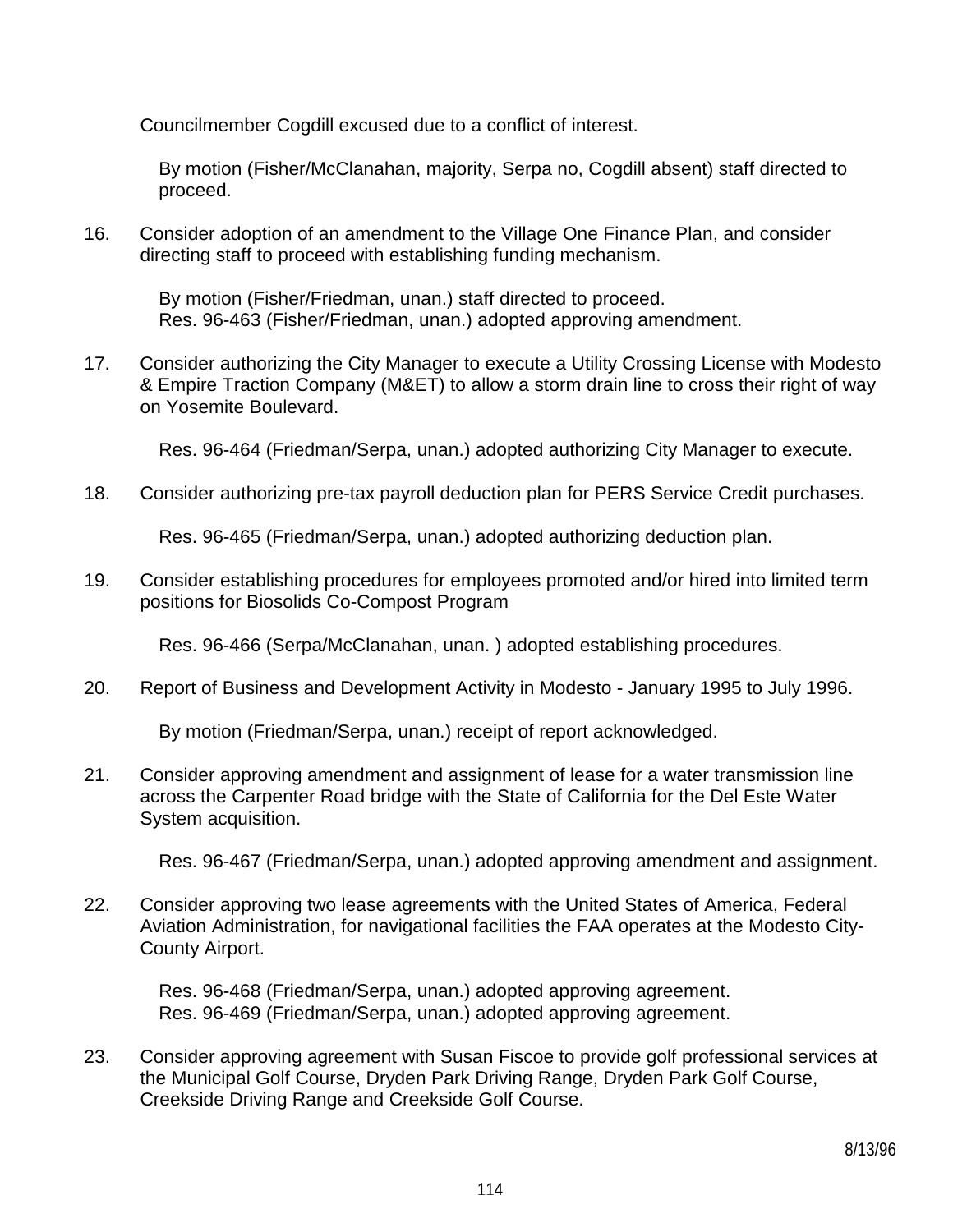Res. 96-470 (Friedman/Serpa, unan.) adopted approving agreement.

24. Consider approving agreement with Brothers Two, Inc. for food and beverage concession at Creekside Golf Course.

Res. 96-471 (Friedman/Serpa, unan.) adopted approving agreement.

25. Oral Communications

Bill Cameron spoke regarding trash collection and recycling.

26. Written Communications

 Letter from Frank Ruggieri on behalf of Joseph C. Wagner, requesting that the Council reconsider their decision of July 9, 1996, denying a variance to the Alcohol Beverage Control Standards to allow on-sale alcohol beverage license at Charlie's Spirits, 110 East Granger Avenue.

Request withdrawn by appellant.

27. Written Communications

 Letter from Sky Trek Aviation appealing the decision of the Deputy Director of Public Works and Transportation - Transportation Division, regarding their qualifications for the operation, maintenance and administration of the Airport.

Request withdrawn by appellant.

28. Matters Too Late For The Agenda

None

29. This meeting will adjourn to the Third Floor East Conference Room for a Closed Session to consider the following:

CONFERENCE WITH LEGAL COUNSEL - ANTICIPATED LITIGATION

 Initiation of litigation pursuant to subdivision (c) of Section 54956.9 of the Government Code: One case.

CONFERENCE WITH LABOR NEGOTIATOR

| Agency negotiator:     | <b>Robin Renwick</b>                       |
|------------------------|--------------------------------------------|
| Employee organization: | <b>Modesto Police Officers Association</b> |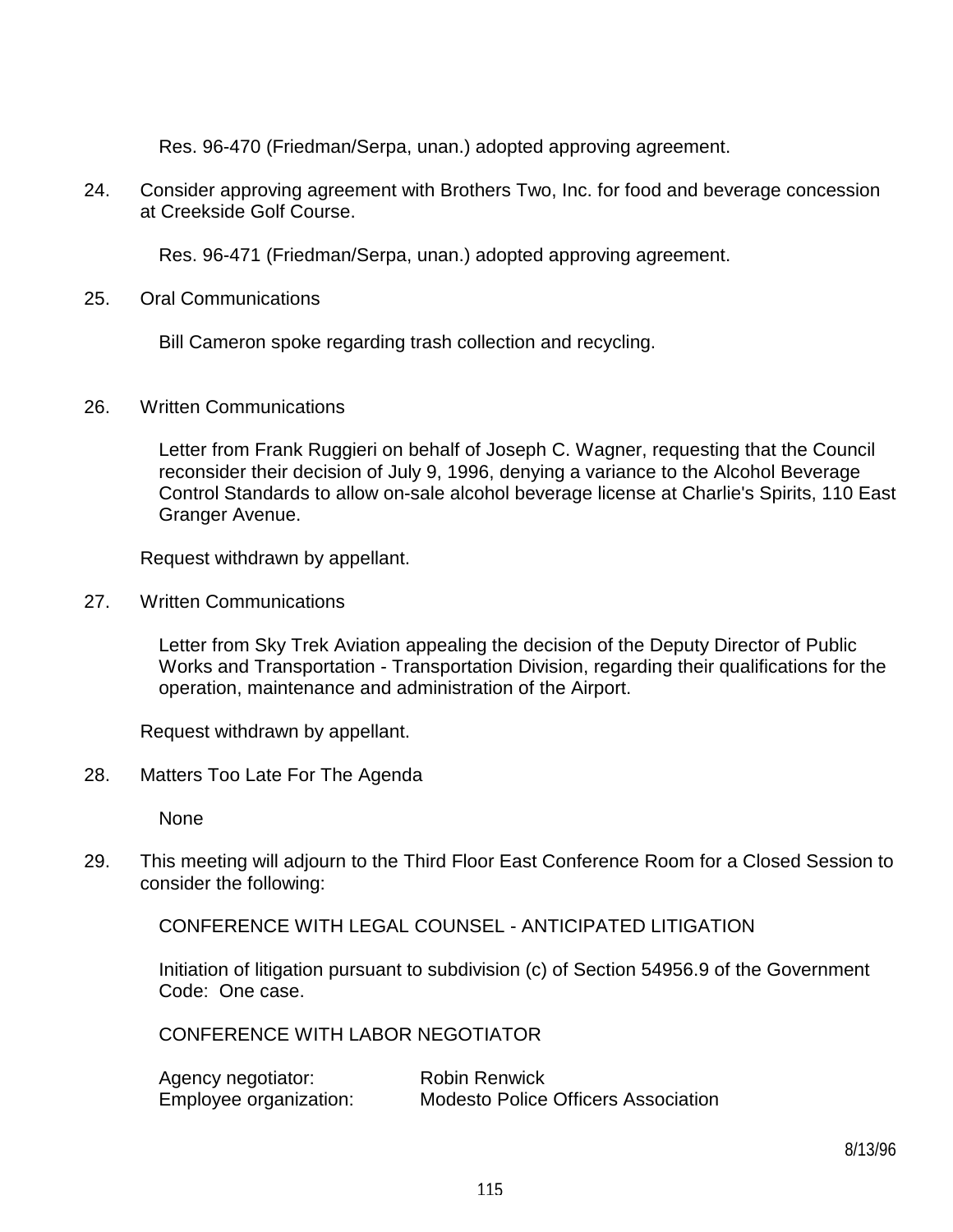| Agency negotiator:<br>Employee organization: | Don Norris<br><b>Modesto Firefighters Association</b>         |
|----------------------------------------------|---------------------------------------------------------------|
| Agency negotiator:<br>Employee organization: | <b>Robin Renwick</b><br>Modesto Police Management Association |

The meeting adjourned to closed session at 5:06 p.m. The City Attorney returned at 6:05 p.m. and reported that no action had been taken.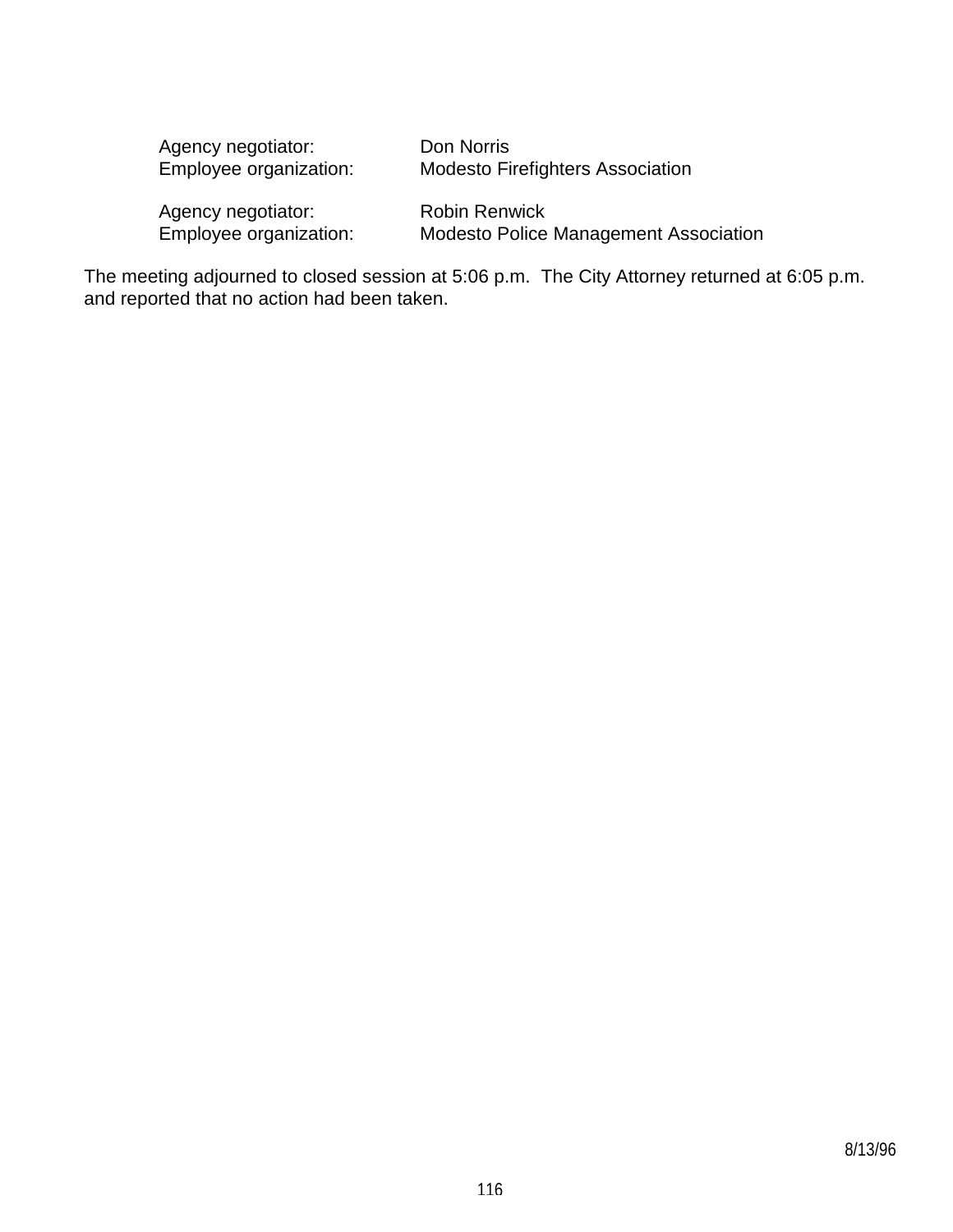## **AGENDA FOR COUNCIL MEETING OF TUESDAY, AUGUST 20, 1996, AT 7:00 P.M.**

- 1. Acknowledgements & Presentations
	- a. Presentation of a plaque to Ashly Saleen for a life saving act.

 Fire Chief Larry Hughes made a presentation to Ashley Saleen and a plaque was presented for her life saving skills.

 b. Presentations of graffiti rewards and recognition awards by William Seavy, Chair, Graffiti Reporting Rewards Committee.

William Seavy presented graffiti rewards to various recipients.

 c. Presentation of Certificate of Recognition to Circle AW for their donation of thirty-six 55 gallon drums of paint to the City for the graffiti abatement program.

Mayor Lang made a presentation to Circle AW in appreciation for their donation of paint.

2. Approval of the minutes of the regular City Council meeting of August 13, 1996.

By motion, (Friedman/Serpa, unan.) minutes approved.

3. Consider awarding contract for the Taxiway D (Phase II) project to Teichert Construction, and consider approving an appropriation transfer in the amount of \$46,623 to fully fund the project.

Res. 96-472 adopted (Friedman/Serpa, unan.) awarding contract.

Res. 96-473 adopted (Friedman/Serpa, unan.) approving appropriation transfer.

4. Consider awarding contract for the service yard bus hoist slab project to Ross F. Carroll, Inc., and consider approving an appropriation transfer in the amount of \$5,314 to fully fund the project.

Res. 96-474 adopted (Friedman/Serpa, unan.) awarding contract.

Res. 96-475 adopted (Friedman/Serpa, unan.) approving appropriation transfer.

5. Consider awarding contract for the Roosevelt tennis court lighting project to Bowden Electric, Inc.

Res. 96-476 adopted (Friedman/Serpa, unan.) awarding contract.

6. Consider awarding contract for the Yosemite Boulevard street lights - D Street to Las Flores project to Richard A. Heaps, Electrical Contractor, Inc., and consider amending the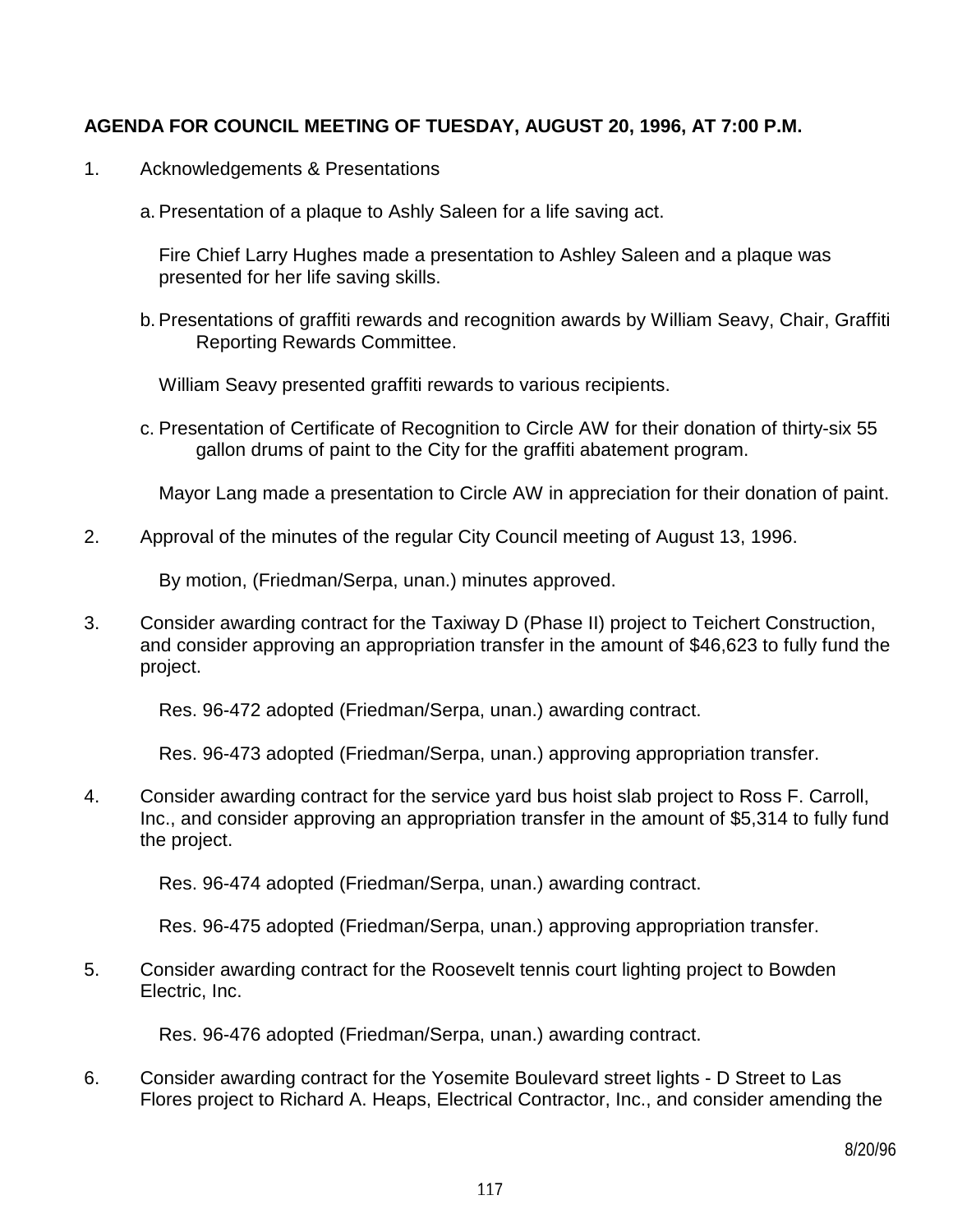budget.

Res. 96-477 adopted (Friedman/Serpa, unan.) awarding contract.

Res. 96-478 adopted (Friedman/Serpa, unan.) amending budget.

7. Consider rejecting all bids for furnishing business licensing software for the Customer Services Division of the Finance Department and authorizing a new call for bids.

 Res. 96-479 adopted (Friedman/Serpa, unan.) rejecting bids and authorizing new bid call.

8. Consider approving agreement with Convention and Visitors Bureau for promotion and marketing of Modesto for Fiscal Year 1996-97, based on 13.33% of Transient Occupancy Tax accrued for Fiscal Year 1996-97, and consider amending the budget to appropriate an additional \$6,761 to the Convention and Visitors Bureau.

Res. 96-480 adopted (Serpa/Friedman, unan.) approving agreement.

Res. 96-481 adopted (Serpa/Friedman, unan.) amending budget.

9. Consider adoption of the Public Transit Section's Disadvantaged Business Enterprise (DBE) Fiscal Year 1996-97 goal of 10% DBE participation in federally-funded transit contract awards.

 Res. 96-482 adopted (Friedman/Serpa, unan.) approving a goal of 10% DBE participation for FY 96-97.

10. Consider approving an agreement with the Yosemite Community College District (YCCD) for the purchase and installation of a bus shelter on College Avenue at the Modesto Junior College East Campus.

Res. 96-483 adopted (Friedman/Serpa, unan.) approving agreement.

11. Consider approving an agreement for services the operations and programs at the King-Kennedy Memorial Center with the King-Kennedy Memorial Center Board of Directors.

Res. 96-484 adopted (Friedman/Serpa, unan.) approving agreement.

12. Consider approving an amendment to agreement for engineering services for Briggsmore/Coffee improvements with Mid-Valley Engineering.

Res. 96-485 adopted (Friedman/Serpa, unan.) approving amendment to agreement.

13. Consider adoption of Mitigated Negative Declaration for the Amtrak Station Project.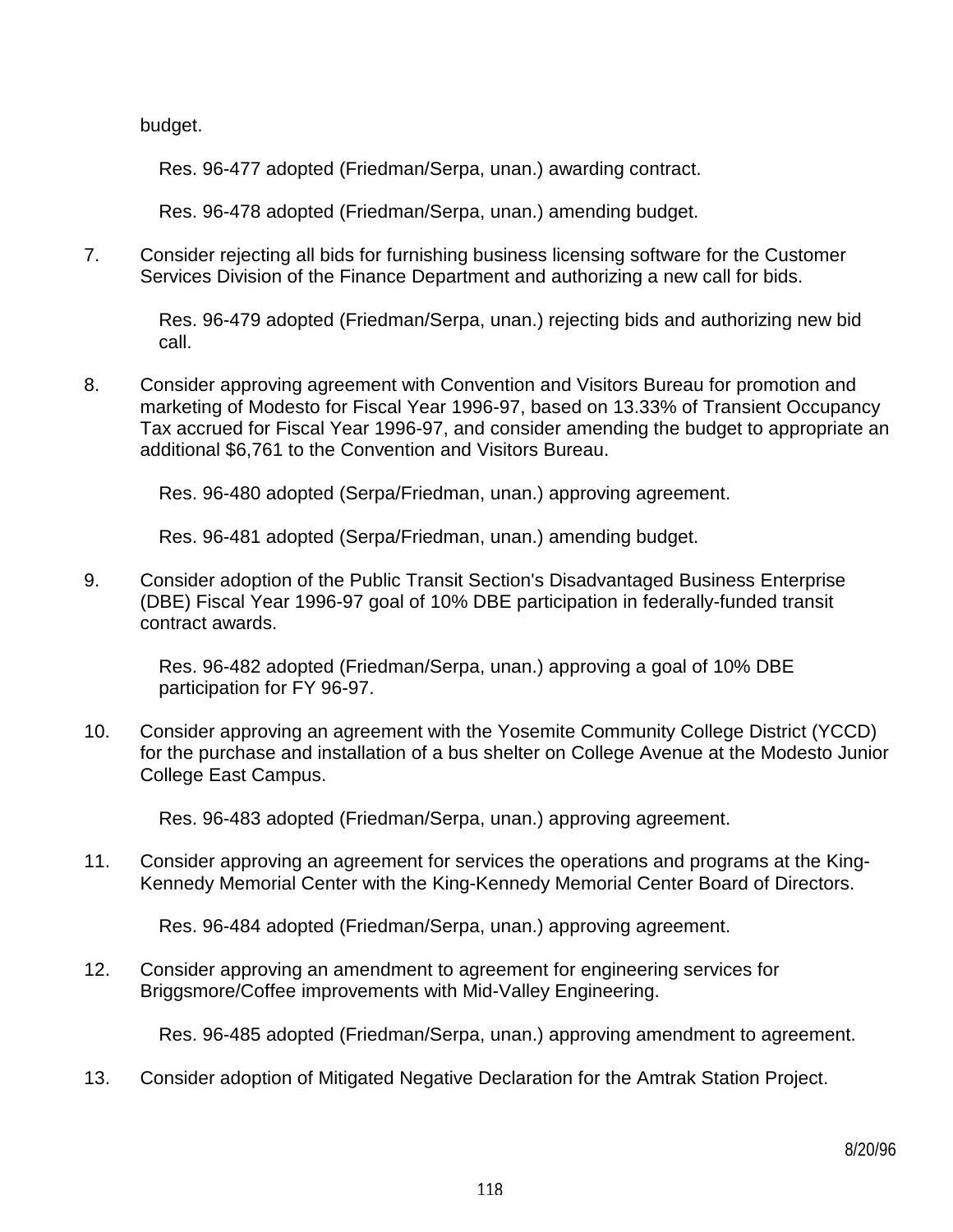Res. 96-486 adopted (Cogdill/Friedman, majority; McClanahan, no) certifying review of Initial Study, adopting Mitigated Negative Declaration, adopting Mitigation Program, and directing the Community Development Department Director to file a Notice of Determination and directing staff to proceed with the project.

14. Oral Communications

None

15. Written Communications

 Letter from Gwendolyn Abernathy, representing Amtrak Station Committee, concerning the proposed new site for the Amtrak Station.

16. Appointments

Board of Building Appeals

By motion, appointed Al Kaufman (Serpa/Friedman, unan.).

Board of Zoning Adjustments

By motion, appointed Andrew Mendlin (Serpa/Friedman, unan.).

Local Cable Programming Committee

By motion, appointed Mark Heinsinger (Serpa/Friedman, unan.).

Meeting was adjourned at 9:12 p.m.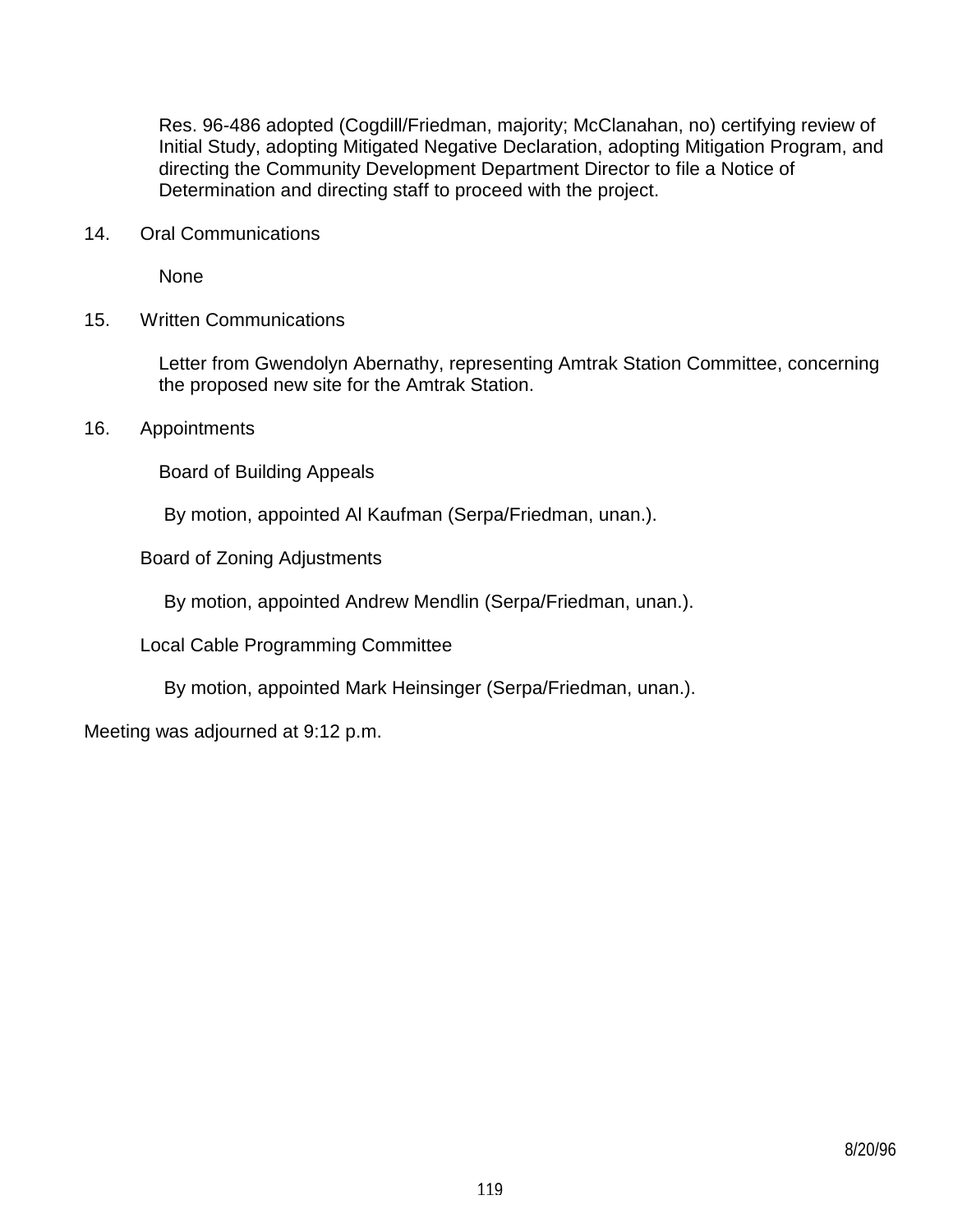# **COUNCIL MEETING OF TUESDAY, AUGUST 27, 1996, AT 4:00 P.M.**

1. Acknowledgements and Presentations

None.

2. Approval of the minutes of the special and regular City Council meetings of August 20, 1996.

By motion (Serpa/McClanahan, unan.), minutes approved.

3. Hearing to consider the appeal of Stone-Webb, et al, to a Planning Commission decision denying an application to rezone from Highway Commercial Zone, C-3, to Planned Development Zone, P-D, to allow a special sign package, including freestanding signs for the Food-4-Less shopping center on the east side of McHenry Avenue, south of Coralwood Drive.

 Ord. 2999-C.S. (Cogdill/Fisher, unan.) introduced approving rezoning from Highway Commercial Zone C-3 to Planned Development Zone P-D.

 Res. 96-489 adopted (Cogdill/Fisher, unan.) granting the appeal and setting forth conditions of approval, including removal of smaller signs, approving two large signs, and considering Perko's sign as being grandfathered in.

 By order of Chair, Planning Commission requested to review sign ordinance and return recommendations to Council.

4. Hearing to consider a proposal to amend Article 24 of Chapter 2 of Title X of the Modesto Municipal Code pertaining to zoning regulations applicable to adult entertainment businesses and an amendment to Chapter 9 of Title V of the Modesto Municipal Code relating to adult entertainment businesses.

Ord. 3000-C.S. introduced (Serpa/Fisher, unan.).

5. County referral of rezone application of Dennis Wilson, Mid-Valley Engineering for Walter Koenig to rezone from A-2-10, General Agriculture, to P-D, (Planned Development Zone) for a commercial project including two fast-food restaurants and a mini-mart on an 8.11 acre property at the southwest corner of McHenry Avenue and Kiernan Avenue.

 By motion (Friedman/McClanahan, unan.), item continued to October 8, 1996 Council meeting.

6. Consider approving agreement with the County of Stanislaus to provide Emergency Dispatch Services for three years.

Res. 96-490 adopted (Serpa/McClanahan, unan.) authorizing City Manager to sign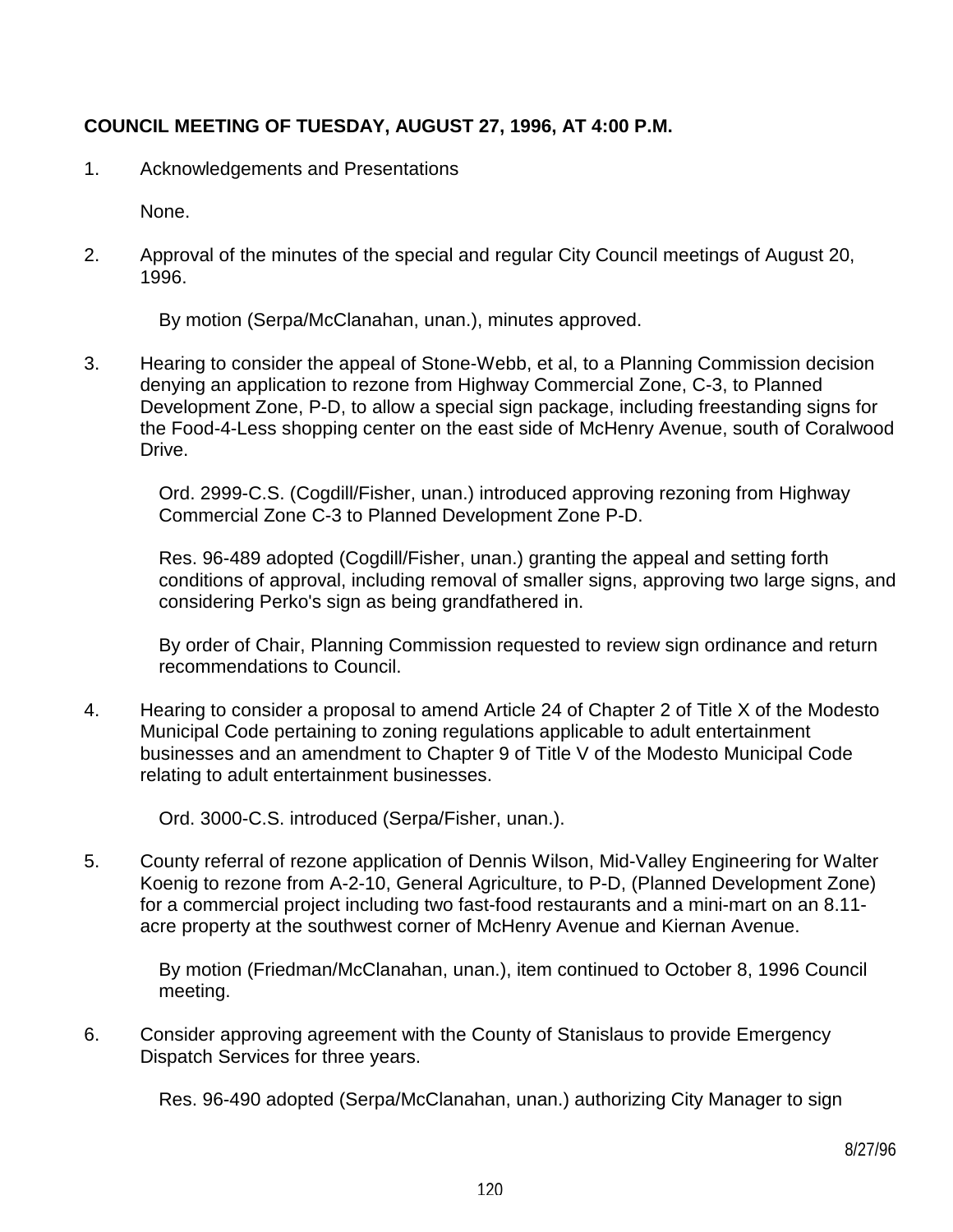agreement.

7. Consider authorizing participation in the 1996 California State Fair exhibit, and consider amending the Fiscal Year 1996-97 Budget to appropriate \$1,000.

Res. 96-491 adopted (Serpa/McClanahan, unan.) authorizing participation.

Res. 96-492 adopted (Serpa/McClanahan, unan.) amending budget.

8. Consider approving an agreement with Environmental Science Associates, Inc. for the preparation of a draft environmental impact report for the Wastewater Master Plan.

Res. 96-493 adopted (Serpa/McClanahan, unan.) approving agreement.

9. Oral Communications

None.

10. Matters Too Late For The Agenda

None.

The meeting was adjourned at 4:44 p.m.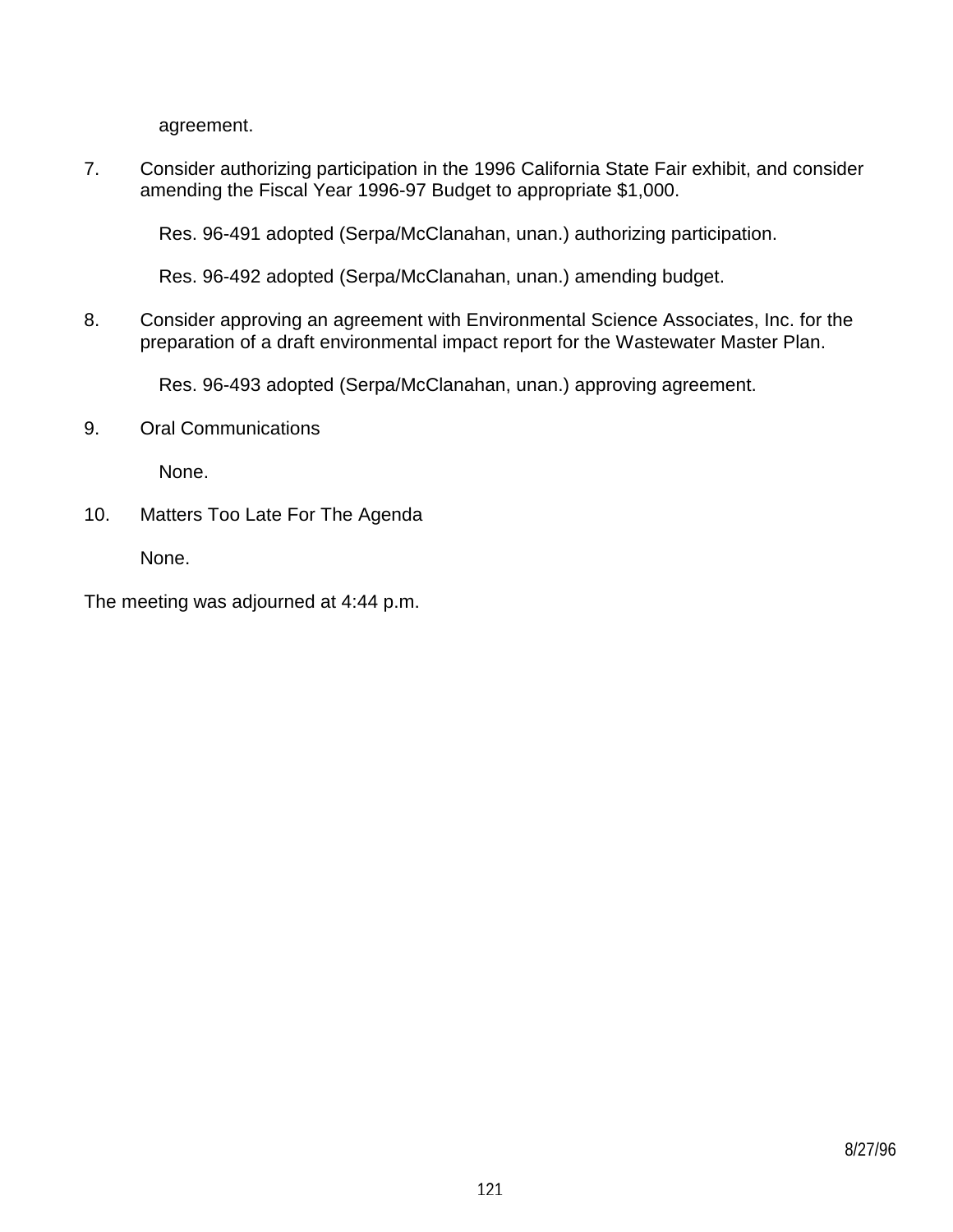## **COUNCIL MEETING OF TUESDAY, SEPTEMBER 3, 1996, AT 7:00 P.M.**

1. Acknowledgement and Presentations

United Way 1996 Campaign Kickoff.

 Mayor presented proclamation to Marvelene Hughes and Marsena Buck, Campaign Chair. Miguel Galvez carried torch and handed off to Police Officer.

2. Approval of the minutes of the regular City Council meeting of August 27, 1996.

By motion (Friedman/McClanahan, unan.), minutes approved.

3. Final adoption of Ord. No. 3000-C.S. relating to adult entertainment businesses. (Motion adopting needed.)

Final adoption, Ord. No. 3000-C.S.

4. Consider authorizing call for bids for furnishing analytical laboratory testing and related laboratory services for the Public Works and Transportation Department Water Quality Control Laboratory for Fiscal Year 1996-97 with two one-year extensions.

Res. 96-494 adopted (Friedman/McClanahan, unan.) authorizing a call for bids.

5. Consider waiving formal bid procedures and authorizing the purchase of an on-call maintenance agreement from IBM for the Finance Department mainframe computer, and authorizing the City Manager to sign agreement.

 Res. 96-495 adopted (Friedman/McClanahan, unan.) waiving formal bid procedures and authorizing City Manager to sign agreement for services.

6. Annual reports for City Council Committees for Fiscal Year 1995-96.

By motion (Fisher/Friedman, unan.), acknowledged receipt of reports.

7. Capital Facilities Fees Annual Summary Report.

 Res. 96-496 adopted (Friedman/McClanahan, unan.) accepting report and making the required statutory findings.

8. Consider approving a Memorandum of Understanding between the City of Modesto and the Modesto Police Management Association for fiscal years 1996-97 through 1999-2000.

 Res. 96-497 adopted (Friedman/McClanahan, unan.) approving Memorandum of Understanding.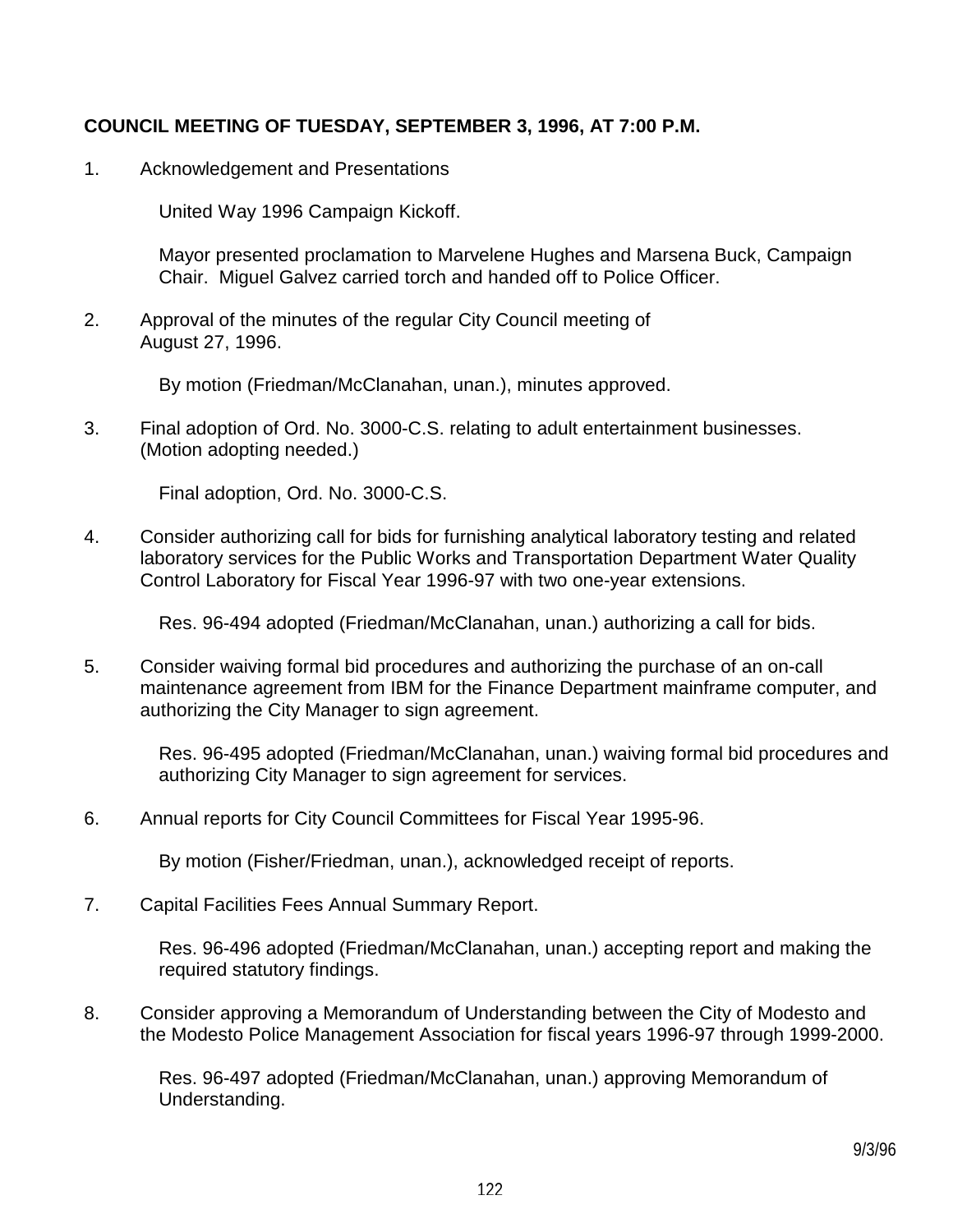9. Consider accepting the public improvements for Yosemite Meadows No. 2 subdivision as complete and authorizing the release of the faithful performance bond and the labor and materials bond, and authorizing City Clerk to file Notice of Completion.

 Res. 96-498 adopted (Friedman/McClanahan, unan.) accepting public improvements as complete, authorizing release of bonds, and authorizing City Clerk to file Notice of Completion.

10. Consider approval of agreement for purchase of 7.739 acres of the Woodland Park site by Modesto City Schools in the amount of \$955,659.

Res. 96-499 adopted (Friedman/McClanahan, unan.) approving agreement.

11. Consider approving an amendment to the 1996-97 Capital Improvement Project Budget to fully fund Public Facilities District No. 11 project - installation of curb, sidewalk, and street improvements at various locations.

Res. 96-500 adopted (Friedman/McClanahan, unan.) amending the budget.

12. Consider adoption of a Resolution of Intention to Establish Community Facilities District No. 1996-1 (Village One) and to authorize the levy of a special tax within the proposed district.

Res. 96-501 adopting (Friedman/McClanahan, unan.) Resolution of Intention.

13. Consider joinder in amicus briefs in: Turner v. County of Butte: Hillsboro Properties, Inc. v. City of Rohnert Park; Breneric Associates v. City of Del Mar; Property Owners v. City of East Palo Alto; Suter v. City of Lafayette; Kavanau v. Santa Monica Rent Control Board; Akins v. State of California: Sinclair Paint Company v. Board of Equalization: City of San Jose v. State of California; Olsen v. City of San Jose; Chhour v. CRA Buena Park; and City of Oakland v. Superior Court.

 By motion, authorize City to join in amicus briefs and direct the City Attorney to execute and forward letters of support to respective counsel preparing the amicus briefs.

14. Consider approval of the final map of Nottingham Place Phase I Subdivision of the City of Modesto and authorizing the City Manager to sign an agreement with the subdividers as required by Section 4-4.604(c) of the Municipal Code. (Owners: Stewart W. and Betty J. Bradley)

 Res. 96-502 adopted (Fisher/McClanahan, unan.) approving final map and authorizing City Manager to sign agreement, subject to additional signature being secured.

Res. 96-503 adopted (Fisher/McClanahan, unan.) certifying review of EIR.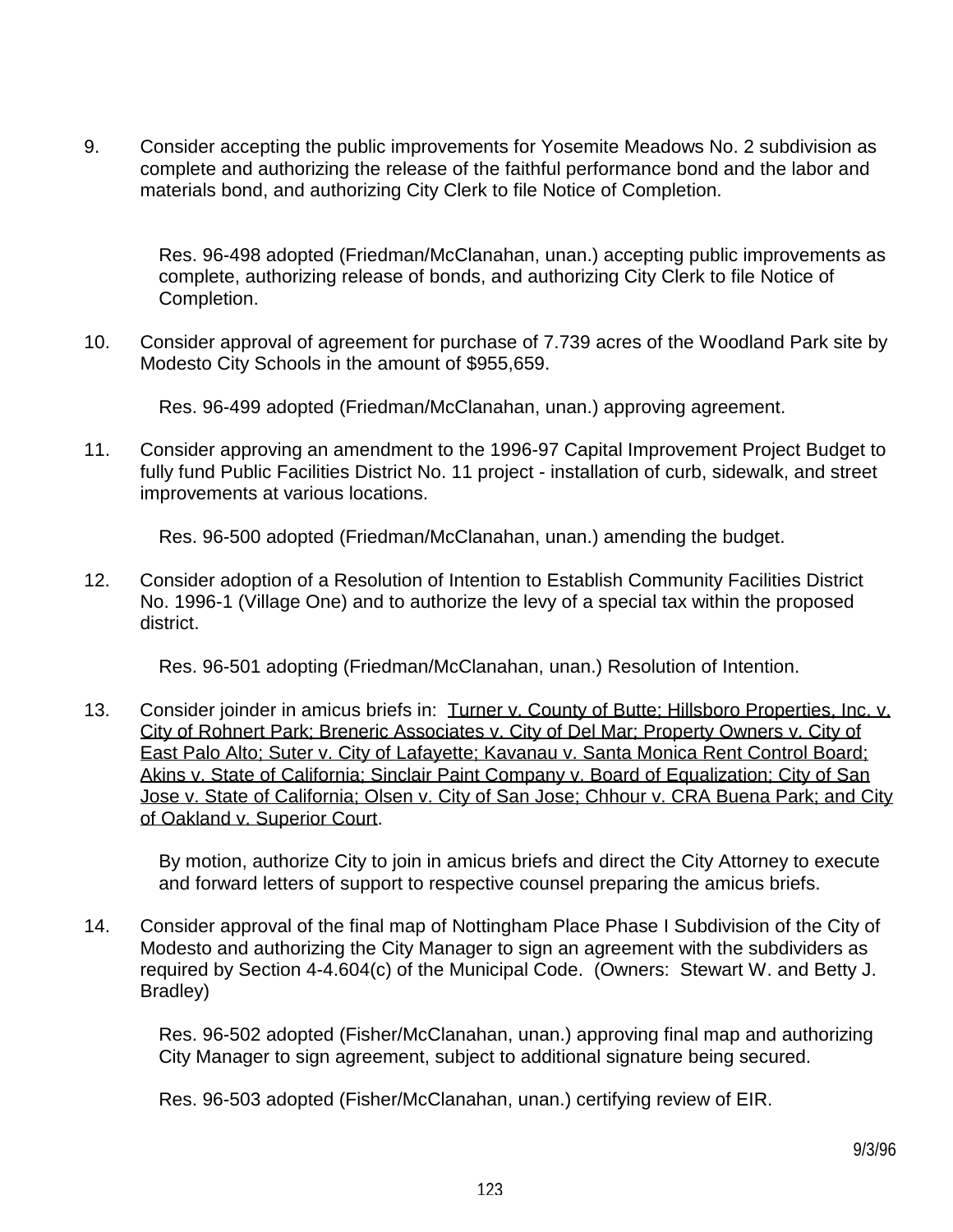15. Oral Communications

None.

16. Matters Too Late For The Agenda

None.

17. This meeting will adjourn to a Closed Session in the Third Floor East Conference Room to consider the following:

CONFERENCE WITH LABOR NEGOTIATOR

| Agency negotiator:     | <b>Robin Renwick</b>                       |            |
|------------------------|--------------------------------------------|------------|
| Employee organization: | <b>Modesto Police Officers Association</b> |            |
|                        | Agency negotiator:                         | Don Norris |

Employee organization: Modesto Firefighters Association

CONFERENCE WITH LEGAL COUNSEL - ANTICIPATED LITIGATION

 Initiation of litigation pursuant to subdivision (c) of Section 54956.9 of the Government Code: One case.

CONFERENCE WITH LEGAL COUNSEL - ANTICIPATED LITIGATION

 Significant exposure to litigation pursuant to subdivision (b) of Section 54956.9 of the Government Code: One case.

The meeting adjourned to Closed Session at 7:47 p.m. City Attorney returned to open session at 9:30 p.m. and announced no action was taken.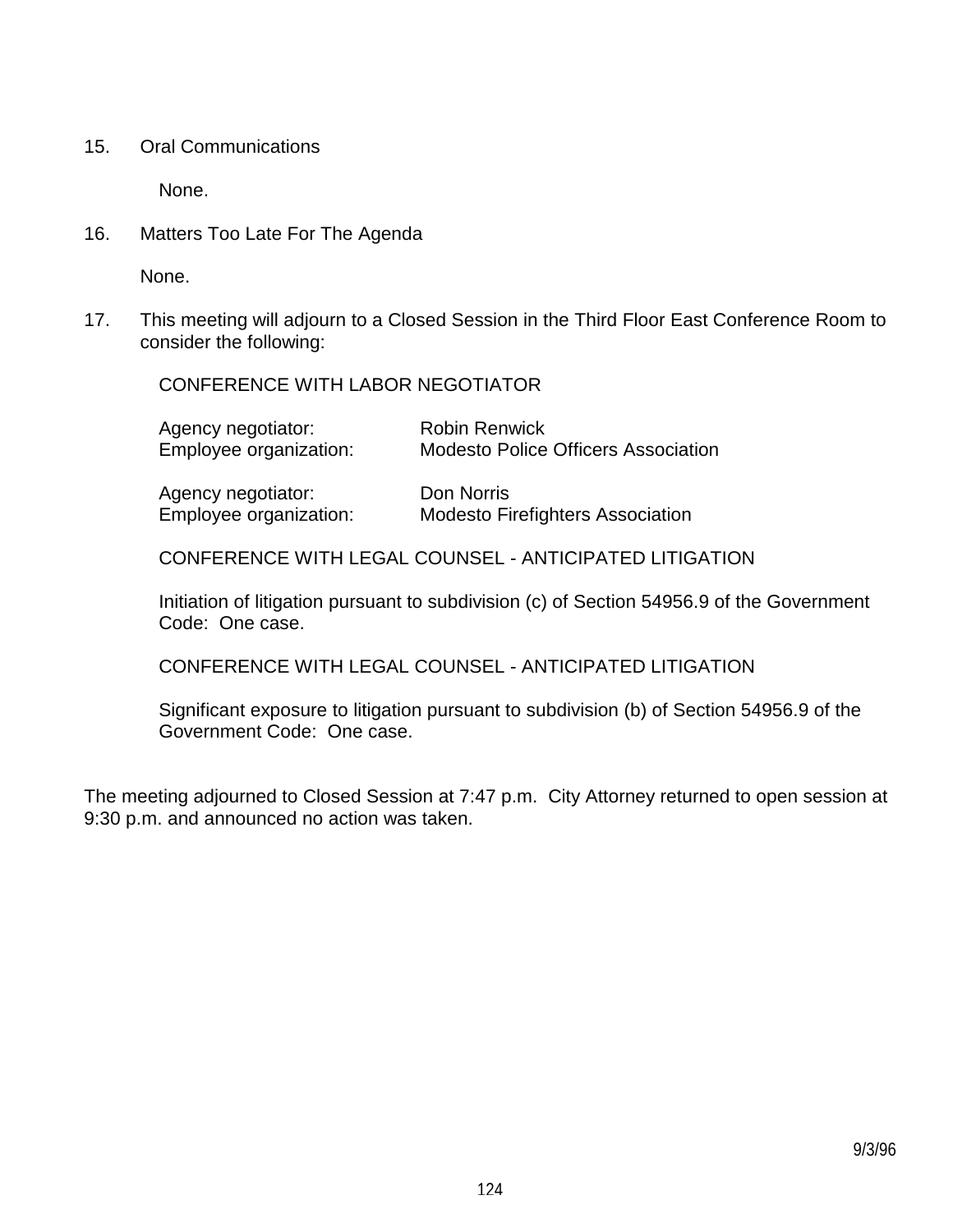## **COUNCIL MEETING OF TUESDAY, SEPTEMBER 10, 1996, AT 4:00 P.M.**

1. Presentation by Chris Chaffee regarding Interfaith Ministry Concert-in-the-Park Day on September 14, 1996.

Announcement made by Velva Tinker, Chair of the Board.

2. Approval of the minutes of the special and regular City Council meetings of September 3, 1996.

By motion (Serpa/Friedman, unan.), minutes approved.

3. Consider authorizing call for bids for furnishing Electronic Imaging Services for the Public Works and Transportation Department - Engineering Division.

Res. 96-504 adopted (Serpa/Friedman, unan.) authorizing call for bids.

4. Consider declaring D & L Concrete Pumping, Inc. low bidder and authorizing the purchase of replacing and repairing curb, drive aprons, sidewalks and asphalt for Fiscal Year 1996- 97 with two one-year extensions.

Res. 96-505 adopted (Serpa/Friedman, unan.) awarding bid.

5. Consider declaring Howk Systems low bidder and authorizing the purchase of annual water well pump requirements for Fiscal Year 1996-97 with two one-year extensions with a total first year cost of \$400,000 and a three-year total cost of \$1,200,000.

Res. 96-506 adopted (Serpa/Friedman, unan.) awarding bid.

6. Consider declaring R & B and Sons low bidder and authorizing the purchase of annual rock, sand and gravel requirements for Fiscal Year 1996-97 with two one-year extensions with a total first year cost of \$43,000 and a three-year total cost of \$130,000.

Res. 96-507 adopted (Serpa/Friedman, unan.) awarding bid.

7. Consider acceptance of the contract of Collins Electrical Company, Inc. for the traffic signals at Yosemite Boulevard (SR132) and Creekwood Drive project as complete and authorize the City Clerk to file the Notice of Completion. (Original contract: \$89,500)

 Res. 96-508 adopted (Serpa/Friedman, unan.) accepting work as complete and authorizing City Clerk to file Notice of Completion.

8. Consider approving termination agreement for Hangar No. 1 and approving a lease agreement for Hangar No. 2, one bathroom and two tie-downs at the Modesto City-County Airport with Darold Jolliff.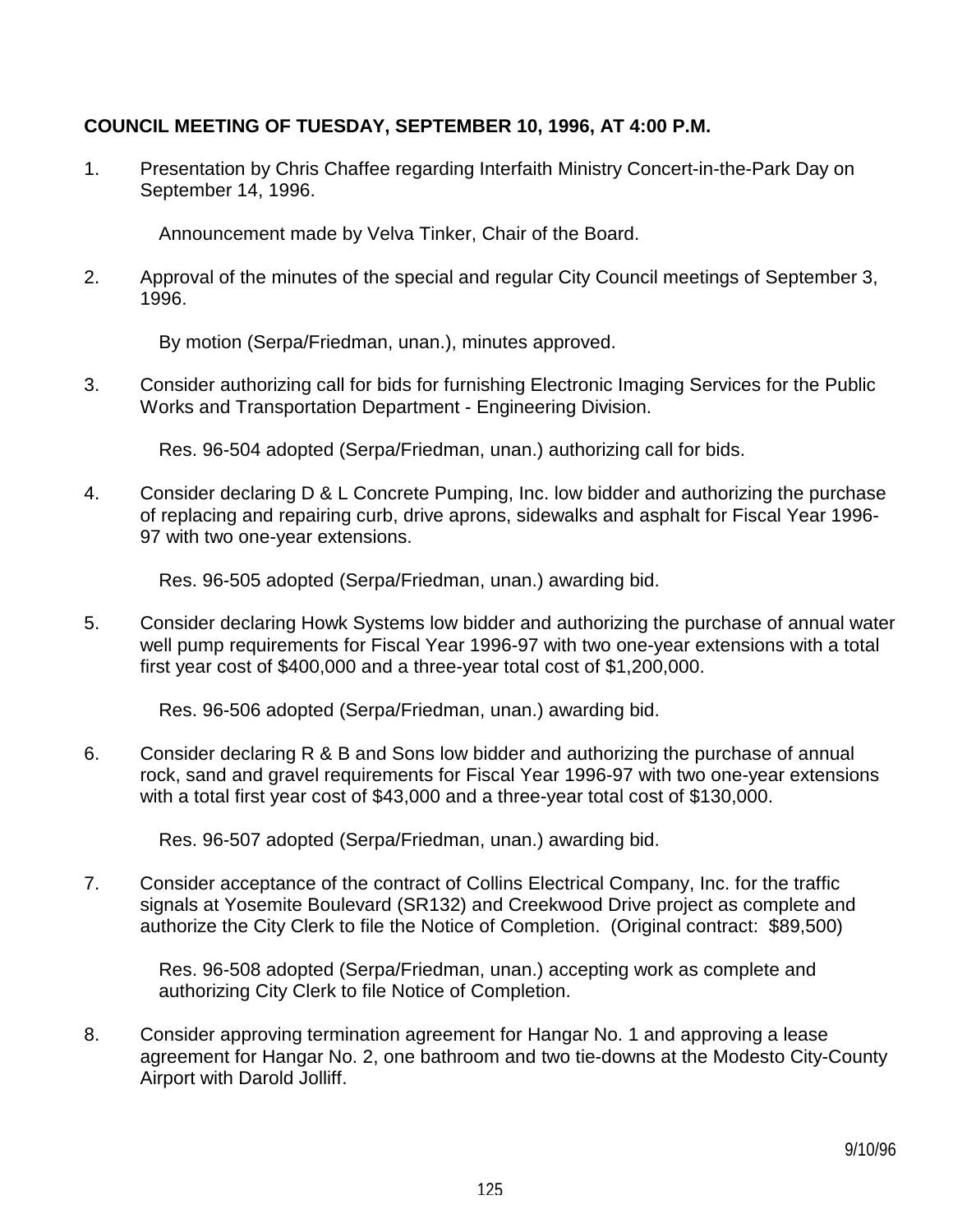Res. 96-509 adopted (Serpa/Friedman, unan.) approving termination agreement.

Res. 96-510 adopted (Serpa/Friedman, unan.) approving lease agreement.

9. Consider approving agreement with Caltrans for tree planting along State Highways in Modesto.

Res. 96-511 adopted (Serpa/Friedman, unan.) approving agreement.

10. Oral Communications

Loretta Carhart commented re: solid waste collection and use of second container.

11. Written Communications

 Letter from Cathy Helie, B-93FM, Parade Coordinator, requesting Direct City Assistance including Police traffic control and Caltrans signage placement, Public Works for street sweepers and barricades, and Park and Recreation for staging and canopy for the Seventh Annual Christmas Parade on Saturday, December 7, 1996.

By motion (Serpa/Friedman, unan.), referred to staff.

12. Matters Too Late For The Agenda

None.

Meeting adjourned at 4:06 p.m.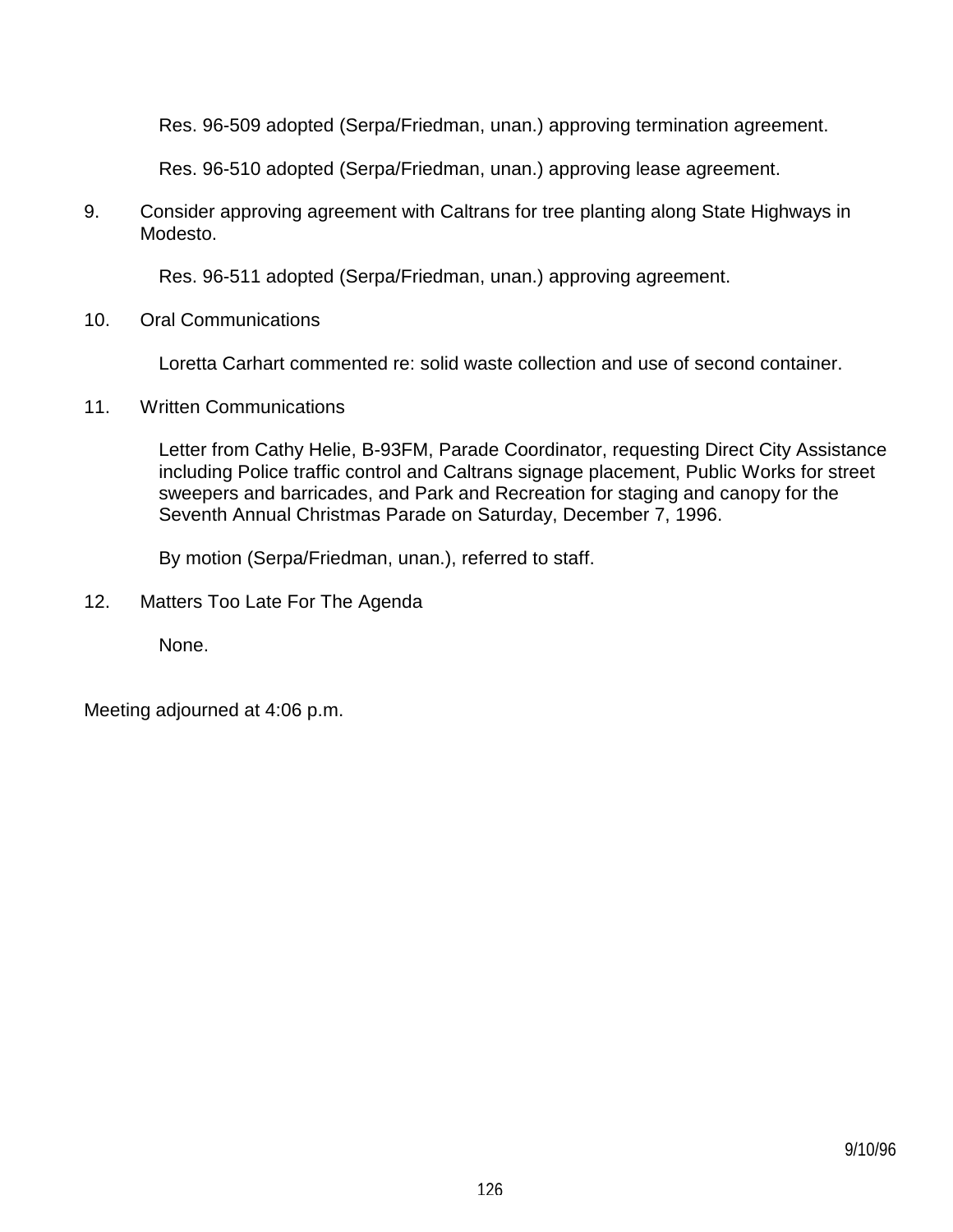## **COUNCIL MEETING OF TUESDAY, SEPTEMBER 17, 1996, AT 7:00 P.M.**

1. Presentation of Pollution Prevention Week Proclamation.

 Mayor Lang made a presentation to Councilmember McClanahan, Chairperson of Recycling Committee.

2. Approval of the minutes of the regular City Council meeting of September 10, 1996.

By motion (Friedman/Fisher, unan.), approved minutes.

3. Final adoption of Ord. No. 2999-C.S. rezoning from C-3 to P-D(515) property located on the east side of McHenry Avenue, south of Coralwood Drive. (Food-For-Less Shopping Center, Stone-Webb)

By motion (Friedman/Fisher, unan.), final adoption of Ord. No. 2999-C.S.

4. Public hearing to consider the application of George Petrulakis, Normoyle and Newman, on behalf of Inland Westpointe Partnership, for approval of a development agreement pursuant to the vesting tentative map of Village Highlands in PPA #8 of the Village One Specific Plan.

Ord. No. 3001-C.S. introduced (McClanahan/Fisher, unan.).

5. Public hearing to consider the application of George Petrulakis, Normoyle and Newman, on behalf of Village Ventures One, Limited, for approval of a development agreement pursuant to the vesting tentative map of Nottingham Place in PPA #32 of the Village One Specific Plan.

Ord. No. 3002-C.S. introduced (Friedman/Cogdill, unan.).

6. Consider declaring Wastewater Solids Management low bidder and authorize the purchase of annual digester cleaning services for fiscal year 1996-97, with two one-year extensions, with a total first year cost of \$12,161.80 and a three-year cost of \$36,485.40.

 Res. 96-512 adopted (Friedman/Fisher, unan.) awarding bid to Wastewater Solids Management and authorizing purchase.

7. Consider amending the 1996-97 Budget to re-estimate upward by \$186,254 "SB90 Mandated Cost Recovery" revenue in the General Fund; and appropriating \$60,420 in the Elections organization of the City Clerk & Auditor; and consider directing staff to pay \$60,420 to Modesto City Schools for the schools' share of State reimbursement for 1993 absentee ballot costs.

Res. 96-513 adopted (Friedman/Fisher, unan.) amending the 1996-97 budget.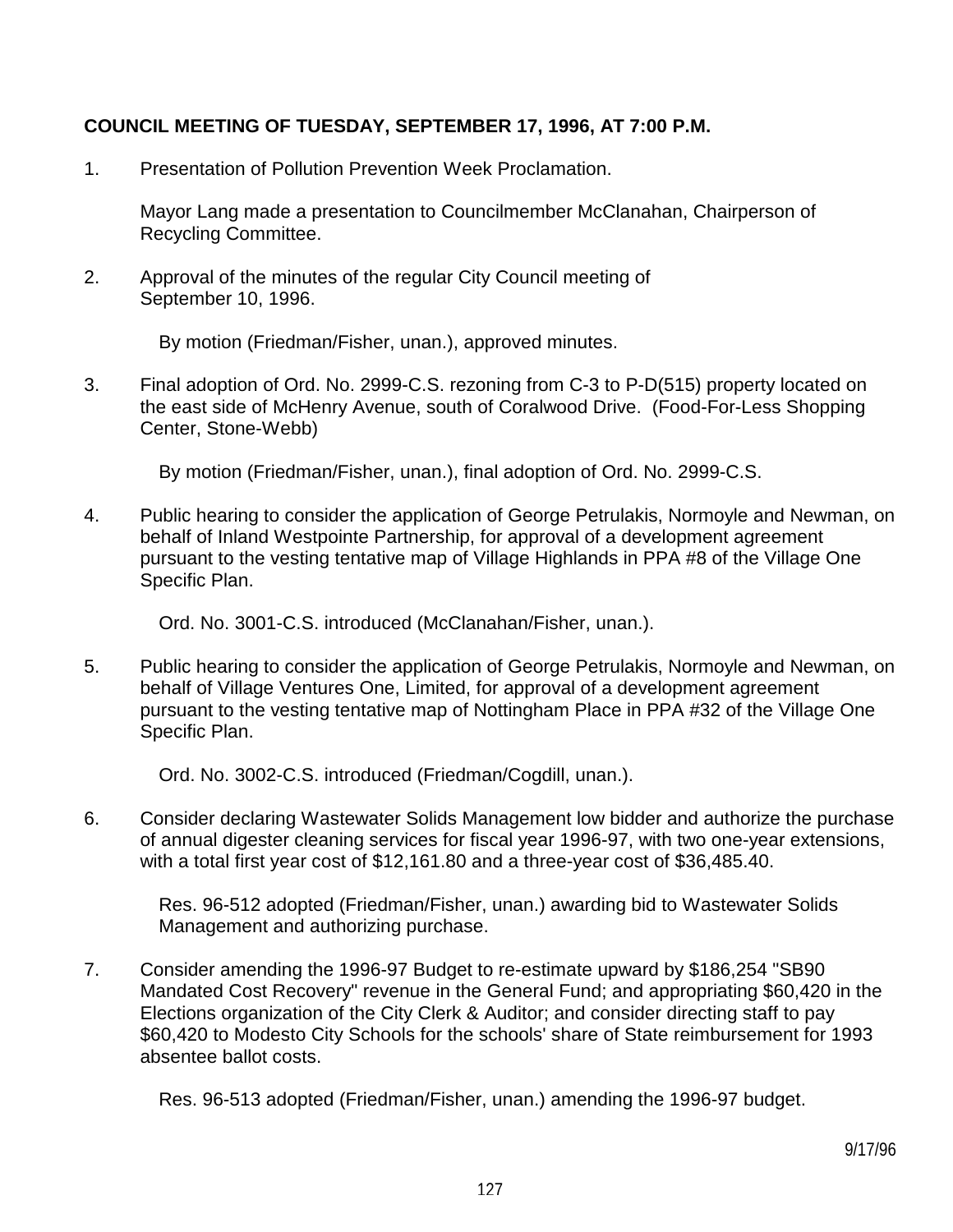By motion (Friedman/Fisher, unan.), directed staff to pay Modesto City Schools' share of State reimbursement for 1993 absentee ballot costs.

8. Consider amending Section 3-1.109 of Article 1 of Chapter 1 of Title III of the Modesto Municipal Code relating to manufacture, display and display of sales of fireworks.

Ord. No. 3003-C.S. introduced (Friedman/Fisher, unan.).

9. Consider authorizing the implementation of a reorganization of the Fire Division and Battalion Chiefs in the Modesto Fire Department.

 By motion (Friedman/Fisher, unan.), authorized implementation of reorganization of the Fire Department.

 Res. 96-514 adopted (Friedman/Fisher, unan.) amending Position Classification Plan job specifications.

Res. 96-515 adopted (Friedman/Fisher, unan.) amending Class Range Tables.

10. Consider approving operational agreement with California Department of Transportation to provide for communication, coordination, cooperation, and collaboration, concerning National Pollution Discharge Elimination System (NODES) stormwater requirements.

Res. 96-516 adopted (Friedman/Fisher, unan.) approving agreement.

11. Consider approving lease agreement with Mr. and Mrs. Mark Cullum for the McClure Country Place caretaker's cottage.

Res. 96-517 adopted (Friedman/Fisher, unan.) approving agreement.

12. Consider authorizing City Manager to sign a grant application for \$190,000 in Federal Funding for a three-year Juvenile Mentoring Program.

 Res. 96-518 adopted (Friedman/Fisher, unan.) authorizing the City Manager to sign grant application.

13. Consider approving agreement with EIP Associates, Inc. to prepare a Draft Environmental Impact Report (EIR) for Solids Land Application; and consider approving subsequent agreement with EIP Associates, Inc., or another firm, to prepare a final EIR for Biosolids Land Application.

Res. 96-519 adopted (Friedman/Fisher, unan.) approving agreement for Draft EIR.

Res. 96-520 adopted (Friedman/Fisher, unan.) authorizing City Manager to sign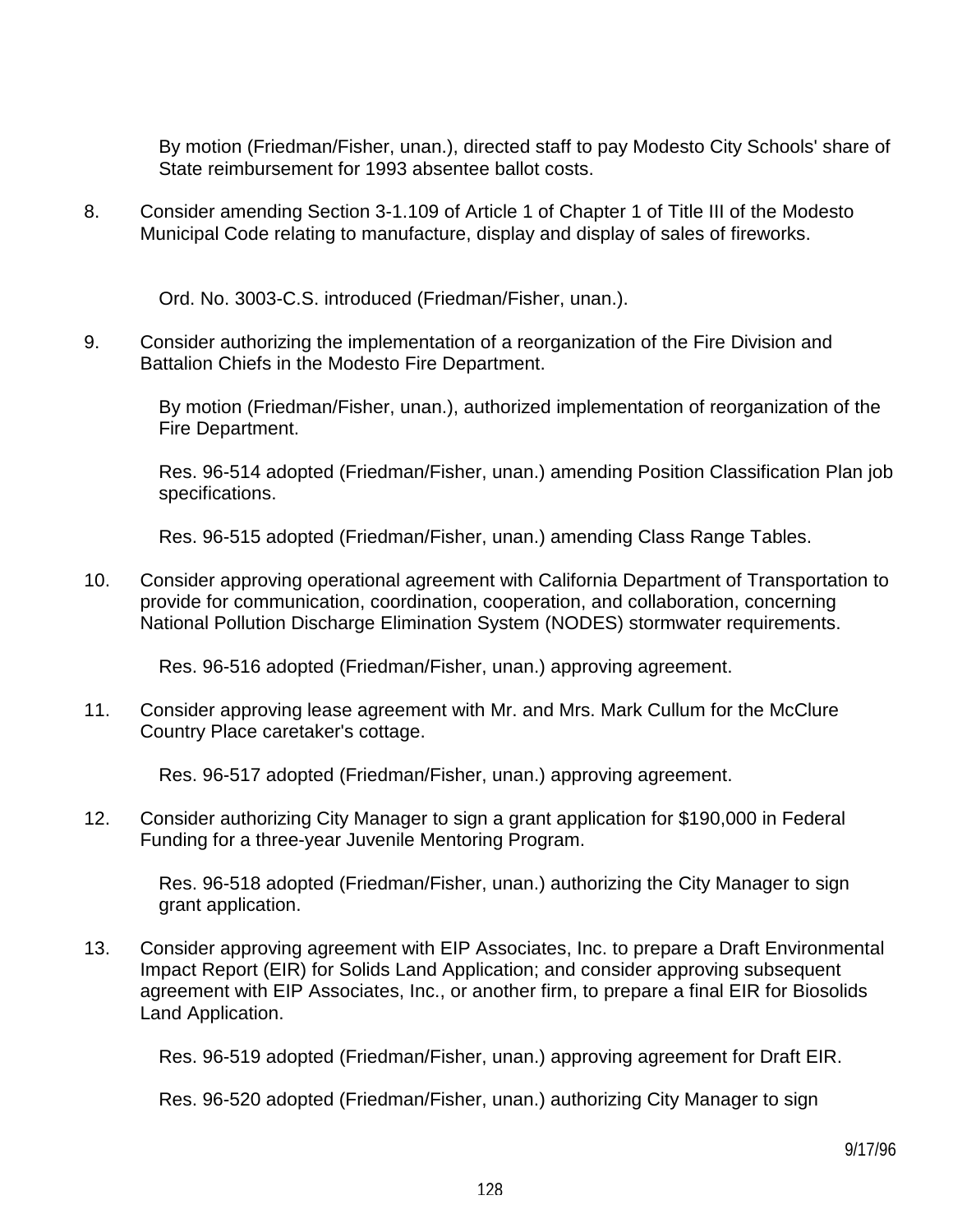subsequent agreement for final EIR.

14. Oral Communications

Kenneth Marshall spoke concerning the Westridge subdivision.

15. Written Communications

 Letter from Dave Haley, Secretary, Homeless Vets Stand Down Committee, regarding the Homeless Veterans Stand Down event in October.

 By motion (Serpa/Fisher, unan.), referred to Financial Policy Committee to consider donation, and approved the waiver of fees for use of the soccer fields and approved a proclamation in support of the event.

16. Letter of resignation from the Human Relations Commission from Earl L. Howard, Jr.

Res. 96-521 adopted (Friedman/Fisher, unan.) accepting resignation with regret.

#### 17. Appointments

Culture Commission

 Res. 96-522 adopted (Dobbs/Friedman, unan.) appointing Mike Krajewski to the Culture Commission.

Citizens Advisory Committee on Recycling

 Res. 96-523 adopted (Dobbs/Friedman, unan.) appointing David Chase to the Citizens Advisory Committee on Recycling.

18. Matters Too Late For The Agenda

None.

Meeting was adjourned at 7:20 p.m.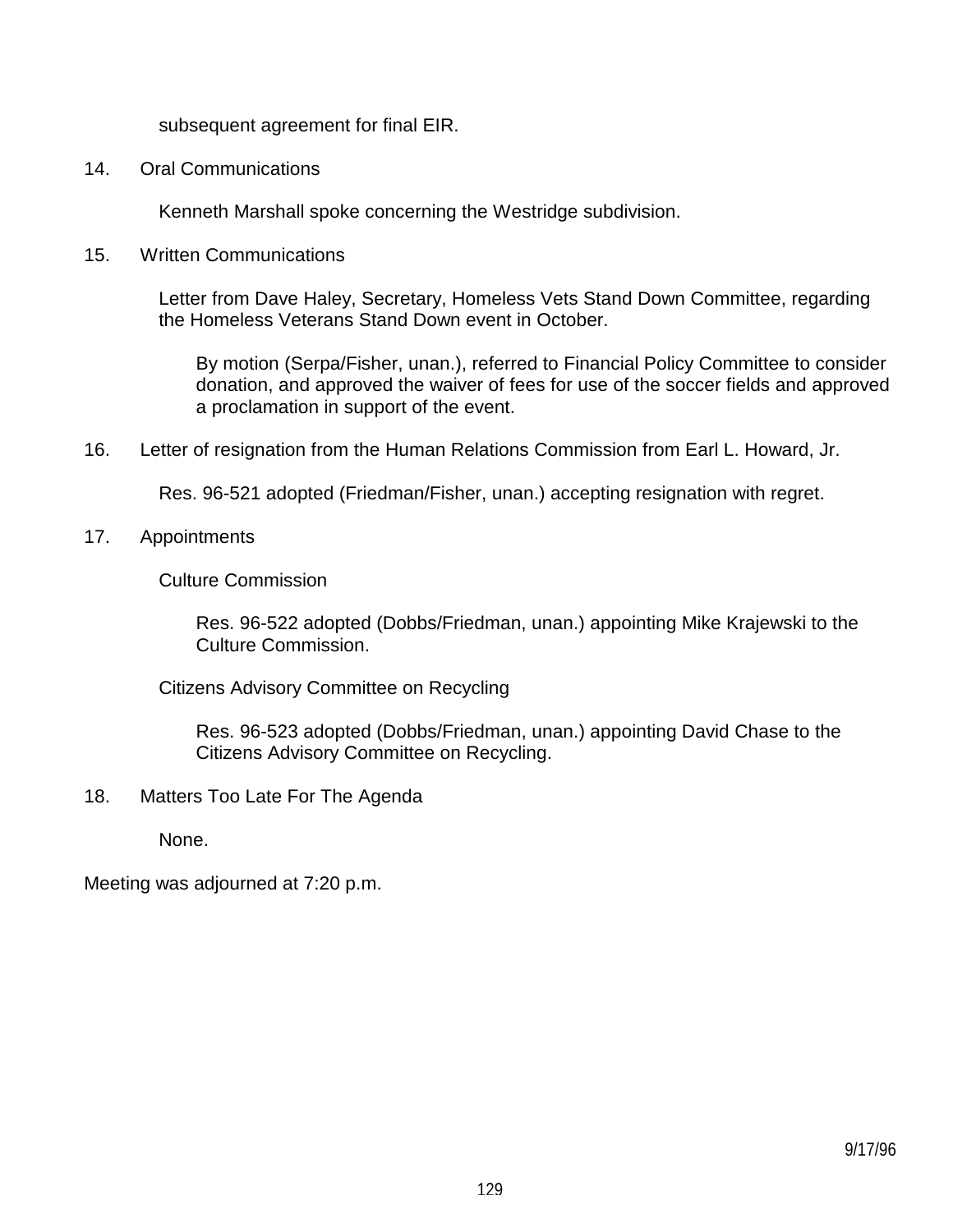## **COUNCIL MEETING OF TUESDAY, SEPTEMBER 24, 1996, AT 4:00 P.M.**

1. Robert Chandler was presented with a proclamation for Equal Parent Week.

Boy Scout Troop 12 was acknowledged by the Mayor.

2. Approval of the minutes of the regular City Council meeting of September 17, 1996.

By motion (Friedman/Serpa, unan.), minutes approved.

- 3. Final adoption of:
	- a. Ord. No. 3001-C.S. approving the Development Agreement with the Beck Family Trust, Inland Developers, LLC, and Heritage Group, LLC, regarding Village Highlands in the Village One Community.
	- b. Ord. No. 3002-C.S. approving the Development Agreement with Betty and Stewart Bradley regarding Nottingham Place in the Village One Community.
	- c. Ord. No. 3003-C.S. amending the Municipal Code relating to manufacture, display, and display of sales of fireworks.

 Final adoption (Friedman/Serpa, unan.) of Ord. Nos. 3001-C.S., 3002-C.S., and 3003- C.S.

4. Hearing to consider participation in the Supplemental Law Enforcement Services State Grant Program - Citizens' Option for Public Safety.

 Res. 96-524 adopted (Serpa/McClanahan, unan.) authorizing the City's allocation of \$415,824.

 Res. 96-525 adopted (Serpa/McClanahan, unan.) establishing an interest-bearing supplemental Law Enforcement Services Fund, separate from the General Fund.

By motion (Serpa/McClanahan, unan.), approve staff recommendations.

5. Consider awarding contract for the Airport cable replacement project to Power Providers for \$63,627.

Res. 96-526 adopted (Friedman/Serpa, unan.) awarding contract.

6. Consider awarding contract for the Scenic Drive overlay project between Burney Street and Coffee Road to George Reed, Inc. for \$172,229.05.

Res. 96-527 adopted (Friedman/Serpa, unan.) awarding contract.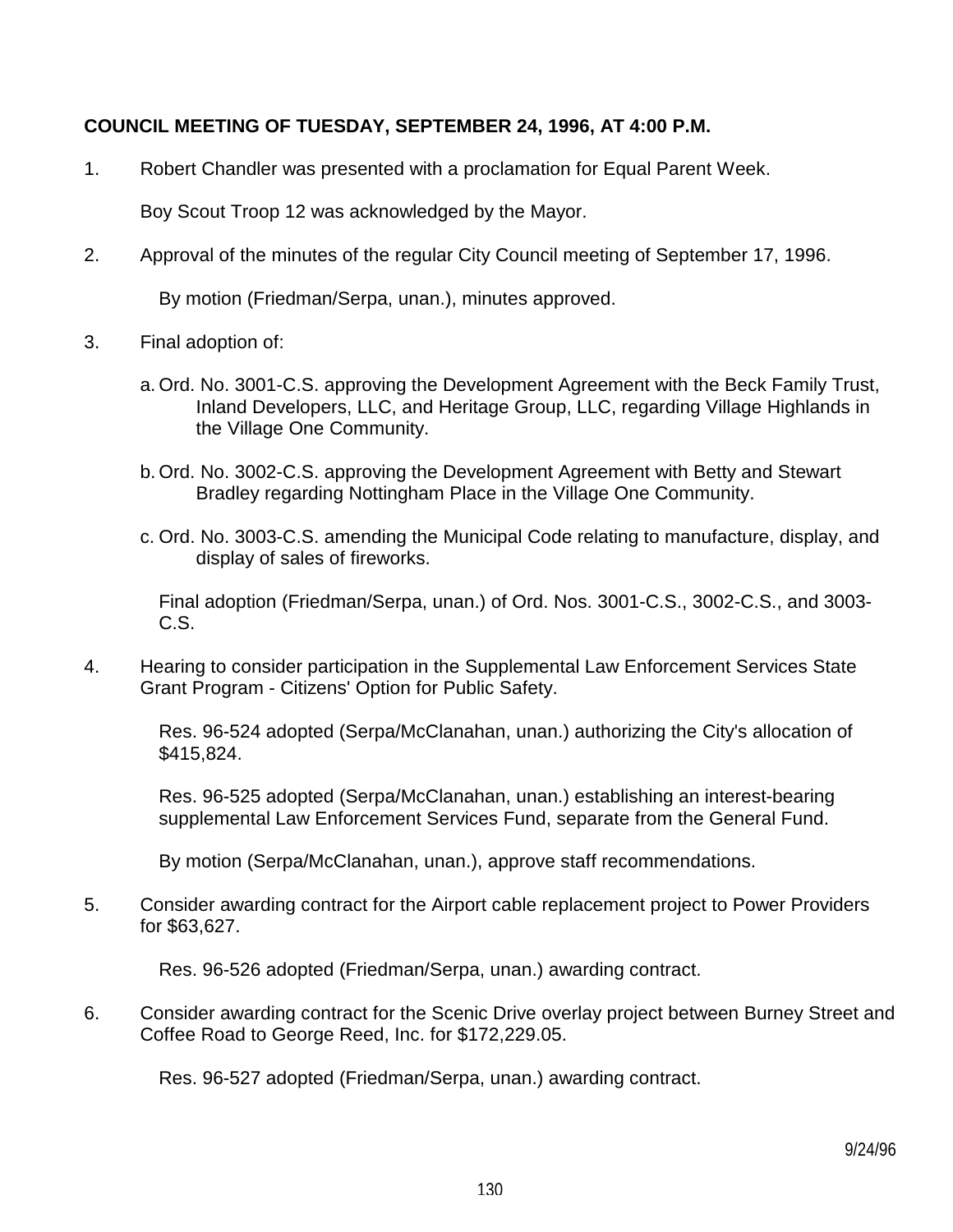7. Consider rejecting all bids received for furnishing irrigation backflow prevention devices and related installation and authorizing a new call for bids.

 Res. 96-528 adopted (Friedman/Serpa, unan.) rejecting bids and authorizing new call for bids.

8. Consider designating voting and alternate voting delegates for the Annual Congress of Cities, December 7 - 10, 1996, in San Antonio, Texas.

 By motion (Serpa/Dobbs, unan.), designated Stan Dobbs as voting and Janine McClanahan as alternate voting delegates to the Annual Congress of Cities.

9. Consider amending the Position Classification Plan to delete job specifications for Museum Supervisor, Historical Building Supervisor and Business Development Officer; to amend the job specifications for Golf Services Manager, Police Corporal, Police Detective, Police Sergeant; and to create job specifications of Cultural Services Manager, Property Agent, and Business Analyst; and consider amending the Class Range Tables to establish salary ranges for Cultural Services Manager, Property Agent and Business Analyst.

 Res. 96-529 adopted (Fisher/Dobbs, majority; Cogdill, no), amending Position Classification Plan.

 Res. 96-530 adopted (Fisher/Dobbs, majority; Cogdill, no), amending the Class Range Tables.

 Job classifications for Museum Supervisor, Historical Buildings Supervisor and Cultural Services Manager were removed and not acted on. They will be returned to the Council in two weeks.

10. Consider approving agreement with Modesto Irrigation District for the acquisition of 0.112 acre of right of way for the appraised value of \$3,000 needed for the Yosemite Avenue widening project.

Res. 96-531 adopted (Friedman/Serpa, unan.) approving agreement.

11. Consider approving agreement with Hanna, Brophy, MacLean, McAleer & Jensen for legal services for workers' compensation litigation.

Res. 96-532 adopted (Friedman/Serpa, unan.) approving agreement.

12. Oral Communications

Carol Davis spoke regarding tree trimming procedures.

Steve Day announced PAL Boxing Event this weekend.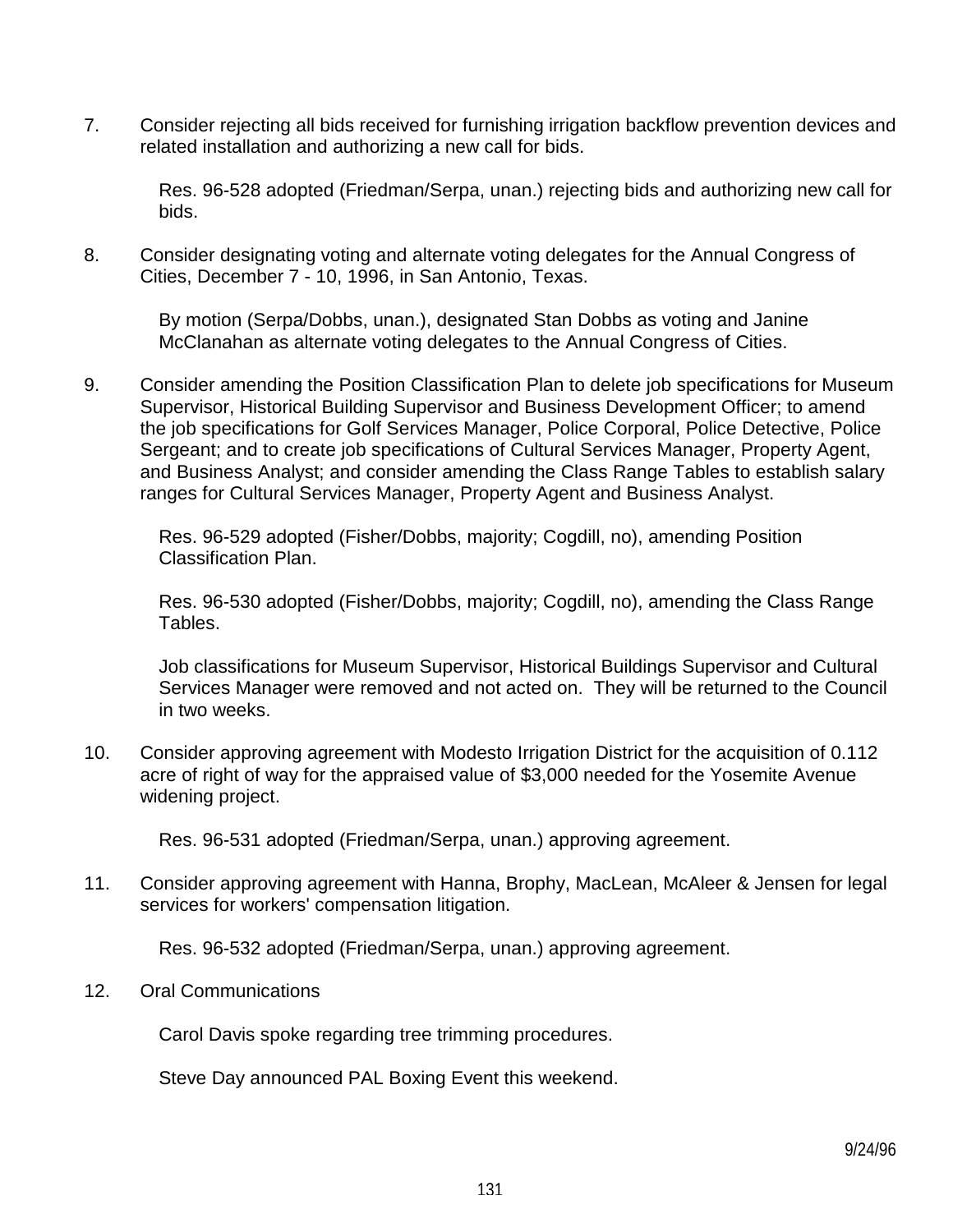#### 13. Appointments

Airport Advisory Committee.

 Res. 96-533 adopted (McClanahan/Friedman, unan.) appointing Jack Hinkle, with a term expiration date of January 1, 1999.

14. Matters Too Late For The Agenda

None.

This meeting will adjourn to the Court Floor Multipurpose Room, City Hall, 801 11th Street, Modesto, California, for a presentation on the Advanced Traffic Management System (ATMS).

At the close of the presentation, the City Council meeting will adjourn to the Third Floor Conference Room, City Hall, 801 11th Street, Modesto, California, for a Closed Session to consider the following:

CONFERENCE WITH LABOR NEGOTIATOR

| <b>Agency Negotiator:</b><br><b>Employee Organization:</b> | <b>Robin Renwick</b><br><b>Modesto Police Officers Association</b> |
|------------------------------------------------------------|--------------------------------------------------------------------|
| <b>Agency Negotiator:</b><br><b>Employee Organization:</b> | Don Norris<br><b>Modesto Firefighters Association</b>              |

CONFERENCE WITH LEGAL COUNSEL - ANTICIPATED LITIGATION

 Initiation of litigation pursuant to subdivision (c) of Section 54956.9 of the Government Code: One Case.

Meeting adjourned to Third Floor conference room at 4:29 p.m. for a slide presentaion on ATMS, followed by a tour of the ATMS computer room on the Court Floor of City Hall. After the ATMS presentation, meeting adjourned to Closed Session in the Third Floor Conference Room at 5:30 p.m. City Attorney returned at 6:30 p.m. to report no action taken.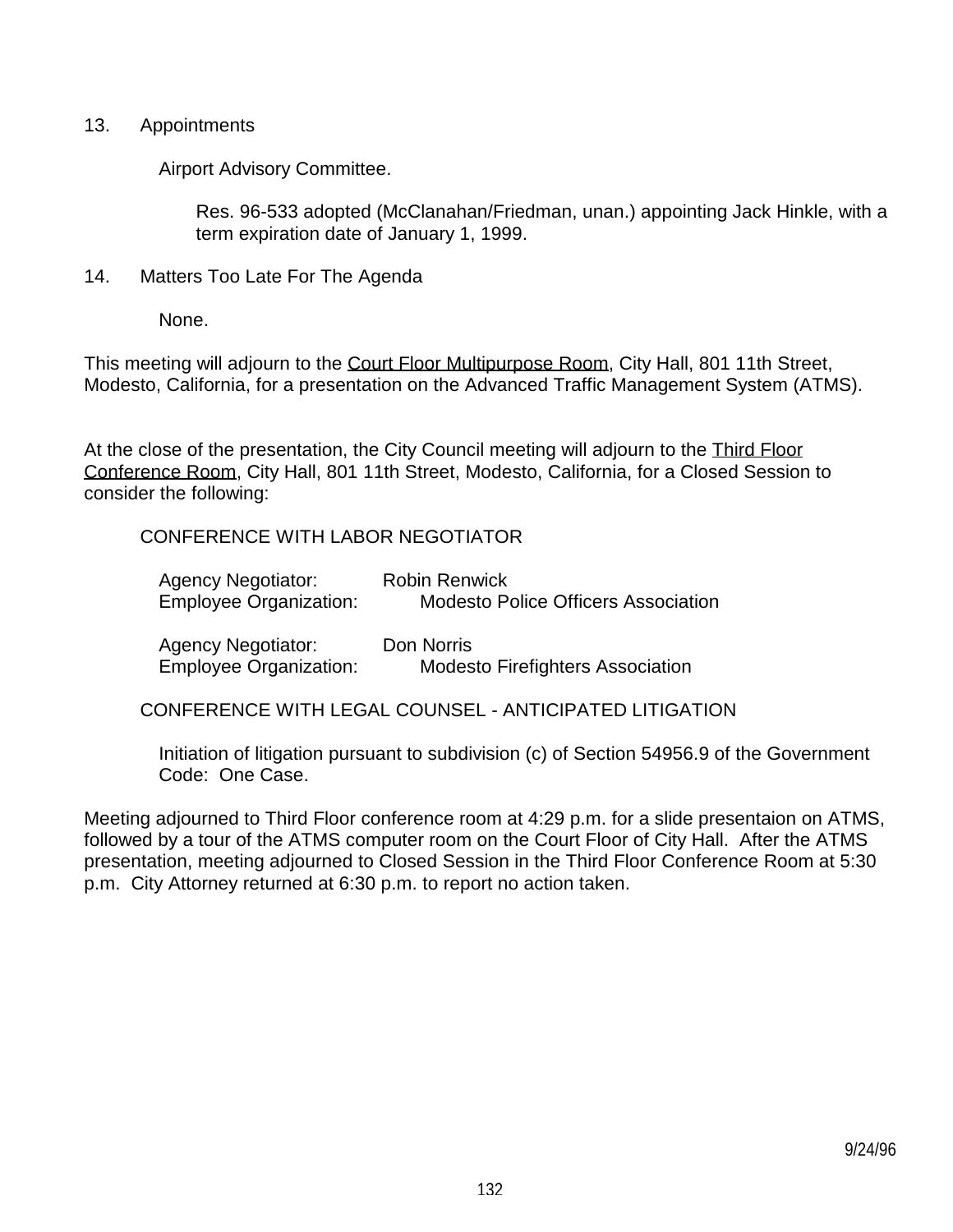# **COUNCIL MEETING OF TUESDAY, OCTOBER 1, 1996, AT 7:00 P.M.**

- 1. Boy Scout Troop #8 acknowledged by Mayor Lang.
- 2. Approval of the minutes of the regular City Council meeting of September 24, 1996.

By motion (Friedman/Serpa, unan.), minutes approved.

By motion, Item #3 continued to November 5, 1996.

- 3. Hearing to consider the application of Save Mart Supermarkets and I.C.I. for an amendment to Section 22-3-9 of the Zoning Map to rezone from R-1 to P-D(516), for a shopping center, property located on a portion of the County Center No. 3 site at the northwest corner of Scenic Drive and Oakdale Road.
- 4. Hearing to consider the Annual Performance Report for Community Development Block Grant (CDBG) and HOME programs for Fiscal Year 1995-96.

 Res. 96-534 adopted (Dobbs/McClanahan, unan.) approving report and authorizing submittal to the Department of Housing and Urban Development.

5. Consider waiving formal bid procedures and authorizing the purchase of electrodialysis filter equipment from Asahi Glass America, Inc., and the supervision of the installation by the Palmyra Group, Inc. for the total price of \$81,918.

 Res. 96-535 adopted (Friedman/Serpa, unan.) waiving formal bid procedures and authorizing purchase.

6. Consider adoption of a resolution declaring two bars known as "522 Club" and "Club Expose" to be public nuisances and directing the City Attorney to initiate abatement actions in Stanislaus County Superior Court.

 Res. 96-536 adopted (Friedman/Serpa, unan.) declaring bars to be public nuisances and directing City Attorney to initiate appropriate nuisance abatement action in Stanislaus County Superior Court.

Consent Item #7 dropped from Agenda.

- 7. Consider amending the Modesto Municipal Code relating to storm water management and discharge controls to give the City legal authority to implement the National Pollution Discharge Elimination System (NPDES) Program.
- 8. Consider approving agreement with Archibald and Wallberg Consultants to provide technical assistance for the National Pollutant Discharge Elimination System (NPDES) stormwater permit.

Res. 96-537 adopted (Friedman/Serpa, unan.) approving agreement.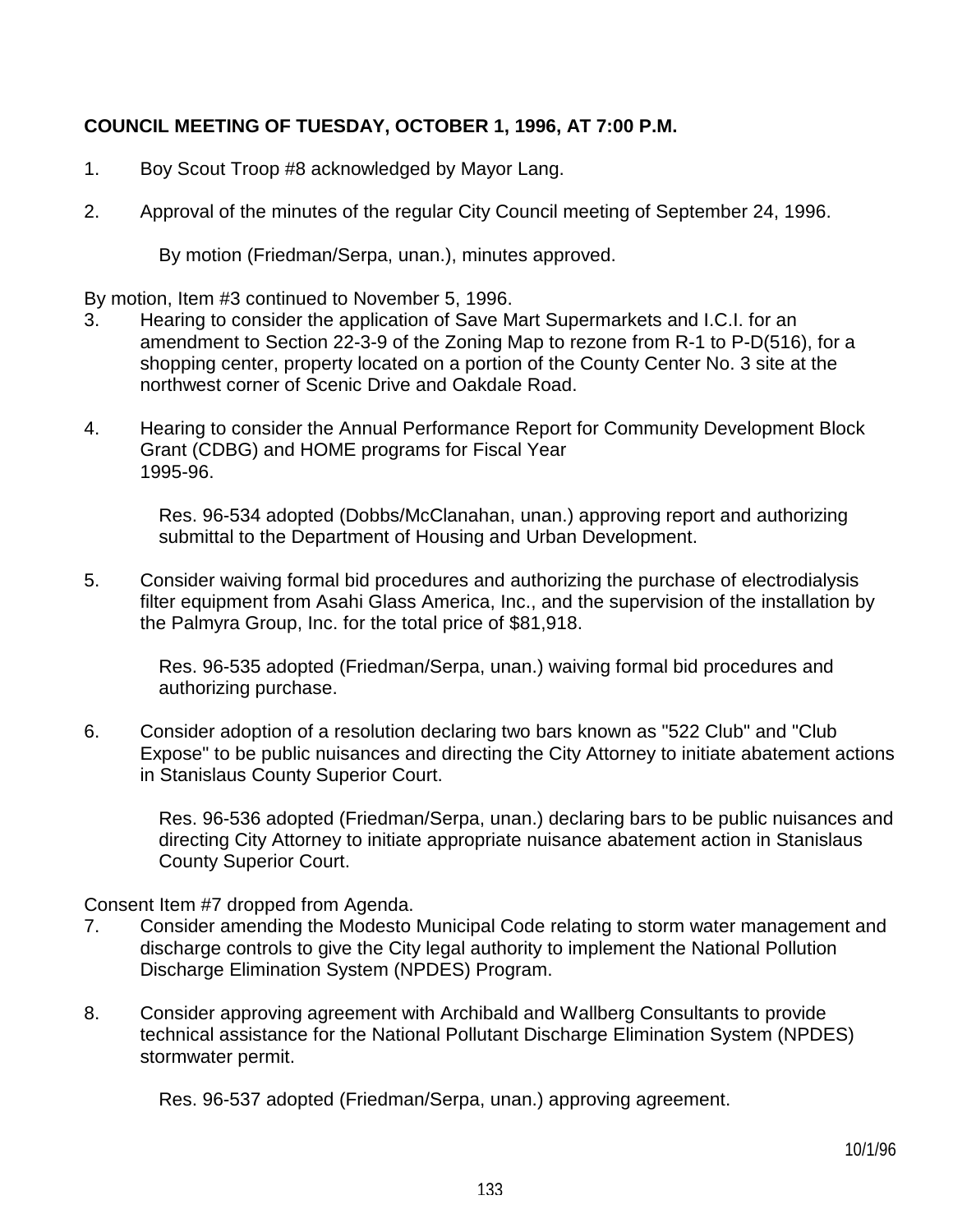9. Consider approving agreement with Southern Pacific Lines to construct, maintain, and operate a water line crossing the Southern Pacific railroad tracks near Pelandale Avenue.

Res. 96-538 adopted (Friedman/Serpa, unan.) approving agreement.

10. Consider approving agreement with Grothe and Smith Architects for architectural design services for the Wastewater Collection Maintenance Building.

 Res. 96-539 adopted (Serpa/Friedman, unan.; Cogdill excused due to conflict) approving agreement.

11. Consider approving an agreement with Mid-Valley Engineering for engineering design services for the Yosemite widening from McClure to Frazine project.

Res. 96-540 adopted (Friedman/Serpa, unan.) approving agreement.

12. Oral Communications

Kenneth Marshall expressed concern with Westridge subdivision.

 Richard Alberti, Dave Milleil and Phyllis Beasley also spoke regarding Westridge subdivision.

13. Written communications

Letter of resignation from the Landmark Preservation Committee from Al Menshew.

Res. 96-541 adopted (Friedman/Serpa, unan.) accepting resignation with regret.

14. Matters Too Late For The Agenda

None.

Meeting was adjourned at 7:29 p.m.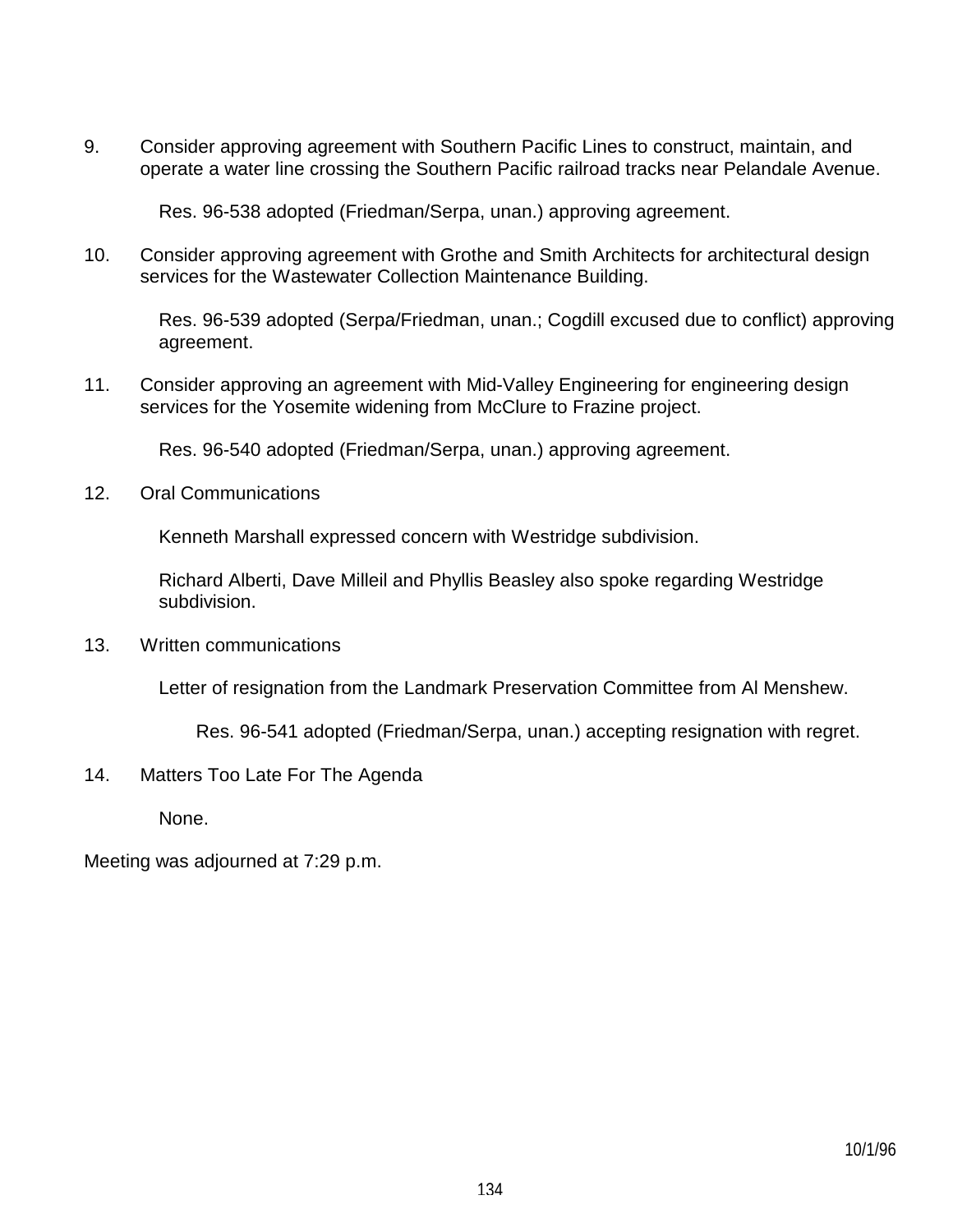# **COUNCIL MEETING OF TUESDAY, OCTOBER 8, 1996, AT 4:00 P.M.**

1. Acknowledgements and Presentations

None.

2. Approval of the minutes of the regular City Council meeting of October 1, 1996

By motion (McClanahan/Friedman, unan.), minutes approved.

3. Hearing to consider the proposed amendments, additions and deletions to Article 19 of Chapter 2 of Title X of the Modesto Municipal Code pertaining to Specific Plan Overlay Zone, (SP-O), to remove the requirement for "Principle Underlying Zoning" which is included in the current regulations.

Ord. No. 3004-C.S. introduced (Friedman/Fisher, unan.).

4. Hearing to consider the proposed designation of The First Church of Christ Scientist Building (commonly known as the Modesto Academy of Dance), located at 1328 H Street, as a Modesto Landmark Preservation Site.

> Res. 96-542 adopted (Fisher/Dobbs, unan.) designating The First Church of Christ Scientist as a Modesto Landmark Preservation Site.

5. Hearing to consider the approval of a Mills Act Contract for the Wissner Medical Office Building at 901 McHenry Avenue for the preservation of historical property, pursuant to Sections 50280 - 50290 of the California Government Code. (Owner: John and Mary Ellen Hertle)

> Res. 96-543 adopted (Fisher/Dobbs, unan.) approving a Mills Act contract with John and Mary Ellen Hertle.

6. Hearing to consider establishing Community Facilities District No. 1996-1 and to authorize the levy of a special tax within the proposed district to pay for the facilities and services, under and pursuant to the terms and provisions of the "Mello-Roos Community Facilities Act of 1982."

Ordinance No. 3005-C.S. introduced (Fisher/Friedman, unan.).

 Res. 96-544 adopted (Fisher/Friedman, unan.) establishing Community Facilities District No. 1996-1.

 Res. 96-545 adopted (Fisher/Friedman, unan.) amending the "Policies and Procedures for the Use of Mello-Roos community Facilities Districts".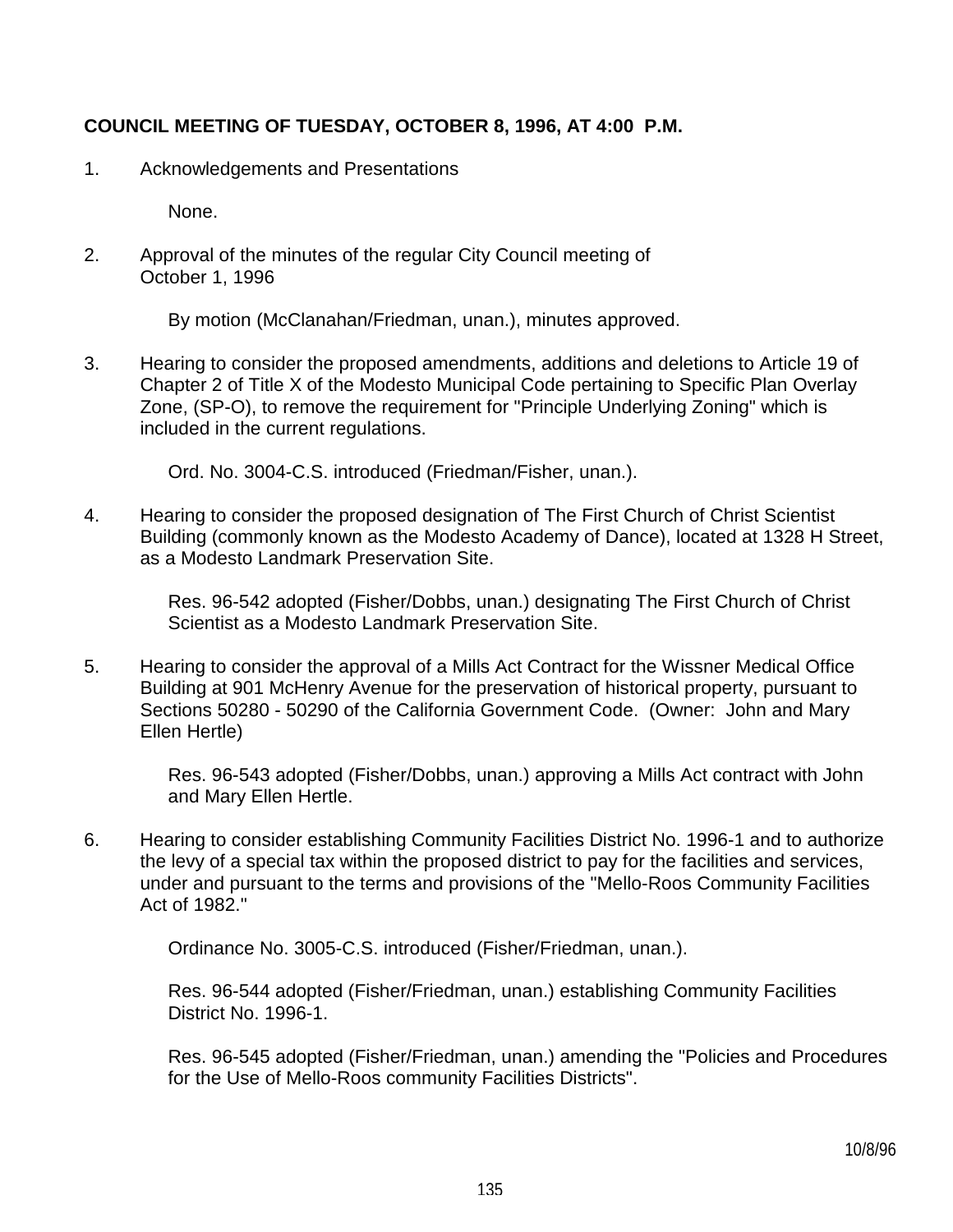7. Consider awarding contract for the Held Avenue/MID Lateral No. 3 canal crossing project to Cunningham & Sons for \$318,890.20.

Res. 96-546 adopted (McClanahan/Friedman, unan.) awarding contract.

8. Consider waiving formal bid procedures and authorizing the purchase of an upgrade to the RS/6000 from the State of California Multiple Award Schedule (CMAS) contract with Jeskell Inc., an IBM business partner to be used in the RS/6000 City-wide network upgrade for a total cost of \$124,564.

> Res. 96-547 adopted (McClanahan/Friedman, unan.) waiving formal bid procedures and authorizing purchase and installation.

9. Consider waiving formal bid procedures and authorizing the purchase and installation of various network infrastructure hardware from the State of California Multiple Award Schedule (CMAS) contract with Cabletron Systems to be used in the RS/6000 City-wide network upgrade for a total cost of \$40,212.

> Res. 96-548 adopted (McClanahan/Friedman, unan.) waiving formal bid procedures and authorizing purchase and installation.

### ITEM # 10 DROPPED FROM AGENDA

- 10. County Referral of rezoning application of Dennis Wilson, Mid-Valley Engineering for Walter Koenig, to rezone from General Agriculture (A-2-10, to Planned Development Zone, P-D, for a commercial project including two fast-food restaurants and a mini-mart on an 8.22 acre property at the southwest corner of McHenry Avenue and Kiernan Avenue. (Resolution recommending that the County deny the application without prejudice needed.) (Continued from August 27, 1996, City Council meeting.)
- 11. Consider reimbursement of prior Capital Expenditures for the rehabilitation of John Thurman Field, and consider certifying environmental review.

 Res. 96-549 adopted (McClanahan/Friedman, unan.) declaring the City's intention to reimburse itself from the proceeds of tax-exempt bond financing for expenditures made and/or to be made in connection with the rehabilitation of John Thurman Field.

 Res. 96-550 adopted (McClanahan/Friedman, unan.) certifying review of initial study, adopting mitigated negative declaration, adopting Mitigation Monitoring Program and directing the Community Development Department Director to file a Notice of Determination.

12. Consider amending Position Classification Plan to delete job specifications for Museum Supervisor and Historical Building Supervisor and to create the job specifications of Cultural Services Manager; and consider amending the Class Range Tables to establish salary ranges for Cultural Services Manager.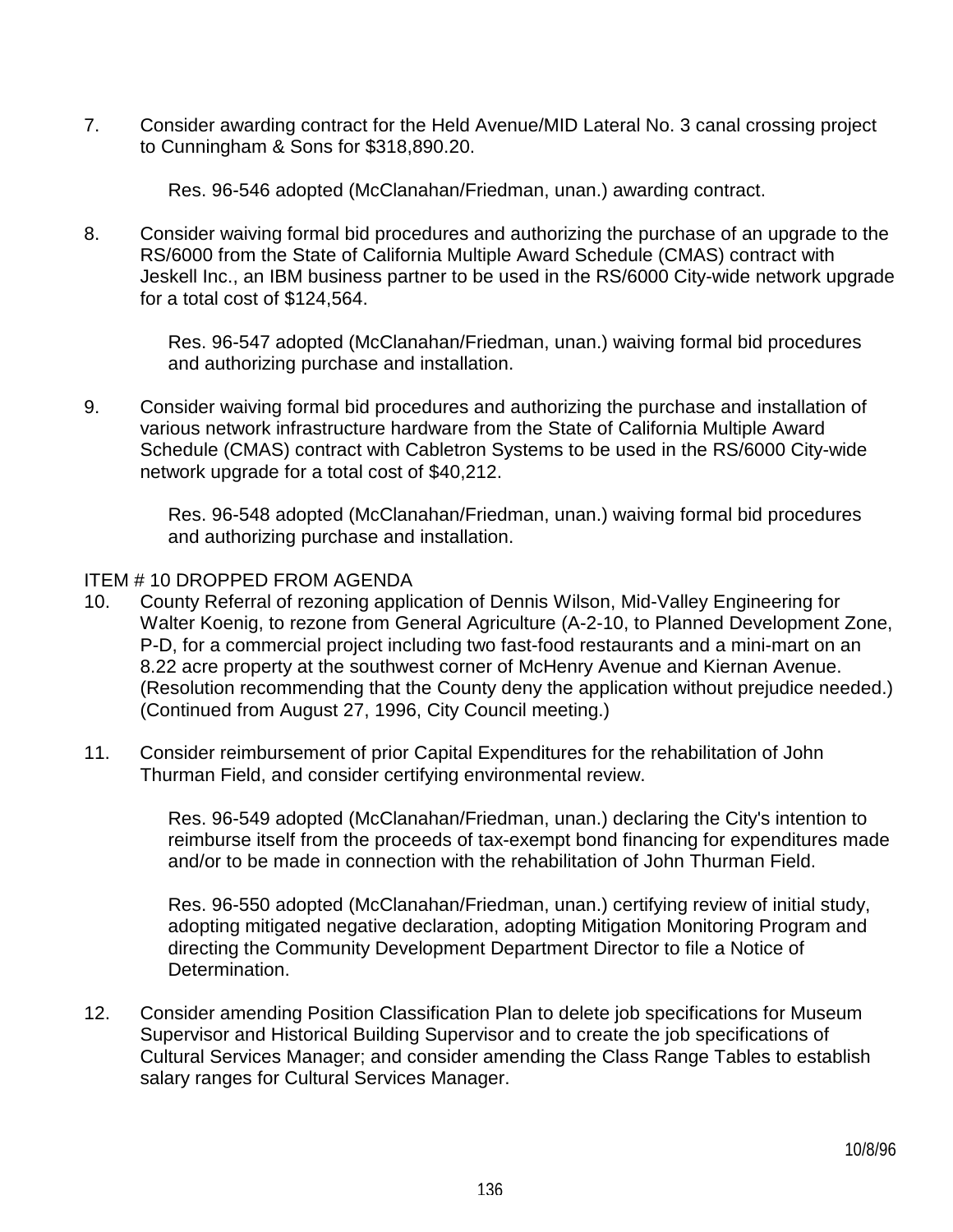Res. 96-551 adopted (McClanahan/Friedman, unan.) amending the Position Classification Plan.

 Res. 96-552 adopted (McClanahan/Friedman, unan.) amending the Class Range Tables.

13. Oral Communications

Jose Lugo commented on drugs and weapons control.

14. Written Communications

Letter of resignation from Golf Advisory Committee from Don Harmon.

 Res. 96-553 adopted (McClanahan/Friedman, unan.) accepting the resignation of Don Harmon from the Golf Advisory Committee with regret.

15. Mattes Too Late For The Agenda

None.

Meeting was adjourned at 4:26 p.m.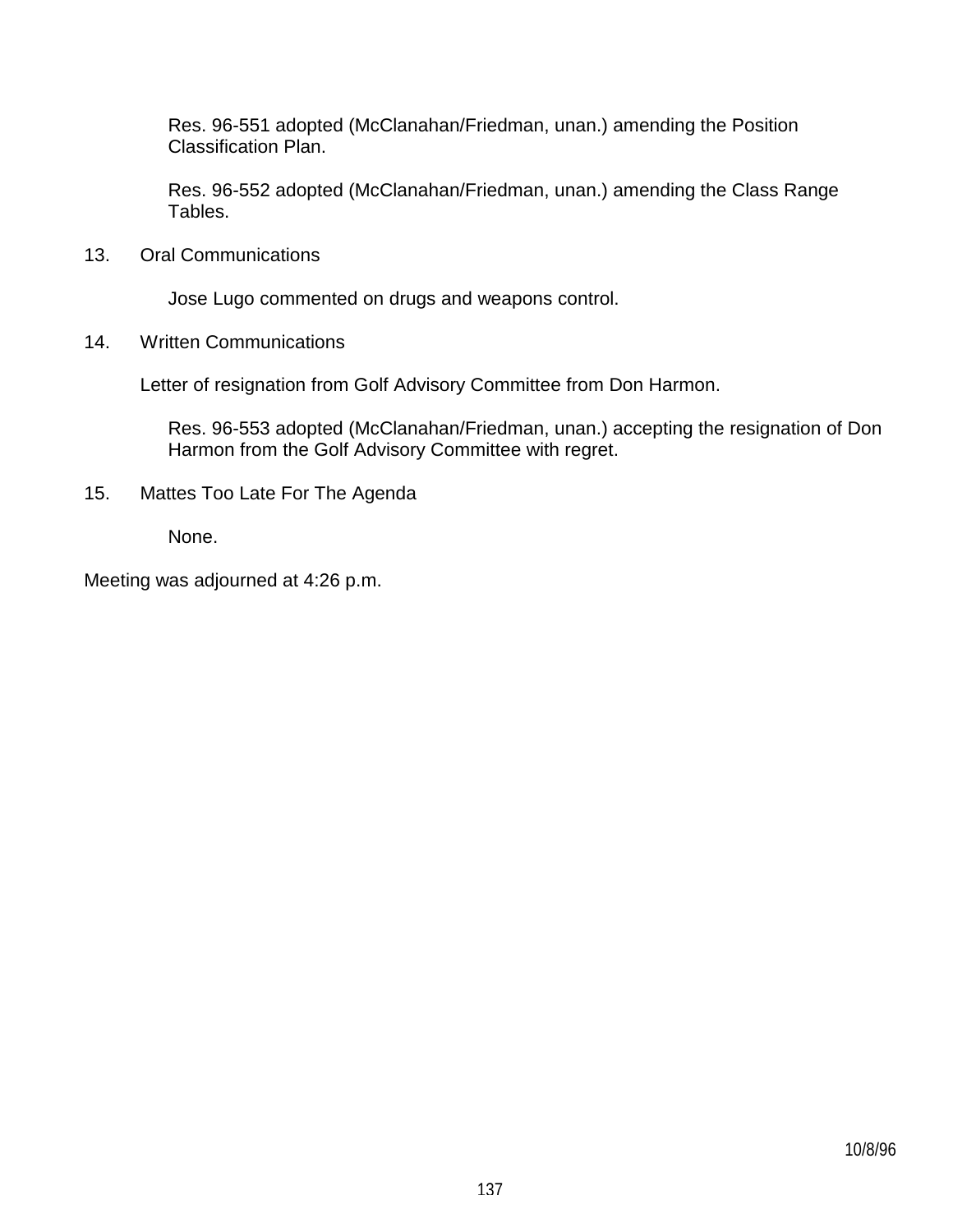# **COUNCIL MEETING OF TUESDAY, OCTOBER 15, 1996, AT 7:00 P.M.**

1. Acknowledgements and Presentations

None.

2. Approval of the minutes of the regular City Council meeting of October 8, 1996.

By motion (Friedman/Dobbs, unan.), minutes approved.

- 3. Final adoption of:
	- a. Ord. No. 3004-C.S. amending Article 19 of Chapter 2 of Title X of the Modesto Municipal Code relating to Specific Plan Overlay zone (SP-O).

By motion (Friedman/Dobbs, unan.), Ord. No. 3004-C.S. adopted.

 b. Ord. No. 3005-C.S. authorizing the levy of a special tax within Community facilities District No. 1996-1.

By motion (Friedman/Dobbs, unan.), Ord. No. 3005-C.S. adopted.

Item #4 has been requested by appellant to be continued.

4. Hearing to consider the appeal of L.D. Crouse, 218 Camellia Way, to a decision of the Urban Forestry Superintendent to remove a Modesto ash tree on property located at 222 Camellia Way.

By motion (Fisher/Cogdill, unan.) item continued until November 5, 1996.

5. Hearing to consider the proposed amendment to Section 14-3-9 of the Zoning Map to rezone from Professional Office Zone, P-O, to Planned Development Zone, P-D(518), to allow C-3 uses, specifically for a car wash facility, located on the east side of Oakdale Road and Lancey Drive. (Donald R. Gonsalves)

Ord. No. 3006-C.S. introduced (Friedman/Serpa, unan.).

Res. 96-554 adopted (Friedman/Serpa, unan.) approving development plan.

 Res. 96-555 (Friedman/Serpa, unan.) adopted certifying Mitigated Negative Declaration of Environmental Impact.

6. Hearing to consider proposed amendment to Section 27-3-9 of the Zoning Map to rezone from Medium-High Density Residential Zone, R-3, to Planned Development Zone, P-D(517), to allow a mini-storage facility, property located on the north side of Scenic Drive between Brighton and Rose Avenues. (Ted Seybold)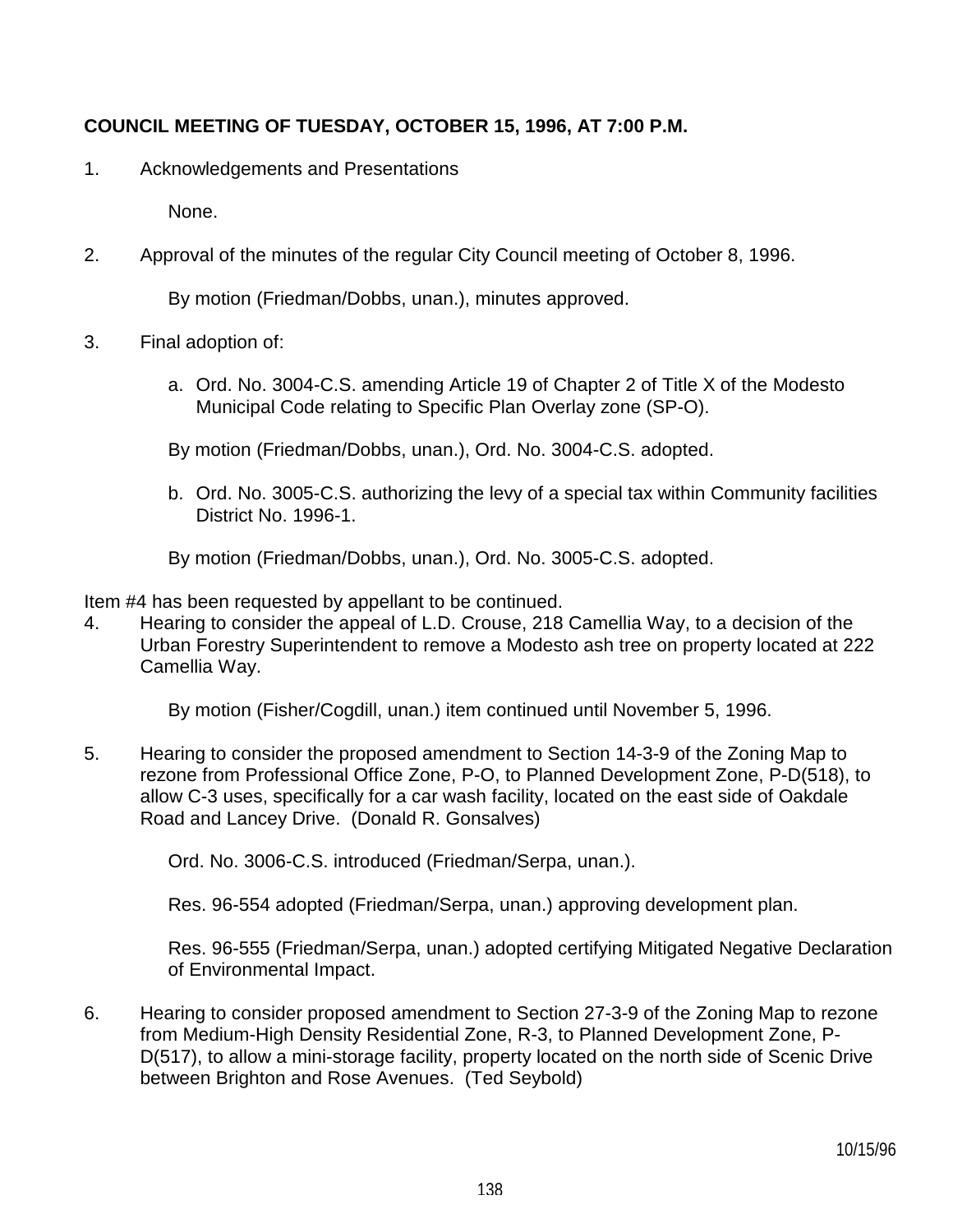Ord. No. 3007-C.S. introduced (Fisher/Dobbs, unan).

 Res. 96-556 adopted (Fisher/Dobbs, unan) with the added condition of mature landscaping on Scenic, approving development plan.

 Res. 96-557 adopted (Fisher/Dobbs, unan) finding project as being within the scope of the Master Environmental Impact.

7. Consider declaring Groeniger & Company the only responsive and responsible bidder and authorize the purchase of the Flap Gate Check valves and related installation for \$42,864.10.

Res. 96-558 adopted (Friedman/Dobbs, unan.) awarding bid and authorizing purchase.

Councilmembers Fisher and McClanahan excused due to conflict of interest. 8. Consider report of Joint City/County Downtown Government Facility Study.

> By motion (Cogdill/Friedman, unan.; Fisher & McClanahan absent), acknowledged receipt of report and conceptually approved recommendations subject to CEQA review, if required.

9. Certification of canvass of votes at the October 15, 1996, election within the Community Facilities District No. 1996-1.

Res. 96-559 adopted (Friedman/Dobbs, unan.) certifying canvass of votes.

10. Consider report of loan approved under the Emergency Home Repair Program (EHRP) during September 1996.

By motion (Friedman/Dobbs, unan.), acknowledged receipt of report.

11. Consider Community Qualities Forum Vision Statement for Downtown Redevelopment.

By motion (McClanahan/Friedman, unan.), acknowledged receipt of vision statement.

12. Consider an agreement with the State Lands Commission to install an 18" sanitary sewer pipeline crossing the Tuolumne River.

Res. 96-560 adopted (Friedman/Dobbs, unan.) approving agreement.

13. Consider approving an agreement for survey services with DeLaMare-Fultz Engineers for the Kiernan Avenue Plan Line.

Res. 96-561 adopted (Friedman/Dobbs, unan.) approving agreement.

14. Consider approving amendment to the FY 1996-97 Operating Budgets of the General Fund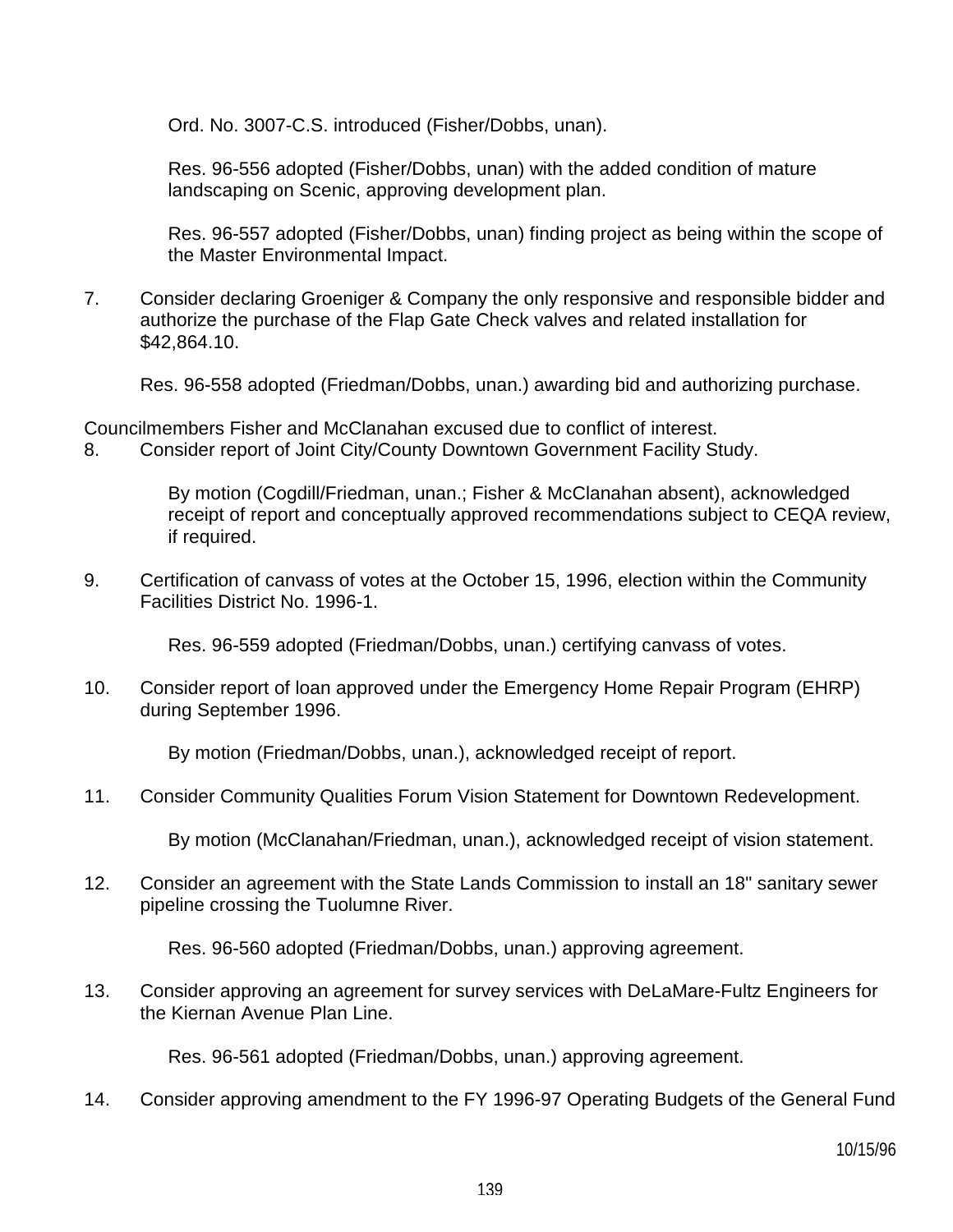and Fleet Management Fund to implement a personnel reallocation.

 Res. 96-562 adopted (Friedman/Dobbs, unan.) approving amendment to General Fund and Fleet Management Fund budgets.

15. Consider Financial Policy Committee recommendation to adopt position of "opposition" on State Ballot Propositions #211 (Attorney-Client Fee Arrangements/Securities Fraud/Lawsuits/Initiative Statute), #217 (Top Income Tax Brackets/Reinstatement/Revenues to Local Agencies/Initiative Statute), and #218 (Voter Approval for Local Government Taxes/Limitations on Fees, Assessments, and Charges/Initiative Constitutional Amendment). General Election November 5, 1996.

Res. 96-563 approved (Friedman/Dobbs, unan.) adopting position of opposition.

#### ORAL COMMUNICATIONS

None.

16. Written Communications

Letter from John Gonzales regarding at-will and temporary employment issues.

Chair referred matter to City Manager's office.

### MATTERS TOO LATE FOR THE AGENDA

None.

This meeting will adjourn to the Third Floor Conference Room, City Hall, 801 11th Street, Modesto, California, for a Closed Session to consider the following:

### CONFERENCE WITH LABOR NEGOTIATOR

| <b>Agency Negotiator:</b>     | <b>Robin Renwick</b>                       |
|-------------------------------|--------------------------------------------|
| <b>Employee Organization:</b> | <b>Modesto Police Officers Association</b> |

Meeting adjourned to Closed Session at 8:05 p.m. City Attorney returned at 8:45 p.m. and announced no action was taken.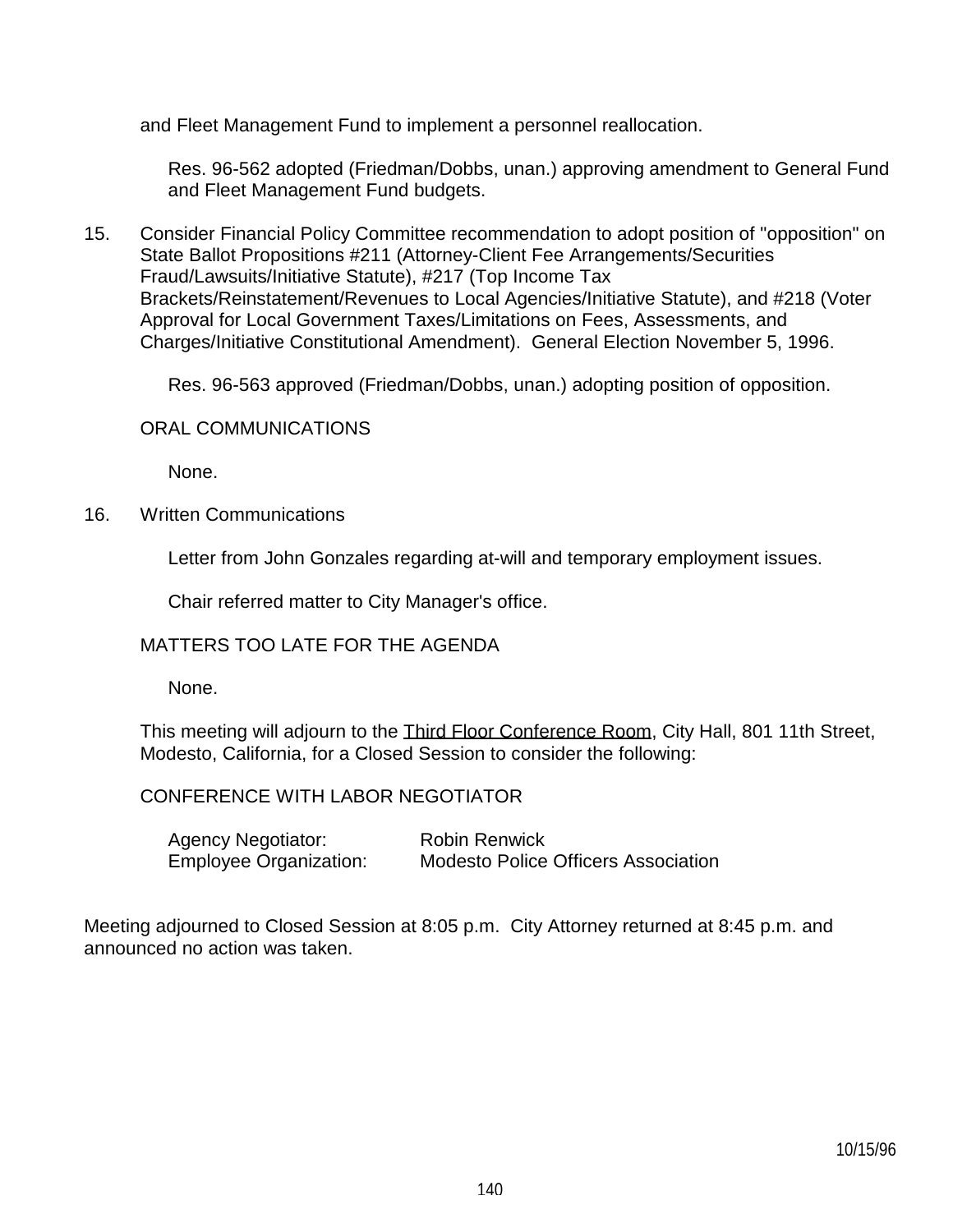## **COUNCIL MEETING OF TUESDAY, OCTOBER 22, 1996, AT 4:00 P.M.**

1. Acknowledgements and Presentations

Bill Buckham reviewed the Foreign Exchange Program.

2. Approval of the minutes of the regular City Council meeting of October 15, 1996.

By motion, minutes approved.

- 3. Final adoption of:
	- a. Ord. No. 3006-C.S. rezoning from P-O to P-D(518) property located on the east side of Oakdale Road at Lancey Drive (Donald R. Gonsalves)
	- b. Ord. No. 3007-C.S. rezoning from R-3 to P-D(517) property located on the north side of Scenic Drive between Brighton and Rose Avenues (Ted Seybold).

Councilmember Fisher excused due to a conflict of interest.

 By motion, (Serpa/Friedman, unan., Fisher absent) Ord. Nos. 3006-C.S. and 3007-C.S. adopted.

4. Consider awarding contract for the Standiford Avenue road construction and drainage improvements project to Donald L. Oberg General Engineering Contractor for \$804,580.72; and consider approving an appropriation transfer in the amount of \$20,000 and an appropriation transfer in the amount of \$93,859 to fully fund the project.

Councilmember McClanahan excused due to a conflict of interest.

Res.96-564 adopted (Dobbs/Serpa, unan., McClanahan absent) awarding contract.

Res. 96-565 adopted (same vote) approving appropriation transfers.)

5. Consider accepting the contract of Ross F. Carroll, Inc. for the rip rap installation - LaLoma/Morton Bridge project as complete and authorize City Clerk to file Notice of Completion. (Original contract: \$27,600)

> Res. 96-566 adopted (Friedman/Dobbs, unan.) accepting work as complete and authorizing City Clerk to file Notice of Completion.

6. Consider declaring 12 vehicles and miscellaneous pieces of automotive equipment, one lot of high pressure CNG cylinders, two CNG compressors as surplus and authorizing the Purchasing Officer to sell by sealed bid, auction, negotiation or scrap.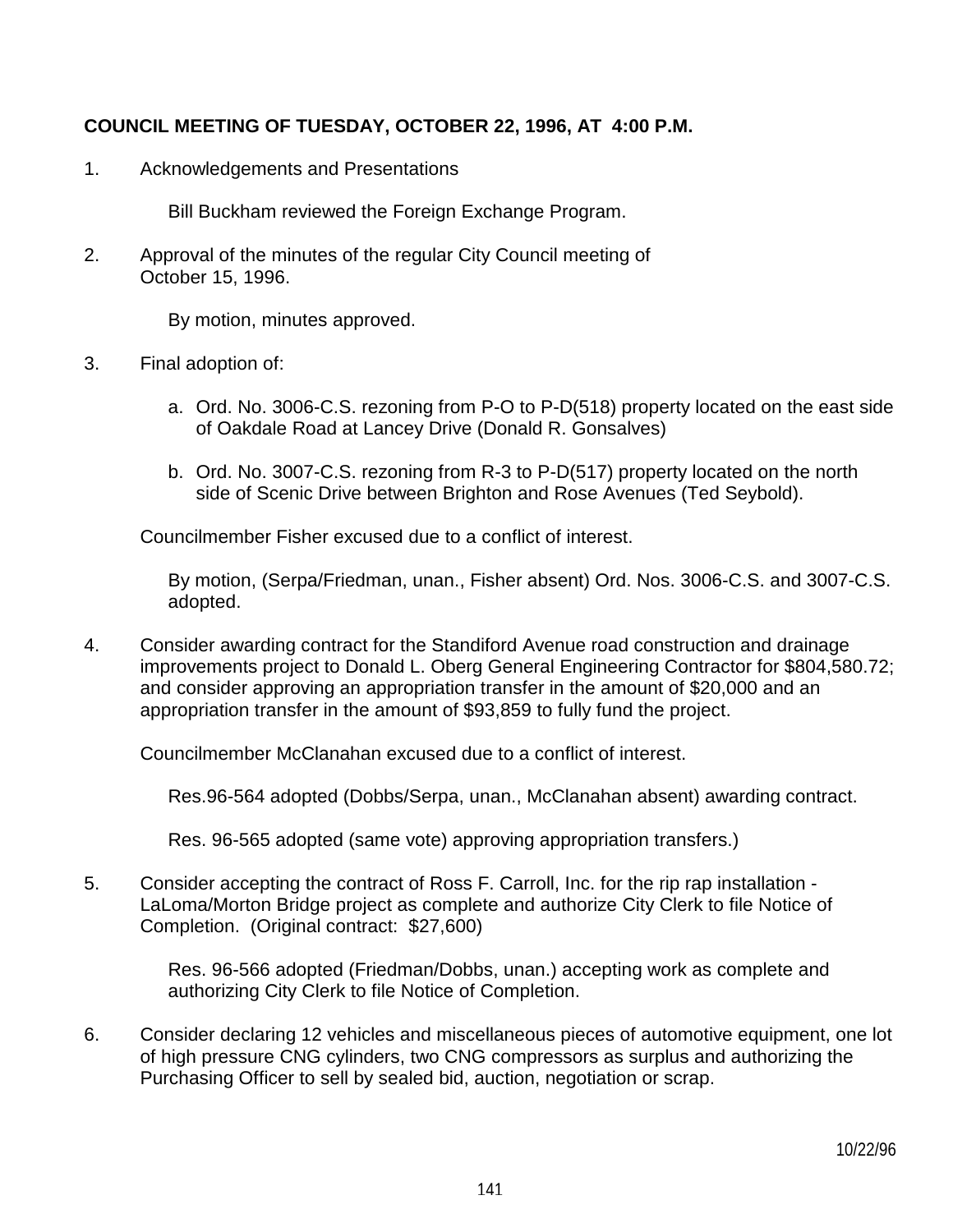Res. 96-567 adopted (Friedman/Dobbs, unan.) declaring property surplus and authorizing disposal.

7. Consider waiving formal bid procedures and authorizing the purchase of computers, photographic, office, audio and video and related equipment from various vendors who responded to an informal solicitation for bids.

> Res. 96-568 adopted (Friedman/Dobbs, unan.) waiving formal bid procedures and authorizing purchase.

8. Consider waiving formal bid procedures and authorizing the purchase of Local Area Network (LAN) and related computer equipment from CompUSA for a total cost of \$22,411.14.

> Res. 96-569 adopted (Friedman/Dobbs, unan.) waiving formal bid procedures and authorizing purchase.

9. Consider amending the 1996-1997 City budget to transfer funds in the amount of \$226,000 for the purchase of the Covell Hotel.

Councilmembers Fisher and McClanahan excused due to a conflict of interest.

 Res. 96-570 adopted (Friedman/Cogdill, unan., Fisher, McClanahan absent) amending budget.

10. Consider amending the 1996-97 budget to appropriate \$16,500 from the Special Fund for Capital Outlays Contingency Reserve, establishing a new capital improvement program project to fund City Hall appraisal costs.

Councilmembers Fisher and McClanahan excused due to a conflict of interest.

 Res. 96-571 adopted (Friedman/Cogdill, unan., Fisher, McClanahan absent) amending budget.

#### DROPPED FROM AGENDA

- 11. Consider actions leading to development of a storm water drainage basin in Village One, including an agreement with Elmer Winger, et al.; an agreement with Charleston Place, a limited partnership; and consider adopting a resolution stating that this project is consistent with the program Environmental Impact Report.
- 12. Consider approving agreement with LaLoma Properties for the lease an office for the Southeast Area Office Substation.

Res. 96-572 adopted (Serpa/McClanahan, unan.) approving agreement.

13. Consider amending the 1996-97 budget to appropriate \$70,360 for expenditures for the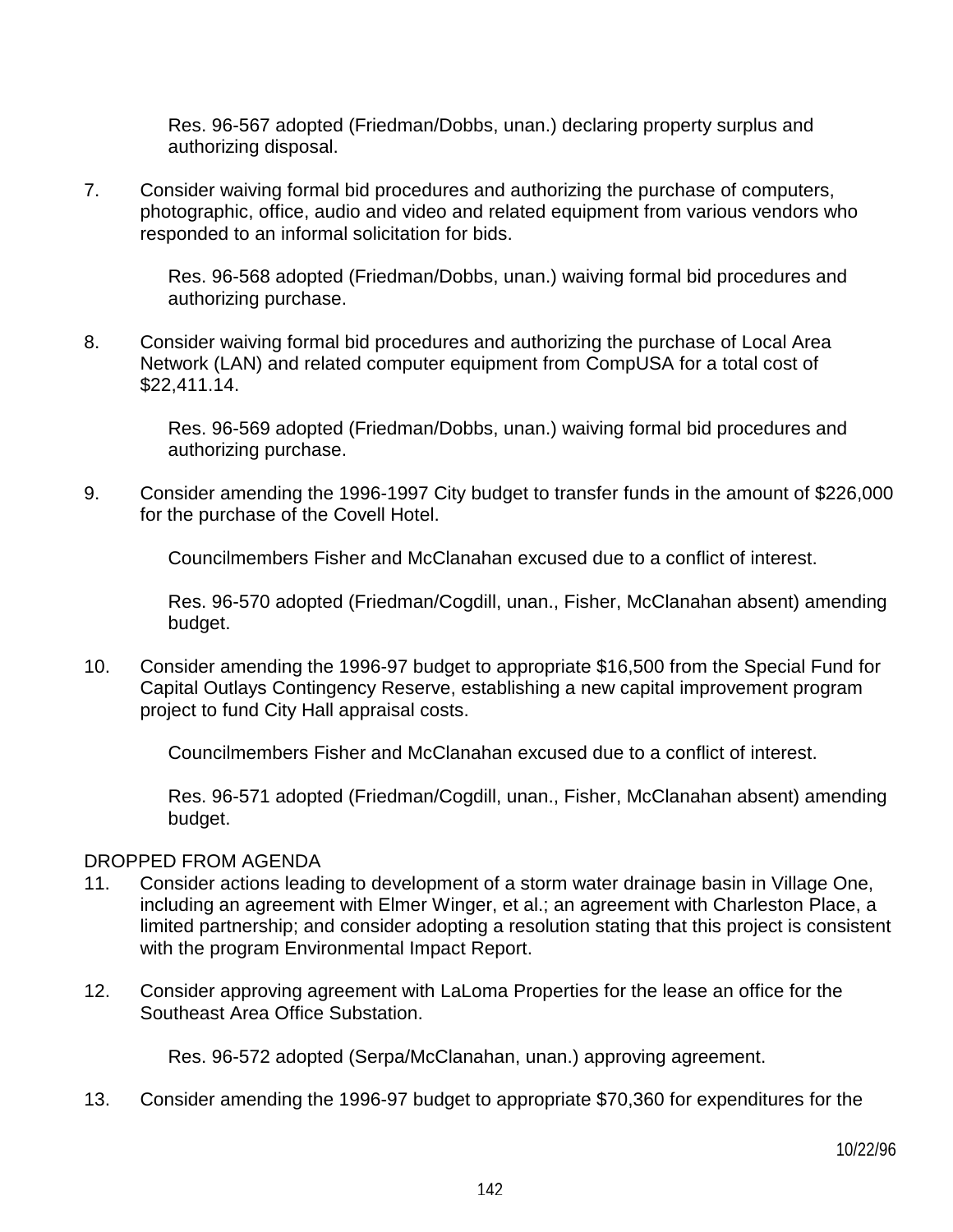addition of police office space and to estimate \$119,997 of revenue from State reimbursement of certain police training.

Res. 96-573 adopted (Friedman/Dobbs, unan.) amending budget.

14. Consider accepting United States Department of Justice federal grant funds in the amount of \$199,991 for the Modesto Project to Combat Domestic Violence, and consider amending the 1996-97 budget to estimate revenue and appropriate funds.

Res. 96-574 adopted (Friedman/Dobbs, unan.) accepting grant.

Res. 96-575 adopted (same vote) amending budget.

15. Consider removing Neighborhood Advisory Councils (NAC) chairman designation from two Citizens Housing and Community Development Committee seats and redesignating one seat be filled by low or moderate income citizen, making a total of 11 seats.

Res. 96-576 adopted (Friedman/Dobbs, unan.) making recommended changes.

16. Consider approving an operational letter of agreement with Barton ATC International, tower manager, regarding Airport Emergency Service.

Res. 96-577 adopted (Friedman/Dobbs, unan.) approving letter of agreement.

17. Consider approving an application for a State Transit Capital Improvement (TCI) Program grant in the amount of \$60,000 for a project to refurbish nine 1983 Gillig buses. (The project has been approved in the CIP for a total of \$600,000 with a local match of \$120,000. The Federal Transit Administration (FTA) is covering \$480,000 (80%) of the cost of the project. If approved by the State, this grant would cover 50% of the project's local match (the maximum allowed by the TCI program) reducing the required City funds to \$60,000. Resolution approving grant application and authorizing the City Manager to sign the grant application, grant agreement, and related documents for the grant needed.)

> Res. 96-578 adopted (Friedman/Dobbs, unan.) approving grant application and authorizing City Manager to sign application, agreement and related documents.)

18. Consider authorizing the City Manager to execute a loan agreement with Sam and Malchy Toma, husband and wife, doing business as Best Way Food Store, under the Community Development Block Grant Small Business Loan Program. (Total estimated cost: \$15,000. CDBG funds are budgeted.)

Res. 96-579 adopted (Friedman/Dobbs, unan.) approving agreement.

19. Consider approving agreement with Turlock Fitness Center (a.k.a. Brenda Fitness Clubs) to provide personal fitness instruction for the Fire Fighter Physical Fitness Program.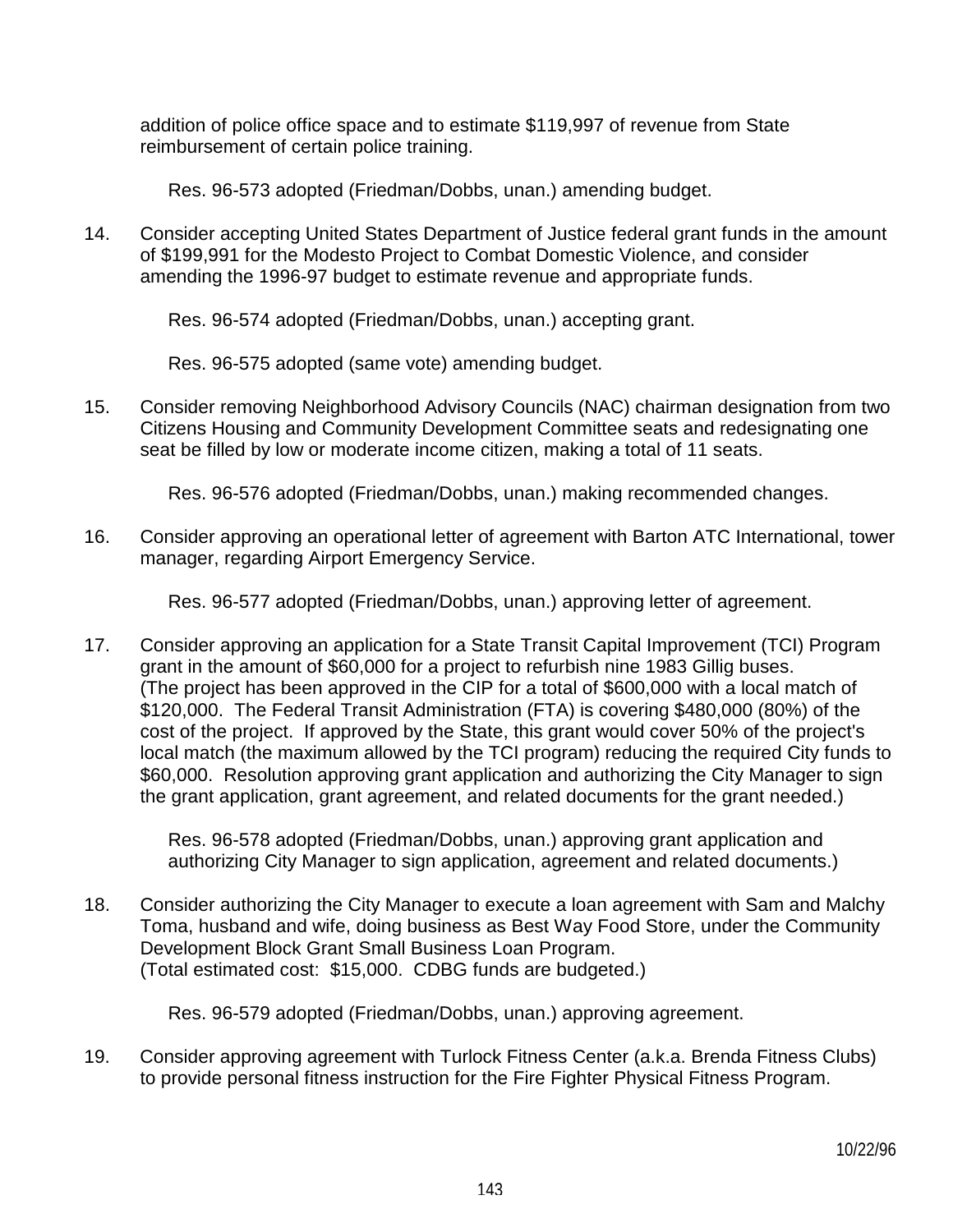Res. 96-580 adopted (Friedman/Dobbs, unan.) approving agreement.

20. Consider approving agreement with Young Olympians for co-sponsoring youth self defense classes.

Res. 96-581 adopted (Friedman/Dobbs, unan.) approving agreement.

21. Quarterly Treasurer's Report - September 1996.

By motion, (Friedman/Dobbs, unan.) receipt of report acknowledged.

22. Consider authorizing expenditure of \$1,000 from the Community Development Block Grant funds to support 1996 Central Valley Homeless Veterans Project.

Res. 96-582 adopted (Friedman/Dobbs, unan.) authorizing expenditure.

22A. Consider supporting the selection of the Altamont Pass corridor for high speed rail development between the San Joaquin Valley and the San Francisco Bay Area by the California High Speed Rail Commission.

> Res. 96-583 adopted (Friedman/Dobbs, unan.) supporting selection of Altamont Pass corridor.

22B. Consider establishing the Lucas Plaza Project in the amount of \$50,000 from the 1996/97 Capital Improvement Program Budget, and consider approving an agreement with the Lucas Plaza Project Committee for purposes of construction the facility and acquiring a bronze sculpture from Betty Saletta.

Res. 96-584 adopted (Friedman/Dobbs, unan.) establishing project in 96-97 CIP.

Res. 96-585 adopted (same vote) approving agreement.

23. Oral Communications

None

24. Appointments

Downtown Improvement District

Res. 96-586 adopted (Friedman/Dobbs, unan.) appointing Andre David

Landmark Preservation Commission

Res. 96-587 adopted (Friedman/Dobbs, unan.). appointing William A. Stewart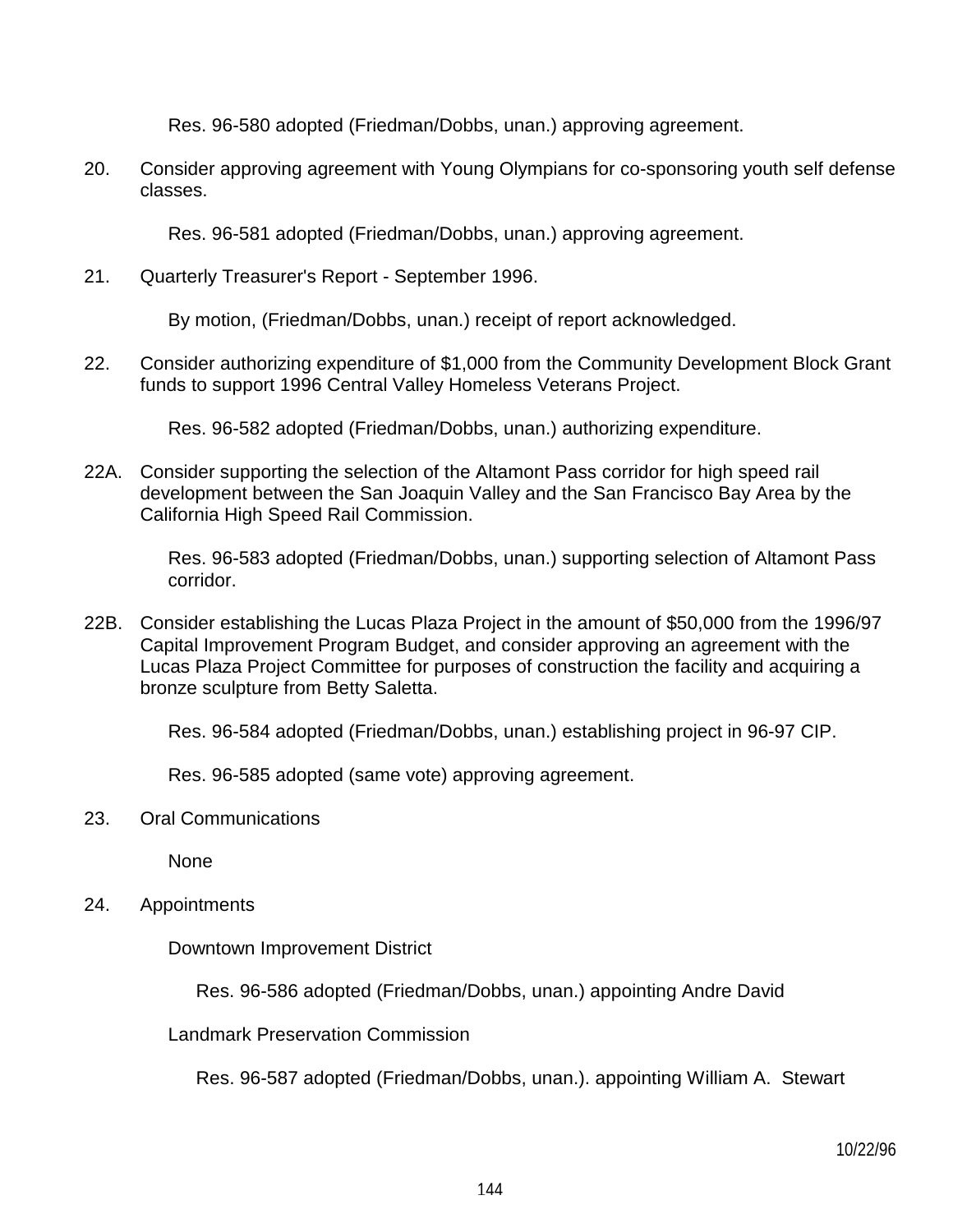Tuolumne River Regional Park Citizens Committee

Res. 96-588 adopted (Friedman/Dobbs, unan.) appointing Mary Grogan

25. Maaters Too Late For The Agenda

None

26. CLOSED SESSION

 The meeting will adjourn to the Mayor's Chambers for a Closed Session to consider the following:

CONFERENCE WITH REAL PROPERTY NEGOTIATOR

 Property: Purchase of property located at the southeast corner of Briggsmore Avenue and Coffee Road: APN: 032-01-01 APN: 032-01-02 APN: 032-01-03 APN: 032-01-04 Negotiating Party: William D. Harper, City of Modesto Property Agent Under Negotiation: Price and terms of payment for portion of each parcel to be acquired.

The meeting adjourned to Closed Session at 4:16 p.m. The City Attorney returned at 4:42 p.m. and reported no action was taken.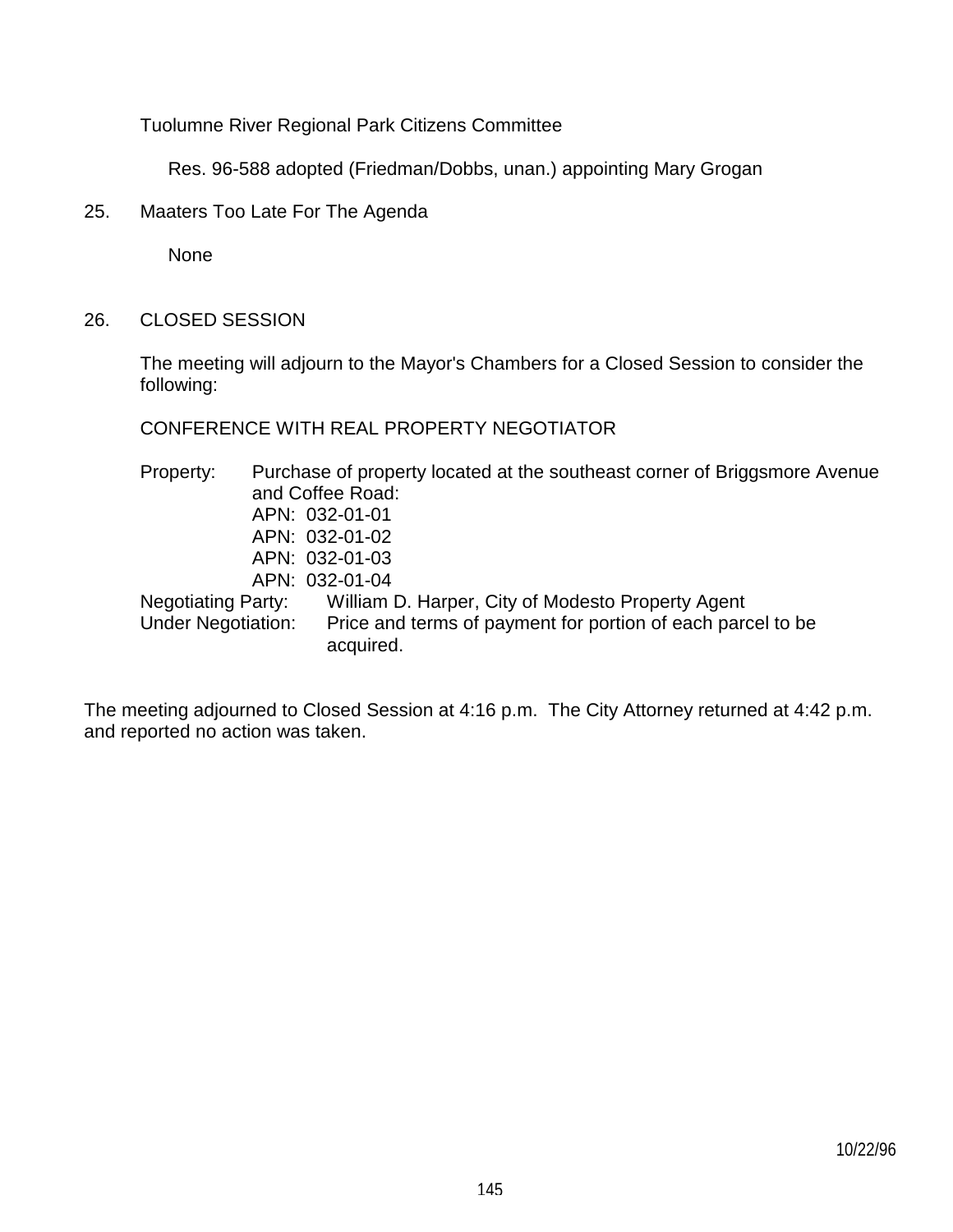# **COUNCIL MEETING OF TUESDAY, NOVEMBER 5, 1996, AT 7:00 P.M.**

## 1. ACKNOWLEDGEMENTS AND PRESENTATIONS

None.

2. Approval of the minutes of the special City Council meeting of October 21, 1996, and the regular City Council meeting of October 22, 1996.

By motion, minutes adopted.

DEVELOPER HAS REQUESTED A CONTINUANCE ON ITEM #3 UNTIL NOVEMBER 19, 1996

3. Hearing to consider an amendment to Section 22-3-9 of the Zoning Map to rezone from R-1 to P-D(516), for a shopping center, property located on a portion of the County Center No. 3 site at the northwest corner of Scenic Drive and Oakdale Road. (Save Mart Supermarkets and I.C.I.) (Continued from October 1, 1996, City Council meeting.)

 (Introduction of ordinance rezoning, resolution approving development plan and resolution certifying use of previous EIR needed.)

 By motion (Friedman/McClanahan, unan.; Cogdill absent), continued until November 19, 1996.

4. Hearing to consider the appeal of L.D. Crouse, 218 Camellia Way, to a decision of the Urban Forestry Superintendent to remove a Modesto ash tree on property located at 222 Camellia Way.

(Continued from October 15, 1996, City Council meeting.)

 Res. 96-589 adopted (McClanahan/Fisher, unan.; Cogdill absent) denying appeal and calling for removal of tree.

# COUNCILMEMBER SERPA ABSENT TO DUE CONFLICT OF INTEREST

5. Hearing to consider awarding an exclusive one-year franchise to Computer Pathways, Inc. for the right, privilege and permission to place, construct and maintain benches bearing printed matter or signs thereon at designated locations along the streets in the City of Modesto.

(Introduction of ordinance awarding franchise needed.)

Ord. No. 3008-C.S. introduced (Dobbs/Lang, unan.; Cogdill & Serpa absent).

 Res. 96-589A adopted (Dobbs/Lang, unan.; Cogdill & Serpa absent) approving lease agreement for advertising rack space inside the buses.

6. Consider authorizing call for bids for furnishing utility billing software and related installation for the Finance Department's Customer Service Division. (Suggested bid opening: December 10, 1996, at 11:00 a.m. Resolution authorizing bid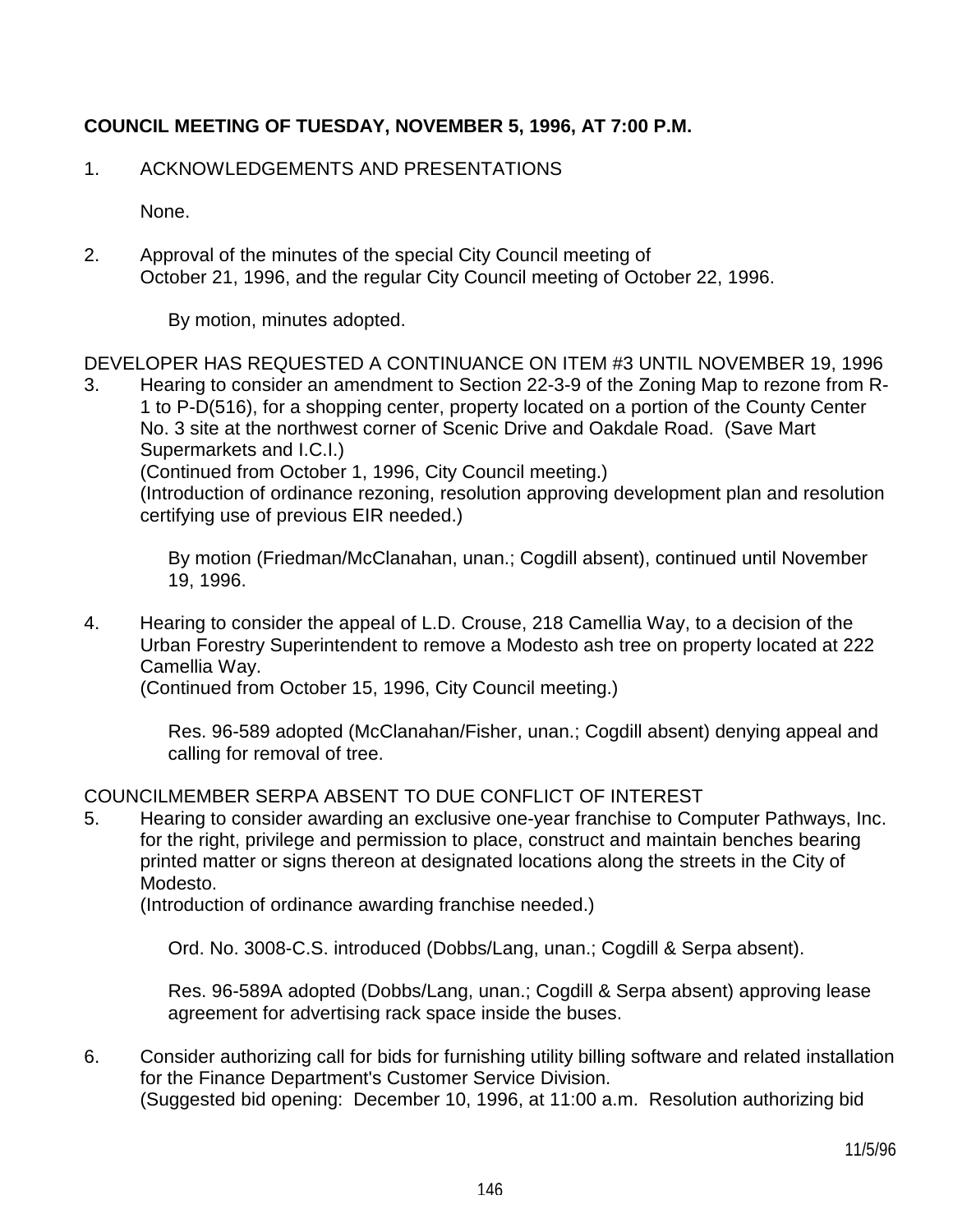call needed. Estimated cost: \$128,000. Funds are budgeted.)

 Res. 96-590 adopted (Friedman/Dobbs, unan.; Cogdill absent) authorizing call for bids on December 10, 1996.

7. Consider declaring Bibens Nursery low bidder and authorize the purchase of eight backflow prevention devices and related installation totaling \$25,302.33.

> Res. 96-591 adopted (Friedman/Dobbs, unan.; Cogdill absent) awarding bid and authorizing purchase.

8. Consider accepting the contract of Teichert Construction as complete for the rockwell replacement/addition project for 1995-1996 and authorize the City Clerk to file the Notice of Completion. (Original contract: \$349,519)

> Res. 96-592 adopted (Friedman/Dobbs, unan.; Cogdill absent) accepting work as complete and authorizing City Clerk to file Notice of Completion.

9. Consider accepting the contract of Conco-West, Inc. as complete for the Evergreen lift station rehabilitation project and authorize the City Clerk to file the Notice of Completion. (Original contract: \$90,500)

> Res. 96-593 adopted (Friedman/Dobbs, unan.; Cogdill absent) accepting work as complete and authorizing City Clerk to file Notice of Completion.

10. Consider accepting the contract of Central California Pavement Company as complete for the sidewalk repairs project - spring 1996 and authorize the City Clerk to file the Notice of Completion. (Original contract: \$117,968.99)

 Res. 96-594 adopted (Friedman/Dobbs, unan.; Cogdill absent) accepting work as complete and authorizing City Clerk to file Notice of Completion.

11. Consider accepting the contract of BDS Construction, Inc. as complete for Project 22 replace curb, drive aprons and sidewalks, and authorize the City Clerk to file the Notice of Completion. (Original contract: \$125,264.15)

> Res. 96-595 adopted (Friedman/Dobbs, unan.; Cogdill absent) accepting work as complete and authorizing City Clerk to file Notice of Completion.

12. Consider accepting the contract of Wickum Construction as complete for the Crows Landing drainage basin outfall rebuild project and authorize the City Clerk to file the Notice of Completion. (Original contract: \$23,530.24)

> Res. 96-596 adopted (Friedman/Dobbs, unan.; Cogdill absent) accepting work as complete and authorizing City Clerk to file Notice of Completion.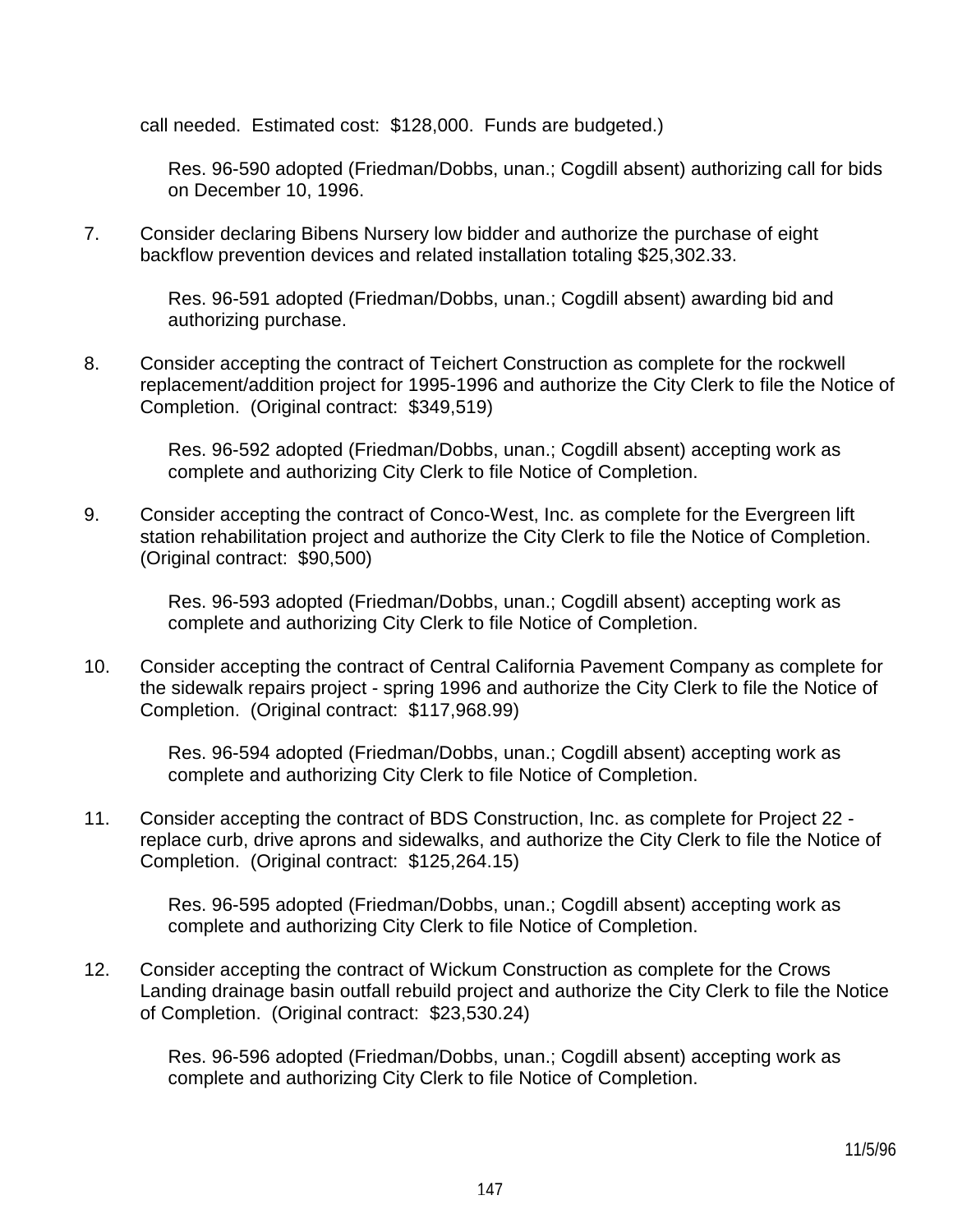13. Consider accepting the contract of Conco-West, Inc. as complete for the gate modification project for clarifier No. 1 and 2 at the Water Quality Control Plant and authorize the City Clerk to file the Notice of Completion; and consider approving an appropriation transfer in the amount of \$1,900 to fully fund the project. (Original contract: \$96,600)

> Res. 96-597 adopted (Friedman/Dobbs, unan.; Cogdill absent) accepting work as complete and authorizing City Clerk to file Notice of Completion.

 Res. 96-598 adopted (Friedman/Dobbs, unan.; Cogdill absent) approving appropriation transfer.

14. Consider waiving formal bid procedures and authorizing the purchase of various cocompost equipment from various vendors for the total price of \$1,175,911.41; consider waiving formal bid procedures and authorize the purchase of additional equipment for a total price of \$144,696; consider amending the budget to provide funding from the Wastewater Fund Contingency Reserve; and consider declaring intention to reimburse itself from tax exempt bond financing for expenditures made and/or to be made in connection with the acquisition, construction and equipping of certain wastewater capital improvements.

 (Resolution waiving formal bid procedures and authorizing purchase of co-compost equipment needed (Five affirmative votes needed.); resolution waiving formal bid procedures and authorizing purchase of truck with tank, storage tank and water reel and office trailer needed (Five affirmative votes needed.); resolution amending budget needed; and resolution declaring intention to reimburse from tax-exempt bond financing needed.)

 By motion (Friedman/McClanahan, unan.; Cogdill absent), referred back to Utility Services and Franchises Committee and scheduled for November 12, 1996 Council Agenda.

15. Fiscal Year 1996-97 Budget -- First Quarter Status Report and Proposed Adjustments.

By motion (Friedman/Fisher, unan.; Cogdill absent), acknowledged receipt of report.

 Res. 96-599 adopted (Friedman/Fisher, unan.; Cogdill absent), amending FY 1996-97 budget and re-estimating revenue.

 Res. 96-600 adopted (Friedman/Fisher, unan.; Cogdill absent), establishing the revised 1996-97 FY Appropriations Limit, including the price and population factors to be used in the calculations.

16. Consider approving agreement with Elmer Winger, et al. for the purchase of 14.7 acres of land in Village I; consider approving agreement with Charleston Place for construction of a temporary drainage facility; consider amending the budget to appropriate funds from the Storm Drainage Contingency Reserve; and consider stating that this project is consistent with the EIR.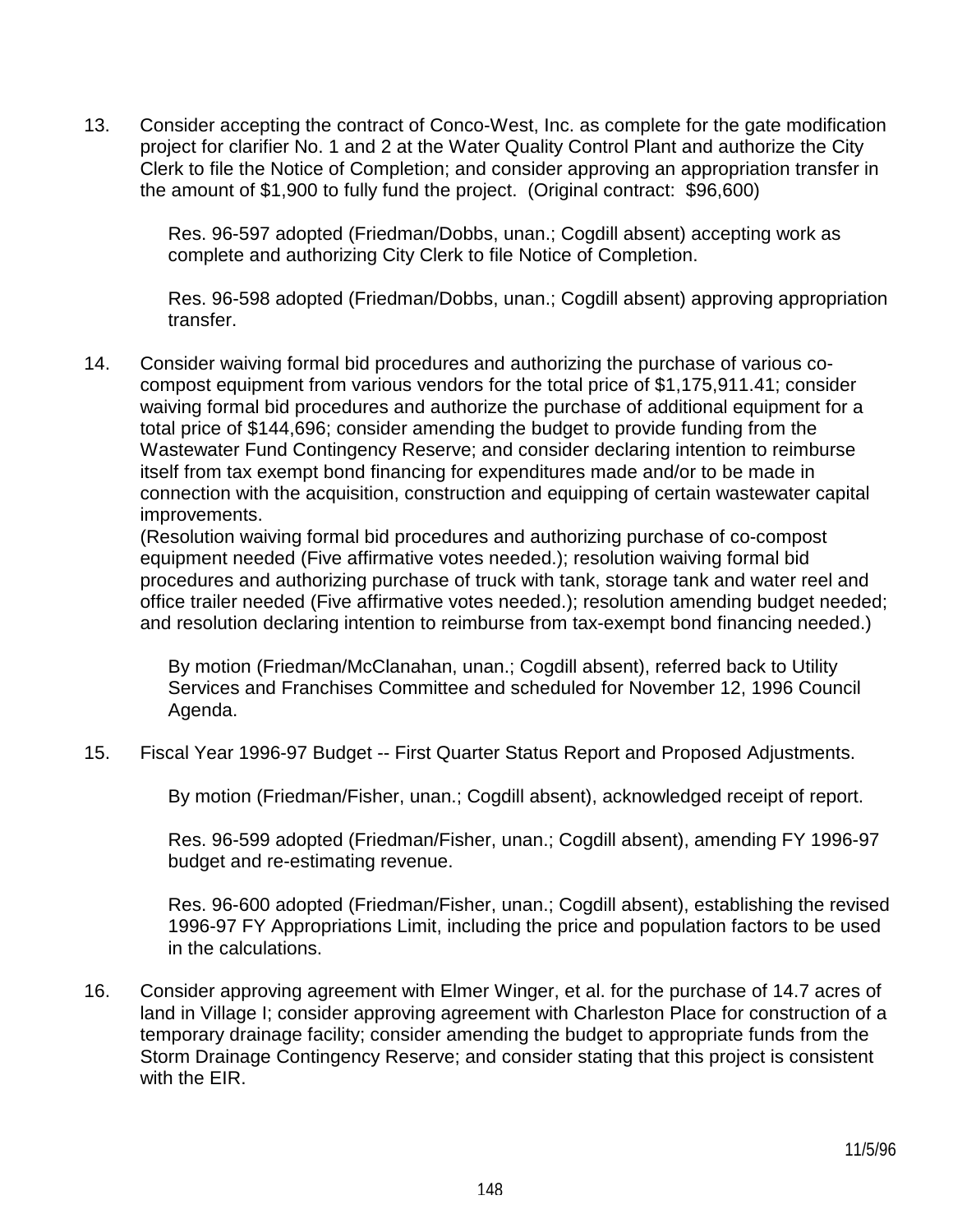Res. 96-601 adopted (Friedman/Dobbs, unan.; Cogdill absent) approving agreement with Elmer Winger.

 Res. 96-602 adopted (Friedman/Dobbs, unan.; Cogdill absent) approving agreement with Charleston Place.

Res. 96-603 adopted (Friedman/Dobbs, unan.; Cogdill absent) amending the budget.

 Res. 96-604 adopted (Friedman/Dobbs, unan.; Cogdill absent) stating that this project is consistent with EIR.

17. Consider authorizing City Manager to execute a Consent to Common Use agreement with Modesto Irrigation District (MID) for the Held Avenue/MID Lateral No. 3 canal crossing to serve the proposed Amtrak Station.

Res. 96-605 adopted (Friedman/Dobbs, unan.; Cogdill absent) approving agreement.

18. Consider authorizing City Manager to sign grant application for \$350,000 in funding from the State Resources Agency, Environmental Enhancement and Mitigation Program for development of a bicycle trail within the Hetch Hetchy utility easement from Shawnee Avenue to Semallon Drive.

> Res. 96-606 adopted (Friedman/Dobbs, unan.; Cogdill absent) authorizing City Manager to sign grant application.

19. Consider authorizing City Manager to execute a Fund Transfer Agreement with the State of California to provide \$2,036,391 in funding for the new Amtrak Station.

Res. 96-607 adopted (Friedman/Dobbs, unan.; Cogdill absent) approving agreement.

20. Consider amending the Class Range Tables to establish a new salary range for the Systems Analyst Classification

> Res. 96-608 adopted (Friedman/Dobbs, unan.; Cogdill absent) amending the Class Range Tables.

21. Consider stating the intent of the City of Modesto to reclaim treated wastewater for beneficial reuse, in accordance with Water Code Sections 1210 and 1485.

> Res. 96-609 adopted (Friedman/Dobbs, unan.; Cogdill absent) authorizing resolution of intent to reclaim treated wastewater.

22. Oral Communications

Councilmember Serpa requested staff to investigate Halloween burning accident.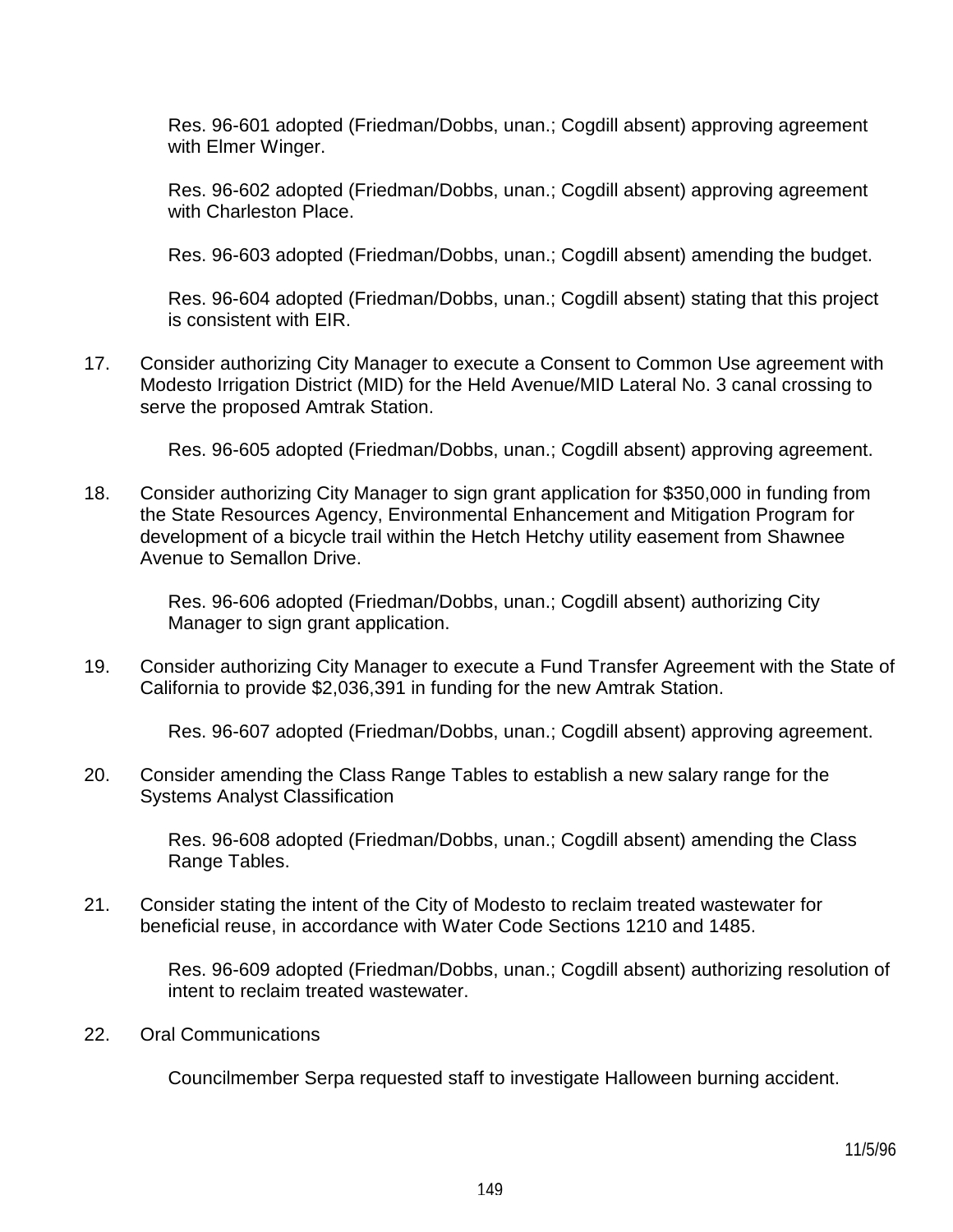#### COUNCILMEMBER MCCLANAHAN ABSENT DUE TO CONFLICT OF INTEREST 23. Written Communications

 Letter from Jack R. Jones, representing Modesto Garbage Company, Inc., requesting an extension of the license to collect garbage, industrial garbage and salvageable waste of Modesto Garbage Company.

 Res. 96-610 adopted (Serpa/Friedman, unan.; Cogdill & McClanahan absent) setting hearing for Tuesday, November 19, 1996 at 7:00 p.m.

24. Letter from Richard Gilton requesting an extension of the license to collect garbage, industrial garbage and salvageable waste and recyclable materials of Gilton Solid Waste Management.

> Res. 96-611 adopted (Friedman/Dobbs, unan.; Cogdill absent) setting hearing for Tuesday, November 19, 1996 at 7:00 p.m.

25. Letter from Francis R. Ruggieri, on behalf of the proprietor of Club Expose, requesting the reconsideration of Res. No. 96-536, declaring the Club Expose to be a public nuisance.

Res. 96-612 adopted (Friedman/McClanahan, unan.; Cogdill absent), denying request.

26. MATTERS TOO LATE FOR THE AGENDA

None.

27. CLOSED SESSION

 The meeting will adjourn to the Mayor's Chambers for a Closed Session to consider the following:

CONFERENCE WITH LEGAL COUNSEL - ANTICIPATED LITIGATION

 Significant exposure to litigation pursuant to subdivision (b) of Section 54956.9 of the Government Code: One case.

 A significant exposure to litigation against the City of Modesto based on the following facts and circumstances: A City employee has filed a sexual harassment complaint which may result in litigation.

Meeting was adjourned to Closed Session at 8:25 p.m. City Attorney returned at 8:45 p.m. to report no action was taken.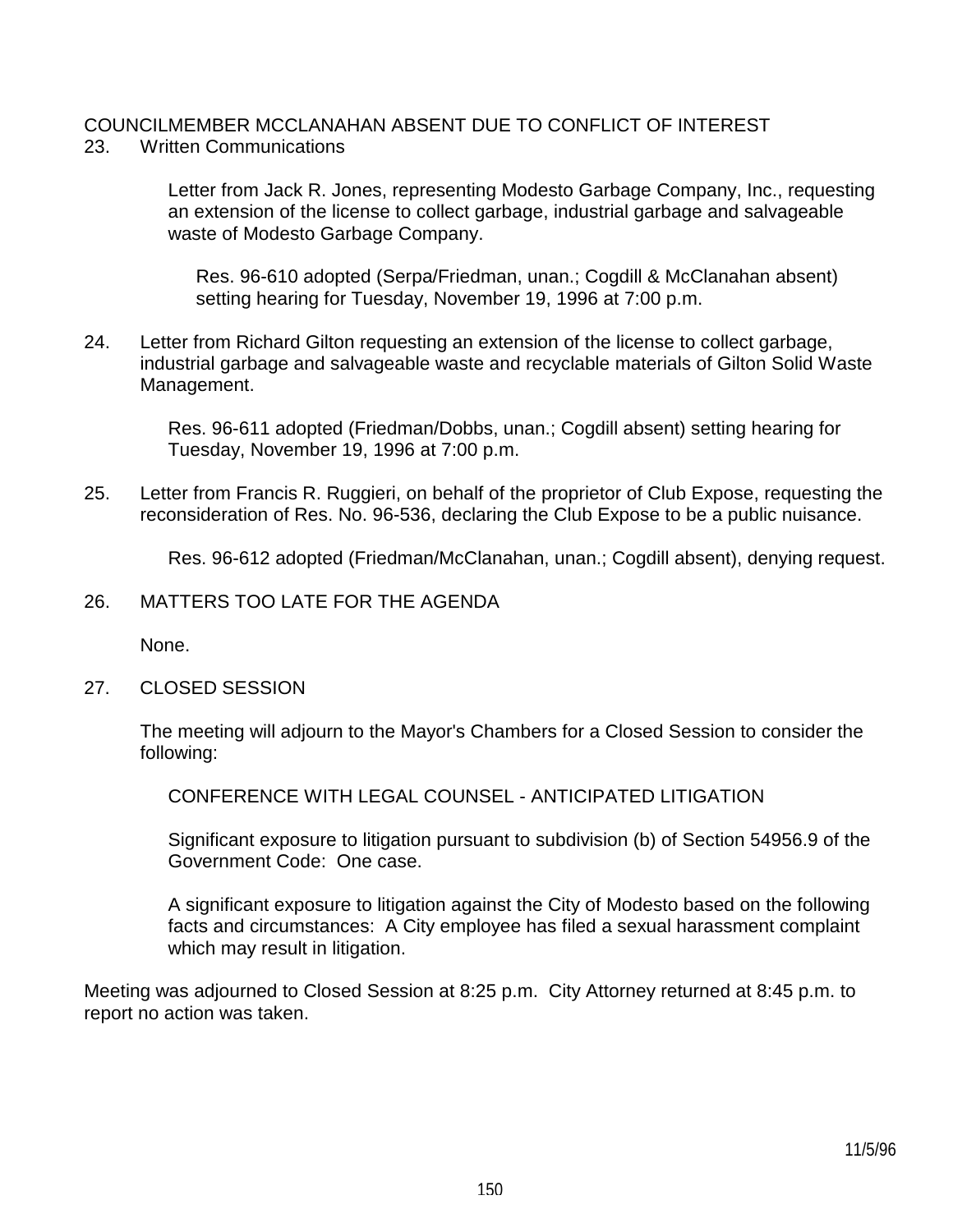# **COUNCIL MEETING OF TUESDAY, NOVEMBER 12, 1996, AT 4:00 P.M.**

1. Presentation of a Certificate of Recognition to Tim Orr, a MAX bus driver, for placing third in the 1996 International Bus Roadeo.

Mayor made presentation to Tim Orr.

Mayor presented Livable Places Award - Transportation Center to Fred Cavanah.

2. Approval of the minutes of the regular City Council meeting of November 5, 1996.

By motion (Friedman/McClanahan, unan.), minutes approved.

Councilmember Serpa absent due to conflict of interest.

3. Final adoption of Ord. No. 3008-C.S. granting an exclusive one-year Bus Bench Franchise to Computer Pathways. Inc.

Final adoption of Ord. No. 3008-C.S. (Friedman/Dobbs, unan.; Serpa absent).

4. Consider waiving formal bid procedures and authorizing the purchase of various cocompost equipment from various vendors for the total price of \$1,175,911.41; consider waiving formal bid procedures and authorize the purchase of additional equipment for a total price of \$144,696; consider amending the budget to provide funding from the Wastewater Fund Contingency Reserve; and consider declaring intention to reimburse from tax exempt bond financing for expenditures made and/or to be made in connection with the acquisition, construction and equipping of certain wastewater capital improvements.

 (At the 11/5/96 City Council meeting, by motion, this item was referred back to committee and rescheduled for this City Council meeting.)

By motion (Cogdill/Dobbs, unan.) postponed to future date.

5. Consider authorizing staff to solicit proposals for a five-year contract to provide drivers and other personnel to operate the Modesto Area Express bus system beginning June 1, 1997. (The current contact with Laidlaw Transit expires May 31, 1997. Motion authorizing solicitation of proposals needed. Estimated annual cost: \$2,650,000. Funds are budgeted.)

By motion (Friedman/McClanahan, unan.), authorized solicitation of proposals.

6. Consider designation of a Councilmember to serve as Vice Mayor to fill the term through November, 1997.

> Res. 96-613 adopted (McClanahan/Dobbs, unan.) designating Councilmember Tim Fisher as Vice Mayor.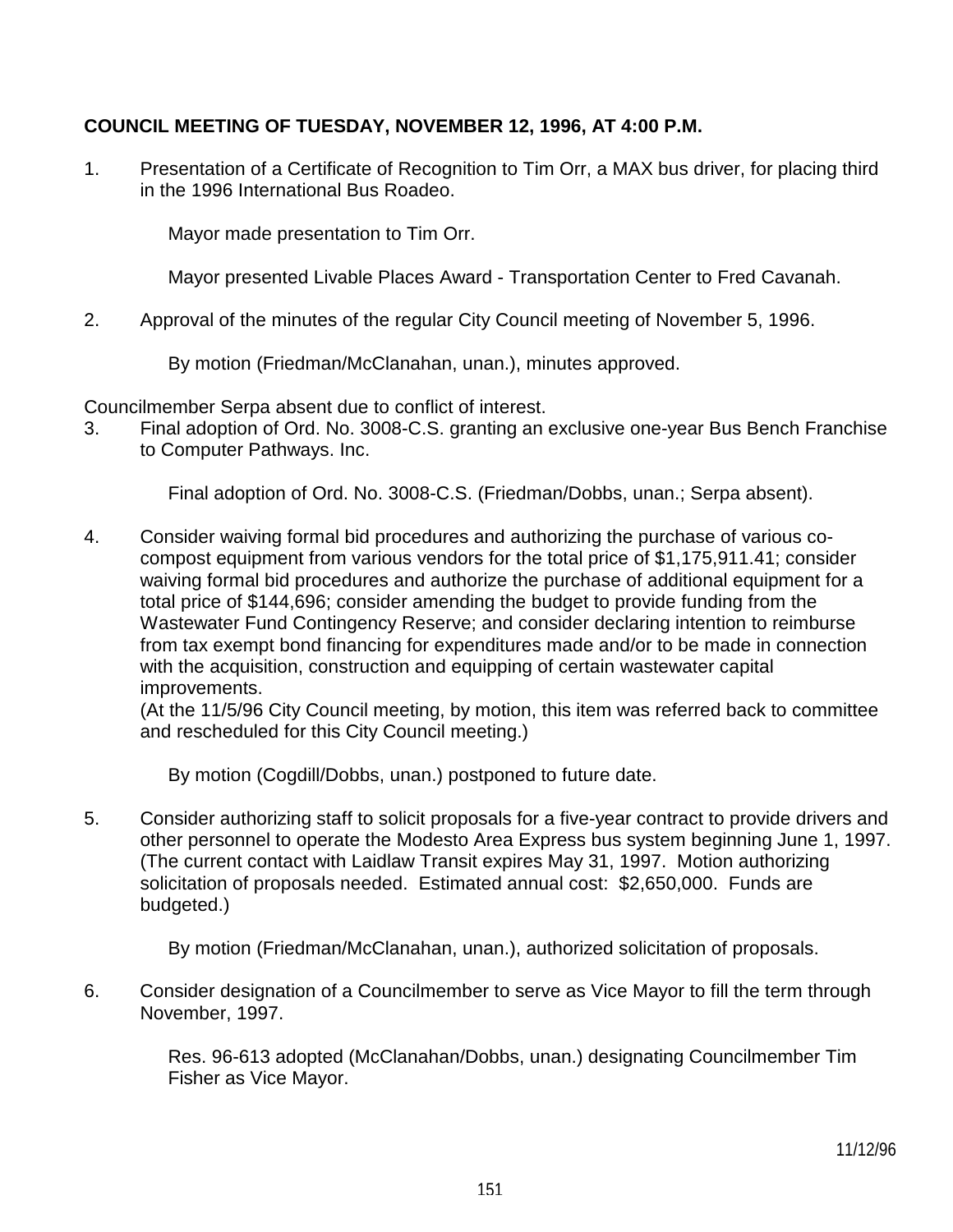7. Consider amending the Conflict of Interest Codes for the Office of the City Manager, Community Development Department, Parks and Recreation Department, Finance Department and Police Department; consider rescinding the Conflict of Interest Code for the Environmental Assessment Committee.

> Res. 96-614 adopted (Friedman/McClanahan, unan.) amending the Conflict of Interest Code for the Office of the City Manager.

> Res. 96-615 adopted (Friedman/McClanahan, unan.) amending the Conflict of Interest Code for the Community Development Department.

> Res. 96-616 adopted (Friedman/McClanahan, unan.) amending the Conflict of Interest Code for the Parks & Recreation Department.

> Res. 96-617 adopted (Friedman/McClanahan, unan.) amending the Conflict of Interest Code for the Finance Department.

> Res. 96-618 adopted (Friedman/McClanahan, unan.) amending the Conflict of Interest Code for the Police Department.

 Res. 96-619 adopted (Friedman/McClanahan, unan.) rescinding the Environmental Assessment Committee Code.

8. Consider approving agreement with United Cerebral Palsy Association of Stanislaus County for the lease of a City-owned home at 308 Locust.

Res. 96-620 adopted (Friedman/McClanahan, unan.) approving agreement.

9. Consider approving Community Development Block Grant agreement for Catholic Charities/Laura's House for \$28,000 to provide rehabilitation improvements to their property at 405 15th Street, and consider amending the Fiscal Year 1996-97 Budget to provide funding.

Res. 96-621 adopted (Friedman/McClanahan, unan.) approving grant agreement.

Res. 96-622 adopted (Friedman/McClanahan, unan.) amending budget.

10. Summary listing of subrecipient contract agreements funded with Community Development Block Grant funds during Fiscal Year 1996-97.

By motion (Friedman/McClanahan, unan.), acknowledged receipt of report.

11. Consider approving an amendment to the agreement with EIP Associates for the preparation of a Draft Environmental Impact Report for the Biosolids Land Application Project.

(Total estimated cost: \$7,367. Funds are budgeted.)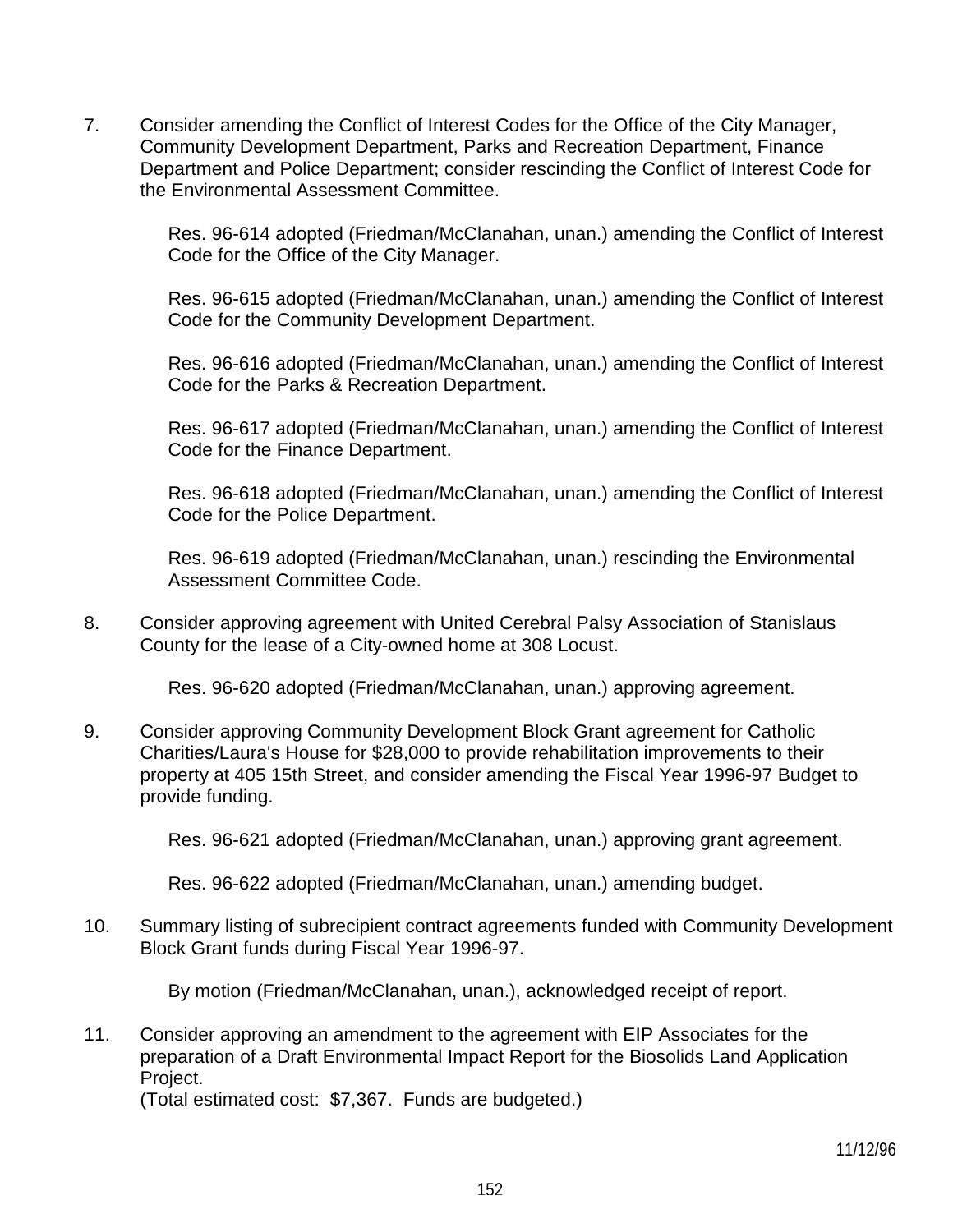Res. 96-623 adopted (Friedman/McClanahan, unan.) approving amendment to agreement.

12. Consider amending the Municipal Code regarding storm water management and discharging controls allowing the City of Modesto to have the legal authority to implement the National Pollution Discharge Elimination System (NPDES) Program as mandated by the Environmental Protection Agency (EPA).

Ord. No.3009-C.S. (Friedman/McClanahan, unan.) introduced.

13. Oral Communications

None.

14. Matters Too Late For The Agenda

None.

15. This meeting will adjourn to the Third Floor East Conference Room for a Closed Session to consider the following:

| Agency negotiator:     | <b>Robin Renwick</b>                       |
|------------------------|--------------------------------------------|
| Employee organization: | <b>Modesto Police Officers Association</b> |
| Agency negotiator:     | Don Norris                                 |
| Employee organization: | <b>Modesto Firefighters Association</b>    |
| Agency negotiator:     | <b>Paul Baxter</b>                         |
| Employee organization: | <b>Modesto City Employees Association</b>  |

#### ADJOURNMENT

Meeting adjourned to Closed Session at 4:10 p.m. City Attorney returned at 5:05 p.m. and reported no action was taken.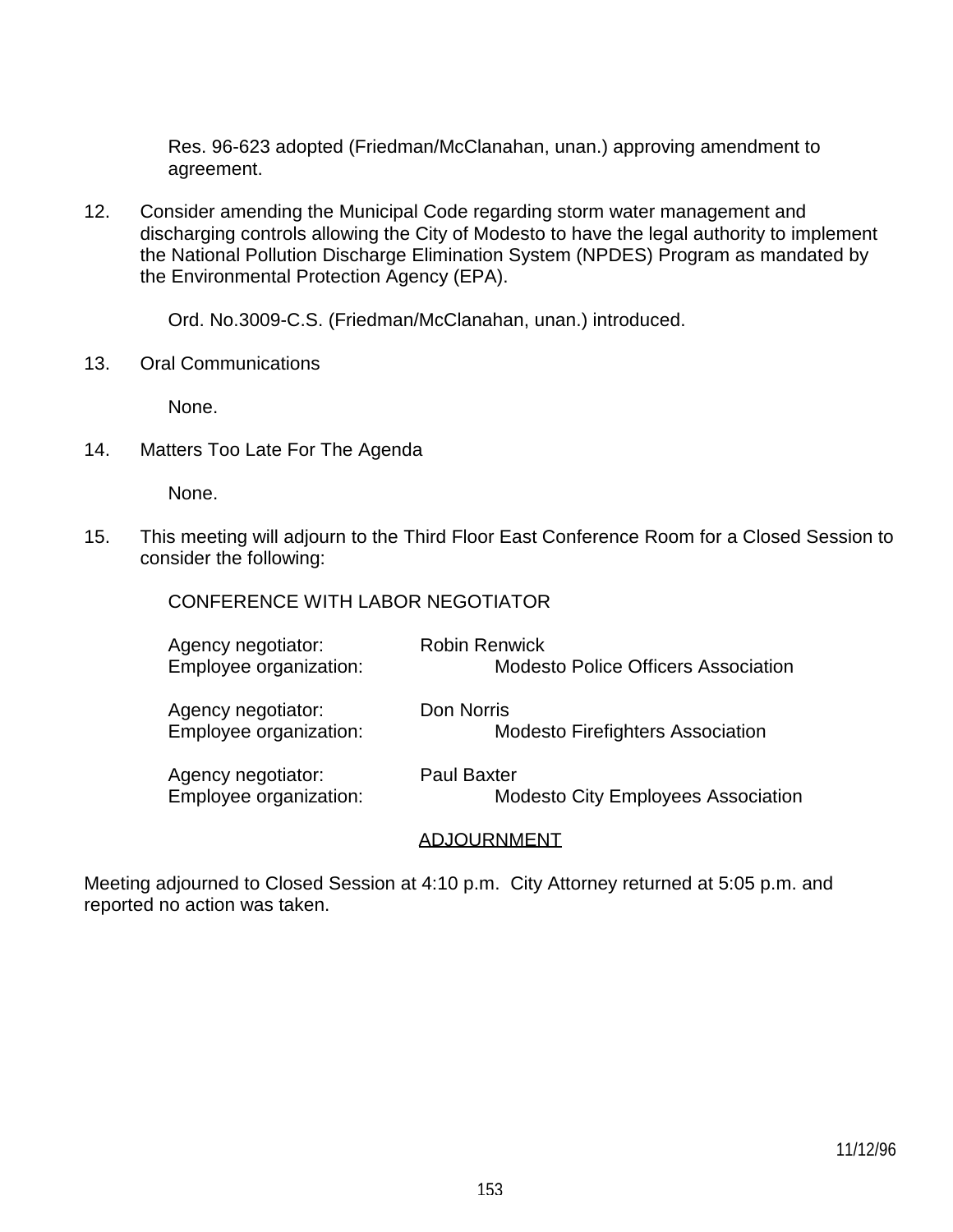# **COUNCIL MEETING OF TUESDAY, NOVEMBER 19, 1996, AT 7:00 P.M.**

1. Acknowledgements and Presentations

None.

2. Approval of the minutes of the regular City Council meeting of November 12, 1996.

By motion (Friedman/McClanahan, unan.; Mayor Lang, absent), minutes approved.

3. Final adoption of Ord. No. 3009-C.S. relating to storm water management and discharge controls.

> By motion (Friedman/McClanahan, unan.; Mayor Lang, absent), final adoption of Ord. No. 3009-C.S.

Councilmember Cogdill absent due to conflict of interest.

4. Hearing to consider an amendment to Section 22-3-9 of the Zoning Map to rezone from R-1 to P-D(517), for a shopping center, property located on a portion of the County Center No. 3 site at the northwest corner of Scenic Drive and Oakdale Road. (SaveMart Supermarkets and I.C.I.)

(Continued from October 1, and November 5, 1996, City Council meetings.)

 By motion (Friedman/Fisher, majority; Dobbs, no; Cogdill & Mayor Lang absent) item will be continued to November 26, 1996.

Councilmember McClanahan absent due to conflict of interest.

5. Hearing to consider extension of the license to collect garbage, industrial garbage, and salvageable waste of Modesto Garbage Company. (The Utility Services & Franchises Committee has recommended that the hearing be continued.)

 By motion (Cogdill/Dobbs, unan.; McClanahan & Mayor Lang absent), hearing continued to December 16, 1996.

6. Hearing to consider extension of the license to collect garbage, industrial garbage, salvageable waste and recyclable materials of Gilton Solid Waste Management. (The Utility Services & Franchises Committee has recommended that the hearing be continued.)

> By motion (Friedman/Serpa, unan.; Mayor Lang absent), hearing continued to December 16, 1996.

7. Hearing to consider establishing a vehicle impound fee in the amount of \$80 for suspended, revoked or unlicensed drivers and to consider authorizing the City Manager to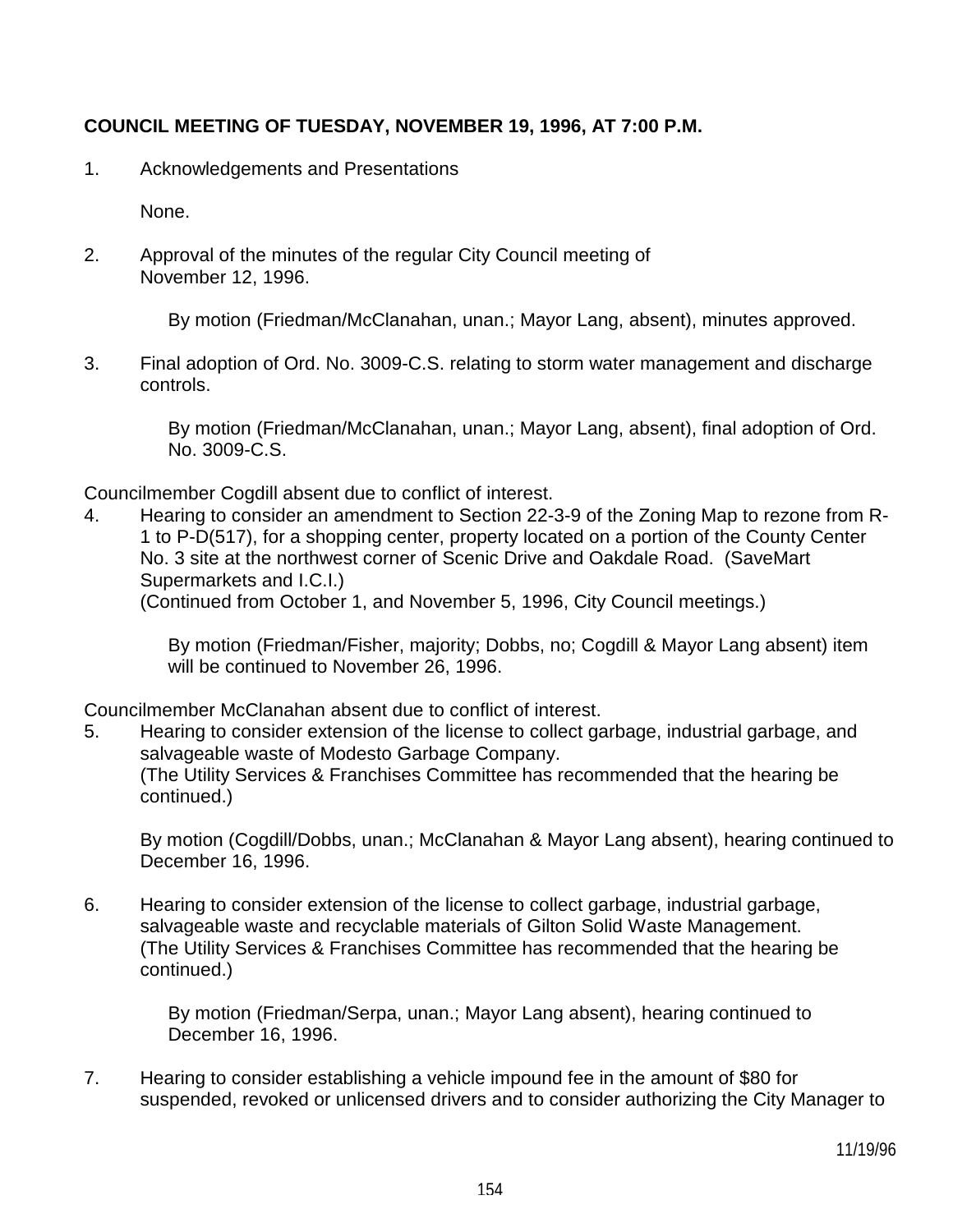make application to the State Office of Traffic Safety for the Comprehensive Traffic Safety Program Grant

Ord. No. 3010-C.S. introduced (Friedman/Dobbs, unan.; Mayor Lang absent).

 Res. 96-624 adopted (Friedman/Dobbs, unan.; Mayor Lang absent), authorizing City Manager to submit a grant application.

 Res. 96-625 adopted (Friedman/Dobbs, unan.; Mayor Lang absent), establishing vehicle impound fee of \$80.00.

8. Hearing to consider recommendations of the City of Modesto Golf Courses Committee to increase greens fees, introduce monthly 8- and 10-play weekday multiple play cards; introduce new 50% discount rate for juniors after 12 noon any day; introduce new earlybird rates; and continuance of existing twilight rates; and 20% weekday discounts for seniors, juniors, disabled. Also to be consider is the recommendation to delay the Cart Path Capital Improvement Project at Creekside until F.Y. 1997-98 and to approve proposed changes to tournament policy.

> Res. 96-626 adopted (McClanahan/Cogdill, majority; Dobbs, no; Mayor Lang absent) establishing green fees for Modesto Municipal, Dryden and Creekside Golf Courses.

> Res. 96-627 adopted (McClanahan/Cogdill, majority; Dobbs, no; Mayor Lang absent) amending the CIP.

> Res. 96-628 adopted (McClanahan, Cogdill, majority; Dobbs, no; Mayor Lang absent) amending tournament policy, with the exception of the mandatory restaurant fee for tournament play. To be referred back to committee to research equity.

9. Consider declaring Legacy Solutions low bidder for business licensing software for a total cost of \$28,199.

Res. 96-629 adopted (Friedman/McClanahan, unan.; Mayor Lang absent) awarding bid.

10. Consider authorizing staff to seek an author for State legislation which would prohibit the sale of childrens' Halloween costumes which do not meet Federal Government standards for childrens sleep wear.

> Res. 96-630 adopted (Serpa/McClanahan, unan.; Mayor Lang absent) authorizing staff to seek author for State and Federal legislation.

11. Consider authorizing City Manager to execute an agreement with Del Monte Foods for the relocation of their Yosemite Boulevard main plant entrance.

> Res. 96-631 adopted (Friedman/McClanahan, unan.; Mayor Lang absent) approving agreement.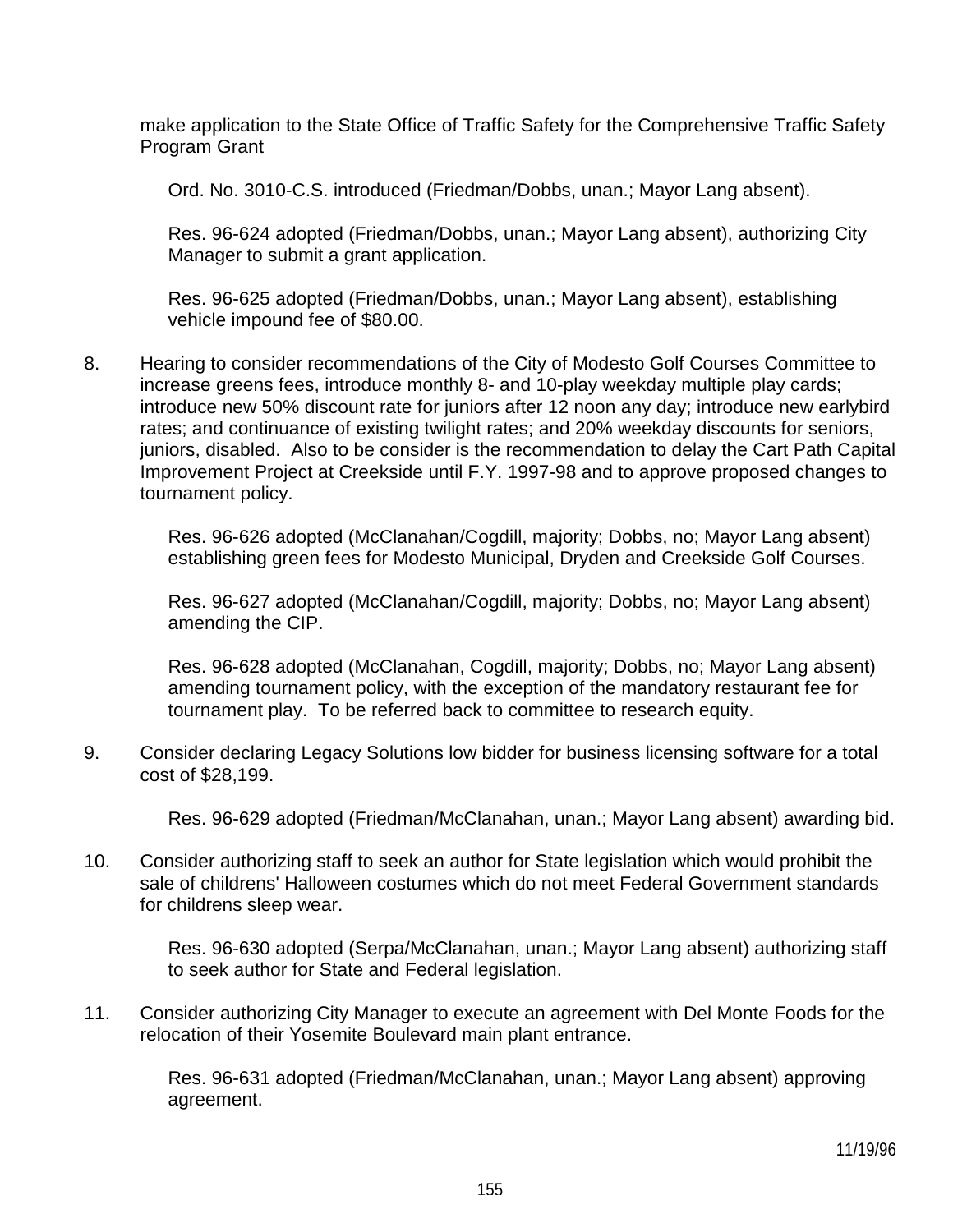12. Consider authorizing request for qualification statements from traffic engineering consultants for the Kiernan Avenue plan line.

> By motion (Friedman/McClanahan, unan.; Mayor Lang absent), authorize request for qualifications.

13. Consider authorizing City Manager to execute an amendment to the agreement with Mid-Valley Engineering for engineering services for Briggsmore/Coffee intersection improvements.

> Res. 96-632 adopted (McClanahan/Dobbs, unan.; Friedman & Mayor Lang absent) approving amendment to agreement.

14. Consider authorizing City Manager to execute agreement with Memorial Hospital to reimburse the hospital for construction of improvements on the east side of Coffee Road from the Hospital entrance to Spanos Court to be constructed in conjunction with the Briggsmore/Coffee intersection improvements.

> Res. 96-633 adopted (McClanahan/Dobbs, unan.; Friedman & Mayor Lang absent) approving agreement.

15. Report of loan approved under the Emergency Home Repair Program during October 1996.

> By motion (Friedman/McClanahan, unan.; Mayor Lang absent), acknowledged receipt of report.

16. Consider allowing Community Hospice to use the McClure Country Place for their "Decorator Showhouse" in 1997.

> By motion (Friedman/McClanahan, unan.; Mayor Lang absent), authorize staff to negotiate an agreement for the use of the McClure Country Place.

17. Consider authorizing City Manager to sign agreements with Modesto City Schools as they are negotiated for Recreation on Campus for Kids (R.O.C.K.S.) programs to be provided by the Parks & Recreation at various school sites during the school year 1996-97.

> Res. 96-634 adopted (Friedman/McClanahan, unan.; Mayor Lang absent) authorizing City Manager to sign agreements as they are negotiated.

18. Consider supporting staff recommendation to receive the Culture Commission Master Plan for Cultural Activities and Historic Buildings and scheduling a workshop with the Culture Commission in January to discuss the Master Plan.

By motion (Friedman/McClanahan, unan.; Mayor Lang absent), acknowledged receipt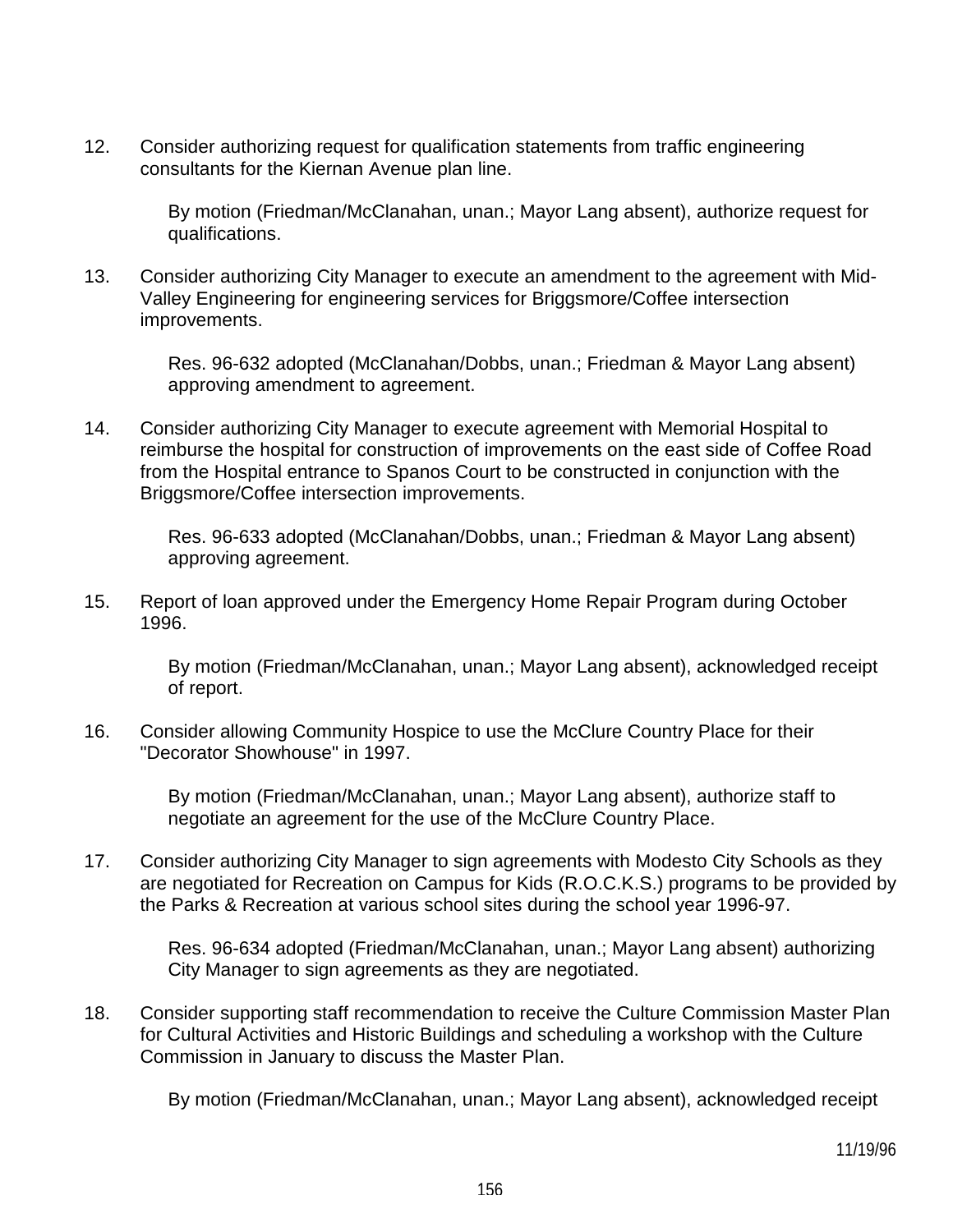to Master Plan and authorizing the scheduling of a workshop in January.

Councilmembers Fisher & McClanahan absent due to conflict on interest; Councilmember Serpa appointed Mayor Pro Tem.

19. Consider adoption of a resolution authorizing the City Manager to negotiate and execute a Joint Powers Agreement to provide for formation of a Joint Powers Agency (JPA) with Stanislaus County for the purpose of constructing and managing a City-County Administration Center to be located in downtown Modesto.

> Res. 96-635 adopted (Cogdill/Friedman, unan.; Fisher, McClanahan & Mayor Lang absent) authorizing the City Manager to negotiate and execute a Joint Powers Agreement for the City-County Administration Center in downtown Modesto.

20. Consider approving agreement with G-Rem-Inc. for the donation of a barn to the Greater Modesto Community Foundation for the McClure Country Place.

> Res. 96-636 adopted (Friedman/McClanahan, unan.; Mayor Lang absent) approving agreement.

- 21. Oral Communications None.
- 22. Matters Too Late For The Agenda None.

Meeting adjourned at 11:50.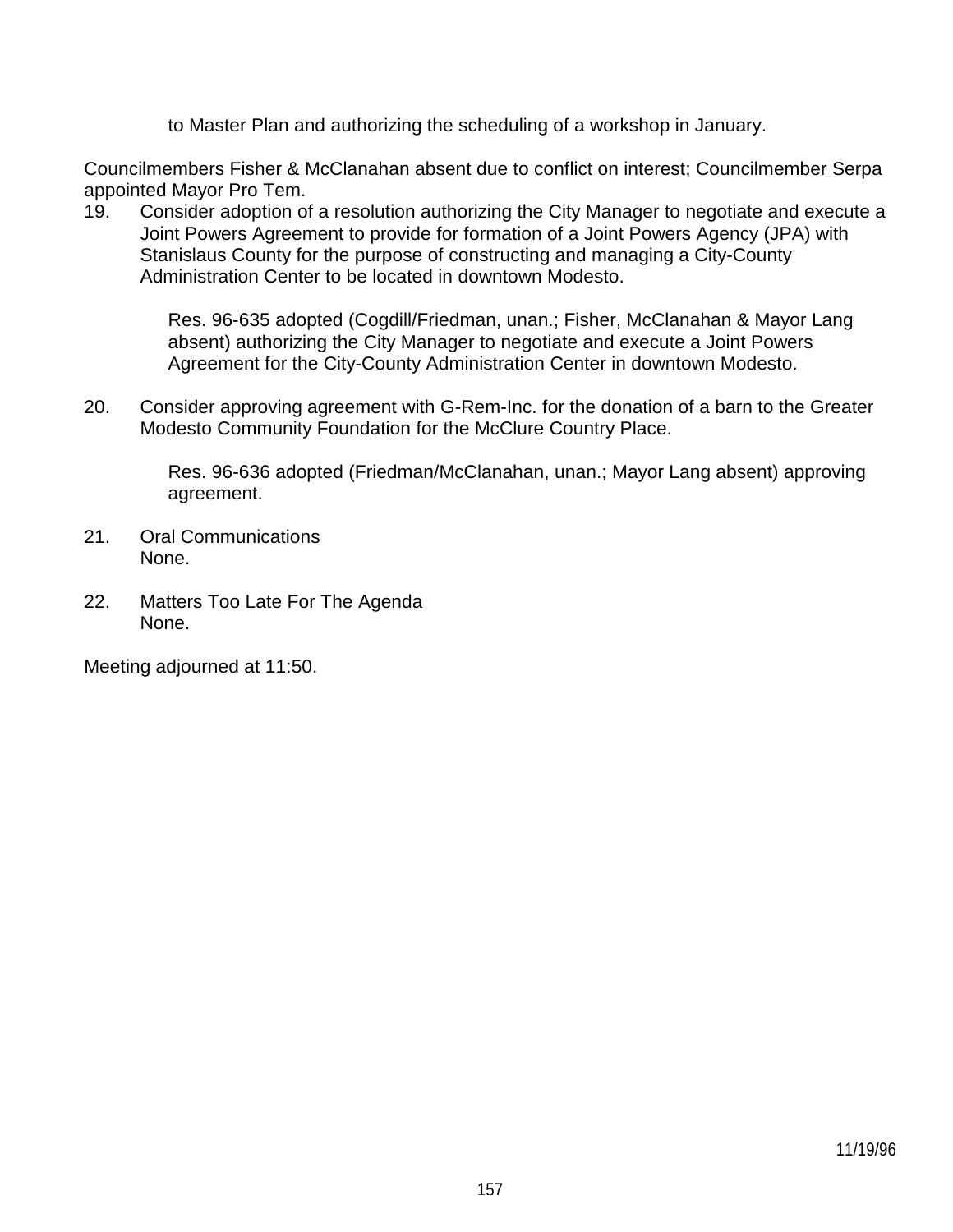# **COUNCIL MEETING OF TUESDAY, NOVEMBER 26, 1996, AT 4:00 P.M.**

### 1. ACKNOWLEDGEMENTS AND PRESENTATIONS

None.

2. Approval of the minutes of the regular City Council meeting of November 19, 1996.

By motion (Friedman/Serpa, unan.), minutes approved.

3. Final adoption of Ord. No. 3010-C.S. relating to Traffic Offender Fund.

By motion (Friedman/Serpa, unan.), final adoption of Ord. No. 3010-C.S.

Mayor Lang absent and Councilmember Cogdill absent due to conflict of interest.

4. Hearing to consider an amendment to Section 22-3-9 of the Zoning Map to rezone from R-1 to P-D(516), for a shopping center, property located on a portion of the County Center No. 3 site at the northwest corner of Scenic Drive and Oakdale Road. (SaveMart Supermarkets and I.C.I.)

(Continued from October 1, November 5, and November 19, 1996, City Council meetings.)

 By motion, (Dobbs/Friedman, unan.; Lang/Cogdill absent) the Brook Vale turn lane issue will be returned to the Transportation Committee.

 By motion, (Friedman/McClanahan, majority; Serpa, no; Lang/Cogdill absent) the median on Oakdale to remain as proposed on Alternate A.

 By motion, (McClanahan/Serpa, unan.; Lang/Cogdill absent) the CFF fees to be amortized over ten years.

 By motion, (Serpa/McClanahan, majority; Fisher, no; Lang/Cogdill absent) loading dock to be enclosed with unlimited loading hours.

 By motion, (Serpa/Dobbs, majority; Lang/Cogdill absent) the median on Scenic Drive is to remain as recommended by staff.

 By motion, (McClanahan/Friedman, unan.; Lang/Cogdill absent) public hearing reopened and will be continued to December 16, 1996.

Councilmember Cogdill excused due to conflict of interest.

5. Hearing to consider amending Section Map 28-3-9 of the Zoning Map to rezone from C-1, Neighborhood Commercial Zone, to P-D(490), to allow an expansion of the adjacent cemetery, property located on the northeast corner of Scenic Drive and Bodem Street. (Acacia Memorial Park)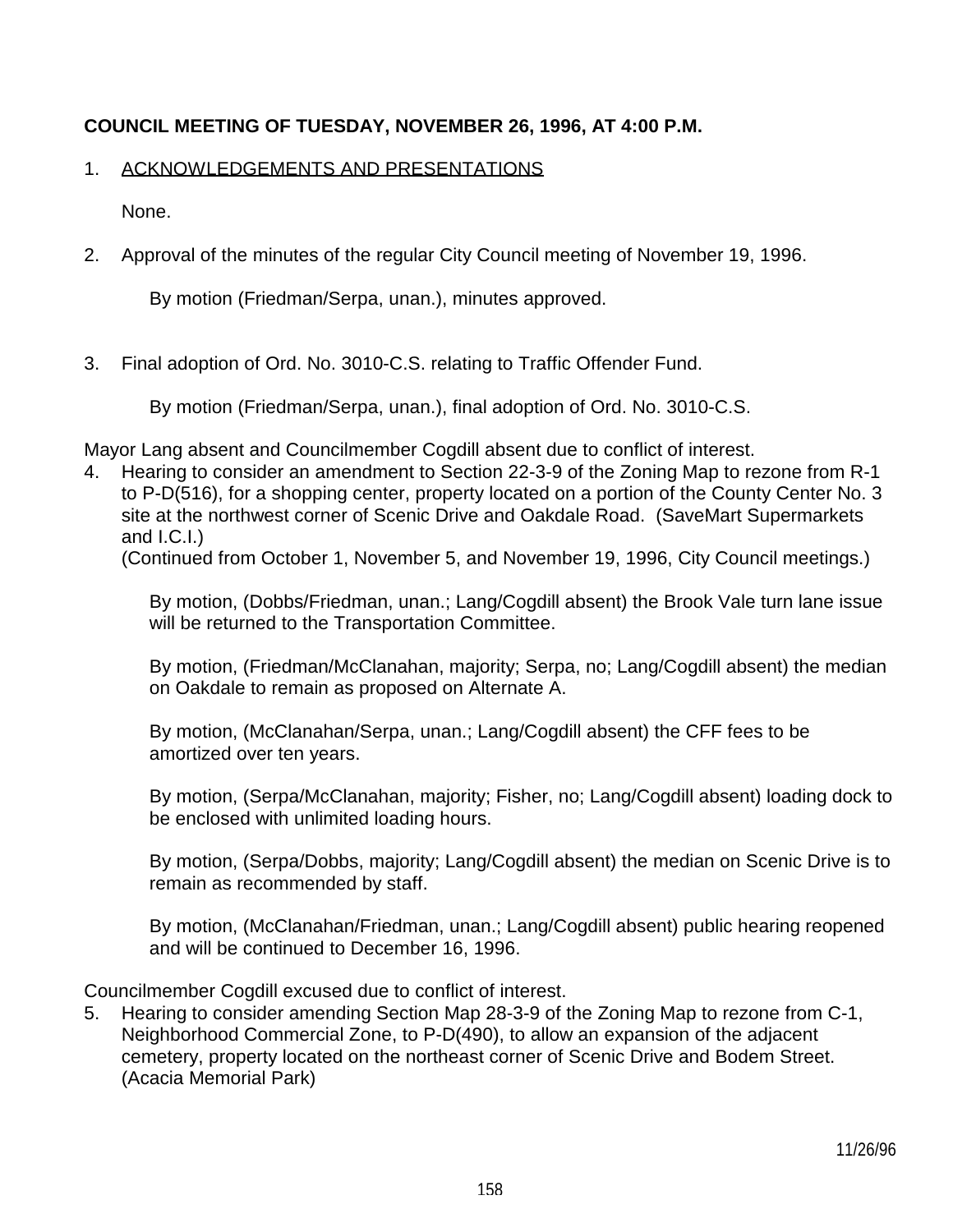Ord. No. 3011-C.S. introduced (Dobbs/Fisher, unan.; Cogdill absent).

Res. 96-637 adopted (Dobbs/Fisher, unan.; Cogdill absent) certifying use of MEIR.

Res. 96-638 adopted (Dobbs/Fisher, unan.; Cogdill absent) approving development plan.

6. Hearing to consider North Beyer Park Specific Plan, General Plan amendment, adoption of mitigated negative declaration, and rezoning to Specific Plan Overlay Zone, (SP-O), in the area located north of Mable Avenue, between Coffee and Oakdale Roads, and bounded on the north by the Pelandale Expressway (Claratina extended).

Ord. No.3012-C.S. introduced (Friedman/Fisher, unan.).

Res. 96-639 adopted (Friedman/Fisher, unan.) approving General Plan amendment.

Res. 96-640 adopted (Friedman/Fisher, unan.) approving mitigated negative declaration.

Res. 96-641 adopted (Friedman/Fisher, unan.) approving a Specific Plan.

7. Hearing to consider the application of Florsheim Development for approval of the vesting tentative subdivision map of North Beyer Park on the north side of Mabel Avenue and south of the Pelandale (Claratina) expressway extended.)

 Res. 96-642 adopted (Fisher/Friedman, unan.) approving North Beyer Park vesting tentative subdivision map.

 Res. 96-643 adopted (Fisher/Friedman, unan.) making findings that North Beyer Park subdivision is within the context of the MEIR for the City.

Councilmembers Cogdill and Fisher excused due to conflict of interest.

8. Hearing to consider the application of Redev Inc. for approval of Precise Plan for Area No. 3 of the Village One Specific Plan, and amendment to the Zoning Map from SP-H to SP-O, property located on the south side of Sylvan Avenue east of Oakdale Avenue east of Oakdale Road.

 By motion, (McClanahan/Friedman, unan.; Cogdill/Fisher absent) approved to continue to December 16, 1996 to hear appeal.

9. Consider waiving formal bid procedures and authorizing the purchase of co-compost equipment from various vendors for the total price of \$1,175,911.41; consider waiving formal bid procedures and authorizing the purchase of additional equipment for a total price of \$144,696; consider amending the budget to provide funding from the Wastewater Fund Contingency Reserve; and consider declaring intention to reimburse from tax exempt bond financing for expenditures made and/or to be made in connection with acquisition, construction and equipping of certain wastewater capital improvements.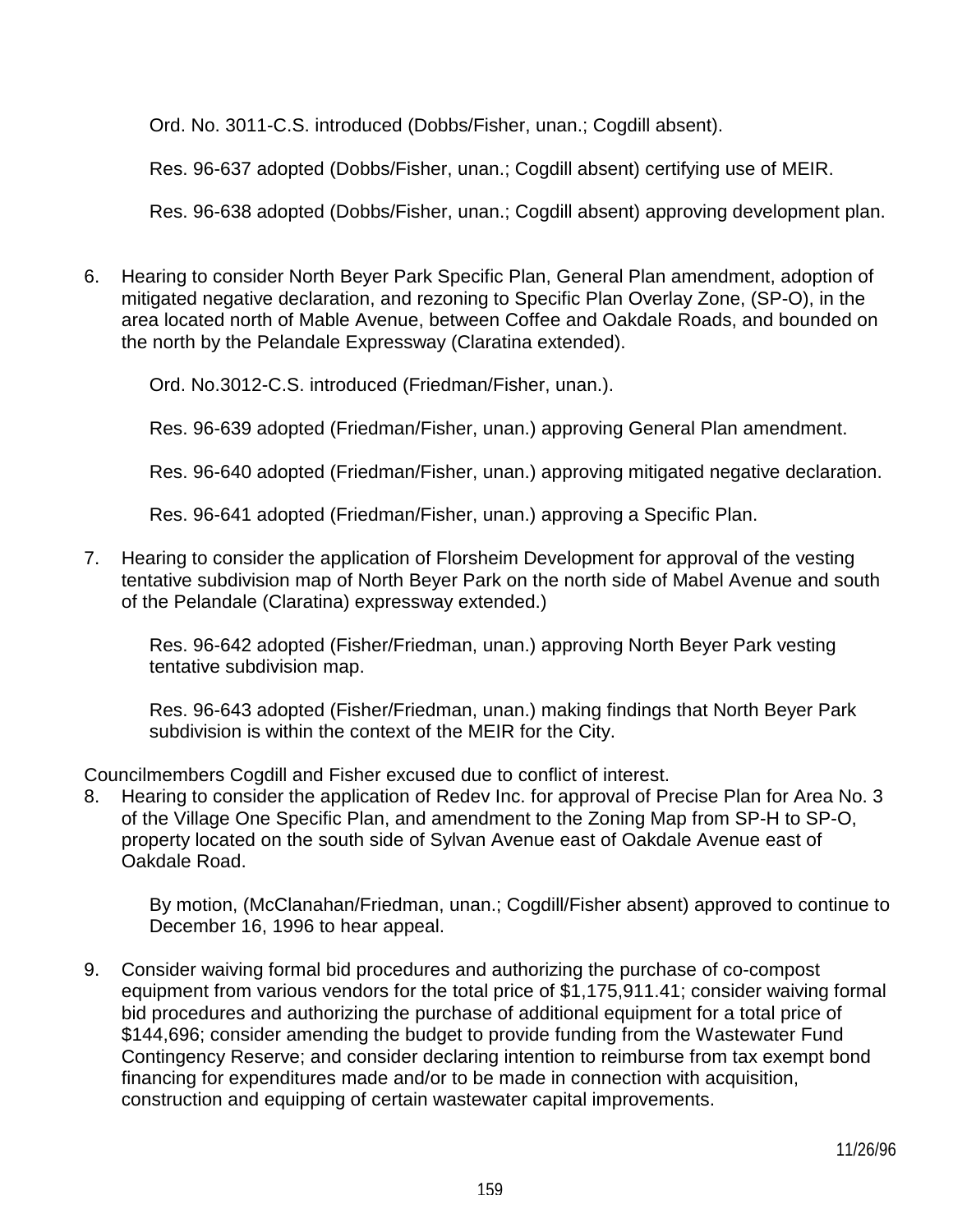(Continued from 11/5/96 and 11/12/96 City Council meetings.)

 Res. 96-644 adopted (Cogdill/Friedman, majority; Dobbs/Lang, no) accepting low bid and authorizing purchase of co-compost equipment.

 Res. 96-645 adopted (Cogdill/Friedman, majority; Dobbs/Lang, no) waiving formal bid procedures and authorizing purchase of truck with tank, storage tank and water reel, and office trailer.

Res. 96-646 adopted (Cogdill/Friedman, majority; Dobbs/Lang, no) amending budget.

 Res. 96-647 adopted (Cogdill/Friedman, majority; Dobbs/Lang, no) declaring City's intention to reimburse itself from tax-exempt bond financing.

10. Consider authorizing call for bids for furnishing one new trailer-mounted stump cutting machine for the Public Works and Transportation-Fleet Services Division. (Suggested bid opening: January 8, 1997, at 11:00 a.m.)

 Res. 96-648 adopted (Friedman/Serpa, unan.) authorizing bid call on January 8, 1997 at 11:00 a.m.

11. Consider authorizing call for bids for furnishing seven traffic enforcement motorcycles for the Public Works and Transportation Department-Fleet Services Division. (Suggested bid opening: January 8, 1997, at 11:00 a.m.)

 Res. 96-649 adopted (Friedman/Serpa, unan.) authorizing bid call on January 8, 1997 at 11:00 a.m.

12. Consider authorizing Stanislaus County to levy and collect the City of Modesto's assessments for six 1915 Act Improvement Districts of 1996-97 property tax bills.

 Res. 96-650 adopted (Friedman/Serpa, unan.) authorizing Stanislaus County to levy and collect assessment on 1996-97 property tax bills for Improvement District #24, Sewer Improvements.

 Res. 96-651 adopted (Friedman/Serpa, unan.) authorizing Stanislaus County to levy and collect assessment on 1996-97 property tax bills for Improvement District #25, Sewer Improvements.

 Res. 96-652 adopted (Friedman/Serpa, unan.) authorizing Stanislaus County to levy and collect assessment on 1996-97 property tax bills for Improvement District #27, Storm Drainage Improvements.

 Res. 96-653 adopted (Friedman/Serpa, unan.) authorizing Stanislaus County to levy and collect assessment on 1996-97 property tax bills for Improvement District #28, Sewer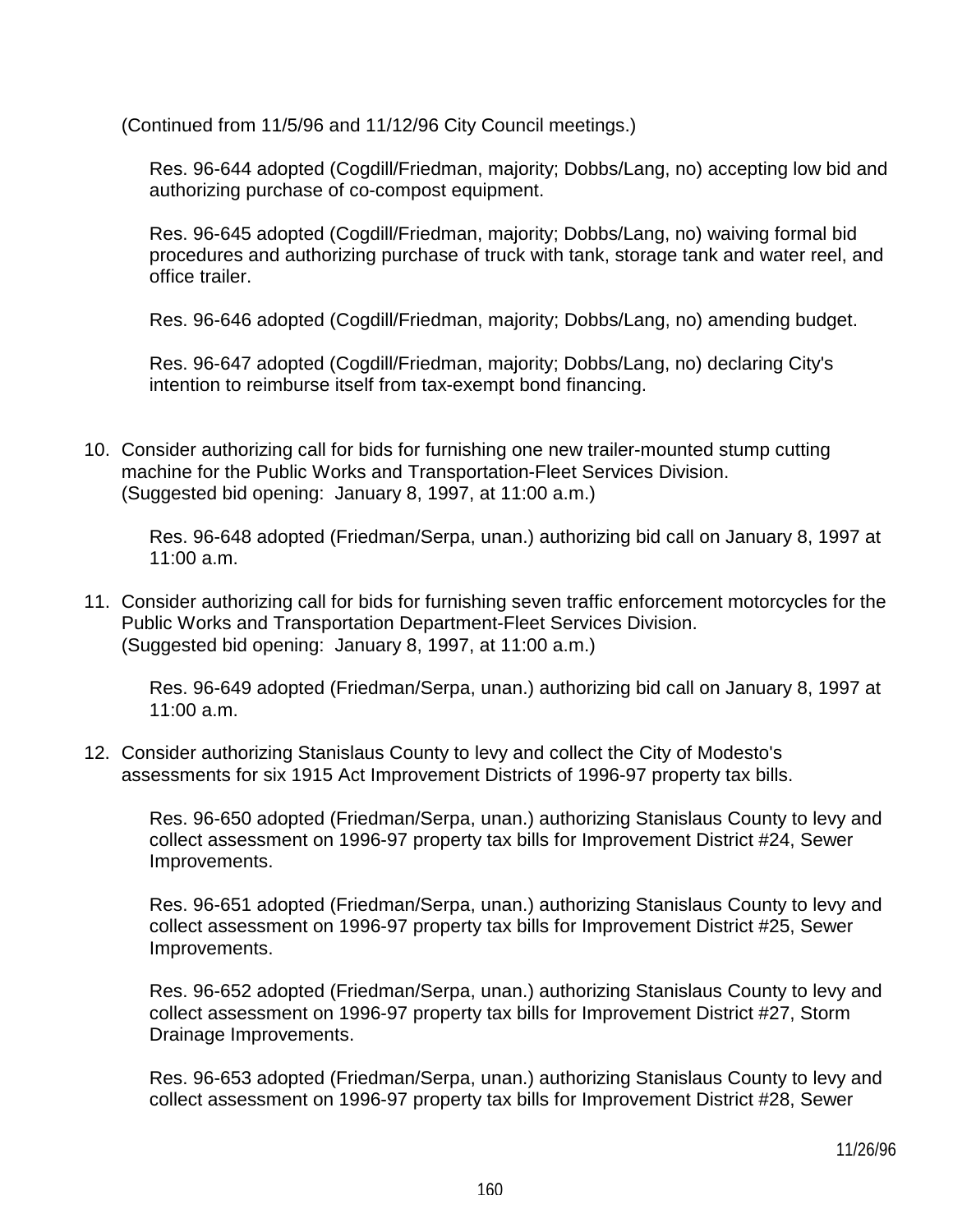Improvements.

 Res. 96-654 adopted (Friedman/Serpa, unan.) authorizing Stanislaus County to levy and collect assessment on 1996-97 property tax bills for Improvement District #29, Street and Water System Improvements.

 Res. 96-655 adopted (Friedman/Serpa, unan.) authorizing Stanislaus County to levy and collect assessment on 1996-97 property tax bills for Improvement District #6, Street and Water System Improvements.

Councilmember Fisher excused due to conflict of interest.

13. Consider allocation of Emergency Shelter Grant (ESG) funds from HUD to the Housing Authority of Stanislaus County in the amount of \$20,100 and to STANCO in the amount of \$46,900 for the provision of homeless shelter and homeless prevention services.

Res. 96-656 adopted (McClanahan/Friedman, unan.; Fisher absent) allocating funds.

Councilmember Fisher excused due to conflict of interest.

14. Consider approving allocation of \$492,000 in Fiscal Year 1996 HOME funds to developers of affordable housing subject to certain conditions in the following amounts:

 \$412,000 to Ashwood Village Project developed by Sunrise Partners \$32,000 to STANCO for the Transitional Housing Program \$48,000 to the Housing Authority of Stanislaus County for the Brighton Place Youthbuild Project.

 Res. 96-657 adopted (McClanahan/Friedman, unan.; Fisher absent) approving allocation of funds.

15. Consider revising the Down Payment Assistance Program to allow sweat equity to be counted as portion of down payment requirement.

 Res. 96-658 adopted (Friedman/Serpa, unan.) revising the Down Payment Assistance Program.

16. Consider authorizing joinder in amicus briefs in: Metropolitan Water District of Southern California v. Francis N. Domenigoni; Roman Catholic Archbishop of San Francisco (St. John's Cemetery) v. City of San Mateo; Blake v. City of Port Hueneme; East Bay Asian Local Development Corporation v. State of California; Howard Jarvis Taxpayers Assn. v. City of La Habra; and Ehrlich v. City of Culver City.

 By motion (Friedman/Serpa, unan.), authorized the City to join in the six amicus briefs and direct the City Attorney to execute and forward letters of support to respective counsel preparing the amicus briefs.

17. Consider amending the Modesto Municipal Code to provide for annual billing of gross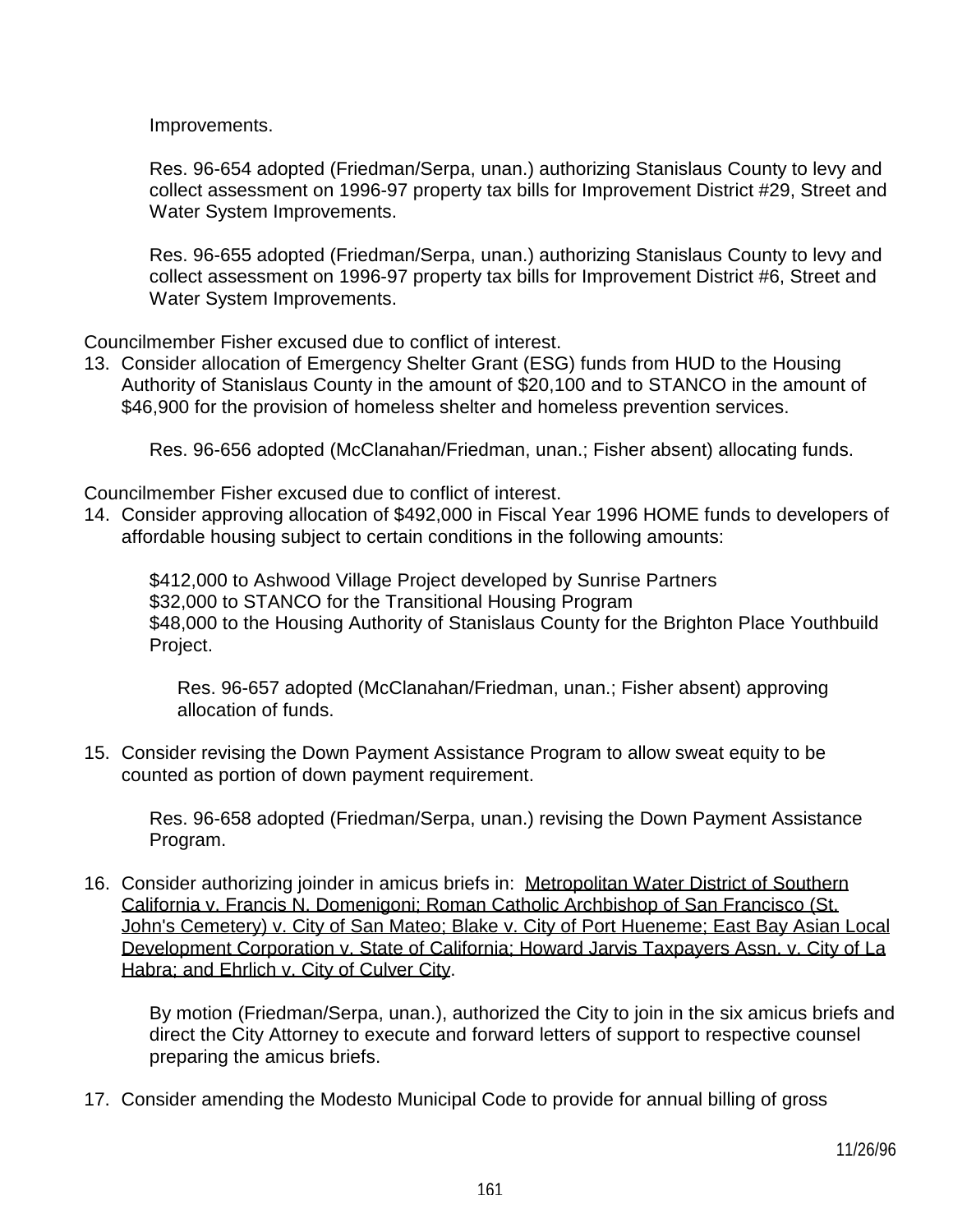receipts for business license.

Ord. No. 3013-C.S. introduced (Friedman/Serpa, unan.).

## 18. ORAL COMMUNICATIONS

None.

19. Consider support of H.R. 4339 proposing change to Federal Transported Pollution Policy.

Res. 96-659 adopted (Friedman/Serpa, unan.) supporting H.R. 4339.

#### 20. Appointments

Golf Course Advisory Committee

 Res. 96-660 adopted (Serpa/Fisher, unan.) appointing Arnie Blank to the Golf Course Advisory Committee, with a term expiration of January 1, 2000.

Human Relations Commission

 Res. 96-661 adopted (Serpa/Fisher, unan.) appointing Paul Horn to the Human Relations Commission, with a term expiration of January 1, 2000.

#### **Reappointments**

Planning Commission

ACTION: Res. 96-662 adopted (Serpa/Fisher, unan.) reappointing Becky Ward and Michael Pratt to the Planning Commission, with a term expirations of January 2, 2001.

#### 21. MATTERS TOO LATE FOR THE AGENDA

**None** 

#### ADJOURNMENT

Meeting adjourned at 6:45 p.m.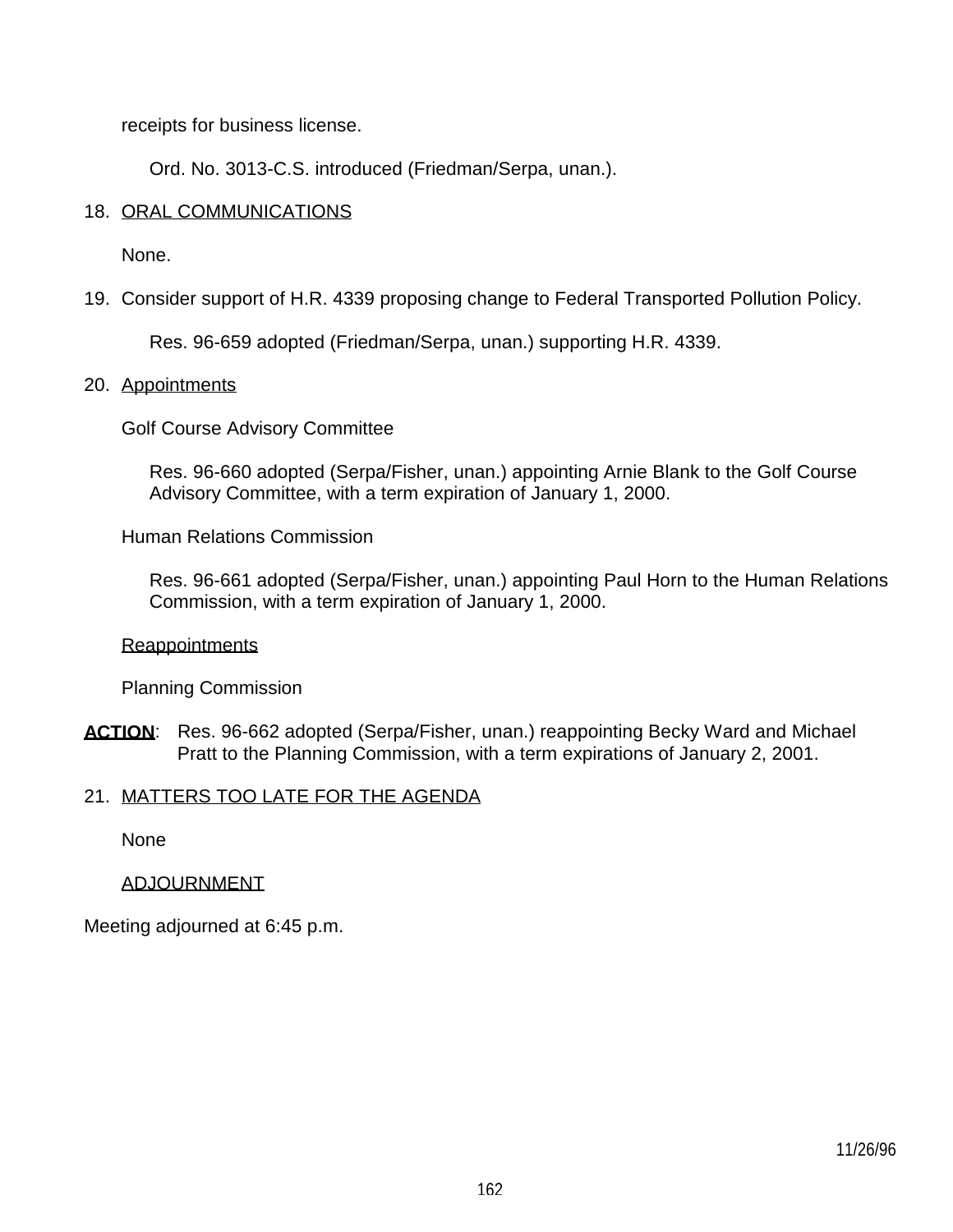## november 19, 1996**COUNCIL MEETING OF TUESDAY, DECEMBER 3, 1996, AT 7:00 P.M.**

#### 1. ACKNOWLEDGEMENTS AND PRESENTATIONS

 a. Presentation of graffiti rewards and recognition awards by William Seavy, Graffiti Reporting Rewards Committee.

William Seavy made presentations.

b. Presentation of Proclamation to United States Marine Corps for Toys For Tots program.

Mayor Lang presented Proclamation.

 c. Recognition of the Youth Commission for their participation and outstanding effort in the Make A Difference Day Book Drive.

Presentations made by Wendy Byrd, Teen Services Supervisor, and Mayor Lang.

2. Approval of the minutes of the regular and special City Council meetings of November 26, 1996.

By motion, minutes approved.

3. Hearing to consider designating five cemeteries on Scenic Drive - Acacia Memorial Park, Modesto Pioneer Cemetery, Modesto Cemetery, St. Stanislaus Catholic Cemetery, Stanislaus County Cemetery (aka Potter's Field) - as Landmark Preservation Sites.

 Res. 96-663 adopted (Dobbs/Fisher, unan.) designating five cemeteries as Landmark Preservation Sites.

4. Hearing to consider designation of the Dr. Donald Robertson Home at 211 Elmwood Court as a Modesto Landmark Preservation Site. (John Fichtenkort, Owner)

 Res. 96-664 adopted (Fisher/Friedman, unan.) designating home as a Landmark Preservation Site.

5. Hearing to consider approving a Mills Act Contract for the Dr. Donald Robertson Home at 211 Elmwood Court for the preservation of historical property. (John Fichtenkort, Owner)

 Res. 96-665 adopted (Fisher/Friedman, unan.) approving a Mills Act Contract and authorizing City Manager to sign.

6. Hearing to consider the proposed closure of the alleys adjoining the apartment complex at 620 Paradise Road, on the southeast side of Paradise Road, northeast of Sheridan Avenue. (Security Mutual Asset Company)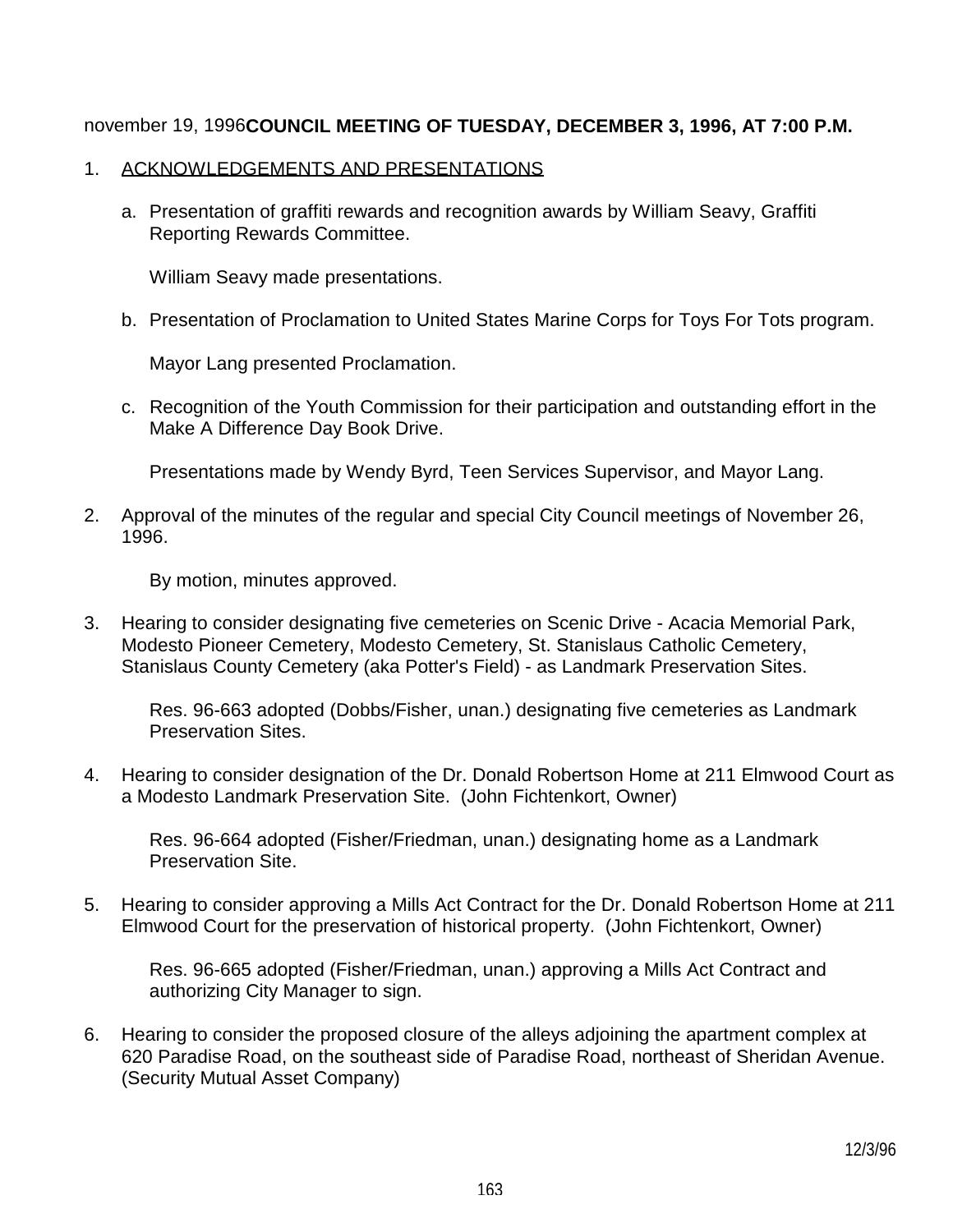Res. 96-666 adopted (McClanahan/Fisher, unan.) approving alley closure. Res. 96-667 adopted (same vote) making findings of consistency with the Master Environmental Impact Report for the Modesto General Plan.

7. Hearing to consider an amendment to Section 22-3-9 of the Zoning Map to rezone From P-O to P-D(519), for an office condominium, property located on the east side of Coffee Road between East Orangeburg and Brighton Avenues. (D. Rick Cheney)

Ord. No. 3014-C.S. introduced (Friedman/Fisher, unan.) rezoning property.

Res. 96-668 adopted (same vote) approving development plan.

Res. 96-669 adopted (same vote) stating that project is consistent with the EIR.

8. Consider acceptance of the contract of Barham, Inc. as complete for the Mellis Park renovation project and authorize the City Clerk to file the Notice of Completion. (Original contract: \$186,743.48)

 Res. 96-670 adopted (Serpa/Friedman, unan.) accepting work as complete and authorizing City Clerk to file Notice of Completion.

9. Consider acceptance of the contract of Ross F. Carroll, Inc. as complete for the intersection improvements - Claus Road at Briggsmore Avenue and Parker Road and authorize the City Clerk to file the Notice of Completion. (Original contract: \$158,545.65)

 Res. 96-671 adopted (Serpa/Friedman, unan.) accepting work as complete and authorizing City Clerk to file Notice of Completion.

10. Consider declaring Central Visual Information Systems low bidder and authorizing the purchase of a design-build, engineering and computer network system for the total price of \$67,050.14.

 Res. 96-672 adopted (Serpa/Friedman, unan.) declaring Central Visual Information Systems low bidder and authorizing purchase.

11. Consider rejecting all bids for furnishing two portable trailer mounted generators and authorizing new bid call. (Suggested bid opening: January 8, 1997, at 11:00 a.m.)

 Res. 96-673 adopted (Serpa/Friedman, unan.) rejecting all bids for furnishing two portable trailer mounted generators and authorizing new bid call.

12. Consider waiving formal bid procedures and authorizing the purchase of 140,000 pounds of granular activated carbon through the City of Fresno contract from Northwestern Carbon to be used at four well sites for a total cost of \$134,196.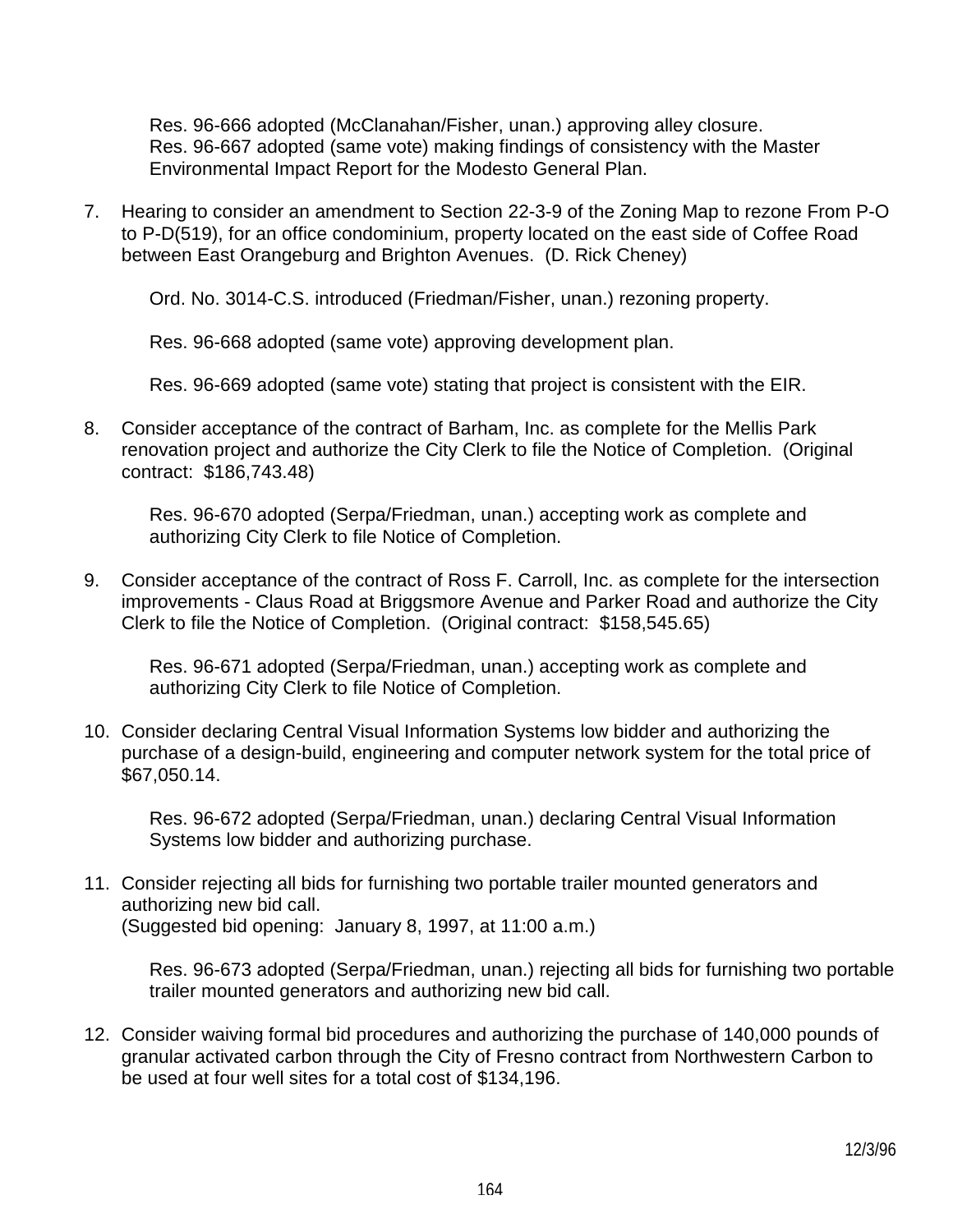Res. 96-674 adopted (Serpa/Friedman, unan.) waiving formal bid procedures and authorizing purchase.

13. Consider waiving formal bid procedures and authorizing the purchase of ten late model vehicles from Golden Gate Auto Auction and/or Bay Cities Auto Auction.

 Res. 96-675 adopted (Serpa/Friedman, unan.) waiving formal bid procedures and authorizing purchase.

14. Consider 1996 Affirmative Action Status Report.

By motion, (McClanahan/Friedman, unan.) acknowledged receipt of report.

15. Consider Ad Hoc Committee on Privatization's recommendation to adopt City Council Policy on Competitive Delivery of City Services.

Res. 96-676 adopted (McClanahan/Fisher, unan.) adopting City Council Policy.

16. Submission of the 1996 Comprehensive Annual Financial Report.

 By motion, (Serpa/Friedman, unan.) acknowledged receipt of report and referred to Financial Policy Committee.

17. Consider authorizing the City Manager to execute three agreements (one for each of three lots) cancelling the Site Agreement for Enterprise Business Park No. 1, Phase 1, and consider authorizing a refund for the Traffic Mitigation Fee deposited into trust pursuant to said Site Agreement.

 Res. 96-677 adopted (Serpa/Friedman, unan.) cancelling site agreement Vallortigara Family Trust, Yoshimuras and Gaier Family Trust.

Res. 96-678 adopted (same vote) cancelling site agreement with Bill Coppedge Inc.

 Res. 96-679 adopted (same vote) cancelling site agreement with Tartaric Manufacturing Corporation.

Res. 96-680 adopted (same vote) authorizing refund.

18. Consider amending the 1996-97 Capital Improvement Program Budget to establish a new CIP project entitled Police Facility Expansion Project and appropriating \$90,000 from the Police Capital Facility Fee Contingency Reserve; consider authorizing staff to procure Professional Services for the project.

Res. 96-681 adopted (Serpa/Friedman, unan.) amending 1996-97 CIP Budget.

Res. 96-682 adopted (same vote) authorizing staff to procure professional services.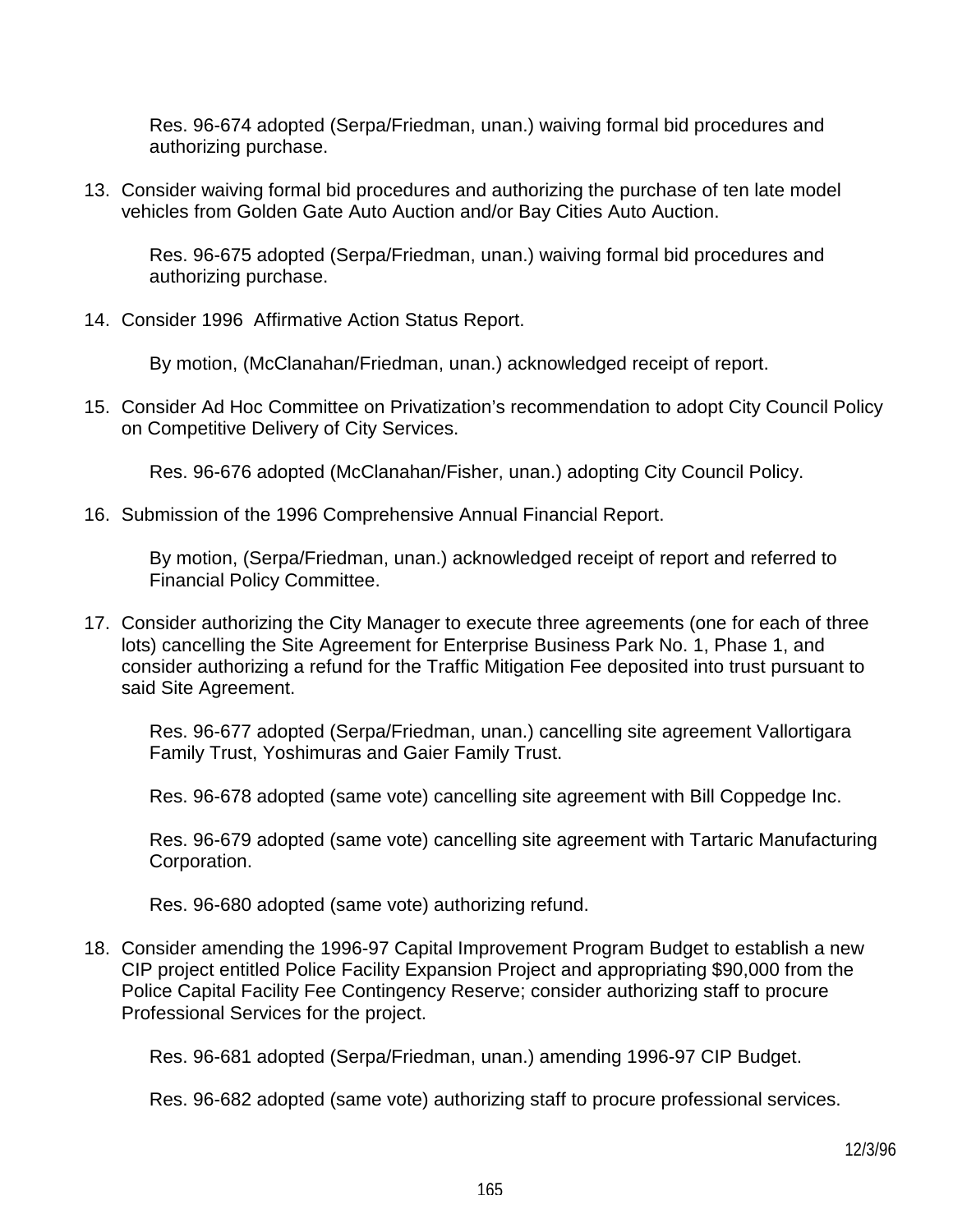Councilmember Friedman excused due to a conflict of interest

19. Consider authorizing City Manager to execute a deferral agreement for street improvements.

 Res. 96-683 adopted (Serpa/McClanahan, unan., Friedman absent) approving agreement.

20. Consider approving agreement with the Yosemite Chapter of the California Association of Nurserymen for tree planting activities at Tuolumne River Regional Park.

Res. 96-684 adopted (Serpa/Friedman, unan.) approving agreement.

21. Consider approving request from KOSO, Inc for direct City assistance with Holiday Parade to be held in conjunction with the Celebration of Lights to be held on December 7, 1996.

Res. 96-685 adopted (Serpa/Friedman, unan.) approving request.

22. Consider approval of the final map of Symphony Place No. 4 subdivision and accepting the improvements.

 Res. 96-686 adopted (Serpa/Friedman, unan.) approving the final map and accepting the improvements.

#### 23. ORAL COMMUNICATIONS

None.

## 24. MATTERS TOO LATE FOR THE AGENDA

None.

#### 25. CLOSED SESSION

 The meeting adjourned to a Closed Session in the Third Floor Conference Room to consider the following:

 CONFERENCE WITH LEGAL COUNSEL - EXISTING LITIGATION (Subdivision (a) of Section 54956.9)

Name of case: In Re: Consolidated DBCP Cases Superior Court Case No., 920427 Modesto No. 939526

CONFERENCE WITH LEGAL COUNSEL - ANTICIPATED LITIGATION

Initiation or litigation pursuant to subdivision (c) of Section 54956.9 of the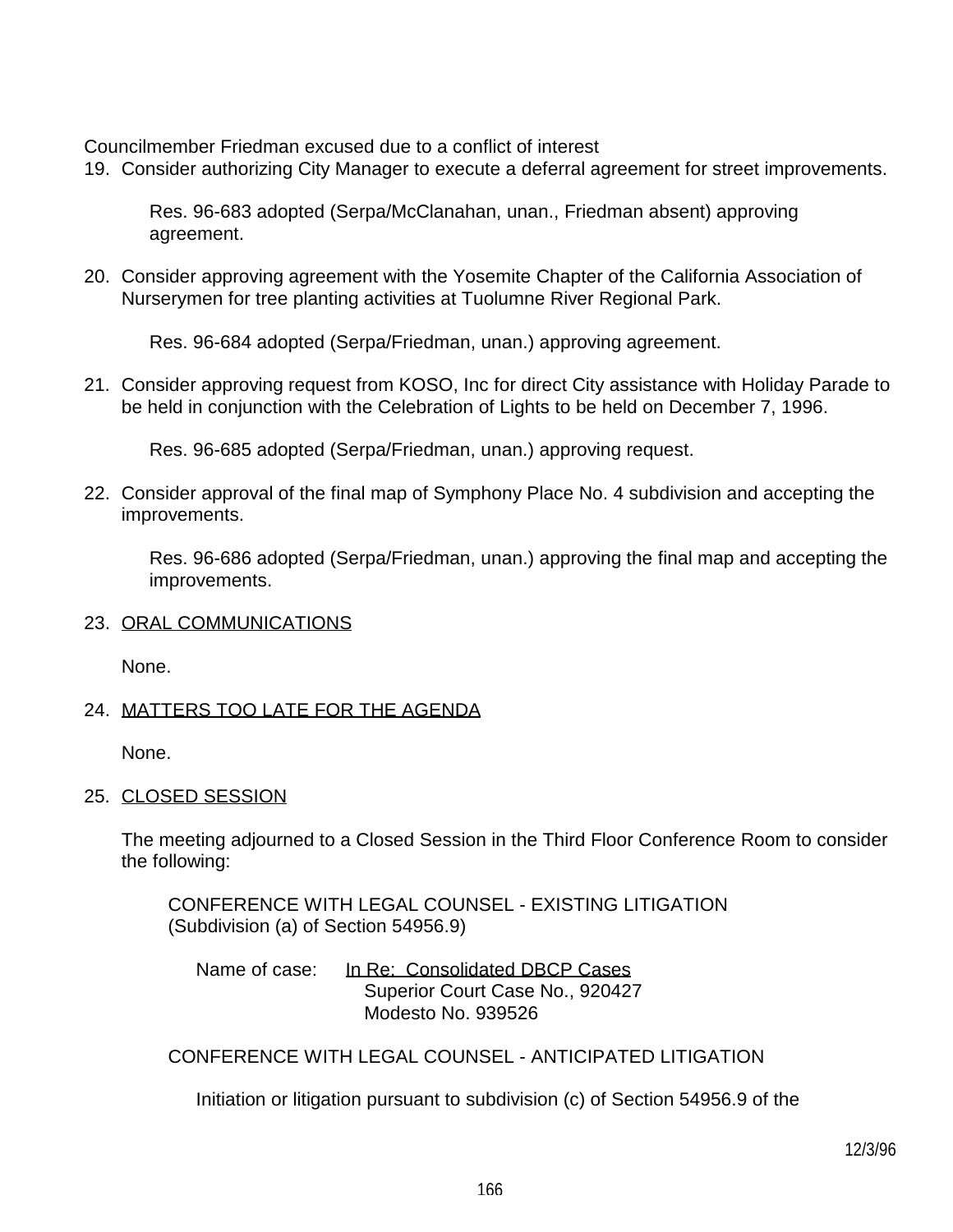Government Code: One case.

### CONFERENCE WITH LABOR NEGOTIATOR

| <b>Agency Negotiator:</b>     | Don Norris                                   |
|-------------------------------|----------------------------------------------|
| <b>Employee Organization:</b> | <b>Modesto City Firefighters Association</b> |

#### CONFERENCE WITH LABOR NEGOTIATOR

| <b>Agency Negotiator:</b>     | <b>Robin Renwick</b>                       |
|-------------------------------|--------------------------------------------|
| <b>Employee Organization:</b> | <b>Modesto Police Officers Association</b> |

### CONFERENCE WITH LABOR NEGOTIATOR

| <b>Agency Negotiator:</b> | <b>Robin Renwick</b>                      |
|---------------------------|-------------------------------------------|
| Employee Organization:    | <b>Modesto City Employees Association</b> |

#### ADJOURNMENT

Meeting adjourned to Closed Session at 8:14 p.m. City Attorney returned at 9:40 p.m. and reported that on a 7-0 vote, the City Council approved a settlement offer of the last three remaining defendants in the DBCP case. Under the terms of the settlement the City will receive an additional \$4 million in cash. In addition, the defendants have agreed to pay the actual O&M costs associated with the 15 contaminated wells for the next 40 years as well as 90% of the capital and O&M costs associated with wells that become contaminated in the future. The present value of the settlement package is estimated to be worth \$40-50 million.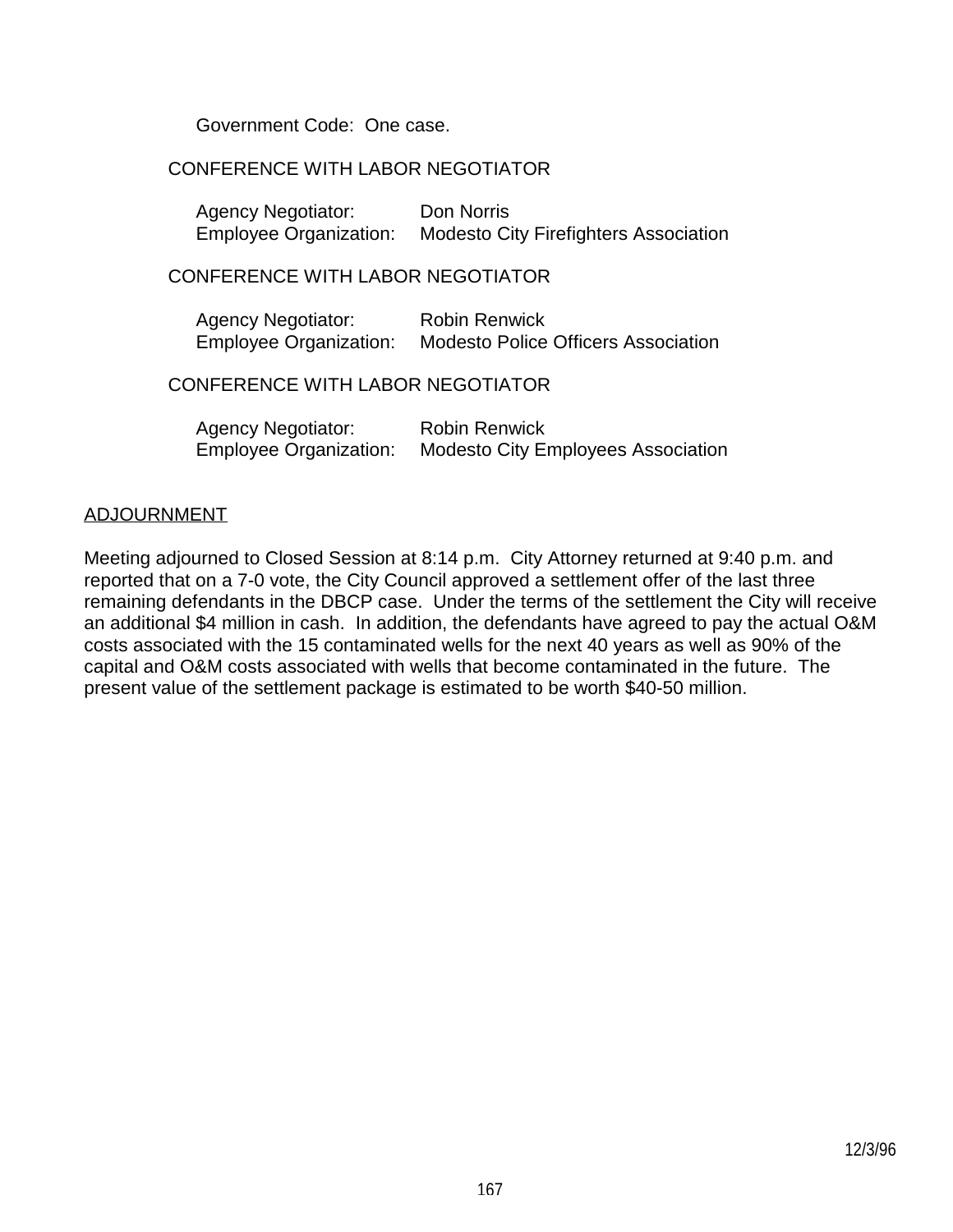# **SPECIAL COUNCIL MEETING OF MONDAY, DECEMBER 16, 1996, AT 4:00 P.M.**

### 1. ACKNOWLEDGEMENTS AND PRESENTATIONS

None.

2. Approval of the minutes of the regular City Council meeting of December 3, 1996.

By motion (Friedman/Dobbs, unan.), minutes approved.

Councilmember Cogdill absent due to conflict of interest.

3. Final adoption of Ord No. 3011-C.S. rezoning from C-1 to P-D(490), property located on the northeast corner of Scenic Drive and Bodem Street. (Acacia Memorial Park)

 By motion (Friedman/McClanahan, unan.; Cogdill absent), final adoption of Ord. No. 3011- C.S.

- 4. Final adoption of:
	- a. Ord. No. 3012-C.S. rezoning from R-1 to SP-O, property within the North Beyer Park Specific Plan. (Florsheim Development)
	- b. Ord. No. 3013-C.S. amending the Municipal Code relating to annual billing of business licenses.
	- c. Ord. No. 3014-C.S. rezoning from P-O-, to P-D(519), property located on the east side of Coffee Road between Brighton Avenue and East Orangeburg Avenue. (D. Rick Cheney)

 By motion (Friedman/Dobbs, unan.), final adoption of Ord. No. 3012-C.S., 3013-C.S., and 3014-C.S.

Councilmembers Cogdill and Fisher absent due to conflict of interest.

5. Hearing to consider the appeal of Josephine Cipponeri to a Planning Commission decision concerning the vesting tentative subdivision map of Symphony Park, in Precise Plan Area No. 3 of the Village One Specific Plan, on the south side of Sylvan Avenue east of Oakdale Road.

Res. 96-687 approved (Friedman/Serpa, unan.; Cogdill/Fisher) denying appeal.

Councilmembers Cogdill & Fisher absent due to conflict of interest.

6. Hearing to consider the application of Redev Inc. for approval of Precise Plan for Area No. 3 of the Village One Specific Plan, and amendment to the Zoning Map to rezone from SP-H to SP-O, property located on the south side of Sylvan Avenue east of Oakdale Road. (Continued from November 26, 1996, City Council meeting.)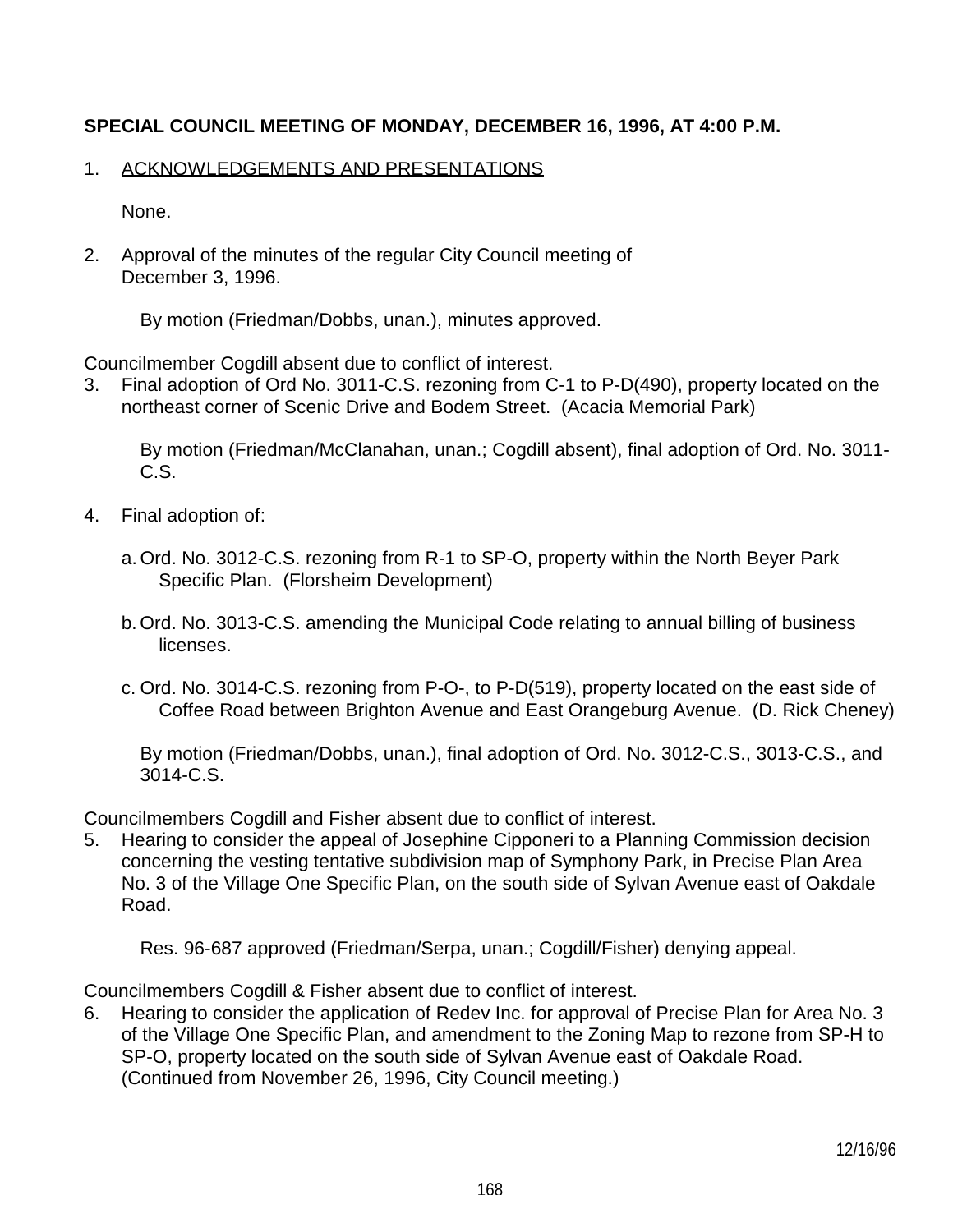Ord. No. 3015 introduced (McClanahan/Friedman, unan.; Cogdill/Fisher absent) approving Precise Plan.

Ord. No. 3016 introduced (McClanahan/Friedman, unan.; Cogdill/Fisher absent) rezoning.

 Res. 96-688 adopted (McClanahan/Friedman, unan.; Cogdill/Fisher absent) certifying use of EIR for Village One.

Councilmember Cogdill absent due to conflict of interest.

7. Hearing to consider an amendment to Section 22-3-9 of the Zoning Map to rezone from R-1 to P-D(516) for a shopping center, property located on a portion of the County Center No. 3 site at the northwest corner of Scenic Drive and Oakdale Road. (SaveMart Supermarkets and I.C.I.)

(Continued from November 26, 1996, City Council meeting.)

Ord. No. 3017 introduced (Serpa/Fisher, unan.; Cogdill absent) rezoning.

 Res. 96-689 adopted (Serpa/Fisher, unan.; Cogdill absent) conditioned upon receiving dedication of right turn lane on Oakdale Road approving development plan.

Res. 96-690 adopted (Serpa/Fisher, unan.; Cogdill absent) certifying use of previous EIR.

Councilmember McClanahan absent due to conflict of interest.

8. Hearing to consider extension of the license of Modesto Garbage Company to collect garbage, industrial garbage, and salvageable waste. (Continued from November 19, 1996, City Council meeting.)

 Ord. No. 3018 introduced (Dobbs/Lang, majority; Cogdill/Friedman, no; McClanahan absent).

 Res. 96-691 adopted (Dobbs/Lang, majority; Cogdill/Friedman, no; McClanahan absent) authorizing City Manager to execute service agreement, removing service area. New service area will be taken back to Utility Services and Franchise Committee.

Councilmember McClanahan absent due to conflict of interest.

9. Hearing to consider extension of the license of Gilton Solid Waste Management, Inc. to collect garbage, industrial garbage, salvageable waste and recyclable materials. (Continued from November 19, 1996, City Council meeting.)

 Res. 96-692 adopted (Dobbs/Lang, majority; Cogdill/Friedman, no; McClanahan absent) authorizing City Manager to execute service agreement, removing service area. New service area will be taken back to Utility Services and Franchise Committee.

10. Consider awarding contract for the American Legion Hall Deck Renovation to Barham, Inc. for \$63,331.88, and consider amending the budget to appropriate funds to construct the project.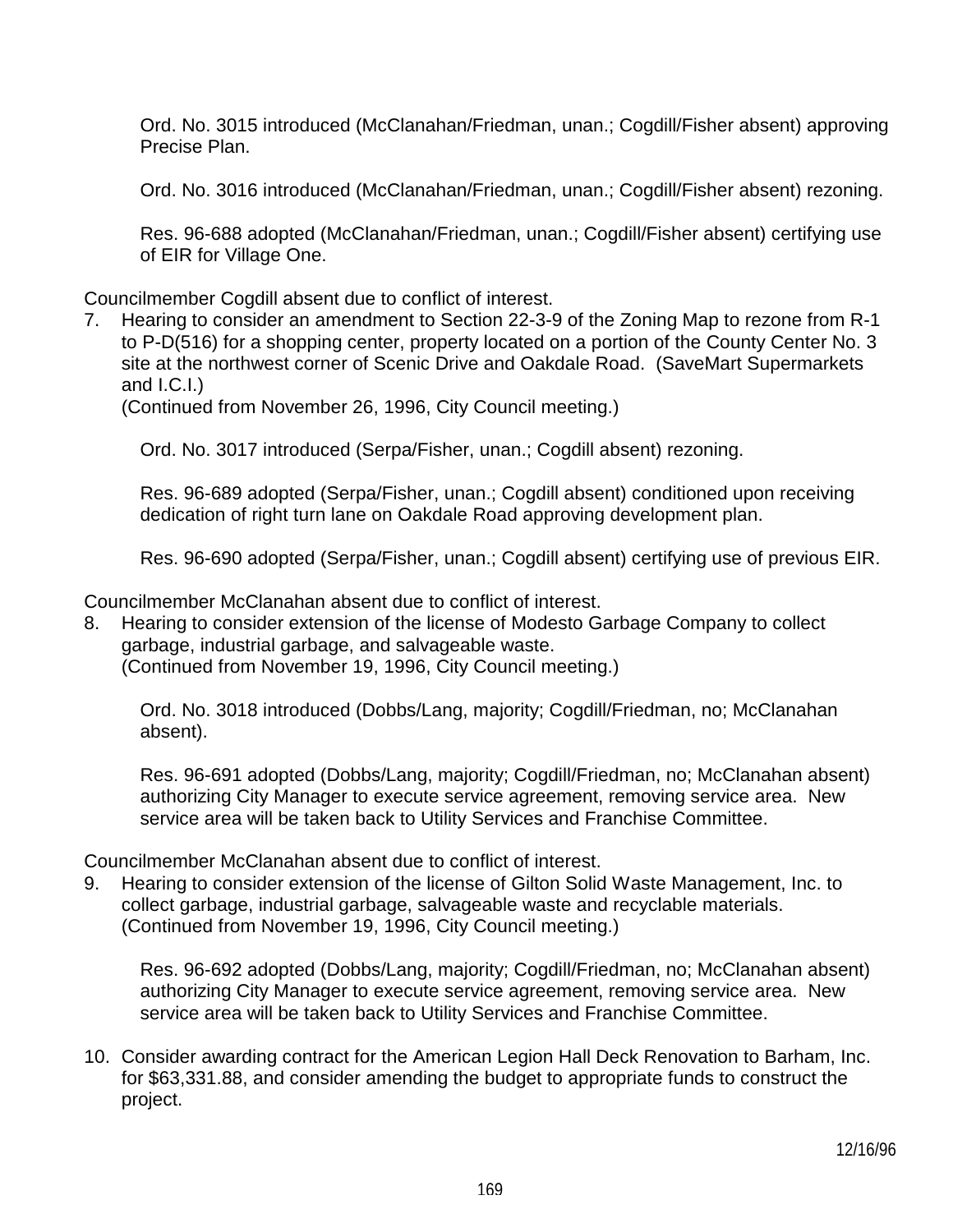Res. 96-693 adopted (Friedman/Dobbs, unan.) awarding contract.

Res. 96-694 adopted (Friedman/Dobbs, unan.) amending 1996-97 operating budget.

11. Consider acceptance of Teichert Construction's contract for Widening Carpenter Road from Torrid Avenue to Blue Gum Avenue as complete and authorize City Clerk to file the Notice of Completion. (Original contract: \$146,460)

 Res. 96-695 adopted (Friedman/Dobbs, unan.) accepting work as complete and authorizing City Clerk to file the Notice of Completion.

12. Consider acceptance of Rolfe Construction's contract for the Storm Drain project on Sunrise Avenue between Tokay Avenue and the Cavil Drain as complete and authorize City Clerk to file the Notice of Completion. (Original contract: \$49,853)

 Res. 96-696 adopted (Friedman/Dobbs, unan.) accepting work as complete and authorizing City Clerk to file the Notice of Completion.

13. Consider acceptance of the contract of Collins Electric Company, Inc. for the Downey and Davis Park Tennis Court Lighting project as complete and authorize City Clerk to file the Notice of Completion. (Original contract: \$187,770)

 Res. 96-697 adopted (Friedman/Dobbs, unan.) accepting work as complete and authorizing City Clerk to file the Notice of Completion.

14. Consider acceptance of the contract of GSE Construction for the Reconstruction of Thousand Oaks Lift Station as complete and authorize City Clerk to file the Notice of Completion. (Original contract: \$1,818,000)

 Res. 96-698 adopted (Friedman/Dobbs, unan.) accepting work as complete and authorizing City Clerk to file the Notice of Completion.

15. Consider waiving formal bid procedures and authorizing the purchase of one Infilco Climber Screen from MISCO for the total cost of \$21,206.56.

 Res. 96-699 adopted (Friedman/Dobbs, unan.) waiving formal bid procedures and authorizing purchase.

16. Consider authorizing the City Manager to sign a license agreement with the Modesto A's Baseball Club, Inc. for the use of John Thurman Field; consider authorizing the City Manager to sign a maintenance agreement with the Modesto A's Baseball Club, Inc. to provide game/practice related activities; consider authorizing the City Manager to sign a cost overrun agreement with Fred Anderson; consider authorizing the City Manager to sign an agreement with L.D. Astorino & Associates, Ltd. for design and specifications; consider authorizing the City Manager sign an agreement with L.D. Astorino & Associates, Ltd. for construction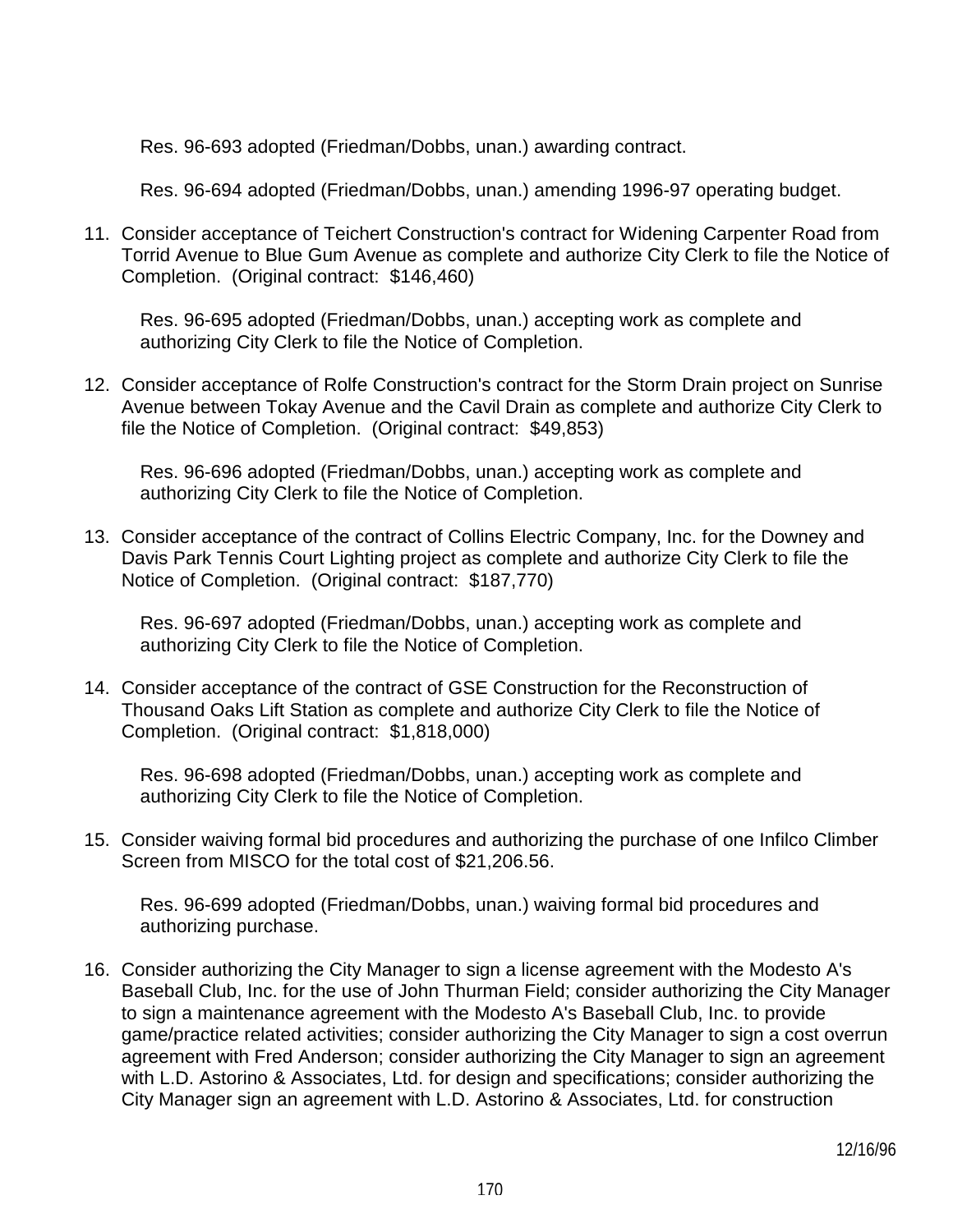management; consider authorizing the City Manager to sign a field improvement agreement with Acme Construction for renovation and improvements at John Thurman Field; consider authorizing the City Manager to sign future "Prime Contractor" agreements related to John Thurman Field renovation project; consider declaring surplus one lot of bleachers at John Thurman Field and authorizing the Purchasing Officer to sell by sealed bid, auction or negotiation or declare as scrap and donate other materials that may be removed and salvageable as part of the renovation project as determined by the Director of Parks and Recreation; consider amending the 1996-97 Capital Improvement Program to establish and appropriate a new CIP, John Thurman Field Renovation in Fund 130, Special Fund for Capital Outlays; consider amending the operating budget to estimate new revenue and appropriate new expenditures in Organization 3115, John Thurman Field; and consider approving certain actions related to the bond financing.

 Res. 96-700 adopted (Dobbs/Lang, majority; Cogdill/McClanahan/ Serpa, no) authorizing the City Manager to sign a license agreement with the Modesto A's Baseball Club Inc. for the use of John Thurman Field.

 Res. 96-701 adopted (Dobbs/Lang, majority; Cogdill/McClanahan/ Serpa, no) authorizing the City Manager to sign a maintenance agreement with the Modesto A's Baseball Club Inc. to provide game/practice related activities.

 Res. 96-702 adopted (Dobbs/Lang, majority; Cogdill/McClanahan/ Serpa, no) authorizing the City Manager to sign a cost overrun agreement with Fred Anderson.

 Res. 96-703 adopted (Dobbs/Lang, majority; Cogdill/McClanahan/ Serpa, no) authorizing the City Manager to sign an agreement with L.D. Astorino & Associates Ltd. for design and specifications.

 Res. 96-704 adopted (Dobbs/Lang, majority; Cogdill/McClanahan/ Serpa, no) authorizing the City Manager to sign an agreement with L.D. Astorino & Associates Ltd. for construction management.

 Res. 96-705 adopted (Dobbs/Lang, majority; Cogdill/McClanahan/ Serpa, no) authorizing the City Manager to sign a field improvement agreement with Acme Construction for renovation and improvements at John Thurman Field.

 Res. 96-706 adopted (Dobbs/Lang, majority; Cogdill/McClanahan/ Serpa, no) authorizing the City Manager to sign future "Prime Contractor" agreements related to John Thurman Field renovation project.

 Res. 96-707 adopted (Dobbs/Lang, majority; Cogdill/McClanahan/ Serpa, no) declaring bleacher surplus and authorizing Purchasing Officer to carry out activities related to disposal of project materials.

 Res. 96-708 adopted (Dobbs/Lang, majority; Cogdill/McClanahan/ Serpa, no) amending the 1996-97 Capital Improvement Program.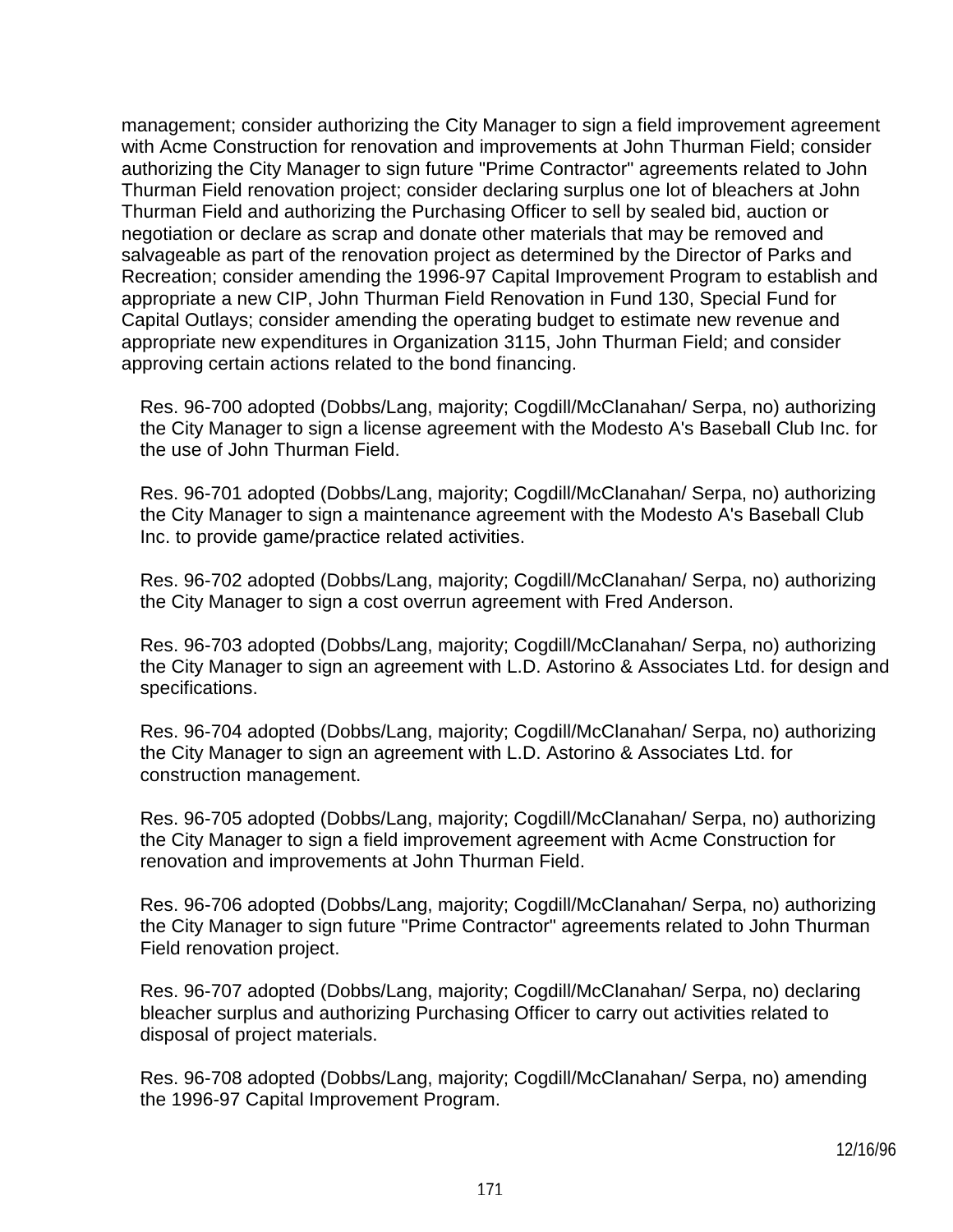Res. 96-709 adopted (Dobbs/Lang, majority; Cogdill/McClanahan/ Serpa, no) amending the operating budget.

 Res. 96-710 adopted (Dobbs/Lang, majority; Cogdill/McClanahan/ Serpa, no) approving certain actions related to the bond financing.

17. Oral report by Miscellaneous Employees Bargaining Unit negotiators.

Report given by Phil Tomlin and Judi Ray.

18. Consider approval of the City of Modesto Telecommunications Plan and obtaining professional telecommunications services.

 Res. 96-711 adopted (Dobbs/Fisher, unan.) approving development of a local telecommunications ordinance and business plan, pursuing a County-wide telecommunications partnership, and authorizing up to \$50,000 in professional services.

Res. 96-712 adopted (Dobbs/Fisher, unan.) amending the budget.

19. Consider amending the budget to create the North Beyer Subtrunk Project for \$1,005,860; consider authorizing the City Manager to sign an agreement with Mid-Valley Engineering for the design of the subtrunk, not to exceed \$75,000; and consider declaring Council's intention to reimburse from tax exempt bond financing for expenditures made in connection with the North Beyer subtrunk.

Res. 96-713 adopted (Friedman/Dobbs, unan.) amending the budget.

Res. 96-714 adopted (Friedman/Dobbs, unan.) approving agreement.

 Res. 96-715 adopted (Friedman/Dobbs, unan.) declaring intention to reimburse City from tax exempt bond financing.

20. Consider approving an Alcohol and Drug Testing Policy and Procedure.

 Res. 96-716 adopted (Friedman/Dobbs, unan.) approving policy and procedure.

21. Consider approving a Memorandum of Understanding between the City of Modesto and the Modesto Police Officers Association.

Res. 96-717 adopted (Friedman/Dobbs, unan.) approving the MOU.

#### Item #22 Removed from Consent

22. Consider selecting Taussig and Associates as the consultant to provide on-call services to establish and administer Mello-Roos Community Facilities Districts (CFD) in future specific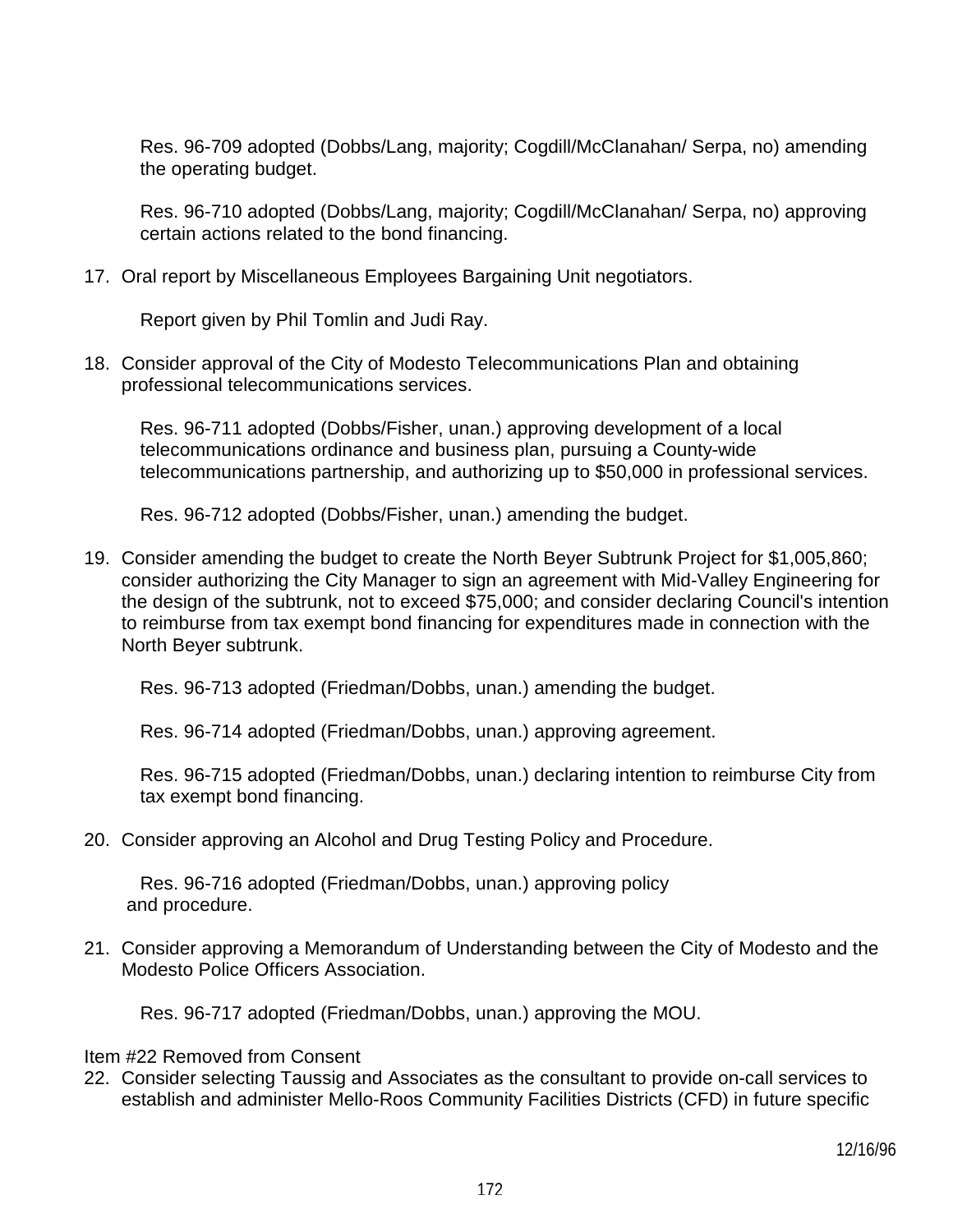plans.

By motion (Friedman/McClanahan, unan.), selected the firm of Taussig and Associates.

23. Consider approving an agreement with Purkiss-Rose-RSI for professional services for the design of a skateboard park.

Res. 96-718 adopted (Friedman/Dobbs, unan.) approving agreement.

24. Consider excusing Mayor Lang from the November 19, 1996, City Council meeting due to his trip to India as City of Modesto representative of the Mayoral delegation of the Sister City Program, and consider excusing Mayor and Councilmembers from the December 10, 1996, City Council meeting due to the National League of Cities conference in San Antonio, Texas.

By motion (Friedman/Dobbs, unan.), excused Mayor and Councilmembers.

25. Consider approving agreement with the Housing Authority of Stanislaus County for special police services to the Westview Gardens housing project.

Res. 96-719 adopted (Friedman/Dobbs, unan.) approving agreement.

26. Consider approving an appropriation transfer in the amount of \$2,900 to fund the purchase of four flap gate check valves.

Res. 96-720 adopted (Friedman/Dobbs, unan.) approving appropriation transfer.

27. Consider approving the final map of Nottingham Place Phase 2 Subdivision and authorizing the City Manager to sign an agreement with the subdividers as required by Section 4-4.604(c) of the Modesto Municipal Code. (Owners: Stewart W. and Betty J. Bradley)

 Res. 96-721 adopted (Friedman/Dobbs, unan.) approving final map and authorizing City Manager to sign agreement.

# 28. ORAL COMMUNICATIONS

Steve Burke spoke regarding environmental concerns on 10th Street.

29. Consider adoption of a resolution appointing three Councilmembers (two regular members and one alternate) to serve on the governing board (commission) of the City-County Capital Improvements and Financing Agency.

 Res. 96-722 adopted (Serpa/McClanahan, unan.) appointing Mayor Lang and Councilmember Friedman to serve, with Councilmember Dobbs as an alternative.

## 30. MATTERS TOO LATE FOR THE AGENDA